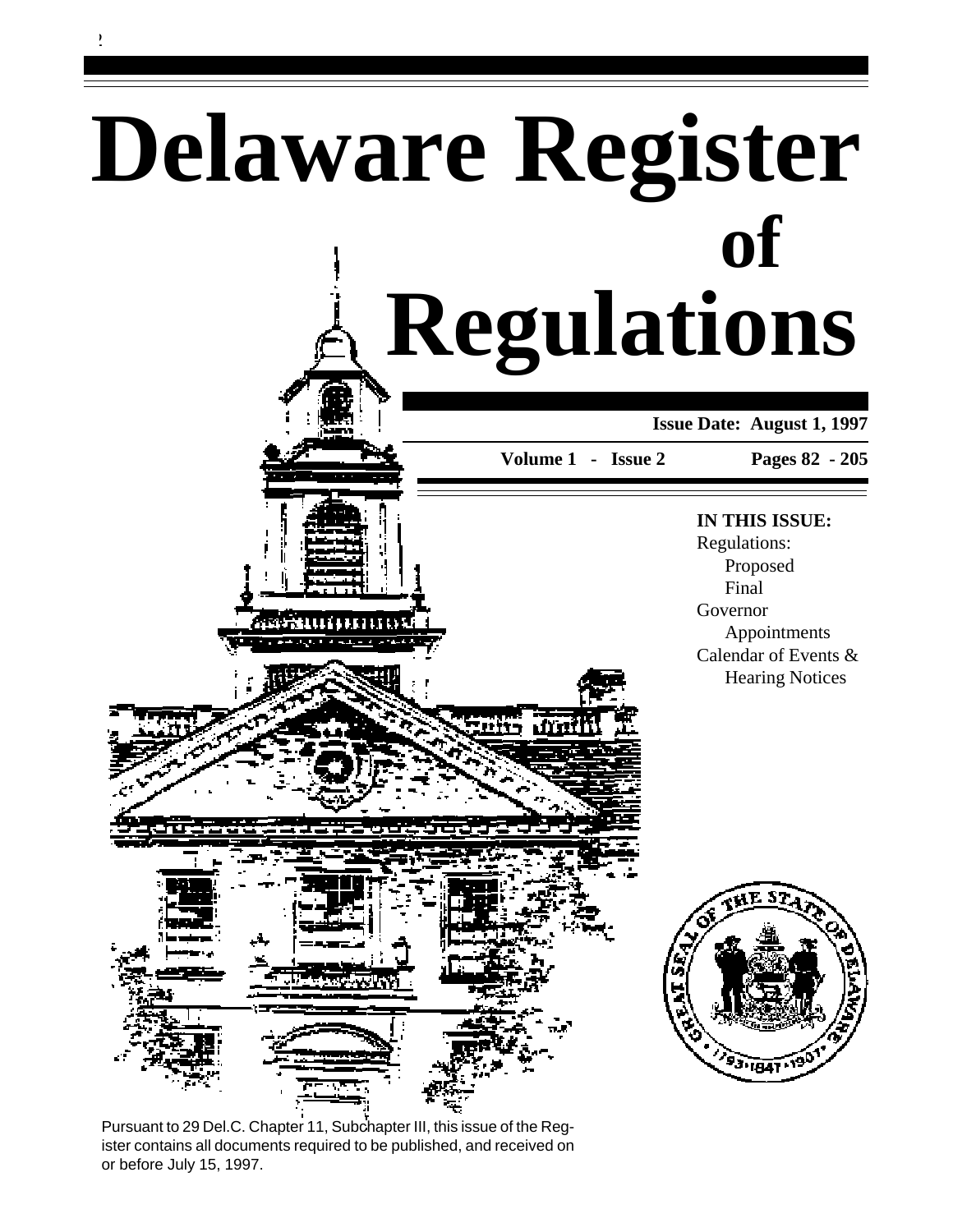# **INFORMATION ABOUT THE DELAWARE REGISTER OF REGULATIONS**

#### DELAW ARE REGISTER OF REGULATIONS

The Delaw are Register of Regulations is an official State publication established by authority of 69 Del. Laws, c. 107 and is published on the firstof each month throughout the year.

The Delaw are Register will publish anyregulations that are proposed to be adopted, amended or repealed and any emergency regulations promulgated.

The Register will also publish some or all of the following information:

Governor's Executive Orders

Governor's A ppointments

Attorney General's Opinions in full text

Agency Hearing and Meeting Notices

Other documents considered to be in the public interest.

#### CITATION TO THE DELAW ARE REGISTER

The Delaw are Register of Regulations is cited by volume, issue, page number and date. An example would be:

l 1:1 Del. R. 35 - 37 (July 1, 1997) refers to Volume 1, Issue 1, pages  $35 - 37$  of the Delaw are Register issued on July 1, 1997.

### **SUBSCRIPTION INFORMATION**

A yearly subscription for the Delaware Register of Regulations costs \$80.00 per year for 12 issues. Single copies are available at a cost of \$7.00 per issue, including postage. For more information contact the **Division of Research at 302-739-4114 or 1-800-282-8545 in Delaware.**

### **CITIZEN PARTICIPATION IN THE REGULATORY PROCESS**

Delaware citizens and other interested parties may participate in the process by which administrative regulations are adopted, amended or repealed, and may initiate the process by which the validity and applicability of regulations is determined.

Under 29 **Del.C.** §10115 whenever an agency proposes to formulate, adopt, amend or repeal a regulation, it shall file notice and full text of such proposals, together with copies of the existing regulation being adopted, amended or repealed, with the Registrar for publication in the Register of Regulations pursuant to §1134 of this title. The notice shall describe the nature of the proceedings including a brief synopsis of the subject, substance, issues, possible terms of the agency action, a reference to the legal authority of the agency to act, and reference to any other regulations that may be impacted or affected by the proposal, and shall state the manner in which persons may present their views; if in writing, of the place to which and the final date by which such views may be submitted; or if at a public hearing, the date, time and place of the hearing. If a public hearing is to be held, such public hearing shall not be scheduled less than 20 days following publication of notice of the proposal in the Register of Regulations. If a public hearing will be held on the proposal, notice of the time, date, place and a summary of the nature of the proposal shall also be published in at least 2 Delaware newspapers of general circulation; The notice shall also be mailed to all persons who have made timely written requests of the agency for advance notice of its regulation-making proceedings.

The opportunity for public comment shall be held open for a minimum of 30 days after the proposal is published in the Register of Regulations.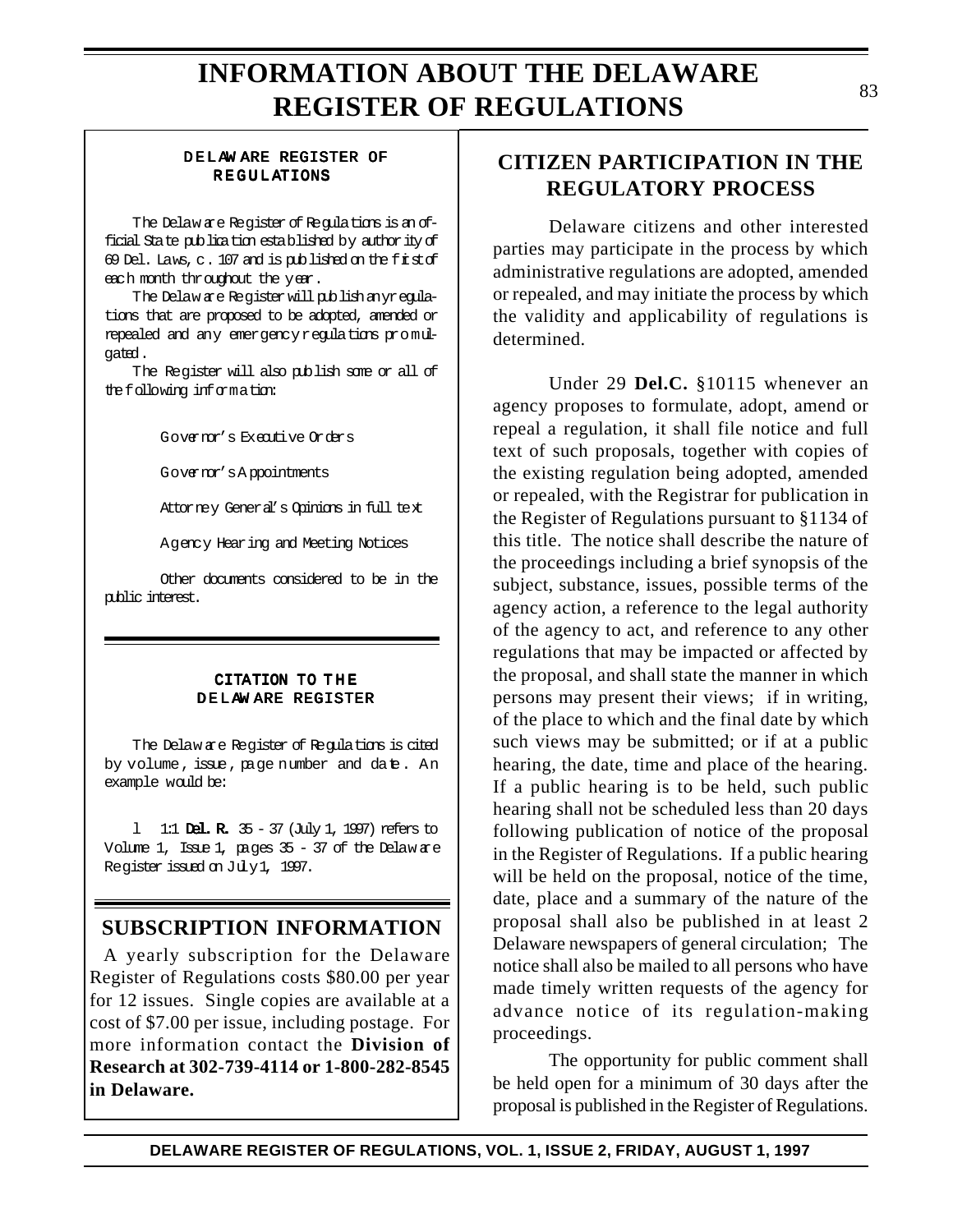### 84

# **INFORMATION ABOUT THE DELAWARE REGISTER OF REGULATIONS**

At the conclusion of all hearings and after receipt within the time allowed of all written materials. upon all the testimonial and written evidence and information submitted, together with summaries of the evidence and information by subordinates, the agency shall determine whether a regulation should be adopted, amended or repealed and shall issue its conclusion in an order which shall include: (1) A brief summary of the evidence and information submitted; (2) A brief summary of its findings of fact with respect to the evidence and information, except where a rule of procedure is being adopted or amended; (3) A decision to adopt, amend or repeal a regulation or to take no action and the decision shall be supported by its findings on the evidence and information received; (4) The exact text and citation of such regulation adopted, amended or repealed; (5) The effective date of the order; (6) Any other findings or conclusions required by the law under which the agency has authority to act; and (7) The signature of at least a quorum of the agency members.

The effective date of an order which adopts, amends or repeals a regulation shall be not less than 10 days from the date the order adopting, amending or repealing a regulation has been published in its final form in the Register of Regulations, unless such adoption, amendment or repeal qualifies as an emergency under §10119.

Any person aggrieved by and claiming the unlawfulness of any regulation may bring an action in the Court for declaratory relief.

No action of an agency with respect to the making or consideration of a proposed adoption, amendment or repeal of a regulation shall be subject to review until final agency action on the proposal has been taken.

When any regulation is the subject of an enforcement action in the Court, the lawfulness of such regulation may be reviewed by the Court as a defense in the action.

Except as provided in the preceding section, no judicial review of a regulation is available unless a complaint therefor is filed in the Court within 30 days of the day the agency order with respect to the regulation was published in the Register of Regulations.

### **CLOSING DATES AND ISSUE DATES FOR THE DELAWARE REGISTER OF REGULATIONS**

| <b>ISSUE DATE</b>  | CLOSING DATE       | CLOSING<br><b>TIME</b> |
|--------------------|--------------------|------------------------|
| <b>SEPTEMBER 1</b> | AUGUST 15          | 4:30 P.M.              |
| OCTOBER 1          | SEPTEMBER 15       | 4:30 P.M.              |
| NOVEMBER 1         | OCTOBER 15         | 4:30 P.M.              |
| DECEMBER 1         | NOVEMBER 15        | 4:30 P.M.              |
| <b>JANUARY</b> 1   | <b>DECEMBER 15</b> | 4:30P.M.               |

#### DIVISION OF RESEARCH STAFF:

W illiam S. Montgomery, Director, Division of Research; McDonald T. Coker, Deputy Director; Kathleen K. Amalfitano, Secretary; W alter G.Feindt, Legislatve Attorney; JeffreyW. Hague, Registrar of Regulations; Marlynn H. Hedgecock, Administrative Officer; Maryanne McGonegal, Research Analyst; Ruth Ann Melson, Legislative Librarian; Deborah J. Messina, Graphics Specialist; Deborah A. Porter, Administrative Secretary; Virginia L. Potts, Bill Service Clerk; Thom Shiels, Legislative Attorney; Marquerite P. Smith, Public Information Clerk; Mary Jane Starkey, Senior Secretary; Marvin L. Stayton, Printer; William G.Weller, Print Room Supervisor; Rochelle Yerkes, Senior Secretary.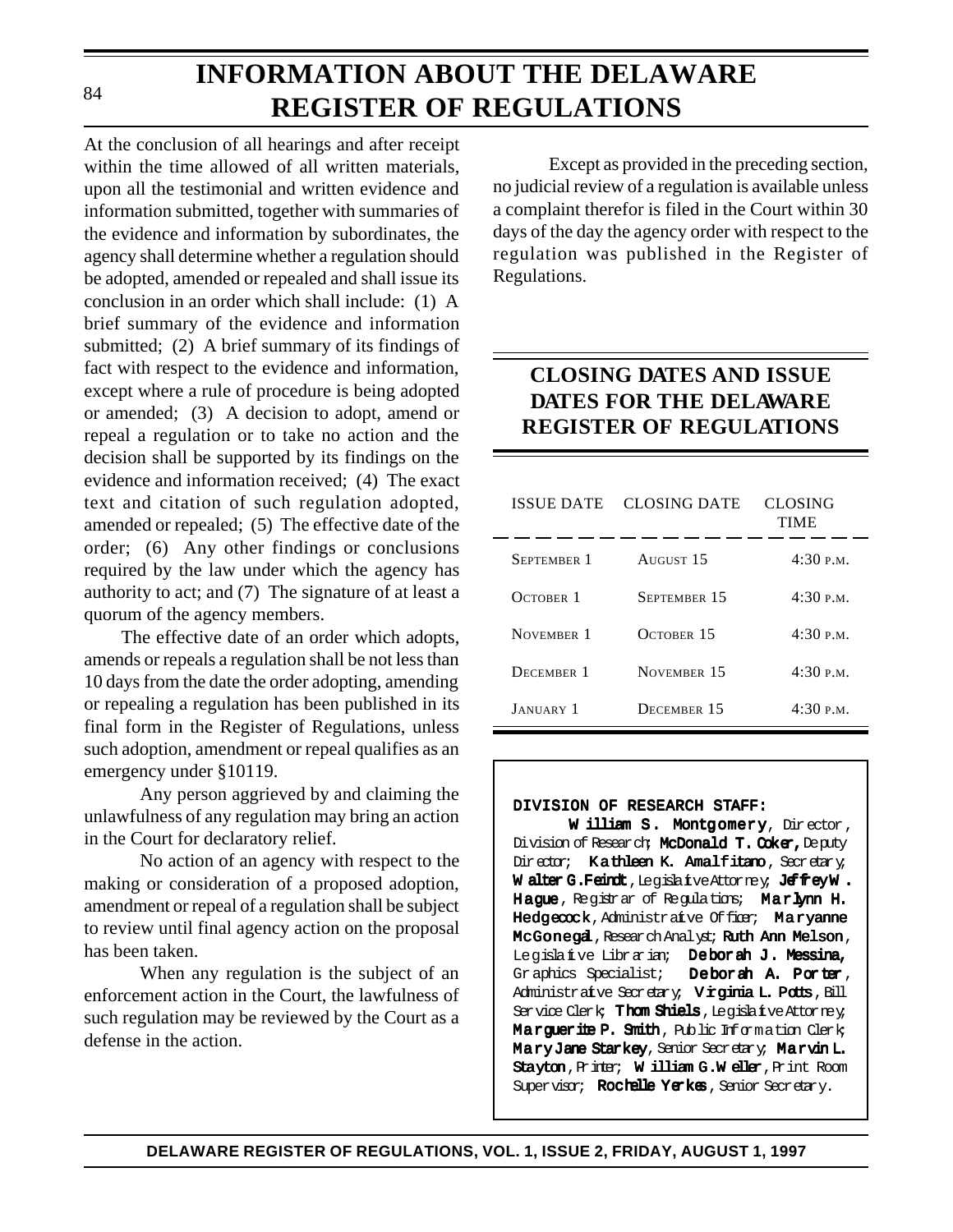# INFORMATION ABOUT THE DELAW ARE REGISTER OF REGULATIONS

# **NOTICE**

**Legislative Hall is closed to the public from July 7, 1997 to January 2, 1998 for renovations, which include asbestos abatement**.

 Due to health and safety concerns, all tours of the interior of the hall have been discontinued. We regret any inconvenience this may cause you.

The **Legislative Council, Division of Research** is temporarily relocated to the first floor of the Tatnall Building, directly across William Penn Street at the south end of Legislative Hall. **For copies of legislation or other public information, please visit us there Monday through Friday from 8:00 a.m. to 4:30 p.m. or call us at 739-4114 or 1-800- 282-8545**. The Tatnall Building is handicap accessible.

The **Secretary of the Senate, Bernard Brady,** and his immediate staff are also temporarily located in the Tatnall Building.

Visitors seeking the **Chief Clerk of the House, JoAnn Hedrick,** or other members of the **House** staff may enter the rear door of the north wing of Legislative Hall. Visitors seeking the **Senate** staff or the **Office of the Controller General** may enter the rear door of the south wing of the hall. Both of these entrances are on the east side of the building adjacent to the amphitheater.

None of these offices will be handicap accessible during this construction phase.

**For further information, please contact Bill Montgomery, Director of the Division of Research at 739-6174.**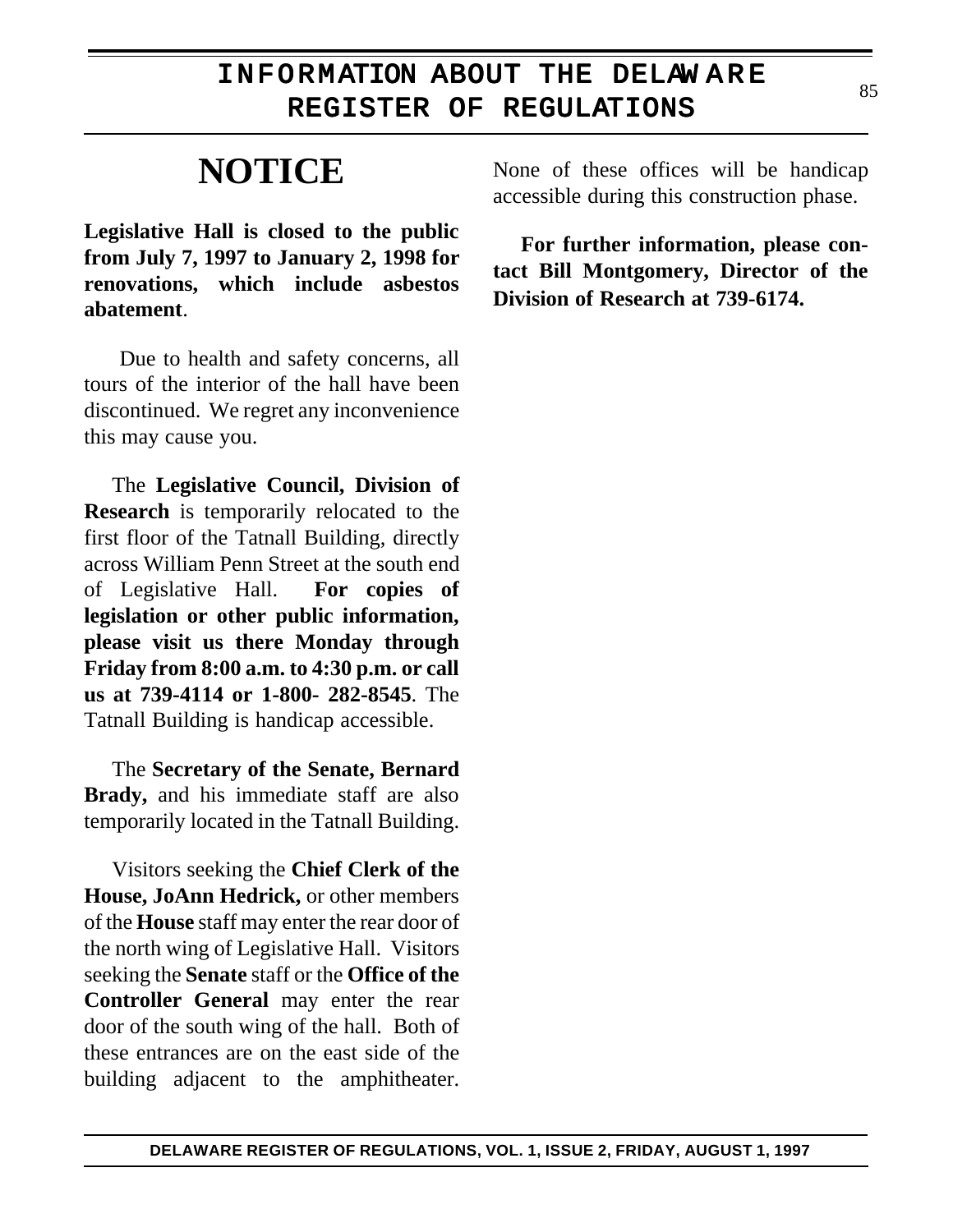# <span id="page-4-0"></span><sup>86</sup> **TABLE OF CONTENTS**

### **PROPOSED REGULATIONS**

### **DEPARTMENT OF EDUCATION**

| Visual & Performing Arts Graduation            |  |
|------------------------------------------------|--|
|                                                |  |
| Visual & Performing Arts Content Standards  90 |  |

#### **DEPARTMENT OF AGRICULTURE**

### **DEPARTMENT OF ADMINISTRATIVE SERVICES DIVISION OF PROFESSIONAL REGULATION**

[Board of Physical Therapy](#page-19-0) .......................................... 101

### **DEPARTMENT OF HEALTH & SOCIAL SERVICES DIVISION OF PUBLIC HEALTH**

[Trauma System Rules...................................................](#page-28-0) 110

### **FINAL REGULATIONS**

#### **PUBLIC SERVICE COMMISSION**

| PSC Regulation Docket No. 47                      |  |
|---------------------------------------------------|--|
| Notice of Final Rule making Concerning Intrastate |  |
|                                                   |  |

#### **DEPARTMENT OF ADMINISTRATIVE SERVICES DIVISION OF PROFESSIONAL REGULATION**

#### **DEPARTMENT OF EDUCATION**

| Foreign Language Content Standards  156         |  |
|-------------------------------------------------|--|
| Glossary of Terms, Manual for Certification     |  |
|                                                 |  |
| <b>Manual for Certification of Professional</b> |  |
|                                                 |  |

**DEPARTMENT OF HEALTH & SOCIAL SERVICES DIVISION OF PUBLIC HEALTH**

- Public Pools [.................................................................](#page-92-0) 174
	- **DELAWARE STATE FIRE PREVENTION COMMISSION**

[1997 State Fire Prevention Regulations........................](#page-115-0) 197

### **GOVERNOR**

[Appointments & Nominations, January - July 1997](#page-118-0) ..... 200

### **CALENDAR OF EVENTS**

#### **DEPARTMENT OF AGRICULTURE**

| <b>Thoroughbred Racing Commission</b>       |  |
|---------------------------------------------|--|
|                                             |  |
| <b>Harness Racing Commission</b>            |  |
| Public Hearing Notice & Comment Period  203 |  |

#### **DEPARTMENT OF TRANSPORTATION**

[Statewide Access Publice Hearing Notice & Comment](#page-121-0) Period .................................................................... 203

### **DEPARTMENT OF HEALTH & SOCIAL SERVICES DIVISION OF PUBLIC HEALTH**

#### [Delaware State Trauma Regulations](#page-122-0) ............................ 204

### **DEPARTMENT OF ADMINISTRATIVE SERVICES DIVISION OF PROFESSIONAL REGULATION**

[Board of Physical Therapy Public Hearing Notice &](#page-122-0) Comment Period .................................................... 204

#### **PUBLIC SERVICE COMMISSION**

[Notice and solicitation of comments concerning restructur](#page-122-0)ing the electric utility industry in Delaware .......... 204

### **DELAWARE REGISTER OF REGULATIONS, VOL. 1, ISSUE 2, FRIDAY, AUGUST 1, 1997**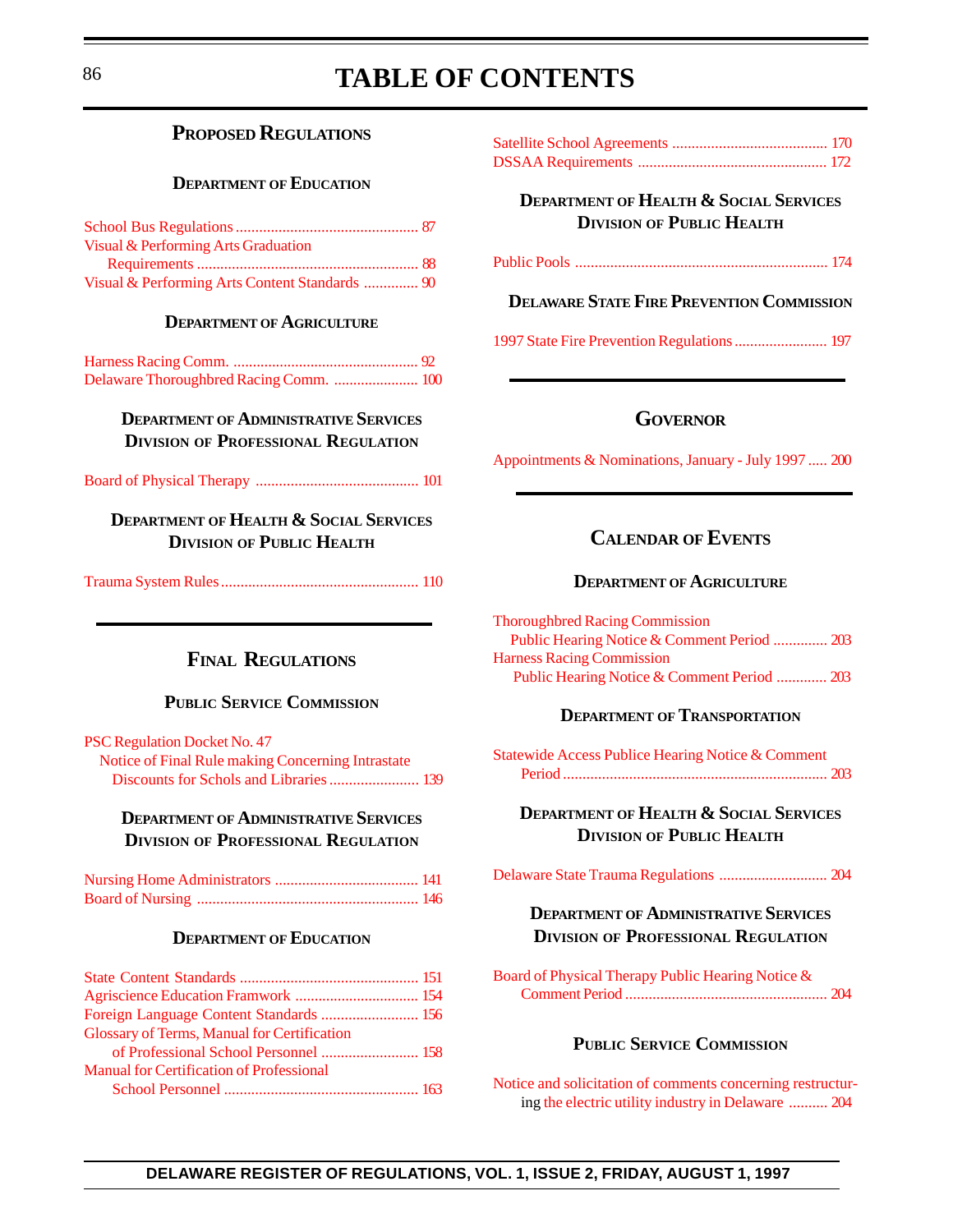#### **Symbol Key**

<span id="page-5-0"></span>[Roman type indicates the text existing prior to the regulation being promulgated. Underlined text indicates](#page-4-0) new text. Language which is striken through indicates text being deleted.

#### **Proposed Regulations**

Under 29 **Del.C.** §10115 whenever an agency proposes to formulate, adopt, amend or repeal a regulation, it shall file notice and full text of such proposals, together with copies of the existing regulation being adopted, amended or repealed, with the Registrar for publication in the Register of Regulations pursuant to §1134 of this title. The notice shall describe the nature of the proceedings including a brief synopsis of the subject, substance, issues, possible terms of the agency action, a reference to the legal authority of the agency to act, and reference to any other regulations that may be impacted or affected by the proposal, and shall state the manner in which persons may present their views; if in writing, of the place to which and the final date by which such views may be submitted; or if at a public hearing, the date, time and place of the hearing. If a public hearing is to be held, such public hearing shall not be scheduled less than 20 days following publication of notice of the proposal in the Register of Regulations. If a public hearing will be held on the proposal, notice of the time, date, place and a summary of the nature of the proposal shall also be published in at least 2 Delaware newspapers of general circulation; The notice shall also be mailed to all persons who have made timely written requests of the agency for advance notice of its regulation-making proceedings.

### **[DEPARTMENT OF EDUCATION](#page-4-0)**

Statutory Authority: 14 Delaware Code, Section 122 (d) (14 **Del.C.** 122)

[DEPARTMENT](http://www.state.de.us/high-ed/intro.htm) OF EDUCATION

EDUCATIONAL IMPACT ANALYSIS PURSUANT TO 14 DEL. C. SECTION 122(d)

A. TYPE OF REGULATORY ACTION REQUESTED

Amendment to Existing Regulation

B. SYNOPSIS OF SUBJECT MATTER OF REGULATION

This is a revision of the manual of standards for school buses so that manufacturers, distributors, contractors, and educational personnel can have an officially sanctioned document governing school bus body and chassis specifications. It was written to reflect the 1995 National Standards for School Buses and School Bus Operations and all Federal Motor Vehicle Safety Standards. Delaware laws, regulations, and policies superseded the recommended standards where applicable. Two major objectives, safety and economy served as guideposts for making decisions on these standards and in arriving at sound and common agreement.

#### C. IMPACT CRITERIA

1. Will the regulation help improve student achievement as measured against state achievement standards? (If so, how? If not, why?)

No. This is a manual of standards for school buses.

2. Will the regulation help ensure that all students receive an equitable education? (If so, how? If not, why?)

No. This is a manual of standards for school buses.

3. Will the regulation help to ensure that all students' health and safety are adequately protected? (If so, how? If not, why?)

This will help ensure pupils are transported on safe, economical vehicles. It encompasses all factors relating to school bus construction which may directly or indirectly affect the safety and welfare of pupils transported.

4. Will the regulation help to ensure that all students' legal rights are respected? (If so, how? If not, why?)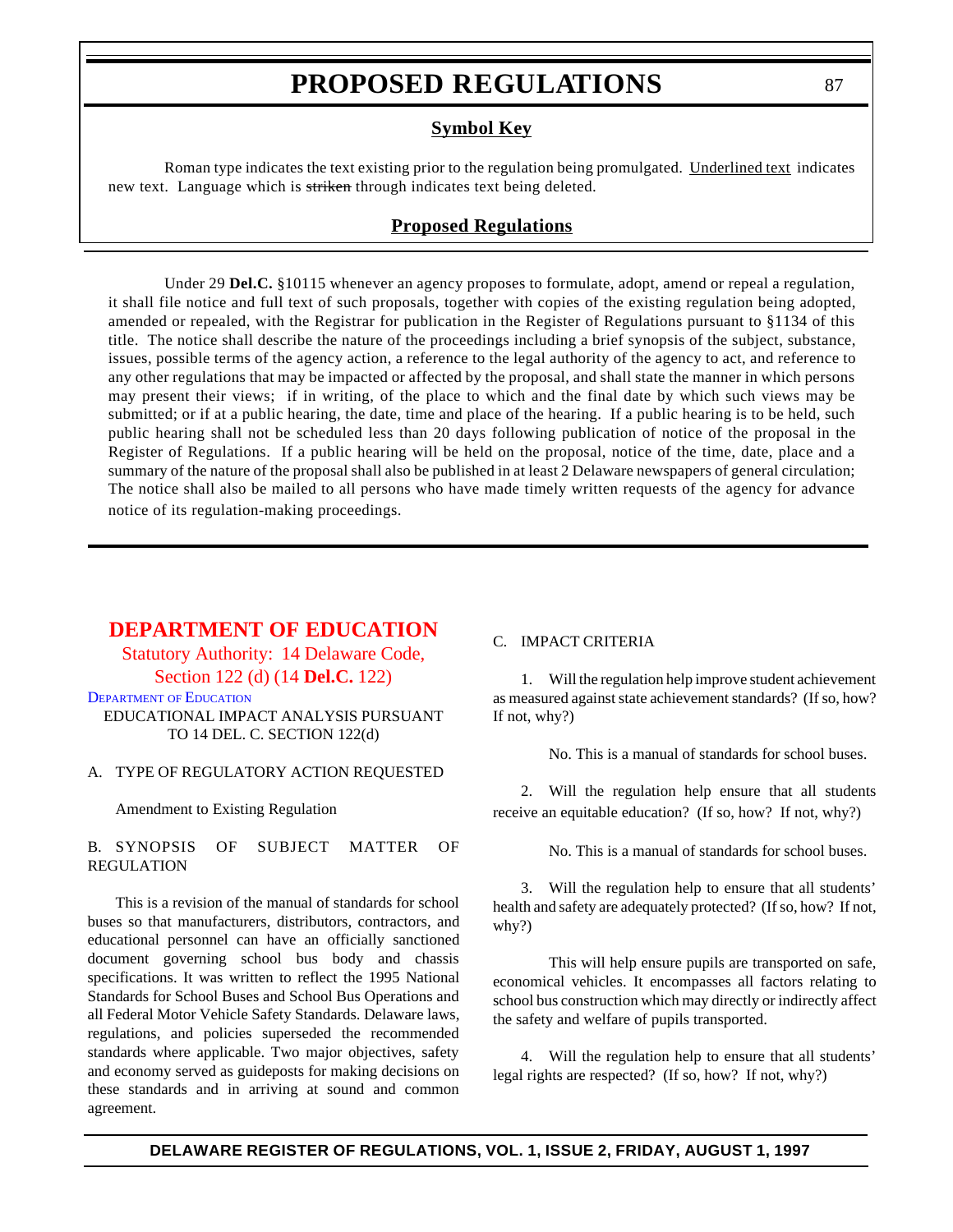No. This is a manual of standards for school buses.

<span id="page-6-0"></span>5. Will the regulation preserve the necessary authority and flexibility of decision makers at the local board and school level? (If so, how? If not, why?)

This does not change the authority and flexibility of decision makers at the local board and school level. It updates previous standards which were last approved in 1988.

6. Will the regulation place unnecessary reporting or administrative requirements or mandates upon decision makers at the local board and school levels? (If so, why?)

This does not change the reporting and administrative requirements or mandates upon decision makers at the local board and school levels. It updates the current manual of standards.

7. Will decision making authority and accountability for addressing the subject to be regulated be placed in the same entity? (If not, why?)

This will not change the decision making authority and accountability for addressing school bus standards. The responsibility for setting these standards has been delegated to the Secretary of Education with approval by the State Board of Education. This document updates previous standards.

8. Will the regulation be consistent with and not an impediment to the implementation of other state educational policies, in particular to state educational policies addressing achievement in the core academic subjects of mathematics, science, language arts and social studies? (If inconsistent and/or an impediment to other policies, why?)

This will not change state educational policies. It is an update of the current manual of standards for school buses.

9. Is there a less burdensome method for addressing the purpose of the regulation? (If so, why is it appropriate to adopt the regulation?)

No. This is the only document that provides standards for school buses.

10. What is the cost to the state and local school boards of compliance with the regulation?

There is only a cost to the state during its annual purchase of school buses and indirectly to the state in its depreciation allowance to school bus contractors who will also need to comply with this new regulation.

This proposed amendment of an existing regulation will be presented to the State Board of Education at its meeting of August 21, 1997

**DEPARTMENT [OF EDUCATION](http://www.state.de.us/high-ed/intro.htm)** [EDUCATIONAL IMPACT ANALYSIS PURSUANT](#page-4-0) TO 14 DEL. C., SECTION 122(d)

#### A. TYPE OF REGULATORY ACTION REQUESTED

Amendment to Existing Regulation

#### B. SYNOPSIS OF SUBJECT MATTER OF THE AMENDMENT

When the graduation requirements were adopted in August of 1996, the State Board indicated their commitment to visual and performing arts programs as essential components of quality education by including the arts as one of the requirements for graduation. One credit in the visual and performing arts was approved for the graduating class of 2001, pending adoption of the State of Delaware Visual and Performing Arts Content Standards and review by the SBE prior to June 1998. The Visual and Performing Arts Content Standards are being submitted for adoption this month; therefore, the graduation requirements need to be amended accordingly.

#### C. IMPACT CRITERIA

1. Will the amendment help improve student achievement as measured against state achievement standards? (If so, how? If not, why?)

This amendment to the graduation requirements simply removes the caveat requiring the approval of the visual and performing arts content standards prior to the actual implementation of the proposed arts graduation requirement. The arts standards delineate what students should know and be able to do in music, visual arts, theatre, and dance. The standards will serve as the foundation for curriculum development and, therefore, will have a positive impact on instruction and student achievement. Furthermore, research indicates that study in the arts has a positive impact on achievement in content areas throughout the curriculum.

2. Will the amendment help ensure that all students receive an equitable education? (If so, how? If not, why?)

The amendment ensures that all students will receive an education in the arts, one of the six content areas identified in the National Educational Goals as "challenging subject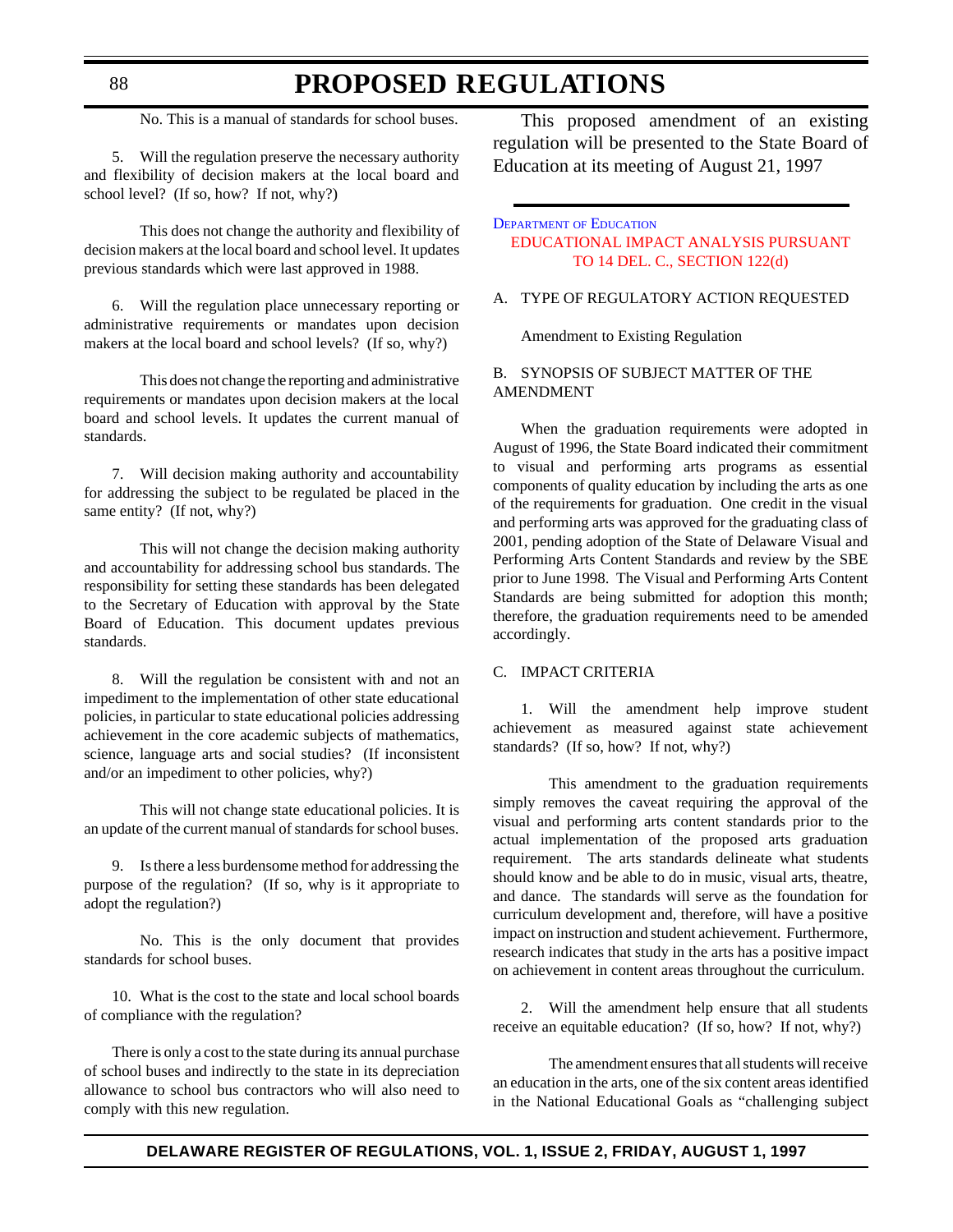matter" in the core curriculum. Visual and performing arts courses taught throughout the state must be aligned with arts content standards thereby ensuring equitable curriculum content for arts education.

3. Will the regulation help to ensure that all students' health and safety are adequately protected? (If so, how? If not, why?)

This amendment does not address health and safety issues specifically; it addresses curriculum issues. However, the arts standards include content related to the safe and responsible use of materials and equipment.

4. Will the regulation help to ensure that all students' legal rights are respected? (If so, how? If not, why?)

This amendment does not address students' legal rights, it addresses curriculum issues.

5. Will the amendment preserve the necessary authority and flexibility of decision makers at the local board and school level? (If so, how? If not, why?)

The amendment will not change the impact of the original regulation for graduation requirements concerning the necessary authority and flexibility of decision making at the local Board and school level.

6. Will the amendment place unnecessary reporting or administrative requirements or mandates upon decision makers at the local board and school levels? (If so, why?)

The amendment does not place any unnecessary reporting or administrative mandates upon decision makers at the local Board and school level beyond the scope of the original regulation for graduation requirements.

7. Will decision making authority and accountability for addressing the subject to be amended be placed in the same entity? (If not, why?)

The amendment does not change the decision making and accountability issues identified in the original regulation for graduation requirements.

8. Will the amendment be consistent with and not an impediment to the implementation of other state educational policies, in particular to state educational policies addressing achievement in the core academic subjects of mathematics, science, language arts and social studies? (If inconsistent and/or an impediment to other policies, why?)

The amendment will not alter the impact of the

original regulation for graduation requirements. Furthermore, research indicates that study in the arts has a positive impact on achievement in content areas throughout the curriculum.

9. Is there a less burdensome method for addressing the purpose of the amendment? (If so, why is it appropriate to amend the regulation?)

No. the amendment is needed to bring the regulation into line with the adoption of the visual and performing arts content standards.

10. What is the cost to the state and local school boards of compliance with the amendment?

The amendment, in and of itself, does not have a cost. The cost of implementing the content standards was addressed in the Impact Statement which accompanied the Visual and Performing Arts Content Standards document were presented for adoption on this month's agenda.

#### GRADUATION REQUIREMENTS VISUAL AND PERFORMING ARTS

It is recommended that the State Board of Education amend section IV.A.2. of the *Handbook for K-12 Education* by deleting the numeral 2 which appears after the words Visual and Performing Arts; and further amend said section by deleting the paragraph which begins with the numeral 2 and ends with 1996); and further amend said section by deleting the numeral 3 in the next to the last paragraph thereof and substituting in lieu thereof the numeral 2. This amendment serves to remove the section which required the State Board to reconsider the issue of Visual and Performing Arts credit for graduation.

#### 2. CREDIT REQUIREMENTS

a. Graduation Requirements for the Graduating Class of 1997 Through 2001.

| Applies To Students Graduating in:         |                             |                             |                |      |      |
|--------------------------------------------|-----------------------------|-----------------------------|----------------|------|------|
|                                            | 1997                        | 1998                        | 1999           | 2000 | 2001 |
| Traditional Academic English Language Arts |                             |                             |                |      |      |
|                                            |                             |                             |                |      |      |
| Social Studies                             |                             |                             |                |      |      |
|                                            |                             | 3                           | 3              |      |      |
| Mathematics 2                              |                             | 2                           | 2              | 3    |      |
| Science                                    | $\mathcal{D}_{\mathcal{A}}$ | $\mathcal{D}_{\mathcal{A}}$ | $\mathfrak{D}$ | 3    |      |
| Computer Literacy <sup>1</sup>             |                             |                             |                |      |      |
| <b>Supporting Coursework</b>               |                             |                             |                |      |      |
| Physical education                         |                             |                             |                |      |      |
|                                            |                             |                             |                |      |      |
| Health                                     | 72.                         |                             |                |      |      |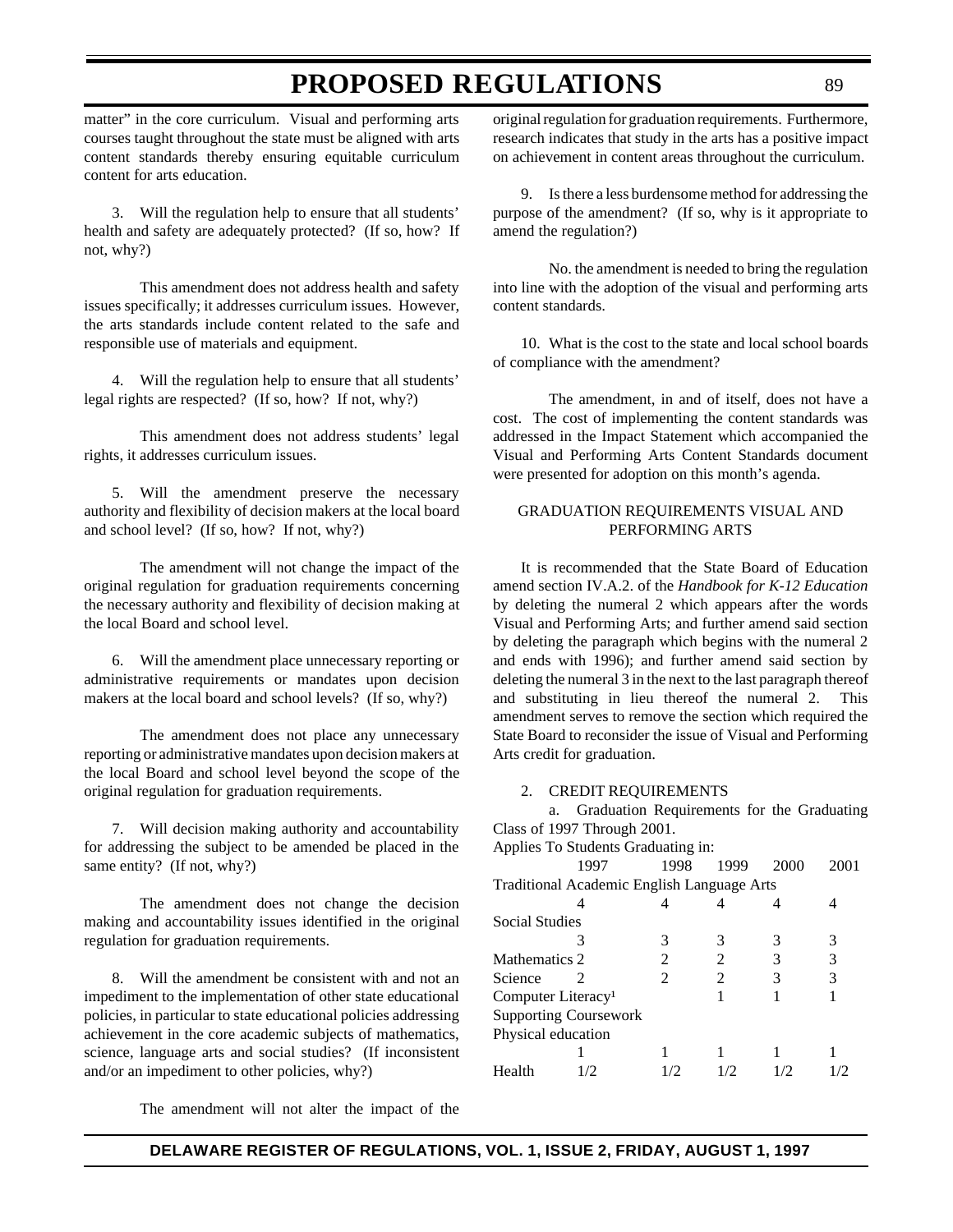<span id="page-8-0"></span>

| Visual and Performing Arts <sup>2</sup> |      |     |           |      |       |
|-----------------------------------------|------|-----|-----------|------|-------|
| Career Pathways                         |      |     |           |      |       |
| Academic, Visual and                    |      |     |           |      |       |
| Performing Arts, Foreign                |      |     |           |      |       |
| Language or Vocational-                 |      |     |           |      |       |
| Technical Education program.            |      |     |           |      |       |
|                                         | NA - | NA. | <b>NA</b> | 3    | 3     |
|                                         |      |     |           |      |       |
| Additional Academic Coursework          |      |     |           |      |       |
| Additional Academic, Visual and         |      |     |           |      |       |
| Performing Arts, Foreign Language       |      |     |           |      |       |
| and/or Vocational Technical             |      |     |           |      |       |
| Education program (includes             |      |     |           |      |       |
| Junior ROTC as an option).              |      |     |           |      |       |
|                                         | NA.  | NA. | NA.       | 31/2 | 2 1/2 |
| Electives $6\frac{1}{2}$ $6\frac{1}{2}$ |      |     | 61/2      | NA.  | NΑ    |
| Units of Credit 19                      |      | 19  | 20        | 22   | 22    |

<sup>1</sup>Computer Literacy. The intent of the requirement is to ensure that all Delaware high school graduates are proficient with the productive uses of computers. The skills may be learned in a formal course or may be gained through activities and projects integrated into other courses. For the class of 1999 each student must have a unit of credit in Computer Literacy. If the student receives a waiver from the district because the student is computer literate, the student shall need a unit of credit in another course to meet the graduation requirements.

2 One credit in the visual and performing arts will be required beginning with the graduating Class of 2001 reducing the "additional academic, visual and performing arts, foreign language or vocational education" coursework category to 2 1/2 credits. This requirement will take effect following the adoption of the content standards for the Visual and Performing Arts and pending a review of this credit requirement by the State Board of Education before June, 1998. (Approved State Board of Education August, 1996.)

<sup>32</sup>Career Pathways and Additional Academic, Visual and Performing Arts, Foreign Language and/or Vocational Technical Education Coursework. A "career pathway" is a planned program of sequenced or specialized courses designed to develop knowledge and skills in a particular career area. Students may use the Additional Academic, Visual and Performing Arts, Foreign Language and/or Vocational Technical Education Coursework (including Junior ROTC as an option) to pursue individual academic interests. The credits in these two categories will eventually replace the elective credits.

It is expected that all students will develop a graduation plan as part of their 8th grade experience.

b. Graduation Requirements Set by Local School

Boards

Local school boards may establish requirements over and above the minimum credits prescribed by the State Board of Education.

c. Carnegie Unit of Credit

A minimum of 135 hours of actual classroom instruction or a demonstration of competency is required for one Carnegie unit of credit.

This proposed amendment of an existing regulation will be presented to the State Board of Education at its meeting of August 21, 1997

#### **DEPARTMENT [OF EDUCATION](http://www.state.de.us/high-ed/intro.htm)** [EDUCATIONAL IMPACT ANALYSIS PURSUANT](#page-4-0) TO 14 DEL. C., SECTION 122(d)

#### A. TYPE OF REGULATORY ACTION REQUESTED

#### New Regulation

#### B. SYNOPSIS OF SUBJECT MATTER OF THE REGULATION

Since November 1994, the 49 member Visual and Performing Arts Curriculum Framework Commission has worked to formulate content standards in music, the visual arts, theatre, and dance. To provide automatic connections for teachers, vignettes or teaching examples were included in the document to illustrate how the standards might be delivered in classrooms throughout Delaware. More than half of the Commission members were classroom teachers (including special education) with the rest consisting of school administrators; school board members; higher education faculty; parents; students; and representatives of business, the arts, and the community at large. Multiple drafts were disseminated for review by national content experts, state educators, and the public. The State of Delaware Visual and Performing Arts Content Standards are in alignment with the National Standards for Arts Education and are mandatory for all visual and performing arts programs of study, K-12.

#### C. IMPACT CRITERIA

1. Will the regulation help improve student achievement as measured against state achievement standards? (If so, how? If not, why?)

The arts standards delineate what students should know and be able to do in music, visual arts, theatre, and dance. The standards will serve as the foundation for curriculum development and, therefore, will have a positive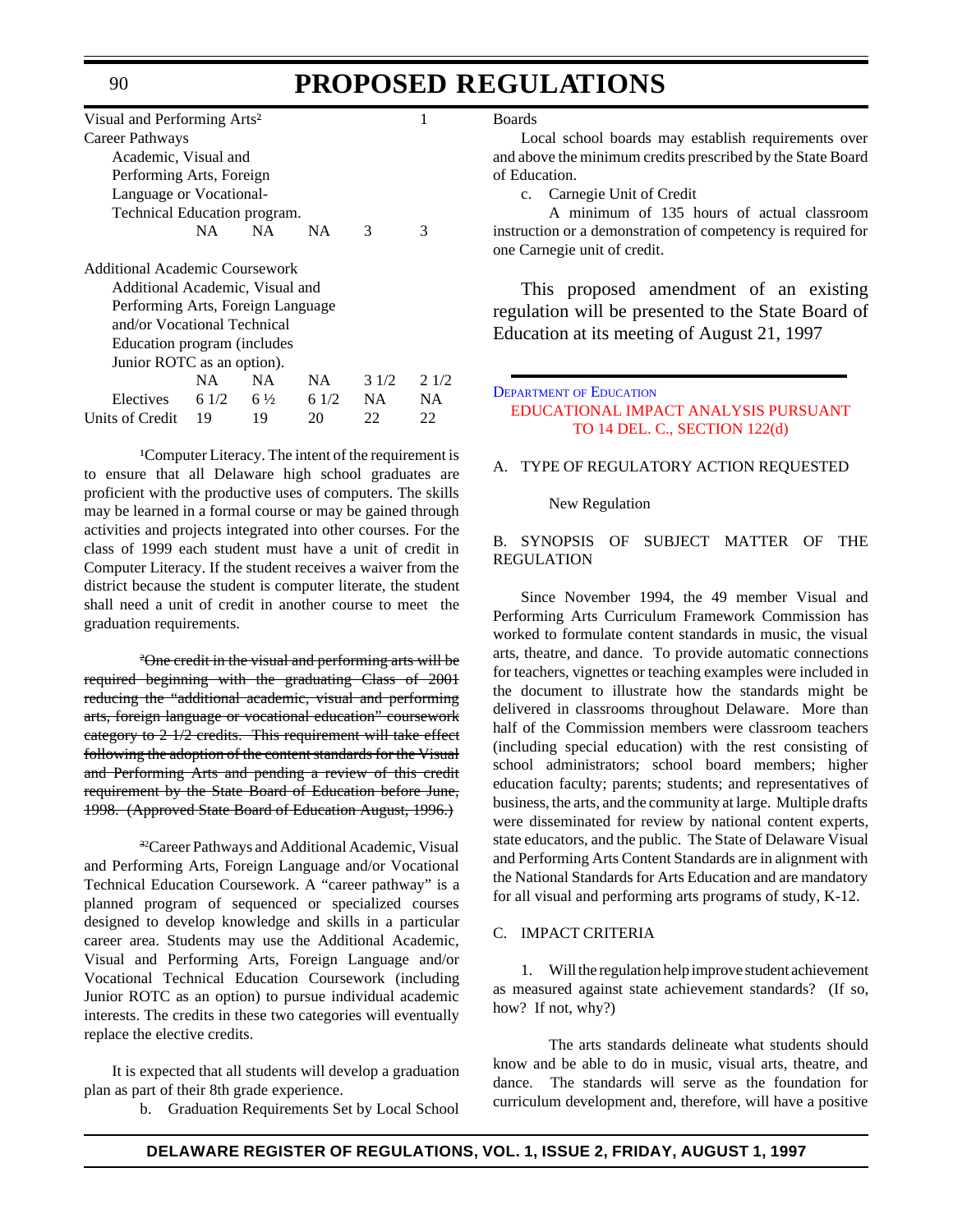impact on instruction and student achievement. Furthermore, research indicates that study in the arts has a positive impact on achievement in content areas throughout the curriculum.

2. Will the regulation help ensure that all students receive an equitable education? (If so, how? If not, why?)

The regulation ensures that all students will receive an education in the arts, one of the six content areas identified in the National Educational Goals as "challenging subject matter" in the core curriculum. Visual and performing arts courses taught throughout the state must be aligned with arts content standards thereby ensuring equitable curriculum content for arts education.

3. Will the regulation help to ensure that all students' health and safety are adequately protected? (If so, how? If not, why?)

This regulation does not address health and safety issues specifically; it addresses curriculum content. However, the arts standards include content related to the safe and responsible use of materials and equipment.

4. Will the regulation help to ensure that all students' legal rights are respected? (If so, how? If not, why?)

This regulation does not address students' legal rights, it addresses educational policy.

5. Will the regulation preserve the necessary authority and flexibility of decision makers at the local board and school level? (If so, how? If not, why?)

The regulation will not change requirements concerning the necessary authority and flexibility of decision making at the local Board and school level.

6. Will the regulation place unnecessary reporting or administrative requirements or mandates upon decision makers at the local board and school levels? (If so, why?)

The regulation does not place any unnecessary reporting or administrative mandates upon decision makers at the local Board or school levels.

7. Will decision making authority and accountability for addressing the subject to be amended be placed in the same entity? (If not, why?)

The adoption of the arts standards will not change decision making and accountability at the local board and school levels.

8. Will the regulation be consistent with and not an impediment to the implementation of other state educational policies, in particular to state educational policies addressing achievement in the core academic subjects of mathematics, science, language arts and social studies? (If inconsistent and/or an impediment to other policies, why?)

The adoption and implementation of the arts standards will present no impediments to other educational policies or to student achievement in mathematics, science, language arts and social studies. The visual and performing arts are one of the six content areas identified in the National Educational Goals as "challenging subject matter" in the core curriculum. The arts standards delineate what students should know and be able to do in music, visual arts, theatre, and dance and will serve as the foundation for curriculum development. Therefore, their adoption and implementation will have a positive impact on instruction and student achievement. Furthermore, research indicates that study in the arts has a positive impact on achievement in content areas throughout the curriculum.

9. Is there a less burdensome method for addressing the purpose of the regulation? (If so, why is it appropriate to adopt the regulation?)

No. The regulation formalizes the adoption of the State of Delaware Visual and Performing Arts Content Standards.

10. What is the cost to the state and local school boards of compliance with the regulation?

Districts will bear the costs of implementing the standards at the local level. Actual costs will vary across districts depending on the extent of programs that are currently in place. *The Status of the Visual and Performing Arts Report* and *Implementation Plan* delineate various options for districts.

This proposed new regulation will be presented to the State Board of Education at its meeting of August 21, 1997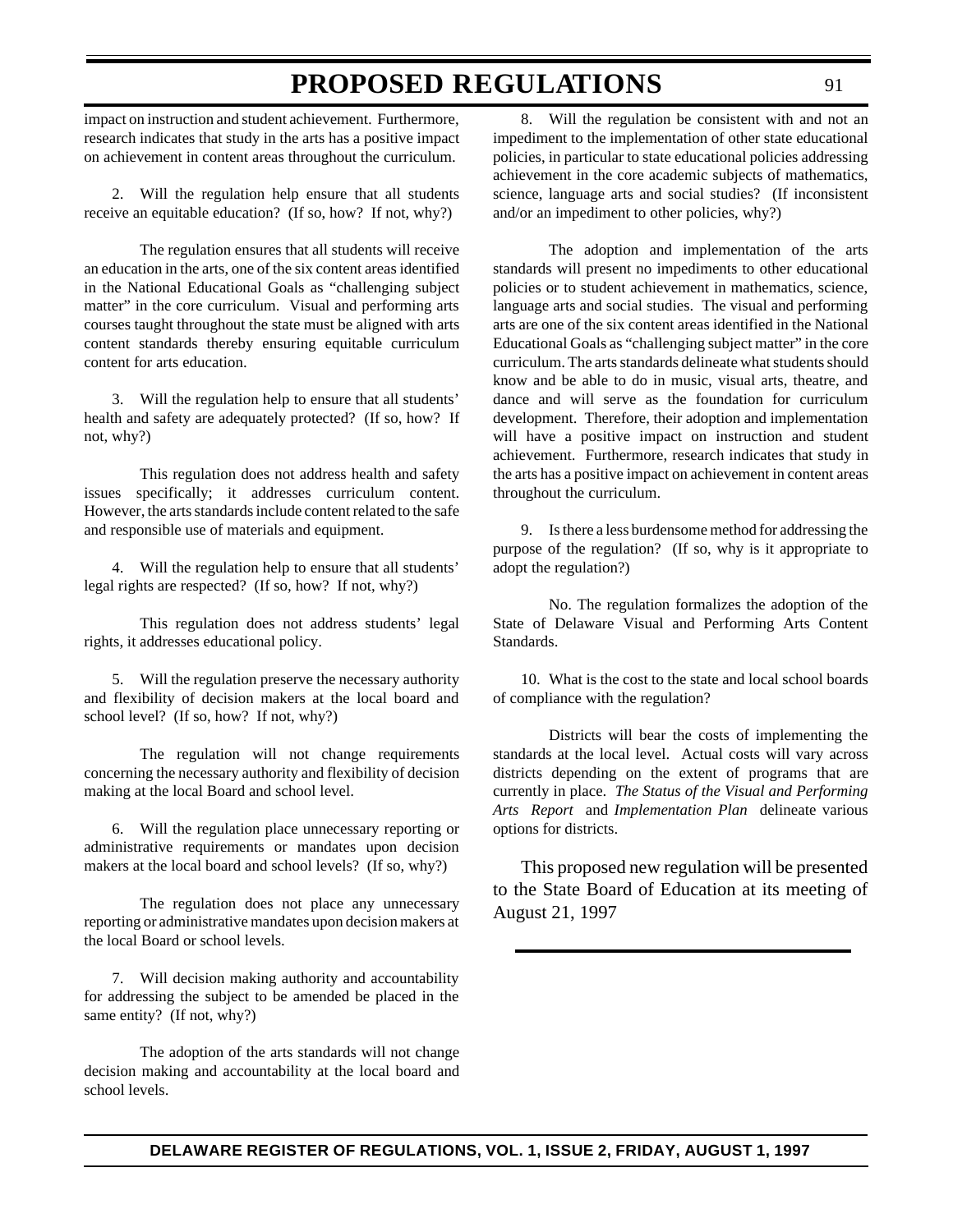### <span id="page-10-0"></span>**[DELAWARE HARNESS RACING](#page-4-0) COMMISSION**

### Statutory Authority: 3 Delaware Code, Section 10027 (3 **Del.C.** 10027)

#### PROPOSED RULE AMENDMENTS

The Commission proposes these amendments pursuant to 3 Del. C. section 10027 and 29 Del. C. section 10115. The proposed Rule amendments are as follows:

1. Amendment to Chapter I, paragraph 34 by clarifying the definition of a "maiden" horse.

2. Amendment to Chapter III, Rule II-H-2 by expanding the class of horses eligible to be placed on the Steward's list. This amendment would allow the State Steward to place horses with positive tests for high blood gas on the list of horses unfit to race.

 3. Amendment to Chapter IV, Rule II-A-2 by adding language requiring the licensee conducting a meet to obtain medical insurance equal to the amount of the average daily purse account.

 4. Amendment to Chapter V, Rule II-C by adding language which provides that clarifies that a lease of a horse for an indefinite term is terminable at the will of either party.

 5. Amendment to Chapter VI, Rule II-B-5 by adding a new provision to allow for calculation of the present value of a bonus to determine a horse's earnings.

 6. Amendment to Chapter VI, Rule III-B-7 by reducing the time from 45 to 30 days on the time during which a mare which has been bred can be declared in a claiming race.

 7. Amendment to Chapter VI, Rule III-b-7 by clarifying the procedure for voiding the claim of a mare that is found to be pregnant.

 8. Amendment to Chapter VI, Rule IV-D-23 by adding a sentence to establish a procedure for selection of horses in a final heat when the entered horses are unable to finish due to an accident.

 9. Amendment to Chapter VII, Rule VI-M-15 to revise the definition of improper whipping and the penalties for violations.

10. Amendment to Chapter VII, Rule VI-M-18 to require

the racing officials to inspect horses after each race for any evidence of excessive whipping.

11. Amendment to Chapter II, Rule VII*-*1 to allow the new created Commission investigator to issue subpoenas for attendance of witnesses or production of documents.

12. Amendment to Chapter III, Rule I-A by adding the position of Commission investigator as a racing official under the Commission's jurisdiction.

13. Amendment to Chapter III, by adding a new subsection XIV which details the general authority of the new Commission investigator position.

14. Amendment to Chapter V, Rule III-A by adding a new subsection "3" to establish requirements for persons to be listed as trainers of record. The new subsection also provides that all trainers are equally liable for rule violations.

15. Amendment to Chapter X, Rule III-C-1 by adding language to allow the Commission investigator to summarily suspend a licensee in cases of immediate danger to the public health, safety, of welfare.

16. Amendment to Chapter VIII, Rule IV by adding a new subsection C which would allow for the taking of a secondary or split samples from horses for testing. The proposed rule would allow an owner or trainer to have a secondary sample tested for illegal substances after the primary sample has revealed a positive test.

17. Amendment to Chapter X, Rule II-I-2 by deleting the existing section and adding a new subsection. The new subsection would change the amount of the appeal bond from \$100 to \$250. This proposed increase is consistent with the appeal bond currently used by the Thoroughbred Racing Commission.

18. Amendment to Chapter VIII, Rule III-c-3(c) by adding language to the existing definition of "prohibited substance". The proposed amendment specifies the illegal carbon dioxide level for horses racing with and without furosemide.

The proposed Rules will be considered by the Commission at its next regularly scheduled meeting on August 22, 1997 at 9:00 a.m. at the Department of Agriculture Office, 2320 S. DuPont Highway, Dover, DE. Copies of the proposed rule may be obtained from the Commission. Comments may be submitted in writing to the Commission Office on or before 4:00 p.m. on August 30, 1997 and/or in person at the hearing. The Commission Office is located at 2320 South DuPont Highway, Dover, DE 19901 and the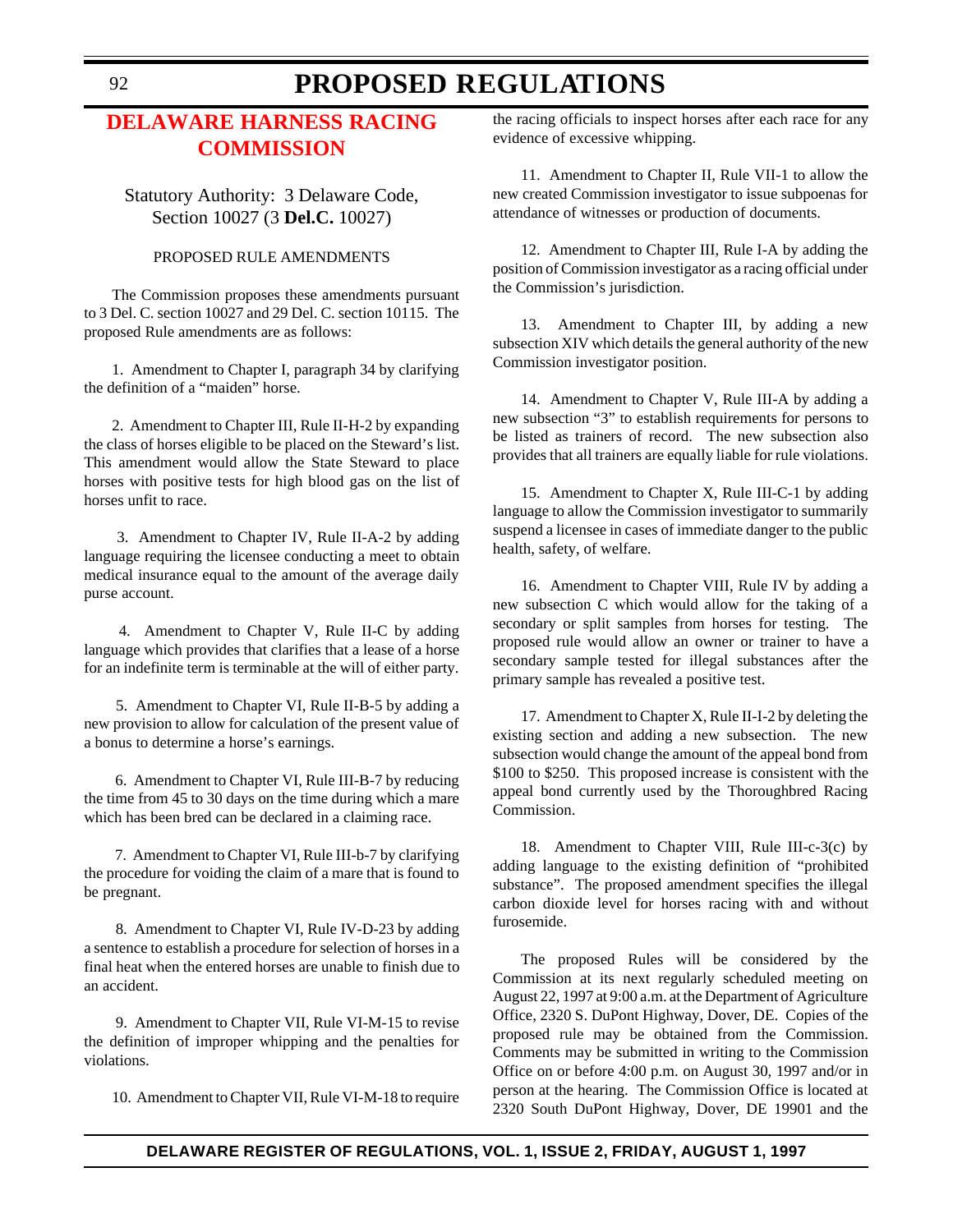phone number is (302)739-4811.

#### PROPOSED CHANGES TO DELAWARE HARNESS RACING COMMISSION RULES

The following changes follow the 1997 Bylaws Rules and Regulations changes adopted by the United States Trotting Association effective May 1, 1997, and are proposed by the Delaware Harness Racing Commission in accordance with 3 Del. C. §10027:

1. AMEND Chapter I, paragraph 34, by adding the following at the end of the paragraph:

34. "Maiden" is a stallion, mare or gelding that has never won a heat or race at the gait at which it is entered to start and for which a purse is offered; provided, however, that other provisions of these Rules notwithstanding, races and/or purse money awarded to a horse after the 'Official Sign' has been posted shall be considered winning performance and effect status as a maiden, and in such cases a horse placed first by virtue of disqualification shall acquire a win race record only if such horse's actual time can be determined by photo finish or electronic timing in accordance with the provisions of Chapter VII, Rule II.A. of these Rules.

2. AMEND Chapter III, Rule II.H.2., by inserting, following the phrase "to qualify for races at the meeting" and before the phrase "or otherwise unfit to race", the phrase "scratched as a result of a high blood gas test".

#### H. Steward's List

1. The judges shall maintain a Steward's List of the horses which are ineligible to be entered in a race.

2. A horse that is unfit to race because it is dangerous, unmanageable or unable to show a performance to qualify for races at the meeting scratched as a result of a high blood gas test, or otherwise unfit to race at the meeting may be placed on the Steward's List by the Presiding Judge and declarations and/or entries on the horse shall be refused. The owner or trainer shall be notified of such action and the reason shall be clearly stated. When any horse is placed on the Steward's List, the clerk of the course shall make a note on the eligibility certificate of such horse, showing the date the horse was put on the Steward's List the reason and the date of removal if the horse has been removed.

3. All horses scratched by a veterinarian for either lameness or sickness will be put on the Steward's List and may not be removed for seven (7) days from the date of the race from which they were scratched. No entries will be accepted on these horses until the seven-day period has expired.

4. No Presiding Judge or other official at a fair meeting shall have the power to remove from the Steward's List and accept as an entry any horse which has been placed on a Steward's List and not subsequently removed therefrom for the reason that he/she is dangerous or an unmanageable horse. Such meetings may refuse declarations and/or entries on any horse that has been placed on the Steward's List and has not been removed therefrom.

5. No horse shall be admitted to any racetrack facilities in this jurisdiction without having had a negative official test for equine infectious anemia within twelve (12) months.

6. The judges may put any horse on the Steward's List for performance when such horse shows a reversal of form or does not race near its own capabilities. Such horse shall qualify in a time comparable to its known capabilities from one to three times, at the discretion of the judges, before being allowed to start.

7. Any horse put on the Steward's List as unmanageable or dangerous must qualify in a satisfactory manner for the judges at least two times.

8. The judges may put any horse on the Steward's List for being noncompetitive or unfit to race at the meeting.

9. The judges may place a horse on the Steward's List when there exists a question as to the exact identification, ownership or management of said horse.

10. A horse which has been placed on the Steward's List because of questions as to the exact identification or ownership of said horse, may be removed from the Steward's List when, in the opinion of the judges, proof of exact identification and/or ownership has been established.

11. A horse may not be released from the Steward's List without the permission of the judges.

3. AMEND Chapter IV, Rule II.A.2., by adding the following at the end of the rule:

#### II. FINANCIAL REQUIREMENTS

A. Insurer of the Race Meeting

1. Approval of a race meeting by the Commission does not establish the Commission as the insurer or guarantor of the safety or physical condition of the association's facilities or purse of any race.

2. In accordance with §10043 of the Act, an association shall timely provide the Commission with a certificate of liability insurance, in an amount approved by the Commission, with premium prepaid. The insurance shall provide a minimum of medical expense coverage equal to the average daily purse account raced for at the previous meeting conducted by the association.

3. An association shall maintain in an approved depository, those amounts deducted from the pari-mutuel handle for distribution for the purposes specified in the Act and Commission rules.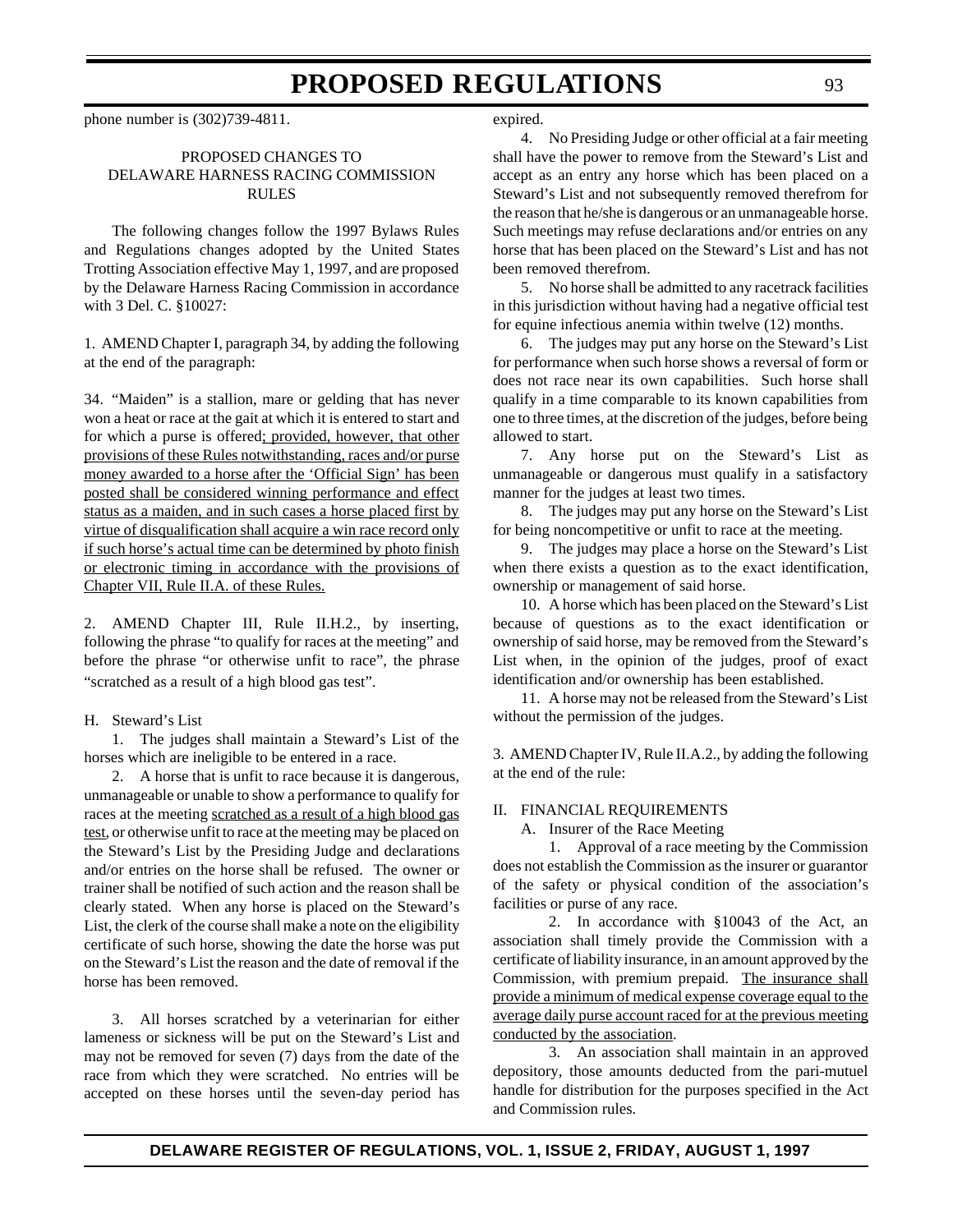94

# **PROPOSED REGULATIONS**

4. An association is responsible to ensure that the amounts retained from the pari-mutuel handle are distributed according to the Act and Commission rules and not otherwise.

5. An association shall ensure that all purse monies, disbursements and appropriate nomina-tion race monies are available to make timely distribution in accordance with the Act, Commission rules, association rules and race conditions, and with any contractual arrangements with the horsemen's association recognized for purposes related to the allocation of purses, if applicable.

4. AMEND Chapter V, Rule II.C., by adding the following sentence at the end of the rule:

C. Lease Agreements

A horse may be raced under lease provided a completed breed registry or other lease form acceptable to the Commission is attached to the certificate of registration and on file with the Commission. The lessor and lessee shall be licensed as horse owners. For purposes of issuance of eligibility certificates and/or transfers of ownership, a lease for an indefinite term shall be considered terminable at the will of either party unless extended or reduced to a term certain by written documentation executed by both lessor and lessee.

5. AMEND Chapter VI, Rule II.B.5, by adding at the end of the rule:

B. Conditions

1. Conditions may be based only on:

a) horses' money winnings in a specified number of previous races or during a specified previous time;

b) horses' finishing positions in a specified number of previous races or during a specified period of time;

- c) age;
- d) sex;

e) number of starts during a specified period of time;

f) special qualifications for foreign horses that do not have a representative number of starts in the United States or Canada;

g) the exclusion of schooling races; or

h) any one or more combinations of the qualifications herein listed.

2. Conditions shall not be written in such a way that any horse is deprived of an opportunity to race in a normal preference cycle. Where the word preference is used in a condition, it shall not supersede date preference as provided in the rules. Not more than three also eligible conditions shall be used in writing the conditions for overnight events.

3. The Commission may, upon application from the racing secretary, approve conditions other than those listed above for special events.

4. In the event there are conflicting published conditions and neither one nor the other is withdrawn by the association, the one more favorable to the declarer shall govern.

5. For the purpose of eligibility, a racing season or racing year shall be the calendar year. All races based on winnings will be programmed Non-Winners of \$301 or Winners over \$1,001. Additional conditions may be added. When recording winnings, gross winnings shall be used and cents shall be disregarded. In the case of a bonus, the present value of the bonus shall be credited to the horse as earnings for the race or series of races for which it received the bonus. It shall be the responsibility of the organization offering the bonus to report the present value of the bonus to the United States Trotting Association in a timely manner.

6. Records, time bars shall not be used as a condition of eligibility.

7. Horses must be eligible when declarations close subject to the provision that:

a) Wins and winnings on or after the closing date of declarations shall not be considered;

b) Age allowances shall be given according to the age of the horse on the date the race is contested.

c) In mixed races, trotting and pacing, a horse must be eligible under the conditions for the gait at which it is stated in the declaration the horse will perform.

8. When conditions refer to previous perfor-mances, those performances shall only include those in a purse race. Each dash or heat shall be considered as a separate performance for the purpose of condition races.

9. In overnight events, not more than one trailer shall be permitted, regardless of the size of the track except with the approval of the Commission. At least eight feet per horse must be provided the starters in the front tier.

10. The racing secretary may reject the declara-tion to an overnight event of any horse whose past performance indicates that it would be below the competitive level of other horses declared to that particular event.

6. AMEND Chapter VI, Rule III.B.7., by striking the figure "45" where it appears in the second line and substituting in lieu thereof the figure "30".

6. FURTHER AMEND Chapter VI, Rule III.B.7., by adding the following at the end of the last sentence of the rule:

B. Prohibitions on Claims

1. A person shall not claim directly or indirectly his/her own horse or a horse trained or driven by him/her or cause such horse to be claimed directly or indirectly for his/her own account.

2. A person shall not directly or indirectly offer, or directly or indirectly enter into an agreement, to claim or not to claim or directly or indirectly attempt to prevent another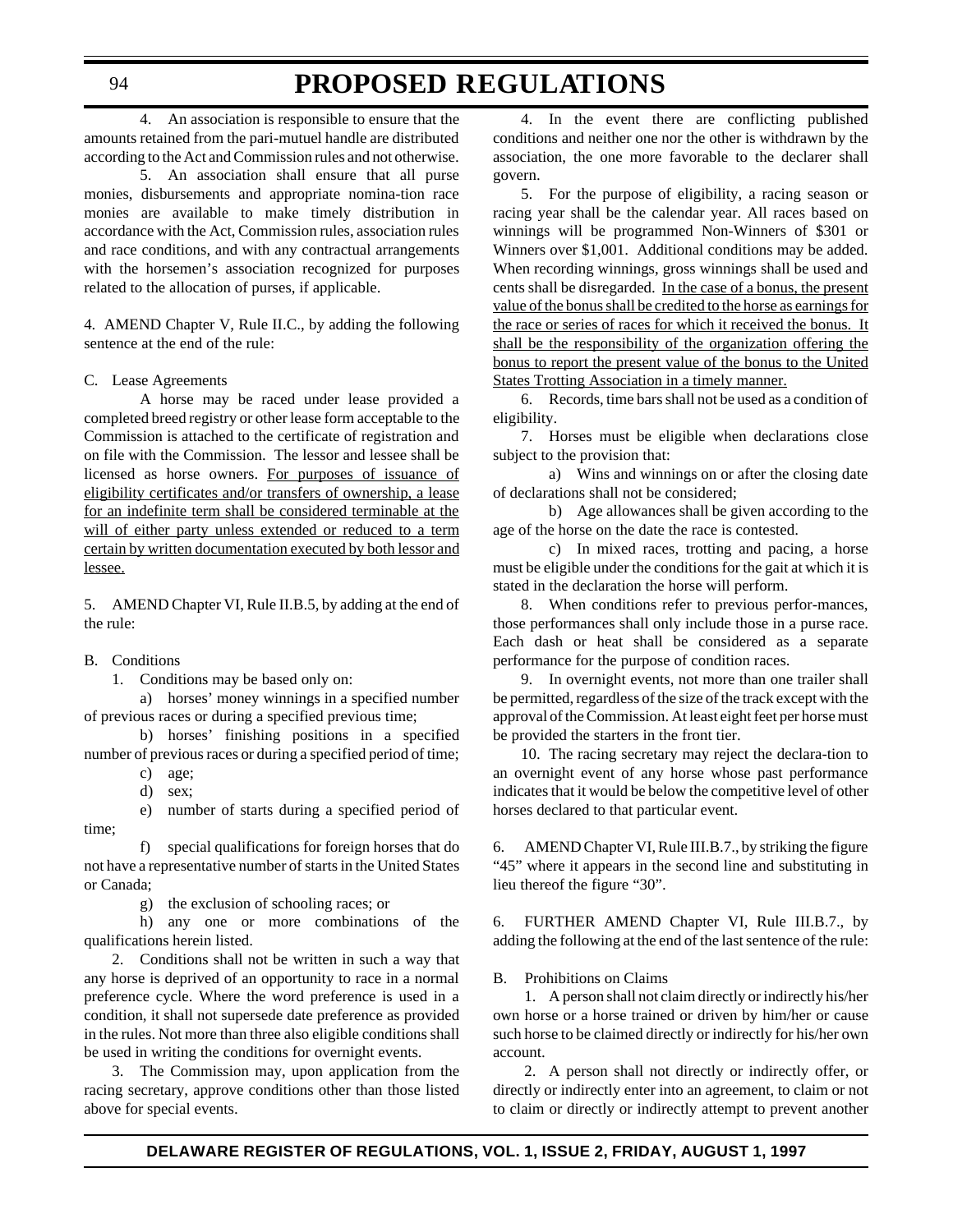person from claiming any horse in a claiming race.

3. A person shall not have more than one claim on any one horse in any claiming race.

4. A person shall not directly or indirectly conspire to protect a horse from being claimed by arranging another person to lodge claims, a procedure known as protection claims.

5. No qualified owner or his agent shall claim a horse for another person.

6. No person shall enter in a claiming race a horse against which there is a mortgage, bill or sale, or lien of any kind, unless the written consent of the holder thereof shall be filed with the Clerk of the Course of the association conducting such claiming race.

7. Any mare which has been bred shall not be declared into a claiming race for at least 45 30 days following the last breeding of the mare, and thereafter such a mare may only be declared into a claiming race after a veterinarian has pronounced the mare not to be in foal. Any mare pronounced in foal shall not be declared into a claiming race. Where a mare is claimed out of a claiming race and subsequently proves to be in foal from a breeding which occurred prior to the race from which she was claimed, the claim may be voided by the judges at the option of the successful claimant provided the mare is subjected to a pregnancy examination within 18 days of the date of the claim, and is found pregnant as a result of that pregnancy examination. A successful claimant seeking to void the claim must file a petition to void said claim with the judges within 10 days after this pregnancy examination and shall thereafter be heard by the judges after due notice of the hearing to the parties concerned.

8. AMEND Chapter VI, Rule IV.D.23., by adding the following:

D. Nominations, Fees and Purses

23. The number of horses allowed to qualify for the final heat of an event conducted in elimination heats shall not exceed the maximum number permitted to start in accordance with the rules. In any elimination dash where there are horses unable to finish due to an accident and there are fewer horses finishing than would normally qualify for the final, the additional horses qualifying for the final shall be drawn by lot from among those unoffending horses not finishing.

9. AMEND Chapter VII, Rule V.I.M.14., by adding the following additional paragraphs at the end of the rule:

10. AMEND Chapter VII, Rule VI.M.18, by adding the following at the end of the rule:

- M. Conduct of the Race
	- 14. Drivers will be allowed to use whips not to exceed

three feet, nine inches in length plus a snapper not to exceed six inches in length.

The use of the whip shall be confined to an area above and between the sulky shafts and the outside wheel discs. Drivers shall keep a line in each hand from the start of the race until the head of the stretch finishing the race.

The mandatory minimum penalty for a whipping violation, including a violation of subsections 18 and 19 of this section, shall be a fine in the amount of \$100.00 and a 3-day suspension from driving for a first offense, and for each subsequent violation the mandatory minimum penalty shall increase by the amount of \$100.00 and 3 additional days of suspension (e.g., \$200.00 and a 6-day suspension for a second offense, \$300.00 and a 9-day suspension for a third offense, etc.).

15. The use of any goading device, or chain, or spur, or mechanical or electrical device other than a whip as allowed in the rules, upon any horse, shall constitute a violation.

16. The possession of any mechanical or electrical goading device on the grounds of an association shall constitute a violation.

17. The judges shall have the authority to disallow the use of any equipment or harness that they feel is unsafe or not in the best interests of racing.

18. Brutal or excessive or indiscriminate use of a whip, or striking a horse with the butt end of a whip, or striking a wheel disc of a sulky with a whip, shall be a violation. At extended pari-mutuel meetings, under the supervision of the judges, there shall be a mandatory visual inspection of each horse following each race for evidence of excessive or brutal use of the whip. At all other meetings, the judges shall have the authority to order and/or to conduct such visual inspections at their discretion.

PLEASE NOTE that the Commission is not proposing to adopt certain rule changes adopted by the United States Trotting Association because they pertain either to membership in the USTA or to the registration of horses, which the Delaware Harness Racing Commission does not regulate. These USTA rule changes which are not proposed for adoption in Delaware include a new Rule 1 §4 pertaining to reciprocity of membership between the USTA and the Canadian Standardbred Horse Society, a change to Rule 26 §27 pertaining to Embryo Transfer, a new Rule 26 §30 pertaining to reciprocity of registration of horses, and changes to Rule 26 §§7, 24, 28 and 29 pertaining to DNA testing for blood typing of foals for 1998 and thereafter.

In addition to the foregoing, the Commission proposes the following changes to the Delaware Harness Racing Commission Rules and Regulations: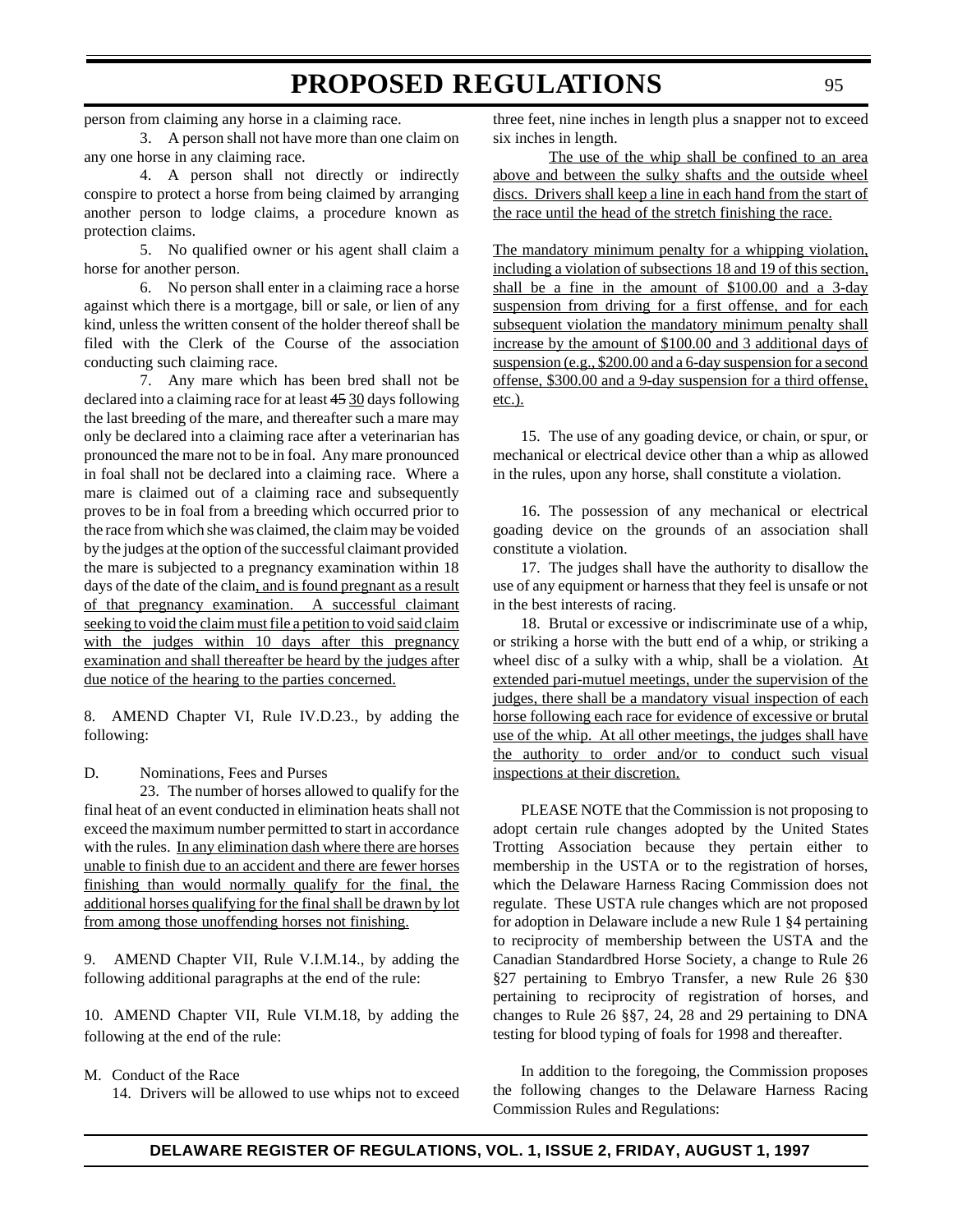11. AMEND Chapter II, Rule VII.1 by inserting the phrase "the Commission Investigator", following the phrase "the State Steward or judges," and before the phrase "the presiding officer of a Commission proceeding".

#### VII. SUBPOENAS

1. A member of the Commission, the Director of Poultry and Animal Health, the State Steward or judges, the Commission Investigator, the presiding officer of a Commission proceeding or other person authorized to perform duties under the Act may require by subpoena the attendance of witnesses and the reproduction of books, papers and documents. Subpoenas as authorized by such persons shall be issued in blank under the hand of any Commissioner and over the seal of the Commission to any party.

2. A member of the Commission, the Director of Poultry and Animal Health, a presiding officer of a Commission proceeding or other person authorized by the Commission may administer an oath or affirmation to a witness appearing before the Commission or a person authorized by the Commission.

3. If any person refuses to obey any subpoena requiring the person to appear, to testify, or to produce any books, papers and documents, the Commission may apply to the Superior Court of the county in which the Commission is sitting, and, thereupon, the Court shall issue its subpoena requiring the person to appear and to testify, or to produce the books, papers and documents.

12. AMEND Chapter III, Rule I.A., by deleting the word "and" where it appears at the end of subparagraph 14, renumbering subparagraph 15 and "16", and adding a new subparagraph 15 as follows:

#### I. GENERAL PROVISIONS

A. Racing Officials

Officials at a race meeting may include the following, as determined by the Commission:

- 1. State Steward;
- 2. board of judges;
- 3. racing secretary;
- 4. paddock judge;
- 5. horse identifier and equipment checker;
- 6. clerk of the course;
- 7. official starter;
- 8. official charter;
- 9. official timer;
- 10. photo finish technician;
- 11. patrol judge;
- 12. program director;
- 13. State veterinarian;
- 14. LASIX veterinarian: and

15. Investigator; and

15. 16. any other person designated by the Commission.

13. AMEND Chapter III by renumbering Section XIV as "XV" and adding a new Section XIV as follows:

#### "XIV. INVESTIGATOR

**General Authority** 

The Commission may appoint an investigator to assist the State Steward and judges, and the Commission, in the enforcement of these Rules.

Subject to the approval of the Commission, and under the direction of the State Steward, the Investigator may be delegated one or more of the following responsibilities:

1. Supervising the licensing function of the Commission, including performing background checks and fingerprinting applicants for licensure, and facilitating the Commission's participation in a uniform, multi-jurisdictional, reciprocal licensing scheme;

2. Consulting with track security and with law enforcement agencies both within and outside of Delaware;

3. Supervising the human and equine drug-testing programs provided for in these Rules;

- 4. Conducting vehicle and stall searches;
- 5. Intelligence gathering and dissemination;

6. Responding to patron complaints regarding the integrity of racing; and

7. Where appropriate, presenting complaints to the Commission for disposition, including complaints seeking disciplinary action against licensees of the Commission."

#### XIV. XV. ANY OTHER PERSON DESIGNATED BY THE COMMISSION

The Commission may create additional racing official positions, as needed. Persons selected for these positions shall be considered racing officials and shall be subject to the general eligibility requirements outlined in Section I of this chapter.

14. AMEND Chapter V, Rule IIIA., by adding a new subsection as follows:

#### III. TRAINERS

A. Eligibility

1. A person shall not train horses, or be programmed as trainer of record at extended meetings, without first having obtained a trainer license valid for the current year by meeting the standards for trainers, as laid down by the United State Trotting Association, and being licensed by the Commission. The "trainer of record" shall be any individual who receives compensation for training the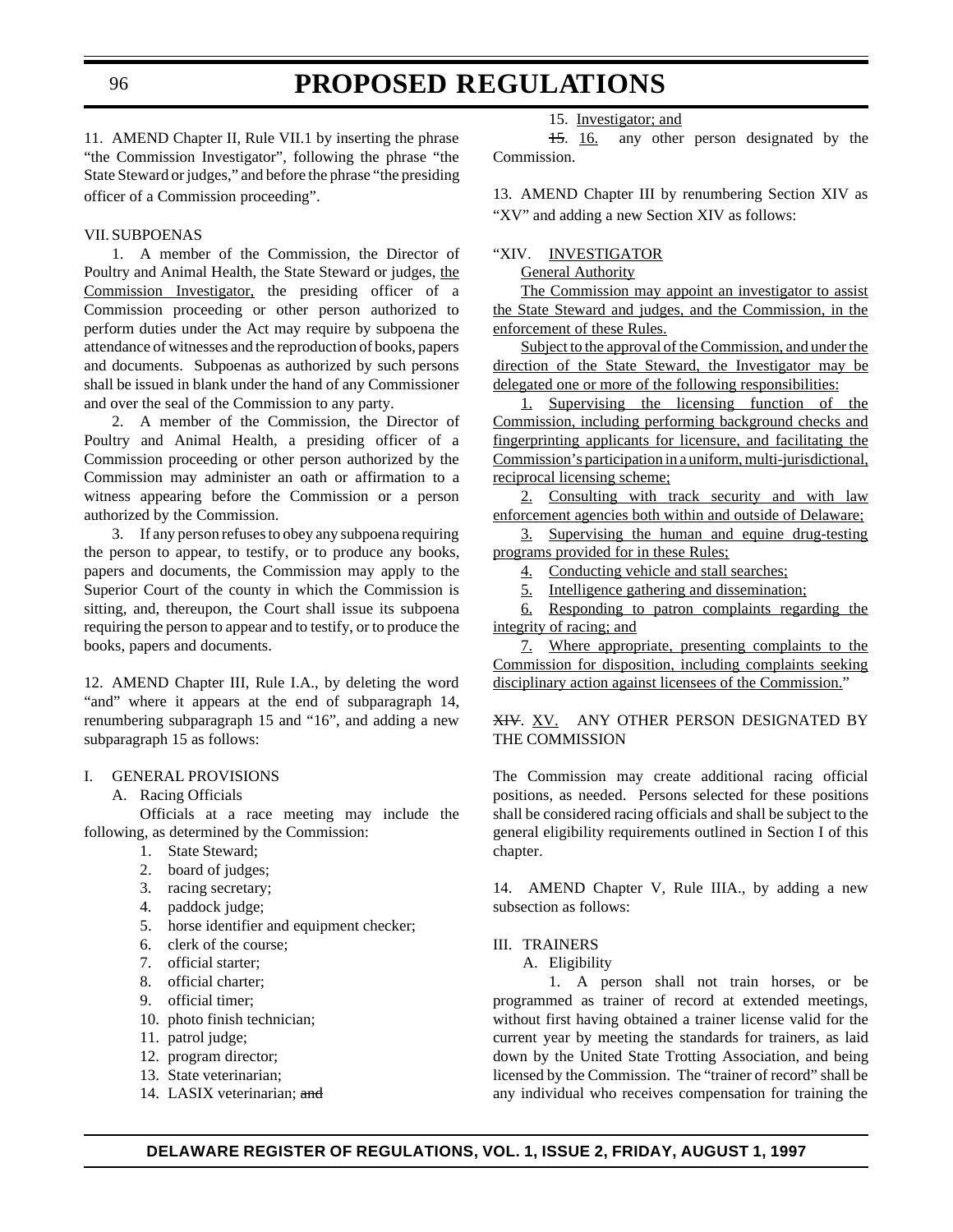horse. The holder of a driver's license issued by the United States Trotting Association is entitled to all privileges of a trainer and is subject to all rules respecting trainers.

2. Valid categories of licenses are:

a) "A," a full license valid for all meetings and permitting operation of a public stable.; and

b) "L," a license restricted to the training of horses while owned by the holder and/or his or her immediate family at all race meetings.

"3. If more than one person receives any form of compensation, directly or indirectly, for training the horse, then the principal trainer or trainers must be listed as "trainer of record". It shall be a violation for the principal trainer or trainers of a horse not to be listed as "trainer or record", and, if such unlisted principal trainer or trainers are licensees of the Commission, then he, she or they shall be subject to a fine and/or suspension for such violation. In addition, it shall be a violation for a person who is not the principal trainer of the horse to be listed as "trainer of record", and such person shall be subject to a fine and/or suspension for such violation. Principal trainers and programmed trainers shall be equally liable for all rule violations. For purposes of this rule, the Steward and judges shall use the following criteria in determining the identity of the principal trainer or trainers of a horse:

a) The identity of the person who is responsible for the business decisions regarding the horse, including, but not limited to, business arrangements with and any payments to or from owners or other trainers, licensed or otherwise, veterinarians, feed companies, hiring and firing of employees, obtaining workers' compensation or proof of adequate insurance coverage, payroll, horsemen's bookkeeper, etc.;

b) The identity of the person responsible for communicating, or who in fact does communicate, with the racing secretary's office, stall manager, association and track management, owners, etc. regarding racing schedules and other matters pertaining to the entry, shipping and racing of the horse;

c) The identity of the person responsible for the principal conditioning of the horse;

d) The identity of the person responsible for race day preparation including, but not limited to, accompanying the horse to the paddock or ship-in barn, selection of equipment, authority to warm up the horse before the public, discussion with the driver of race strategy, etc.; and

e) The identity of the person who communicates on behalf of the owner with the Steward, judges and other Commission personnel regarding the horse, including regarding any questions concerning the location or condition of the horse, racing or medication violations, etc.

15. AMEND Chapter X, Rule III.C.1., by inserting the phrase "the Commission Investigator," following the phrase

"the State Steward or judges," and before the phrase "the presiding officer of a Commission proceeding".

#### C. Summary Suspension

1. If the State Steward or judges determine that a licensee's actions, other than those of a licensed association, constitute an immediate danger to the public health, safety or welfare, the State Steward or judges the Commission Investigator, may summarily suspend the license pending a hearing.

2. A licensee whose license has been summarily suspended is entitled to a hearing on the summary suspension not later than the third racing day after the license was summarily suspended. The licensee may waive his/her right to a hearing on the summary suspension within the three-day limit.

3. The State Steward or judges shall conduct a hearing on a summary suspension in the same manner as other disciplinary hearings. At a hearing on a summary suspension, the sole issue is whether the licensee's license should remain suspended pending a final disciplinary hearing and ruling.

16. AMEND Chapter VIII, Rule IV by adding a new subsection to read as follows.

#### C. Procedure for Taking Specimens

(1) Horses from which specimens are to be drawn shall be taken to the detention area at the prescribed time and remain there until released by the Commission veterinarian. Only the owner, trainer, groom, or hotwalker of horses to be tested shall be admitted to the detention area without permission of the Commission veterinarian.

(2) Stable equipment other than equipment necessary for washing and cooling out a horse shall be prohibited in the detention area.

(a) Buckets and water shall be furnished by the Commission veterinarian.

(b) If a body brace is to be used, it shall be supplied by the responsible trainer and administered only with the permission and in the presence of the Commission veterinarian.

(c) A licensed veterinarian shall attend a horse in the detention area only in the presence of the Commission veterinarian.

(3) One of the following persons shall be present and witness the taking of the specimen from a horse and so signify in writing:

(a) The owner;

(b) The responsible trainer who, in the case of a claimed horse, shall be the person in whose name the horse raced; or

(c) A stable representative designated by such owner or trainer.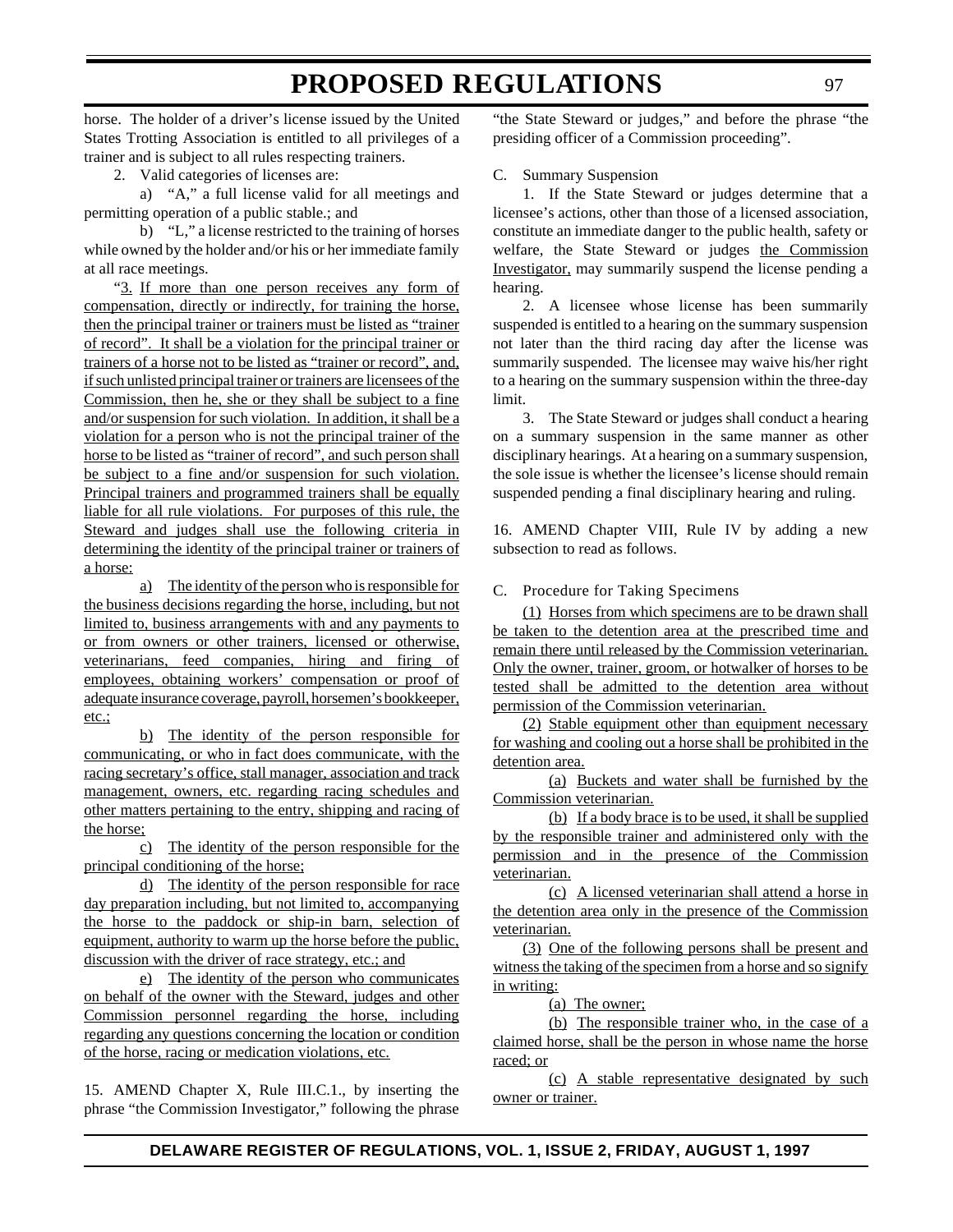(4) (a) All urine containers shall be supplied by the Commission laboratory and shall be sealed with the laboratory security seal which shall not be broken, except in the presence of the witness as provided by subsection (3) of this section.

(b) Blood vacutainers will also be supplied by the Commission laboratory in sealed packages as received from the manufacturer.

(5) Samples taken from a horse, by the Commission veterinarian or his assistant at the detention barn, shall be collected and in double containers and designated as the "primary" and "secondary" samples.

(a) These samples shall be sealed with tamperproof tape and bear a portion of the multiple part "identification tag" that has identical printed numbers only. The other portion of the tag bearing the same printed identification number shall be detached in the presence of the witness.

(b) The Commission veterinarian shall:

1. Identify the horse from which the specimen was taken.

2. Document the race and day, verified by the witness; and

3. Place the detached portions of the identification tags in a sealed envelope for delivery only to the stewards.

(c) After both portions of samples have been identified in accordance with this section, the "primary" sample shall be delivered to the official chemist designated by the Commission.

(d) The "secondary" sample shall remain in the custody of the Commission veterinarian at the detention area and urine samples shall be frozen and blood samples refrigerated in a locked refrigerator/freezer.

(e) The Commission veterinarian shall take every precaution to ensure that neither the Commission chemist nor any member of the laboratory staff shall know the identity of the horse from which a specimen was taken prior to the completion of all testing.

(f) When the Commission chemist has reported that the "primary" sample delivered contains no prohibited drug, the "secondary" sample shall be properly disposed.

(g) If after a horse remains a reasonable time in the detention area and a specimen can not be taken from the horse, the Commission veterinarian may permit the horse to be returned to its barn and usual surroundings for the taking of a specimen under the supervision of the Commission veterinarian.

(h) If one hundred (100) milliliters (ml.) or less of urine is obtained, it will not be split, but will be considered the "primary" sample and will be tested as other "primary" samples.

(i) Two (2) blood samples shall be collected in twenty (20) milliliters vacutainers, one for the "primary" and one for the "secondary" sample.

(j) In the event of an initial finding of a prohibited drug or in violation of these Rules & Regulations, the Commission chemist shall notify the Commission, both orally and in writing, and an oral or written notice shall be issued by the Commission to the owner and trainer or other responsible person no more than twenty-four (24) hours after the receipt of the initial finding, unless extenuating circumstances require a longer period, in which case the Commission shall provide notice as soon as possible in order to allow for testing of the "secondary" sample.

1. If testing of the "secondary" sample is desired, the owner, trainer, or other responsible person shall so notify the Commission in writing within 48 hours after notification of the initial positive test or within a reasonable period of time established by the Commission after consultation with the Commission chemist. The reasonable period is to be calculated to insure the integrity of the sample and the preservation of the alleged illegal substance.

2. Testing of the "secondary" samples shall be performed at a referee laboratory selected by representatives of the owner, trainer, or other responsible person from a list of not less than two (2) laboratories approved by the Commission.

(k) The Commission shall bear the responsibility of preparing and shipping the sample, and the cost of preparation, shipping, and testing at the referee laboratory shall be assumed by the person requesting the testing, whether it be the owner, trainer, or other person charged.

1. A Commission representative and the owner, trainer, or other responsible person or a representative of the persons notified under these Rules and Regulations may be present at the time of the opening, repackaging, and testing of the "secondary" sample to ensure its identity and that the testing is satisfactorily performed.

2. The referee laboratory shall be informed of the initial findings of the Commission chemist prior to making the test.

3. If the finding of the referee laboratory is proven to be of sufficient reliability and does not confirm the finding of the initial test performed by the Commission chemist and in the absence of other independent proof of the administration of a prohibited drug of the horse in question, it shall be concluded that there is insubstantial evidence upon which to charge anyone with a violation.

(l) The Commission veterinarian shall be responsible for safeguarding all specimens while in his possession and shall cause the specimens to be delivered only to the Commission chemist as soon as possible after sealing, in a manner so as not to reveal the identity of a horse from which the sample was taken.

(m) If an Act of God, power failure, accident, strike or other action beyond the control of the Commission occurs, the results of the primary official test shall be accepted as prima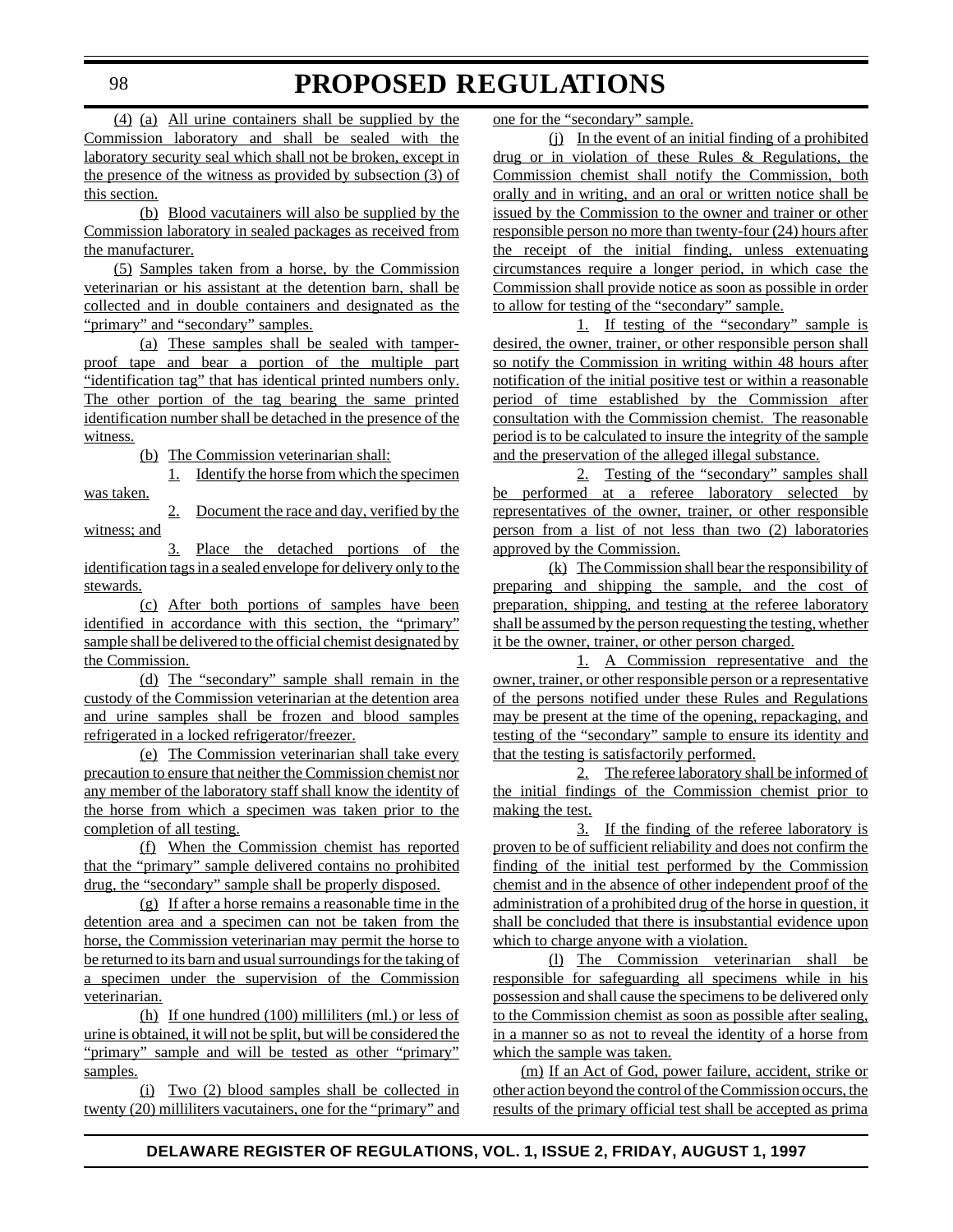#### facie evidence.

17. AMEND Chapter X, Rule II-I-2 by deleting the existing section and substituting a new section to provide as follows:

#### I. Appeals

1. A person aggrieved by a ruling of the State Steward or judges may appeal to the Commission except as provided in subdivision 6 of this subsection. A person who fails to file an appeal by the deadline and in the form required by this section waives the right to appeal.

2. An appeal under this section must be filed with the State Steward not later than 48 hours after the ruling. The appeal must be accompanied by a deposit in the amount of \$100, together with a check or money order payable to a court reporter designated by the Commission in the amount charged for the reporter's attendance at and recording of the hearing before the Commission on the appeal. Unless the Commission determines the appeal to be meritorious, either by reversing the decision of the State Steward or judges or by reducing the penalty imposed, the appeal deposit shall not be repaid to the appellant. In no event shall the advance payment of the court reporter's fee be refunded.

An appeal under this section must be filed with the State Steward not later than 48 hours after the ruling. The appeal must be accompanied by a deposit in the amount of \$250, together with a check or money order payable to a court reporter designated by the Commission in the amount charged for the reporter's attendance at and recording and transcribing of the hearing before the Commission on the appeal. Unless the Commission determines the appeal to be meritorious, either by reversing the decision of the State Steward or judges or by reducing the penalty imposed, the appeal deposit shall not be repaid to the appellant. In no event shall the advance payment of the court reporter's fee be refunded.

3. An appeal must be in writing on a form prescribed by the Commission. The appeal must include:

a) the name, address, telephone number and signature of the person making the appeal; and

b) a statement of the basis for the appeal.

4. On notification by the Commission that an appeal has been filed, the State Steward or judges shall forward to the Commission the record of the proceeding on which the appeal is based.

5. If a person against whom a fine has been assessed timely files an appeal of the ruling that assesses the fine, the person need not immediately pay the fine in accordance with these rules.

6. A notice of appeal filed with the Commission pursuant to these rules may be accompanied by a request for a stay pending a final decision by the Commission. In his discretion the State Steward may approve such stay requests

unless he determines that granting the stay would be adverse to the best interests of racing or inimical to the integrity of the sport. If the State Steward denies a stay request, the appellant may submit a written request to the Commission, in which case the Chairman of the Commission in his discretion may grant or deny the request.

18. AMEND TO Chapter VIII, Rule III-C-3(c) by adding the following language to the existing rule:

C. Medication Restrictions

1. Drugs or medications in horses are permissible, provided:

a) the drug or medication is listed by the Association of Racing Commissioners International's Drug Testing and Quality Assurance Program; and

b) the maximum permissible urine or blood concentration of the drug or medication does not exceed the published limit.

2. Except as otherwise provided by this chapter, a person may not administer or cause to be administered by any means to a horse a prohibited drug, medication, chemical or other substance, including any restricted medication pursuant to this chapter during the 48-hour period before post time for the race in which the horse is entered. Such administration shall result in the horse being scratched from the race and may result in disciplinary actions being taken.

3. A finding by the official chemist of a prohibited drug, chemical or other substance in a test specimen of a horse is prima facie evidence that the prohibited drug, chemical or other substance was administered to the horse and, in the case of a post-race test, was present in the horse's body while it was participating in a race. Prohibited substances include:

a) drugs or medications for which no acceptable levels have been established;

b) therapeutic medications in excess of established acceptable levels;

c) substances present in the horse in excess of levels at which such substances could occur naturally and such prohibited substances shall include a total carbon dioxide level of 37 mmol/L or serum in a submitted blood sample from a horse or 39 mmol/L if serum from a horse which has been administered furosemide in compliance with these rules; and

d) substances foreign to a horse at levels that cause interference with testing procedures.

4. The tubing, dosing or jugging of any horse for any reason within 24 hours prior to its scheduled race is prohibited unless administered for medical emergency purposes by a licensed veterinarian, in which case the horse shall be scratched. The practice of administration of any substance via a naso-gastric tube or dose syringe into a horse's stomach within 24 hours prior to its scheduled race is considered a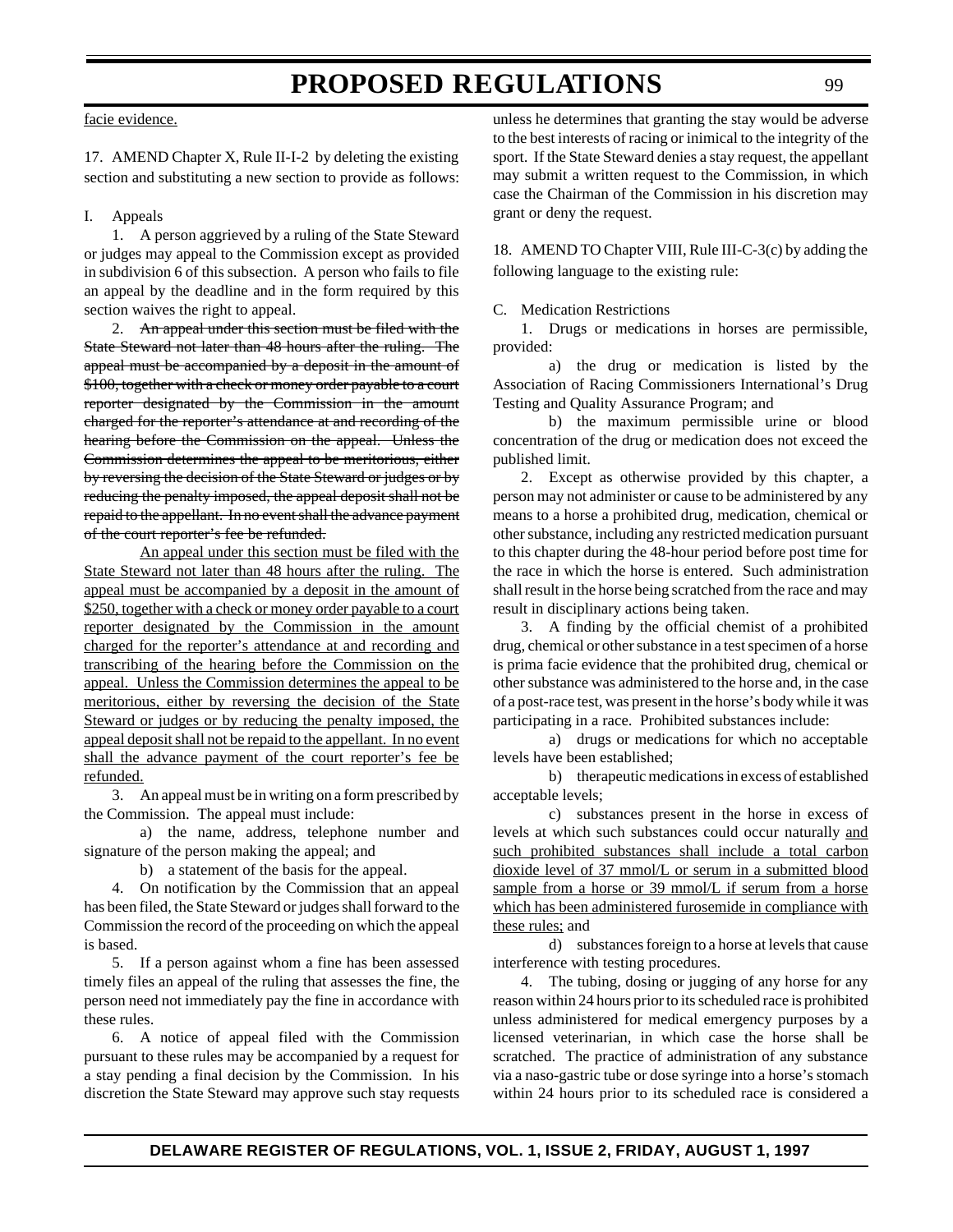<span id="page-18-0"></span>violation of these rules and subject to disciplinary action, which may include fine, suspension and revocation or license.

### **[DELAWARE THOROUGHBRED](#page-4-0) RACING COMMISSION**

Statutory Authority: 3 Delaware Code Section 10103, 10128(m)(1) (3 **Del.C.** 10103, 10128(m)(1)

#### PROPOSED RULE AMENDMENT

The Commission proposed this amendment to Rule 15.10 pursuant to 3 Del.C. sections 10103 and 10128(m)(1), and 29 Del.C. section 10115. The proposed Rule 15.10 would allow for the taking of secondary or split samples from horses for testing. The proposed rule 15.10 would allow an owner or trainer to have a secondary sample tested for illegal substances after the primary sample has revealed a positive test. The primary samples are sent to the Commission's laboratory for testing for illegal substances. The proposed rule was promulgated in response to requests by horsemen to allow for an opportunity to challenge the validity of the primary test result. The proposed Rule will be considered by the Commission at its next regularly scheduled meeting on August 27, 1997 at 11:00 a.m. at Delaware Park, Stanton, DE. Copies of the proposed rule may be obtained from the Commission. Comments may be submitted in writing to the Commission Office on or before 4:00 p.m. on August 30, 1997 and/or in person at the hearing. The Commission Office is located at 2320 South DuPont Highway, Dover, DE 19901 and the phone number is (302)739-4811.

#### EXISTING RULE

15.10 Procedure for Taking Specimens:

Licensee's Veterinarian, with the approval of the Stewards, shall prescribe the procedures for taking specimens.

#### AMENDMENT OF RULE 15.10 OF RULES AND REGULATIONS FOR DELAWARE STATE THOROUGHBRED RACING COMMISSION

15.10 Procedure for Taking Specimens

(1) Horses from which specimens are to be drawn shall be taken to the detention area at the prescribed time and remain there until released by the Commission veterinarian. Only the owner, trainer, groom, or hotwalker of horses to be tested shall be admitted to the detention area without permission of the Commission veterinarian.

(2) Stable equipment other than equipment necessary for washing and cooling out a horse shall be prohibited in the detention area.

(a) Buckets and water shall be furnished by the Commission veterinarian.

(b) If a body brace is to be used, it shall be supplied by the responsible trainer and administered only with the permission and in the presence of the Commission veterinarian.

(c) A licensed veterinarian shall attend a horse in the detention area only in the presence of the Commission veterinarian.

(3) One of the following persons shall be present and witness the taking of the specimen from a horse and so signify in writing:

(a) The owner;

**PROPOSED REGULATIONS**

(b) The responsible trainer who, in the case of a claimed horse, shall be the person in whose name the horse raced; or

(c) A stable representative designated by such owner or trainer.

(4) (a) All urine containers shall be supplied by the Commission laboratory and shall be sealed with the laboratory security seal which shall not be broken, except in the presence of the witness as provided by subsection (3) of this section.

(b) Blood vacutainers will also be supplied by the Commission laboratory in sealed packages as received from the manufacturer.

(5) Samples taken from a horse, by the Commission veterinarian or his assistant at the detention barn, shall be collected and in double containers and designated as the "primary" and "secondary" samples.

(a) These samples shall be sealed with tamper-proof tape and bear a portion of the multiple part "identification tag" that has identical printed numbers only. The other portion of the tag bearing the same printed identification number shall be detached in the presence of the witness.

(b) The Commission veterinarian shall:

1. Identify the horse from which the specimen was taken.

2. Document the race and day, verified by the witness; and

3. Place the detached portions of the identification tags in a sealed envelope for delivery only to the stewards.

(c) After both portions of samples have been identified in accordance with this section, the "primary" sample shall be delivered to the official chemist designated by the Commission.

(d) The "secondary" sample shall remain in the custody of the Commission veterinarian at the detention area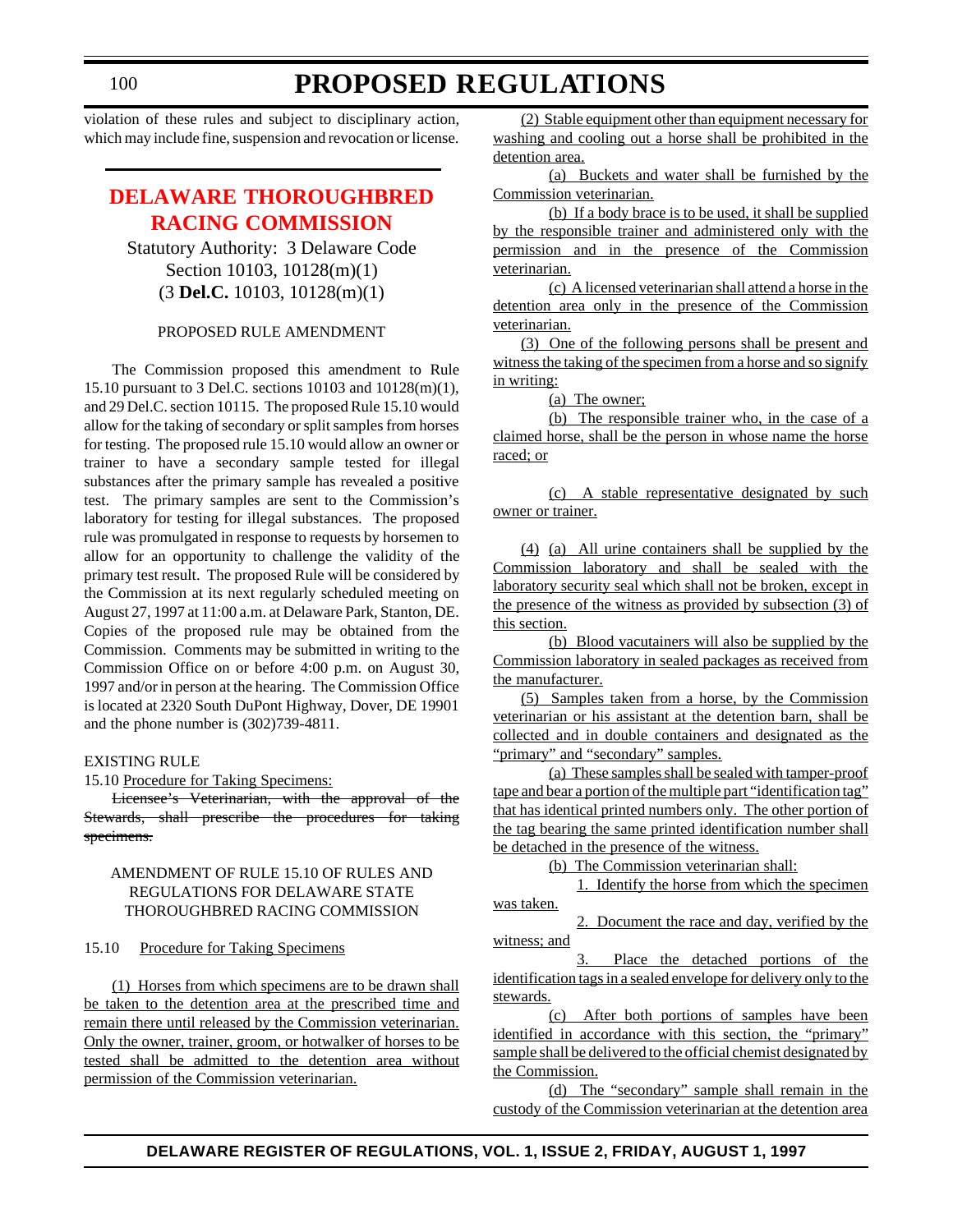<span id="page-19-0"></span>and urine samples shall be frozen and blood samples refrigerated in a locked refrigerator/freezer.

(e) The Commission veterinarian shall take every precaution to ensure that neither the Commission chemist nor any member of the laboratory staff shall know the identity of the horse from which a specimen was taken prior to the completion of all testing.

(f) When the Commission chemist has reported that the "primary" sample delivered contains no prohibited drug, the "secondary" sample shall be properly disposed.

(g) If after a horse remains a reasonable time in the detention area and a specimen can not be taken from the horse, the Commission veterinarian may permit the horse to be returned to its barn and usual surroundings for the taking of a specimen under the supervision of the Commission veterinarian.

(h) If one hundred (100) milliliters (ml.) or less of urine is obtained, it will not be split, but will be considered the "primary" sample and will be tested as other "primary" samples.

(i) Two (2) blood samples shall be collected in twenty (20) milliliters vacutainers, one for the "primary" and one for the "secondary" sample.

(j) In the event of an initial finding of a prohibited drug or in violation of these Rules & Regulations, the Commission chemist shall notify the Commission, both orally and in writing, and an oral or written notice shall be issued by the Commission to the owner and trainer or other responsible person no more than twenty-four (24) hours after the receipt of the initial finding, unless extenuating circumstances require a longer period, in which case the Commission shall provide notice as soon as possible in order to allow for testing of the "secondary" sample.

1. If testing of the "secondary" sample is desired, the owner, trainer, or other responsible person shall so notify the Commission in writing within 48 hours after notification of the initial positive test or within a reasonable period of time established by the Commission after consultation with the Commission chemist. The reasonable period is to be calculated to insure the integrity of the sample and the preservation of the alleged illegal substance.

2. Testing of the "secondary" samples shall be performed at a referee laboratory selected by representatives of the owner, trainer, or other responsible person from a list of not less than two (2) laboratories approved by the Commission.

(k) The Commission shall bear the responsibility of preparing and shipping the sample, and the cost of preparation, shipping, and testing at the referee laboratory shall be assumed by the person requesting the testing, whether it be the owner, trainer, or other person charged.

1. A Commission representative and the owner, trainer, or other responsible person or a representative of the persons notified under these Rules and Regulations may be

present at the time of the opening, repackaging, and testing of the "secondary" sample to ensure its identity and that the testing is satisfactorily performed.

2. The referee laboratory shall be informed of the initial findings of the Commission chemist prior to making the test.

3. If the finding of the referee laboratory is proven to be of sufficient reliability and does not confirm the finding of the initial test performed by the Commission chemist and in the absence of other independent proof of the administration of a prohibited drug of the horse in question, it shall be concluded that there is insubstantial evidence upon which to charge anyone with a violation.

(l) The Commission veterinarian shall be responsible for safeguarding all specimens while in his possession and shall cause the specimens to be delivered only to the Commission chemist as soon as possible after sealing, in a manner so as not to reveal the identity of a horse from which the sample was taken.

(m) If an Act of God, power failure, accident, strike or other action beyond the control of the Commission occurs, the results of the primary official test shall be accepted as prima facie evidence.

### **[DEPARTMENT OF ADMINISTRATIVE](#page-4-0) SERVICES DIVISION OF PROFESSIONAL REGULATION BOARD OF PHYSICAL THERAPY**

### Statutory Authority: 24 Delaware Code, Section 2604 (24 **Del.C.** 2604)

A public hearing will be held on Tuesday, September 2, 1997 at 6:00 p.m. in the Cannon Building, Conference Room A, 861 Silver Lake Boulevard, Dover, Delaware.

Anyone desiring a copy of the proposed rules and regulations may obtain same from the Board's Administrative Assistant, Lena M. corder, Division of Professional Regulation, Cannon Building, Suite 203, P.O. Box 1401, Dover, Delaware 19903. Written comments should be submitted to the Board's administrative Assistant at the above address on or before September 2, 1997. Those individuals wishing to make oral comments at the public hearing are requested to notify the Board's Administrative Assistant at (302)739- 4522, extension 206.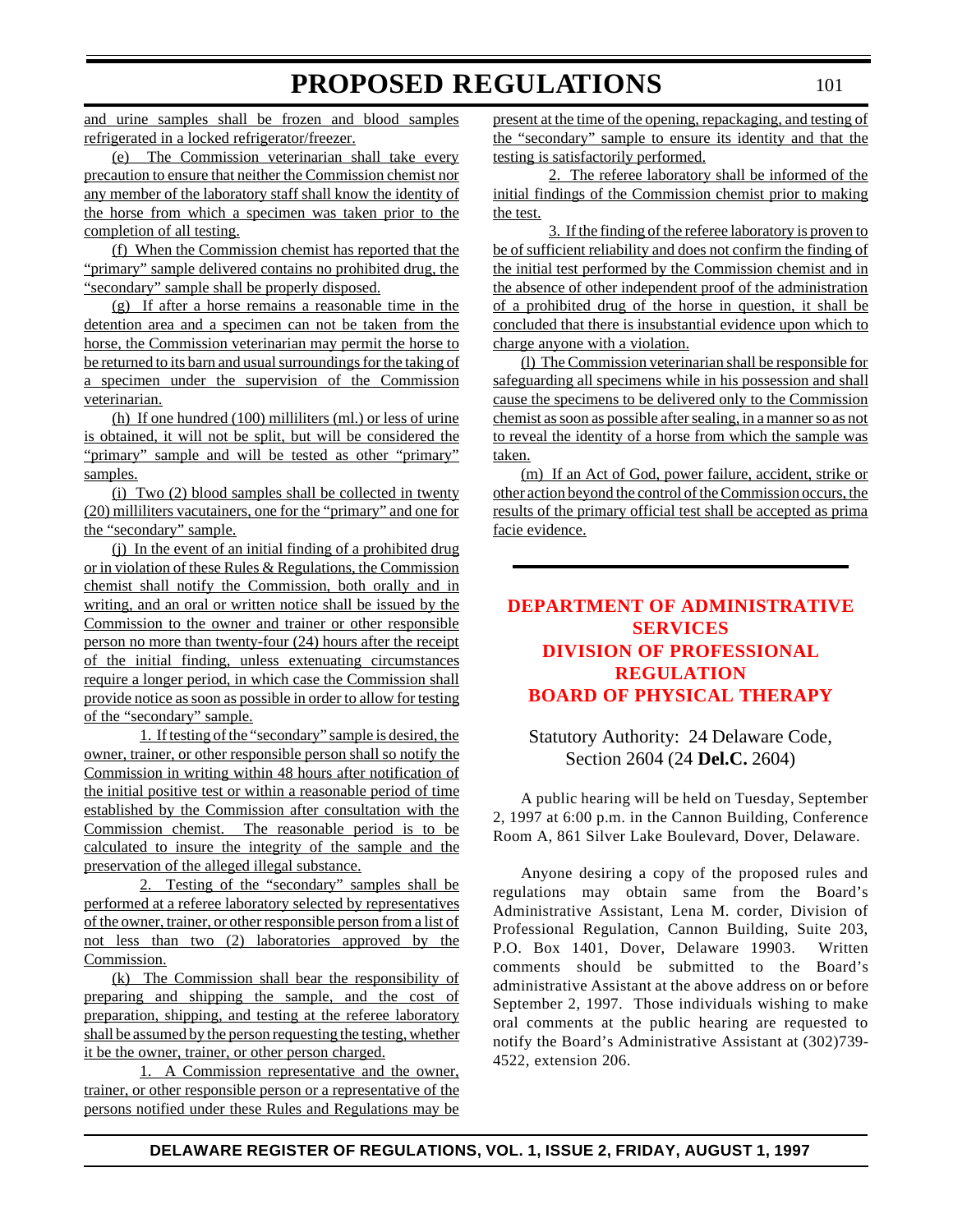#### DRAFT - CHANGES FROM 3/10/97 BOARD MEETING

#### DELAWARE STATE EXAMINING BOARD OF PHYSICAL THERAPY RULES AND REGULATIONS

SECTION 1: Scope and Objectives (sec. 2601) SECTION 2: Definitions

- A. Physical Therapy (sec. 2602(1)
- B. Physical Therapist (sec. 2602(2)
- C. Consultation

D. Direct Supervision of a Physical Therapist with a Temporary License

- E. Physical Therapist Assistant (sec. 2602(3)
- F. Direct Supervision of a PTA
- G. Athletic Training
- H. Athletic Trainer (AT)
- I. Direct Supervision of AT
	- J. Physical Therapy Aide (sec. 2615)
	- K. Direct Supervision of an Aide
	- L. Unprofessional Conduct (sec. 2616(8)

SECTION 3: Board (sec. 2603, 2616)

SECTION 4: Physical Therapists (sec. 2607a)

SECTION 5: Physical Therapist Assistants (sec. 2615)

SECTION 6: Athletic Trainers (sec. 2602)

SECTION 7: Physical Therapy Aides (sec. 2615)

SECTION 8: Admission to Practice: License by Examination (sec. 2608)

SECTION 9: Continuing Education Units (sec. 2606)

SECTION 10: Admission to Practice: License by Reciprocity (sec. 2610)

SECTION 11: Temporary Licensure (sec. 2611)

SECTION 12: Foreign Trained Applicant for Licensure  $(\sec. 2606(b)(2))$ 

SECTION 13: Reactivation of Licensure (sec. 2607b)

SECTION 14: Disciplinary Action (sec. 2616)

#### RULES AND REGULATIONS

#### SECTION 1: SCOPE AND OBJECTIVES

Under 24 Del.C. Chapter 26 (The Practice Act), a State Examining Board of Physical Therapists is created to meet the following objectives:

A. to protect the general public,

B. to maintain minimum standards of practitioner competency, and

C. to maintain certain standards in the delivery of service to the public.

The Board regulates the practice of Physical Therapists (PTs), Physical Therapist Assistants (PTAs) and Athletic Trainers (ATs) in the State of Delaware.

#### SECTION 2: DEFINITIONS

A. The definition of "Physical Therapy" by Delaware Law is provided by the Practice Act, 24 Del.C. sec. 2602(1). Physical Therapy includes the performance and interpretation of tests and measurements of bodily function as an aid in the examination, evaluation or treatment of any human conditions. Physical therapy does not include the practice of Athletic Training as defined in Subsection 4.A., Section 2602, Chapter 26, Title 24.

B. Physical Therapist or PT means a person who is licensed under Chapter 26 to practice Physical Therapy.

C. Consultation

(1) Consultation in direct access. A physician must be consulted if a patient is still receiving physical therapy after 30 calendar days have lapsed from the date of the initial assessment. This consultation must be documented and could take place at any time during the initial thirty day period. The consultation can be made by telephone, fax, in writing, or in person. There is nothing in these Rules and Regulations or in the Physical Therapy Law that limits the number of consultations the physical therapist can make on the patients behalf. The consult should be with the patient's personal physician. If the patient does not have a personal physician, the physical therapist is to offer the patient at lease three physicians from which to choose. The referral to a physician after the initial thirty day period must not be in conflict with Section 2616(8) of this chapter which deals with referral for profit. If no physician consult has been made in this initial thirty day period then treatment must be terminated. A patient is not to receive physical therapy from the same practitioner, for the original complaint, during the 6 months following discharge unless he or she has a physician referral.

(2) Consultation with written prescription from a physician, dentist, podiatrist, or chiropractor. A prescription accompanying a patient must not be substantially modified without documented consultation with the referring practitioner. The consultation can be made by telephone, fax, in writing, or in person.

D. Direct supervision in connection with a PT practicing under a temporary license means 1) a licensed PT supervisor shall be on the premises when the individual with a temporary license is practicing and 2) evaluations and progress notes written by the individual with a temporary license shall be co-signed by the licensed PT supervisor.

E. Physical Therapist Assistant or PTA means a person who is licensed under Chapter 26 to assist licensed Physical Therapists.

F. Direct supervision in connection with a PTA or an AT means a PT shall be on the premises at all times and see each patient.

F. Supervision

19. Direct supervision in relation to a PTA with less than one (1) year experience means a PT shall be on the premises at all times and see each patient.

102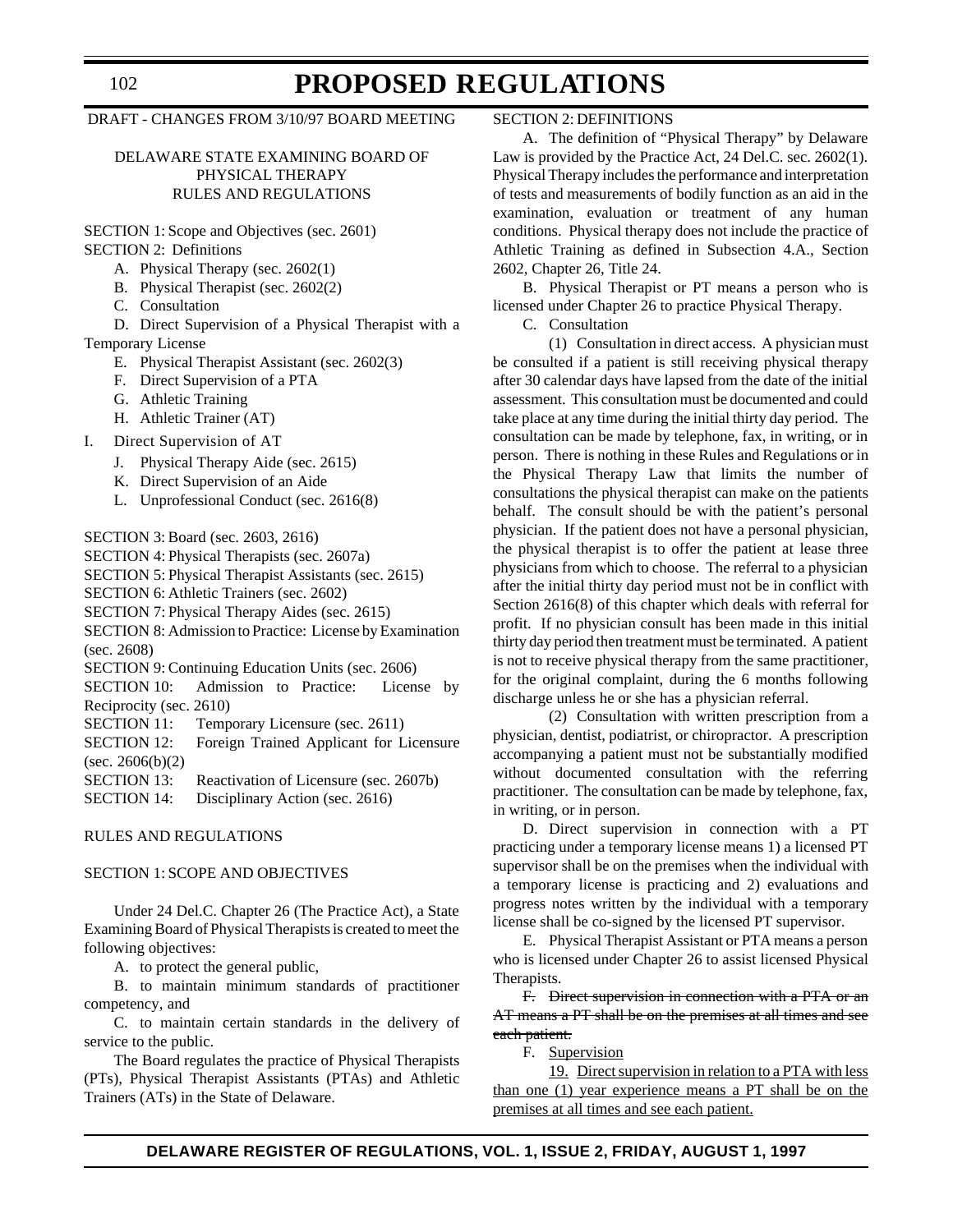20. Direct supervision in relation to a PTA with one (1) year or more experience means that a PTA must receive onsite, face to face supervision at least once every fifth treatment day or once every three weeks whichever occurs first. The supervising PT must have at least one (1) year clinical experience. The PT must be available and accessible by telecommunications to the PTA during all working hours of the PTA.

3. The PT is responsible for the actions of the PTA when under his/her supervision. All supervision must be documented.

G. The definition of "Athletic Training" by Delaware Law is provided by the Practice Act, 24 Del.C. sec. 2602(4). Athletic Training means and includes: (1) prevention of athletic injuries, (2) recognition and evaluation of athletic injuries, (3) management, treatment, and disposition of athletic injuries, (4) rehabilitation of athletic injuries, (5) organization and administration of athletic training programs, and (6) education and counseling of athletes regarding a program(s) of athletic training. Athletic Training shall also include prevention, conditioning, and reconditioning of nonathletic injuries as defined by law and in regulation by the Board.

H. Athletic Trainer or AT means a person who is licensed under Chapter 26 and is defined by the Practice Act 24 Del.C. sec. 2602(5).

I. Direct supervision in connection with an AT means a PT shall be on the premises at all times in a clinical setting and see every patient.

J. On site or on premises, in connection with supervision of a PTA or AT means that the PTA or AT must be in the same physical building as the supervising PT. On site or on premises does not refer to attached buildings.

J. K. Physical Therapy Aide or aide or technician means a person who performs certain routine, designated physical therapy tasks under the direct supervision of a licensed physical therapist or physical therapist assistant. There shall be documented evidence of sufficient inservice training to assure safe performance of the duties assigned to the aide.

 $K L$ . Direct supervision in connection with an aide means a licensed physical therapist or physical therapist assistant shall be personally present and immediately available within the treatment area to give aid, direction, and instruction when procedures are performed.

L. M. Unprofessional Conduct. A Physical Therapist, PTA, or AT whose behavior fails to conform to legal standards and accepted standards of their profession, and who thus may adversely affect the health and welfare of the public, may be found guilty of unprofessional conduct. Such unprofessional conduct shall include, but not be limited to, the following:

1. Assuming duties within the practice of physical

therapy or athletic training without adequate preparation or supervision or when competency has not been maintained.

2. The PT who knowingly allows a PTA to perform prohibited activities may be guilty of unprofessional conduct.

3. The PTA who knowingly performs prohibited activities may be guilty of unprofessional conduct.

2. 4.Performing new physical therapy or athletic training techniques or procedures without proper education and practice or without proper supervision.

3. 5.Failing to take appropriate action or to follow policies and procedures in the practice situation designed to safeguard the patient.

4. 6.Inaccurate recording, falsifying, or altering a patient or facility record.

5. 7.Committing any act of verbal, physical, mental or sexual abuse of patients.

6. 8. Assigning untrained persons to perform functions which are detrimental to patient safety, for which they are not adequately trained or supervised, or which are not authorized under these Rules and Regulations.

7. 9. Failing to supervise individuals to whom physical therapy tasks have been delegated.

8. 10. Failing to safeguard the patient's dignity and right to privacy in providing services regardless of race, color, creed and status.

9. 11. Violating the confidentiality of information concerning the patient.

 $10.12$ . Failing to take appropriate action in safeguarding the patient from incompetent health care practice.

11. 13. Practicing physical therapy as a PT or PTA or athletic training as a trainer when unfit to perform procedures or unable to make decisions because of physical, psychological, or mental impairment.

12. 14. Practicing as a PT, PTA or AT when physical or mental ability to practice is impaired by alcohol or drugs.

13. 15. Diverting drugs, supplies or property of a patient or a facility.

14. 16. Practicing physical therapy or athletic training as a PT or AT and/or practicing under the supervision of a PT as a PTA or AT when a license has expired.

15. 17. Allowing another person to use his license.

16. 18. Resorting to fraud, misrepresentation, or deceit in taking the licensing examination or obtaining a license as a PT, PTA or AT.

17. 19. Impersonating any applicant or acting as proxy for the applicant in a PT, PTA, or AT licensing examination.

18. 20. Continues to treat a patient, who initiated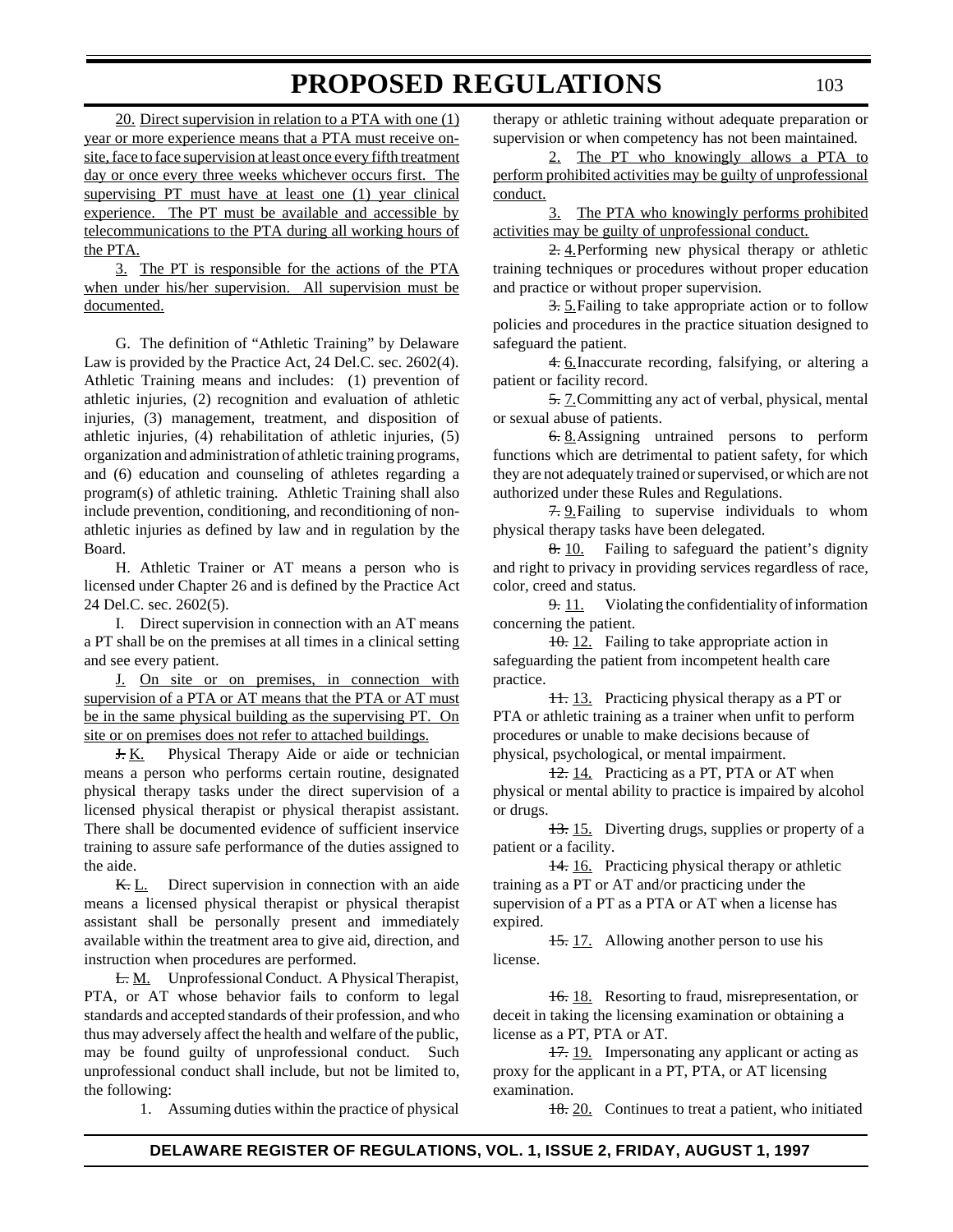treatment without a formal referral, for longer than thirty days without a physician consult.

19. 21. Modifies a treatment prescription without consulting referring physician.

 $20$ .  $22$ . Failing to comply with the Mandatory Continuing Education Requirements of 24 Del.C. sec. 2606(a)(4) and Section 9 of these rules and regulations.

**M.** N. Examination means the approved examination (see Section 7.3).

#### SECTION 3: THE STATE EXAMINING BOARD OF PHYSICAL THERAPISTS

SECTION 3.1: The Board shall consist of nine members who shall be residents of Delaware and who shall be appointed by the Governor. A list of professional nominees shall be submitted to the Governor by the President of the Delaware Chapter of the American Physical Therapy Association (APTA). Each of the four PT Board members shall be a licensed PT, have a least three years experience immediately preceding his appointment, and be actively engaged in Physical Therapy during his/her incumbency. Three members shall be consumers, one shall be a registered PTA and one shall be a registered AT.

SECTION 3.2: The Board shall be composed of a Chairperson, Vice-Chairperson, Secretary, and six members. Elections shall be held annually.

SECTION 3.3: Each member of the Board shall receive compensation for each day actually engaged in the discharge of his duties. The compensation shall be a reasonable amount based on the time spent on work pertaining to the affairs of the Board in accordance with the limitations imposed by the State.

SECTION 3.4: The Board shall have the authority to review, revise, adopt and administer the Rules and Regulations in accordance with the Administrative Procedures Act, and shall have the authority to perform the following:

A. Approval of qualified applicants for examination and for reciprocity.

B. Issuance of licenses and registrations through the Division of Professional Regulation to Applicants who are qualified under these Rules and Regulations.

C. Refer to the Division of Professional Regulation and assist in the investigation of individuals who are charged with violation of legal, moral, or ethical propriety. The Board may refuse to grant or may revoke a PT, PTA or AT license if the PT, PTA or AT:

1. has found to misuse drugs or alcohol;

2. has been convicted of a state or federal law related to the use, sale or possession of drugs;

3. has obtained or attempted to obtain a license by

fraud or material misrepresentation;

4. is guilty of any act derogatory to the standing and ethics of the profession of Physical Therapy or athletic training;

5. is unable to practice as a competent PTA, AT or Physical Therapist because of a physical or mental condition;

- 6. is guilty of unprofessional conduct;
- 7. otherwise violates 24 Del.C. Chapter 26.

D. The Administrative Assistant provided to the Board by the Division of Professional Regulation shall maintain the meeting records and a register of current valid licenses which shall be available for public examination. The Administrative Assistant shall also keep other records pertinent to the operation of the Board.

E. Communication with the Delaware Chapter of the APTA. The Chairperson shall represent the Board at the Chapter's official meeting. The AT member shall represent the Board at NATA's official meeting.

F. Performance of all other necessary acts consistent with the Law to administer these Rules and Regulations and enforce 24 Del.C. Chapter 26.

G. Specific duties of the officers:

The Chairperson:

1. Shall call meetings of the Board at lease twice a year. A majority of the Board shall have the authority to call a meeting.

2. Shall arrange for the location of the examination and appoint a proctor with the approval of the Division of Professional Regulation.

3. Shall represent the Board in all official functions and act as Board spokesperson.

The Vice-Chairperson:

1. Shall substitute for the Chairperson during the officer's absence.

2. Shall maintain a file on amendments to the regulations.

3. Shall receive information (in conjunction with the Administrative Assistant).

#### The Secretary:

1. Shall perform clerical duties of processing applications, requesting required information for reciprocity and administering the examinations.

2. Shall maintain a liaison with the Division of Professional Regulation, which provides services of printing, mailing and record keeping.

3. Shall receive information from the applicant for granting a license for the applicant.

4. Shall compile the Board's decisions and take action on the decisions as the Board requests.

5. Shall be responsible together with the Division of Professional Regulation for the preparation, communication, and distribution of official forms used in the operations of the

#### 104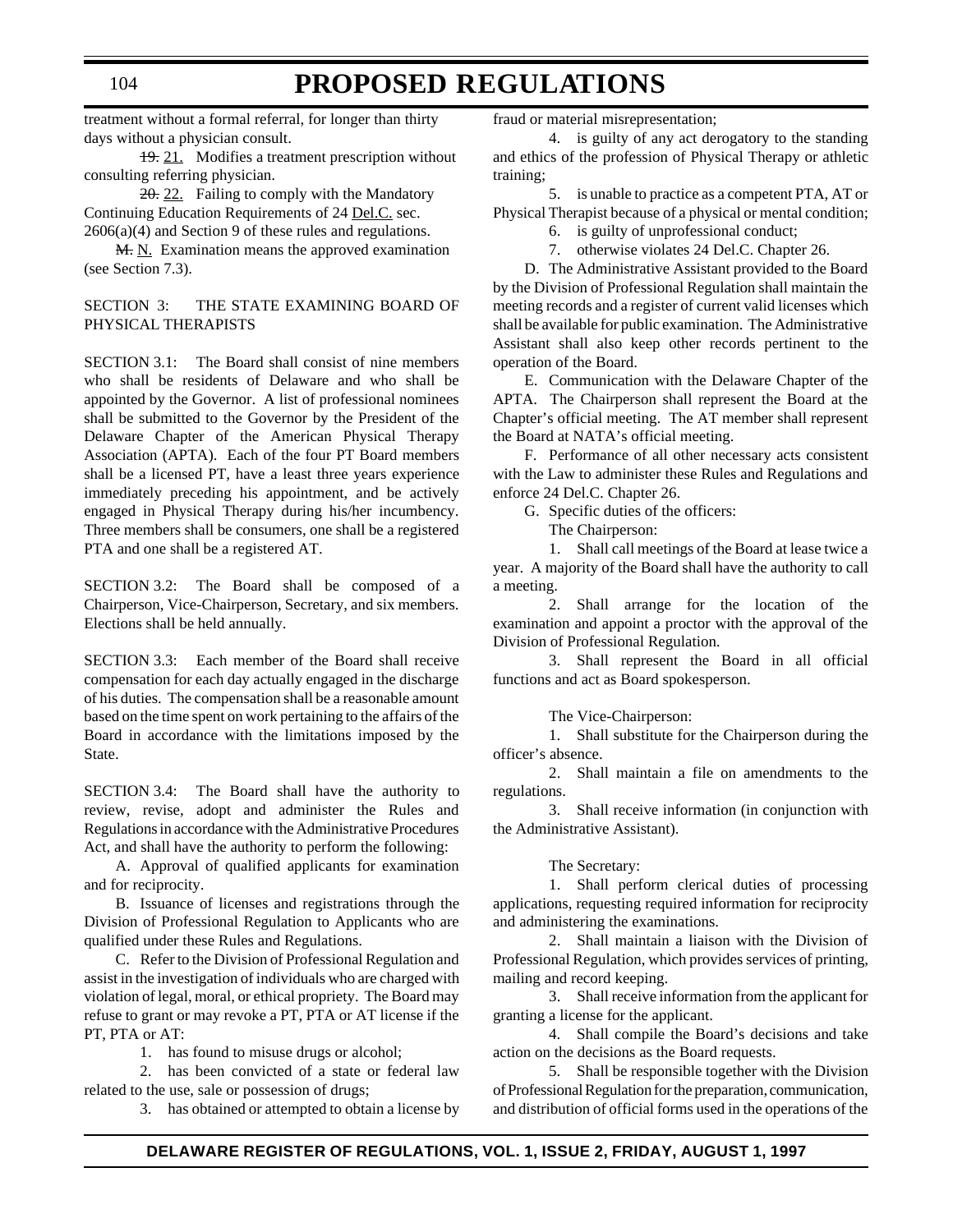#### Board.

6. Shall arrange reviews of foreign-trained applicants.

#### SECTION 4: PHYSICAL THERAPISTS

SECTION 4.1: The Physical Therapy license issued to qualified professionals does permit them to treat any person.

#### SECTION 5: PHYSICAL THERAPIST ASSISTANTS

SECTION 5.1: The PTA may treat patients only under the direct supervision direction of a PT as defined in Section 2.F. The PTA may perform physical therapy procedures and related tasks that have been selected and delegated by the supervising PT. The PTA may administer treatment with therapeutic exercise, massage, mechanical devices, and therapeutic agents that use the properties of air, water, electricity, sound or light. The PTA may make minor modifications to treatment plans within the predetermined plan of care, assist the PT with evaluations, and document treatment progress. The ability of the PTA to perform the selected and delegated tasks shall be assessed by the supervising PT. The PTA shall not perform interpretation of referrals, physical therapy evaluation and reevaluation, major modification of the treatment plan, final discharge of the patient, or therapeutic techniques beyond the skill and knowledge of the PTA or without proper supervision.

#### SECTION 6: ATHLETIC TRAINERS

SECTION 6.1: The athletic trainer functioning in the nonclinical setting may evaluate, treat, and provide appropriate first aid to injuries incurred by the athlete during participation in or training for scholastic, professional, or sanctioned amateur athletic activities. All treatments for injuries to athletes require a physician's referral, except for minor sprains, strains, and contusions, first aid excluded. Evaluation and/or treatment by the athletic trainer to supportive staff, spectators, and other persons other than the athlete shall be limited to first aid. An athletic trainer functioning in a clinical setting may use therapeutic exercises and modalities such as heat, cold, light, air, massage, water, sound, and electricity, for the treatment of musculoskeletal injuries. The athletic trainer may also provide first aid in the clinical setting. All treatment by the athletic trainer in a clinical setting must be performed while under the direct, onsite supervision of a physical therapist. The AT may make minor modifications to treatment plans within the predetermined plan of care, assist the PT with evaluations, and document treatment progress. The ability of the AT to perform the selected and delegated tasks shall be assessed by the supervising AT. The athletic trainer in a clinical setting may not independently initiate, modify, or discharge a

patient's program.

SECTION 6.2: The PT who knowingly allows an AT to perform prohibited activities may be guilty of unprofessional conduct.

SECTION 6.3: At no time may a PT supervise more than 2 PTAs, 2 ATs or 1 PTA and 1 AT. A PT may only supervise 1 PTA off site. ATs must be supervised on site.

#### SECTION 7: PT AIDES

SECTION 7.1: Treatments which may be performed by aides under direct supervision are:

- A. gait practice and ambulation
- B. functional activities
- C. transfers
- D. routine follow-up of specific exercises
- E. hot or cold packs
- F. whirlpool/Hubbard tank
- G. contrast bath
- H. infrared
- I. paraffin bath
- J. developmental stimulation
- K. ultra sound

SECTION 7.2: Exceptions - An aide may perform:

A. non-treatment related activities, such as secretarial, clerical, and housekeeping duties without direct supervision,

B. patient related activities that do not involve treatment, including transporting patients, undressing and dressing patients, and applying assistive and supportive devices without direct supervision, and

C. set up and preparation of patients requiring treatment using PT modalities.

SECTION 7.3: Prohibited Activities - An aide may not perform:

- A. evaluation, or
- B. treatments other than those listed in Section 7.1.

SECTION 7.4: The PT or PTA who knowingly allows a PT aide to perform prohibited activities may be guilty of unprofessional conduct.

SECTION 7.5: An aide who violates these regulations shall be considered by the Board to be practicing in violation of the Practice Act.

#### SECTION 8: ADMISSION TO PRACTICE: LICENSE BY EXAMINATION

SECTION 8.1 Applications, copies of the Rules and Regulations, and copies of the Practice Act are available from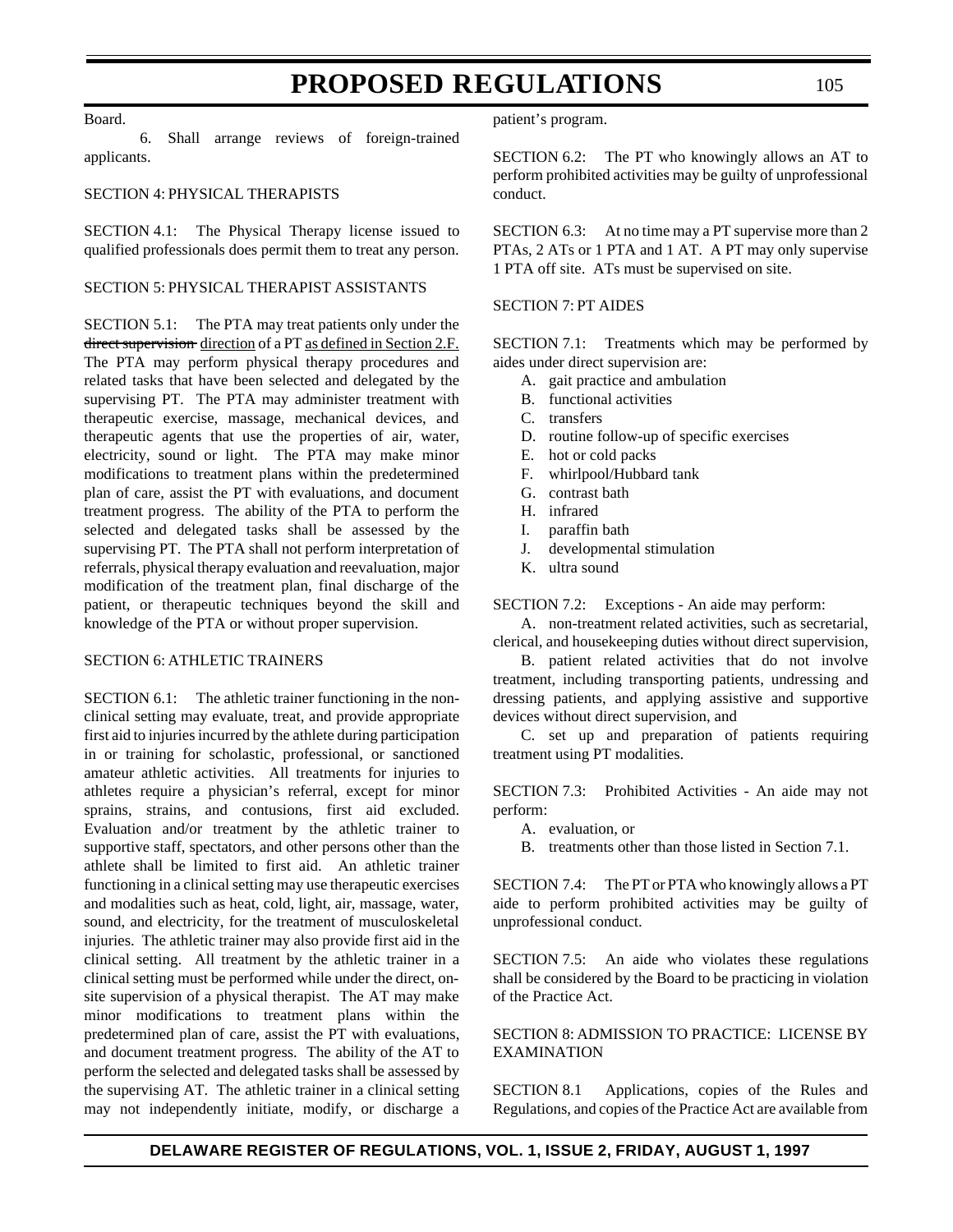#### 106

### **PROPOSED REGULATIONS**

the Division of Professional Regulation.

SECTION 8.2: Applicants for PT or PTA licensure shall not be admitted to the examination without the submission of the following documents four weeks prior to the examination date:

A. Professional Qualifications - proof of graduation (official transcript) from an educational program for the PT or PTA which is accredited by the appropriate accrediting agency as set forth in the Practice Act. If the applicant graduated from a school prior to 1936, the school shall have been approved by the APTA at the time of graduation.

B. A fee in check or money order payable to the State of Delaware (Appendix I: Fee Schedule).

C. A completed application form. (Appendix II: Application Form).

SECTION 8.3: The Board shall conduct examinations at least twice a year for PTs and PTAs. Any United States citizen applicant taking the PT or PTA exam must show legal proof of identity, such as a driver's license or passport. The proof of identity must have a picture and signature. The Board may use the PT and PTA examination endorsed by the APTA, the Federation of State Boards of Physical Therapy or National Athletic Trainers Association. AT candidates must pass the Certification Examination endorsed by National Athletic Trainers' Association (NATA). Uniform national test dates will be used if available.

SECTION 8.4: All applicants for licensure as a PT or PTA must successfully pass the examination described in Section 8.3 in order to become eligible for licensure. The Board will adopt the criterion-referenced passing point recommended by the Federation of State Boards of Physical Therapy. The passing score for each examination shall be determined by the Board point shall be set to equal a scaled score of 600 based on a scale ranging from 200 to 800. All sections of the examination shall be passed. In case of failure, the applicant may take a second examination after submitting the applicable fee. Only sections failed must be repeated. The second examination shall be taken after six months and within two years from the date of the first examination. If the applicant fails any subsequent examination, the applicant must show satisfactory proof to the Board that he/she has taken Board approved corrective action (e.g. refresher course) before being allowed to take the examination again.

SECTION 8.5: Applicants for licensure as an AT must submit to the Board the following:

A. Professional Qualifications - proof of graduation (official transcript) from an educational program accredited by the appropriate accrediting agency.

B. A passing grade on the Professional Certification Examination as determined by the National Athletic Trainers

Association (NATA).

C. All sections of the examination shall be passed.

D. A check or money order made payable to the State of Delaware, as noted on the application form.

E. The completed application form.

SECTION 8.6: Licenses shall expire biennially on every odd numbered year. The following items shall be submitted upon application for renewal:

A. completed renewal application form

B. applicable fee, and

C. for individuals seeking relicensure evidence of continuing education courses as provided by Section 9.

SECTION 9: MANDATORY CONTINUING EDUCATION UNITS (CEU's)

SECTION 9.1: Three CEU's are required for every biennial license renewal for Physical Therapists, Physical Therapist Assistants, and Athletic Trainers. The CEU's reports will be randomly audited CEU Continuing Education Unit Activity Record (CEUAR) credits shall be received at the Division of Professional Regulation, Dover, Delaware, no later than November 1st every even numbered year and shall be received every 2 years after such date.

SECTION 9.2: Individuals shall maintain the following items in order to receive credit for CEU's:

- A. name of applicant at seeking renewal
- B. license classification (PT, PTA, AT)
- B. C. license number of applicant
- C. D. proof of attendance at CEU course
- **D.** E. date of CEU course
- $E. F.$  instructor(s) of CEU course
- F. G. sponsor of CEU course
- G. H. title of CEU course
- H. I. number of hours of CEU course

SECTION 9.3: Continuing Education Regulations, 24 Del.C. sec. 2607. Licenses shall expire biennially on January 1st and may be renewed upon submission of a renewal application provided by the Board and payment of a renewal fee along with evidence of continuing education courses as may be required by the Rules and Regulations set forth by the Board. Each licensed Physical Therapist, Physical Therapist Assistant and Athletic Trainer is responsible for continuing his/her education so that professional skills are maintained in accordance with the advancement of the profession. The purpose of this is to help Physical Therapists, Physical Therapist Assistants and Athletic Trainers become more effective and efficient in achieving their objectives.

A. For a licensee to renew a license, documentation of three continuing education units over the two year period immediately preceding application are required for renewal.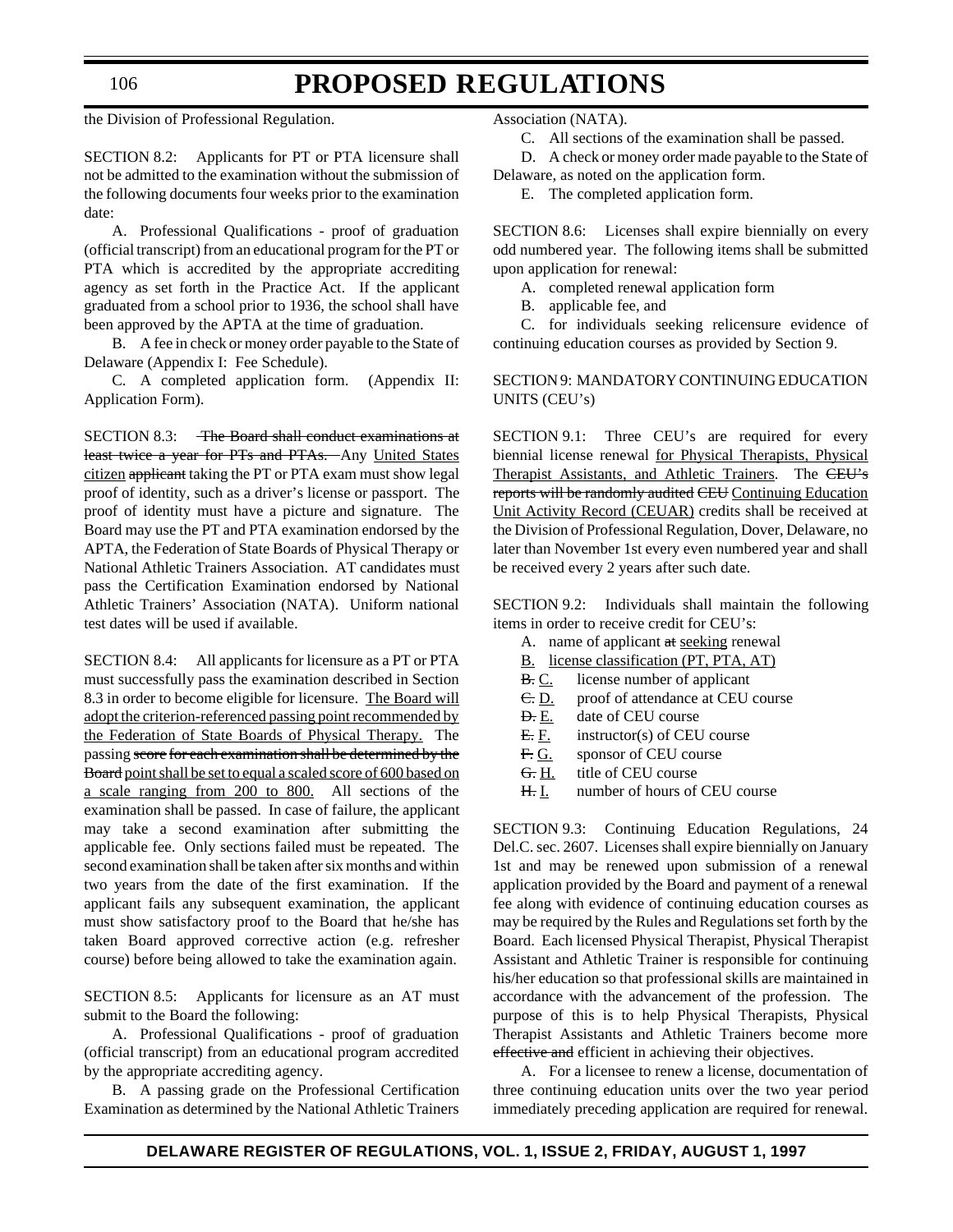CEU requirements shall be prorated for new licensees if application is made by examination only. If the license is granted during the six month period shown below, the following will be required for renewal:

| Odd Numbered Year      | Even Numbered Year    |
|------------------------|-----------------------|
| $1/1 - 6/30$ 2.5 CEUs  | $1/1 - 6/30$ 1.5 CEUs |
| $7/1 - 12/31$ 2.0 CEUs | $7/1 - 12/31$ .5 CEUs |

Applicants who are issued licenses via endorsements will be required to complete the full requirements for continuing education units prior to the next renewal time.

B. One CEU will be given for every 10 hours of an approved continuing education course. (1 contact hour = .1 CEU). Each course must be in a field of health care relevant to include topics relevant to the field of health care as it pertains to Physical Therapy or Athletic Training. Approval of CEU's shall be within the discretion of the State Examining Board of Physical Therapists. Sponsors and licensees shall receive prior written approval of CEU courses from the Board. Continuing education units that have been previously approved during the current licensing period by another agency such as a national governing body or a fellow state licensing board shall be acceptable to the Examining Board for the State of Delaware as appropriate CEU's. Any sponsors or licensees wishing to receive prior written approval of CEU courses from the Examining Board must complete a CEU Application Form. CEU requirements may not be carried over from one biennial period to the next one.

C. At the time of license renewal, the appropriate forms will be supplied by the Board. (Appendix III: CEU Form). Proof of attendance shall be enclosed by the licensee when requested by the Board. While course brochures may be used to verify contact hours, they are not considered to be acceptable proof for use of verification of course attendance. The CEU Activity Record (CEUAR) must be received by the Board no later than 60 days prior to license expiration. All licensees must complete and submit to the Board the CEUAR. If randomly selected, the licensee must submit documentation of the CEU's. All questionable CEUAR's will be investigated re-evaluated.

D. The Board shall not issue a permanent license to any licensee who has failed to complete his/her CEU requirement. The Board may issue a temporary license to an individual who has failed to complete his CEU requirement which may be valid for a maximum of six months. A PT, PTA or AT who has failed to complete his/her DEU obligation in a timely fashion may complete such obligation while holding a temporary license. After six months, a permanent license will be reissued after the submission of proof that the requried CEUs were completed and a new application fee and form are submitted. In the event a licensee shall fail to complete the required credits at the end of the applicable period, the Board

may withhold issuance of a permanent license unless the CEUAR required by Section 9.3. C. is accompanied by a specific plan for making up the deficiency of necessary credits within 120 days after the date the CEUAR is signed by the licensee. The plan shall be deemed accepted by the Board unless within 60 days after the receipt of the CEUAR the Board notifies the licensee to the contrary. Full completion of the licensee's plan shall be reported by CEUAR not later than 15 days following the end of the 120 day period. Failure to complete the specific plan within the 120 day period may result in the Board suspending the license issued, following a hearing pursuant to the Administrative Procedures Act, for unprofessional conduct as defined by Section 2.M. 22.

E. The Board has the power to waive any part of the entire CEU requirement. Exemptions to the CEU requirement may be granted due to prolonged illness or other incapacity. Application for exemption shall be made in writing to the Board by the applicant for renewal and must be received by the Board no later than November 1st of the end of the respective CEU term. The Board will decide the merits of each individual case.

F. CEU's may be earned through Board approved courses in colleges and universities, extension courses, independent study courses, workshops, seminars, conferences, lectures, videotapes, professional presentations and publications, and inservices oriented toward the enhancement of their respective professional's practice. CEU programs shall be conducted under responsible sponsorship, capable direction and qualified instruction. The program may include staff development activities of agencies and crossdisciplinary offerings. <del>, but may not be of a narrow procedural</del> or administrative nature.

G. Examples of acceptable continuing education which may be approved by the Board fall under the following categories:

1. Approved continuing education courses/ workshops/seminars/inservices.

2. professional meeting-chapter educational meetings, national conferences, nedically oriented programs, etc. (Proof of attendance)

- 3. university/college courses
- 4. passing licensing examination (1.5 CEUs)

5. approved self studies (not to exceed 1.0 CEUs)

(It is the candidates responsibility to secure all documentation).

6. First time presentation of professional-oriented course.

- 1. professional meetings\*. To include:
- national, state, chapter (not to exceed 2.0 CEU's)
- 2. seminars/workshops\*
- (not to exceed 2.5 CEU's)
- 3. university/college courses 1.0 CEU for semester 0.8 CEU for trimester 0.7 CEU for quarter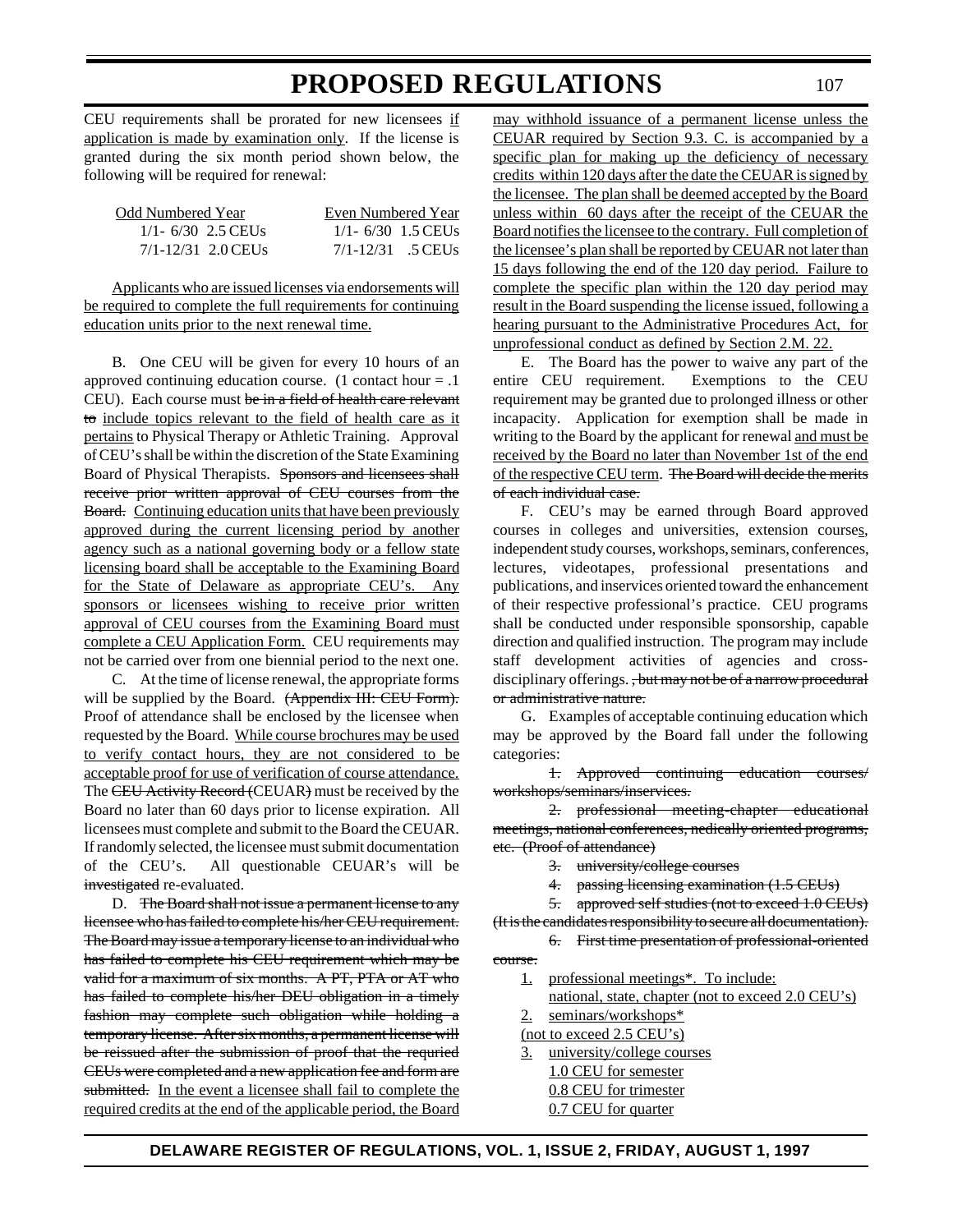4. staff/faculty inservices\* (not to exceed .5 CEU's)

5. passing of licensing examination (1.5 CEU's)

6. first time presentation of professionally oriented course/lecture\* (0.3 CEU/hour, not to exceed .6 CEU's per presentation, not to exceed 1.2 total)

7. original publication in peer reviewed publication (.3  $CEU's$ )

8. original publication in non-peer reviewed publication  $(.1$  CEU's)

9. approved self studies\*. To include: (not to exceed 1.0 CEU's) videotapes, if: - there is a sponsoring agency

- there is a facilitator or program official present

- the program official is not the only attendee

- correspondence course, if:

includes certificate of completion by sponsoring

agency

(not to exceed 1.0 CEU's)

10. Holding of an office, to include:

- executive officer's position for the national or state professional associations (Pres, VP, Sec, Treas)

- member, Examining Board of Physical Therapy (.3 CEU's)

11. Acting as the direct clinical instructor providing supervision to a PT, PTA or AT student officially enrolled in an accredited institution during an internship (40 contact  $hours = .1$  CEU, not to exceed  $.5$  CEU's

\* The Board will determine the appropriate number of contact hours.

At least two CEUs from category 2 is required biennally. Questions and concerns should be directed in writing to the State Examining Board of Physical Therapists, Division of Professional Regulation.

#### SECTION 10: ADMISSION TO PRACTICE

Licensure/Registration by Reciprocity :

Definition - The granting of a license or registration to an applicant who meets all the requirements set forth in this section and who holds a valid current license/registration in another state, territory, or the District of Columbia.

SECTION 10.1: The reciprocity applicant shall submit the documentation listed in Section 8.2 or 8.5.

SECTION 10.2: The reciprocity applicant shall submit proof that he/she is currently licensed or registered as a PT, PTA or AT by a regulatory body of another state, territory or the District of Columbia, including a copy of his valid current license/registration issued by such regulatory body; and that the standards for licensure or registration by such regulatory body were substantially equivalent to the standards for licensure in Delaware at the time of the applicant's licensure.

An applicant shall be deemed to have satisfied this Section upon evidence satisfactory to the Board that he has complied with the standards set forth below:

A. The PT or PTA applicant has passed the examination in the state, territory, or the District of Columbia in which he/ she was initially licensed/registered. The passing score shall be 1.5 standard deviation below the national norm for those PTs and PTAs having taken the examination prior to 1990. For the AT candidate, the passing score shall be that which was established at time of examination. All sections of the examination shall be passed. The reciprocity applicant shall supply his/her examination scores to the Board. The applicant may obtain his/her scores from the regulatory body of the state, territory, or the District of Columbia in which he/ she was currently licensed/registered or from the Interstate Reporting Service (IRS). From PT applicants who were licensed/registered by a state, territory, or the District of Columbia only prior to 1963, the Board shall accept the following:

1. Professional Examination Service-American Physical Therapy Association (PES-APTA) examination scores with a passing grade of 1.5 standard deviation below the national norm on all sections, or

2. other examining mechanisms which in the judgment of the Board were substantially equal to the mechanisms of the State of Delaware at the time of examination.

SECTION 10.3: The AT seeking reciprocity shall meet all criteria in Section 8.5.

#### SECTION 11: TEMPORARY LICENSURE (four situations)

(Appendix V: Temporary License Form)

A. PT and PTA applicants waiting to take the examination. The Board may issue a temporary license to applicants who have submitted to the Board the documents listed in Section 8.2 and Section 8.5 respectfully who have been determined by the Board to be eligible to take the examination. The Board shall accept a letter signed by the applicant's school official stating that the applicant has completed all requirements for graduation; provided, however, that the applicant shall submit to the Board an official transcript as soon as it becomes available. Such applicants may practice only under the direct supervision of a licensed Physical Therapist. The license shall remain effective for two months after the examination date. It shall automatically expire upon notice to the applicant of his/her failure to pass the license examination. After the applicable fee and written application have been submitted, the Board may renew the temporary license if the applicant is eligible to retake the examination. The temporary license of an applicant who has passed the examination may be extended at the discretion of the Board chair or other officer, upon a

### **DELAWARE REGISTER OF REGULATIONS, VOL. 1, ISSUE 2, FRIDAY, AUGUST 1, 1997**

#### 108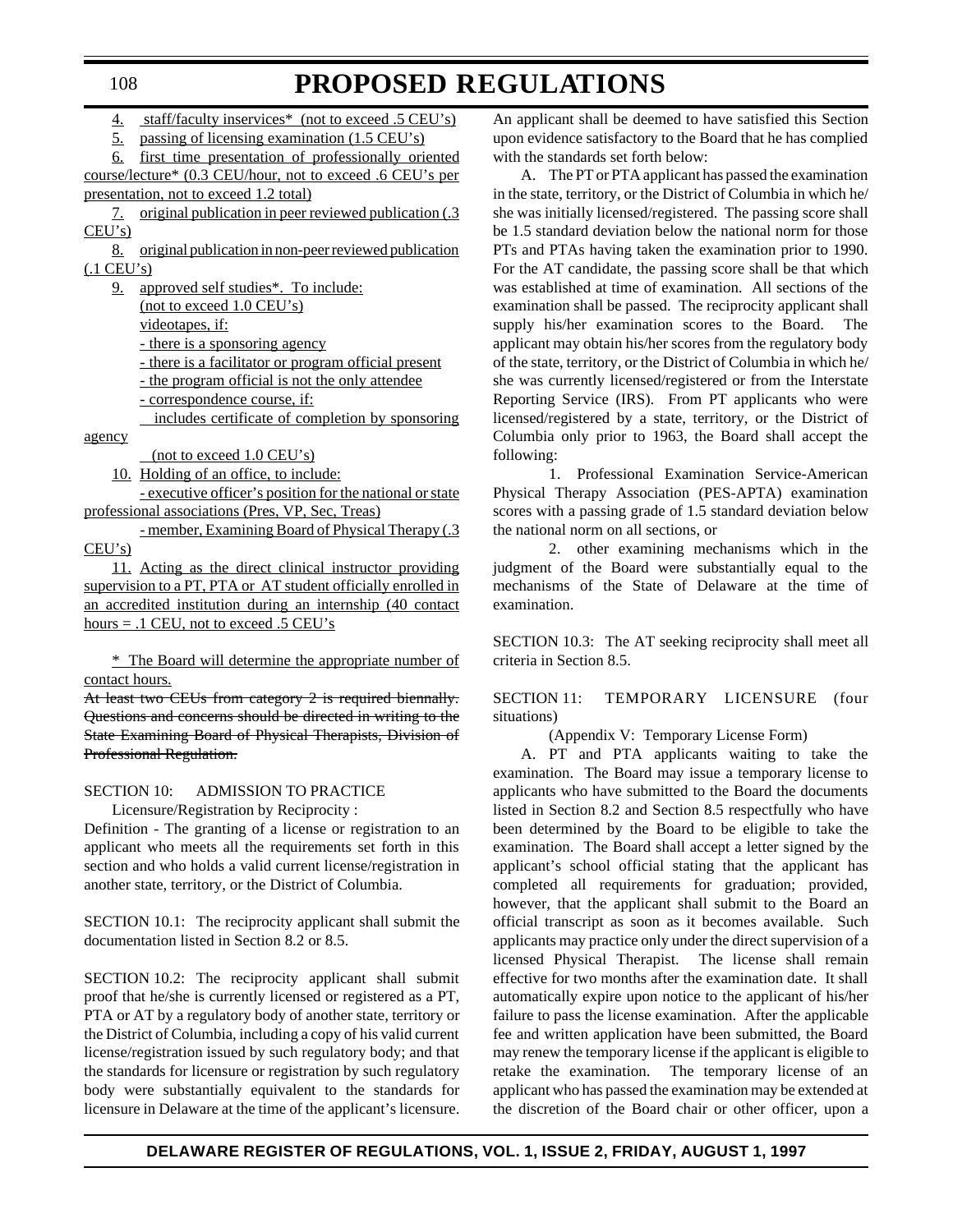showing of extenuating circumstances pending the next scheduled Board meeting.

B. Applicants requesting reciprocity as a PT, PTA, and AT. The Board may issue a temporary license to an applicant upon the applicant's compliance with all requirements listed in Section 8.2 and 8.5, provided that submission of the applicant's examination scores shall not be required. The temporary license shall not be renewable. The temporary licensee may practice only under the direct supervision of an applicable licensed professional.

C. Applicants engaged in a Special Project. The Board may issue a temporary license to applicants practicing in the State on a temporary basis in order to: 1) assist in a medical emergency, or 2) engage in a special project or teaching assignment, provided that the applicant complies with the requirements of Section 8.2 or 8.5. The temporary license may remain in effect for a maximum of one year from the date of issuance. It may be renewed once.

1. An AT certified by NATA, or licensed by the State where the professional is employed may practice athletic training in Delaware, if he/she is in Delaware with a visiting team, or an athlete, and only in a non-clinical setting.

D. Applicants who have failed to complete the CEU requirements. The Board may issue a provisional license to a PT, PTA or AT who has failed to complete his CEU requirement in a timely fashion for good cause but is otherwise eligible for relicensure. The provisional license is not renewable.

#### SECTION 12: FOREIGN TRAINED APPLICANT FOR LICENSURE

Applicants for licensure who are graduates of a PT, PTA school or AT program located in a foreign country shall complete all of the following requirements before being admitted to the examination.

SECTION 12.1: The applicant shall submit proof satisfactory to the Board of graduation from an education program appropriate to their profession in a foreign country. The foreign trained candidate must also submit proof that he/she has met all the qualifications for licensure and has been licensed as a physical therapist in the country of education. The program shall have a curriculum determined by the Board to be equivalent to the curriculum required by the appropriate accrediting agency recognized by the U.S. Commissioners of Education and/or the Council on Postsecondary Accreditation. Each foreign applicant must demonstrate that they have met the minimum education requirements as presented by the Federation of State Boards. See addendum. The applicant shall arrange and pay for a credential evaluation of such foreign school's program to be completed by one of three independent agencies:

International Educational Research Foundation, Inc. P.O. Box 24679

Los Angeles, CA 90024

International Consultants of Delaware, Inc. 5 Barksdale Road Newark, DE 19711

Educational Credential Evaluators, Inc. P.O. Box 92970 Milwaukee, WI 53202-0970

SECTION 12.2: The applicant shall complete the requirements of Section 8.2 or 8.5.

SECTION 12.3: The applicant shall pass the examination described in Sections 8.3 and 8.4.

#### SECTION 13: THE BOARD SHALL KEEP AN INACTIVE REGISTER.

Any person who has been registered in the State and is neither residing within the State nor actively engaged in the practice of physical therapy in the State may at their request be placed on the inactive register. The Board may reactivate an inactive license upon receipt of the following:

A. a written request for reactivation;

B. the applicant for licensure as a PT, PTA or AT that has been actively engaged in the practice for the past five years. The applicant for registration as a PTA has been actively engaged in the assistance of a licensed PT for the past five years. If the applicant for licensure/registration has not met this condition, the following requirements shall be completed:

1. he/she shall work under the direct supervision of a PT/AT in Delaware for a minimum of six months. The supervising PT/AT shall certify to the completion of the six month applicant's clinical competence on forms supplied by the Board (Appendix IV);

C. Applicable renewal fee;

D. notice of intent to resume practice of Physical Therapy in Delaware, and

E. proof of completion of 1.5 CEUs during the previous 12 months.

SECTION 14: DISCIPLINARY ACTION SHALL BE TAKEN ACCORDING TO TITLE 29, CHAPTER 88.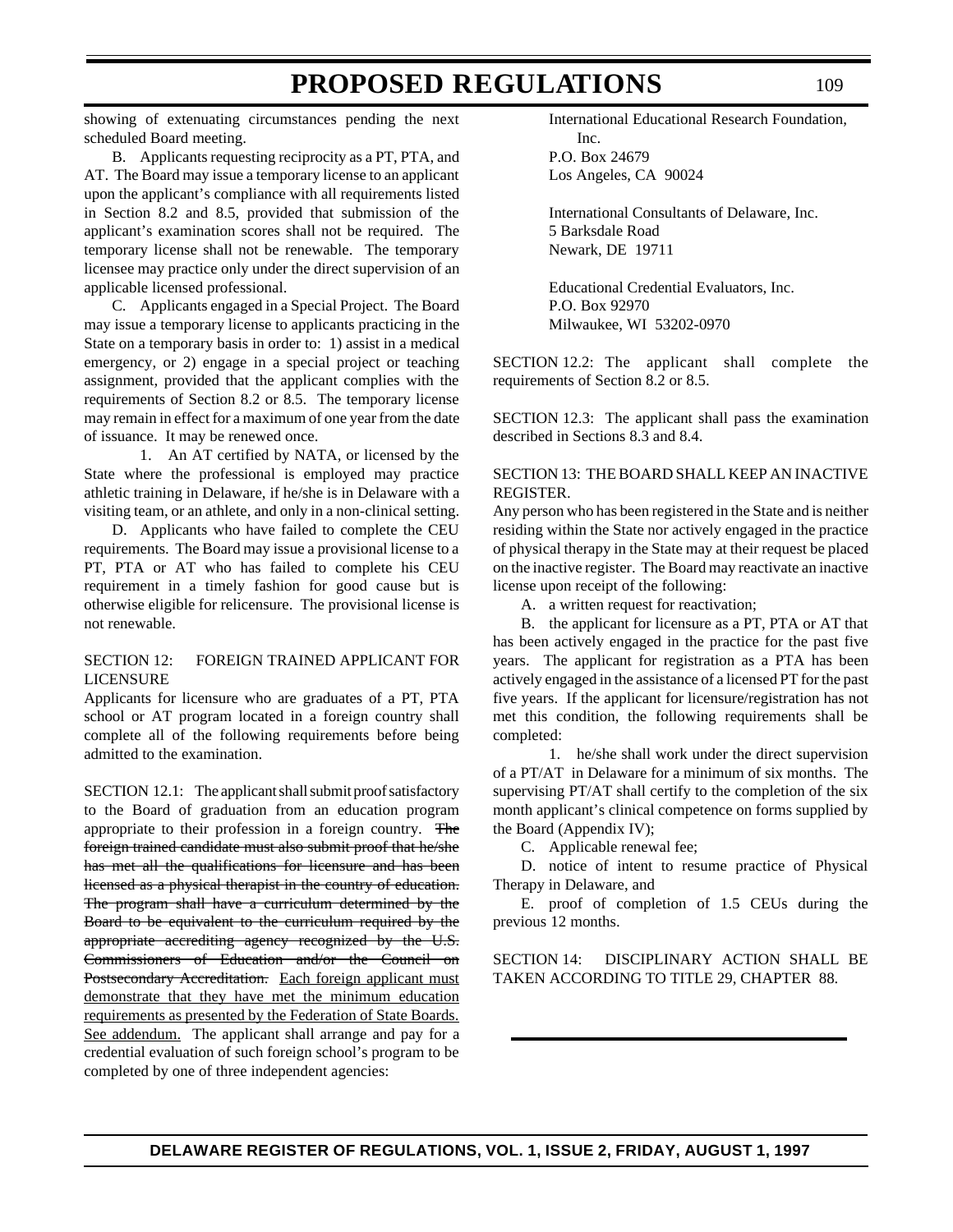<span id="page-28-0"></span>110

### **PROPOSED REGULATIONS**

### **[DEPARTMENT OF HEALTH AND SOCIAL SERVICES](#page-4-0) DIVISION OF PUBLIC HEALTH**

#### [DIVISION](http://www.state.de.us/govern/agencies/dhss/irm/dph/dphhome.htm) OF PUBLIC HEALTH

Statutory Authority: Title 16, Section 122(3)(c) of the Delaware Code (16 **Del.C.** 122(3)(c))

The comment period for the proposed Delaware State Trauma Regulations ends on August 26, 1997. All comments may be addressed to Mary Sue Jones, (302)739-6637, EMS Office, Blue Hen Corporate Center, Suite 4H, 655 S. Bay Road, Dover DE 19901.

The public hearing to discuss the proposed regulations will be held on August 26, 1997 in Room 309 of the Jesse Cooper Building, 417 Federal Street, Dover DE 19901.

#### STATE OF DELAWARE TRAUMA SYSTEM RULES and REGULATIONS

#### I. PURPOSE

The purpose of these Rules and Regulations is to establish and define the conditions under which the Delaware Statewide Trauma System functions. The goal of this Trauma System is to assure that every person injured in Delaware receives the same high quality care, thus decreasing morbidity and mortality from injury.

#### II. AUTHORITY

These Rules and Regulations are promulgated pursuant to the authority of Title 16 Delaware Code, Chapter 97. Emergency Medical Services Systems.

#### III. DEFINITIONS

ACLS -

The Advanced Cardiac Life Support Course of the American Heart Association.

Attending

A physician with practice privileges delineated by the hospital's medical staff.

ATLS

The Advanced Trauma Life Support Course of the American College of Surgeons.

Board certified

A physician certified by an appropriate specialty board recognized by the American Board of Medical Specialties or the American Osteopathic Association.

Bypass

A request by a hospital to an Emergency Medical Service that patient (s) be directed to another hospital's Emergency Department due to a shortage or unavailability of beds, equipment, personnel, or other essential resource.

#### Classification of injuries

Minor injuries - Those patients with an Injury Severity Score less than 9.

Moderate injuries - Those patients with an Injury Severity Score between 9 and 15.

Major (severe) injuries - Those patients with an Injury Severity Score greater than 15.

Community Trauma Center

An acute care hospital that provides assessment, resuscitation, stabilization, and triage of all trauma patients, arranging for timely transfer of those patients requiring the additional resources of a Regional Trauma or Specialty Center and delivering definitive care to those whose needs match the resources of the Community Trauma Center.

Continuing medical education (CME) credit

Educational hours for physicians approved by the Accreditation Council of Continuing Medical Education or an agency recognized by this council.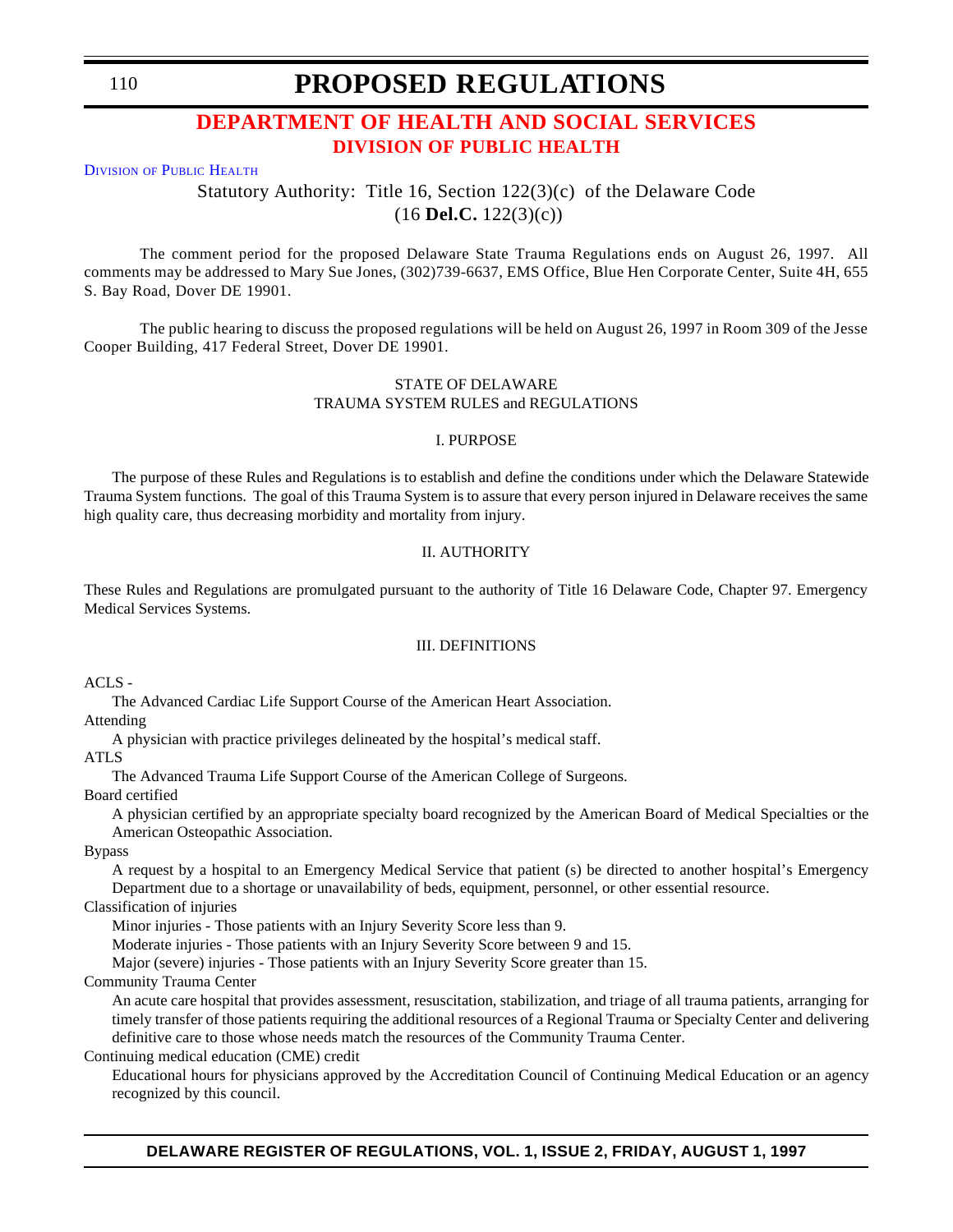#### Credentialing process

A hospital's procedure for granting practice privileges to healthcare providers.

#### "D"

Desirable requirement for trauma facilities; encouraged but not required for designation.

#### Dedicated

A resource used solely for a specific program.

#### Definitive care

A level of medical intervention capable of providing comprehensive services for a patient's injuries and associated conditions.

#### Demonstrated Commitment

Provision of evidence (visible and written) that demonstrates clearly an institution-wide commitment to trauma care. Designation

A process through which a hospital is confirmed by the Division of Public Health to have the appropriate resources to manage patients with injuries of particular degrees of severity, and is granted the authorization to function as a Delaware Trauma Center.

#### $E$ "

Essential requirement for trauma facilities.

#### EMS

Emergency Medical Services. The arrangement of personnel, facilities, equipment, transportationand communication to provide for the effective and coordinated delivery of medical care in emergency situations resulting from accidents, illnesses, or natural disasters.

Hospital Trauma Quality Management Program

The review program within each Trauma Center which monitors such aspects of the Trauma Program as adherance to policies and patient outcome with the goal of assuring that optimal care is continuously provided.

Immediately Available

This implies the physical presence of a resource in a stated location at the time it is needed by the trauma patient. Inclusive Trauma Care System

A Trauma Care System which incorporates every acute care facility in the defined region into a system in order to provide a continuum of services for all injured persons who require medical care; in such a system, the injured patient's needs are matched to the appropriate hospital resources.

#### In-house

Physically present in the hospital.

Injury Control

Methodologies designed for the purpose of preventing and eliminating injuries.

Injury Severity Score (ISS)

A retrospective summary score derived by applying a prescribed scoring system and mathematical formula to a listing of a trauma patient's injuries. Use of this scoring system allows objective comparisons of trauma patients based on their injuries.

#### Interfacility transfer

The transfer of a patient from one hospital to another hospital.

n/a

A standard which is not applicable to a particular level of trauma facility or participating hospital.

#### On-call

Committed for a specific time period to be available and respond within an agreed amount of time to provide care for a patient in the hospital.

#### PALS

The Pediatric Advanced Life Support Course of the American Heart Association.

#### Participating Hospital

An acute care facility which transfers trauma patients with moderate or severe injuries to Trauma Centers after initial resuscitation. When necessary, this facility may provide care to trauma patients with minor injuries. Participating hospitals contribute data to the Delaware Trauma System Registry and Quality Improvement Program.

#### Pediatric specialists

Certified pediatric specialists with a commitment to trauma or certified general practitioners with special training, experience, and continuing education relevant to pediatric trauma care.

### 111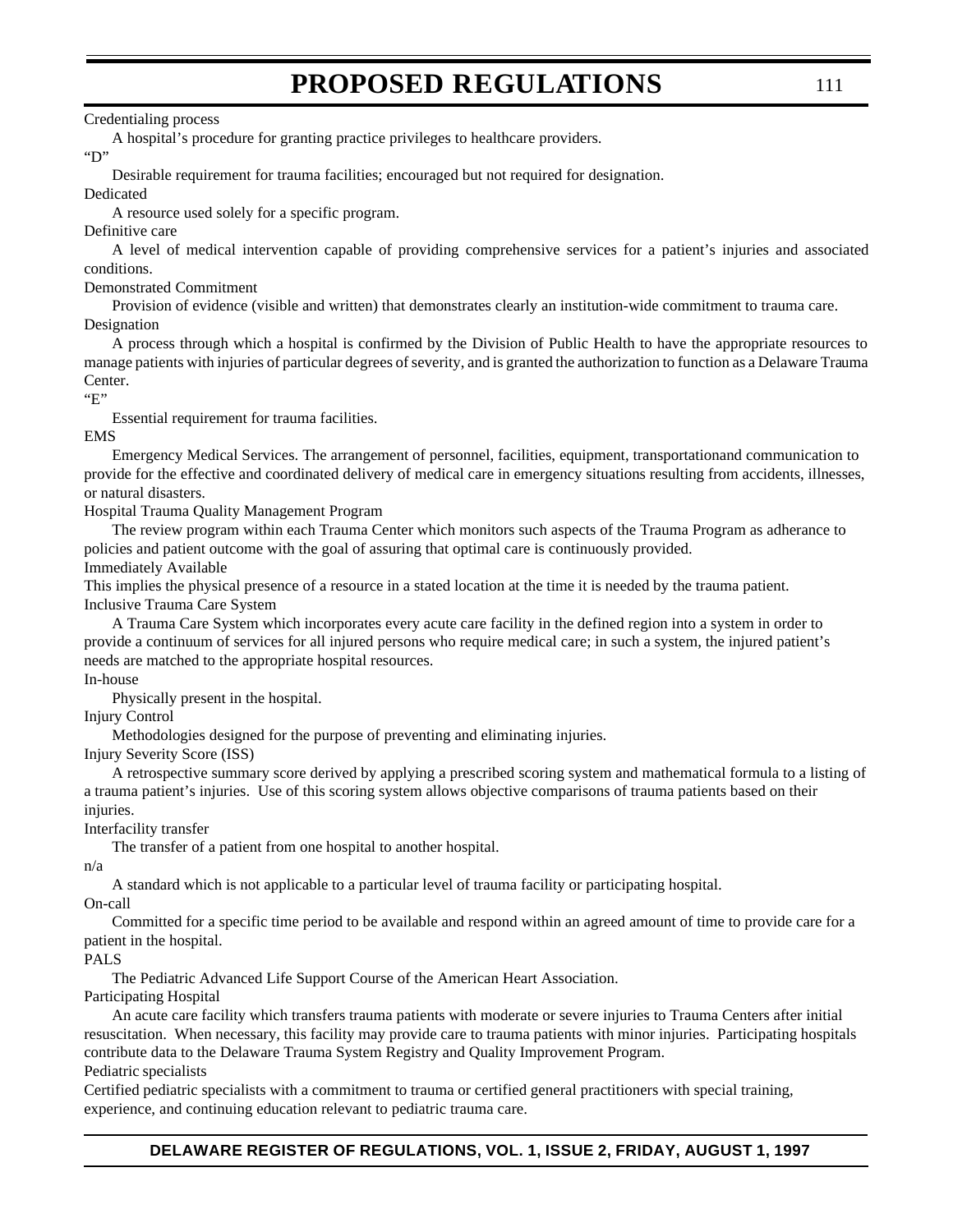Pediatric Trauma Centers

Children's hospitals which meet the standards for a particular classification of Trauma Center within Delaware's Pediatric Trauma Standards and the corresponding classification in Delaware's Adult Trauma Standards*.*

#### Prevention

Efforts to decrease the numbers and severity of traumatic injuries.

#### Promptly Available

Implies the physical presence of health professionals in a stated location within a short period of time, which is defined by the Trauma Director, incorporated into the written protocols of the Trauma Service, and continuously monitored by the Quality Improvement Program.

#### Protocols

Written standards for clinical practice in a variety of situations within the Trauma System.

#### Regional Level 1 Trauma Center

A regional resource Trauma Center that has the capability of providing leadership and comprehensive, definitive care for every aspect of injury from prevention through rehabilitation.

#### Regional Level 2 Trauma Center

A regional Trauma Center with the capability to provide initial care for all trauma patients. Most patients would continue to be cared for in this Center; there may be some complex cases which would require transfer for the depth of services of a Regional Level 1 or Specialty Center.

#### Response Time

Time interval between notification and arrival of the general surgeon or surgical specialist in the Emergency Department or Operating Room.

#### Transfer agreement

A formal written agreement between hospitals which provides for the acceptance of patients in transfer.

Trauma

A term derived from the Greek for "wound", it refers to any bodily injury. Injury is the result of an act that damages, harms, or hurts; unintentional or intentional damage to the body resulting from acute exposure to mechanical, thermal, electrical, or chemical energy or from the absence of such essentials as heat or oxygen.

### Trauma Center

A specialized hospital distinguished by the immediate availability of specialized surgeons, physician specialists, anesthesiologists, nurses, and resuscitation and life support equipment on a 24-hour basis to care for severely injured patients or those at risk for severe injury.

#### Trauma Registry

A data base to provide information for analysis and evaluation of the quality of patient care, including epidemiological and demographic characteristics of trauma patients. The 'Expanded' data set provides a basis for the hospital's Trauma Quality Program; the 'Minimal' data set collects largely demographic information.

Trauma System Quality Management Program

The program which reviews aspects of the Trauma System such as interfacility transfers and triage decisions with the goal of assuring that the various components of the Trauma Care System are functioning optimally. Trauma Team

A team approach is required for the optimal care of patients with multiple-system injuries. The composition of the trauma team and roles of the members are to be defined by the Trauma Director. The Trauma Surgeon Team Leader is responsible for overseeing and coordinating the operation of the Trauma Team to provide optimal patient care throughout hospitalization.

#### Triage

The sorting of patients in terms of priority need for care, so that appropriate treatment, transportation, and destination decisions can be made according to predetermined protocols.

#### Verification

A process in which the trauma care capability and performance of an institution are evaluated by experienced on-site reviewers.

#### IV. DELAWARE TRAUMA CENTER DESIGNATION PROCESS

I. Responsibilities- Division of Public Health

### 112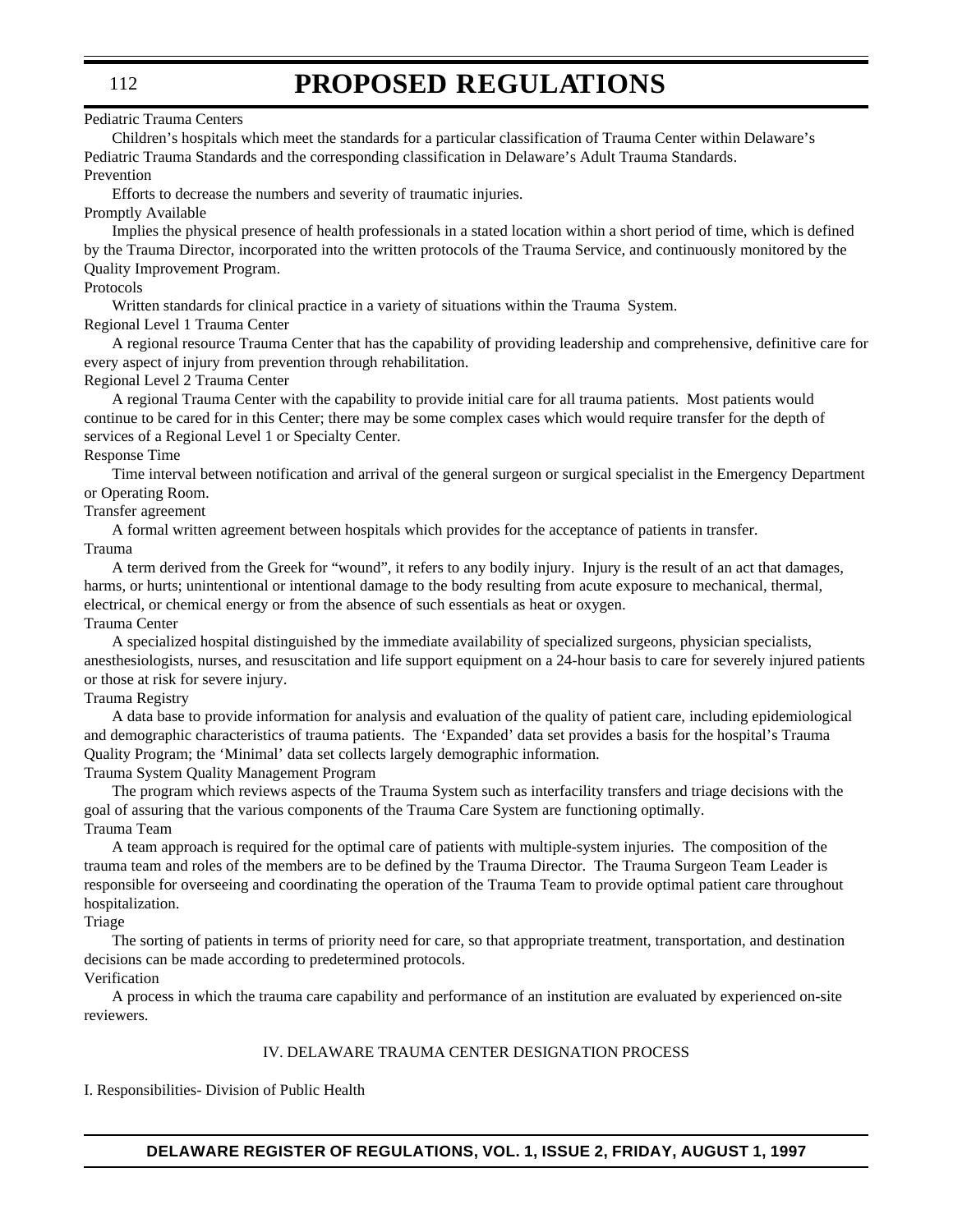A. Preparation for verification visits

- 1. Provide staff support for the Trauma Center Designation Process.
- 2. Make verification visit arrangements with the American College of Surgeons (ACS).
- 3. Develop and disseminate a timeline for the designation process.

4. Hold educational and informational forums about the verification process and hospital role, including mock surveys for hospitals desiring them.

B. Contract with American College of Surgeons for verification visits

1. Team composition and requirements

a. Familiarity with similar size geographical region and facilities

b. No conflicts of interest

c. Regional Trauma Centers Levels 1 and 2:

- 2 Trauma Surgeons - 1 trauma RN

- 1 Neurosurgeon
- 1 E.M. physician

d. Community Trauma Centers (Level 3):

- 2 Trauma Surgeons
- 1 E. M. physician

e. Participating Hospitals (Level 4):

- Division of Public Health designees

2. Timeframe

a. ACS administrative costs decrease when multiple hospitals within one state are visited during the same time period.

b. It will be the individual hospital's decision as to when it is adequately prepared to begin the verification process. The Division of Public Health will hold periodic designation cycles for hospitals to apply for Trauma Center status.

3. Cost

a. Hospital fees for verification visits will include all ACS and surveyor fees.

4. Application form

a. The ACS requires a detailed application form. This form will be supplied to requesting hospitals by the Division of Public Health and forwarded to the ACS by the Division upon receipt of the completed applications.

5. Note- in any case where the American College of Surgeons does not provide the scope necessary to include a particular hospital in its verification process, the Director of the Division of Public Health may decide to allow that hospital to participate in the Delaware Trauma System under special circumstances. In this case, that hospital is encouraged to utilize the ACS to the extent to which applicable services are available, and the Division will arrange for a comparable verification visit by national trauma experts under individual contract with the Division. Fees and site visit reports of this team will be handled in the same manner as those of the ACS.

C. Coordinate site visits, surveyor accomodations, transportation, preparatory information to hospitals.

II. Designation

A. The Director of the Division of Public Health will, under State of Delaware authority, establish an impartial Trauma Center Designation Committee by requesting the names of two nominees from each of the following Delaware organizations or chapters:

- 1. Association of Delaware Hospitals
- 2. American Neurosurgery Association, Delaware Chapter
- 3. Delaware Organization of Nurse Executives
- 4. Delaware Medical Society (request an anesthesiologist or intensivist)
- 5. American College of Surgeons, Delaware Chapter, Committee on Trauma
- 6. American College of Emergency Physicians, Delaware Chapter
- 7. Delaware Emergency Nurse Association and Critical Care Nurse Association
- 8. Delaware Orthopedic Surgeon Society
- 9. Representative of pediatric care.

B. The Director will appoint nine committee members who will provide geographic and institutional diversity from the nominations received for initial terms of one (three members), two (three members),or three (three members) years. Terms thereafter will be three years; committee members may be invited to serve up to two subsequent terms providing the Committee's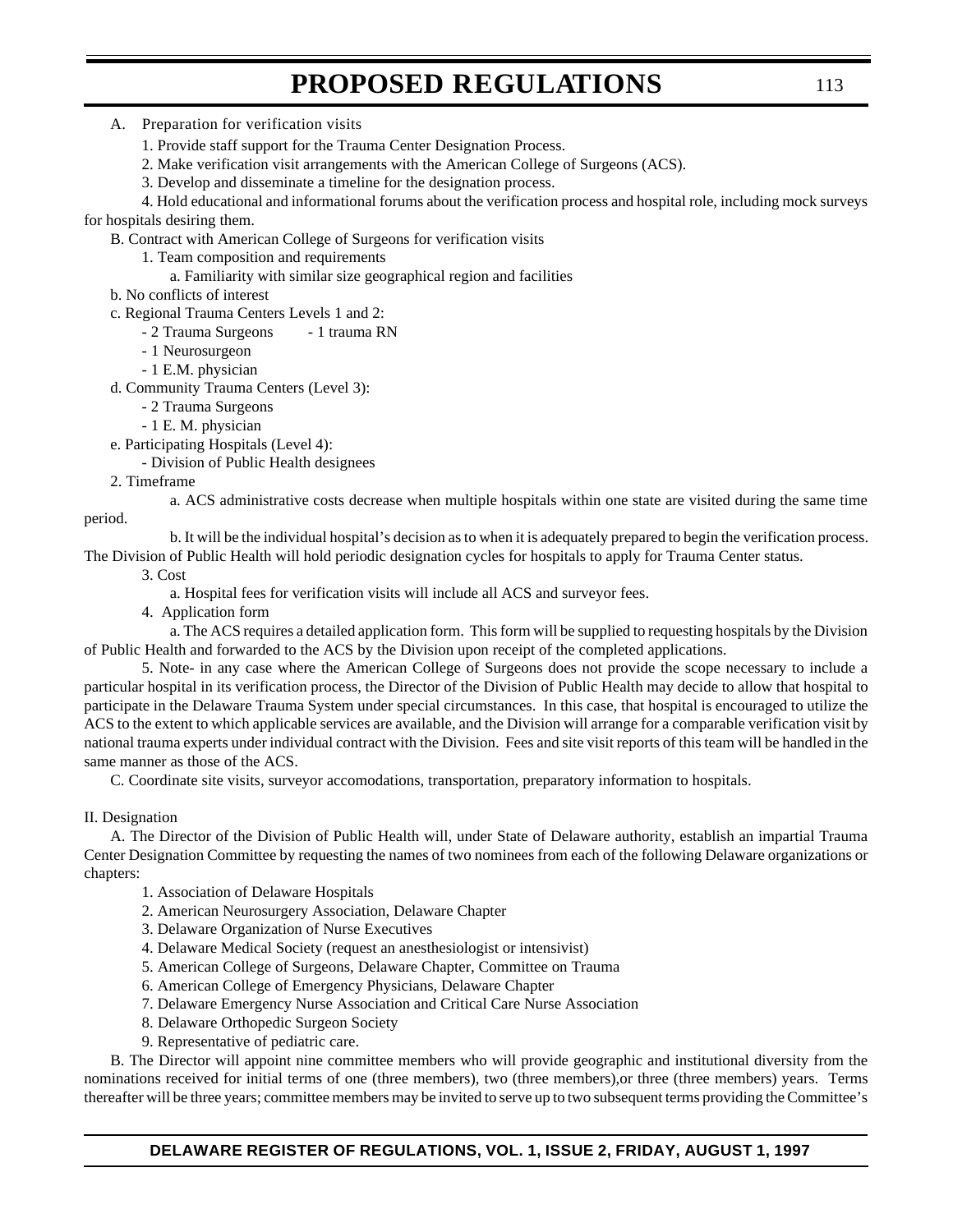diversity is maintained.

1. Committee members will be chosen by the Director of Public Health to participate in each Designation Committee assignment, with the selections designed to optimize impartiality and avoid conflict of interest related to the current action.

C. The Designation Committee will develop a template outlining the correlation between the ACS verification report and State of Delaware Trauma Center designation in terms of 'Essential' and 'Desirable' criteria. This template will be presented to the Delaware Trauma System Committee for review and recommendation to the Division of Public Health for approval.

D. All Designation Committee proceedings shall be confidential. Information discussed at meetings and the records thereof shall be confidential and privileged and shall be protected from direct or indirectmeans of discovery, subpoena, or admission into evidence in any judicial or administrative proceeding. All meeting attendees will be required to sign confidentiality statements and all written information distributed during the meetings will be collected prior to adjournment. Any documented breach of confidentiality will be referred to the Division of Public Health for appropriate action.

E. The ACS report on verification visits will be received by the Division of Public Health, which will forward the information to the Trauma Center Designation Committee. The Designation Committee will make recommendations to the Division on the category of Trauma Center designation for which each hospital has qualified, based on its review of the ACS site visit report and application of Delaware's correlational template. The Division Director will then designate the state's Trauma Centers based on these recommendations.

1. Categories of designation and timeframes

a. Full designation - 3 years

b. State Provisional designation- 1 year; deficient areas must be corrected and verified by the ACS within this period.

#### c. Nondesignation

d. Hospitals may be offered a lower designation level than originally applied for if they do not qualify for the higher level. If they accept the lower level designation they may apply again for a verification visit at the higher level at any time that they are ready, or may elect to remain at the designated level.

e. Hospitals not receiving full designation must notify the Division of Public Health within 30 days of status notification of their intent to correct deficiencies or to accept nondesignation.A writ ten plan of correction including timeframes must be submitted if the hospital chooses to pursue designation. All corrections must be completed and verified within one year from the date of status notification. Hospitals will be informed whether or not their plan for correction is acceptable. The Division may require interim reports or on-site progress evaluations as a condition of approval of the written plan of correction.

F. The Delaware Division of Public Health will have a contractual agreement with each designated Trauma Center whereby the Trauma Center agrees to maintain commitment and resources commensurate with the standards of its designation level and to notify the Division in writing of intent to function at any lower level of designation. This contract will also serve as the mechanism by which a hospital receives permission to publicly refer to itself as a Delaware Trauma Center.

#### III. Triage Scheme

A. Initial implementation of the Prehospital Triage Scheme will not occur until all Delaware hospitals have had a reasonable opportunity to have consultation visits, if desired, and verification visits from the American College of Surgeons.

B. In order to be considered a participant in Delaware's Prehospital Trauma Triage Scheme, an out-of-state facility must receive Delaware reciprocity as a Trauma Center by demonstrating current Trauma Center designation status and adherance to equivalent trauma standards.

#### IV. Redesignation

A. ACS reverification visits will be scheduled by the Division of Public Health for those hospitals wishing to continue their Trauma Center status.

B. Subsequent site visits will focus heavily on quality management and patient care issues.

C. Re-designation categories and timeframes will be the same as those for initial designation.IV. Revocation of Designation, Appeal, and Re-instatement

#### IV. Revocation of Designation, Appeal, and Re-instatement

A. It will be the responsibility of the Trauma Center Designation Committee to develop written Trauma Center Revocation of Designation, Appeal, and Reinstatement Policies which clearly outline the processes in detail. These policies will be submitted to the Delaware Trauma System Committee for review and recommendation to the Division for approval.

B. The Revocation of Designation process may be initiated by-

1. Documented violation of an essential Trauma Center standard, identified through-

114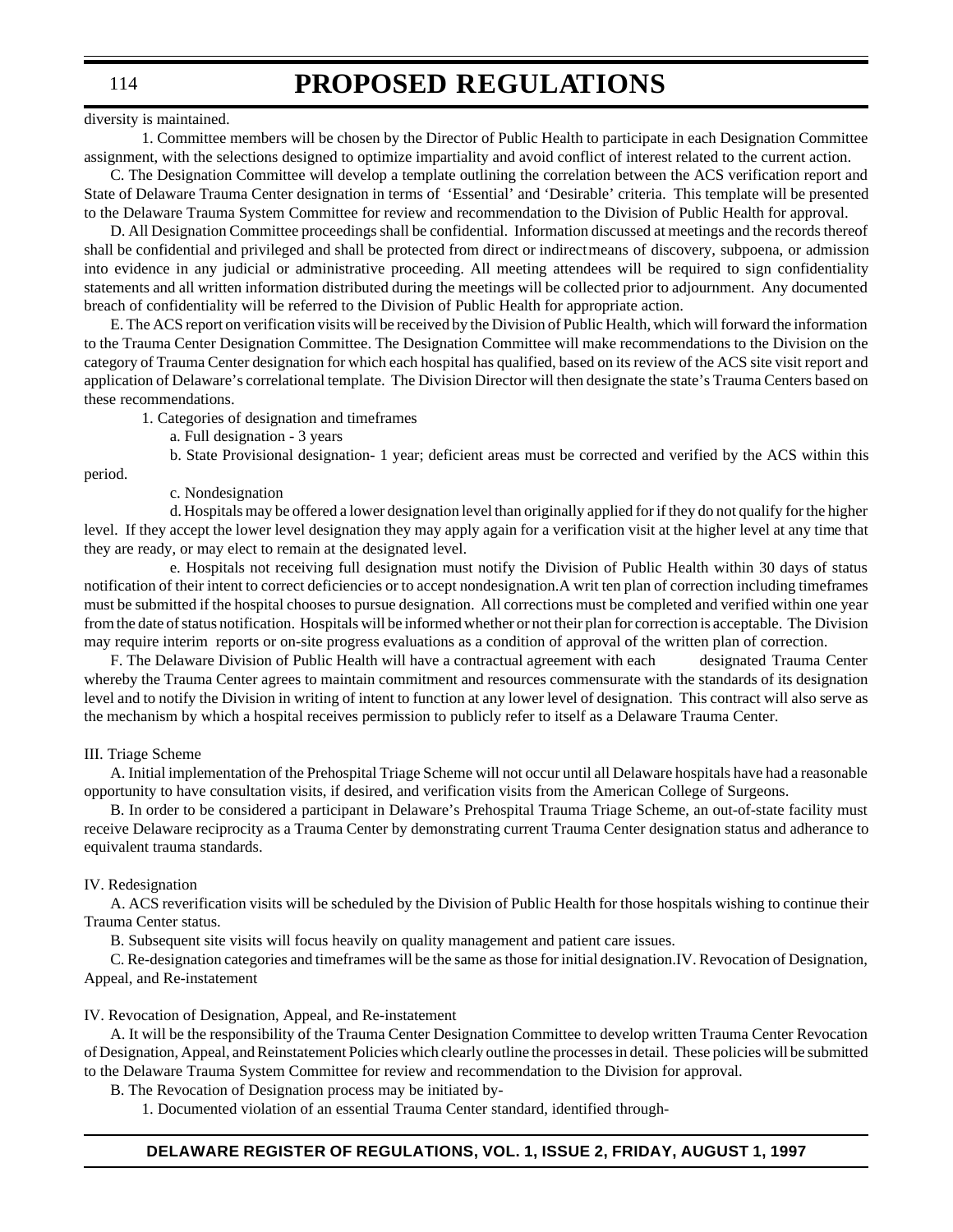a. A re-verification site visit,

b. an interim Quality Improvement visit,

c. an Evaluation Committee recommendation within the State Trauma System Quality Management program

d. a written complaint.

C. Process of investigation

1. The identifying agent will provide written notification of the violation to the Division of Public Health, including supporting documentation.

2. The Division will select the Designation Committee members assigned to conduct an investigation into the allegation.

a. The involved Trauma Center will be notified in writing with a request for its written response.

b. The assigned Designation Committee will conduct an appropriate follow-up investigation.

3. The Designation Committee will submit its report and recommendation to the Division of Public Health.

a. Recommendation may be for any of the following:

- Probation until the deficiency is remedied and accepted by DPH

- Status change to Participating Hospital until the deficiency is remedied and accepted by DPH

(revocation of Trauma Center designation)

- Continuation of current Trauma Center designation.

b. If probation or revocation of designation is recommended, the Designation Committee report will include recommended steps necessary for reinstatement. This will include verification of adequate correction by an in-state or out-ofstate review team and may include interim reports or on-site progress evaluations.

c. If probation or revocation of designation is not recommended, the Designation Committee may recommend follow-up monitoring or reporting.

4. Action by the Division of Public Health with written notification to the hospital.

D. Appeal process

1. The involved Trauma Center will have the right to appeal any decision of the Division of Public Health. Written notification of the intent to appeal must be made to the Division within 30 days of notification of action.

2. The Division of Public Health and assigned Trauma Center Designation Committee will name an impartial panel to hear the hospital's case and make recommendations in accordance with the Designation Committee Appeal Policy.

E. Reinstatement process

1. When a hospital has corrected a problem which resulted in probation or revocation of designation, it will notify the Division of Public Health in writing, requesting reinstatement.

2. Based on the reinstatement steps recommended by the Designation Committee, the Division will arrange a review to verify resolution of the problem.

#### V. STATE of DELAWARE TRAUMA CENTER STANDARDS

|                                                          | Regional Trauma Center |         | Community     | Participating |
|----------------------------------------------------------|------------------------|---------|---------------|---------------|
|                                                          | Level 1                | Level 2 | Trauma Center | Hospital      |
| I. Demonstrated Commitment                               |                        |         |               |               |
| to the Trauma Program by hospital                        |                        |         |               |               |
| <b>Administration and Medical Staff</b>                  | E                      | F       | E             |               |
| (NOTE-Demonstration of hospital commitment will include- |                        |         |               |               |

1. Development and adoption of written resolution of support from both the Board of Trustees and the Medical Staff.

2. Establishment of written policies and procedures to provide and maintain the services for Trauma patients as outlined in

Delaware's Trauma Center Standards.

3. Demonstrable evidence of budgetary support of the hospital's Trauma Program such as hospital-funded positions for Trauma Director, Nurse Coordinator, Registrar, and/or Trauma Quality Improvement Program personnel.

4. Adherance to State Trauma Registry guidelines for providing hospital Trauma Registry data to the State Trauma Registry for utilization in Trauma System management and Quality Improvement activities.

5. And establishment and maintenance of written transfer procedures and agreements with appropriate Trauma Centers, Speciality Centers, and hospitals, providing for movement of both critical and convalescing patients within the Trauma System. Compliance with these procedures is to be monitored by the Quality Improvement process in each institution. It is the responsibility of each receiving hospital to provide timely feedback to transferring hospitals on the status and outcome of all patients received.)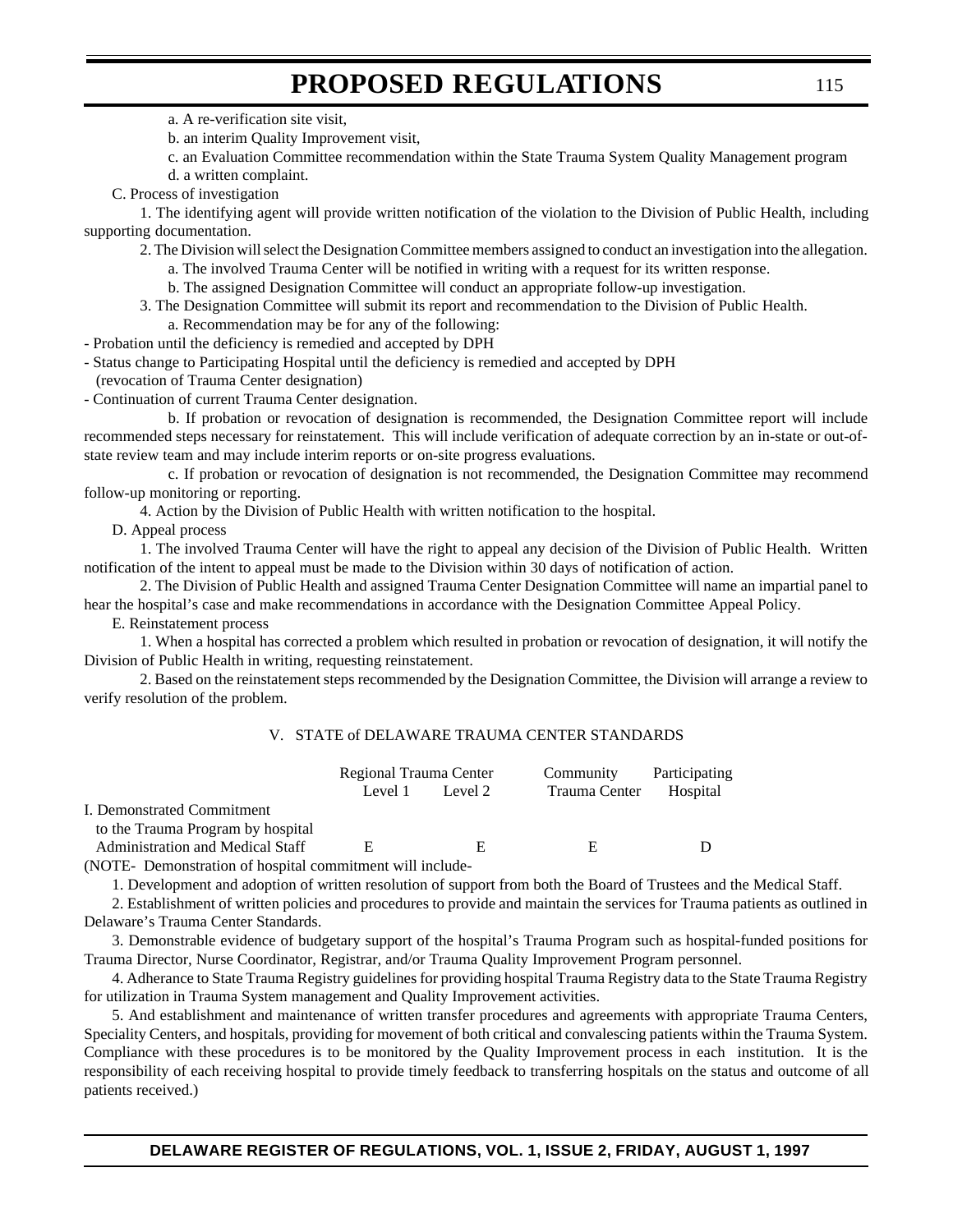116

# **PROPOSED REGULATIONS**

| II. Documentation of EMS Involvement                                            |  |  |  |  |
|---------------------------------------------------------------------------------|--|--|--|--|
| (NOTE-Active involvement in the Emergency Medical Services System will include- |  |  |  |  |

1. Achievement and maintenance of Designated Paramedic Medical Command Center status.

Additional methods of demonstrating compliance with this standard include-

2. Didactic or clinical participation in Emergency Medical Technician- Basic and/or Paramedic initial and/or continuing educational programs.

3. Membership on such committees as the Delaware Paramedic Advisory Council, Delaware EMS Advisory Committee, or Delaware Volunteer Firemen's Association by hospital personnel.)

#### III. Hospital Organization

A. Trauma Service  $E$  E E  $n/a$ 

(NOTE- The Trauma Service is made up of all attending general surgeons who take trauma call. It is established by the Medical Staff and has the responsibility for the coordination of care of injured patients, the training of personnel, and trauma Quality Improvement within the Trauma Center. Privileges for surgeons participating in the Trauma Service are to be determined by the Medical Staff credentialing process. Patients with multiple-system or major injury must be evaluated by the Trauma Service with the surgeon responsible for the overall care of each patient clearly identifiable.

Written protocols and standards of care for the major trauma patient should include definitions of response and turnaround times as well as team participant roles.

In Regional and Community Trauma Centers, requirements for surgeons on the Trauma Service include board certification or eligibility, Advanced Trauma Life Support for Physicians provider certification (current), regular clinical involvement in trauma care, and documentation of annual continuing medical education in trauma care (at least 16 trauma-related Continuing Medical Education hours annually; 24 of these hours every 3 years must be obtained outside the institution).

|         | Regional Trauma Center | Community     | Participating |
|---------|------------------------|---------------|---------------|
| Level 1 | Level 2                | Trauma Center | Hospital      |

1. Trauma Service Support Personnel

A. Trauma Coordinator **E** E E n/a

(NOTE- The Trauma Coordinator is fundamental to the development, implementation, and evaluation of the institution's Trauma Program. Working with the Trauma Director, the Trauma Coordinator is responsible for the organization of services and systems necessary for a multidisciplinary approach throughout the continuum of trauma care. The Trauma Coordinator role has the following components: clinical, educational, registry/quality improvement/research, administrative, and liaison. Records must be available documenting annual trauma-specific continuing education hours.)

B. Trauma Service Director **E** E E n/a (NOTE- The Trauma Service Director shall be a board-certified or board-eligible surgeon with demonstrated special competence in trauma care. Through the Quality Improvement process, the director will have responsibility for all trauma patients and administrative authority for the hospital's Trauma Program. The Director is responsible for recommending surgeon appointment to and removal from the Trauma Service, in conjunction with appropriate Medical Staff committees.

Additional qualifications for the Trauma Service Director include regular involvement in the care of injured patients, participation in trauma-related educational activities such as ATLS and continuing education for hospital physicians, nursing staff, and prehospital providers, and involvement in community or national trauma projects or organizations.)

C. Trauma Multidisciplinary Committee E E E E n/a

(NOTE- This committee should meet regularly for the purpose of peer-review. It should be chaired by the Trauma Director and have representation from all the major services that treat trauma patients, with membership including but not limited to the Trauma Coordinator, neurosurgeon, orthopedic surgeon, emergency medicine physician, and anesthesiologist. The tasks of this committee are to critically review, evaluate, and discuss the quality and appropriateness of care in cases of adverse outcome (complications and deaths, particularly unexpected deaths), monitor complication trends, identify well-managed cases which can be utilized as teaching cases, and designate focused audits.)

D. Hospital Departments/Divisions/Sections

| 1. General Surgery    |   |     |
|-----------------------|---|-----|
| 2. Neurologic Surgery |   | n/a |
| 3. Orthopedic Surgery |   | n/a |
| 4. Emergency Services | Н |     |
| 5. Anesthesia         | н | n/a |
|                       |   |     |

#### **DELAWARE REGISTER OF REGULATIONS, VOL. 1, ISSUE 2, FRIDAY, AUGUST 1, 1997**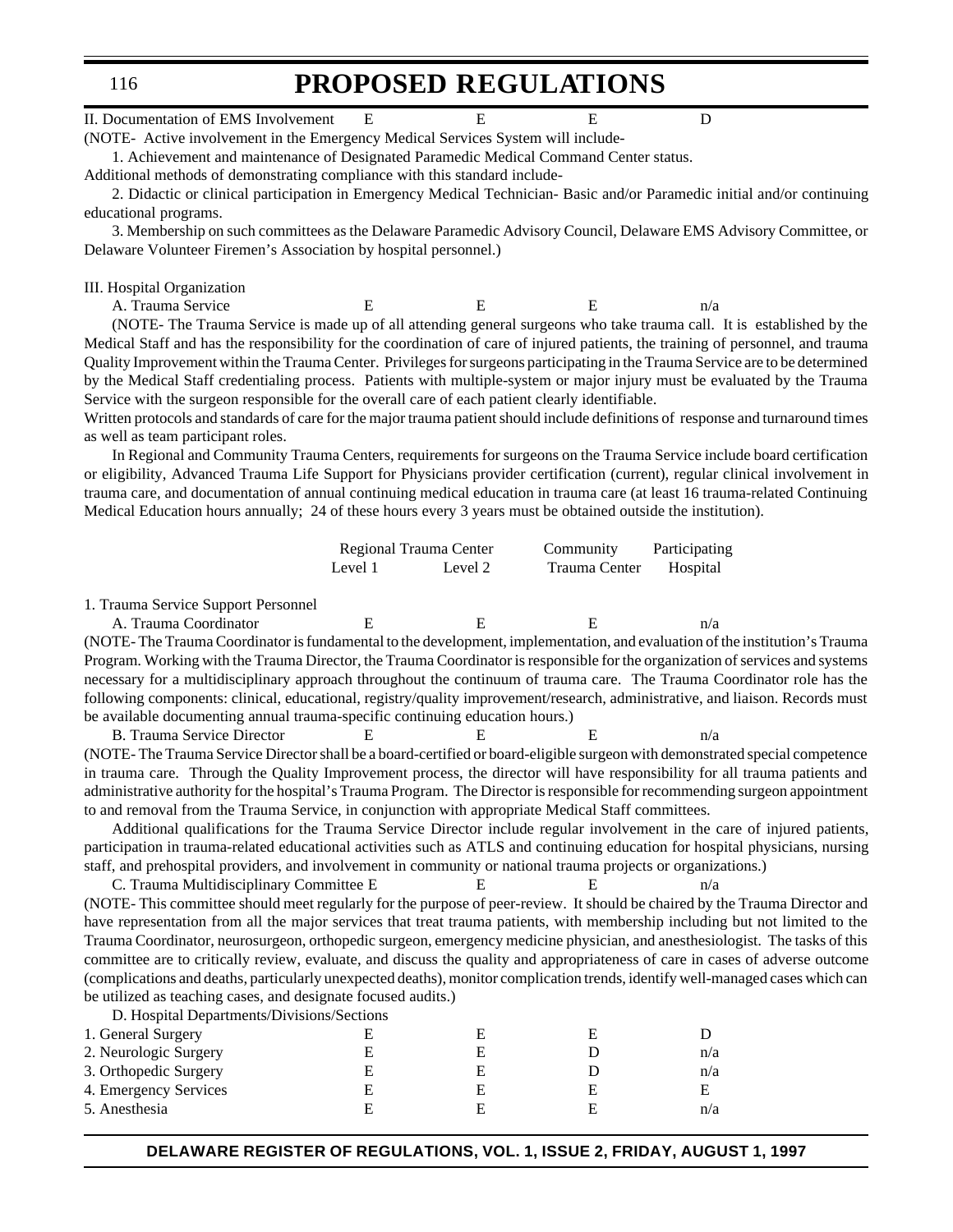IV. Clinical Capabilities

A. Specialty Availability

1. In-house 24 hours a day:

a. General Surgery E E D n/a

(NOTE- The active involvement of the Trauma Surgeon is crucial to optimal care of the injured patient in all phases of management, including resuscitation, identification and prioritization of injuries, therapeutic decisions, and operative procedures. In Regional facilities the 24-hour in-house availability of the attending Trauma Surgeon is the most direct method for providing this involvement. However, alternative methods for providing immediate availability of the attending surgeon are also acceptable. In hospitals with residency programs, evaluation and treatment may be started by a team of surgeons that will include a PGY4 or more senior surgical resident who is a member of that hospital's residency program. This may allow the attending surgeon to take call from outside the hospital. In this case, local criteria must be established to define conditions requiring the attending Trauma Surgeon's immediate hospital presence. The attending surgeon's participation in major therapeutic decisions, presence in the Emergency Department for major resuscitations, and presence at operative procedures are mandatory. Compliance with these criteria and their appropriateness must be monitored by the hospital's Trauma Quality Improvement Program.

In Trauma Centers without applicable residency programs, local conditions may allow the Trauma Surgeon to be rapidly available on short notice. Under these circumstances local criteria must be established that allow the Trauma Surgeon to take call from outside the hospital, but with the clear commitment on the part of the hospital and the surgical staff that the general surgeon will be present in the Emergency Department at the time of arrival of the major trauma patient to supervise resuscitation and major therapeutic decisons, provide operative treatment, and be available to care for trauma patients in the ICU. Compliance with this requirement and applicable criteria must be monitored by the hospital's QI Program.)

b. Neurologic Surgery E E D n/a (NOTE- An attending neurosurgeon must be promptly available and dedicated to the hospital's Trauma Service. The in-house requirement may be fulfilled by an in-house neurosurgeon or surgeon who has special competence, as documented in the credentialing process by the chief of neurosurgery, in the care of patients with neurotrauma and who is capable of initiating measures directed toward stabilization of the patient and determination of diagnosis.)

c. Emergency Medicine EEEE (NOTE- In Regional institutions, requirements may be fulfilled by emergency medicine chief residents capable of assessing emergency situations in trauma patients and providing any indicated treatment. When chief residents are used to fulfill availability requirements, the attending on call will be advised and be promptly available.

In Community Trauma Centers this requirement may be fulfilled by a physician who is credentialed by the hospital to provide emergency medical services.)

d. Anesthesiology E E D n/a (NOTE- Requirements may be fulfilled by anesthesiology chief residents PGY4/CA4 who are capable of assessing emergent conditions of trauma patients and providing any indicated treatment, including initiation of surgical anesthesia. When anesthesiology residents are used to fulfill availability requirements, the staff anesthesiologist on call will be advised and promptly available.

In Trauma Centers without anesthesiology residency programs, requirements may be fulfilled when local conditions assure that the staff anesthesiologist will be in the hospital at the time of the patient's arrival. During the interim period prior to the arrival of the staff anesthesiologist, an in-house Certified Registered Nurse Anesthetist (CRNA) capable of assessing emergent situations in trauma patients and of initiating and providing any indicated treatment will be available. In some hospitals without a CRNA inhouse, local conditions may allow anesthesiologists to be rapidly available on short notice. Under these circumstances, local criteria must be established to allow anesthesiologists to take call from outside the hospital without CRNA availability, but with the clear commitment that anesthesiologists will be immediately available for airway emergencies and operative management. The availability of the anesthesiologist and the absence of delays in airway control or operative anesthesia must be documented by the hospital QI process.)

2. On call and promptly available:

| a. Anesthesiology                                                                                                              | n/a | n/a |  |
|--------------------------------------------------------------------------------------------------------------------------------|-----|-----|--|
| (NOTE- May be provided by a CRNA under physician supervision. CRNA's involved in caring for trauma patients must have          |     |     |  |
| appropriate educational background and participate in trauma-related continuing educational and QI activities. Prompt response |     |     |  |
| must be monitored by the Trauma QI program.)                                                                                   |     |     |  |

|                    | . |     |     |
|--------------------|---|-----|-----|
| b. Cardiac Surgery |   | n/a | n/a |
| c. Cardiology      |   |     | n/a |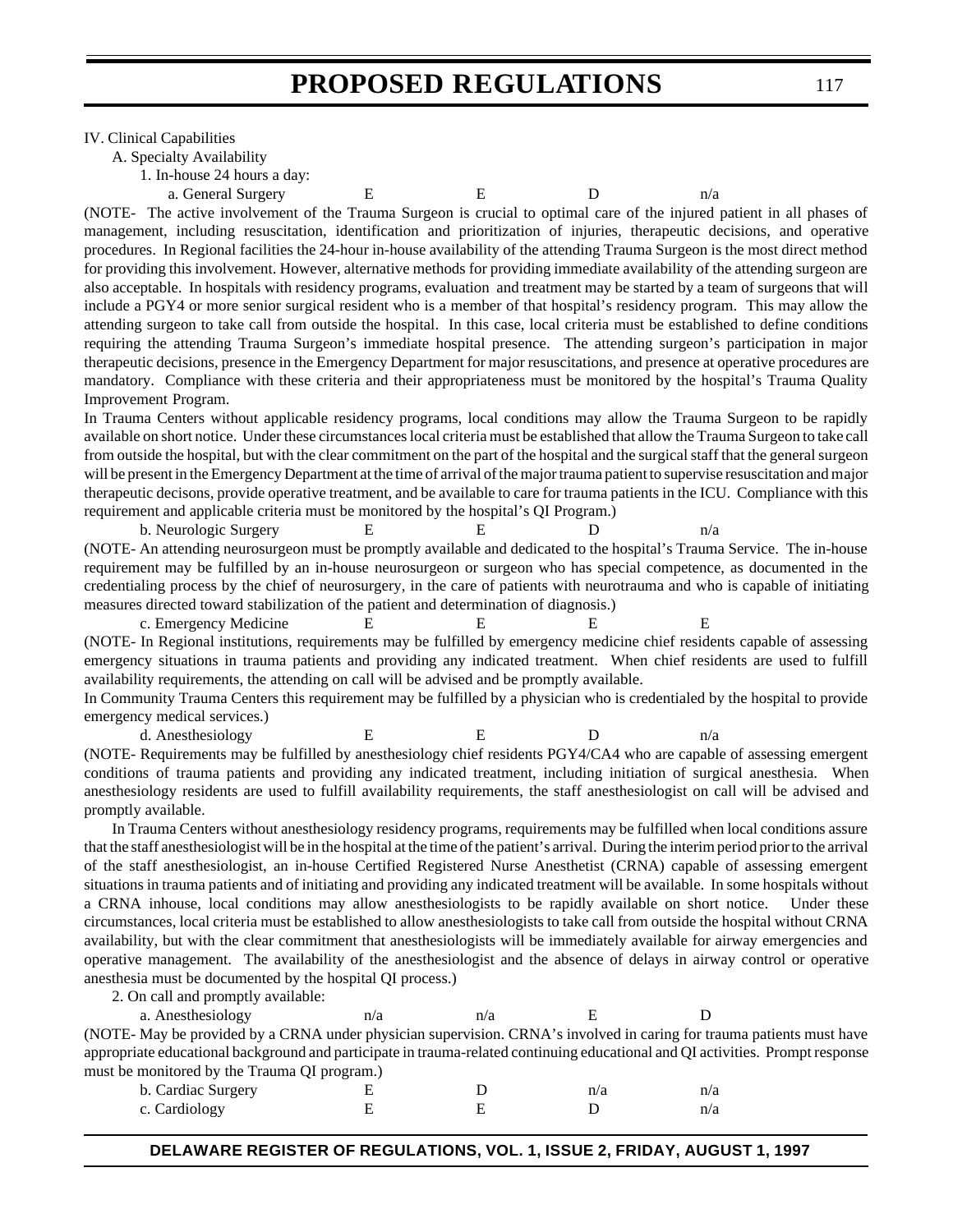| d. General Surgery                                                                                                              | n/a | n/a | E   |     |  |  |  |
|---------------------------------------------------------------------------------------------------------------------------------|-----|-----|-----|-----|--|--|--|
| (NOTE- Communication should be such that the general surgeon will be present in the emergency department at the time of         |     |     |     |     |  |  |  |
| arrival of a major trauma patient. Initial management of major trauma patients should follow a standard trauma treatment        |     |     |     |     |  |  |  |
| protocol adopted by the institution.)                                                                                           |     |     |     |     |  |  |  |
| e. Hand Surgery                                                                                                                 | E   | D   | n/a | n/a |  |  |  |
| f. Infectious Disease                                                                                                           | E   | D   | n/a | n/a |  |  |  |
| g. Internal Medicine                                                                                                            | E   | Е   | E   | n/a |  |  |  |
| (NOTE-The patient's primary care physician should be notified at an appropriate time.)                                          |     |     |     |     |  |  |  |
| h. Microvascular Surgery (replant/flaps)                                                                                        | Ε   | D   | n/a | n/a |  |  |  |
| i. Neurologic Surgery                                                                                                           | n/a | n/a | D   | n/a |  |  |  |
| j. Obstetric/Gynecologic Surgery                                                                                                | E   | E   | D   | n/a |  |  |  |
| k. Ophthalmic Surgery                                                                                                           | Е   | E   | D   | n/a |  |  |  |
| l. Oral/Maxillofacial Surgery                                                                                                   | E   | E   | n/a | n/a |  |  |  |
| m. Orthopedic Surgery                                                                                                           | E   | Е   | Е   | n/a |  |  |  |
| n. Pediatric Surgery                                                                                                            | E   |     | D   | n/a |  |  |  |
| (NOTE- A pediatric surgeon is defined as a surgeon who has been granted privileges by the hospital to provide surgical care for |     |     |     |     |  |  |  |
| the injured child.)                                                                                                             |     |     |     |     |  |  |  |
| o. Pediatrics                                                                                                                   | E   | E   | D   | n/a |  |  |  |
| (NOTE-The patient's primary care physician should be notified at an appropriate time.)                                          |     |     |     |     |  |  |  |
| p. Plastic Surgery                                                                                                              | E   | Е   | D   | n/a |  |  |  |
| q. Pulmonary Medicine                                                                                                           | Е   | Е   | n/a | n/a |  |  |  |
| r. Radiology                                                                                                                    | E   | Е   | E   | D   |  |  |  |
| s. Thoracic Surgery                                                                                                             | E   | E   | D   | n/a |  |  |  |
| (NOTE- A general Trauma Surgeon is presumed to be qualified and should have privileges to provide thoracic surgical care to     |     |     |     |     |  |  |  |

patients with thoracic injuries. In facilities where the on-call Trauma Surgeon does not have privileges to provide thoracic surgical care, a board-certified thoracic surgeon should be available.)

t. Urologic Surgery E E D n/a (NOTE- All specialists on call will be notified immediately and be promptly available. This availability will be continuously monitored by the Trauma QI Program.

Requirements for all physicians caring for trauma patients include board certification or eligibility, regular participation in trauma-related Continuing Medical Education and QI activities, and experience in the care of trauma patients through education and/or background. Neurosurgeons and orthopedic surgeons who participate on the Trauma Call Roster must have documentation of at least 16 trauma-related CME's annually, one-half of which every 3 years must be obtained outside the institution.)

V. Facilities/Resources/Capabilities

| A. Emergency department (ED)                                                                       |   |    |    |  |
|----------------------------------------------------------------------------------------------------|---|----|----|--|
| 1. Personnel                                                                                       |   |    |    |  |
| a.) Designated physician director                                                                  | н | н. | н. |  |
| b.) Physicians with special competence in care of critically injured, physically present in the ED |   |    |    |  |
| and assigned a designated role as a member                                                         |   |    |    |  |

of the trauma team EEE ED (NOTE- In Regional institutions, requirements may be fulfilled by emergency medicine senior residents capable of assessing

emergency situations in trauma patients and providing any indicated treatment. When senior residents are used to fulfill availability requirements, the attending on call will be advised and be promptly available. This requires, at a minimum, 24 hour availability of a physician who is credentialed by the hospital to provide emergency medical services and is either Board Certified in Emergency Medicine or currently certified as an ACLS and ATLS provider. All E.D. physicians caring for trauma patients must have documentation of at least 16 trauma-related CME's annually, one-half of which every 3 years must be obtained outside the institution.)

c.) Nursing personnel with special capability in

trauma care who provide continual monitoring of

the Trauma patient from hospital arrival to

in-house disposition  $E$  E E D

(NOTE- Records must be available in the hospital documenting identifiable annual trauma-specific continuing education hours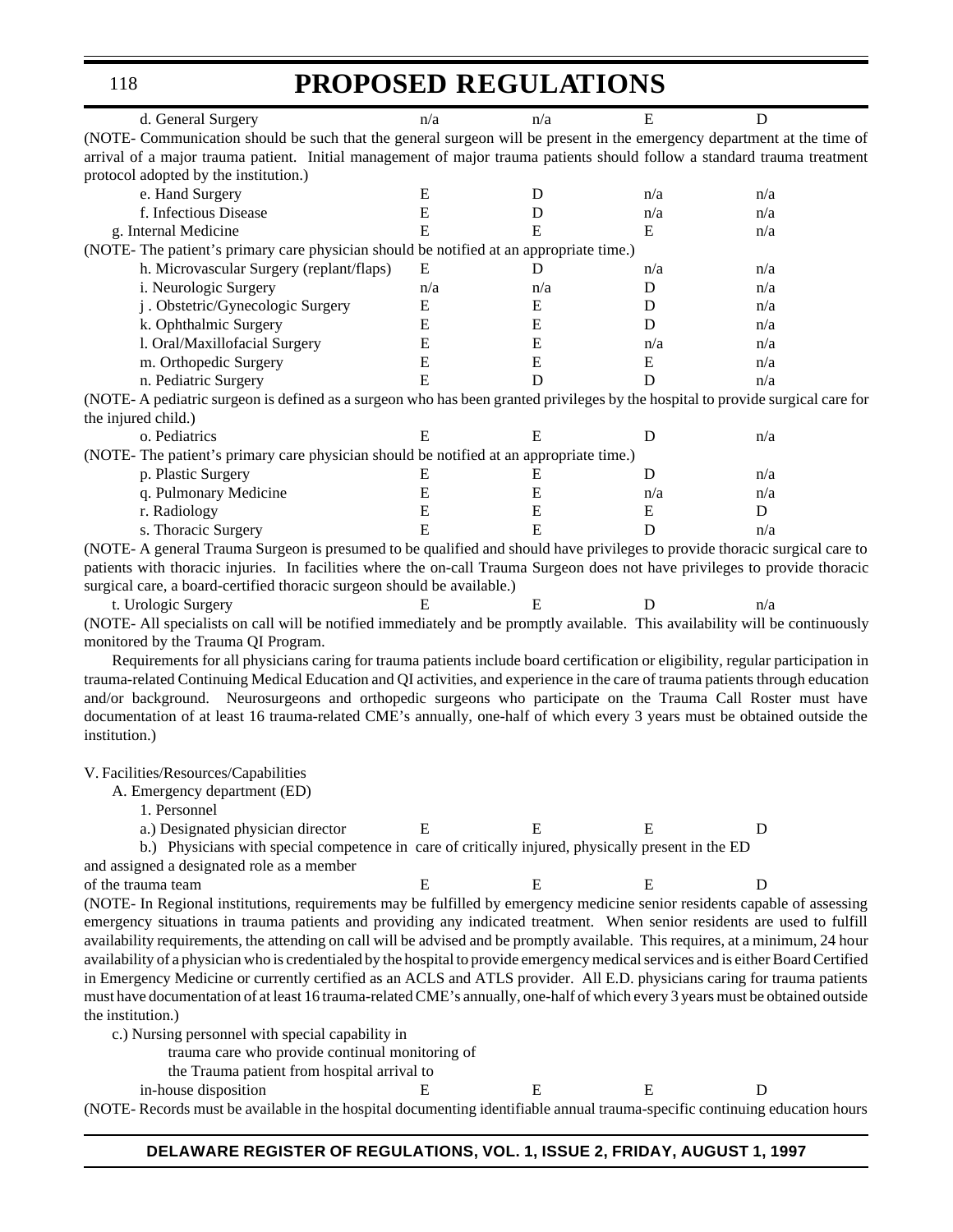for every nurse who cares for critically injured trauma patients. Staffing patterns should be based upon data describing both the Emergency Department and trauma patient populations in terms of numbers and acuity.)

2. Equipment for resuscitation of patients of all ages shall include, but not be limited to:

### a.) Airway control and ventilation equipment, including laryngoscopes

| and endotrachael tubes of all sizes, bag-mask resuscitator, |   |   |   |    |
|-------------------------------------------------------------|---|---|---|----|
| pocket masks, and oxygen                                    | Е | Е | Е | E  |
| b.) Pulse oximetry                                          | E | Е | E |    |
| c.) End-tidal CO2 determination                             | E | Е | Е |    |
| d.) Suction devices                                         | E | Е | Е | Ε  |
| e.) EKG-monitor-defibrillator                               | Е | Е | Е | E  |
| f.) Apparatus to establish central venous pressure          |   |   |   |    |
| monitoring                                                  | Е | Е | Е | I) |
| g.) Standard intravenous fluids and administration devices  |   |   |   |    |
| including large-bore intravenous catheters                  | Е | E | Е | E  |
| h.) Sterile surgical sets for                               |   |   |   |    |
| i.) Airway control/cricothyrotomy                           | Е | Е | Е | E  |
| ii.) Thoracotomy                                            | E | Е | Е | D  |
| iii.) Vascular access                                       | E | E | Е | E  |
| iv.) Chest decompression                                    | Е | Е | Е | Е  |
| i.) Gastric decompression                                   | Е | Е | Е | E  |
| j.) Drugs necessary for emergency care                      | E | Е | E | E  |
| k.) X-ray availability, 24 hours a day                      | Е | Е | Е |    |

(NOTE- There will be written policies and procedures related to monitoring of trauma patients when they are out of the Emergency Department and availability of emergency equipment in areas such as CT or angiography to which critical trauma patients are transported.)

| l.) Two-way communication with vehicles of                                                                                        |   |   |     |     |  |
|-----------------------------------------------------------------------------------------------------------------------------------|---|---|-----|-----|--|
| emergency transport system                                                                                                        | E | E | E   | E   |  |
| m.) Skeletal traction devices, including capability                                                                               |   |   |     |     |  |
| for cervical traction                                                                                                             | E | E | E   | D   |  |
| n.) Arterial catheters                                                                                                            | E | E | D   | D   |  |
| o.) Thermal control equipment                                                                                                     |   |   |     |     |  |
| i.) For patient                                                                                                                   | E | E | E   | E   |  |
| ii.) For blood and fluids                                                                                                         | E | E | E   | D   |  |
| 3. Helipad consistent with Delaware                                                                                               |   |   |     |     |  |
| Air Medical Regulations                                                                                                           | E | E | E   | D   |  |
| <b>B.Operating Suite</b>                                                                                                          |   |   |     |     |  |
| 1. Personnel and operating room                                                                                                   |   |   |     |     |  |
| Operating room adequately staffed in-house and                                                                                    |   |   |     |     |  |
| immediately available 24 hours a day                                                                                              | E | E | D   | n/a |  |
| (NOTE- Records must be available in the hospital documenting identifiable annual trauma-specific continuing education hours       |   |   |     |     |  |
| for nurses who care for critically injured trauma patients. Staffing patterns should be based upon data describing the population |   |   |     |     |  |
| in terms of numbers and acuity. Prompt response must be monitored by the Trauma QI program if on-call personnel are utilized      |   |   |     |     |  |
| in Community Trauma Centers.)                                                                                                     |   |   |     |     |  |
| 2. Equipment for all ages shall include, but not be limited to:                                                                   |   |   |     |     |  |
| a.) Cardiopulmonary bypass capability                                                                                             | Е | D | n/a | n/a |  |
| b.) Operating microscope                                                                                                          | E | D | n/a | n/a |  |
| c.) Thermal control equipment                                                                                                     |   |   |     |     |  |
| i.) For patient                                                                                                                   | E | E | E   | n/a |  |
| ii.) For blood and fluids                                                                                                         | E | E | E   | n/a |  |
| d.) X-ray capability including c-arm image intensifier                                                                            |   |   |     |     |  |
| available 24 hours a day                                                                                                          | E | E | D   | n/a |  |
| e.) Endoscopes                                                                                                                    | Е | E | D   | n/a |  |
| f.) Craniotomy instruments                                                                                                        | E | E | D   | n/a |  |

g.) Equipment appropriate for fixation of long-bone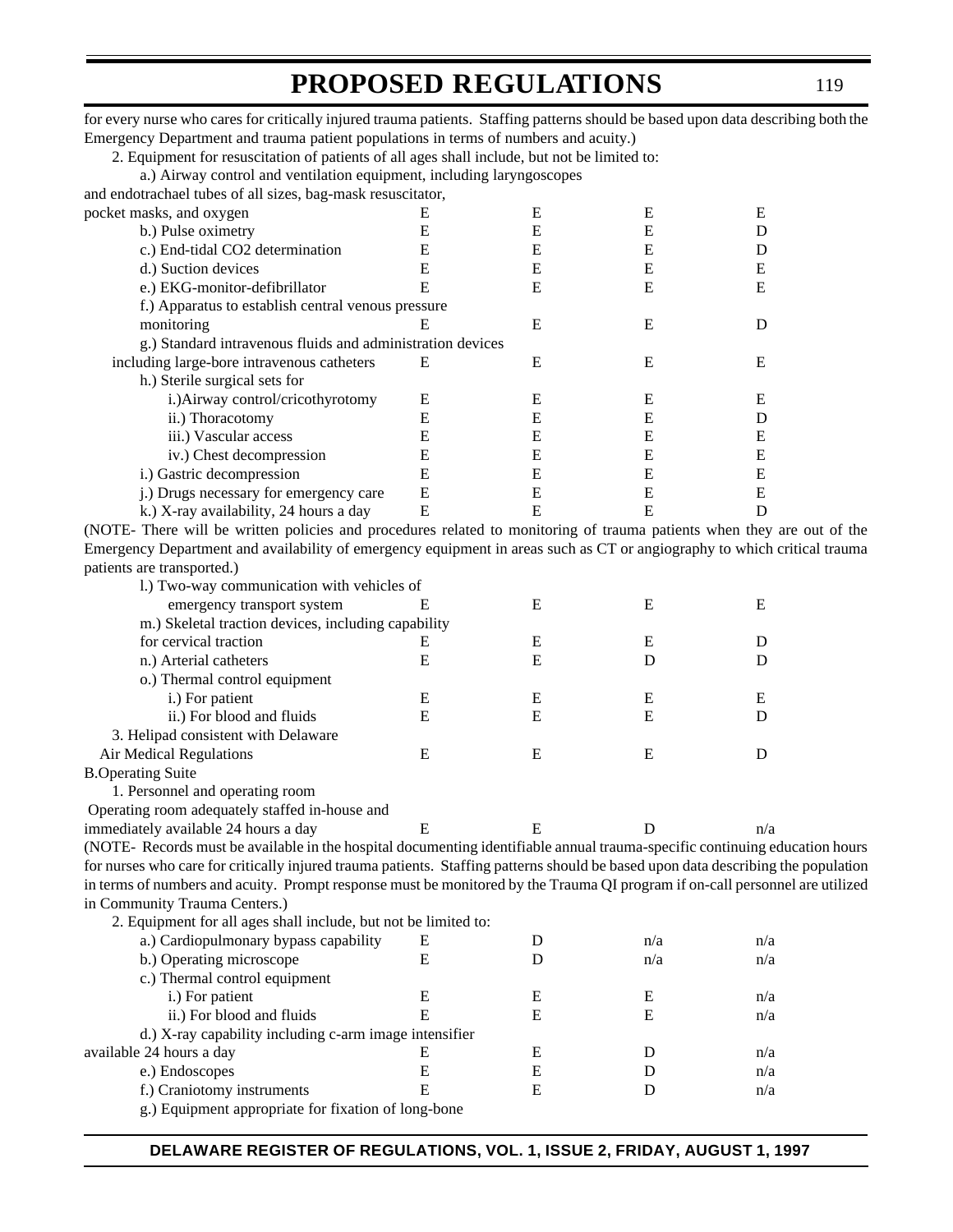| 120                                                                                                                            |   | <b>PROPOSED REGULATIONS</b> |   |     |  |
|--------------------------------------------------------------------------------------------------------------------------------|---|-----------------------------|---|-----|--|
| and pelvic fractures                                                                                                           | E | E                           | E | n/a |  |
| C. Postanesthetic recovery room (surgical intensive care                                                                       |   |                             |   |     |  |
| unit is acceptable)                                                                                                            |   |                             |   |     |  |
| 1. Registered nurses and other essential personnel 24                                                                          |   |                             |   |     |  |
| hours a day                                                                                                                    | E | E                           | E | n/a |  |
| (NOTE- Records must be available in the hospital documenting identifiable annual trauma-specific continuing education hours    |   |                             |   |     |  |
| for nurses who care for critically injured trauma patients. Staffing patterns should be based upon data describing the patient |   |                             |   |     |  |
| population in terms of numbers and acuity.)                                                                                    |   |                             |   |     |  |
| 2. Equipment for all ages shall include, but not be limited to:                                                                |   |                             |   |     |  |
| a. Capability to continuously monitor temperature,                                                                             |   |                             |   |     |  |
| hemodynamics, and gas exchange                                                                                                 | Е | E                           | E | n/a |  |
| b. Equipment for the continuous monitoring of                                                                                  |   |                             |   |     |  |
| intracranial pressure                                                                                                          | E | E                           | D | n/a |  |
| c. Pulse oximetry equipment                                                                                                    | Е | E                           | E | n/a |  |
| d. End-tidal CO2 determination                                                                                                 | E | E                           | E | n/a |  |
| e. Thermal control                                                                                                             | E | E                           | E | n/a |  |
| D. Intensive care units (ICU's) for trauma patients                                                                            |   |                             |   |     |  |
| 1. Personnel                                                                                                                   |   |                             |   |     |  |
| a.) Designated surgical director of trauma                                                                                     |   |                             |   |     |  |
| patients                                                                                                                       | E | E                           | E | n/a |  |
| b.) Physician, with privileges in critical care                                                                                |   |                             |   |     |  |
| and approved by the trauma director,                                                                                           |   |                             |   |     |  |
| on duty in ICU 24 hours a day or                                                                                               |   |                             |   |     |  |
| promptly available to the patient                                                                                              | E | E                           | E | n/a |  |

(NOTE- In addition to overall responsibility for patient care by the patient's own surgeon, patients in Regional Levels 1 and 2 and Community Trauma Centers must have in-house physician coverage for intensive care at all times. This coverage may be provided by the patient's primary service or by a physician who is credentialed in critical care by the hospital and the director of the ICU. This coverage for emergencies is not intended to replace the primary surgeon in caring for the patient in the ICU; it is to ensure that the patient's immediate needs will be met while the primary surgeon is being contacted.

The active involvement of the Trauma Surgeon is crucial to optimal care of the injured patient in all phases of management, including resuscitation, identification and prioritization of injuries, therapeutic decisions, and operative procedures. In Regional facilities the 24-hour in-house availability of the attending Trauma Surgeon is the most direct method for providing this involvement. However, alternative methods for providing immediate availability of the attending surgeon are also acceptable. In hospitals with residency programs, evaluation and treatment may be started by a team of surgeons that will include a PGY4 or more senior surgical resident who is a member of that hospital's residency program. This may allow the attending surgeon to take call from outside the hospital. In this case, local criteria must be established to define conditions requiring the attending Trauma Surgeon's immediate hospital presence. The attending surgeon's participation in major therapeutic decisions, presence in the Emergency Department for major resuscitations, and presence at operative procedures are mandatory. Compliance with these criteria and their appropriateness must be monitored by the hospital's Trauma Quality Improvement Program.

1. In Trauma Centers without applicable residency programs, local conditions may allow the physician to be rapidly available on short notice. Under these circumstances local criteria must be established that allow the Trauma Surgeon to take call from outside the hospital, but with the clear commitment on the part of the hospital and the surgical staff that the general surgeon will be available to care for trauma patients in the ICU. Compliance with this requirement and applicable criteria must be monitored by the hospital's QI Program.

In Community Trauma Centers electing to manage severely injured patients in lieu of transferring them, a method of providing 24 hour physician coverage for ICU patients must be in place and documented through the hospital Trauma Quality Management Program.)

c.) Adequate staffing by nursing personnel with

special capability in trauma care  $E$  E E n/a (NOTE- Records must be available in the hospital documenting identifiable annual trauma-specific continuing education hours for every nurse who cares for critically injured trauma patients. Staffing patterns should be based upon data describing the patient population in terms of numbers and acuity.)

| 2. Equipment for all ages shall include, but not be limited to: |  |     |
|-----------------------------------------------------------------|--|-----|
| a.) Cardiopulmonary resuscitation cart                          |  | n/a |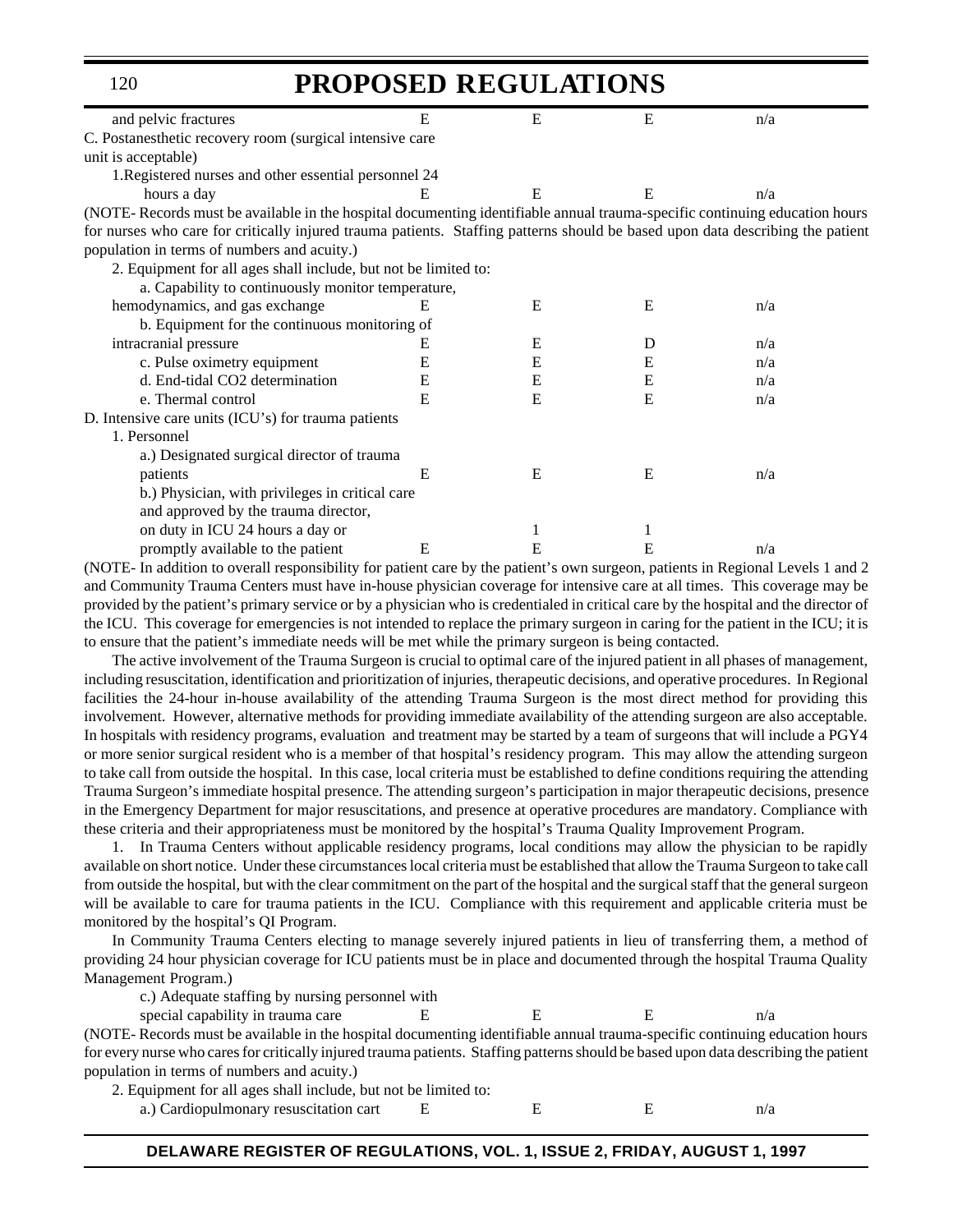| <b>PROPOSED REGULATIONS</b>                                                                                                    |           |   |           | 121 |
|--------------------------------------------------------------------------------------------------------------------------------|-----------|---|-----------|-----|
| b.) Defibrillator with internal, external paddles                                                                              | E         | Ε | E         | n/a |
| c.) Electrocardiograph machine                                                                                                 | E         | E | E         | n/a |
| d.) Sets of instruments for                                                                                                    |           |   |           |     |
| i.) Tracheal intubation                                                                                                        | E         | E | Ε         | n/a |
| ii.) Tracheostomy                                                                                                              | E         | E | E         | n/a |
| iii.) Thoracostomy                                                                                                             | E         | E | E         | n/a |
| iv.) Venous cut-down                                                                                                           | E         | E | E         | n/a |
| v.) Central venous puncture                                                                                                    | ${\bf E}$ | E | ${\bf E}$ | n/a |
| vi.) Arterial cannulation                                                                                                      | E         | E | E         | n/a |
| vii.) Peritoneal lavage                                                                                                        | E         | E | E         | n/a |
| e.) Scale                                                                                                                      | E         | E | E         | n/a |
| f.) Volume- and pressure-cycled ventilators                                                                                    | E         | E | E         | n/a |
| g.) Vascular and intracranial pressure monitors                                                                                | ${\bf E}$ | E | E         | n/a |
| h.) Pulse or venous oximeters                                                                                                  | E         | E | E         | n/a |
| i.) Thermodilution cardiac output computers                                                                                    | ${\bf E}$ | E | E         | n/a |
| j.) Temporary transvenous pacemakers                                                                                           | E         | E | E         | n/a |
| k.) Infusion devices                                                                                                           | E         | E | ${\bf E}$ | n/a |
| l.) Blood warmers                                                                                                              | E         | E | E         | n/a |
| m.) Orthopedic traction devices                                                                                                | E         | E | E         | n/a |
| o.) Equipment for rapid warming, cooling of pts                                                                                | ${\bf E}$ | E | E         | n/a |
| p.) Adjustable chairs                                                                                                          | E         | E | E         | n/a |
| 3. Support Services                                                                                                            |           |   |           |     |
| A.) Immediate access to clinical diagnostic services                                                                           | E         | E | Е         | n/a |
| (NOTE- Blood gas measurements, hematocrit level, and chest X-ray studies should be available within 30 minutes of request.     |           |   |           |     |
| This capability will be continuously monitored by the QI Program.)                                                             |           |   |           |     |
| B.) Social Service assistance for trauma patients meeting Regional                                                             |           |   |           |     |
| triage criteria and their families                                                                                             | E         | E | E         | n/a |
| C. Medical-Surgical floors designated to receive trauma                                                                        |           |   |           |     |
| patients meeting Regional triage criteria post-ICU                                                                             | E         | E | E         | n/a |
| 1. Adequate staffing by nursing personnel with                                                                                 |           |   |           |     |
| special capability in trauma care                                                                                              | E         | E | E         | n/a |
| (NOTE- Records must be available in the hospital documenting identifiable annual trauma-specific continuing education hours    |           |   |           |     |
| for nurses who care for critically injured trauma patients. Staffing patterns should be based upon data describing the patient |           |   |           |     |
| population in terms of numbers and acuity.)                                                                                    |           |   |           |     |
| 2. Equipment for all ages shall include, but not be limited to:                                                                |           |   |           |     |
| a.) Airway control and ventilation equipment, including laryngoscopes                                                          |           |   |           |     |
| and endotrachael tubes of all sizes, bag-mask resuscitator,                                                                    |           |   |           |     |
| pocket masks, and oxygen                                                                                                       | Е         | E | E         | n/a |
| b.) Suction devices                                                                                                            | E         | E | E         | n/a |
|                                                                                                                                | E         | E | E         |     |
| c.) EKG-monitor-defibrillator                                                                                                  |           |   |           | n/a |
| d.) Apparatus to establish central venous pressure                                                                             |           |   |           |     |
| monitoring                                                                                                                     | E         | E | E         | n/a |
| e.) Standard intravenous fluids and administration                                                                             |           |   |           |     |
| devices                                                                                                                        | E         | E | E         | n/a |
| f.) Cardiopulmonary resuscitation cart                                                                                         | E         | E | E         | n/a |
| g.) Gastric decompression                                                                                                      | E         | E | E         | n/a |
| h.) Drugs necessary for emergency care                                                                                         | E         | E | E         | n/a |
| F. Acute hemodialysis capability                                                                                               | ${\bf E}$ | D | D         | n/a |
| G. Organized burn care                                                                                                         | E         | E | E         | E   |
| 1. Physician-directed burn center staffed by nursing                                                                           |           |   |           |     |
| personnel trained in burn care and equipped properly                                                                           |           |   |           |     |
| for care of the extensively burned patient                                                                                     |           |   |           |     |
| <b>OR</b>                                                                                                                      |           |   |           |     |
| 2. Transfer agreement with recognized burn center                                                                              |           |   |           |     |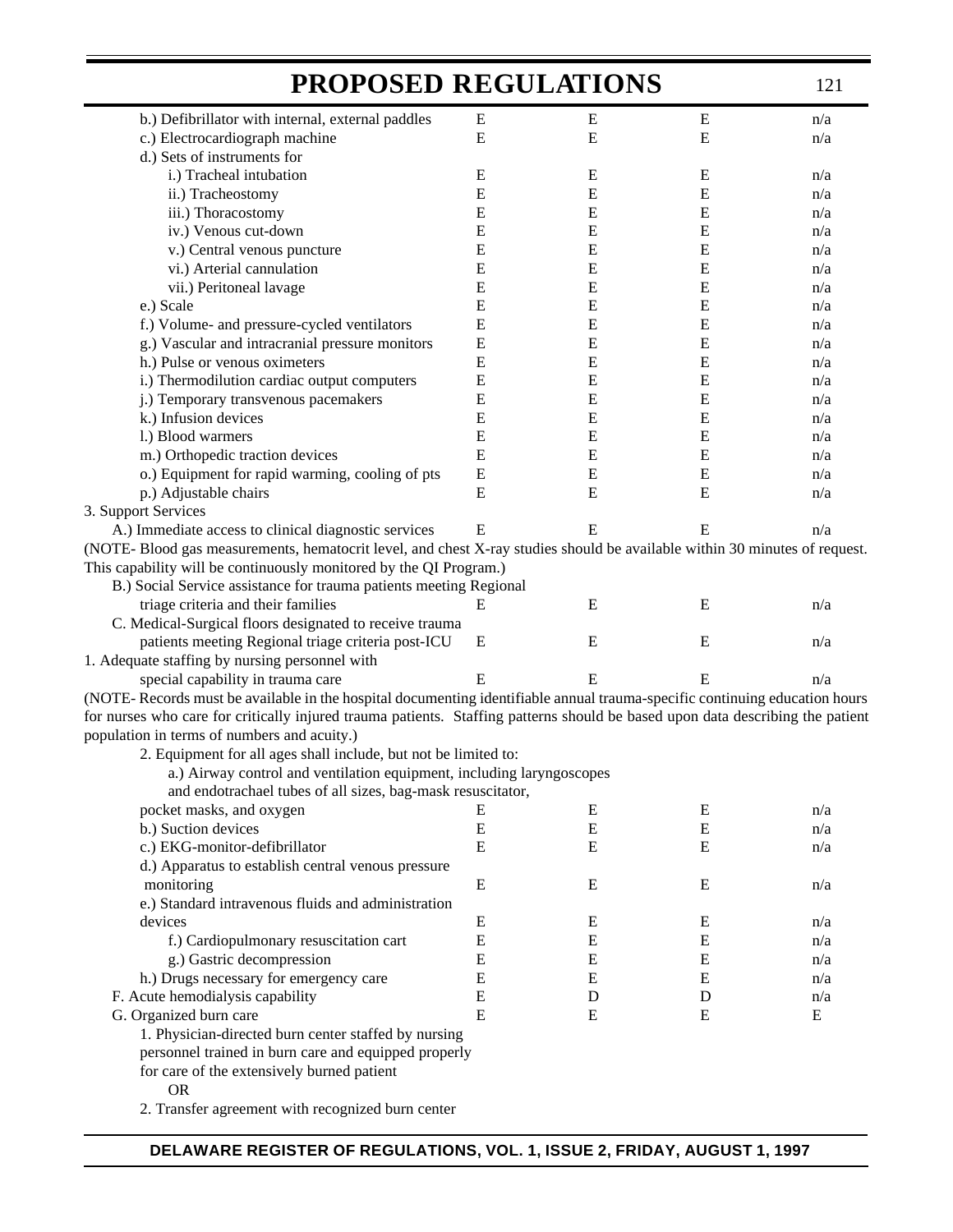| H. Acute spinal cord/head injury                                                                                                     |        |        |        |     |  |
|--------------------------------------------------------------------------------------------------------------------------------------|--------|--------|--------|-----|--|
| management capability                                                                                                                | Е      | E      | Ε      | E   |  |
| 1. In circumstances in which a designated spinal cord                                                                                |        |        |        |     |  |
| injury center exists in the region, early                                                                                            |        |        |        |     |  |
| transfer should be initiated in selected patients;                                                                                   |        |        |        |     |  |
| transfer agreements should be in effect                                                                                              |        |        |        |     |  |
| 2. In circumstances in which a head injury center exists in                                                                          |        |        |        |     |  |
| the region, early transfer should be initiated in selected                                                                           |        |        |        |     |  |
| patients; transfer agreements should be in effect                                                                                    |        |        |        |     |  |
| I. Critical pediatric trauma care capability                                                                                         | Е      | E      | Ε      | E   |  |
|                                                                                                                                      |        |        |        |     |  |
| 1. Trauma Center with Pediatric Commitment                                                                                           |        |        |        |     |  |
| <b>OR</b>                                                                                                                            |        |        |        |     |  |
| 2. Written transfer agreement with a tertiary pediatric referral                                                                     |        |        |        |     |  |
| center with critical care capabilities                                                                                               |        |        |        |     |  |
| J. Radiological special capabilities                                                                                                 |        |        |        |     |  |
| 1. In-house radiology technician 24 hrs a dayE                                                                                       |        | E      | Ε      | n/a |  |
| (NOTE- If this requirement is fulfilled in Community Trauma Centers by technicians not in-house 24 hours a day, quality              |        |        |        |     |  |
| improvement must verify that the procedure is promptly available.)                                                                   |        |        |        |     |  |
| 2. Angiography                                                                                                                       | Е      | Ε      | D      | n/a |  |
| 3. Sonography                                                                                                                        | E      | E      | D      | n/a |  |
| 4. Nuclear scanning                                                                                                                  | E      | D      | D      | n/a |  |
| 5. Computed tomography (CT)                                                                                                          | E      | E      | E      | n/a |  |
| 6. In-house CT technician 24 hrs a day                                                                                               | E      | E      | D      | n/a |  |
| (NOTE- If this requirement is fulfilled by technicians not in-house 24 hours a day, quality improvement must verify that the         |        |        |        |     |  |
| procedure is promptly available.)                                                                                                    |        |        |        |     |  |
| 7. Neuroradiology                                                                                                                    | E      | D      | D      | n/a |  |
| (NOTE- Defined as a radiologist credentialed by the institution to interpret radiology studies of the central nervous system.        |        |        |        |     |  |
| There will be written policies and procedures related to monitoring of trauma patients when they are out of the Emergency            |        |        |        |     |  |
| Department and availability of emergency equipment in areas such as CT or angiography to which critical trauma patients are          |        |        |        |     |  |
| transported.)                                                                                                                        |        |        |        |     |  |
| K. Rehabilitation                                                                                                                    |        |        |        |     |  |
| 1. Rehabilitation service staffed by personnel trained in                                                                            |        |        |        |     |  |
| rehabilitation care and equipped properly for acute care                                                                             |        |        |        |     |  |
|                                                                                                                                      |        |        |        |     |  |
| of the critically injured patient                                                                                                    | E<br>E | E<br>E | E<br>E | n/a |  |
| a. Early referral                                                                                                                    |        |        |        | n/a |  |
| (NOTE- Consultation with appropriate rehabilitative services should be made early in the patient's hospitalization. Patients with    |        |        |        |     |  |
| rehabilitative needs should have access to early rehabilitative evaluation and bedside therapy during the acute phase of their care. |        |        |        |     |  |
| Optimal time for rehabilitation consult is within 72 hours of admission.)                                                            |        |        |        |     |  |
| b. Discharge planning                                                                                                                | Ε      |        | Е      | E   |  |
| (NOTE-There must be identifiable evidence of early and adequate discharge planning including assessment of function to assure        |        |        |        |     |  |
| that all trauma patients have access to the inpatient or outpatient services they require post-acute care discharge.)                |        |        |        |     |  |
| 2. Full in-house long-term rehabilitation                                                                                            |        |        |        |     |  |
| service                                                                                                                              |        |        | E      | E   |  |
| (NOTE- Access to the full range of rehabilitative services must be provided, including physiatrist or physician director of          |        |        |        |     |  |
| rehabilitative services, nursing care, physical therapy, occupational therapy, speech/language/hearing services, substance abuse     |        |        |        |     |  |
| rehabilitative counseling/referrral, orthotic/prosthetic services, psychological/social/family support services, and age-            |        |        |        |     |  |
| appropriate rehabilitative capability.                                                                                               |        |        |        |     |  |
| Records documenting annual continuing education hours must be available for all rehabilitation team members who provide              |        |        |        |     |  |
| care for trauma patients.                                                                                                            |        |        |        |     |  |
| There must be immediate availability of adequate emergency equipment in all rehabilitation areas.)                                   |        |        |        |     |  |
| <b>OR</b>                                                                                                                            |        |        |        |     |  |
| transfer agreement with a rehabilitation                                                                                             |        |        |        |     |  |
| facility for long-term care                                                                                                          |        |        |        |     |  |
|                                                                                                                                      |        |        |        |     |  |

(NOTE- Facilties providing in-patient acute rehabilitative care for trauma patients should have current CARF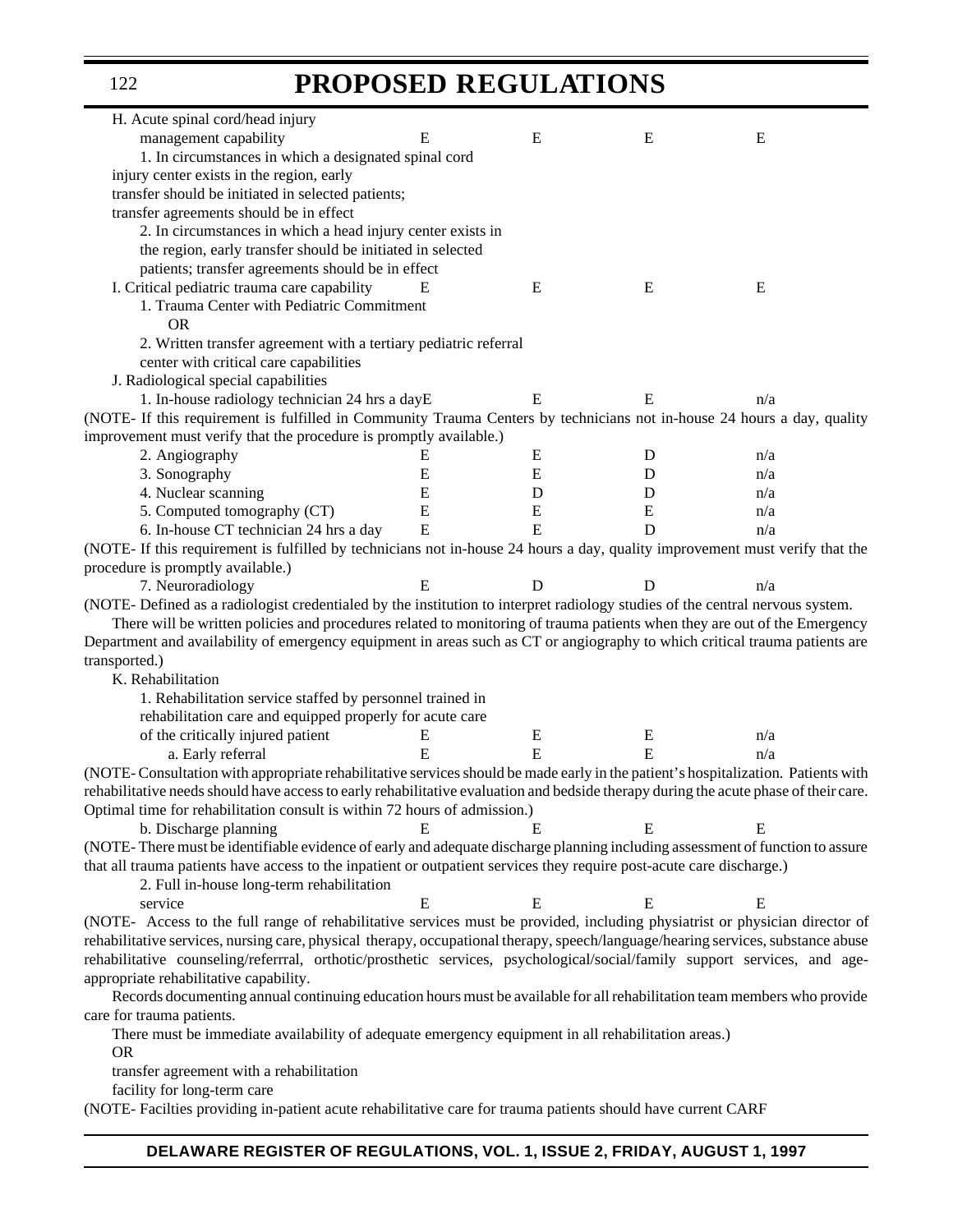| (Committee on Accreditation of Rehabilitation Facilities) certification.)                                                       |           |             |             |             |  |
|---------------------------------------------------------------------------------------------------------------------------------|-----------|-------------|-------------|-------------|--|
| L. Clinical laboratory service (available 24 hrs. a day)                                                                        |           |             |             |             |  |
| 1. Standard analyses of blood, urine, and other body                                                                            |           |             |             |             |  |
| fluids                                                                                                                          | Е         | E           | E           | ${\bf E}$   |  |
| 2. Blood typing and cross-matching                                                                                              | E         | E           | E           | E           |  |
| 3. Coagulation studies                                                                                                          | E         | E           | E           | D           |  |
| 4. Comprehensive blood bank or access to a community                                                                            |           |             |             |             |  |
| central blood bank and adequate storage facilitiesE                                                                             |           | E           | E           | E           |  |
| 5. Blood gases and pH determinations                                                                                            | Ε         | E           | E           | D           |  |
| 6. Microbiology                                                                                                                 | ${\bf E}$ | E           | E           | D           |  |
| 7. Drug and alcohol screening                                                                                                   | E         | E           | E           | D           |  |
|                                                                                                                                 |           |             |             |             |  |
| VI. Quality Improvement                                                                                                         |           |             |             |             |  |
| A. Quality improvement program based on ACS                                                                                     |           |             |             |             |  |
| Resources for Optimal Care of the Injured Patient:                                                                              |           |             |             |             |  |
| 1993, Chapter 16 and the State of Delaware Trauma                                                                               |           |             |             |             |  |
| <b>System Quality Management Plan</b>                                                                                           | E         | E           | E           | ${\bf E}$   |  |
| B. Trauma registry                                                                                                              | Ε         | $\mathbf E$ | E           | ${\bf E}$   |  |
| C. Special audit for all trauma deaths                                                                                          | E         | ${\bf E}$   | E           | E           |  |
| D. Morbidity and mortality review                                                                                               | E         | E           | E           | E           |  |
| E. Trauma conference, multidisciplinary                                                                                         | E         | E           | E           | D           |  |
| F. Medical nursing audit, utilization,                                                                                          |           |             |             |             |  |
| tissue review                                                                                                                   | Ε         | E           | E           | E           |  |
| G. Review of prehospital trauma care                                                                                            | E         | E           | E           | D           |  |
| H. Published on-call schedule must be maintained for                                                                            |           |             |             |             |  |
| surgeons, neurosurgeons, orthopaedic surgeons, and                                                                              |           |             |             |             |  |
|                                                                                                                                 | Ε         | E           | $\mathbf E$ | $\mathbf D$ |  |
| other major specialists                                                                                                         |           |             |             |             |  |
| I. Times of and reasons for trauma -related bypass                                                                              |           |             |             |             |  |
| must be documented and reviewed by quality improvement                                                                          |           |             |             |             |  |
| program                                                                                                                         |           | E           | E           | n/a         |  |
| K. Quality improvement personnel dedicated to and specific                                                                      |           |             |             |             |  |
| for the trauma program                                                                                                          | Е         | E           | D           | $\mathbf D$ |  |
| VII. Outreach Program                                                                                                           |           |             |             |             |  |
| Telephone and on-site consultations with physicians of the                                                                      |           |             |             |             |  |
| community and outlying areas                                                                                                    | E         | E           | D           |             |  |
|                                                                                                                                 |           |             |             |             |  |
| VIII. Prevention/Public Education                                                                                               |           |             |             |             |  |
| A. Epidemiology research                                                                                                        |           |             |             |             |  |
| 1. Conduct studies in injury control                                                                                            | Е         | D           | D           | n/a         |  |
| 2. Research collaboration w/ other institutionsE                                                                                |           | D           | D           | D           |  |
| 3. Monitor progress of prevention programs E                                                                                    |           | D           | D           | D           |  |
| 4. Consult with qualified researchers on evaluation                                                                             |           |             |             |             |  |
| measures                                                                                                                        | Е         | D           | D           | D           |  |
| (NOTE- An epidemiologist or biostatistician should be available.)                                                               |           |             |             |             |  |
| <b>B.</b> Surveillance                                                                                                          |           |             |             |             |  |
| 1. Special ED & field collection projects                                                                                       | E         | D           | n/a         | n/a         |  |
| (NOTE- This includes the capability of doing special data collection projects as need is identified, such as monitoring bicycle |           |             |             |             |  |
| helmet use in the community.)                                                                                                   |           |             |             |             |  |
|                                                                                                                                 |           |             |             |             |  |
| 2. Expanded trauma registry data                                                                                                | Ε         | Ε           | E           | D           |  |
| 3. Minimal trauma registry data                                                                                                 | E         | E           | ${\bf E}$   | E           |  |
| (abbreviated)                                                                                                                   |           |             |             |             |  |
| C. Prevention                                                                                                                   |           |             |             |             |  |
| 1. Designated prevention coordinator                                                                                            | E         | E           | D           | n/a         |  |
|                                                                                                                                 |           |             |             |             |  |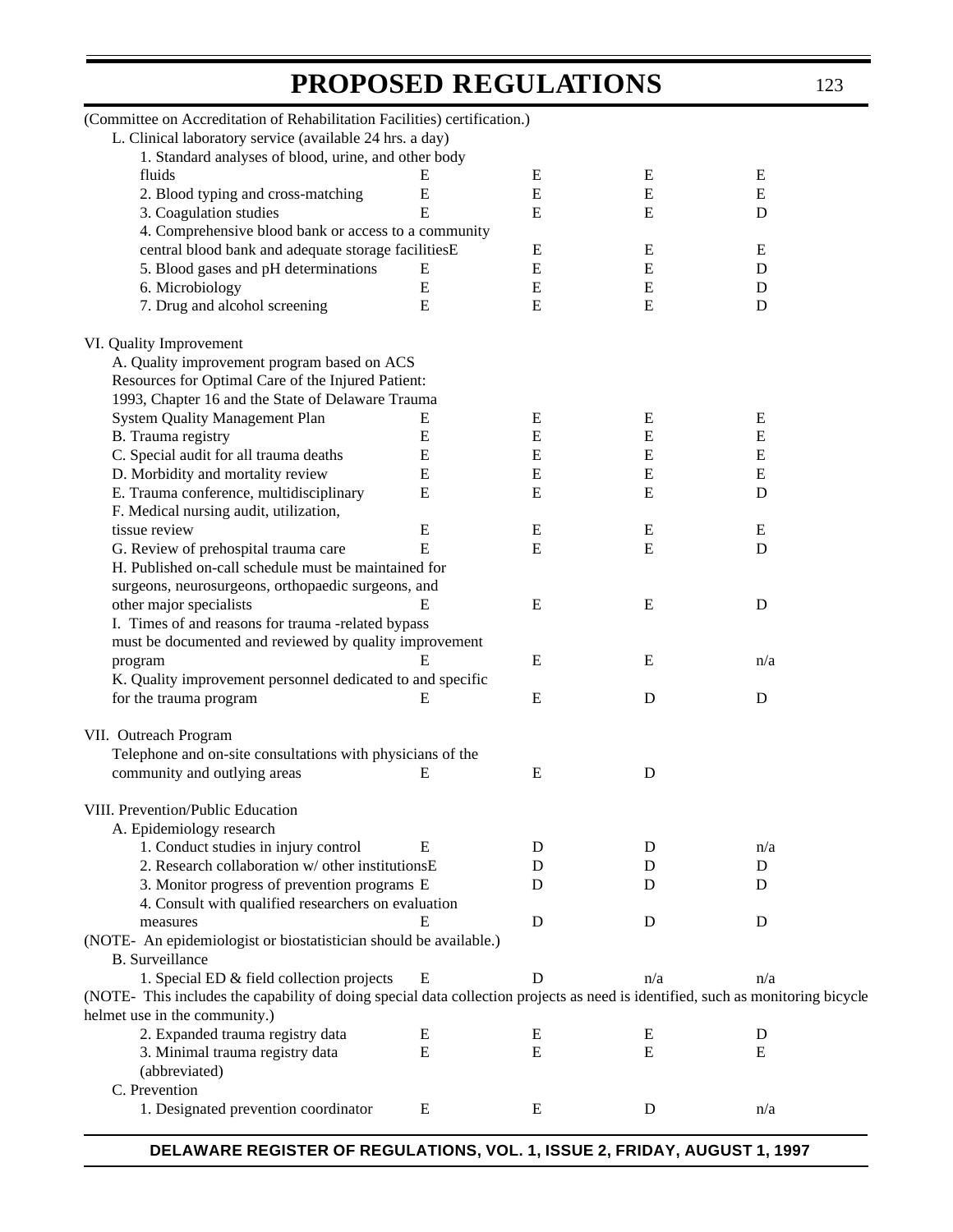| (NOTE: This activity may be part of the Trauma Coordinator's responsibilities.) |  |   |   |     |  |
|---------------------------------------------------------------------------------|--|---|---|-----|--|
| 2. Outreach activities, program development E                                   |  | Е |   | n/a |  |
| 3. Information resource                                                         |  | Е |   | n/a |  |
| 4. Collaboration with existing national, regional, and                          |  |   |   |     |  |
| state programs                                                                  |  | F | E |     |  |
|                                                                                 |  |   |   |     |  |

IX. Trauma Research Program

(NOTE: A trauma research program should be designed to produce new knowledge applicable to the care of injured patients. This research may be conducted in a number of ways, including traditional laboratory and clinical research, reviews of clinical series, and epidemiological or other studies. Regardless of the approach, the study design must include the development and testing of a clearly defined hypothesis. Consistent publication of articles focused on a clinical problem in peer-reviewed journals is the distinguishing feature of an effective research program. A trauma research program should have an organizational structure that fosters and monitors such ongoing productivity. In addition to the publications mentioned above, presentation of results at local, regional, and national society meetings and ongoing studies approved by local human and animal research review boards are expected from productive programs.)

| A. Organized program with designated director E                                                                  |   | D | n/a | n/a |  |
|------------------------------------------------------------------------------------------------------------------|---|---|-----|-----|--|
| B. Regular meeting of research group                                                                             | E | D | n/a | n/a |  |
| C. Evidence of productivity                                                                                      |   |   |     |     |  |
| 1. Proposals reviewed by IRB                                                                                     | E | D | n/a | n/a |  |
| 2. Presentation at local/regional/national meetings                                                              |   |   |     |     |  |
|                                                                                                                  | Е | D | n/a | n/a |  |
| 3. Publications in peer-reviewed journals                                                                        | E | D | n/a | n/a |  |
| X. Continuing Education                                                                                          |   |   |     |     |  |
| Formal programs in continuing education provided by hospital for:                                                |   |   |     |     |  |
| A. Staff physicians                                                                                              | E | Ε | D   | n/a |  |
| <b>B.</b> Nurses                                                                                                 | E | E | E   | D   |  |
| C. Allied health personnel                                                                                       | E | E | Е   | D   |  |
| D. Community physicians                                                                                          | E | E | D   | n/a |  |
| XI. Organ Procurement Activity                                                                                   | E | Ε | E   | Ε   |  |
| XII. Transfer Agreements                                                                                         |   |   |     |     |  |
| A. As transferring facility                                                                                      | D | E | E   | E   |  |
| (NOTE-Written transfer procedures and agreements with appropriate Trauma Centers, Speciality Centers, and hospit |   |   |     |     |  |

(NOTE- Written transfer procedures and agreements with appropriate Trauma Centers, Speciality Centers, and hospitals, providing for timely movement of both critical and convalescing patients within the Trauma System, must be established and maintained. Compliance with these procedures is to be monitored by each institution's Quality Improvement process.)

B. As receiving facility  $E$   $E$   $D$   $n/a$ (NOTE- It is the responsibility of each receiving hospital to provide timely feedback to transferring hospitals on the status and outcome of all patients received.)

#### PEDIATRIC TRAUMA STANDARDS

|                                                  | <b>Adult Trauma Center</b><br>with Pediatric | Regional Pediatric<br><b>Trauma Center</b> |                | Community<br>Pediatric |
|--------------------------------------------------|----------------------------------------------|--------------------------------------------|----------------|------------------------|
|                                                  |                                              |                                            |                |                        |
|                                                  | Commitment                                   | Level 1                                    | Level 2 Trauma |                        |
|                                                  |                                              |                                            |                | Center                 |
| I. Demonstrated Commitment to Trauma Care        |                                              |                                            |                |                        |
| A. Facility must meet all corresponding Regional |                                              | Regional                                   | Regional       | Community              |
| <b>Adult Trauma Center Standards</b>             | Level $1$ or $2$                             | Level 1                                    | Level 2        |                        |

(NOTE-The Pediatric Trauma Standards identify the categories of resources required in facilities which specialize in pediatric

### **DELAWARE REGISTER OF REGULATIONS, VOL. 1, ISSUE 2, FRIDAY, AUGUST 1, 1997**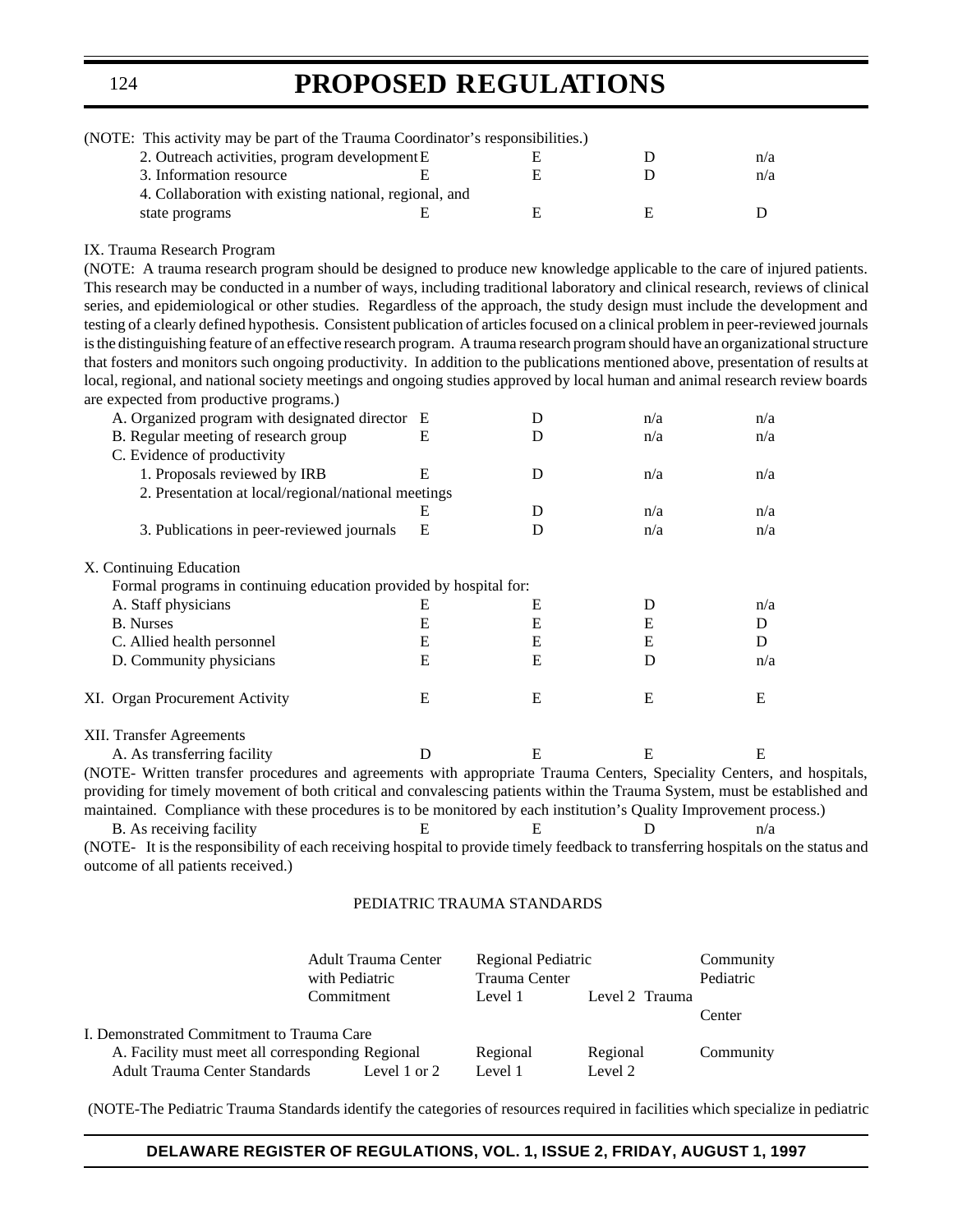125

trauma care. Reference must be made to the standards for the corresponding Trauma Center level in the Delaware Adult Trauma Center Standards document to determine the specific elements of these categories and whether each is an Essential or a Desirable standard for each level Pediatric Trauma Center.)

| II. Hospital Organization                                                                                                    |   |   |   |   |
|------------------------------------------------------------------------------------------------------------------------------|---|---|---|---|
| A. Hospital                                                                                                                  |   |   |   |   |
| 1. Children's hospital or general hospital                                                                                   |   |   |   |   |
| with a separate pediatric department                                                                                         |   | E | E | E |
| <b>OR</b>                                                                                                                    |   |   |   |   |
| General hospital with an organized                                                                                           |   |   |   |   |
| pediatric department or service                                                                                              | E |   |   |   |
| B. Trauma Service                                                                                                            |   |   |   |   |
| 1. Pediatric Trauma Service organized and                                                                                    |   |   |   |   |
| managed by a pediatric surgeon                                                                                               |   | E | Ε | E |
| <b>OR</b>                                                                                                                    |   |   |   |   |
| Pediatric Trauma Program                                                                                                     |   |   |   |   |
| administered by a surgeon                                                                                                    | E |   |   |   |
| (NOTE-The Pediatric Program Director must be board-certified and committed to the care of the injured child, as evidenced by |   |   |   |   |
| documented experience and annual continuing medical education on pediatric trauma.)                                          |   |   |   |   |
| 2. Pediatric Trauma Coordinator                                                                                              |   | Е | E | E |
| <b>OR</b>                                                                                                                    |   |   |   |   |
| Trauma Coordinator                                                                                                           | E |   |   |   |
| III. Clinical Capabilities                                                                                                   |   |   |   |   |
| A. In-house 24 hours a day:                                                                                                  |   |   |   |   |
| 1. Pediatric surgeon                                                                                                         |   | E | E | D |
| <b>OR</b>                                                                                                                    |   |   |   |   |
| General surgeon                                                                                                              | Ε |   |   |   |

(NOTE- At Regional Pediatric Trauma Centers a pediatric surgeon credentialed in trauma care will be promptly available. This responsible pediatric surgeon will be present in the operating room for all procedures. A general surgical resident at a minimum PGY4 level may initiate resuscitative care until the attending pediatric surgeon arrives.

In Trauma Centers utilizing general surgeons to provide pediatric trauma care, the surgeons so credentialed must have special interest in and commitment to care of the injured child, demonstrated by experience and documented CME.

In Trauma Centers without applicable residency programs, local conditions may allow the Pediatric Trauma Surgeon to be rapidly available on short notice. Under these circumstances local criteria must be established that allow the surgeon to take call from outside the hospital, but with the clear commitment on the part of the hospital and the surgical staff that the pediatric surgeon will be present in the Emergency Department at the time of arrival of the major trauma patient to supervise resuscitation and major therapeutic decisons, provide operative treatment, and be available to care for trauma patients in the ICU. Compliance with this requirement and applicable criteria must be monitored by the hospital's QI Program.)

|    | 2. Pediatric neurosurgeon | $- - -$ |  |  |
|----|---------------------------|---------|--|--|
| OR |                           |         |  |  |

Neurosurgeon E (NOTE- An attending neurosurgeon must be promptly available and dedicated to the hospital's Trauma Service. The in-house requirement may be fulfilled by an in-house neurosurgeon or surgeon who has special competence, as documented in the credentialing process by the chief of neurosurgery, in the care of patients with neurotrauma and who is capable of initiating measures directed toward stabilization of the patient and determination of diagnosis.)

| 3. Pediatric Emergency physician | --- |     |     |     |
|----------------------------------|-----|-----|-----|-----|
|                                  |     |     |     |     |
| Emergency physician              |     | --- | --- | --- |

(NOTE- In Regional institutions, requirements may be fulfilled by emergency medicine chief residents capable of assessing emergency situations in trauma patients and providing any indicated treatment. When chief residents are used to fulfill availability requirements, the attending on call will be advised and be promptly available.

In Community Trauma Centers this requirement may be fulfilled by a physician who is credentialed by the hospital to provide emergency medical services.)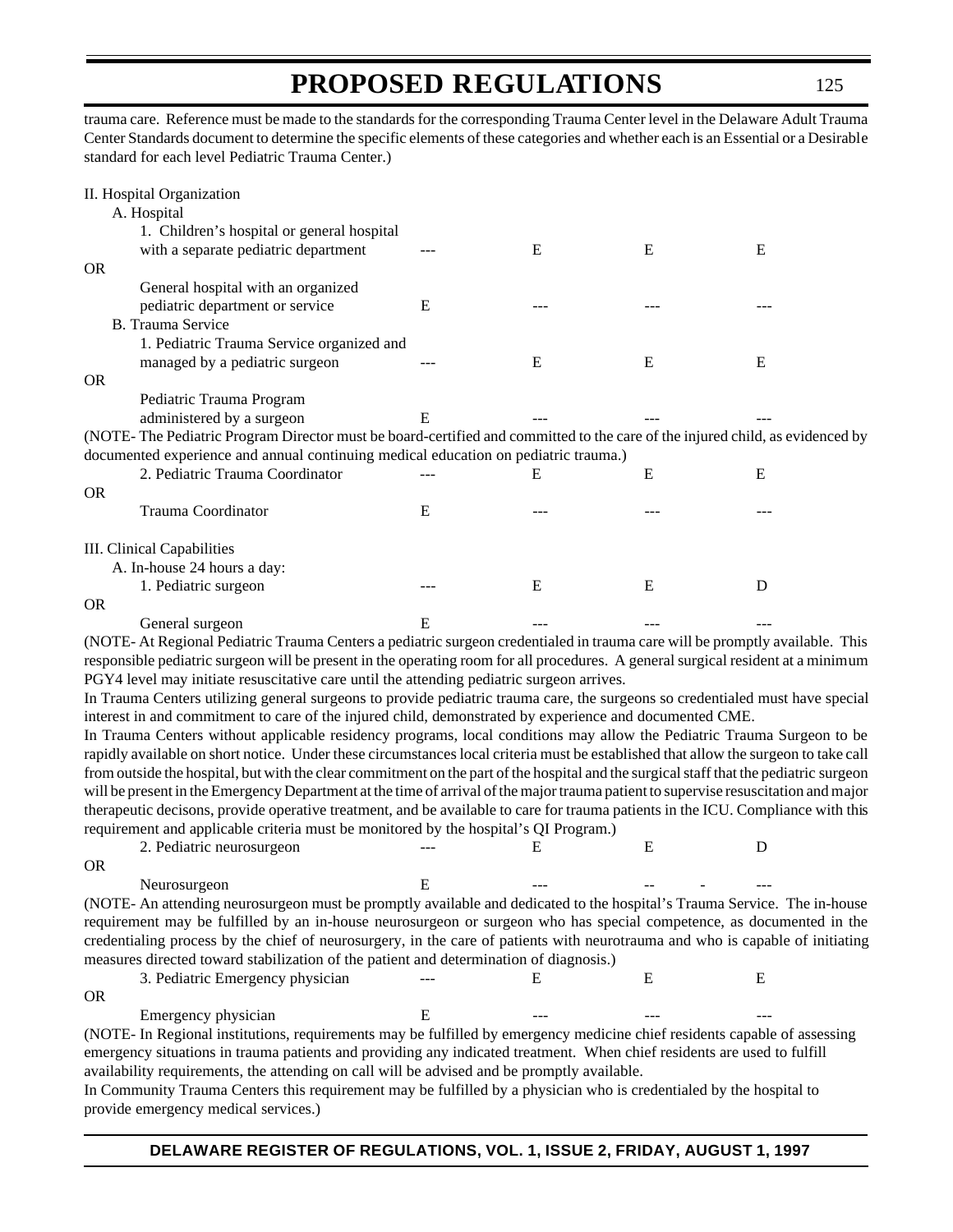4. Pediatric anesthesiologist --- E E D OR Anesthesiologist E ---

(NOTE- Requirements may be fulfilled by anesthesiology chief residents PGY4/CA4 who are capable of assessing emergent conditions of trauma patients and providing any indicated treatment, including initiation of surgical anesthesia. When anesthesiology residents are used to fulfill availability requirements, the staff anesthesiologist on call will be advised and promptly available.

In Trauma Centers without anesthesiology residency programs, requirements may be fulfilled when local conditions assure that the staff anesthesiologist will be in the hospital at the time of the patient's arrival. During the interim period prior to the arrival of the staff anesthesiologist, an in-house Certified Registered Nurse Anesthetist (CRNA) capable of assessing emergent situations in trauma patients and of initiating and providing any indicated treatment will be available. In some hospitals without a CRNA inhouse, local conditions may allow anesthesiologists to be rapidly available on short notice. Under these circumstances, local criteria must be established to allow anesthesiologists to take call from outside the hospital without CRNA availability, but with the clear commitment that anesthesiologists will be immediately available for airway emergencies and operative management. The availability of the anesthesiologist and the absence of delays in airway control or operative anesthesia must be documented by the hospital QI process.)

| OR | 5. Pediatric intensivist          | --- |     |     |  |
|----|-----------------------------------|-----|-----|-----|--|
|    | Surgical Critical Care specialist |     | --- | --- |  |

(1 In Trauma Centers without applicable residency programs, local conditions may allow the physician to be rapidly available on short notice. Under these circumstances local criteria must be established that allow the Trauma Surgeon to take call from outside the hospital, but with the clear commitment on the part of the hospital and the surgical staff that the general surgeon will be available to care for trauma patients in the ICU. Compliance with this requirement and applicable criteria must be monitored by the hospital's QI Program.

In Community Trauma Centers electing to manage severely injured patients in lieu of transferring them, a method of providing 24 hour physician coverage for ICU patients must be in place and documented through the hospital Trauma Quality Management Program.)

B. On call and promptly available:

|    | 1. Pediatric surgeon                                                                                                     | $- - -$ |     | $- - -$ |     |
|----|--------------------------------------------------------------------------------------------------------------------------|---------|-----|---------|-----|
| OR |                                                                                                                          |         |     |         |     |
|    | General surgeon                                                                                                          |         | --- | ---     | --- |
|    | (NOTE- Communication should be such that the Pediatric Trauma Surgeon will be present in the emergency department at the |         |     |         |     |

time of arrival of a major trauma patient. Initial management of major trauma patients should follow a standard trauma treatment protocol adopted by the institution

|    | 2. Pediatric anesthesiologist | $- - -$ | --- | --- |         |
|----|-------------------------------|---------|-----|-----|---------|
| OR |                               |         |     |     |         |
|    | Anesthesiologist              | ---     | --- | --- | $- - -$ |

(NOTE- May be provided by a CRNA under physician supervision. CRNA's involved in caring for trauma patients must have appropriate educational background and participate in trauma-related continuing educational and QI activities. Prompt response must be monitored by the Trauma QI program.)

|           | 3. Pediatric orthopedist                |   | E | E |
|-----------|-----------------------------------------|---|---|---|
| <b>OR</b> |                                         |   |   |   |
|           | Orthopedist                             |   |   |   |
|           | 4. Pediatric radiologist                |   | E | E |
| <b>OR</b> |                                         |   |   |   |
|           | Radiologist                             | E |   |   |
|           | 5. Other pediatric surgical specialists |   |   | E |
|           | 6. Other pediatric medical specialists  |   |   |   |

(NOTE- An on-call schedule designating pediatric surgical and medical specialists must be utilized. Prompt availability of these specialists must be monitored through the Pediatric Trauma QI Program. It is expected that physicians participating on the Pediatric Trauma Call Roster will demonstrate their interest in pediatric trauma care through involvement in Pediatric Trauma QI and educational activities.

In reference to the adult standards for on call physicians, freestanding pediatric facilities may meet the Obstetric/

### **DELAWARE REGISTER OF REGULATIONS, VOL. 1, ISSUE 2, FRIDAY, AUGUST 1, 1997**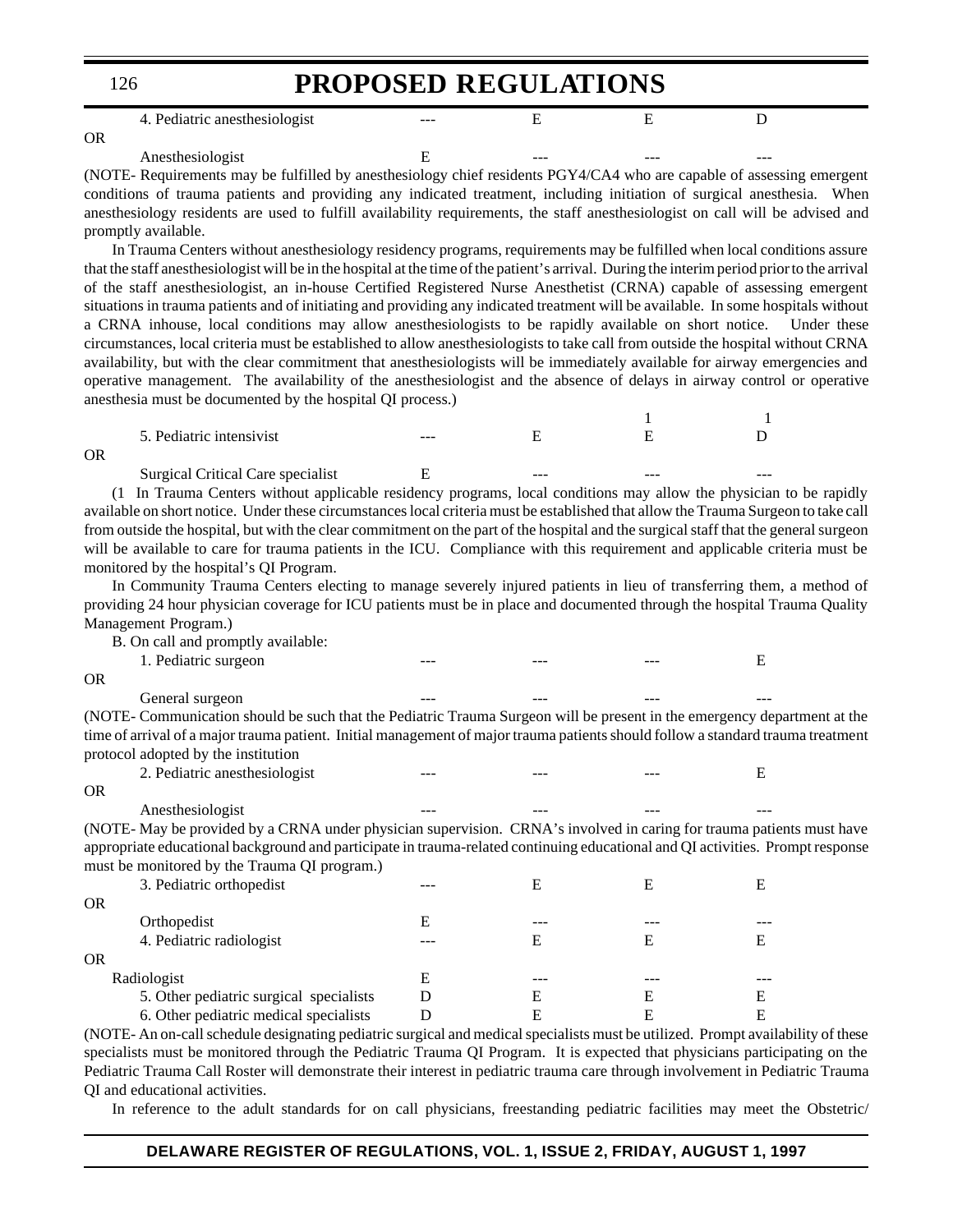127

Gynecological Surgery standard through current transfer agreements with an adult Trauma Center as outlined in Section VI. of this document. The requirement for Pediatric Surgery and Pediatrics coverage is Essential for all Pediatric Trauma Centers.)

| IV. Facilities/ Resources/ Capabilities                                                                               |   |   |   |   |  |
|-----------------------------------------------------------------------------------------------------------------------|---|---|---|---|--|
| A. Special equipment necessary for the resuscitation,                                                                 |   |   |   |   |  |
| surgical or nonoperative management, and postoperative or                                                             |   |   |   |   |  |
| postresuscitative care of infants and children                                                                        |   |   |   |   |  |
| must be immediately available on every hospital                                                                       |   |   |   |   |  |
| unit caring for injured children.                                                                                     | E | E | E | E |  |
| B. Physician and nursing staff who care for                                                                           |   |   |   |   |  |
| pediatric trauma patients throughout their                                                                            |   |   |   |   |  |
| hospitalization must include some                                                                                     |   |   |   |   |  |
| pediatric-specific hours in their documented                                                                          |   |   |   |   |  |
| annual trauma-related continuing education.                                                                           | E | E | E | E |  |
| (NOTE- Courses such as Pediatric Advanced Life Support (PALS) and Advanced Pediatric Life Support (APLS) are strongly |   |   |   |   |  |
| encouraged for physician and nursing staff caring for pediatric trauma patients.)                                     |   |   |   |   |  |
| C. Emergency Department                                                                                               |   |   |   |   |  |
| 1. Pediatric Emergency Department with                                                                                |   |   |   |   |  |
| appropriate personnel, equipment, facilities ---                                                                      |   | E | E | E |  |
| <b>OR</b>                                                                                                             |   |   |   |   |  |
| Pediatric capabilities in an Emergency                                                                                |   |   |   |   |  |
| equipment and staffed by personnel                                                                                    |   |   |   |   |  |
| trained to care for pediatric trauma patients                                                                         |   |   |   |   |  |
| Department with adequate pediatric                                                                                    | Ε |   |   |   |  |
| 2. Nurses who are knowledgeable in the care                                                                           |   |   |   |   |  |
| of pediatric trauma patients                                                                                          | E | E | E | E |  |
| D. Intensive care unit                                                                                                |   |   |   |   |  |
| 1. Pediatric ICU with pediatric surgical,                                                                             |   |   |   |   |  |
| medical, and nursing personnel and                                                                                    |   |   |   |   |  |
| equipment needed to care for the injured child ---                                                                    |   | Ε | E | Ε |  |
| <b>OR</b>                                                                                                             |   |   |   |   |  |
| ICU with personnel and equipment appropriate                                                                          |   |   |   |   |  |
| for the care of the injured child                                                                                     | E |   |   |   |  |
| E. Pediatric perioperative services                                                                                   |   |   |   |   |  |
| 1. Operative and recovery facilities, equipment,                                                                      |   |   |   |   |  |
| and personnel specific to meet the trauma care                                                                        |   |   |   |   |  |
| needs of all ages of pediatric patients.                                                                              | Е | E | E | E |  |
| F. Pediatric medical-surgical floor/unit                                                                              |   |   |   |   |  |
| 1. Identifiable pediatric floor or unit staffed with personnel knowledgeable                                          |   |   |   |   |  |
| in the care of pediatric trauma patients.                                                                             | E | E | Ε | Ε |  |
| G. Support services                                                                                                   |   |   |   |   |  |
| 1. Psychosocial services providing appropriate support and referrals                                                  |   |   |   |   |  |
| for injured children and their families.                                                                              | D | E | Ε | E |  |
| 2. Rehabilitation and physical medicine services                                                                      |   |   |   |   |  |
| specific to the needs of pediatric trauma patients                                                                    |   |   |   |   |  |
| available for early consult and treatment.                                                                            | D | Ε | Ε | E |  |
| 3. Comprehensive pediatric diagnostic and                                                                             |   |   |   |   |  |
| laboratory capabilities including micro-sampling                                                                      |   |   |   |   |  |
| and 24-hour CT scan availability                                                                                      | E | E | E | E |  |
|                                                                                                                       |   |   |   |   |  |
| V. Pediatric Trauma Quality Improvement                                                                               |   |   |   |   |  |
| A. Identifiable Quality Improvement activities                                                                        |   |   |   |   |  |
| specific to the pediatric trauma patient population. E                                                                |   | E | Ε | E |  |
| B. Documented participation by pediatric trauma                                                                       |   |   |   |   |  |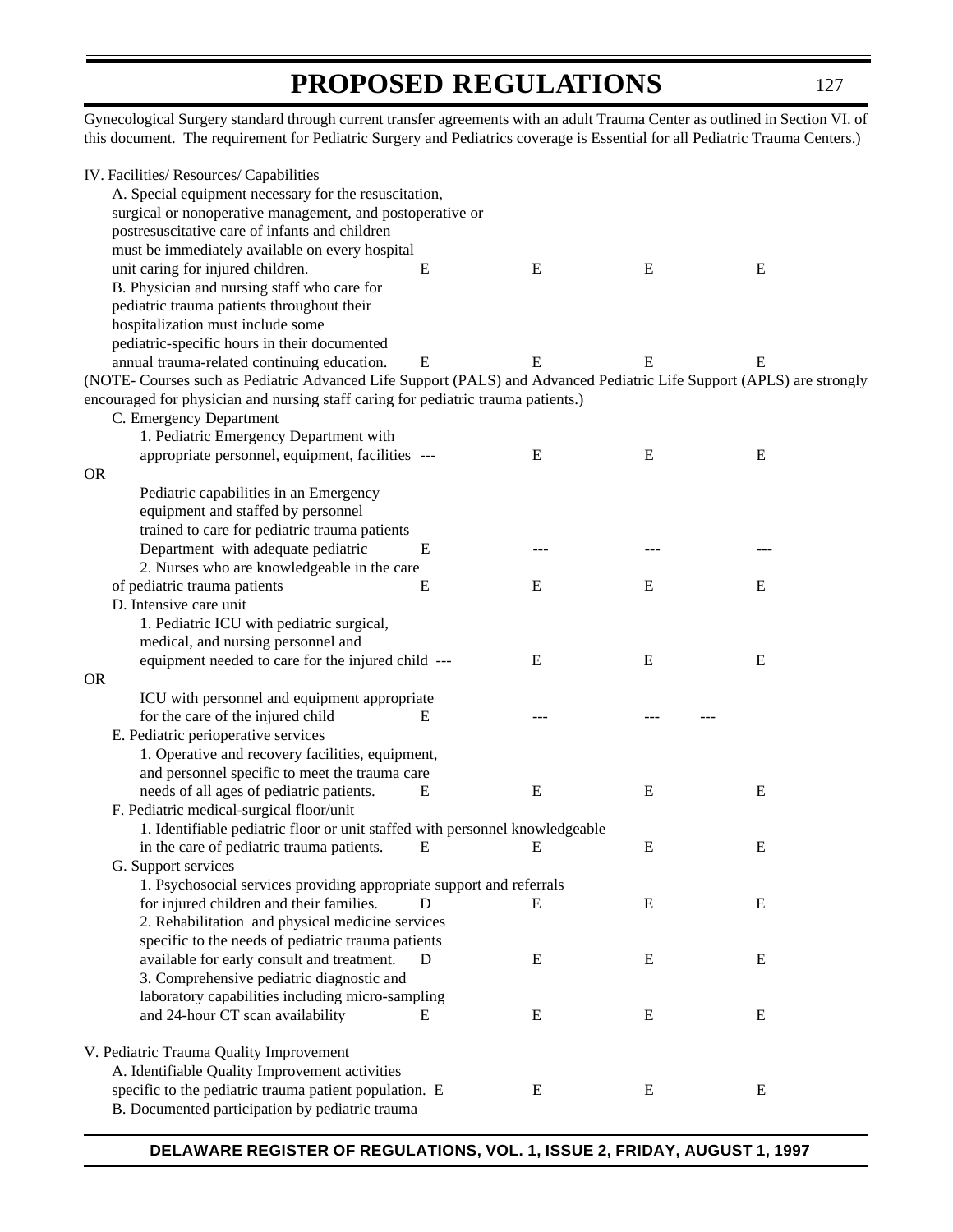| physicians in pediatric trauma QI activities.                  | E | Е | E | Е |  |
|----------------------------------------------------------------|---|---|---|---|--|
| C. Trauma Registry collecting expanded data on pediatric       |   |   |   |   |  |
| patients, with capability to provide information               |   |   |   |   |  |
| on the pediatric trauma population, including                  |   |   |   |   |  |
| hospital course and outcome.                                   | E | Е | Е | E |  |
| D. Demonstrated institutional commitment to pediatric          |   |   |   |   |  |
| trauma research, education, and injury prevention D            |   | E | D | D |  |
|                                                                |   |   |   |   |  |
| VI. Transfer Agreements                                        |   |   |   |   |  |
| A. Appropriate current transfer agreements must                |   |   |   |   |  |
| be in place for all pediatric trauma specialty care            |   |   |   |   |  |
| not provided by each institution, including care for           |   |   |   |   |  |
| burns, head and spinal cord injuries, obstetrics/gynecologic   |   |   |   |   |  |
| surgery, critical care, and rehabilitation. E                  | Е | Е |   | Е |  |
| VI. STATE of DELAWARE TRIAGE, TRANSPORT and TRANSFER PROTOCOLS |   |   |   |   |  |

### PREHOSPITAL TRAUMA TRIAGE SCHEME IMPLEMENTATION GUIDELINES

1. The Triage Scheme is designed to serve as a tool for the prehospital provider to use in a step-by-step manner in order to arrive at appropriate triage decisions for trauma patients. Based on the American College of Surgeons' Committee on Trauma's Resources for Optimal Care of the Injured Patient:1993 and the American College of Emergency Physicians' Guidelines for Trauma Care Systems. it is laid out to follow the logical progression of assessment used when responding to a trauma call. Step 1 takes place as the responder approaches the scene and notes mechanism of injury, followed by the notation of obvious injuries (Step 2) observed as the provider approaches the patient. Step 3 criteria are vital sign parameters.

2. A patient who meets any one of the Step 1, 2 or 3 criteria needs to be triaged to a Regional Level 1 Trauma Center, Regional Level 2 Trauma Center, or Community Trauma Center. These patients are also appropriate candidates for air transport depending on scene location and aircraft availability.

3. All prehospital personnel who are caring for a patient meeting Triage Scheme criteria should alert the receiving hospital of this as early as possible so that the facility can assemble its trauma team prior to the patient's arrival.

4. Any patient with an unmanageable airway is to be transported to the closest hospital for definitive airway management and subsequent trauma triage.

5. All patients with significant head trauma as evidenced by a Glasgow Coma Score of 8 or less, or spinal cord trauma as evidenced by new onset limb paralysis or weakness, should be triaged to a Trauma Center with an available neurosurgeon.

6. The most critical and unstable patients should be triaged to the higher level Trauma Center whenever transport time to two Trauma Centers is nearly the same. This will save the patient the time required for later interfacility transfer if a higher level of care or resources is needed.

### 7. \* Major burns (STEP 2) are defined as:

- $3rd$  degree burns  $> 5\%$  BSA (Body Surface Area) all ages,
- 2nd or 3rd degree burns  $> 10\%$  BSA patients < 10 or > 50 years of age,
- 2nd or 3rd degree burns  $>$  20% BSA- all ages,
- 2nd or 3rd degree burns involving face, hands, feet, genitalia, perineum, or major joints all ages,
- Significant electrical burns including lightening injury all ages,
- Significant chemical burns all ages,
- Inhalation injury all ages, and

Burn injury in patients with significant pre-existing illnesses, such as respiratory or cardiac disease.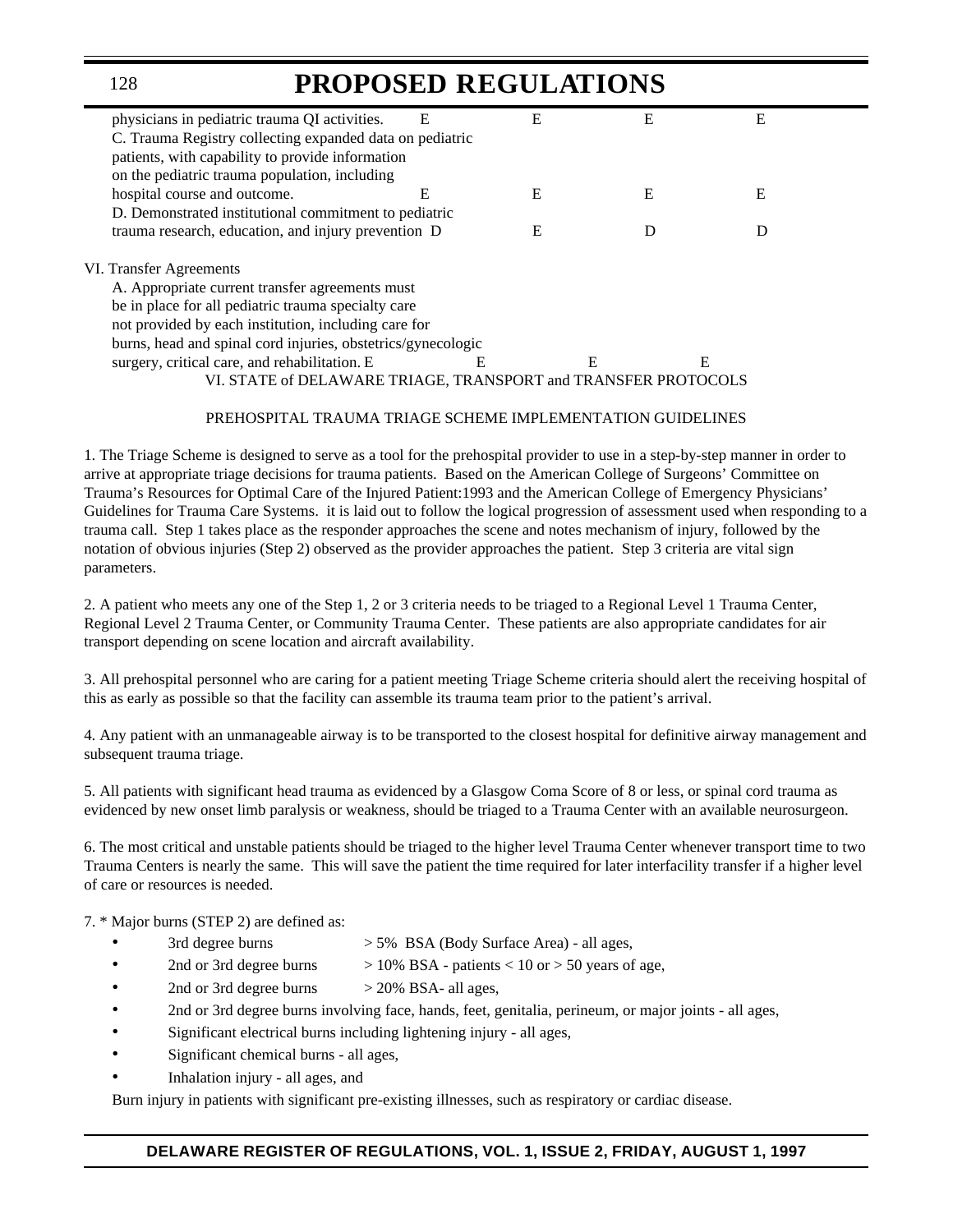8. If a patient fails to meet any of the criteria of Steps 1, 2 or 3, assessment should be made for the criteria listed in Step 4. The presence of one or more of these conditions should raise the index of suspicion for serious injury, and a triage decision should be made in consultation with Medical Control.

9. Patients who meet no criteria of the Triage Scheme may be transported to the closest hospital.

10. If there is any doubt about whether or not a patient needs to be in a Trauma Center, Medical Control should be consulted and consideration given to transporting the patient to a Trauma Center for evaluation.

11. The run sheet, with full documentation of the call, must be left at the hospital for inclusion in the patient's medical record and later use by the hospital's Trauma Registry.

12. In order to be considered a participant in Delaware's Prehospital Trauma Triage Scheme, an out-of-state facility must receive Delaware reciprocity as a Trauma Center by demonstrating current Trauma Center designation status and adherance to equivalent trauma standards.

13. The duPont Hospital for Children is prepared to accept and manage children and adolescents through the age of 18 years. However, any pregnant adolescent should be considered to be an adult and transported to an adult Trauma Center.

#### AIR TRANSPORT GUIDELINES

Utilization of aeromedical services has become a nationally accepted standard for the rapid evacuation and transportation of critically injured patients to the most appropriate medical facility for definitive medical care. In order to make the best decisions about the most appropriate mode of transport for a particular patient, multiple factors must be considered. Clinical factors relate to the patient and are described in the Prehospital Trauma Triage Scheme, Steps 1, 2, and 3. Operational factors relate to the transport process, and include helicopter availability and location measured against ground transport time. Weather, traffic, ground unit availability, and scene accessibility are other operational factors which must be considered on a case by case basis.

Air transport is appropriate for a seriously injured trauma patient (see Prehospital Trauma Triage Scheme, Steps1, 2, 3) when ground transport time to a Trauma Center will exceed 10 minutes. To avoid excessive time spent on scene awaiting arrival of the aircraft, the helicopter should be dispatched at the time of initial ALS dispatch or immediately upon arrival of the first units on scene. It is in the patient's best interest for the aircraft to be dispatched early rather than to wait for ground unit request when available information suggests a major incident. When appropriate, consideration may be given to rendezvous.

If transport time between two Trauma Centers is relatively equal, critically injured trauma patients should be transported directly to the higher level Trauma Center. Patients with significant head trauma as evidenced by a Glasgow Coma Score of 8 or less, or spinal cord trauma as evidenced by new onset limb paralysis or weakness should be transported directly to a Trauma Center with an available neurosurgeon. Availability of air transport will impact these time and distance decisions and may potentially save the patient the time required for later interfacility transfer as well as keep the helicopter available for scene medevac work.

The most appropriate mode of transportation to be utilized when an interfacility transfer is being arranged is a decision to be made jointly by the receiving and transferring physicians. Again, operational factors as well as clinical factors need to be considered in arriving at the best transport decision in each circumstance.

#### HIGH-RISK CRITERIA FOR CONSIDERATION OF EARLY TRANSFER OF INJURED PATIENTS

These criteria are for use by Community Trauma Centers and Participating Trauma System Hospitals in identifying critical patients requiring early transfer to a higher or more specialized level of care. Their intent is to decrease the need for an extensive, time-consuming workup prior to transfer. (These guidelines are not intended to be hospital-specific.) PLANS FOR TRANSPORT SHOULD BE INITIATED IMMEDIATELY UPON RECOGNITION THAT A PATIENT MEETS ANY OF THE CRITERIA LISTED BELOW. PATIENTS WHO MEET EARLY TRANSFER CRITERIA SHOULD BE ENROUTE WITHIN ONE HOUR OF THIS DETERMINATION BEING MADE.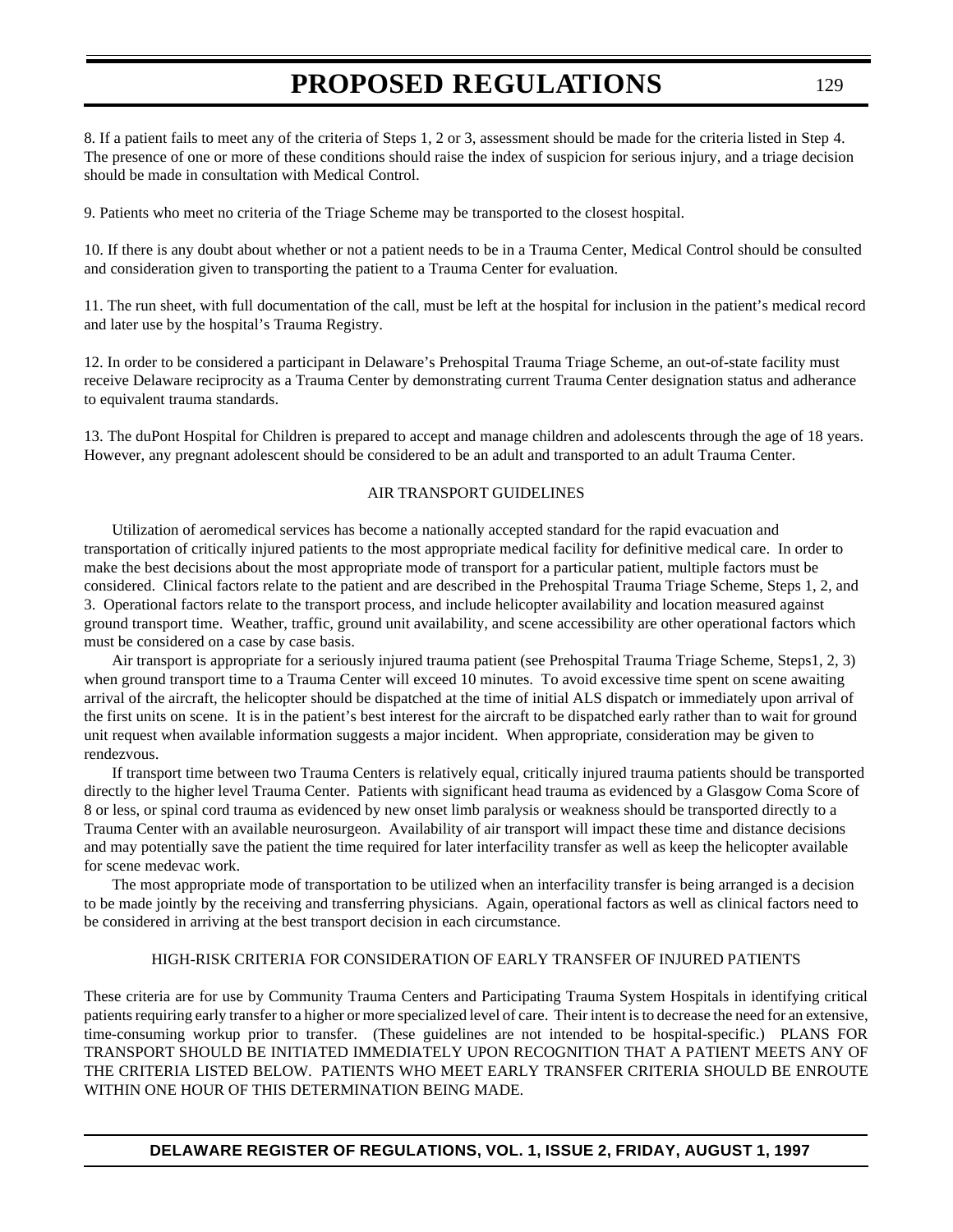## 130

# **PROPOSED REGULATIONS**

### CENTRAL NERVOUS SYSTEM: HEAD

- Penetrating injury or open fracture (with or without cerebrospinal fluid leak)
- Depressed skull fracture
- Glasgow Coma Scale (GCS) <12 or GCS deterioration
- Lateralizing signs

## CENTRAL NERVOUS SYSTEM: SPINAL CORD

• Spinal column injury or major vertebral injury *(*limb paresis or paralysis*)*

### CHEST

- Major chest wall injury *(*penetrating injuries to torso, flail chest)
- Wide mediastinum or other signs suggesting great vessel injury
- Cardiac injury
- Patients who may require mechanical ventilation

### PELVIS

- Unstable pelvic ring disruption
- Unstable pelvic fracture with shock or other evidence of continuing hemorrhage
- Open pelvic injury

## MAJOR EXTREMITY INJURIES

- Fracture/dislocation with loss of distal pulses
- Open or multiple long-bone fractures
- Extremity ischemia
- Amputation proximal to wrist or ankle

### MULTIPLE-SYSTEM INJURY

- Head injury combined with face, chest, abdominal, or pelvic injury
- Major burns\*, burns with associated injuries
- Injury to more than two organ systems
- Hemodynamic or respiratory instability
- Severe facial fractures or neck injury with potential for airway instability

## SECONDARY DETERIORATION

Sepsis 2. Major tissue necrosis

• Single or multiple organ system failure (deterioration in central nervous, cardiac, pulmonary, hepatorenal, or coagulation systems)

COMORBID FACTORS (not stand alone criteria but should increase index of suspicion):

- Age<12 or > 55 years Pregnancy
- Cardiac or respiratory disease Insulin-dependent diabetes
	- Morbid obesity **Immunosuppression**
- Presence of intoxicants

## \* BURN CENTER REFERRAL CRITERIA

1. Major burns which usually require early referral to a Burn Center include the following:

- 3rd degree burns involving more than 5% Body Surface Area (BSA) in all ages,
- 2nd or 3rd degree burns involving more than 10% BSA in patients younger than 10 years or older than 50 years of age,
- 2nd or 3rd degree burns involving more than 20% BSA in all ages,
- 2nd or 3rd degree burns involving face, hands, feet, genitalia, perineum, or major joints in all ages,
- Significant electrical burns including lightening injury in all ages,
- Significant chemical burns in all ages,
- Inhalation injury in all ages,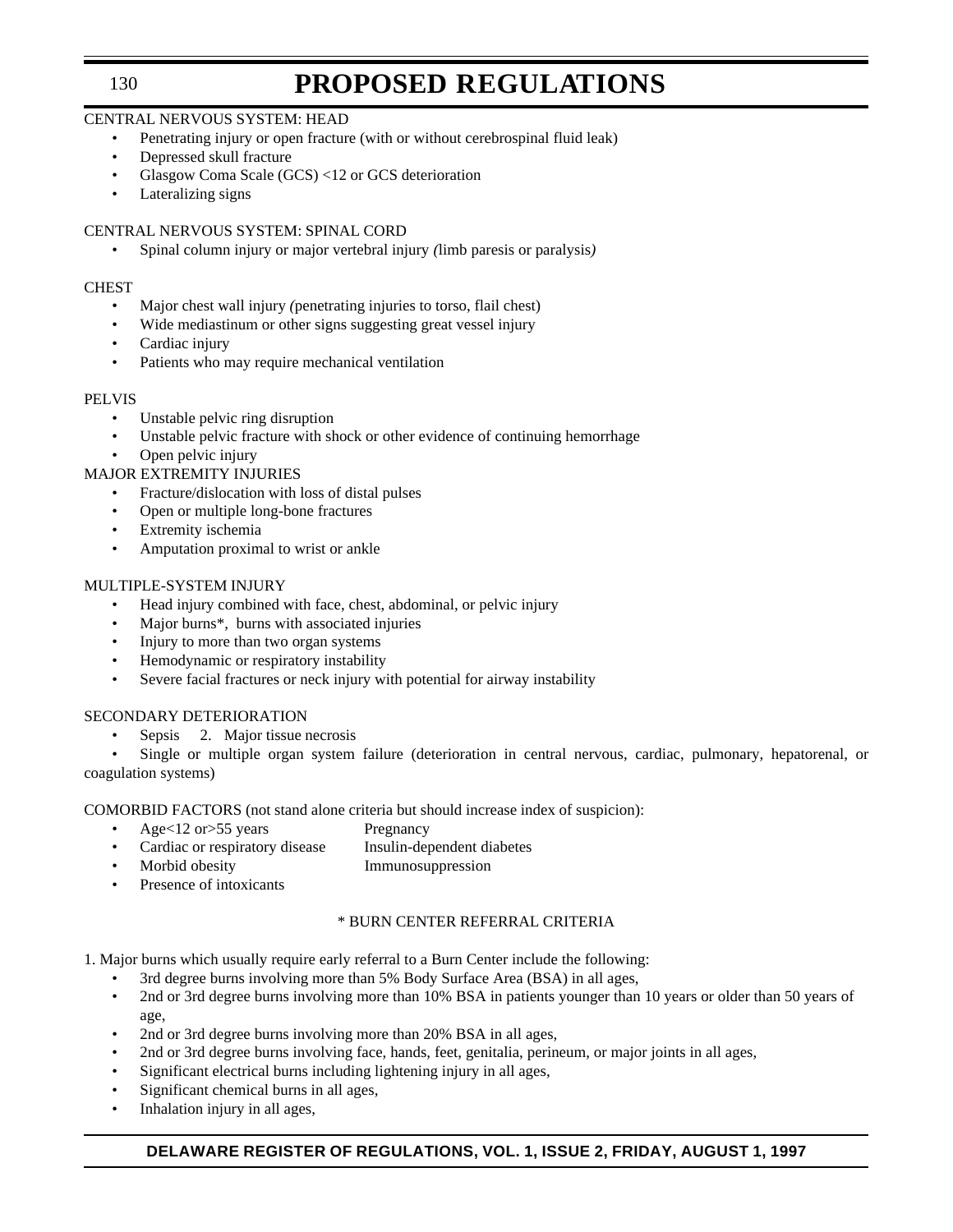- Burn injury in patients with pre-existing illnesses that could complicate management, prolong recovery, or affect mortality, and
- Burn injury in patients who will require special social, emotional, or long-term rehabilitative support, including cases involving suspected child abuse and neglect.

2. A burn patient in whom concomitant trauma poses an increased risk of morbidity or mortality may be initially treated in a Trauma Center until stable before transfer to a Burn Center.

3. Children with burns should be transferred to a Burn Center with qualified personnel and proper equipment to care for the pediatric burn patient.

#### INTERFACILITY TRANSFER PROTOCOL

#### RATIONALE:

Optimal outcome for the trauma patient is time-related. It is to the patient's advantage to receive definitive care as promptly as possible. In order to perform appropriate and timely hospital-based triage, candidates for interhospital transfer must be identified quickly and the transfer process carried out promptly.

#### PATIENT IDENTIFICATION:

The physician should utilize the High-Risk Patient Criteria in conjunction with knowledge of available institutional resources to identify patients who would best be served by immediate transfer to a tertiary or specialty care center.

#### INITIATION of TRANSFER:

Formal written transfer agreements and procedures must be established and made readily available to staff prior to the need for their implementation.

As soon as the need for interhospital transfer is identified, the responsible physician should initiate the transfer process by contacting the responsible physician at the receiving facility following established transfer agreements and procedures. Care of the patient while awaiting transfer will be determined by the referring and receiving physicians. It is NOT necessary to complete all diagnostic studies and/or minor procedures (such as suturing) prior to contacting the receiving facility or prior to transfer. In physician to physician communication, patient condition and transfer options, including most appropriate mode of transportation and accompanying personnel shall be discussed. The physicians shall also reach an agreement on timeframe of transfer and treatment/diagnostic measures to be completed at transferring versus receiving facility.

### DOCUMENTATION:

Full documentation of the patient's course, including initial and subsequent assessment findings, treatment, results of diagnostic studies including copies of xrays whenever possible should be forwarded to the receiving hospital with or prior to the arrival of the patient (fax).

#### QUALITY MANAGEMENT:

All transfers in or out will be reviewed as part of both the in-hospital and System Trauma Quality Management processes.

#### FOLLOW-UP:

It is the responsibility of every receiving hospital to provide timely feedback to the transferring facility on the status and outcome of each patient received

### VII. STATE of DELAWARE TRAUMA SYSTEM QUALITY MANAGEMENT PLAN

### I. PHILOSOPHY

The State of Delaware Trauma System is committed to provision of optimal care for all injured persons. In order to attain this goal, the Division of Public Health coordinates all medical services provided to trauma patients based on national standards for trauma care as set forth by the Joint Commission on Accreditation of Health Care Organizations (JCAHO), the American College of Surgeons Committee on Trauma (ACS/COT)'s Resources for Optimal Care of the Injured Patient: 1993, the American College of Emergency Physicians (ACEP)'s Trauma Care System Guidelines, 1992 and Health Resources and Services Administration's The Model Trauma Care System Plan, 1992. This Performance Improvement Plan seeks to enable this System to meet and exceed these standards, both administratively and clinically, through promotion and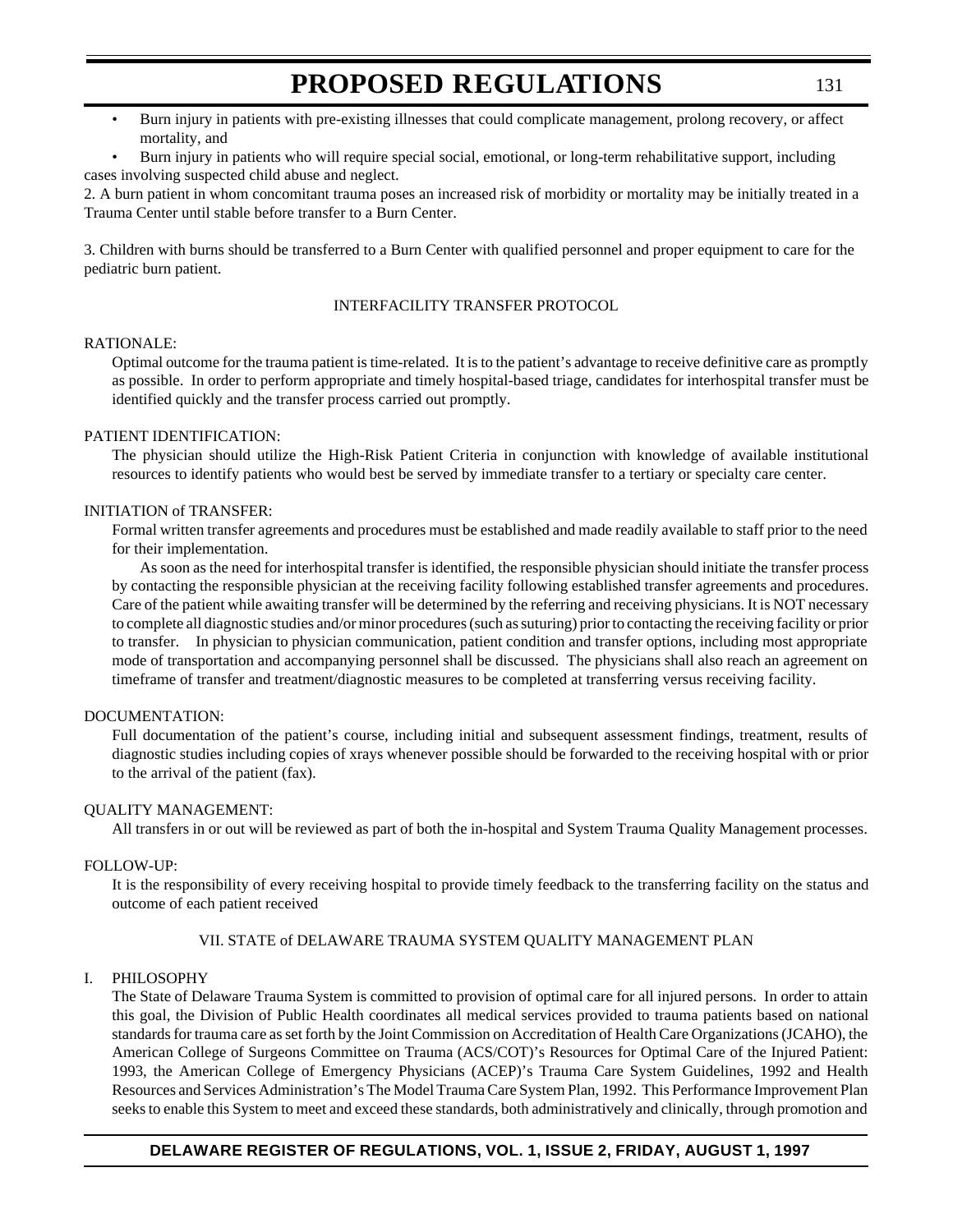achievement of continuous improvement in all aspects of the statewide trauma program's organization and associated activities.

## II. PURPOSE/GOALS

The State of Delaware Trauma System's Quality Improvement Plan describes the framework for designing, measuring, assessing, and improving the organizational functions related to provision of medical services to injured patients within the State. It promotes performance improvement through education, facilitation of inter- and intra-hospital communication, and systems coordination. The plan integrates all pre-hospital, medical staff, nursing, ancillary services, and operational performance improvement activities through systematic monitoring and evaluation of the appropriateness of patient care, the measurement of outcomes, and the identification of opportunities for improvement.

The goals of the Trauma System's Performance Improvement Plan are "to monitor the process and outcome of patient care, to ensure the quality and timely provision of such care, to improve the knowledge and skills of trauma care providers, and to provide the ... structure and organization to promote quality improvement." within the state (ACS, 1993, p. 78).

### III. OBJECTIVES

Based on national standards for Facility Quality Improvement set forth in the American College of Surgeon's Resources for Optimal Care of the Injured Patient (1993) and the JCAHO Recommendations for Improving Organizational Performance and for System Quality Improvement as outlined in the American College of Emergency Physician's Trauma Care System Guidelines, 1992, the Trauma System's Quality Improvement Plan describes the framework for use in designing, measuring, assessing, and improving the Delaware Trauma System's organization, functions, and services. This is accomplished by a collaborative approach with the appropriate facilities, services, and disciplines involved, utilizing the following objectives:

- Systematic measurement on a continuing basis to understand and maintain the stability of systems and processes;
- Measurement of patient and systems outcomes to help determine priorities for improving systems and processes;
	- Assessment of system competence and performance.

### IV. AUTHORITY

The Division of Public Health has the ultimate authority and responsibility for assuring the delivery of quality trauma care throughout the state. The care of the trauma patient is monitored and evaluated at both the Facility and System levels. The Division has the authority for system data collection, review, and most importantly the authority to recommend corrective action in all aspects of trauma care throughout the continuum from injury to rehabilitation. The Division will provide guidance as needed to individual trauma facilities in the development and implementation of their Trauma Quality Improvement Programs. Maintenance of patient confidentiality is the joint responsibility of evaluators at the State and Facility levels.

## V. PRE-HOSPITAL EVALUATION

## A. OBJECTIVE

The Division of Public Health shall work with the Fire Prevention Commission to address improvements regarding prehospital care of the injured patient. The American College of Emergency Physicians' Trauma Care System Guidelines will provide a basis for pre-hospital trauma care evaluation. There will be an on-going evaluation of all aspects of trauma care from the receipt of the call at central dispatch to the patient's arrival at the medical facility. Evaluation will document quality of care provided and compliance with protocols. Areas in need of improvement will be identified. Major areas of review are as follows:

> Access to the system Response time Efficacy of field therapy Scene time Transport decisions Transport time Transport to the appropriate facility Under/over triage Documentation

### B. DATA COLLECTION

Delaware will follow national standards for pre-hospital data collection. The Division of Public Health will collaborate with the State Fire Prevention Commission to determine the minimum data sets to be collected by Basic and Advanced Life Support providers. Data used for evaluation of pre-hospital care must be consistent with the design of the Delaware Trauma Registry, as collected by the medical facilities and analyzed by the Division of Public Health.

Data to be reviewed shall consist of, but not be limited to the following:

- Initial response times
- Completion of primary patient assessment

## **DELAWARE REGISTER OF REGULATIONS, VOL. 1, ISSUE 2, FRIDAY, AUGUST 1, 1997**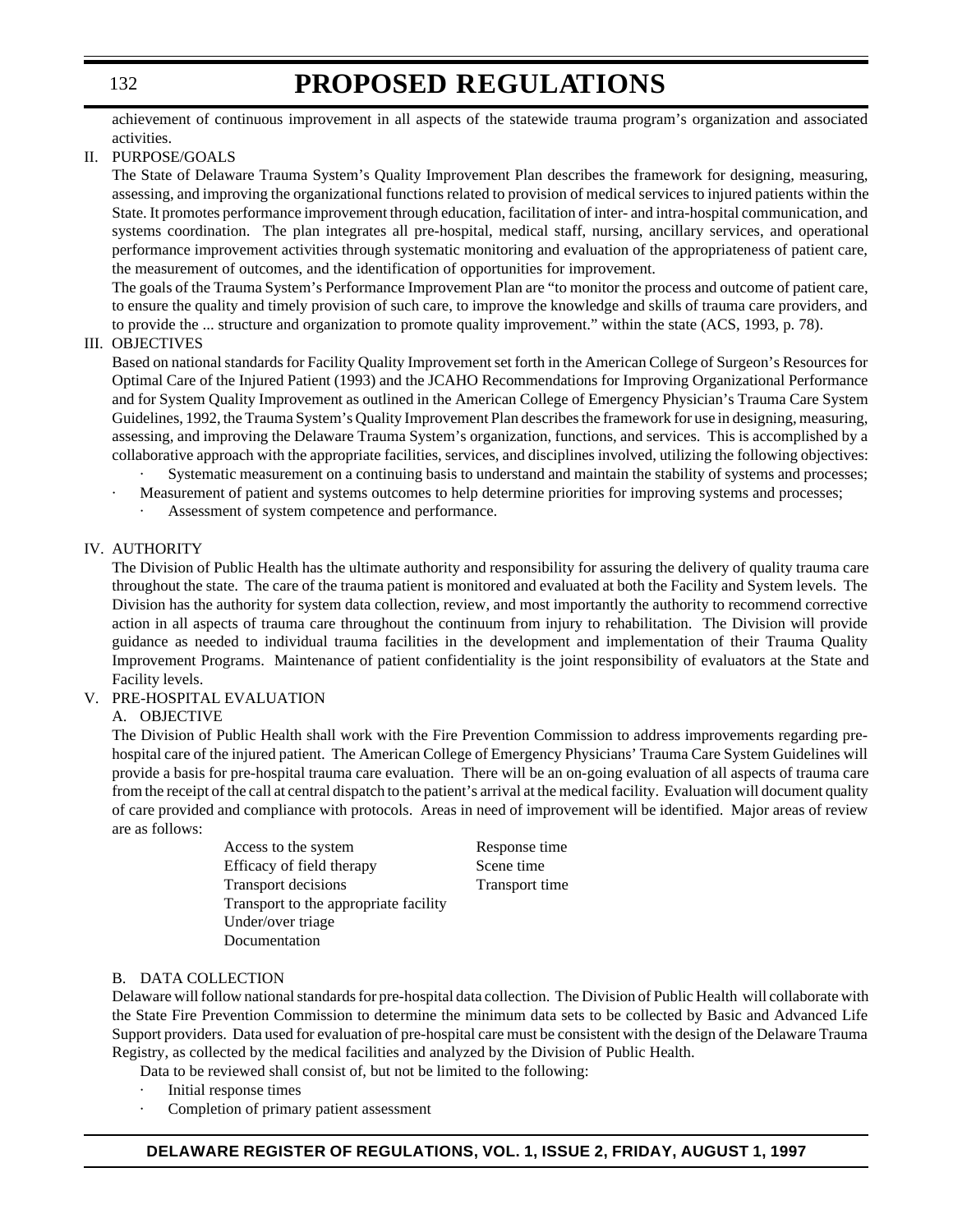- Appropriate care of life-threatening conditions
- Trip sheet completion and availability at facility
- Scene time within accepted guidelines
- Proper triage/determination of facility type needed by patient
- Transportation to appropriate facility within an acceptable time frame

Quality improvement indicators will be determined by the Trauma System Evaluation Committee based on Delaware prehospital protocols and national and Delaware standards of care.

#### C. QUALITY IMPROVEMENT

A completed pre-hospital patient care record must be provided to the medical receiving facility for inclusion in the patient's emergency room or hospital medical record. Facilities and pre-hospital providers are strongly encouraged to establish a mechanism for exchange of information. Additionally, the hospital's Trauma Registrar will include this record's data in the facility's Trauma Registry for outcome evaluation.

A Quality Improvement program model shall be developed by the Division of Public Health or its designee for the use of Basic Life Support and Advanced Life Support agencies. Recommendations for changes in educational curricula, patient care protocols, etc. shall be based on analysis of information obtained through the pre-hospital evaluation process. The Division shall also develop a mechanism for pre-hospital providers to have input into quality assurance issues, including the identification of educational needs and methods of addressing them.

#### VI. TRAUMA CENTER EVALUATION

A. All designated trauma facilities will design a performance improvement plan which meets the standards and requirements established by the Division of Public Health. The Division shall utilize as guidelines the American College of Surgeons' Resources for Optimal Care of the Injured Patient: 1993 standards and subsequent revisions (as described in Chapter 6, Section D, page 32, and Chapter 16, pages 77-83). Hospital performance improvement plans will be verified during site survey and quality improvement visits.

#### B. DESIGN

When new processes or systems are developed within an institution, the design will be based on the following:

Up-to-date sources of information about designing processes and systems including, but not limited to, practice guidelines, clinical pathways, professional standards, and regulatory standards;

The needs and expectations of internal and external consumers;

The performance of the processes and systems and their outcomes including, but not limited to, internal and external (benchmarking) comparison data.

#### C. MEASURE

Quality indicators (audit filters) will be based on nationally recognized guidelines set forth by the American College of Surgeons. They are established to evaluate process or outcome of the care or services provided or to determine the level of performance of existing processes and the outcomes resulting from these processes. Data collection and measurement will be systematic, relate to relevant standards of care, and prioritized according to high volume, high risk, or problem-prone areas. In addition, the needs, expectations, and feedback from patients and their families, employees, results of ongoing monitoring activities (e.g. infection control), safety of the patient care environment, utilization and risk management findings will be included.

Data collection will be designed to:

- Assess new or existing processes;
- Measure the level of performance and stability of important existing processes;
- Set performance improvement priorities;
- Establish benchmarks of performance to identify potential opportunities for improvement;
- Identify patterns and trends that may require focused attention;
- Provide comparative performance data to use for performance improvements; and
	- Evaluate whether changes have improved the processes.

Quality indicators (audit filters) may: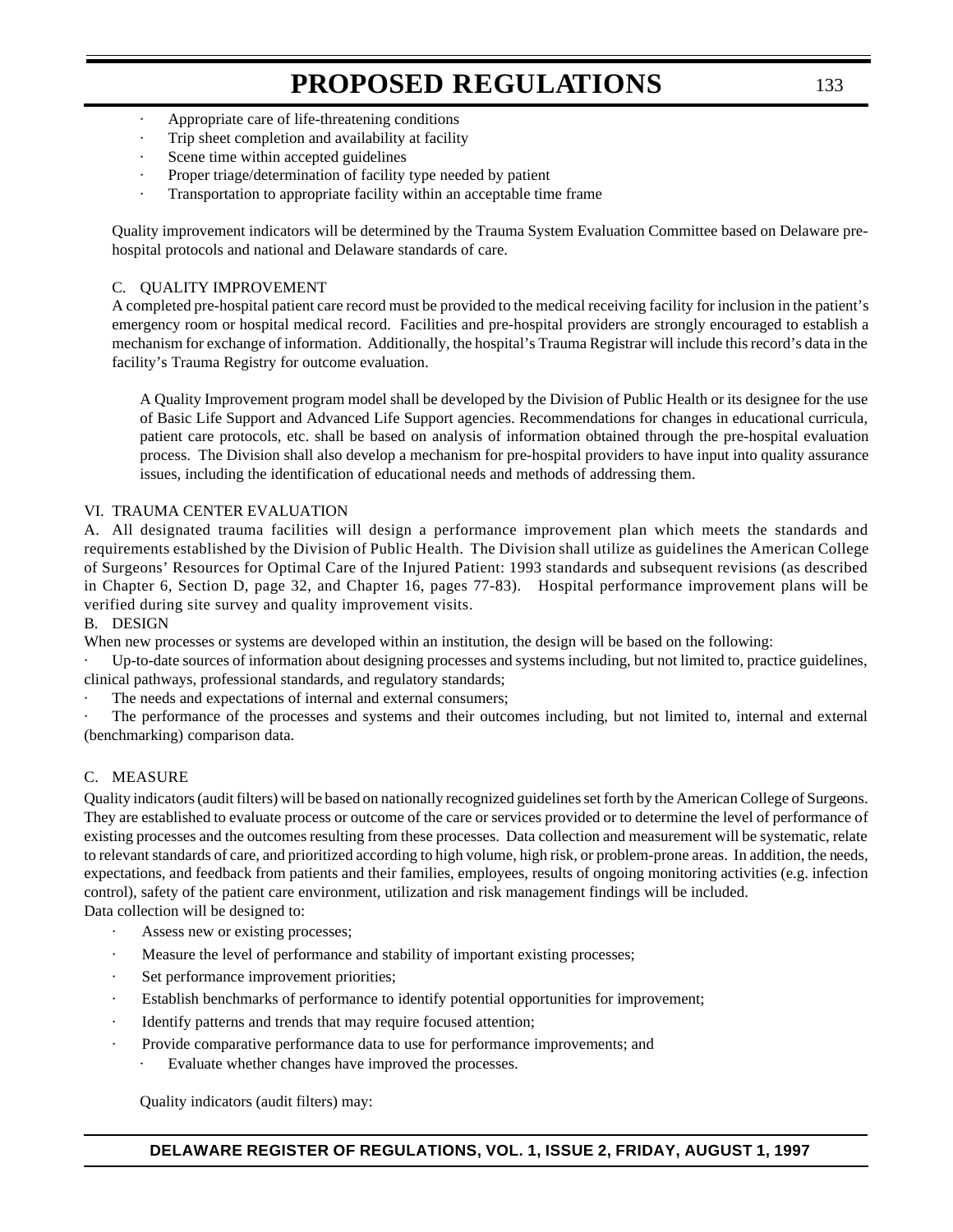- Measure events or phenomena that are expected to occur at some level of frequency;
- Relate data about either a process or an outcome;
- Relate data about occurrences that are either desirable or undesirable;
- Relate data that guide the Trauma Program in improving norms of performance instead of focusing exclusively on censoring or eliminating individual outliers; and
- Identify serious events which may trigger an opportunity for improvement and require further data collection.

Focused audits will be used to periodically examine the process of care as recommended by ACS and may include, but will not be limited to, the following:

- Noncompliance with hospital criteria for trauma center designation
- · Trauma attending surgeon arrival times for Trauma Codes
- The absence of documentation of required information/patient assessment findings on trauma care records

#### D. ASSESS

After collection the data will be analyzed to determine the following:

- Whether design specifications for new processes were met;
- The level of performance and stability of existing processes;
- Priorities for possible improvement of existing processes;
- Actions and strategies to improve the performance of processes; and
- Whether changes in the processes resulted in improvement.

This will be accomplished through the use of statistical quality control techniques and tools, comparative benchmarking data such as TRISS, review of the Trauma Program's processes and outcomes over time, and other reference material as appropriate. Intensive assessment will be used when measurement indicates that potential performance or system related opportunities for improvement exist, a single serious event occurs, the control limits are met, or when undesirable variation in performance has occurred or is occurring.

The assessment process will be interdisciplinary and interdepartmental depending upon the process or outcome under review.

### E. IMPROVE

When an opportunity for improvement is identified or when the measurement of an existing process identifies the need to redesign a process, a systematic approach such as recommended by the JCAHO, which currently uses the FOCUS-PDCA Model, will be implemented. This model is the ongoing process used to promote continuous improvement as described below:

FIND PROCESS IMPROVEMENT OPPORTUNITY

- Develop an opportunity statement
- Identify the process

### ORGANIZE A TEAM THAT KNOWS THE PROCESS

- Identify employees who work closest with the process
- Identify internal/external consumers and their expectations

### CLARIFY CURRENT KNOWLEDGE OF THE PROCESS

- Identify sound areas of the process
- Determine if team members are appropriate to assess the process
- Identify the process flow
- · Identify problems/redundancies which can be eliminated to make the flow more efficient

### UNCOVER CAUSES OF PROCESS VARIATION

- Identify variation in the process
- Identify measurable process characteristics
- Identify if the variation has a common or unique cause
- Identify the effect the variation has on other hospital systems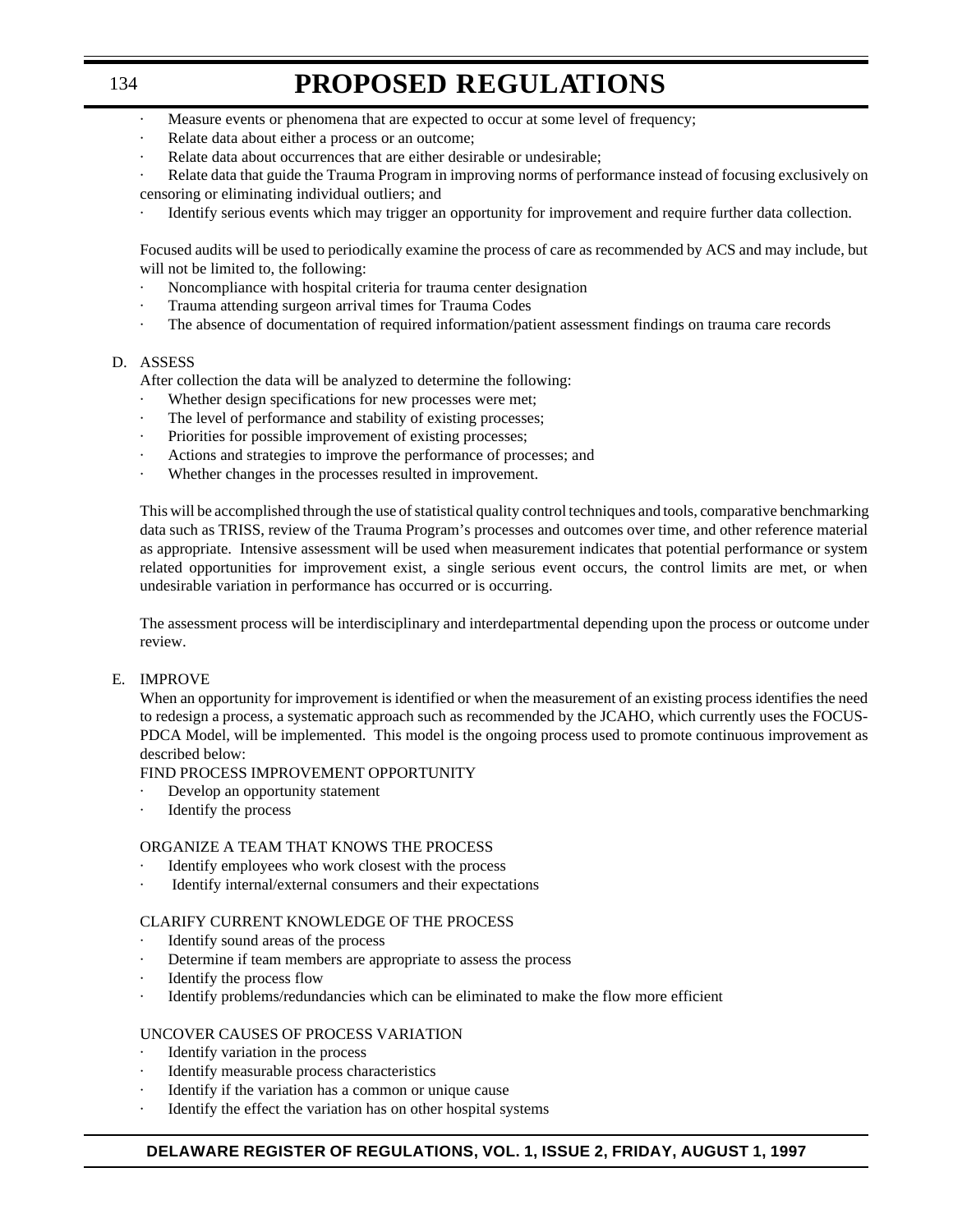### START THE IMPROVEMENT CYCLE

- Determine what changes can be made to improve the process
- Start a description of the process to be improved

#### PLAN THE IMPROVEMENT AND DATA COLLECTION

- Identify what improvements are to be made and in what order
- Assign responsibility for making the change
- Determine when the change will be effective
- Determine what data will be collected to measure changes

### DO THE IMPROVEMENT

- Initiate the change (Pilot study period)
- Collect data

#### CHECK THE RESULTS

- · Analyze the results of the data collection
- Draw conclusions

### ACT IN PROCESS AND THEORY

Standardize the change

Determine ongoing measurement of the process and reevaluation of implemented changes (effectiveness monitored for a minimum of 3 months following corrective action)

- Policy and procedure development/revision
- Education and communication of new process

Following identification and documentation of a specific problem in patient care or system performance by the peerreview process, corrective action is taken through one of the following mechanisms:

Change of existing policies and procedures that govern or define the standard of care

· Professional education: cases may be selected for discussion at the trauma service conferences; deficits in knowledge can be addressed through education of the whole group of providers or of specific providers

Counseling: review of a specific case or cases is conducted by the Director of Trauma, chief of the service, or the supervisor, with the individual.

· Credentialing process: information from quality improvement activities may be reported through the institution's QI System for consideration at the time of credentialing, delineation of privileges, or evaluation.

### VII. DELAWARE STATE TRAUMA REGISTRY

#### A. PATIENT CRITERIA

In order to generate consistent Statewide data, all patients who meet the following criteria must be included in the hospital Trauma Registry:

Patients with an ICD-9 CM N-code diagnosis between 800.00 and 959.9 plus any one or more of the following:

- 1) admission to the hospital for greater than 2 calendar days, or
- 2) inpatient operative procedure or
- 3) admission to the intensive care unit at any time, or
- 4) transfer to a trauma center or acute care facility, or
- 5) transfer from an acute care facility, or
- 6) death, including Emergency Department deaths and patients who are dead on arrival.

EXCLUSION: Patients over 55 years having the solitary diagnosis of closed fracture of neck of femur, ICD-9 CM N 820.0 or 820.2 AND underlying cause of injury defined by E884.2, E885, or E888 (falls on same level, from bed or chair, other falls).

B. DATA SET

· The Trauma Registry software to be used by hospitals will be specified by the Division of Public Health in conjunction with the Evaluation Committee, with input from all data-contributing hospitals. Technical support will be provided to all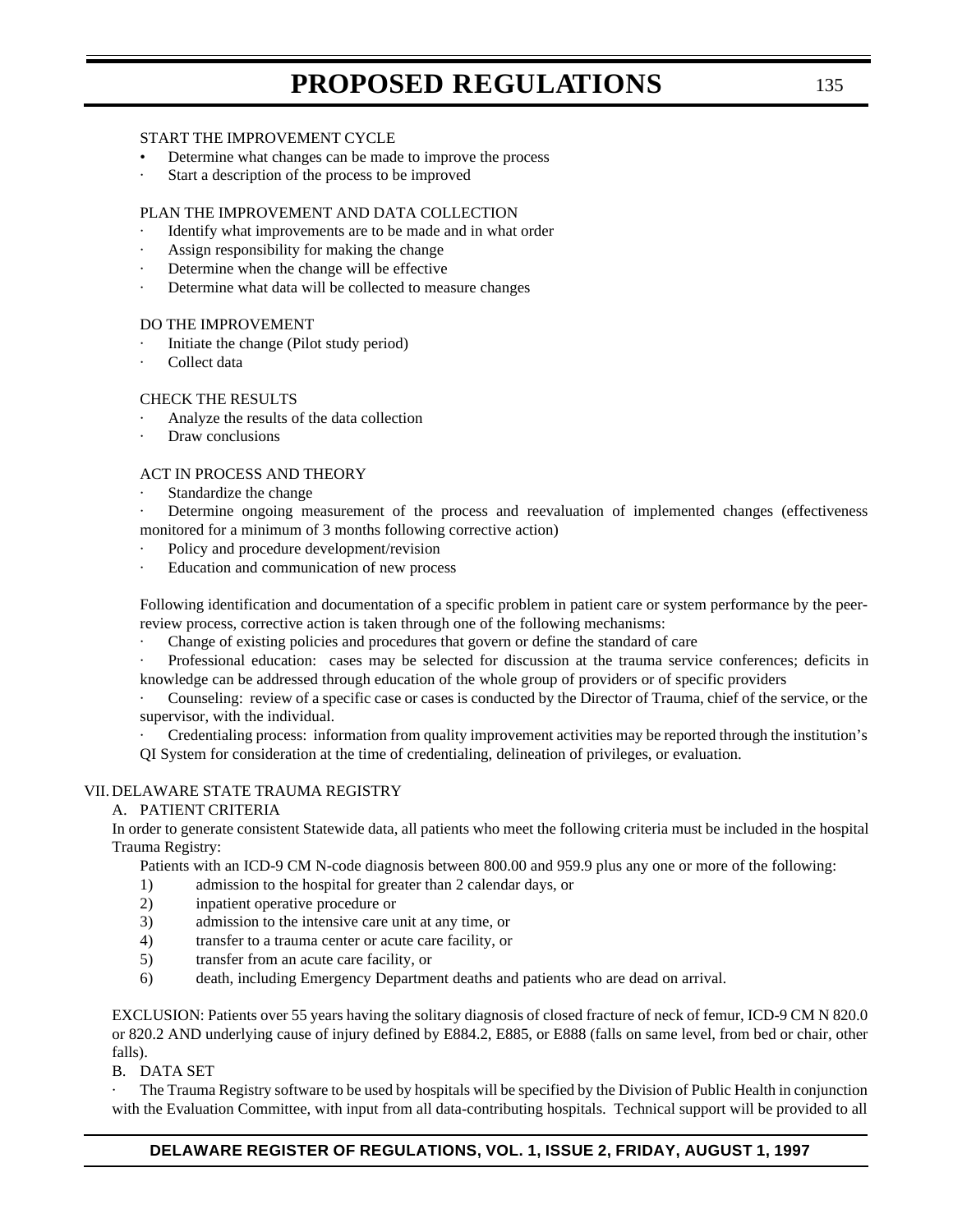Delaware acute care facilities by the Division or its designee. Facilities will collect the required data and submit it to the System Trauma Registry Coordinator as soon as possible, but no more than 90 days after the close of each quarter.

Data collected from contributing acute care facilities will form the State's Trauma System Registry. System Registry data will then be used in the process of formulating System reports, for the purpose of System Quality Improvement, for data linkage, and for research/prevention activities.

· The Trauma Registry data set shall be reviewed annually by the Delaware State Trauma Evaluation Committee and the Division of Public Health for any necessary additions, deletions, or modifications.

### C. HOSPITAL PARTICIPATION

· All acute care in-patient facilities in Delaware which receive traumatically injured patients will be required to contribute to the State Trauma Registry program by collecting and recording electronic data into the hospital Registry system, following the patient criteria described in Section A. All designated trauma facilities must use the complete Trauma Registry form, which includes patient information and facility-specific quality assurance and financial data elements. Nondesignated facilities may choose to use the abbreviated Trauma Registry format.

Each contributing facility will designate an individual who will have the authority, responsibility and accountability for directing and maintaining the hospital Trauma Registry and its data submission to the State.

Each contributing facility will identify a primary data entry person and allow them adequate time and resources to perform their tasks. (Time commitment is estimated to be 60 minutes for a complete form and an additional 60 minutes for quality improvement activities per patient.) This individual shall be required to participate in a Delaware Trauma Registrars Network, which will facilitate communications among Registrars and provide educational information to improve data quality. All Registrars will be required to attend scheduled Network meetings and workshops.

Both the individual contributing facilities and the State will be responsible for data integrity and confidentiality.

### VIII. TRAUMA SYSTEM EVALUATION

A. Evaluation of the Delaware Trauma System encompasses the entire scope of care provided to injured patients within the State of Delaware from injury through rehabilitation.

B. DIVISION of PUBLIC HEALTH RESPONSIBILITIES

Implement and monitor the State Trauma System Quality Improvement Program.

- C. TRAUMA REGISTRY COORDINATOR RESPONSIBILITIES
	- Review Trauma Registry data submitted for completeness.
	- Provide educational support for Trauma Registrars.
	- Assure maintenance of all minutes and records related to System continuous improvement activities.
	- Function as staff for Evaluation Committee.

## D. DELAWARE STATE TRAUMA SYSTEM EVALUATION COMMITTEE

1. The Trauma System Evaluation Committee will be a subcommittee of the Trauma System Committee.

2. Membership consists of representatives from each component of the statewide Trauma System.

Standing members should be available for frequent working meetings and have access to the Quality Management

Process of the agency which they represent. The Committee and Division may designate ad hoc Quality

Management project members as needed.

After three unexcused absences in a calendar year, a member will be automatically terminated from the Committee and the Division will name a replacement.

3. Responsibilities of Evaluation Committee:

The Delaware Trauma System Evaluation Committee is charged with providing recommendations, advice, and assistance to the Division of Public Health in its ongoing evaluation of the Delaware Trauma System based on American College of Emergency Physicians standards and nationally accepted Continuous Quality Improvement guidelines. Specific functions may include the following:

- · Assist the Trauma Registry Coordinator in the supervision of the State Trauma Registry.
- Assess trauma care standards, and recommend actions for the development and implementation of statewide policies and procedures that guide and support the provision of trauma care or services.
	- · Assess resources needed to support and sustain the Delaware State Trauma System.
	- Evaluate the coordination and integration of pre-hospital, inter-hospital, intra-hospital, and ancillary services.
	- · Monitor the incidence of adverse outcomes on a regular basis with comparison to regional and national norms.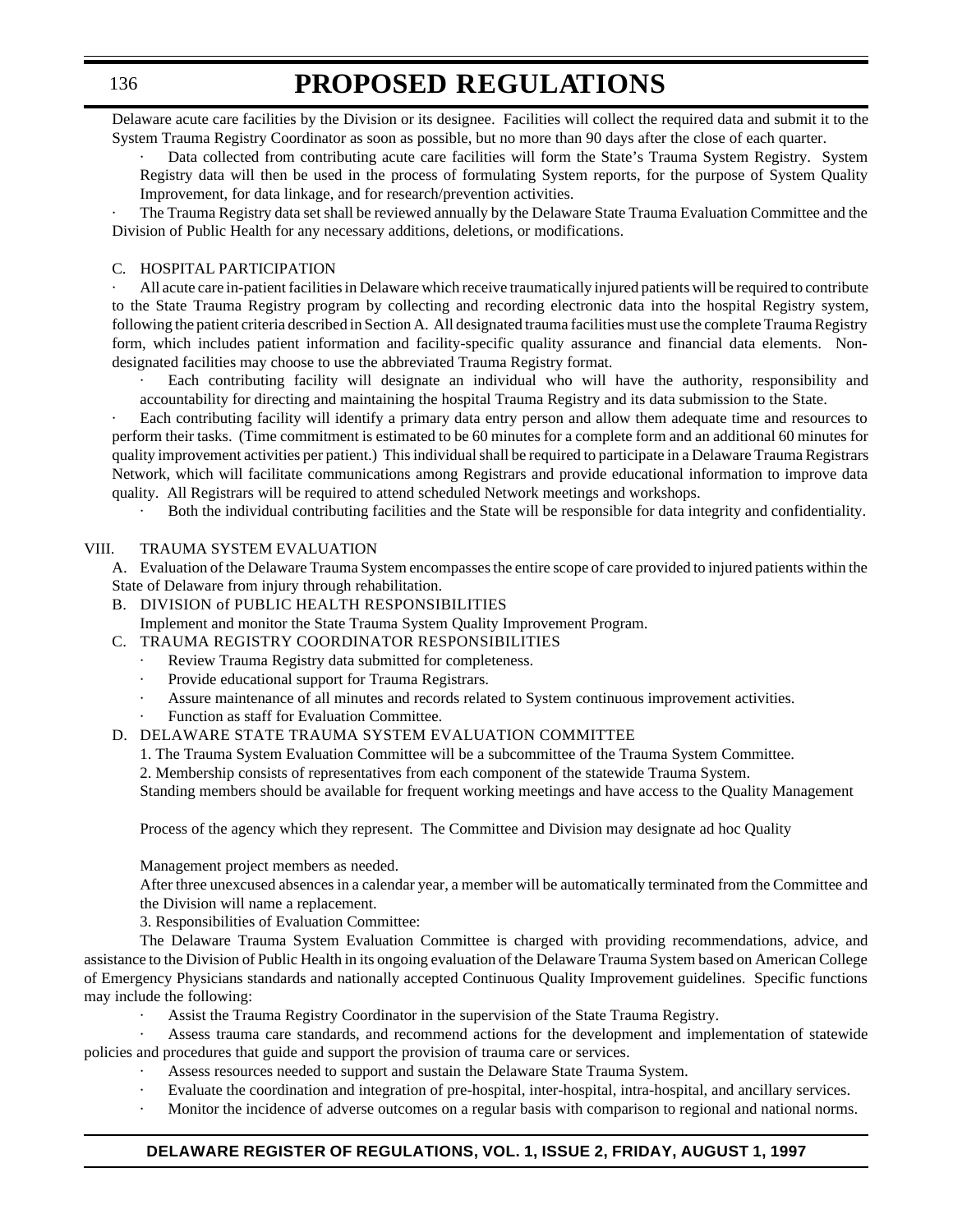- Recommend action for identified problems or opportunities for improvement in patient care services.
- Report Quality Iimprovement activities to the Division of Public Health on a regular basis.

Sponsor ongoing education regarding ACS, ACEP, and JCAHO standards and provide a multidisciplinary educational forum for presentation and discussion of interesting, difficult, and/or controversial trauma patient management cases.

- Evaluate effectiveness of actions taken and determine follow-up.
- Meet a minimum of four times per year, and as determined by the Committee or the Division.
- Assess other sources of data to combine into a comprehensive database for evaluation of the continuum of trauma care in the State of Delaware.
- Develop operational guidelines for the Committee's functioning.
- Perform any other function deemed necessary by the Division of Public Health

#### 4. Reports:

- Report aggregate findings/activities of Evaluation Committee including, but not limited to:
- The incidence of adverse or positive outcomes with comparison to regional and national norms;
- · Trend analyses of systems components;
- Recommendations for action when opportunities for improvement are identified;
- Evaluation of effectiveness of actions taken and methodologies for follow-up.
- Support trauma prevention, research, and systems activities by publishing or helping others to publish reports
- 5. Major areas of Trauma System review will include:
- Triage
- Interhospital transfer
- Facility performance
- Impact of system
- Integrity of Trauma Registry data
- Prevention trends

#### IX. OVERSIGHT

The Division of Public Health receives at least semi-annual reports of the Trauma System's Evaluation Committee activities. Minutes of each meeting will be forwarded to the Division in a timely manner.

### X. CONFIDENTIALITY

As used in this section, "records" means the recordings of interviews and all oral or written reports, statements, minutes, memoranda, charts, data, statistics, and other documentation generated by the Evaluation Committee, its subcommittees, and the State Trauma Registry for the stated purpose of trauma system medical review or quality care review and audit.

All quality management proceedings shall be confidential. Records of the State Trauma Evaluation Committee, its subcommittees, the State Trauma Registry, and attendees at meetings held for stated purposes of trauma system medical review or quality care review and audit shall be confidential and privileged and shall be protected from direct or indirect means of discovery, subpoena, or admission into evidence in any judicial or administrative proceeding.

All studies, reports, and minutes will include only the patient trauma registry number with all other identifying information encoded or kept in locked files. Access to qualified researchers may be granted based on state, federal, and municipal statutes, bylaws, rules, regulations, and policies. All meeting attendees will be required to sign confidentiality statements. Any documented breach of confidentiality will be referred to the Division of Public Health for appropriate action.

### XI. ANNUAL REVIEW

This plan is reviewed at least annually by the Division of Public Health and the Evaluation Committee.

#### **REFERENCES**

1. American College of Emergency Physicians: Guidelines for Trauma Care Systems. Dallas, Texas, ACEP, 1992.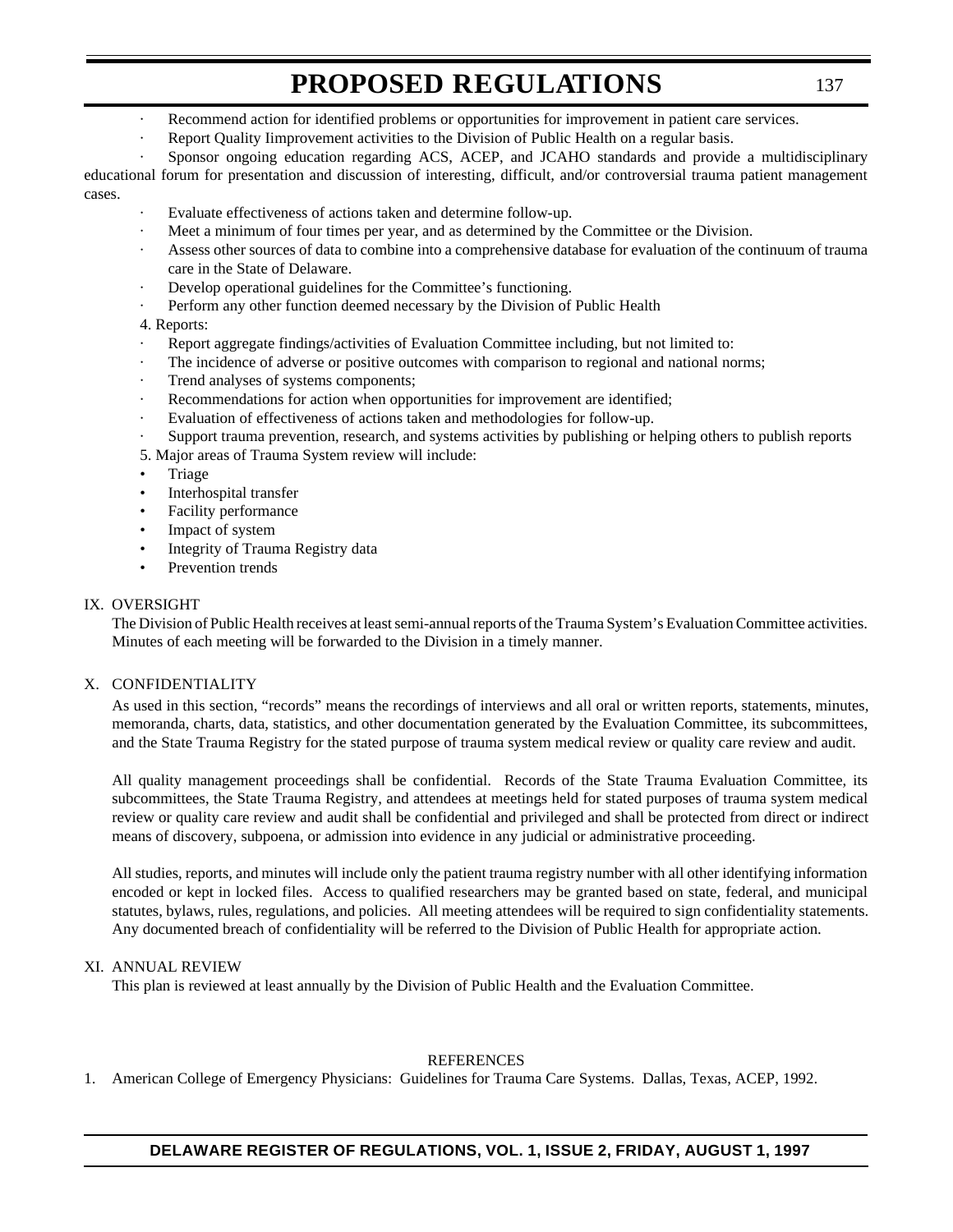## 138

## **PROPOSED REGULATIONS**

2. American College of Surgeons Committee on Trauma: Resources for Optimal Care of the Injured Patient:1993. Chicago, Illinois, ACS, 1993.

3. U.S. Department of Health and Human Services: Model Trauma Care System Plan. Rockville, Maryland, DHSS, 1992.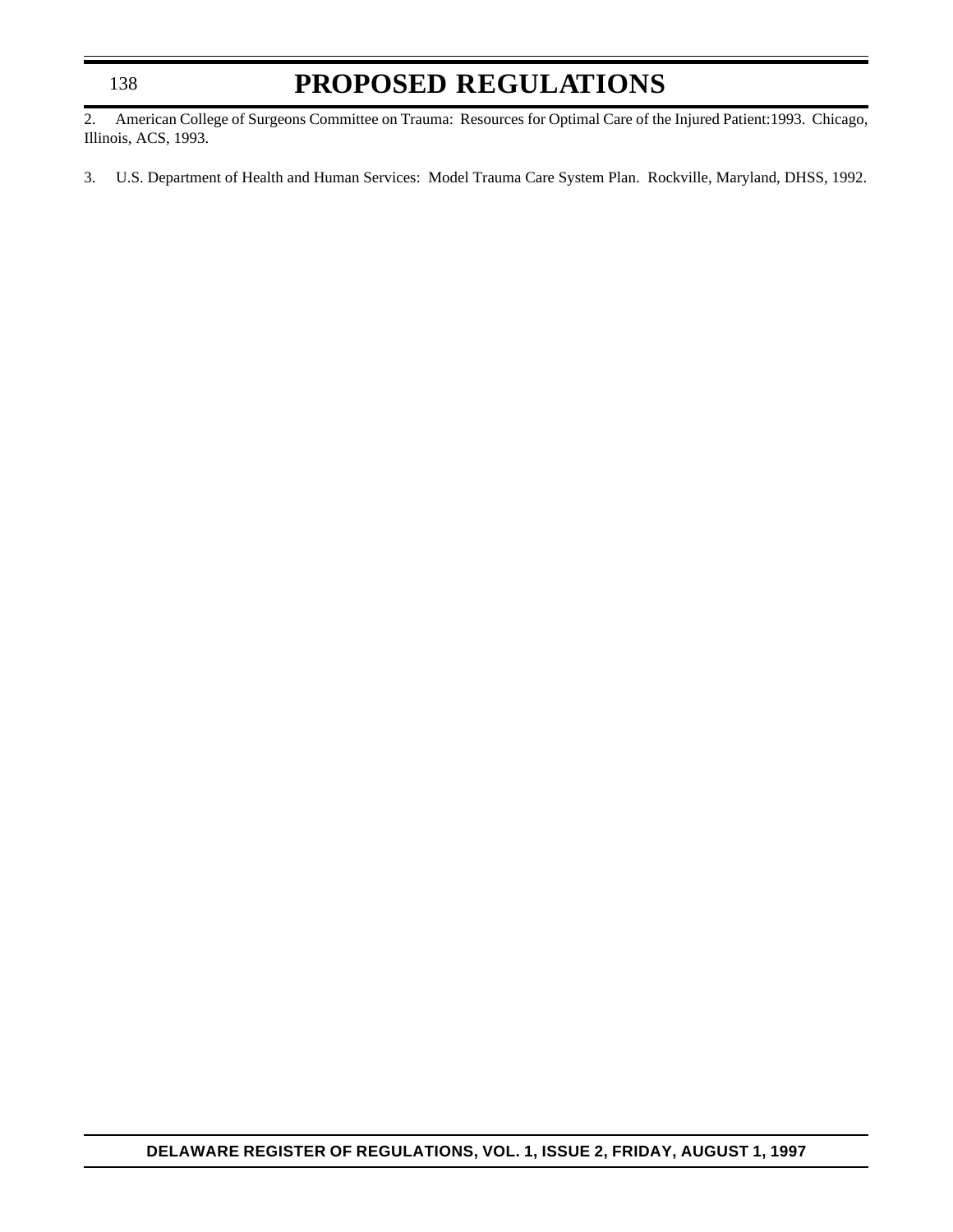## **Symbol Key**

Roman type indicates the text existing prior to the regulation being promulgated. Underlined text indicates new text added at the time of the proposed action. Language which is striken through indicates text being deleted. **[Bracked Bold language]** indicates text added at the time the final order was issued. **[Braketed striken through]** indicates language deleted at the time the final order was issued.

## **Final Regulations**

The opportunity for public comment shall be held open for a minimum of 30 days after the proposal is published in the Register of Regulations. At the conclusion of all hearings and after receipt within the time allowed of all written materials, upon all the testimonial and written evidence and information submitted, together with summaries of the evidence and information by subordinates, the agency shall determine whether a regulation should be adopted, amended or repealed and shall issue its conclusion in an order which shall include: (1) A brief summary of the evidence and information submitted; (2) A brief summary of its findings of fact with respect to the evidence and information, except where a rule of procedure is being adopted or amended; (3) A decision to adopt, amend or repeal a regulation or to take no action and the decision shall be supported by its findings on the evidence and information received; (4) The exact text and citation of such regulation adopted, amended or repealed; (5) The effective date of the order; (6) Any other findings or conclusions required by the law under which the agency has authority to act; and (7) The signature of at least a quorum of the agency members.

The effective date of an order which adopts, amends or repeals a regulation shall be not less than 10 days from the date the order adopting, amending or repealing a regulation has been published in its final form in the Register of Regulations, unless such adoption, amendment or repeal qualifies as an emergency under §10119.

## **[PUBLIC SERVICE COMMISSION](#page-4-0)**

Statutory Authority: Title 26 Section 201 of the Delaware Code (26 **Del.C.** 201) PUBLIC SERVICE [COMMISSION](http://www.state.de.us/govern/agencies/pubservc/delpsc.htm) BEFORE THE PUBLIC SERVICE **COMMISSION** OF THE STATE OF DELAWARE

| IN THE MATTER OF THE      |                       |
|---------------------------|-----------------------|
| PROMULGATION              |                       |
| OF RULES REGARDING        |                       |
| <b>THE DISCOUNTS</b>      |                       |
| <b>FOR INTRASTATE</b>     |                       |
| <b>TELECOMMUNICATIONS</b> | <b>PSC REGULATION</b> |
| AND INFORMATION           | DOCKET NO. 47         |
| <b>SERVICES PROVIDED</b>  |                       |
| <b>TO SCHOOLS AND</b>     |                       |
| <b>LIBRARIES</b>          |                       |
| (OPENED JUNE 17, 1997)    |                       |
|                           |                       |

ORDER NO. 4555

This 15th day of July, 1997, the Commission finds, determines, and Orders:

In PSC Order No. 4524 (June 17, 1997), the Commission proposed to adopt rules governing the discounts to be available to eligible schools and libraries for the purchase of intrastate telecommunications services. See 47 U.S.C. § 254(h)(1)(B). The proposed rules incorporate the discount matrix adopted by the Federal Communications Commission ("FCC") for interstate telecommunications and other additional services provided to eligible schools and libraries. See Federal-State Board on Universal Service, CC Dckt. No. 96-45, Report and Order, FCC 97-157 (rel. May 8, 1997) (62 Fed. Reg. 32862) ("the Universal Service Order"). The Commission's proposed rules also set forth implementing procedures similar to those adopted by the FCC. The Commission proposed the new rules, with the discount matrix, because the FCC's Universal Service Order requires a state to adopt a discount for intrastate services as deep as the federally prescribed one in order for schools and libraries in that state to receive support, for both interstate and intrastate services, from the federal Universal Service fund. 47 C.F.R. § 54.505(e)(1).

2. Because federal support will be provided to schools and libraries nationwide under a first-come, first-served application process, the Commission sought to adopt the rules promptly to allow Delaware schools and libraries to make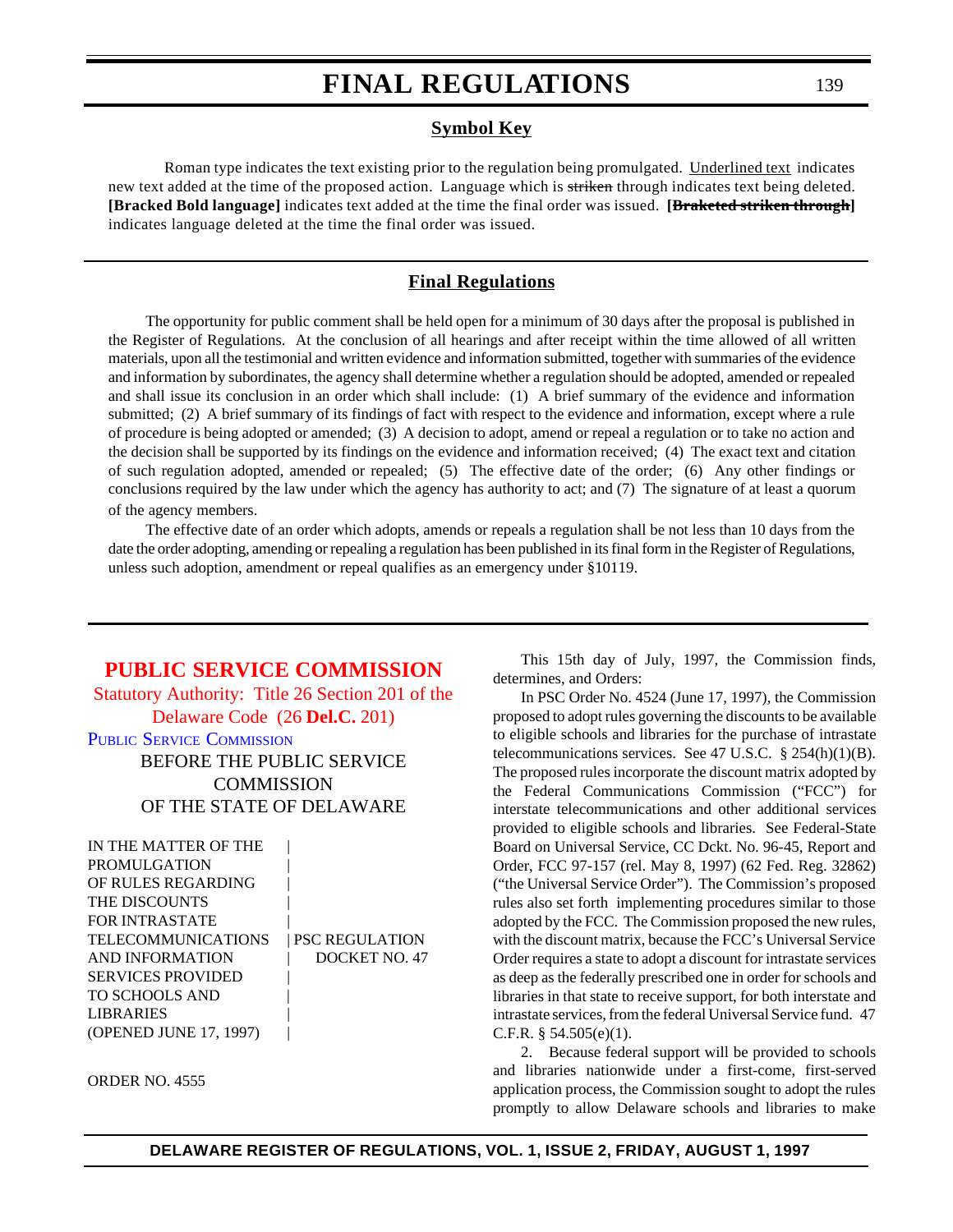timely applications for support. Thus, in compliance with 29 Del. C. §§ 1133 & 10115, the Commission caused notice of the proposed rules to be published in the Delaware Register of Regulations and caused notice of a public hearing to be published in two newspapers of general circulation. However, due to the time requirements surrounding the promulgation of regulations, it would appear that a final adoption of the proposed rules cannot occur until mid-September, 1997.

3. On July 9, 1997, the Governor signed House Joint Resolution No. 9. This resolution authorizes the Commission to adopt discounts for telecommunications services provided to eligible schools and libraries for purposes of the receipt of federal universal service support. It also specifically releases the Commission from the procedures set forth in 29 Del. C. §§ 1133 & 10115 in adopting those discounts.

4. The Commission believes that the intent of House Joint Resolution No. 9 was to allow this Commission to adopt discounts for eligible schools and libraries on an expedited basis so that our State's schools and libraries would not be delayed in applying for universal service support. In light of such direction, the Commission now decides to adopt the discount matrix set forth in the proposed rules without awaiting the public hearing and the close of the comment period ordered in PSC Order No. 4524. This prompt adoption of the discount matrix will ensure that schools and libraries in this State will have the opportunity to file for universal service support at the time the federal support administrator begins to accept applications. The Commission believes that the adoption of the discount matrix by this Order will satisfy the requirements of 47 C.F.R. § 54.505(e)(1).

5. At the same time, the Commission will continue the scheduled comment and hearing proceedings and may, after the receipt of such comments and the conclusion of the hearing, alter or amend the proposed rules based on the testimony and materials submitted.

Now, therefore, IT IS ORDERED:

1. That, pursuant to 47 U.S.C.  $\S$  254(h)(1)(B) and House Joint Resolution No. 9 of the 139th General Assembly, the following matrix shall be the discount rate to be applied to eligible intrastate services and facilities purchased by eligible schools, school districts, libraries, or library consortia based on the institution's level of poverty and location.

| <b>SCHOOLS &amp; LIBRARIES</b> |          |                       |
|--------------------------------|----------|-----------------------|
| <b>DISCOUNT MATRIX</b>         |          | <b>DISCOUNT LEVEL</b> |
| <b>HOW DISADVANTAGED?</b>      | urban    | rural                 |
| % of students eligible for     | discount | discount              |
| national school lunch program  |          |                       |
| < 1                            | 20       | 25                    |
| $1 - 19$                       | 40       | 50                    |
| $20 - 34$                      | 50       | 60                    |
| 35-49                          | 60       | 70                    |
| 50-74                          | 80       | 80                    |
| 75-100                         | 90       | 90                    |
|                                |          |                       |

Schools and libraries located in New Castle County and Kent County are designated as urban. Schools and libraries located in Sussex County are designated as rural. The above discounts shall be applicable only for the receipt of support from a universal service fund.

2. That the procedures set forth in PSC Order No. 4524 (June 17, 1997) shall continue to be followed and the designated Hearing Examiner shall endeavor to submit his report for Commission review by August, 1997. Interested persons shall still submit comments by July 31, 1997, and may present comments and testimony at the public hearing scheduled for August 1, 1997. The Commission reserves the right to make such modifications, amendments, and revisions to the above matrix and the rules proposed in PSC Order No. 4524 as a result of the comments and public hearing. Pursuant to the authority granted by House Joint Resolution No. 9, the Commission may do so without any further, additional publication of such changes in the Delaware Register of Regulations or in newspapers of general circulation.

3. That the Secretary shall mail or deliver a copy of this Order to: (1) the Secretary of Education; (2) the State Librarian; (3) the Executive Director of the Office of Information Systems; (4) the Executive Director of the Delaware Center for Educational Technology; (5) the Public Advocate; and (6) all persons who have made a timely request for advance notice of rule-making proceedings.

4. That the Commission reserves the jurisdiction and authority to enter such further Orders in this matter bs may be deemed necessary or proper.

BY ORDER OF THE COMMISSION: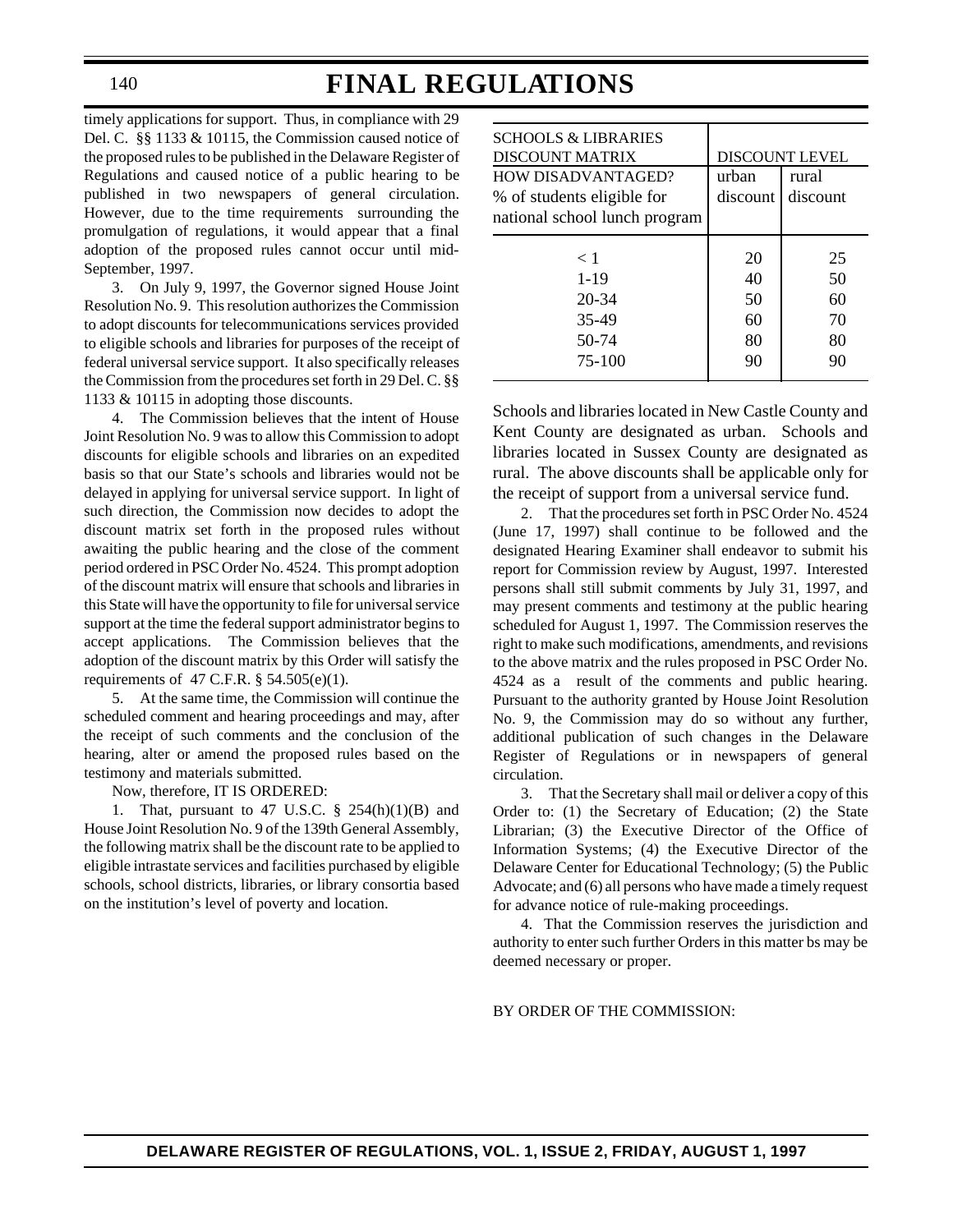**[DELAWARE BOARD OF EXAMINERS OF](#page-4-0) NURSING HOME ADMINISTRATORS RULES AND REGULATIONS ENACTED BY THE STATE OF DELAWARE TITLE 24, CHAPTER 52**

**PLEASE NOTE THAT THE FOLLOWING REGULATORY CHANGES WERE INITIATED PRIOR TO THE EFFECTIVE DATE OF THE CURRENT ADMINISTRATIVE PROCEDURES ACT THE FOLLOWING IS PRESENTED FOR INFORMATIONAL PURPOSES ONLY**

AN ACT PROVIDING FOR THE APPOINTMENT OF A STATE BOARD OF EXAMINERS OF NURSING HOME ADMINISTRATORS, DEFINING ITS POWERS AND DUTIES: REGULATING THE PRACTICE PROVIDING FOR THE LICENSING OF SUCH AND PRESCRIBING PENALTIES FOR ANY VIOLATIONS OF THIS ACT, TITLE 24, CHAPTER 52.

Rules and Regulations Board of Examiners of Nursing Home Administrators

Rule 1. Source of Authority: 24 Delaware Code, Chapter 52

The Rules and Regulations herein contained constitute, comprise, and shall be known as the Rules and Regulations of the Board of Examiners of Nursing Home Administrators of the State of Delaware, and are hereby promulgated, pursuant to the authority granted to and imposed upon the said Board under and pursuant to the provisions of the State Licensing Statute, 24 Delaware Code, Chapter 52.

Rule 2. General Definitions.

A. Whenever used in these Rules and Regulations unless expressly otherwise stated, or unless the context or subject matter requires a different meaning, the following terms shall have the respective meanings hereinafter set forth or indicated.

1. The term "Board" means the Delaware State Board of Examiners of Nursing Home Administrators.

2. The term "Nursing Home Administrator" means the individual responsible for planning, organizing, directing and controlling the operation of a nursing home, or who in fact performs such functions, whether or not such functions are shared by one or more other persons, and who is duly licensed by the Board.

3. The term "Nursing Home Administrator-In-Training" means an individual registered as such with the Board, under direct supervision of a currently licensed Delaware Nursing Home Administrator in the Sponsoring Facility (Spons), and/or Skilled Nursing Facility (SNF), and/ or Assisted Living Facility (AL).

4. The term "Practice of Nursing Home Administration" means the performance of any act or the making of any decision involved in the planning, organizing, directing and/ or controlling of a nursing home.

5. The term "Nursing Home" means any institution, building or agency in which accommodation is maintained, furnished or offered for any fee, gift, compensation or reward, for the care of more than four aged, infirm, chronically ill or convalescent persons, that is duly licensed by the State Division of Public Health.

6. The term "Person" means an individual and does not include the terms: firm, corporation, association, partnership, institution, public body, joint stock association or any other group of individuals.

7. Term "Preceptor" means an individual who currently has a Delaware Nursing Home Administrator license and is employed in a Skilled Nursing Facility (SNF) or Assisted Living Facility (ALF).

Rule 3. Board Meetings.

A. The Board may meet at least every other month, with location and dates set by the President, in accordance with the Freedom of Information Act.

B. The President, or other presiding officer of the Board, may call special meetings of the Board when necessary, upon a minimum of 24 hours notice.

Rule 4. General Powers.

A. The Board shall exercise such powers as provided by the Laws of this State pertaining to the licensing and registration of Nursing Home Administrators. A majority of the Board shall constitute a quorum and no action shall be taken without the affirmative vote of five members of the Board.

B. The Board may seek counsel and advice from appropriate State Agencies, as needed.

C. From time to time, the Board shall make and publish such Rules and Regulations, not inconsistent with the Law, as it may deem necessary and proper for the execution and enforcement of the Law and Rules and Regulations governing the licensing and registration of Nursing Home Administrators.

D. The Board shall exercise quasi-judicial powers, not inconsistent with the law.

Rule 5. Officers and Duties.

A. The Board shall elect annually from its membership a President, Vice President, and Secretary.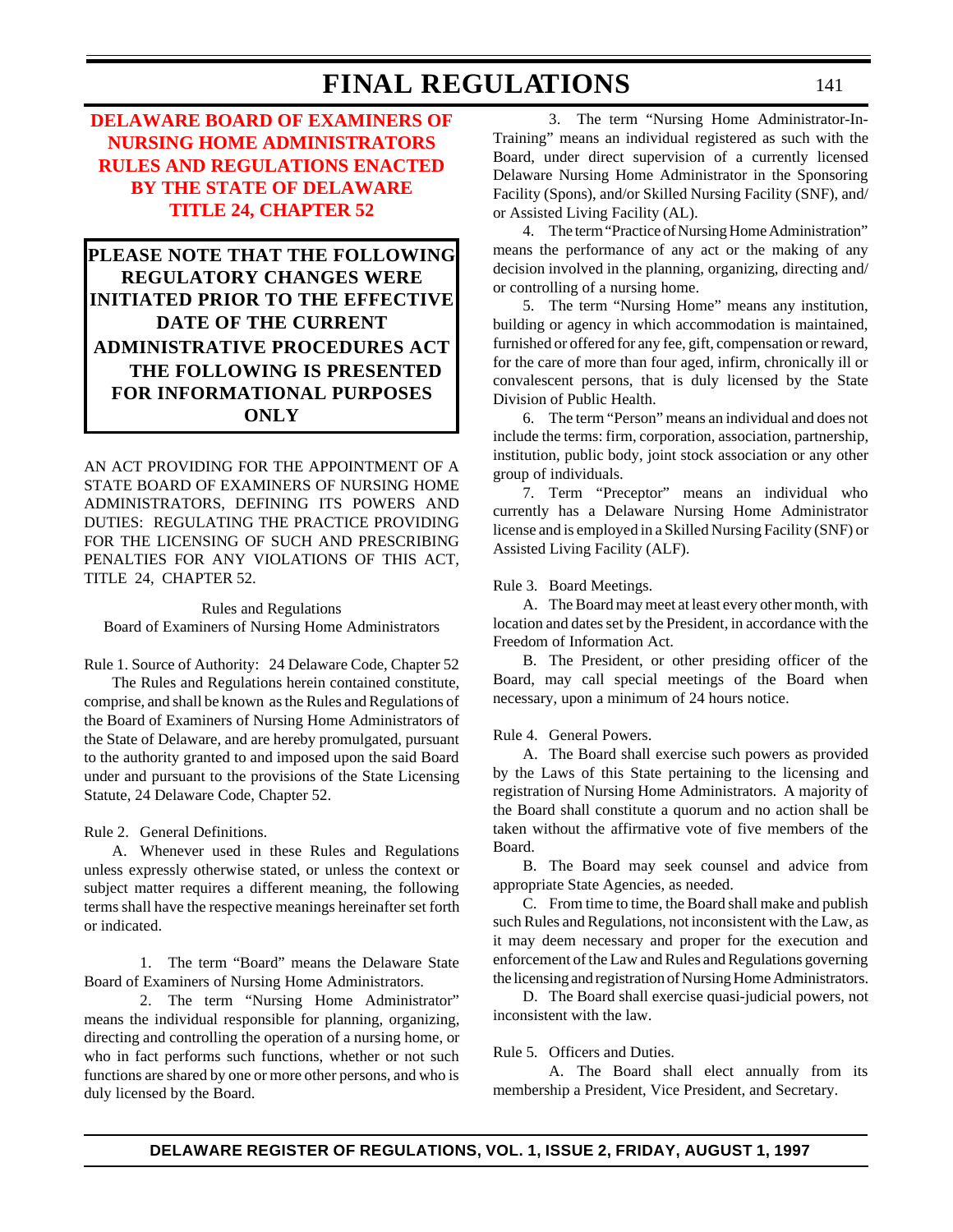## 142

## **FINAL REGULATIONS**

B. The President shall preside at all meetings of the Board and shall sign all official documents of the Board. In the absence of the President, the Vice President shall preside at meetings and perform all duties usually performed by the President.

Rule 6. Scheduling of Examinations and Re-Examinations.

Examinations will be administered on the second Thursday of January, April, July and October of each year in Dover.

Rule 7. Pre-Examination Requirements; Conditions Precedent.

The Board shall admit to examination for licensure as a Nursing Home Administrator, any candidate who meets the qualifications or demonstrates to the satisfaction of the Board that within 30 days after the examination he/she will meet the following standards:

A. Is at least 21 years of age.

B. Shall meet the requirements of 1 or 2 or 3 set forth below:

1. Possesses a baccalaureate or graduate degree in Health & Health Services, Hospital Administration or Business Administration and,

a. has three months experience as a Nursing Home Administrator or

b. has successfully completed six months in a pre-approved Nursing Home Administrator-In-Training Program under Direct supervision of the applicant's Preceptor(s) (this program will include all subjects as listed in Rule 10, Content of the Administrator-In-Training Program) or

c. has demonstrated administrative experience as the Board deems sufficient, or

2. Possesses a baccalaureate or graduate degree in a specialty other than Health & Human Services, Hospital Administration or Business Administration and,

a. has six months experience as a Nursing Home Administrator or

b. has successfully completed nine months in a pre-approved Nursing Home Administrator-In-Training Program under Direct supervision of the applicant's Preceptor(s) (this program will include all subjects as listed in Rule 10, Content of the Administrator-In-Training Program) or

c. has demonstrated administrative experience as the Board deems sufficient, or

3. Possesses an associate degree or a current Delaware license as a Registered Nurse and,

a. has twelve months experience as a Nursing Home Administrator or

b. has successfully completed twelve months in a pre-approved Nursing Home Administrator-In-Training Program under Direct supervision of the applicant's Preceptor(s) (this program will include all subjects as listed in Rule 10, Content of the Administrator-In-Training Program) or

c. has demonstrated administrative experience as the Board deems sufficient to satisfy this requirement.

C. In addition to the degree requirements listed in Rule 7.

1. has completed a course of study administered by an accredited educational institution, provided that both the course of study and the educational institution has been pre-approved by the Board as providing adequate academic preparation for nursing home administration, or

2. has demonstrated comprehensive experience and education which the Board deems sufficient to satisfy this requirement.

Rule 8. Application for Examination.

A. An applicant for examination and qualification for a license as a Nursing Home Administrator shall make application in writing, on forms provided by the Board, and shall furnish evidence satisfactory to the Board that he/she has met the pre-examination requirements as provided for in the State Licensing Statutes and Rule 7 of these Rules and Regulations.

B. To establish suitability and fitness to qualify for a license as a Nursing Home Administrator, as required by the State Licensing Statute, prior to being submitted to examination for licensure as a Nursing Home Administrator, the applicant shall furnish evidence satisfactory to the Board of ability to perform the essential functions of a licensed Nursing Home Administrator.

Some examples of essential functions of a Nursing Home Administrator are:

1. Ability to demonstrate understanding and communicate general and technical information necessary to the administration and operation of a nursing home with or without reasonable accommodation i.e., applicable health and safety regulations, and

2. Ability to assume responsibilities for the administration of a nursing home as evidenced by prior accredited activities and evaluation of prior services and evidence secured by the Board, and

3. Ability to relate the physical, psychological, spiritual, emotional and social needs of ill and/or aged individuals to the administration of a nursing home and to create the compassionate climate necessary to meet the needs of the patients therein with or without reasonable accommodation, and

4. Thorough knowledge and demonstrated understanding of the subjects as incorporated in the list of Rule 10.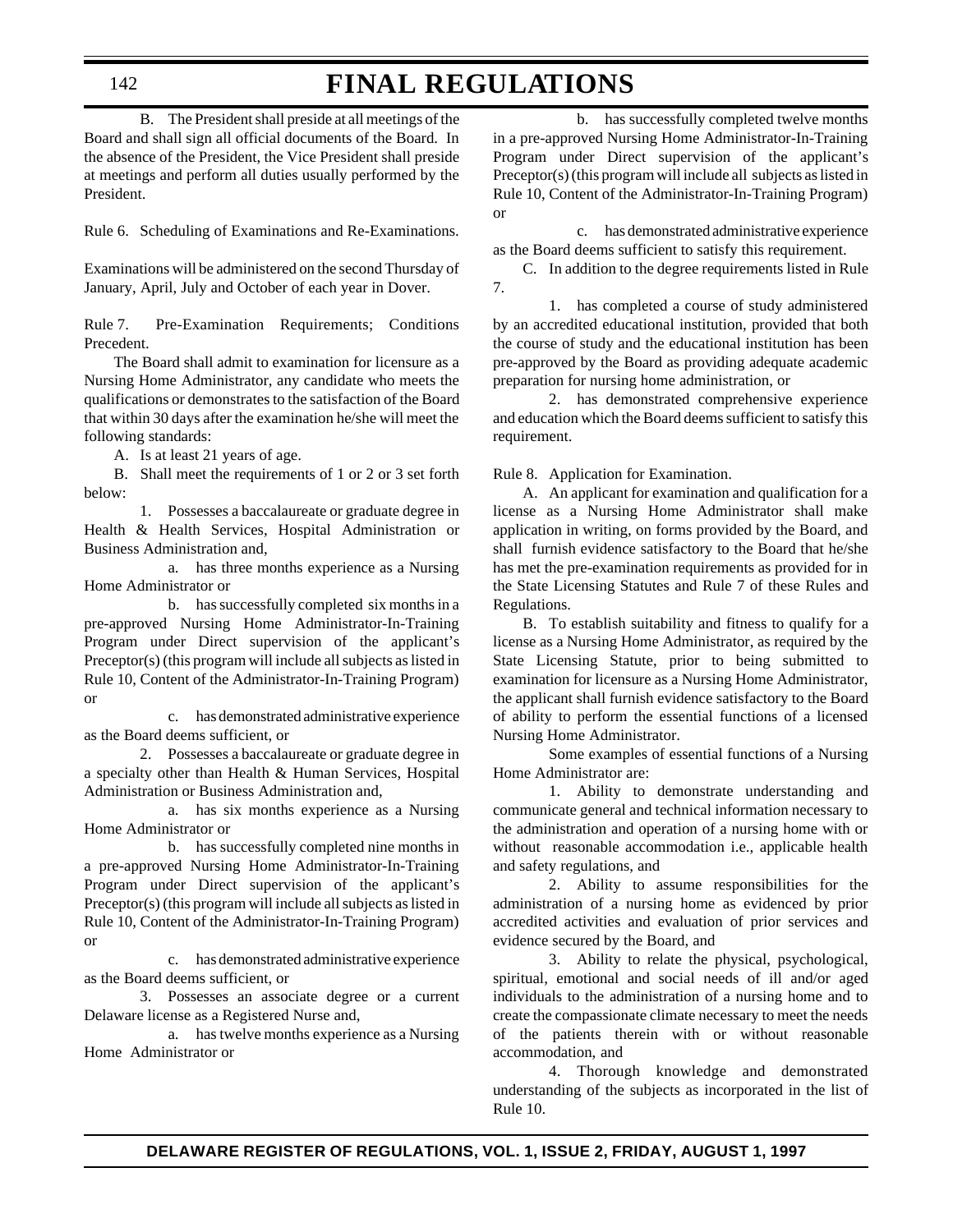C. The basic requirements for suitability set forth herein are to be considered minimal and may not be waived.

Rule 9. Conditional Admission to Examination; Disqualification; Re-Examination.

A. An applicant for examination who has been disqualified shall be given written notification by certified mail of his/her disqualification and the reason therefore and the applicant's right to a hearing.

B. All proceedings shall be conducted according to the Administrative Procedures Act.

C. Where an applicant for examination has been disqualified, he/she may submit a new application for qualification for examination provided, however, that he/she shall be required to meet the requirements for licensing as shall be in force at the time of such reapplication.

Rule 10. Content of the Administrator-In-Training Program.

A. Every Administrator-In-Training (AIT) program shall be approved by the Board and shall be conducted under the direct supervision of the Pre-Approved Preceptor(s), the start date for which shall be the date of the Board's notification of preceptor(s) approval and must be completed within the allotted time (an extension may be granted upon request by either the applicant or preceptor(s) for bonafide  $reason(s)$ .)

So as to encourage entry to qualified Nursing Home Administrator candidates, the following AIT program (see Addendum A attached) is split between a skilled nursing facility (SNF) and an assisted living facility (AL) and the sponsoring facility (Spons), so called because it is generally the applicant's employer and could be either SNF or AL. If the Spons is SNF, the Board will require at least 5% of the program be completed in a AL; if the Spons is AL, the Board will require at least 10% of the program be completed in a SNF, with the training for each subject of the program to be conducted in the facility identified by an "x" under the appropriate columnar heading. Since the AIT program is split between a SNF and an AL, each AIT Trainee will require a preceptor for each type of facility.

Rule 11. Grading Examinations.

A. Every candidate for a Nursing Home Administrator's license shall be required to pass the National Association of Boards examination (NAB).

B. In the event the national examination is failed, the applicant will be notified by the Administrative Assistant. The applicant for licensure will be permitted to retake the examination a maximum of two additional times. The fee for the examination will be set by Division of Professional Regulation. The first makeup examination must be taken within three months and the second, if necessary, within the following six month period. If an applicant must take the

exam for a third time, it will be necessary for the applicant, prior to taking the third examination, to spend 40 hours working in a skilled care facility, previously approved by the Board, under a Delaware licensed administrator.

A passing score of seventy five percent (75%) will be required on the examination. Passing grade will:

National scale-113 correct out of 150

Rule 12. Approval of Programs of Study for Licensure of a Nursing Home Administrator.

Any program of study offered by an Educational Institute for the purpose of qualifying applicants for Nursing Home Administrator licensure and/or re-licensure shall be subject to the approval of the Board.

Rule 13. Programs for Continuing Education Credits.

A. Continuing education programs consisting of Board approved seminars, resident or extension courses, conferences and workshops totaling 48 classroom hours or more, on any of the subject areas enumerated in Paragraph B below, are required for biennial licensure of a license as a Nursing Home Administrator. A maximum of 24 additional credit hours may be carried forward into the next licensure period, however, they must be earned within the last nine months of the preceding licensure period. The following are requirements for license renewal:

1. For licenses initially authorized during the first six months of the biennial period, 36 credit hours will be required for renewal.

2. For licenses initially authorized during the second six months of the biennial period, 24 credit hours will be required for renewal.

3. For licenses initially authorized during the third six months of the biennial period, 12 credit hours will be required for renewal.

4. For licenses initially authorized during the fourth six months of the biennial period, no credit hours will be required for renewal.

5. When continuing education units are not met, there will be no extensions, absent showing hardship.

B. Content of programs of continuing education shall include one or more of the following general subject areas or their equivalents:

1. Applicable standards of environmental health and safety,

- 2. Local health and safety regulations,
- 3. General Administration,
- 4. Psychology of patient care,
- 5. Principles of medical care,
- 6. Personal and social care,

7. Therapeutic and supportive care and services in long-term care,

- 8. Department organization and management,
- 9. Community interrelationships, and,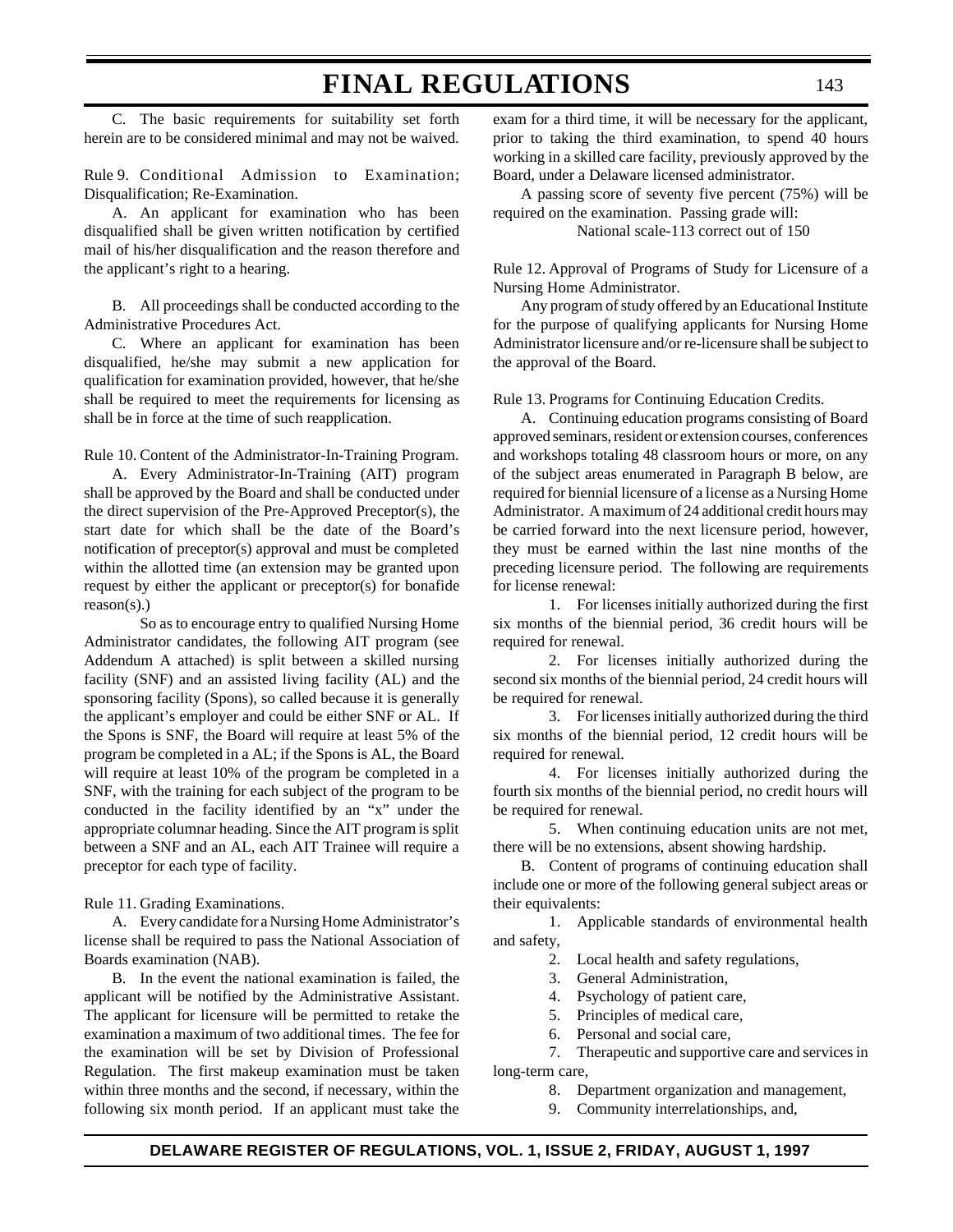10. Business or financial management.

C. Programs of continuing education:

1. Those conducted solely by accredited educational institutions.

2. Those conducted jointly by educational institutions and associations, professional societies or organizations other than accredited colleges or universities.

3. Those conducted solely by associations, professional societies and other professional organizations other than accredited educational institutions.

4. Those self-instruction or home study courses, video computer-assisted programs, and teleconferences, preapproved by the Board, may be accumulated at no more than twelve hours per renewal period.

D. Upon completion of an approved program of study the sponsor or sponsors of the program shall issue certificates of attendance or other evidence of attendance, satisfactory to the Board.

E. Nothing contained in this rule shall preclude the Board from providing for any program of study which excludes subjects which shall be in derogation of, or in conflict with, the teachings and practices of any recognized religious faith, providing however, any applicant seeking to be entitled to be admitted to such program of study hereinunder, shall submit evidence satisfactory to the Board that he/she is in fact an adherent of such recognized religious faith.

Rule 14. Licenses.

A. An Applicant for license as a Nursing Home Administrator who has successfully complied with the requirements of the licensing laws and standards provided herein, passed the examination provided for by the Board and, where applicable, complied with the requirements for Nursing Home Administrator-In- Training, shall be issued a license on a form provided for that purpose by the Board, certifying that such applicant has met the requirements of the laws, rules and regulations entitling the applicant to serve, act, practice and otherwise hold the applicant out as a duly licensed Nursing Home Administrator. Unless otherwise suspended or revoked as provided in Rule 16 of these Rules and Regulations, such license, once issued, shall remain valid and active until its official expiration date as noted on such license.

1. Any licensee requesting an inactive status shall be notified the Board has no provision for such status and, therefore, the license in question shall be considered active and valid, regardless of the place of residence and/or occupation of the license holder, until its official expiration date, after which any application for reinstatement will be addressed as provided in Rule 15 of these Rules and Regulations.

B. Board approval for Acting Nursing Home Administrator

1. In the event of a permanent loss of a regularly licensed Nursing Home Administrator by death, disability, resignation, dismissal and or any other unexpected cause, or due to change of ownership of the facility, the owner, governing body or other appropriate authority of the nursing home suffering such removal, may designate an Acting Nursing Home Administrator. The Board may at its discretion, issue without examination a permit for a period not to exceed nine months. Such permit will be issued to an applicant who fulfills the requirements of a and b as follows :

a. Rule 7.

b. Has been nominated to be the Acting Nursing Home Administrator in the particular facility which shall be identified in the application.

2. In the event of a change in the ownership of the facility, resulting in the removal of the licensed Nursing Home Administrator, the new owner, governing body or other appropriate authority of the nursing home may designate an Acting Nursing Home Administrator under the criteria in Rule 14, B1 above.

C. No Board approval for acting Nursing Home Administrator shall be issued to an individual if that individual is employed by a facility whose administrator has operated under an acting permit within the previous year.

D. No facility may have concurrent acting permits.

Rule 15. Renewal of Licensure.

A. Every person who holds a valid license as a Nursing Home Administrator, issued by the Board, shall biennially apply to the Board for a new license, and report any facts requested by the Board.

B. On making application for renewal of license, the established fee shall be submitted and satisfactory evidence shall also be submitted to the Board that during the preceding two year period, the applicant has attended continuing education programs or courses of study as provided in Rule 13 of these Rules and Regulations.

C. A licensed Nursing Home Administrator whose license has expired may, within two years following the licensure period, have his/her license reinstated without examination upon payment of the renewal fee, plus a late fee. In addition, satisfactory evidence shall also be submitted to the Board that during the preceding two year period, the applicant has attended continuing education programs or courses of study as provided in Rule 13 of these Rules and Regulations. Any licensee whose license has expired for a period in excess of a two-year licensure period may have his/ her license reinstated upon payment of the renewal fee, late fee and upon satisfying the Board as to the applicant's current qualifications by completing an application form as outlined in Rule 8 of these Rules and Regulations, providing, however, such applicant may attach a resume in lieu of completing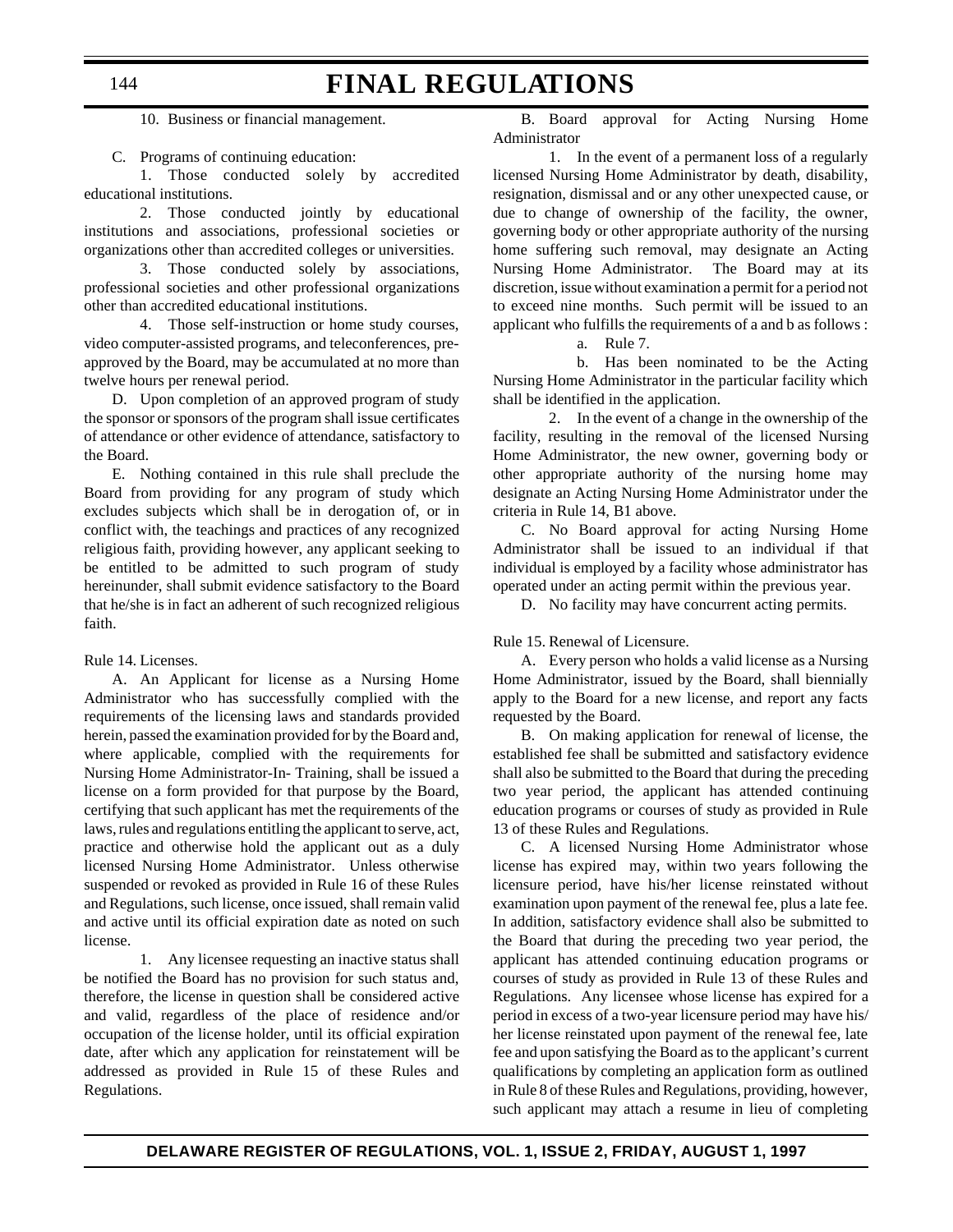sections 4 and 5 of the application form. Satisfactory evidence shall also be submitted to the Board that during the preceding two year period, the applicant has attended continuing education programs or courses of study as provided in Rule 13 of these Rules and Regulations.

D. Only an individual who has qualified as a licensed Nursing Home Administrator and who holds a valid, current registration certificate pursuant to the provisions of these Rules and Regulations, shall have the right and the privilege of using the abbreviation "N.H.A." after his/her name. No other person shall use or shall be designated to such title or abbreviation or any other words, letters, sign, card or device, tending to or intended to indicate that such person is a licensed Nursing Home Administrator.

E. The Board shall maintain all approved applications for licensing of Nursing Home Administrators. The Board shall maintain a complete file of such other pertinent information as may be deemed necessary.

Rule 16. Refusal, Suspension and Revocation of License.

A. After due notice to the licensee with an opportunity to be heard at a formal hearing, the Board may suspend, revoke or refuse to issue a license for a Nursing Home Administrator, or may reprimand or otherwise discipline a licensee. Such license may be denied, revoked, or suspended if applicant or licensee has violated any of the following:

1. Willfully or repeatedly violated any of the provisions of the Laws, Rules or Regulations pertaining to the licensing of a Nursing Home Administrator.

2. Willfully or repeatedly violated any of the provisions of the Law, Rules or Regulations of the licensing or supervising authority or agency of the State or political subdivision thereof having jurisdiction over the operation and licensing of nursing homes;

3. Been convicted of a felony;

4. Has practiced fraud, deceit or misrepresentation in securing a Nursing Home Administrator's license;

5. Has practiced fraud, deceit or misrepresentation in his/her capacity as a Nursing Home Administrator;

6. Has exhibited acts or practices as a Nursing Home Administrator that show he/she is unfit or incompetent to practice by reason of negligence, habits or other causes, including but not limited to:

a. Commission of acts of misconduct in the operation of a nursing home under his/her jurisdiction;

b. Is currently using, in the possession of or has been convicted of the unlawful sale of narcotic drugs, look-alike substances or illegal drugs or alcohol;

c. Has wrongfully transferred or surrendered possession of either an acting or permanent license;

d. Has been guilty of fraudulent, misleading or deceptive advertising;

e. Has falsely impersonated another licensee of a like or different name;

f. Has failed to exercise true regard for the safety, health and life of any resident;

g. Has willfully permitted unauthorized disclosure of information relating to a resident of his/her records;

h. Has discriminated in respect to residents, employees or staff on the basis of age, race, religion, sex, color, disability, or national origin; or

i. Is unable to perform the essential requirements of a Nursing Home Administrator.

Rule 17. Complaints and Hearing Procedures.

The procedure for the investigation and prosecution of alleged violations of this chapter and these Rules and Regulations, shall be set forth in 29 Del. C. Sec. 8810.

#### Rule 18. Reciprocity.

A. The Board, at its discretion, and otherwise subject to the law pertaining to the licensing of a Nursing Home Administrator prescribing the qualifications for a Nursing Home Administrator license, may endorse a Nursing Home Administrator license issued by the proper authorities of any other State, upon payment of the regular established fee and upon submission of evidence satisfactory to the Board that:

1. The applicant is at least 21 years of age,

2. The applicant submits a letter of good standing from another state as a Nursing Home Administrator by a regulatory body whose purpose is to regulate the qualifications of Nursing Home Administrators,

3. The applicant has taken the National Association of Boards of Examiners (NAB) examination and that the applicant's score on the NAB examination is equal to or exceeds the Board's requirement for this test,

4. The applicant meets all current Delaware requirements as set forth in Rule 7,

5. Such applicant for endorsement holds a valid license as a Nursing Home Administrator, which has not been revoked or suspended as such in each State from which he/she has ever received a Nursing Home Administrator license or reciprocal endorsement; provided, however, that the Board may waive this requirement if upon submission of evidence to the Board, the Board is satisfied that the applicant has been rehabilitated.

B. The Board shall also have the power after due notice and an opportunity to be heard at a formal hearing, to revoke or suspend the endorsement of a Nursing Home Administrator license issued to any person upon evidence satisfactory to the Board that the duly constituted authorities of any State have lawfully revoked or suspended the Nursing Home Administrator license issued to such person by such State.

Rule 19. Restoration and Reinstatement of License.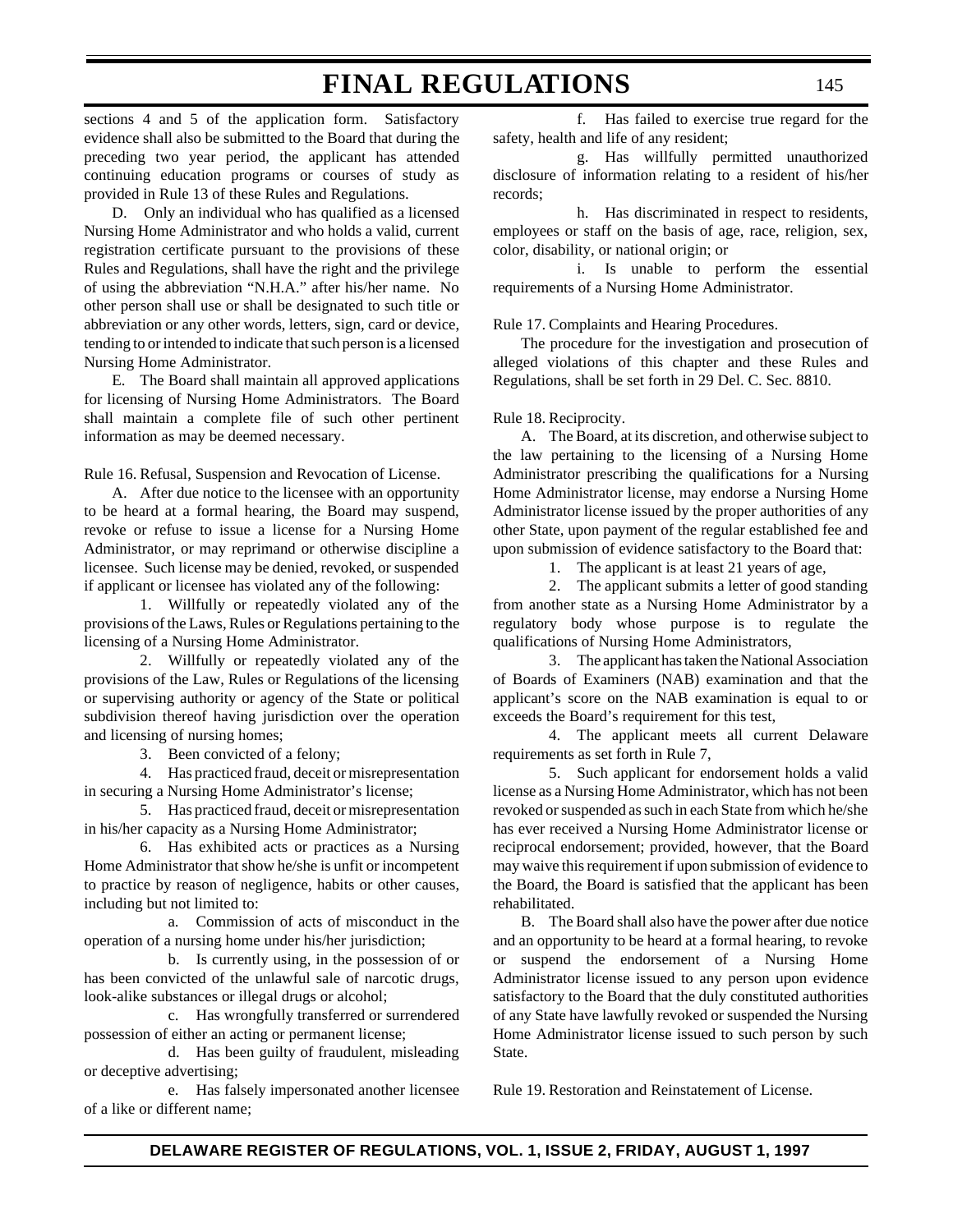#### 146

## **FINAL REGULATIONS**

A. Restoration of a license may be considered after a period of one year from the revocation or suspension date by the Board, at its discretion, upon submission of evidence satisfactory to the Board that the grounds for suspension or revocation has been removed, except where the grounds are for a felony or conviction of Medicaid or Medicare fraud.

B. Upon denial of such application for restoration of a license, the Board shall grant the applicant a formal hearing upon request, in accordance with the Administrative Procedures Act.

#### Rule 20. Display of Licenses.

Every person licensed as a Nursing Home Administrator shall display such license in a conspicuous place in the office or place of business or employment.

#### Rule 21. Duplicate Licenses.

Upon receipt of satisfactory evidence that a license has been lost, mutilated or destroyed, the Board may issue a duplicate license. The duplication fee is set by the Delaware Division of Professional Regulation.

Rule 22. Applicability, Legal Effect, Severability.

A. The Rules and Regulations of the Board shall be supplemental to the law providing for the licensing of Nursing Home Administrators and shall have the force and effect of Law.

B. Every rule, regulation, order and directive adopted by the Board shall state the date on which it takes effect and a copy thereof signed by the President of the Board and the Secretary of the Board shall be filed as a public record in the office of the Board and as may be required by Law.

C. The Rules and Regulations of the Board are intended to be consistent with the applicable Federal and State Law and shall be reviewed, whenever necessary, to achieve such consistency.

D. In the event that any provision of these Rules and Regulations is declared unconstitutional or invalid, or the application thereof to any person or circumstance is held invalid, the applicability of such provision to other persons and circumstances and the constitutionality or validity of every other provision of these Rules and Regulations shall not be affected thereby.

E. These Rules and Regulations shall not affect pending actions or proceedings, civil or criminal, but the same may be prosecuted or defended in the same manner and with the same effect as though these Rules and Regulations had not been promulgated.

F. The Board shall furnish copies of these Rules and Regulations and Amendments thereof for a fee set by the Delaware Division of Professional Regulation, except, the Board may, at its discretion, provide one free copy to each nursing home, health related organization, educational institutions, State or Federal Government units and other public or noncommercial agencies or concerns.

G. Amendments to these Rules and Regulations of the Board shall be made only at a regularly called meeting thereof by a majority vote of all members of the Board. No amendment shall be acted upon unless said amendment was presented at a prior meeting and unless notice has been given to the members of the Board that said amendment is to be acted upon at a particular meeting of the Board.

H. These Rules and Regulations shall take effect the first day of December, 1982.

(Latest revision effective April 11, 1997)

## **[DELAWARE BOARD OF NURSING](#page-4-0)**

Statutory Authority: Title 24, Section 1906(1) of the Delaware Code (24 **Del.C.** 1906(1))

**PLEASE NOTE THAT THE FOLLOWING REGULATORY CHANGES WERE INITIATED PRIOR TO THE EFFECTIVE DATE OF THE CURRENT ADMINISTRATIVE PROCEDURES ACT THE FOLLOWING IS PRESENTED FOR INFORMATIONAL PURPOSES ONLY**

ARTICLE VIII RULES AND REGULATIONS GOVERNING THE PRACTICE OF NURSING AS AN ADVANCED PRACTICE NURSE IN THE STATE OF DELAWARE Effective Date: July 19, 1997)

#### SECTION 1: AUTHORITY

1.1 There rules and regulations are adopted by the Delaware Board of Nursing under the authority of the Delaware Nursing Practice Act, 24 Del.C., §1902(d), §1906(1), §1906(7).

#### SECTION 2: PURPOSE

2.1 The general purpose of these rules and regulations is to assist in protecting and safeguarding the public by regulating the practice of the Advanced Practice Nurse.

#### SECTION 3: SCOPE

3.1 These rules and regulations govern the educational and experience requirements and standards of practice for the Advanced Practice Nurse. Prescribing medications and treatments independently is pursuant to the Rules and Regulations promulgated by the Joint Practice Committee as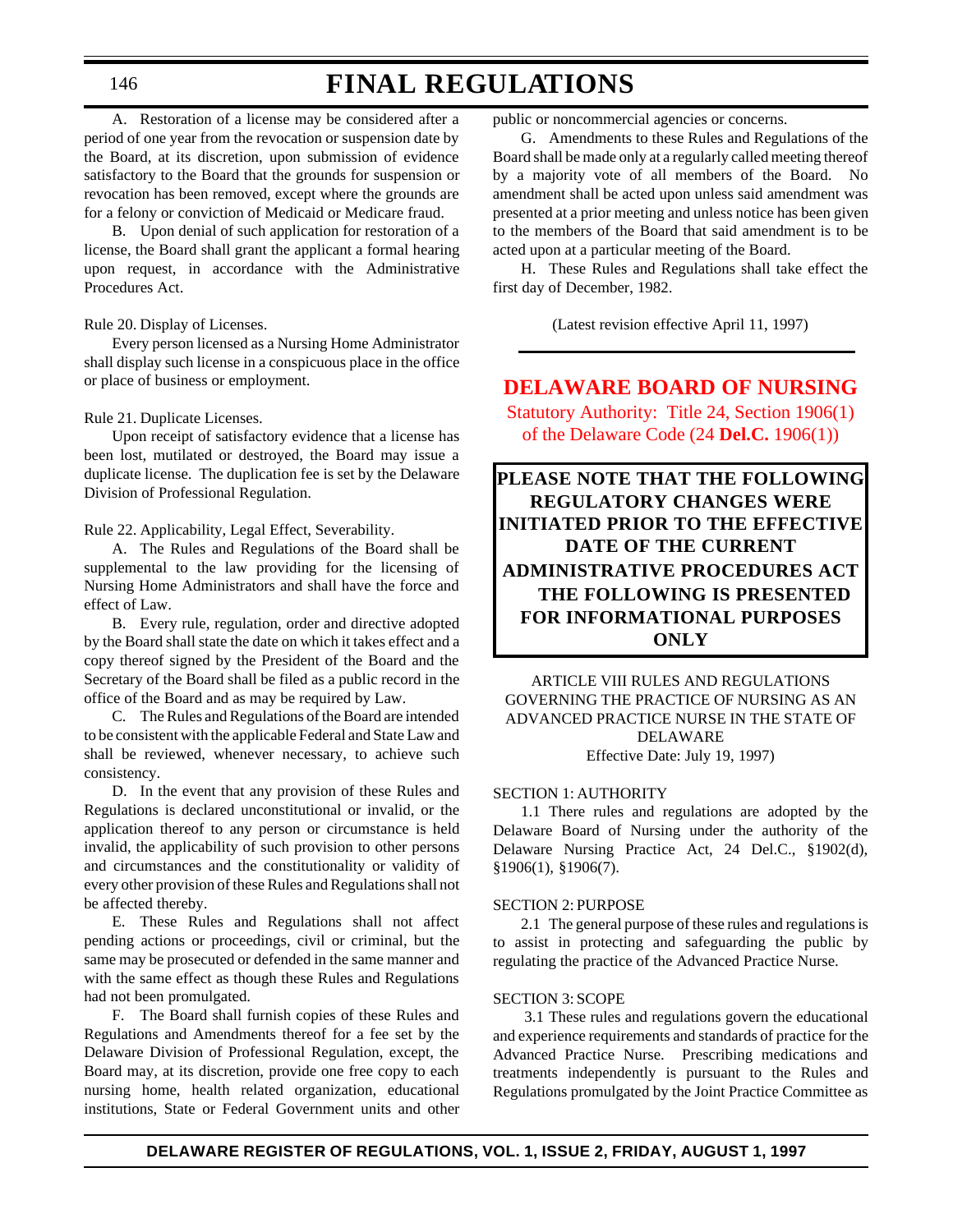defined in 24 Del. C., §1906(20). The Advanced Practice Nurse is responsible and accountable for her or his practice. Nothing herein is deemed to limit the scope of practice or prohibit a Registered Nurse from engaging in those activities that constitute the practice of professional nursing and/.or professional nursing in a specialty area.

#### SECTION 4: DEFINITIONS

4.1 Advanced Practice Nurse

As defined in 24 Del. C., §1902(d)(1). Such a nurse will be given the title Advanced Practice Nurse by state licensure, and may use the title Advanced Practice Nurse within his/her specific specialty area.

4.1:1 CERTIFIED NURSE MIDWIFE (C.N.M.)

A Registered Nurse who is a provider for normal maternity, newborn and well-woman gynecological care. The CNM designation is received after completing an accredited post-basic nursing program in midwifery at schools of medicine, nursing or public health, and passing a certification examination administered by the ACNM Certification Council, Inc. or other nationally recognized, Board of Nursing approved certifying organization.

4.1:2 CERTIFIED REGISTERED NURSE ANESTHETIST (C.R.N.A.)

A Registered Nurse who has graduated from a nurse anesthesia educational program accredited by the American Association of Nurse Anesthetists' Council on Accreditation of Nurse Anesthesia Educational programs, and who is certified by the American Association of Nurse Anesthetists' Council on Certification of Nurse Anesthetists or other nationally recognized, Board of Nursing approved certifying organization.

4.1:3 CLINICAL NURSE SPECIALIST (C.N.S.)

A Registered Nurse with advanced nursing educational preparation who functions in primary, secondary, and tertiary settings with individuals, families, groups, or communities. The CNS designation is received after graduation from a Master's degree program in a clinical nurse specialty or post Master's certificate, such as gerontology, maternal child, pediatrics, psych/mental health, etc. The CNS must have national certification in the area of specialization at the advanced level if such a certification exists or as specified in Article VIII, Section 9.4.1 of these Rules and Regulations. The certifying agency must meet the established criteria approved by the Delaware Board of Nursing.

4.1:4 NURSE PRACTITIONER (N.P.)

A Registered Nurse with advanced nursing educational preparation who is a provider of primary healthcare in a variety of settings with a focus on a specific area of practice. The NP designation is received after graduation from a Master's program or from an accredited post-basic NP certificate program of at least one academic year in length in a nurse practitioner specialty such as acute care, adult, family, geriatric, pediatric, or women's health, etc. The NP must

have national certification in the area of specialization at the advanced level by a certifying agency which meets the established criteria approved by the Delaware Board of Nursing.

4.2 Audit

The verification of existence of a collaborative agreement for a minimum of 10% of the total number of licenses issued during a specified time period.

4.3 Board

The Delaware Board of Nursing

4.4 Collaborative Agreement

Written verification of health care facility approved clinical privileges; or health care facility approved job description; or a written document that outlines the process for consultation and referral between an Advanced Practice Nurse and a licensed physician, dentist, podiatrist, or licensed Delaware health care delivery system.

4.5 Guidelines/ Protocols

Suggested pathways to be followed by an Advanced Practice Nurse for managing a particular medical problem. These guidelines/protocols may be developed collaboratively by an Advanced Practice Nurse and a licensed physician, dentist or a podiatrist, or licensed Delaware health care delivery system.

4.6 National Certification

That credential earned by a nurse who has met requirements of a Board approved certifying agency.

4.6:1 The agencies so approved include but are not limited to:

A. American Academy of Nurse Practitioners

B. American Nurses Credentialing Center

C. American Association of Nurse Anesthetists Council on Certification of Nurse Anesthetists

D. American Association of Nurse Anesthetists Council on Recertification of Nurse Anesthetists

E. National Certification Corporation for the Obstetric, Gynecologic and Neonatal Nursing Specialties

F. National Certification Board of Pediatric Nurse Practitioners and Nurses.

G. ACNM Certification Council, Inc.

4.7 Post Basic Program

4.7:1 A combined didactic and clinical/preceptored program of at least one academic year of full time study in the area of advanced nursing practice with a minimum of 400 clinical/preceptored hours.

4.7:2 The program must be one offered and administered by an approved health agency and/or institution of higher learning,

4.7:3 Post basic means a program taken after licensure is achieved.

4.8 Scope of Specialized Practice

That area of practice in which an Advanced Practice Nurse has a Master's degree or a post-basic program certificate in a clinical nursing specialty with national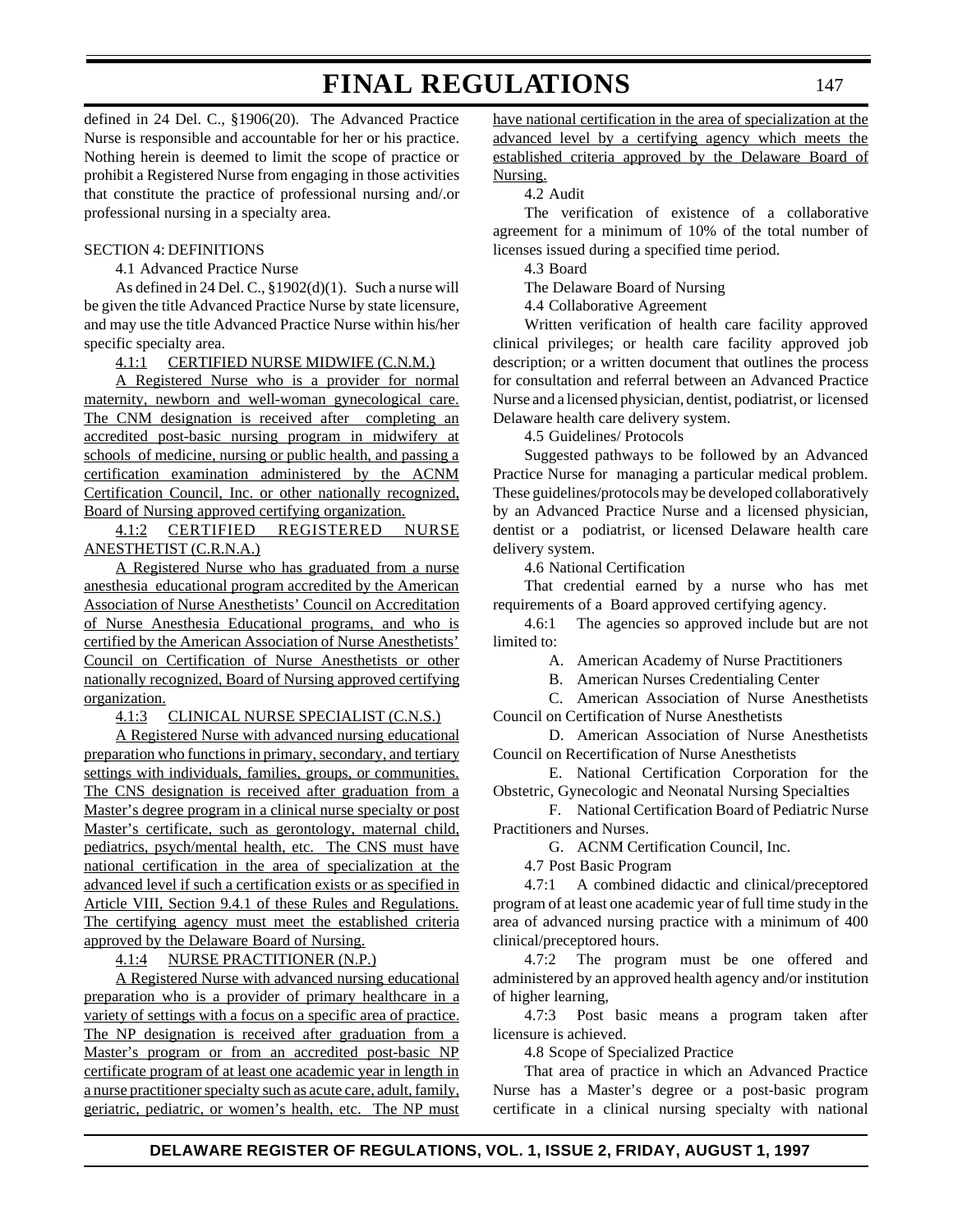certification.

#### 4.9 Supervision

Direction given by a licensed physician or Advanced Practice Nurse to an Advanced Practice Nurse practicing pursuant to a temporary permit. The supervising physician or Advanced Practice Nurse must be periodically available at the site where care is provided, or available for immediate guidance.

#### SECTION 5: GRANDFATHERING PERIOD

5.1 Any person holding a certificate of state licensure as an Advanced Practice Nurse that is valid on July 8, 1994 shall b eligible for renewal of such licensure under the conditions and standards prescribed herein for renewal of licensure.

#### SECTION 6: STANDARDS FOR THE ADVANCED PRACTICE NURSE

6.1 Advanced Practice Nurses view clients and their health concerns from an integrated multi-system perspective.

6.2 Standards provide the practitioner with a framework within which to operate and with the means to evaluate his/her practice. In meeting the standards of practice of nursing in the advanced role, each practitioner, including but not limited to those listed in Section 4.1 of these Rules and Regulations:

A. Performs comprehensive assessments using appropriate physical and psychosocial parameters;

B. Develops comprehensive nursing care plans based on current theories and advanced clinical knowledge and expertise;

C. Initiates and applies clinical treatments based on expert knowledge and technical competency to client populations with problems ranging from health promotion to complex illness and for whom the Advanced Practice Nurse assumes primary care responsibilities. These treatments include, but are not limited to psychotherapy, administration of anesthesia, and vaginal deliveries;

D. Functions under established guidelines/protocols and/or accepted standards of care;

E. Uses the results of scientifically sound empirical research as a basis for nursing practice decisions;

F. Uses appropriate teaching/learning strategies to diagnose learning impediments;

G. Evaluates the quality of individual client care in accordance with quality assurance and other standards;

H. Reviews and revises guideline/protocols, as necessary;

I. Maintains an accurate written account of the progress of clients for whom primary care responsibilities are assumed;

J. Collaborates with members of a multidisciplinary team toward the accomplishment of mutually established goals;

K. Pursues strategies to enhance access to and use of adequate health care services;

L. Maintains optimal advanced practice based on a continual process of review and evaluation of scientific theory, research findings and current practice;

M. Performs consultative services for clients referred by other members of the multi-disciplinary team; and

N. Establishes a collaborative agreement with a licensed physician, dentist, podiatrist, or licensed Delaware health care delivery system to facilitate consultation and/or referral as appropriate in the delivery of health care to clients.

6.3 In addition to these standards, each nurse certified in an area of specialization and recognized by the Board to practice as an Advanced Practice Nurse is responsible for practice at the level and scope defined for that specialty certification by the agency which certified the nurse.

SECTION 7: GENERIC FUNCTIONS OF THE ADVANCED PRACTICE NURSE WITHIN THE SPECIALIZED SCOPE OF PRACTICE include but are not limited to:

7.1 Eliciting detailed health history(s)

7.2 Defining nursing problem(s)

7.3 Performing physical examination(s)

7.4 Collecting and performing laboratory tests

7.5 Interpreting laboratory data

7.6 Initiating requests for essential laboratory procedures

7.7 Initiating requests for essential x-rays

7.8 Screening patients to identify abnormal problems

7.9 Initiating referrals to appropriate resources and services as necessary

7.10 Initiating or modifying treatment and medications within established guidelines

7.11 Assessing and reporting changes in the health of individuals, families and communities

7.12 Providing health education through teaching and counseling

7.13 Planning and/or instituting health care programs in the community with other health care professionals and the public

7.14 Prescribing medications and treatments independently pursuant to Rules and Regulations promulgated by the Joint Practice Committee as defined in 24 Del. C., §1906(20).

### SECTION 8: CRITERIA FOR APPROVAL OF CERTIFICATION AGENCIES

8.1 A national certifying body which meets the following criteria shall be recognized by the Board to satisfy 24 Del. C., §1902(d)(1).

8.2 The national certifying body:

8.2:1 Is national in the scope of its credentialing.

8.2:2 Has no requirement for an applicant to be a member of any organization.

8.2:3 Has educational requirements which are consistent with the requirement of these rules.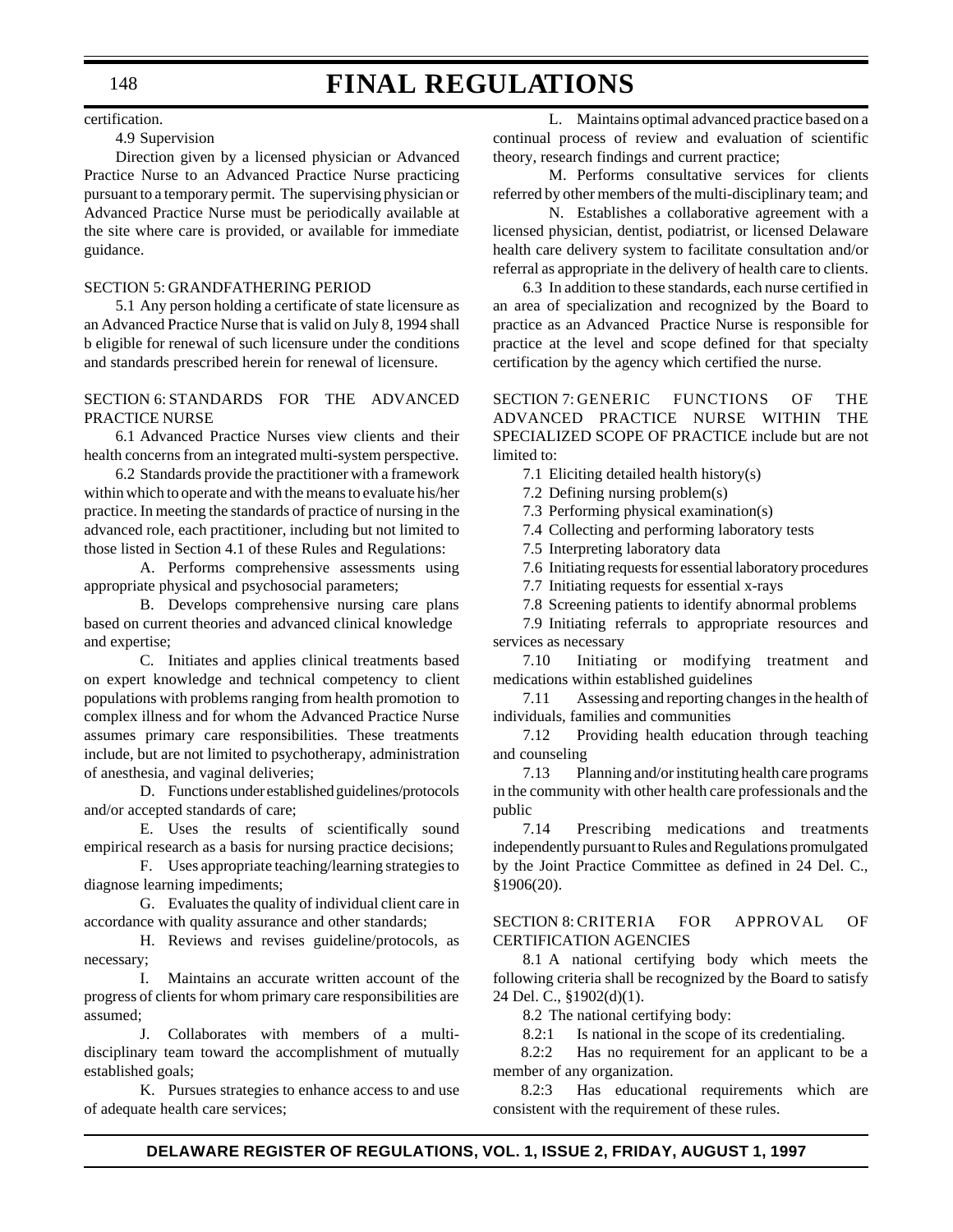8.2:4 Has an application process and credential review which includes documentation that the applicant's education is in the advanced nursing practice category being certified, and that the applicant's clinical practice is in the certification category.

8.2:5 Uses an examination as a basis for certification in the advanced nursing practice category which meets the following criteria;

8.2:5.1 The examination is based upon job analysis studies conducted using standard methodologies acceptable to the testing community;

8.2:5.2 The examination represents the knowledge, skills and abilities essential for the delivery of safe and effective advanced nursing care to the clients;

8.2:5.3 The examination content and its distribution are specified in a test plan (blueprint), based on the job analysis study, that is available to examinees;

8.2:5.4 Examination items are reviewed for content validity, cultural sensitivity and correct scoring using an established mechanism, both before use and periodically;

8.2:5.5 Examinations are evaluated for psychometric performance;

8.2:5.6 The passing standard is established using acceptable psychometric methods, and is reevaluated periodically; and

8.2:5.7 Examination security is maintained through established procedures.

8.2:6 Issues certification based upon passing the examination and meeting all other certification requirements.

8.2:7 Provides for periodic recertification which includes review of qualifications and continued competency.

8.2:8 Has mechanisms in place for communication to Boards of Nursing for timely verification of an individual's certification status, changes in certification status, and changes in the certification program, including qualifications, test plan and scope of practice.

8.2:9 Has an evaluation process to provide quality assurance in its certification program.

### SECTION 9: APPLICATION FOR LICENSURE TO PRACTICE AS AN ADVANCED PRACTICE NURSE

9.1 Application for licensure as a Registered Nurse shall be made on forms supplied by the Board.

9.2 In addition, an application for licensure to practice as an Advanced Practice Nurse shall be made on forms supplied by the Board.

9.2:1 The APN applicant shall be required to furnish the name(s) of the licensed physician, dentist, podiatrist, or licensed Delaware health care delivery system with whom a current collaborative agreement exists.

9.2:2 Notification of changes in the name of the licensed physician, dentist, podiatrist, or licensed Delaware health care delivery system shall be forwarded to the Board office.

9.3 Each application shall be returned to the Board office together with appropriate documentation and nonrefundable fees.

9.4 A Registered Nurse meeting the practice requirement as listed in Section 11 and all other requirements set forth in these Rules and Regulations may be issued a license as an Advanced Practice Nurse in the specific area of specialization in which the nurse has been nationally certified at the advanced level and/or has earned a Master's degree in a clinical nursing specialty.

9.4:1 Clinical nurse specialists, whose subspecialty area can be categorized under a broad scope of nursing practice for which a Board-approved national certification examination exists, are required to pass this certification examination to qualify for permanent licensure as an Advanced Practice Nurse. This would include, but not be limited to medical-surgical and psychiatric-mental health nursing. If a more specific post-graduate level certification examination that has Board of Nursing approval is available within the clinical nursing specialist's subspecialty area at the time of licensure application, the applicant may substitute this examination for the broad-based clinical nursing specialist certification examination.

9.4:2 Faculty members teaching in nursing education programs are not required to be licensed as Advanced Practice Nurses. Those faculty members teaching in graduate level clinical courses may apply for licensure as Advanced Practice Nurses and utilize graduate level clinical teaching hours to fulfill the practice requirement as stated in 11.2.1.

9.5 Renewal of licensure shall be on a date consistent with the current Registered Nurse renewal period. A renewal fee shall be paid.

9.6 The Board may refuse to issue, revoke, suspend or refuse to renew the license as an Advanced Practice Nurse or otherwise discipline an applicant or a practitioner who fails to meet the requirements for licensure as an Advanced Practice Nurse or as a registered nurse, or who commits any disciplinary offense under the Nurse Practice Act, 24 Del. C. Chapter 19, or the Rules and Regulations promulgated pursuant thereto. All decisions regarding independent practice and/or independent prescriptive authority are made by the Joint Practice Committee as provided in 24 Del. C., Section 1906(20) - (22).

SECTION 10: TEMPORARY PERMIT FOR ADVANCED PRACTICE NURSE LICENSURE

10.1 A temporary permit to practice, pending Board approval for permanent licensure, may be issued provided that:

A. The individual applying has also applied for licensure to practice as a Registered Nurse in Delaware, or

B. The individual applying holds a current license in Delaware, and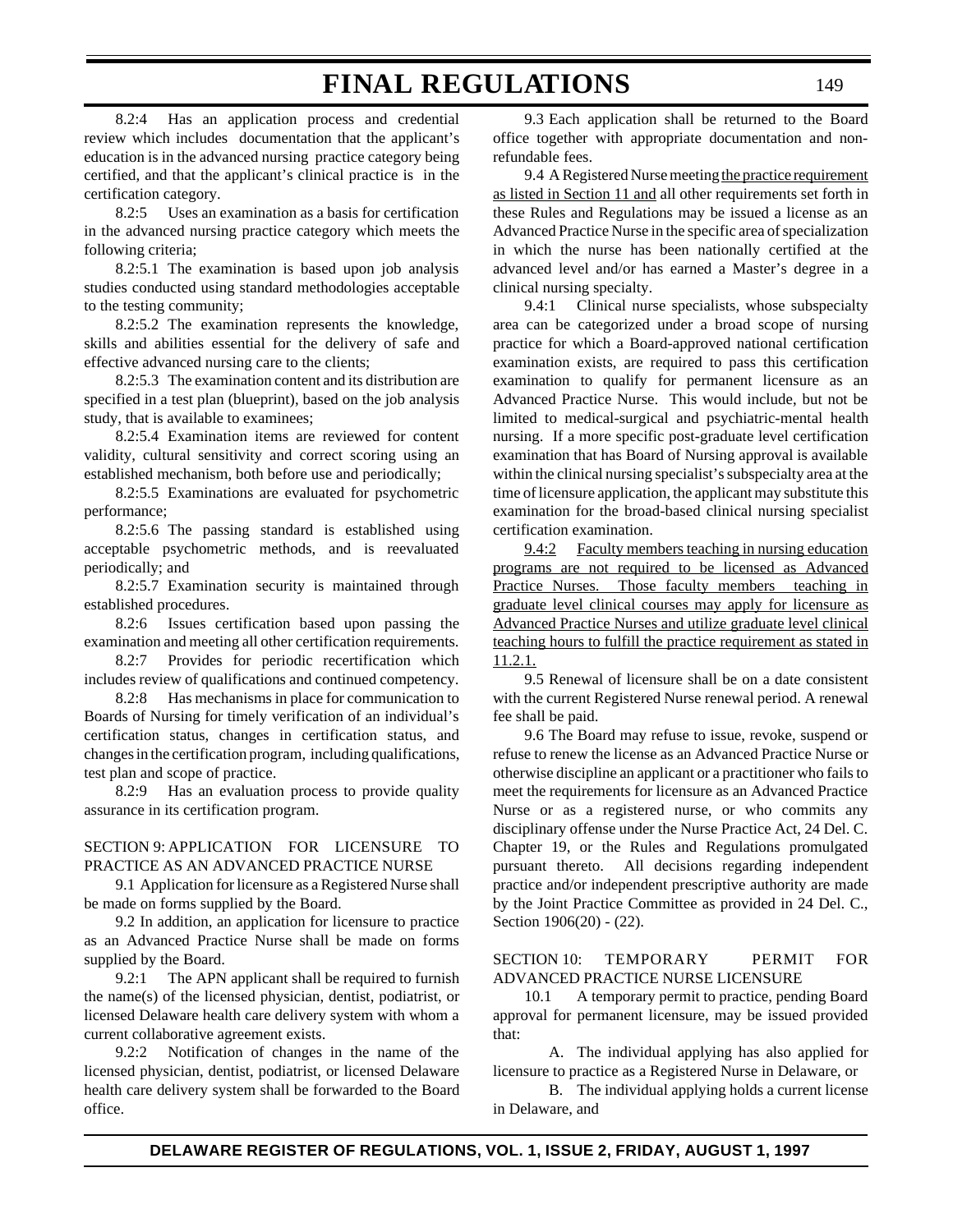C. The individual submits proof of graduation from a nationally accredited or Board approved Master's or certificate advanced practice nursing program, and has passed the certification examination, or

D. The individual is a graduate of a Master's program in a clinical nursing specialty for which there is no certifying examination, and can show evidence of a least 1000 hours of clinical nursing practice within the past 24 months.

E. Application(s) and fee(s) are on file in the Board office.

10.1:1 A temporary permit to practice, under supervision only, may be issued at the discretion of the Executive Director provided that:

A. The individual meets the requirements in 10.1.A. or B., and E. and;

B. The individual submits proof of graduation from a nationally accredited or Board approved Master's or certificate advanced practice nurse program, and;

C. The individual submits proof of admission into the approved certifying agency's  $exam$  examination or is  $\alpha$ graduate of a Master's program in a clinical nursing specialty, is practicing as a clinical nurse specialist accruing seeking a temporary permit to practice under supervision at accrue the practice hours required to sit for the certifying examination or has accrued the hours required to sit for the certifying examination or has accrued the required practice hours and is scheduled to take the first advanced certifying examination upon eligibility or is accruing the practice hours referred to in 10.1 D; or,

D. The individual meets A and B hereinabove and is awaiting review by the certifying agency for eligibility to sit for the certifying examination.

10.2 If the certifying examination has been passed, the appropriate form must accompany the application.

10.3 A temporary permit may be issued:

A. For up to two years in three month periods.

B. At the discretion of the Executive Director.

10.4 A temporary permit will be withdrawn:

A. Upon failure to pass the first certifying examination

10.5 The applicant may petition the Board of Nursing to extend a temporary permit under supervision until results of the next available certification exam are available by furnishing the following information:

a. current employer reference,

b. supervision available,

c. job description,

circumstances,

d. letter outlining any extenuating

e. any other information the Board of Nursing deems necessary.

B. In the absence of a collaborative agreement.

C. For other reasons stipulated under temporary

permits elsewhere in these Rules and Regulations.

10.5 A lapsed temporary permit for designation is equivalent to a lapsed license and the same rules apply.

10.6 Failure of the certifying examination does not impact on the retention of the basic professional Registered Nurse licensure.

10.7 Any person practicing or holding oneself out as an Advanced Practice Nurse in any category without a Board authorized license in such category shall be considered an illegal practitioner and shall be subject to the penalties provided for violations of the Law regulating the Practice of Nursing in Delaware, (Chapter 19, Title 24).

10.8 Endorsement of Advanced Practice Nurse designation from another state is processed the same as for licensure by endorsement, provided that the applicant meets the criteria for an Advanced Practice Nurse license in Delaware.

#### SECTION 11: MAINTENANCE OF LICENSURE STATUS: REINSTATEMENT

11.1 To maintain licensure, the Advanced Practice Nurse must meet the requirements for recertification as established by the certifying agency.

11.2 The Advanced Practice Nurse must have practiced practice a minimum of 2500 1500 hours in a the past five years period, acquiring or no less than  $300\,600$  hours of practice in the past two per years in the area of specialization in which recognition licensure has been granted.

11.2:1 Faculty members teaching in graduate level clinical courses may count a maximum of 500 didactic course contact hours in the past five years or 200 in the past two years and all hours of direct on-site clinical supervision of students to meet the practice requirement.

11.2:1 2 An Advanced Practice Nurse who does not meet the practice requirement may be issued a temporary permit to practice under the supervision of a person licensed to practice medicine, surgery, dentistry, or advanced practice nursing, as determined on an individual basis by the Board.

11.3 The Advanced Practice Nurse will be required to furnish the name(s) of the licensed physician, dentist, podiatrist, or licensed Delaware health care delivery system with whom a current collaborative agreement exists.

11.4Advanced Practice Nurses who fail to renew their licenses by December 31 of the renewal period shall be considered to have lapsed licenses. After December 31 of the current licensing period, any requests for reinstatement of a lapsed license shall be presented to the Board for action.

11.5To reinstate licensure status as an Advanced Practice Nurse, the requirements for recertification and 2500 1500 hours of practice in the past five years or no less than 600 hours in the past two years in the specialty area must be met or the process described in 11.4 followed.

11.6An application for reinstatement of designation must be filed and the appropriate fee paid.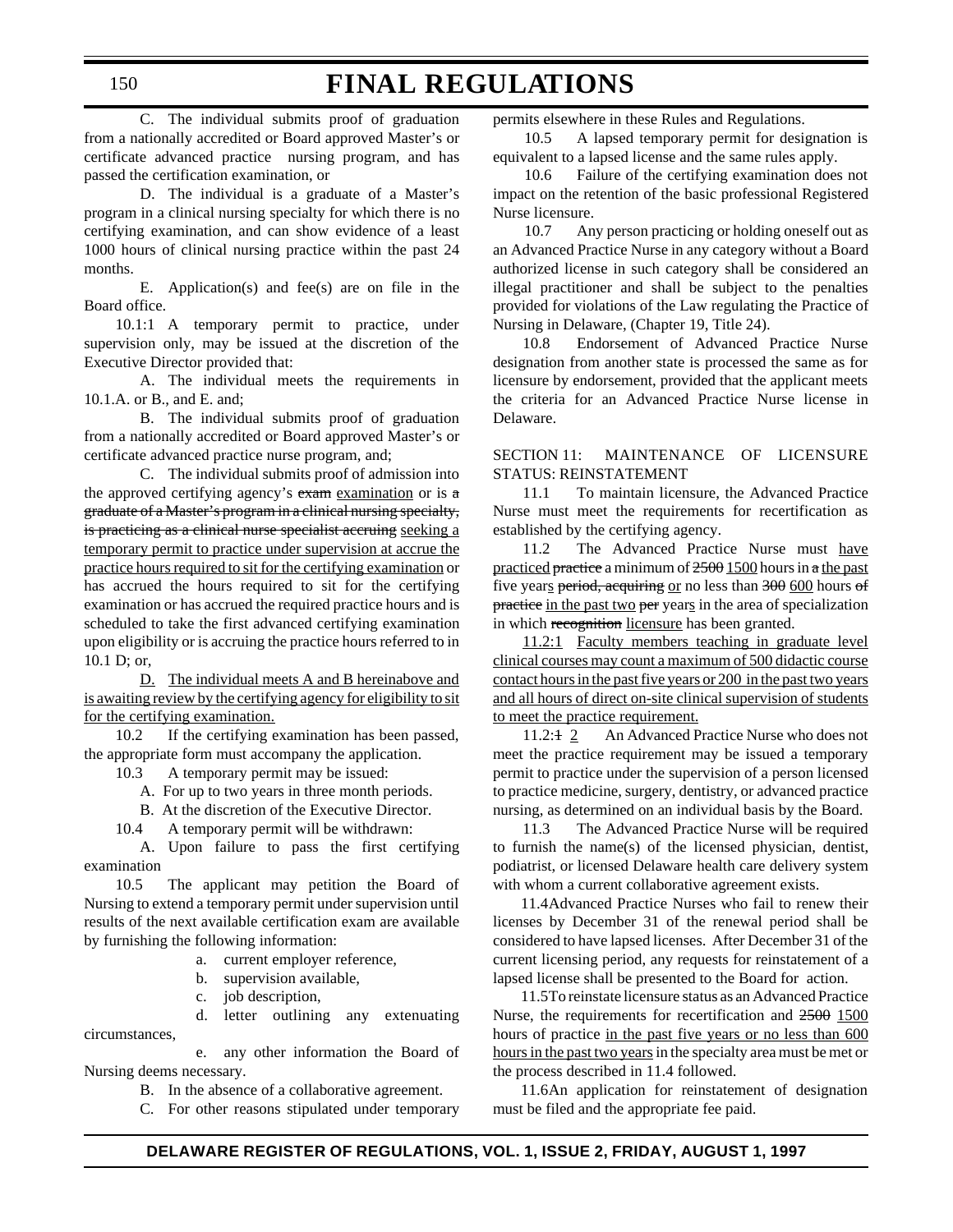### SECTION 12 AUDIT OF LICENSEES

12.1The Board may select licensees for audit two months prior to renewal in any biennium. The Board shall notify the licensees that they are to be audited for compliance of having a collaborative agreement.

A. Upon receipt of such notice, the licensee must submit a copy of a current collaborative agreement(s) within three weeks of receipt of the notice.

B. The Board shall notify the licensee of the results of the audit immediately following the Board meeting at which the audits are reviewed.

C. An unsatisfactory audit shall result in Board action.

D. Failure to notify the Board of a change in mailing address will not absolve the licensee from audit requirements.

12.2The Board may select licensees for audit throughout the biennium.

#### SECTION 13 EXCEPTIONS TO THE REQUIREMENTS TO PRACTICE

13.1The requirements set forth in Section 9 shall not apply to a Registered Nurse who is duly enrolled as a bona fide student in an approved educational program for Advanced Practice Nurses as long as the practice is confined to the educational requirements of the program and is under the direct supervision of a qualified instructor.

## DEPARTMENT [OF EDUCATION](http://www.state.de.us/high-ed/intro.htm)

**[DEPARTMENT OF EDUCATION](#page-4-0)** Statutory Authority: Title 14, Section 122(d) of the Delaware Code (24 **Del.C.** 122(d))

## **PLEASE NOTE THAT THE FOLLOWING REGULATORY CHANGES WERE INITIATED PRIOR TO THE EFFECTIVE DATE OF THE CURRENT ADMINISTRATIVE PROCEDURES ACT THE FOLLOWING IS PRESENTED FOR INFORMATIONAL PURPOSES ONLY**

EDUCATIONAL IMPACT ANALYSIS PURSUANT TO 14 DEL. C. SECTION 122(d)

A. TYPE OF REGULATORY ACTION REQUESTED Amendment to Existing Regulations

B. SYNOPSIS OF SUBJECT MATTER OF THE AMENDMENT

There are presently two regulations that address the issue of the state content standards or "frameworks". The intent of the amendment is to make the two regulations into a single regulation, clear up the language and make the regulation cover all of the State Content Standards and not just the Standards in mathematics, English Language Arts, science and social studies.

The regulations are found in the Handbook for K-12 Education and include the State Curriculum Policy, Section L.1.a.b.c. on page A-34, and the Policy to Adopt State Content Standards, Section L.2. on page A-35. The State Curriculum Policy was written to match the curriculum revision cycles of the local school districts with the curriculum revision cycle at DPI and to direct districts to follow the State Board's document, Guidelines for the Selection of Instructional Materials. The Policy to Adopt State Content Standards mandates the use of the State Content Standards in developing local district instructional programs.

Since there are additional sets of content standards coming to the State Board for approval, there is a need to draft a more inclusive regulation. The two policies are similar in nature and amending each by combining them into a single regulation adds focus and clarity to their original intent.

#### C. IMPACT CRITERIA

1. Will the amendment help improve student achievement as measured against state achievement standards? (If so, how? If not, why?)

The amended regulation will clarify that all of the State Content Standards shall be used as a basis for the development of district instructional programs and that any revisions are expected to be reflected in the district's instructional programs (as revisions are made to the State Content Standards over time). This regulation will mandate the use of the State Content Standards by the local school districts which is directly related to the capability for measuring student achievement against the Standards.

2. Will the amendment help ensure that all students receive an equitable education? (If so, how? If not, why?)

Yes, because the amendment does not change the original intent of the two regulations which focused on an equitable education for all students.

3. Will the amendment help to ensure that all students' health and safety are adequately protected? (If so, how? If not, why?)

This amendment does not address health and safety issues, it addresses curriculum issues.

4. Will the amendment help to ensure that all students'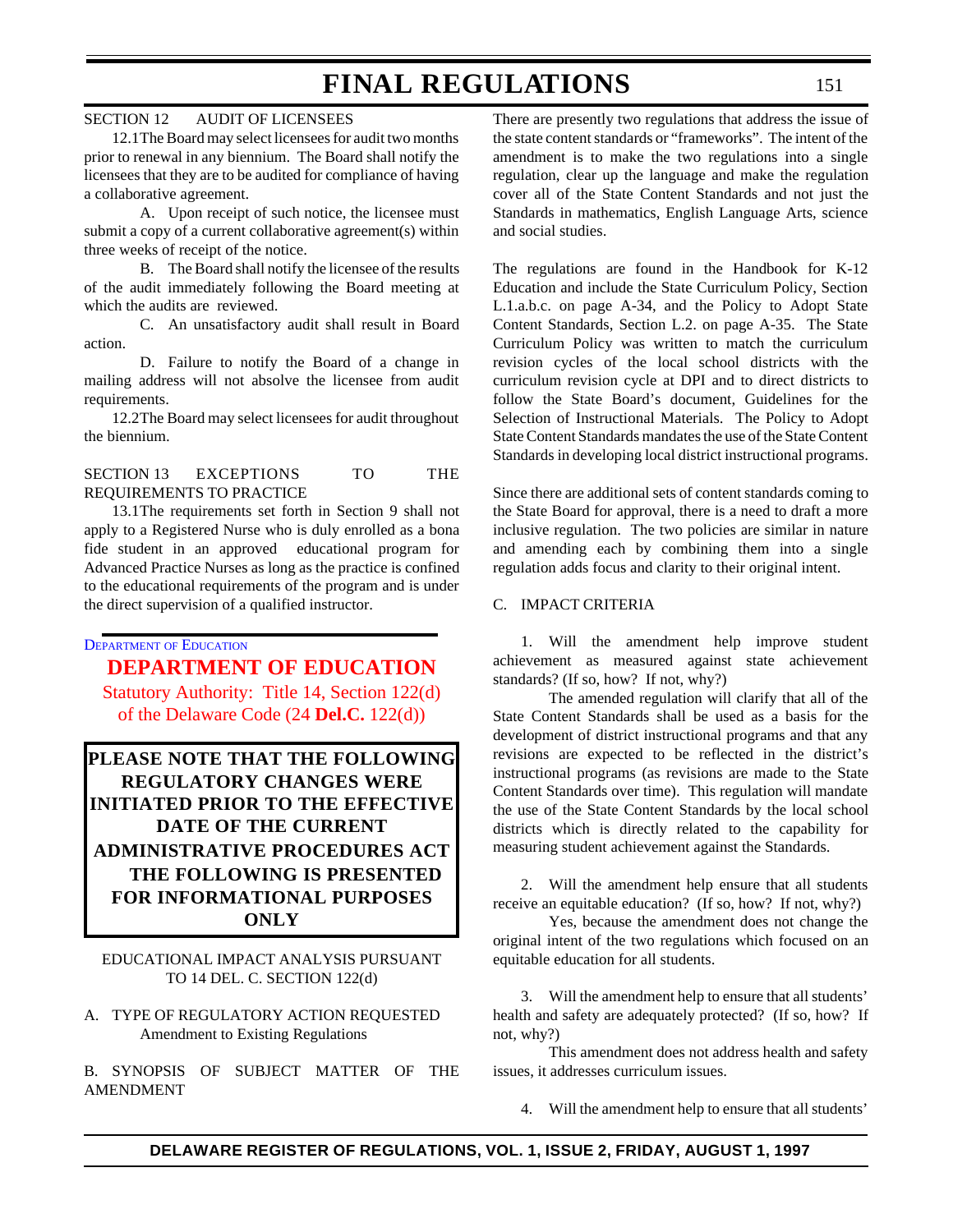#### 152

## **FINAL REGULATIONS**

legal rights are respected? (If so, how? If not, why?)

This amendment does not address legal rights issues, it addresses curriculum issues.

5. Will the amendment preserve the necessary authority and flexibility of decision makers at the local board and school level? (If so, how? If not, why?)

Yes, this amendment does not alter the necessary authority and decision making that was part of the original two regulations.

6. Will the amendment place unnecessary reporting or administrative requirements or mandates upon decision makers at the local board and school levels? (If so, why?)

No, this amendment does not change any reporting or administrative requirements that were in the original two regulations.

7. Will decision making authority and accountability for addressing the subject to be regulated be placed in the same entity? (If not, why?)

Yes, decision making authority and accountability will remain in the same entity.

8. Will the amendment be consistent with and not an impediment to the implementation of other state educational policies, in particular to state educational policies addressing achievement in the core academic subjects of mathematics, science, language arts and social studies? (If inconsistent and/or an impediment to other policies, why?)

Yes, this amendment clarifies the existing regulations concerning the State Content Standards.

9. Is there a less burdensome method for addressing the purpose of the amendment ? (If so, why is it appropriate to adopt the regulation?)

No, this amendment is necessary to ensure that all of the State Content Standards provide the basis for the instructional program of all of the local school districts.

10. What is the cost to the state and local school boards of compliance with this amendment?

This amendment will not alter the cost factor associated with the two original regulations.

### BEFORE THE STATE BOARD OF EDUCATION OF THE STATE OF DELAWARE REGULATORY IMPLEMENTING ORDER

#### II. SUMMARY OF THE EVIDENCE AND INFORMATION SUBMITTED

There are presently two regulations that address the issue of the State Content Standards or "Frameworks". The intent of

the amendment is to make the two regulations into a single regulation, clear up the language and make the regulation cover all of the State Content Standards and not just the standards in mathematics, English Language Arts, science and social studies.

The regulations are found in the Handbook for K-12 Education and include the State Curriculum Policy L.1.a.b.c. on page A-34, and the Policy to Adopt Content Standards L.2. on page A-35. The State Curriculum Policy was written to match the curriculum revision cycles of the local school districts with the curriculum revision cycle at the Department of Education and to direct the districts to follow the State Board's document, Guidelines for the Selection of Instructional Materials. The Policy to Adopt State Content Standards mandates the use of the content standards in developing local district's instructional programs.

Since there are additional sets of content standards coming to the State Board for adoption, there is a need to draft a more inclusive regulation and, as mentioned previously, to clear up the language. The two policies are similar in nature and amending each by combining them into a single regulation adds focus and clarity to the original intent of each regulation.

Notice of the proposed amendment was published in the News Journal and the Delaware State News on June 20, 1997, in the form hereto attached as Exhibit A. There were no comments received concerning the amendment.

### II. FINDINGS OF FACT

The State Board of Education finds that the amendment should be adopted because the amended regulation clarifies the original intent of the two regulations and as amended will address all present and future content standards approved by the State Board of Education.

#### III. DECISION TO AMEND THE REGULATION

For the foregoing reason, the amended regulation is necessary to clarify the intent of the original regulations. Pursuant to 14 Delaware Code, Section 122 the amended regulation attached hereto as Exhibit B is hereby adopted. Pursuant to the provisions of 14 Delaware Code, Section 122(e), the amended regulation hereby shall be in effect for a period of five years from the effective date of this order as set forth in Section V. below.

#### IV. TEXT AND CITATION

The Text of the amended regulation hereby shall be in the form of the attached hereto as Exhibit B and said regulation shall be cited in the Handbook for K-12 Education section L.1., Page 34. Amend section L. of the Handbook for K-12 Education by deleting subsections 1 and 2 thereof and substituting in lieu thereof the following new subsection as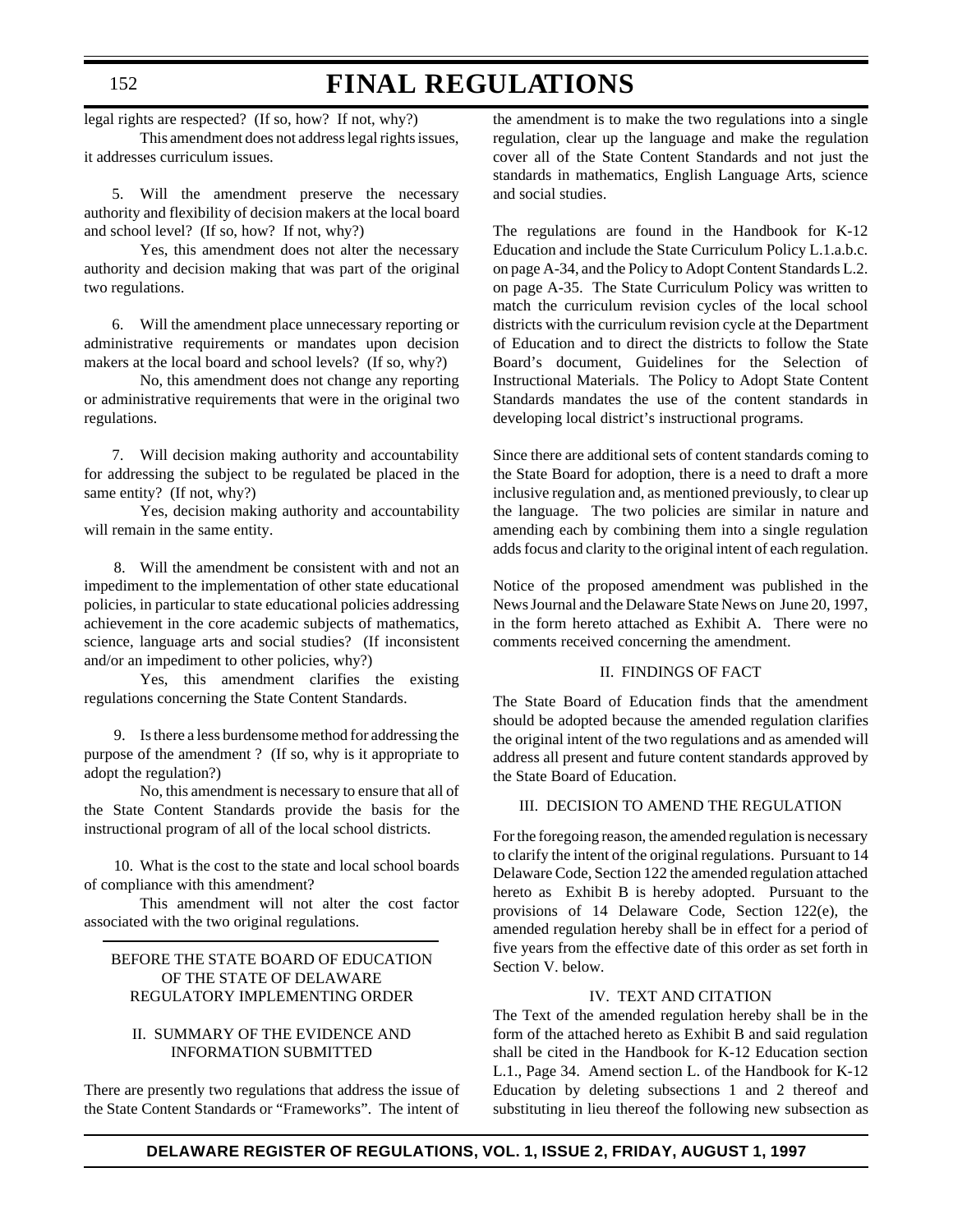number 1., and renumber the remaining subsections in section L. from 3 through 10 to 2 through 9.

#### V. EFFECTIVE DATE OF ORDER

The actions hereinabove referred to were taken by the State Board of Education pursuant to 14 Delaware Code, Section 122 in open session at the said Board's regularly scheduled meeting on July 17, 1997 The effective date of this Order shall be thirty days from the date hereof.

IT IS SO ORDERED this 17 day of July, 1997.

#### STATE BOARD OF EDUCATION

Dr. James L. Spartz, President Jean W. Allen, Vice President Nancy A. Doorey John W. Jardine, Jr. Dr. Joseph A. Pika Dennis J. Savage Dr. Claibourne D. Smith Dr. Iris T. Metts, Secretary of Education

#### PROPOSED AMENDMENT TO STATE CURRICULUM POLICY AND POLICY TO ADOPT STATE CONTENT **STANDARDS**

Amend Section L. of the *Handbook for K-12 Education* by deleting subsections 1 and 2 thereof and substituting in lieu thereof the following new subsection as number 1; and renumbering the remaining subsections in Section L from numbers 3 through 10 to numbers 2 through 9.

#### L. CURRICULUM POLICY AND INSTRUCTIONAL PROGRAMS

- 1. STATE CURRICULUM POLICY
	- a. Philosophy

The State Board of Education believes that the curriculum in the public schools of Delaware must be systematically reviewed and refined on a periodic basis to ensure that it remains relevant to the needs of students in a rapidly changing society as well as in their respective communities.

b. State Department of Public Instruction Responsibility

In order to guide local curriculum development it is the responsibility of the Department of Public Instruction to establish and maintain State Curriculum Frameworks for grades K-12. The Frameworks shall consist of content standards and student performance standards, and these Frameworks shall serve as a base for the development of each district's instructional program. The Department shall establish and publish a multi-year schedule for the development and revision of the Curriculum Frameworks.

c. Local District Responsibility

It is the responsibility of each local school district to develop and implement an instructional program for grades K-12. Each district shall revise its instructional program in accordance with the Curriculum Frameworks. Attention to the integration of academic and vocational curricula, as well as the integration among and between academic content areas, should also be part of the revision process. It is also the responsibility of each school district to keep its instructional materials up to date and consistent with the Curriculum Frameworks and to follow the State Guidelines for Selection of Instructional Materials (See Appendix H).

(State Board Approved September, 1990, Revised January, 1993)

2. POLICY TO ADOPT STATE CONTENT **STANDARDS** 

Fundamental to our commitment to excellence and equity for all Delaware students and our belief that all children can learn at significantly higher levels, the State Board of Education adopts as state educational policy the content standards for English-Language Arts (including the Performance Indicators), mathematics (including the Performance Indicators), science (including the standards statements by grade cluster), and social studies (including the standards statements by grade cluster) and the supporting equity principles.

(State Board Approved June 1995)

#### L. 1. Content Standards

Each school district shall develop and implement instructional programs for grades K-12 in alignment with the State Content Standards. Districts must also provide for the integration of content areas within and across curricula. Districts must keep instructional materials and curricula current and consistent with the Guidelines and Standards adopted by the State Board of Education and any subsequent amendments thereof.

#### Exhibit B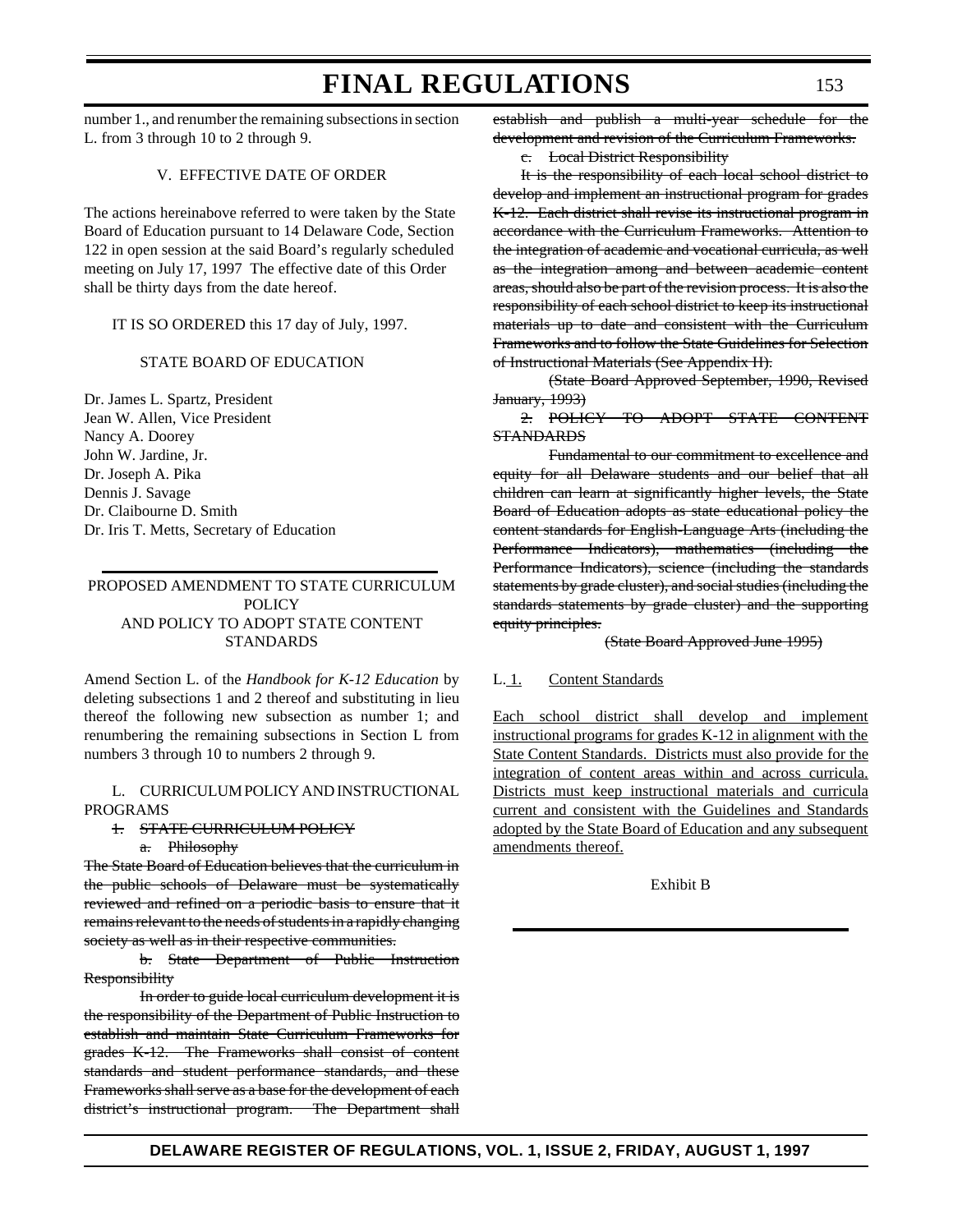# **PLEASE NOTE THAT THE FOLLOWING REGULATORY CHANGES WERE INITIATED PRIOR TO THE EFFECTIVE DATE OF THE CURRENT ADMINISTRATIVE PROCEDURES ACT THE FOLLOWING IS PRESENTED FOR INFORMATIONAL PURPOSES ONLY**

# [EDUCATIONAL IMPACT ANALYSIS PURSUANT](#page-4-0) TO 14 DEL. C., SECTION 122 (d)

### DEPARTMENT [OF EDUCATION](http://www.state.de.us/high-ed/intro.htm)

A. TYPE OF REGULATORY ACTION REQUESTED New Regulation

B. SYNOPSIS OF SUBJECT MATTER OF REGULATION The Delaware Agriscience Education Framework Commission is comprised of educators, parents, business and community leaders. The Commission identified six agriscience curricular areas that form agriscience career pathways for Delaware students. These areas are: Agribusiness, Agriscience Power and Systems Technology, Animal Science, Food Science Technology, Natural Resources, and Plant Science. Specific content standards, indicators of achievement, sample skill activities and crosscurricular connections have been developed for each agriscience career pathway. These standards establish a framework from which to begin development and implementation of a rigorous Delaware agriscience curriculum, promote best teaching practices, and develop strategies to help students meet graduation requirements. The *State of Delaware Agriscience Education Content Standards* Draft document was published and disseminated for educational, business/industry, and public review.

#### C. IMPACT CRITERIA

1. Will the regulation help improve student achievement as measured against state achievement standards? (If so, how? If not, why?)

The Agriscience Education Content Standards will improve student achievement as they represent up-to-date industry standards and reflect a standards based curriculum appropriate for all Delaware students.

2. Will the regulation help ensure that all students receive an equitable education? (If so, how? If not, why?)

The Agriscience Education Content Standards have sought to encompass national and state efforts to ensure that all students are afforded equal opportunities for educational excellence and equity. The Standards have been reviewed for bias and do not intend to place any students at a disadvantage. 3. Will the regulation help to ensure that all student's health

and safety are adequately protected? (If so, how? If not, why?)

These Standards are content specific for agriscience education and only address health and safety issues as relevant to the content.

4. Will the regulation help to ensure that all student's legal rights are respected? If so, how? If not, why?)

This regulation addresses a specific content area, not student right's issues.

5. Will the regulation preserve the necessary authority and flexibility of decision makers at the local board and school level? (If so, how? If not, why?)

The content standards will serve as a basis for local curriculum development of agriscience programs. The local school board will continue to be responsible for the implementation of the agriscience programs and related career pathways in their district.

6. Will the regulation place unnecessary reporting or administrative requirements or mandates upon decision makers at the local board or school levels? (If so, why?)

No. The implementation of these content standards will not require any additional reporting or administrative duties that are not already required by the implementation of other vocational programs.

7. Will decision making authority and accountability for addressing the subject to be regulated be placed in the same entity? (If not, why?)

Decision making authority and accountability will remain the same as for other vocational programs. Local schools offering agriscience programs must continue to provide support for programs to ensure that the students are held to high expectations of knowledge and performance, with achievement being measured against the content standards.

8. Will the regulation be consistent with and not an impediment to the implementation of other state educational policies, in particular to the state educational policies addressing achievement in the core academic subjects of mathematics, science, language arts, and social studies? (If inconsistent and/or an impediment to other policies, why?)

The Agriscience Education Content Standards have been developed with the intent of showing the crosscurricular connections across all subject areas. This should improve the local and state effort to integrate and support the academic core subject areas.

9. Is there a less burdensome method for addressing the purpose of the regulation? (If so, why is it appropriate to adopt the regulation?)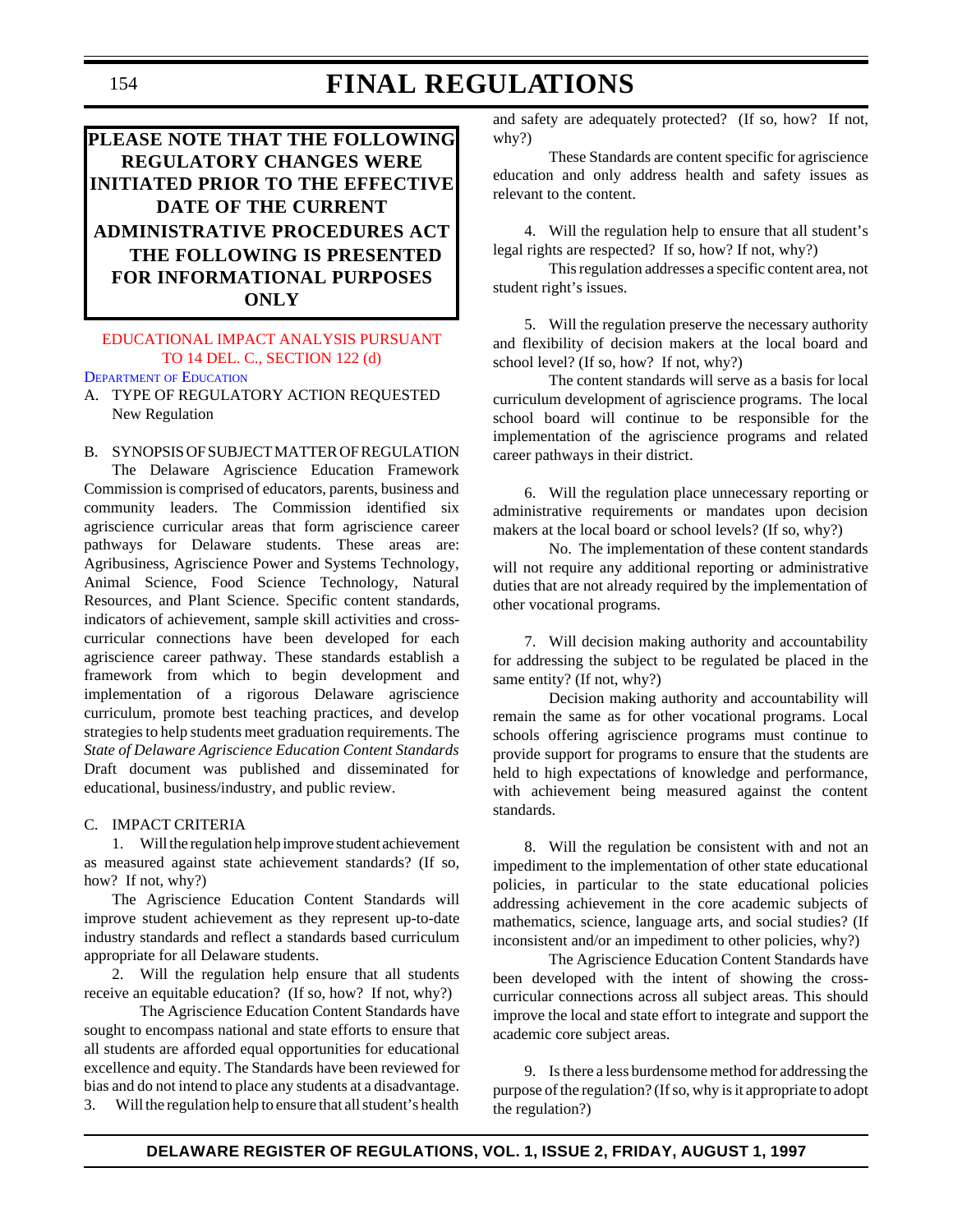No. The Agriscience Education Content Standards must be approved by the State Board of Education in order to ensure the standards form the basis and foundation for state and local curriculum development.

10. What is the cost to the state and local school boards of compliance with the regulation?

There will be no mandated additional cost to the state and/or the local school board for compliance with the Agriscience Education Content Standards, but districts who wish to expand, redesign or initiate these programs may wish to seek vocational units to support these programs. Districts may also apply for and utilize Federal vocational educational dollars from Federal funding sources.

# BEFORE THE STATE BOARD OF EDUCATION OF THE STATE OF DELAWARE REGULATORY IMPLEMENTING ORDER

## SUMMARY OF THE EVIDENCE AND INFORMATION SUBMITTED

The Delaware Agriscience Framework Commission is comprised of educators, parents, business and community leaders. The Commission identified six agriscience curricular areas that form agriscience career pathways for Delaware students. These areas are: Agribusiness, Agriscience Power and Systems Technology, Animal Science, Food Science Technology, Natural Resources, and Plant Science*.* Specific content standards, indicators of achievement, sample skill activities, and cross-curricular connections have been developed for each agriscience career pathway area. These standards establish a framework from which to begin development and implementation of a rigorous Delaware agriscience curriculum, promote best teaching practices, and develop strategies to help students meet graduation requirements. The State of Delaware Agriscience Education Content Standards draft document was published and disseminated for educational, business/industry, and public review.

As a result of five state-wide meetings over the spring and summer of 1996, six content focus areas were identified in agriscience which began the content standard development process. These identified areas were researched and organized into outlines which were distributed to over seventy agricultural, educational, and community organizations, at the state and national levels. Initial feedback and comments served to substantiate the same six focus areas as identified by the Commission. Draft content standards were developed and reviewed by agriscience teachers, administrators, teacher educators, parents, students, and agribusiness employers during the winter and spring of 1997.

Two public hearings were held on May 27, at the University of Delaware, Newark, and on May 28, at Lake Forest High School, Felton. No additional comments or suggestions were received.

The State of Delaware Agriscience Education Content Standards draft document was published and disseminated for educational, business/industry, and public review. Comments received were favorable, citing evidence of high expectations and usefulness of the skill activities, indicators of achievement, and the cross-curricular connections, as they relate to the content standards.

Notice of the proposed regulation was published in the News Journal and the Delaware State News on June 22, 1997, in the form hereto attached as Exhibit A. There were no comments received regarding the regulation.

### II. FINDINGS OF FACT

The State Board of Education finds that the regulation Agriscience Education Content Standards should be adopted. The document has been developed with input from a broad base of local, state and national experts and has been extensively reviewed and revised. The document represents the best possible thinking concerning what Delaware students should know and be able to do in Agriscience programs.

## III. DECISION TO ADOPT REGULATION

For the forgoing reasons, the Board concludes that the proposed regulation is necessary to ensure that the local districts use the Delaware Agriscience Education Content Standards as the basis for curriculum development. Therefore, pursuant to 14 Delaware Code, Section 122, the regulation attached hereto as Exhibit B (as sent out last month) is hereby adopted. Pursuant to 14 Delaware Code, Section 122(e), the regulation shall be in effect for a period of five years from the effective date of the Order as set forth in V. below.

#### IV. TEXT AND CITATION

The text of the regulation hereby shall be in the form attached hereto as Exhibit B (as sent out last month), and said regulation shall be cited as The Delaware Agriscience Education Content Standards.

#### V. EFFECTIVE DATE OF ORDER

The actions hereinabove referred to were taken by the State Board of Education pursuant to 14 Delaware Code, Section 122, in open session at the said Board's regularly scheduled meeting on July 17, 1997. The effective date of this Order

# **DELAWARE REGISTER OF REGULATIONS, VOL. 1, ISSUE 2, FRIDAY, AUGUST 1, 1997**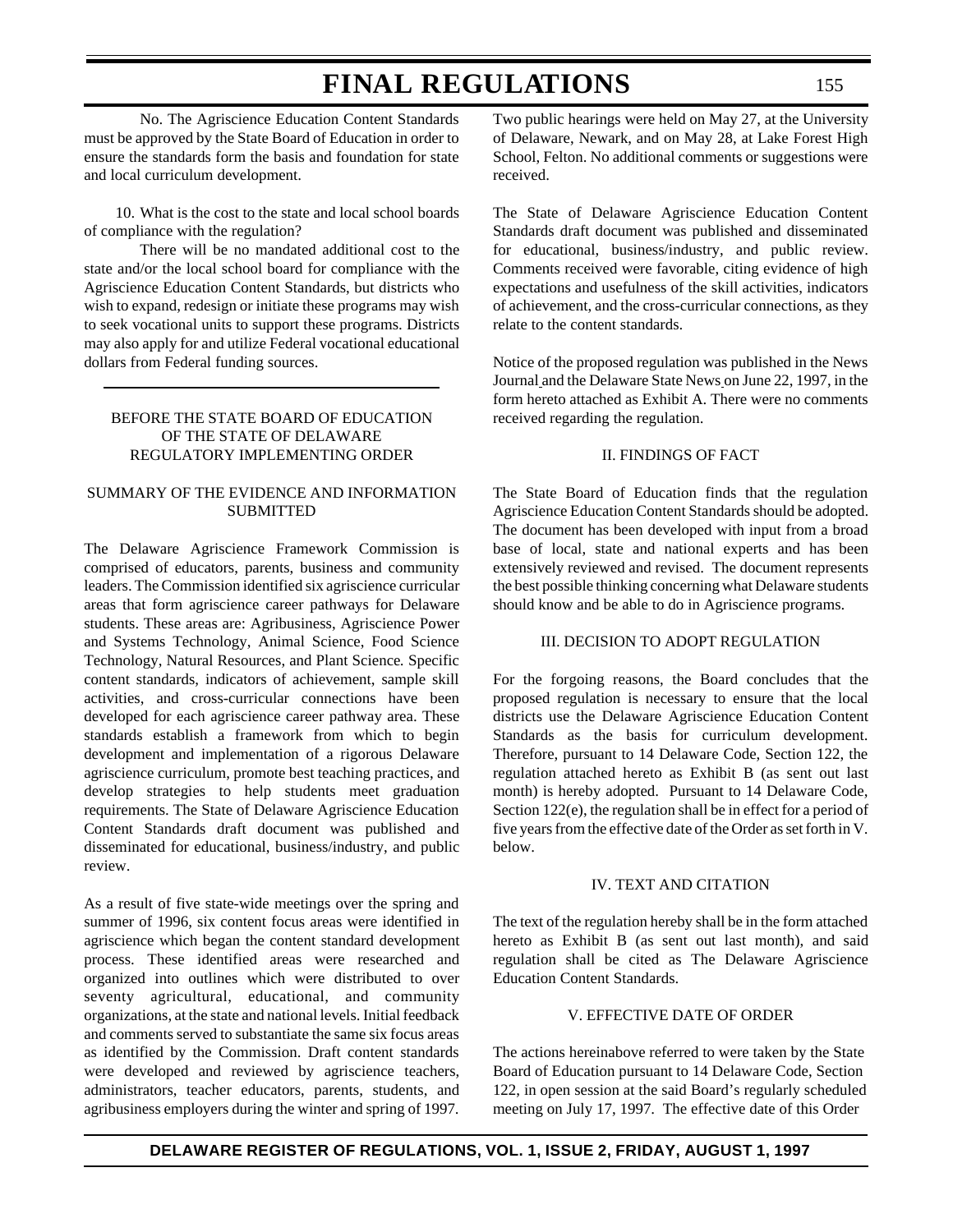shall be thirty days from the date hereof. IT IS SO ORDERED this 17 day of July, 1997.

#### STATE BOARD OF EDUCATION

Dr. James L. Spartz, President Jean W. Allen, Vice President Nancy A. Doorey John W. Jardine, Jr. Dr. Joseph A. Pika Dennis J. Savage Dr. Claibourne D. Smith Dr. Iris T. Metts, Secretary of Education

# **PLEASE NOTE THAT THE FOLLOWING REGULATORY CHANGES WERE INITIATED PRIOR TO THE EFFECTIVE DATE OF THE CURRENT ADMINISTRATIVE PROCEDURES ACT THE FOLLOWING IS PRESENTED FOR INFORMATIONAL PURPOSES ONLY**

# DEPARTMENT [OF EDUCATION](http://www.state.de.us/high-ed/intro.htm) [EDUCATIONAL IMPACT ANALYSIS PURSUANT](#page-4-0) TO 14 DEL. C., SECTION 122(d)

A. TYPE OF REGULATORY ACTION REQUESTED New Regulation

## B. SYNOPSIS OF SUBJECT MATTER OF REGULATION

The development of student content standards in foreign languages was authorized by the State Board. The Foreign Languages Curriculum Framework Commission, made up of 45 members representing educators, business and community leaders, and parents, has developed five goals of foreign language instruction, student content standards to define these goals, performance indicators to illustrate them, and sample tasks to assess performance. The Foreign Languages Commission began its work in January, 1995, and has published and disseminated for widespread educators' and public review 11,000 copies of a draft *State of Delaware Foreign Languages Curriculum Framework Content Standards*. The review process ended on December 13, 1996, and results have been collated in a report written by staff at the Delaware Education Research and Development Center at the University of Delaware. The document is in concert with the pioneering work of the National Standards in Foreign

Language Education Project, which identified five C's as goals for foreign language education: *Communication, Culture, Connections, Comparisons , and Communities*. It is important to note that the standards *are not a mandate* for foreign language instruction but are to be applied to those programs already in place or about to be implemented.

C. IMPACT CRITERIA

1. Will the regulation help improve student achievement as measured against state achievement standards? (If so, how? If not, why?)

While no state assessment for foreign languages has been developed, the proposed content standards, performance indicators, and sample tasks by stage of language development should improve student achievement and lend themselves well to a future setting of performance standards for students of foreign languages. Commission members are presently developing a companion volume to the Content Standards document. Volume II will give examples of good assessment tasks and of exemplar student performances.

2. Will the regulation help ensure that all students receive an equitable education? (If so, how? If not, why?)

As noted above, the standards are not a mandate for foreign language instruction. However, the Commission's *vision* is that all students will develop and maintain proficiency in English and in at least one other language, modern or classical. "Recognizing the value of foreign language learning for a broader spectrum of learners is a major thrust of this document. The Commission supports the ACTFL Belief Statement, which proclaims that the opportunity to develop competence in at least one foreign language should exist for all students. World language education should no longer be only for the college-bound student but for all students, regardless of learning styles, achievement levels, race, ethnicity, socio-economic status, home language, or future academic goals. Delaware schools should provide appropriate academic support services, technologies, programs, and teaching strategies for students with differing learning styles and abilities." (p.11).

This document also advocates an English-plus philosophy by viewing the importance of the native languages of speakers other than English. "Children who come to school from non-English backgrounds should also have opportunities to develop further proficiencies in their first language." (p. 11). This statement is intended to cover such heritage language programs such as Spanish for Spanish Speakers or Chinese for Chinese Speakers, where available. Commission members present a strong rational for foreign language instruction to begin early in the lives of all of our children because of the research regarding the many benefits of foreign language instruction for all children -- cognitive benefits, academic achievement benefits, and attitudes toward diversity. The latest brain-compatible research also indicates the benefits of early access to foreign language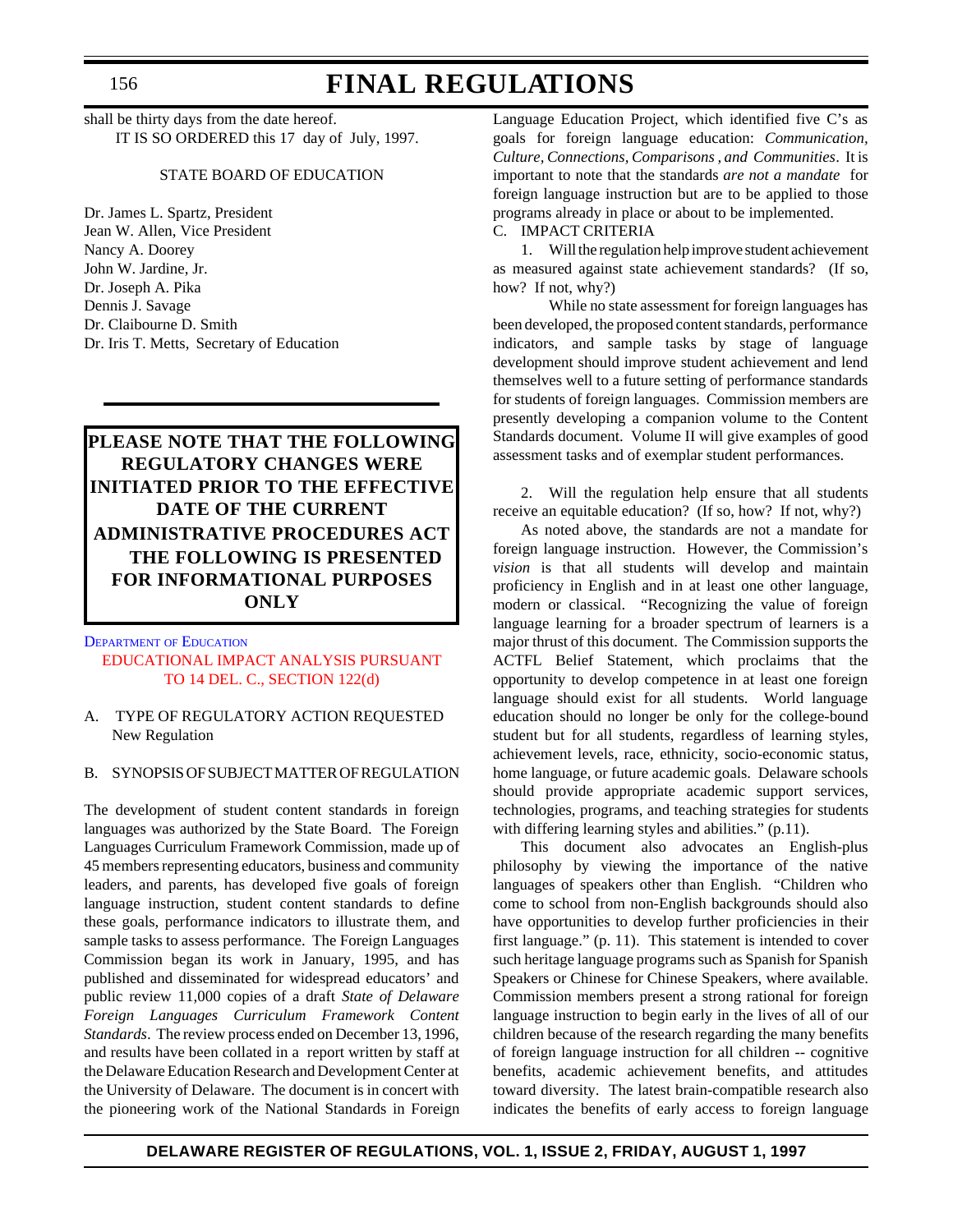instruction for all students.

3. Will the regulation help to ensure that all students' health and safety are adequately protected? (If so, how? If not, why?)

This regulation does not affect students' health and safety.

4. Will the regulation help to ensure that all students' legal rights are respected? (If so, how? If not, why?)

This regulation does not affect students' legal rights.

5. Will the regulation preserve the necessary authority and flexibility of decision makers at the local board and school level? (If so, how? If not, why?)

Yes. "These generic standards have been formulated to allow for local flexibility in program development, as well as in the choice of language offerings....These standards describe an articulated K-12 program with the aim of encouraging the move to earlier and longer sequences of instruction." (p. 9). The manner in which this is accomplished is determined at the local level.

6. Will the regulation place unnecessary reporting or administrative requirements or mandates upon decision makers at the local board and school levels? (If so, why?)

No. There are no reporting requirements for foreign language instruction. These standards are not a mandate for foreign language instruction but address programs in place or programs to be developed.

7. Will decision making authority and accountability for addressing the subject to be regulated be placed in the same entity? (If not, why?)

Yes. "As local districts begin to work toward ensuring longer sequences of foreign language study, they will have many choices. One district may decide to initiate an early-start full immersion experience; another may pilot a later-starting partial immersion program. Some districts may elect to expand sequential FLES programs upward into the middle grades; others may prefer to extend existing high school programs downward into the middle grades. A foreign language magnet school may be a viable alternative for some students of foreign languages." (p.9).

8. Will the regulation be consistent with and not an impediment to the implementation of other state educational policies, in particular to state educational policies addressing achievement in the core academic subjects of mathematics, science, language arts and social studies? (If inconsistent and/or an impediment to other policies, why?)

Yes. In fact, the foreign language content standards have as their middle "C" -- Connecting with Other Disciplines. "For language and culture to become part of the core curriculum, the discipline must be supportive of and

integrated with the entire school experience. Foreign language study is ideally suited for curriculum integration and helps students make valuable connections while learning. In elementary and middle school settings foreign language teachers should be included in interdisciplinary team teaching to support the entire school experience. Content-enriched programs address language arts, as well as one or more curriculum areas, such as mathematics, social studies, science, geography, art, music, physical education, etc. In addition, culture is easily integrated into the school curriculum through the study of a foreign language. The children's literature of the target culture, for example, is an important channel for achieving cultural objectives and for teaching foreign language literacy skills in a developmentally appropriate way. Content-based foreign language teaching, by supporting and reinforcing the curriculum, addresses concerns about time and achievement in the other disciplines, since it does not necessarily have to come at the expense of other disciplines." (p. 34).

To illustrate the fact that foreign language is ideally suited for curriculum integration, each learning scenario gives an example of a cross-curricular connection.

9. Is there a less burdensome method for addressing the purpose of the regulation? (If so, why is it appropriate to adopt the regulation?)

No. All State content standards require the State Board's approval.

10. What is the cost to the state and local school boards of compliance with the regulation?

Districts will bear the costs of implementing any new programs they wish to add to their offerings, particularly at the elementary level. Cost estimates of various options are discussed in the *Implementation Plan.* For existing programs, costs may be incurred as districts undergo their regularlyscheduled cycles of curriculum revision and new textbook adoptions.

### BEFORE THE STATE BOARD OF EDUCATION OF THE STATE OF DELAWARE REGULATORY IMPLEMENTING ORDER

### I. SUMMARY OF THE EVIDENCE AND INFORMATION SUBMITTED

The development of student content standards in foreign languages was authorized by the State Board. The Foreign Languages Curriculum Framework Commission, made up of 45 members representing educators, business and community leaders, and parents, has developed five goals of foreign language instruction, student content standards to define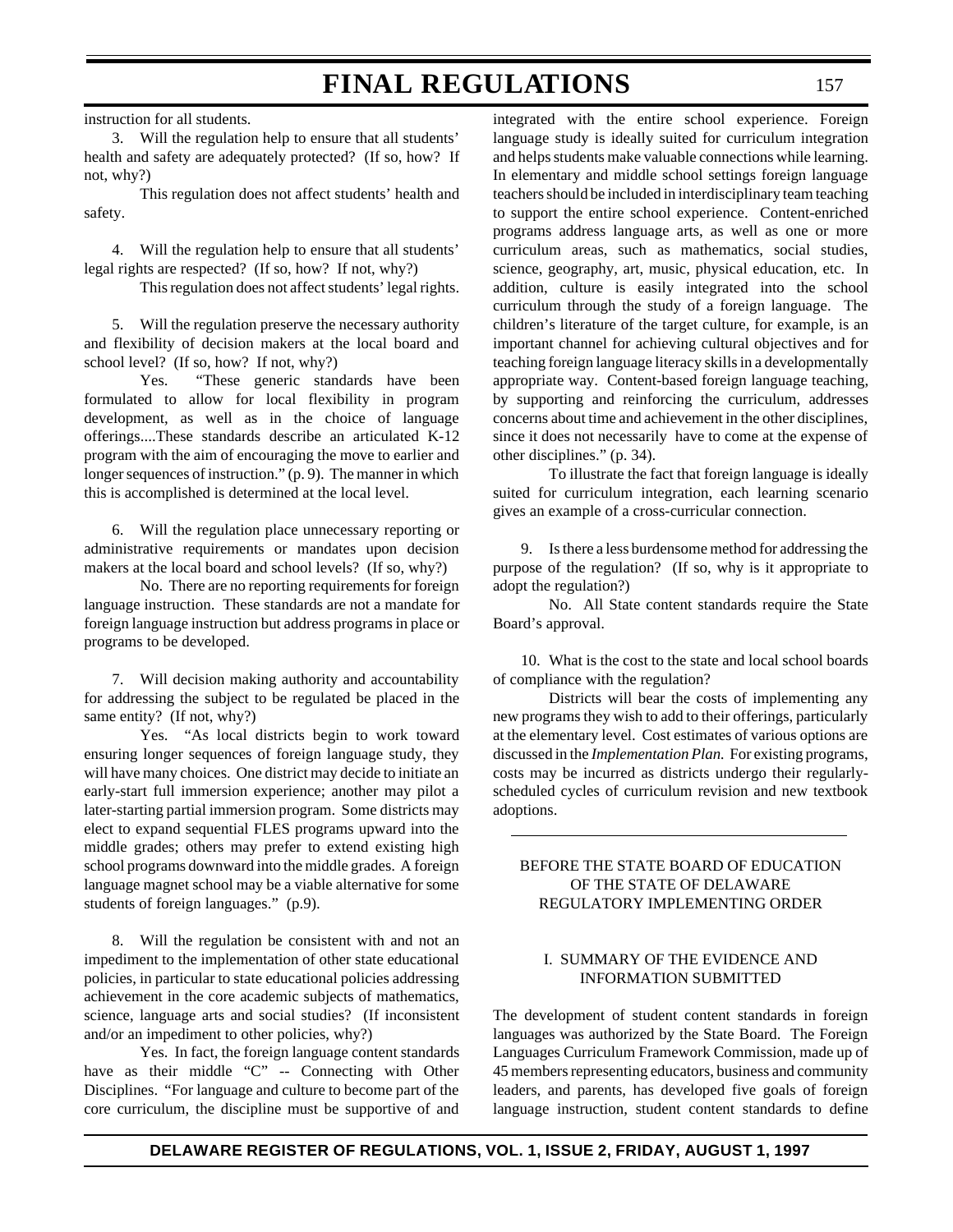these goals, performance indicators to illustrate them, and sample tasks to assess performance. The Foreign Languages Commission began its work in January, 1995, and has published and disseminated for widespread educators' and public review 11,000 copies of a draft State of Delaware Foreign Languages Curriculum Framework Content Standards. The review process ended on December 13, 1996, and results have been collated in a report written by staff at the Delaware Education Research and Development Center at the University of Delaware. The document is in concert with the pioneering work of the National Standards in Foreign Languages Education Project, which identified five C's as goals for foreign language education: Communication, Culture, Connections, Comparisons, and Communities. It is important to note that the standards are not a mandate for foreign language instruction but are to be applied to those programs already in place or about to be implemented.

Notice of the proposed adoption was published in the News Journal and the Delaware State News on June 24, 1997 in the form attached as Exhibit A. No comments were received regarding the adoption.

### II. FINDINGS OF FACT

The State Board of Education finds that the regulation Foreign Languages Content Standards should be adopted. The document has been developed by a broad base of local, state and national experts and has been extensively reviewed and revised. The document represents the best possible thinking concerning what Delaware students should know and be able to do in Foreign Languages programs.

## III. DECISION TO ADOPT THE REGULATION

For the foregoing reasons, the Board concludes that the proposed regulation is necessary to ensure that the local districts use the Delaware Foreign Languages Content Standards as the basis for curriculum development. Therefore, pursuant to 14 Delaware Code, Section 122, the regulation attached hereto as Exhibit B (as sent out last month) is hereby adopted. Pursuant to 14 Delaware Code, Section 122(e) the regulation shall be in effect for a period of five years from the effective date of the Order as set forth in V. below.

### IV. TEXT AND CITATION

The text of the proposed regulation hereby shall be in the form attached hereto as Exhibit B (as sent out last month) and said regulation shall be known as Delaware Foreign Languages Content Standards.

# V. EFFECTIVE DATE OF ORDER

The actions hereinabove referred to were taken by the State Board of Education pursuant to 14 Delaware Code, Section 122 in open session at the said Board's regularly scheduled meeting on July 17, 1997 The effective date of this Order shall be thirty days from the date hereof.

........................................................IT IS SO ORDERED this 17 day of July, 1997.

#### STATE BOARD OF EDUCATION

Dr. James L. Spartz, President Jean W. Allen, Vice President Nancy A. Doorey John W. Jardine, Jr. Dr. Joseph A. Pika Dennis J. Savage Dr. Claibourne D. Smith Dr. Iris T. Metts, Secretary of Education

**PLEASE NOTE THAT THE FOLLOWING REGULATORY CHANGES WERE INITIATED PRIOR TO THE EFFECTIVE DATE OF THE CURRENT ADMINISTRATIVE PROCEDURES ACT THE FOLLOWING IS PRESENTED FOR INFORMATIONAL PURPOSES ONLY**

## [EDUCATIONAL IMPACT ANALYSIS PURSUANT](#page-4-0) TO 14 DEL. C., SECTION 122(d)

DEPARTMENT [OF EDUCATION](http://www.state.de.us/high-ed/intro.htm)

Glossary of Terms

A. TYPE OF REGULATORY ACTION REQUESTED Amendment to Existing Regulation

## B. SYNOPSIS OF SUBJECT MATTER OF REGULATION

In order to make the Manual for the Certification of Professional School Personnel a document that can be better understood by the general reader, a Glossary of terms has been created. The Glossary is the work of the General Regulations Review Committee, a sub-committee of the Delaware Professional Standards Council. The Glossary was created as one of many changes recommended by the subcommittee as it met the goals of its task, that is "to review the General Regulations section of the Certification Manual." Many terms used in the certification process are frequently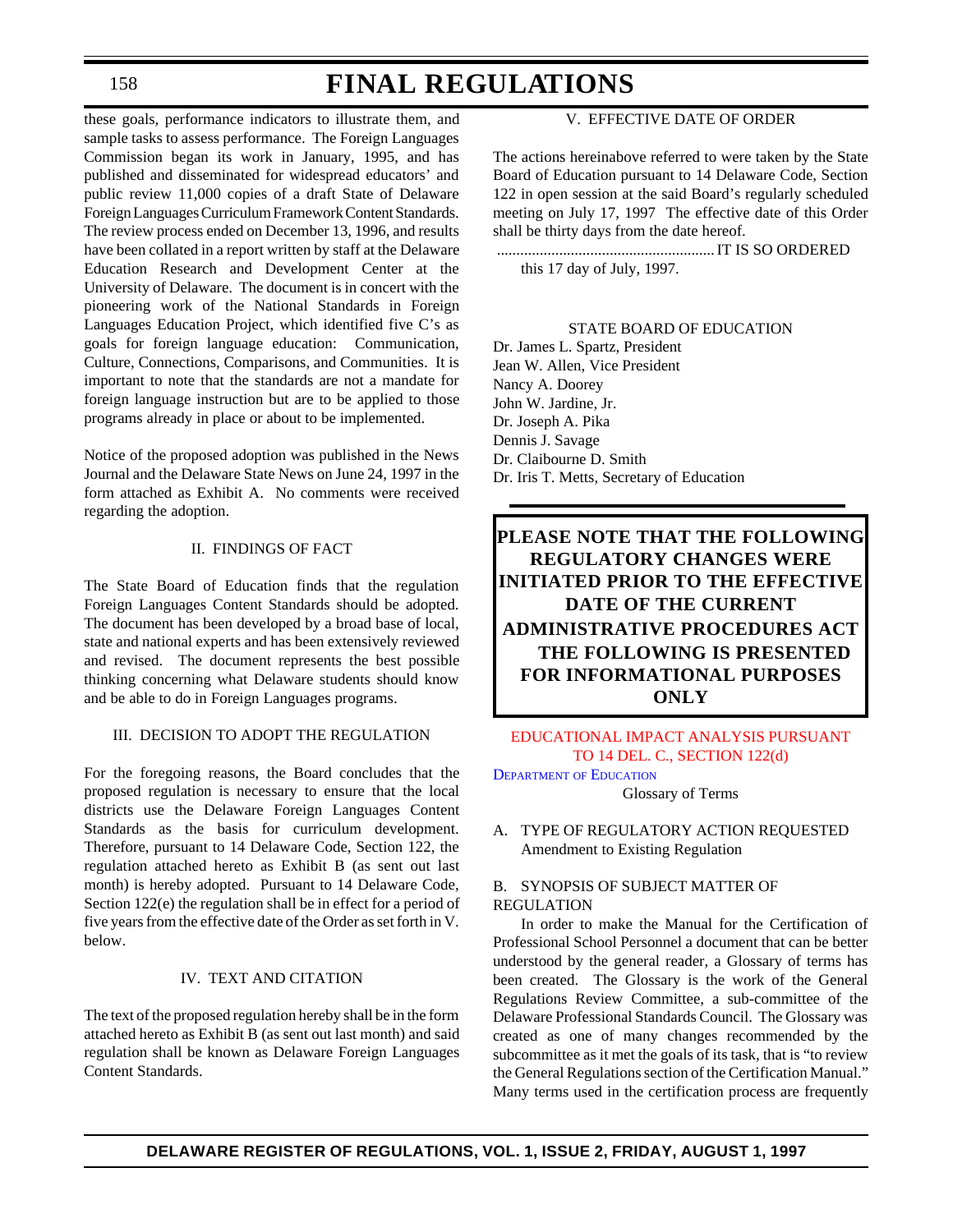misunderstood. It is the hope of the Committee that through the use of the Glossary, much of the usual misinterpretation can be avoided.

According to the legal advice of our attorney, the Glossary should be adopted by the State Board as part of the General Regulations section (Chapters I-XI) of the Manual for the Certification of Professional School Personnel because the terms used therein are defined by the Glossary.

# C. IMPACT CRITERIA

1. Will the regulation help improve student achievement as measured against state achievement standards? (If so, how? If not, why?)

Not applicable--This regulation is not related to students or educators except as it more clearly defines terms related to professional educator certification.

2. Will the regulation help ensure that all students receive an equitable education? (If so, how? If not, why?)

Not applicable--This regulation is not related to students or educators except as it more clearly defines terms related to professional educator certification.

3. Will the regulation help to ensure that all students' health and safety are adequately protected? (If so, how? If not, why?)

Not applicable--This regulation is not related to students or educators except as it more clearly defines terms related to professional educator certification.

4. Will the regulation help to ensure that all students' legal rights are respected? (If so, how? If not, why?)

Not applicable--This regulation is not related to students or educators except as it more clearly defines terms.

5. Will the regulation preserve the necessary authority and flexibility of decision makers at the local board and school level? (If so, how? If not, why?)

The Glossary will have no effect on the current authority or flexibility of decisions at the local level, except to more clearly define the intention of the Certification Manual.

6. Will the regulation place unnecessary reporting or administrative requirements or mandates upon decision makers at the local board and school levels? (If so, why?)

The Glossary will have no effect on the reporting or administrative requirements, or mandates for the decisions at the local level, except to more clearly define the intention of the Certification Manual.

7. Will decision making authority and accountability for addressing the subject to be regulated be placed in the same entity? (If not, why?)

The Glossary will not change the authority or accountability for any entity.

8. Will the regulation be consistent with and not an impediment to the implementation of other state educational policies, in particular to state educational policies addressing achievement in the core academic subjects of mathematics, science, language arts and social studies? (If inconsistent and/or an impediment to other policies, why?)

The Glossary will enhance the understanding of educational policy currently in place and will no way be an impediment to policies relating to student achievement.

9. Is there a less burdensome method for addressing the purpose of the regulation? (If so, why is it appropriate to adopt the regulation?)

No.

10. What is the cost to the state and local school boards of compliance with the regulation?

There is no cost associated with the adoption of the Glossary.

## BEFORE THE STATE BOARD OF EDUCATION OF THE STATE OF DELAWARE REGULATORY IMPLEMENTING ORDER

#### Glossary of Terms

### I. SUMMARY OF THE EVIDENCE AND INFORMATION SUBMITTED

In order to make the Manual for the Certification of Professional School Personnel a document that can be better understood by the general reader, a Glossary of terms has been created. The Glossary is the work of the General Regulations Review Committee, a sub-committee of the Delaware Professional Standards Council. The Glossary was created as one of many changes recommended by the subcommittee as it met the goals of its task, that is "to review the General Regulations section of the Certification Manual." Many terms used in the certification process are frequently misunderstood. It is the hope of the Committee that through the use of the Glossary, much of the usual misinterpretation can be avoided. Glossary was be adopted by the State Board as part of the General Regulations section (Chapters I-XI) of the Manual for the Certification of Professional School Personnel because the terms used therein are defined by the Glossary.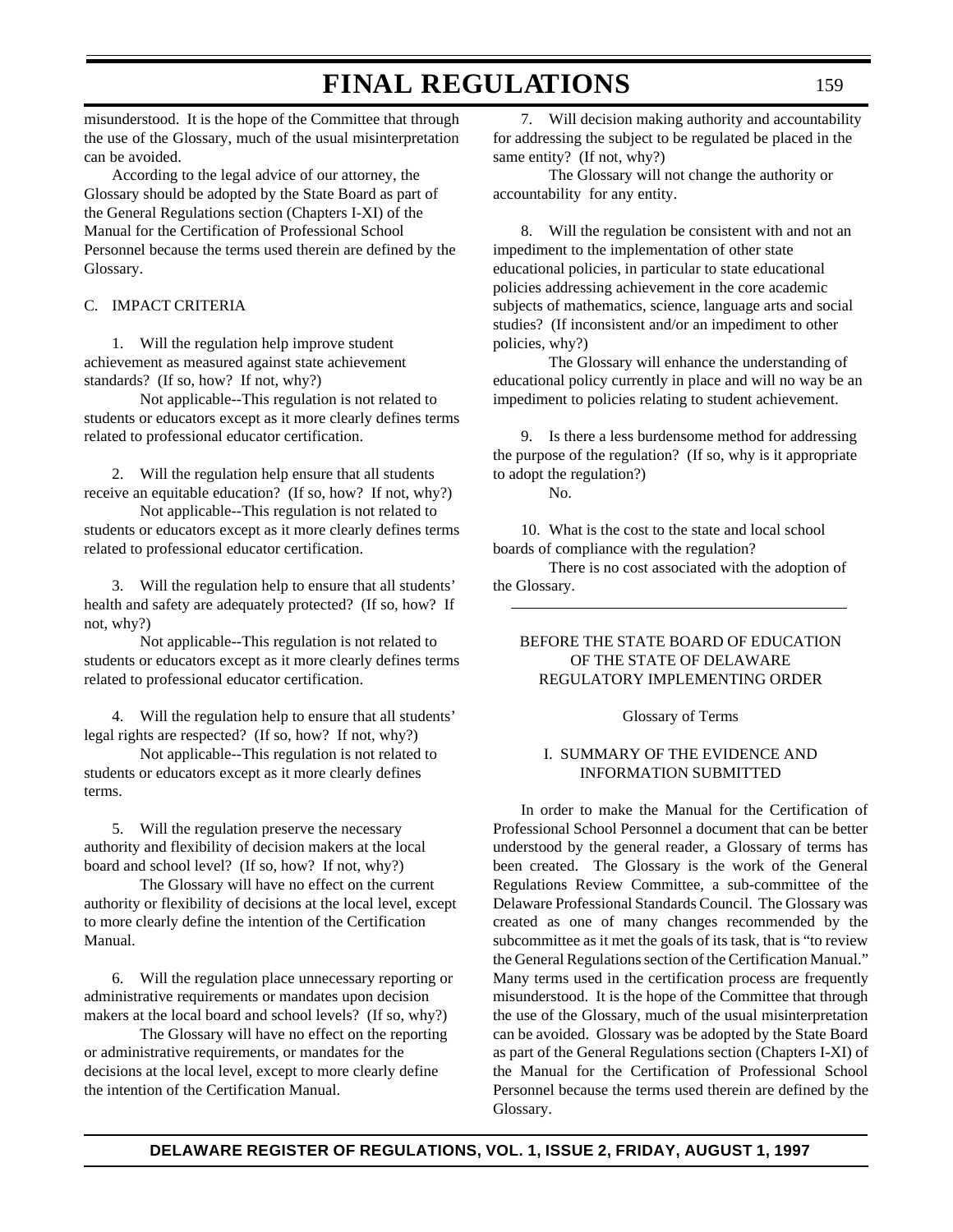160

# **FINAL REGULATIONS**

Attached is Exhibit "A" which indicates the policy described above has been advertised for the appropriate amount of time. During the advertisement period, there were no comments received either supporting or questioning the new policy.

### II. FINDINGS OF FACT

The Glossary is intended to make the General Regulation more understandable to lay readers. Since the terms described within the Glossary, provide further definition to the terms used in the General Regulations section of the Manual for the Certification of Professional School Personnel, a policy manual, they too need to become policy through adoption by the State Board of Education.

### III. DECISION TO ADOPT REGULATION(S)

For the foregoing reasons, the Board concludes that the proposed regulation(s) attached as Exhibit "B" (as sent out last month) are necessary to adopt. Pursuant to the provisions of 14 Del. C. Sec. 122 the regulations(s) hereby adopted shall be in effect for a period of five years from the effective date of this order as set forth in Section V. below.

### IV. TEXT AND CITATION

The text of the regulation(s) adopted hereby shall be in the form attached hereto as Exhibit "B," (as sent out last month) and said regulations shall be cited in the Manual for the Certification of Professional School Personnel, General Regulations Section, pages 1-6, and just preceding Chapter 1.

## V. EFFECTIVE DATE OF ORDER

The actions hereinabove referred to were taken by the State Board of Education pursuant to 14 Del. C. Sec. 122 in open session at the said Board's regularly scheduled meeting on July 17, 1997. The effective date of this Order shall be thirty days from the date hereof.

## IT IS SO ORDERED this 17th day of July, A.D. 1997.

# STATE BOARD OF EDUCATION

Dr. James L. Spartz, President Jean W. Allen, Vice President Nancy A. Doorey John W. Jardine, Jr. Dr. Joseph A. Pika Dennis J. Savage Dr. Claibourne D. Smith Dr. Iris T. Metts, Secretary of Education

### Delaware State Department of Education Certification of Professional Public School Personnel GLOSSARY

#### Credential Evaluation

A process, performed by the professional staff of the Certification Office, by which an individual's official transcripts, PRAXIS I scores, and other pertinent documents are matched to Delaware's specific licensure requirements. (See Evaluation/Prescription Letter)

#### Evaluation/Prescription Letter

A letter issued by the Certification Office after the evaluation of an individual's college transcripts and other official documents. This letter lists any deficiencies that have not been met, related to specific requirements for licensure in Delaware, as stated in this Manual. The letter may include deficiencies, such as coursework, test scores, experience verification and/or state other specifics which need to be met for Standard licensure.

Initial Standard Certificate

A license that was issued in Delaware from 1982 through 1991. Issuance of this license indicates the individual met all requirements current during that time period for a specific area of licensure. In addition, the qualifying scores for the Pre-Professional Skills Tests were met before the Initial Standard Certificate was issued. This license had a validity period of five years, after which the license was converted to a Standard license, upon documentation of appropriate employment or coursework. (See Refresher Coursework and Recency Requirement) Expired Initial Standard licenses may be renewed as Standard licenses in the same content area provided refresher requirements are met.

#### Internship

One year of supervised, full time, successful experience in a setting appropriate to the area of licensure. An Internship may be sponsored by a college or university in conjunction with a particular set of program requirements; or it may be sponsored locally through employment by a district and in conjunction with the Department of Education.

#### Interstate Certification Agreement (ICA)

A formal contract signed by individual member states of NASDTEC, in pairs, specifying the parameters of reciprocity. The Interstate Agreement is a binding, legal agreement/ contract between two states. The states agree to accept teachers from programs approved under NASDTEC Standards as well as fully licensed, experienced personnel. The NASDTEC organization facilitates the signing of the agreement through an arm called the Interstate Contract Association. "Reciprocity " established in this manner operates under specific conditions that are clearly defined by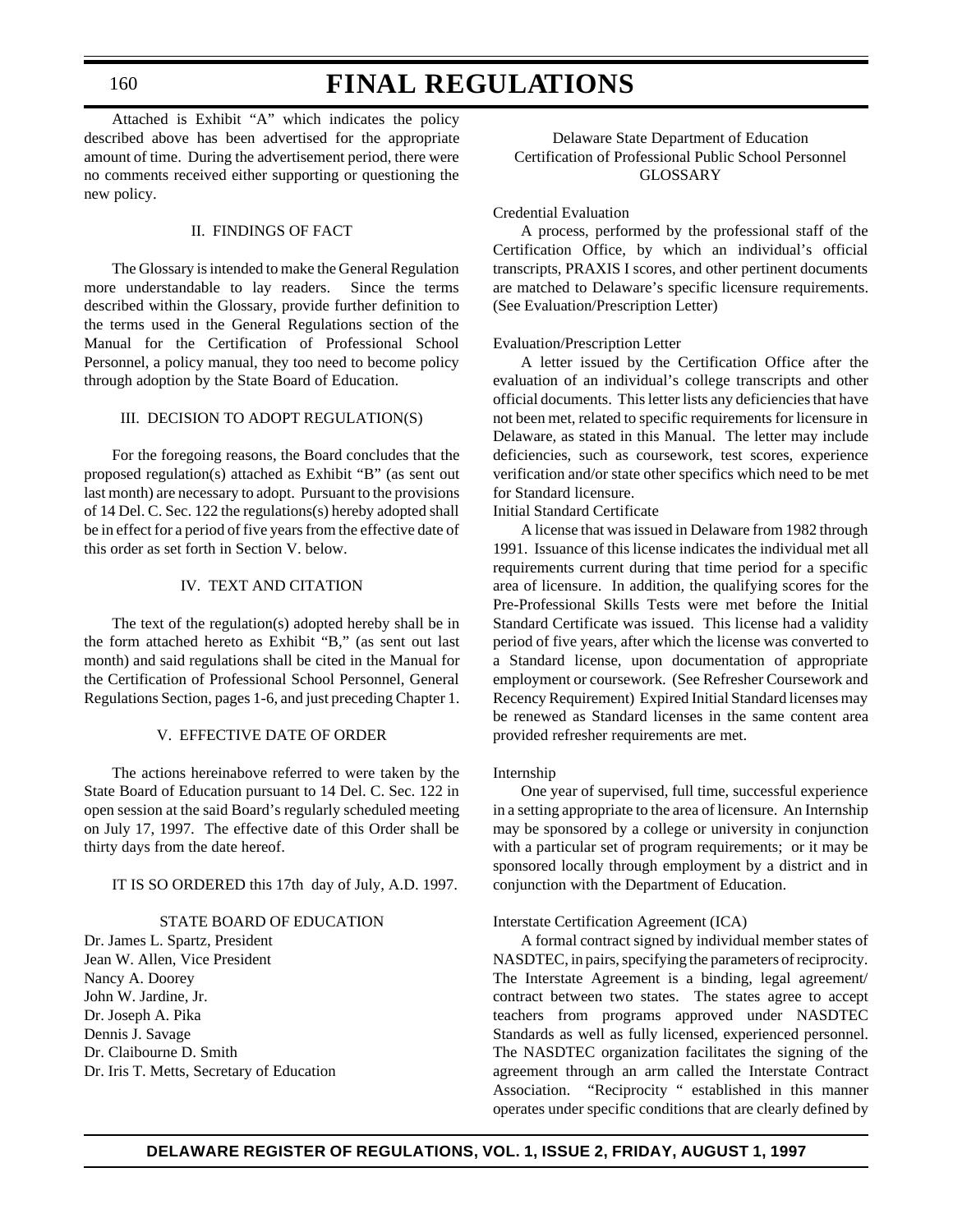he Interstate Agreement. (See Appendix) Licensure Via Approved Program

A process for acquiring a teaching license in Delaware and other NASDTEC states that requires graduating from a state-approved teacher education program and meeting specific testing requirements set by the Delaware State Board of Education. Individuals who receive a Standard license in Delaware based on an approved program are eligible for reciprocity with 32 other states. Each state has its own individual set of testing requirements which the candidate must meet, however. (See Reciprocity and Interstate Certification Agreement))

#### Licensure Via Transcript Analysis

A process through which persons who have not graduated from a state approved teacher education program in a specific field may obtain a Standard license in Delaware. Official college/university transcripts shall be submitted to the Office of Certification where they are audited for compliance with licensure requirements for the specific field. (See Credential Evaluation, Evaluation/Prescription Letter, Reciprocity, and Interstate Certification Agreement)

#### Limited Standard License

A license that is issued to an individual who is employed in a Delaware public school setting, but does not meet all of the requirements for Standard licensure in the area(s) of employment. It may be issued for a period of between one and six years, depending on specifically defined parameters, as stated in the General Regulations or the Specific Requirements. No salary reduction is required. This license is non-renewable.

NASDTEC: National Association of State Directors of Teacher Education and Certification

A national organization of State Department certification personnel and Standards Boards members who have the responsibility for state certification and program approval. This organization has developed and adopted a set of Standards which is used by each member state, in as much as possible. These Standards form the basis for the Reciprocity Agreement. (See Reciprocity and Interstate Certification Agreement)

## NCATE: National Council for the Accreditation of Teacher Education

One of two national accrediting bodies approved by the United States Department of Education. NCATE accreditation is voluntary in Delaware. Colleges/Universities apply to NCATE seeking to have both the education unit of the college/university and specific education programs given national recognition. Each program must still be approved by that state's Department of Education in order to have students graduating from such programs receive licensure in that state.

#### (See Licensure via Approved Program) Occupational/Vocational Testing

The testing in the vocational field is a performance test in a particular trade given under strict guidelines. The NOCTI (National Occupational and Career Testing Institute) is the only vocational test available that allows an individual to demonstrate skill competency in a trade such as welding or plumbing. The NOCTI organization designs the competency tests and trains staff at institutional settings to administer the NOCTI examinations under specific standardized conditions. As the NTE is used to validate certain aspects of teaching, the NOCTI is used to validate certain skills in vocational trade areas.

#### Partial Assignment

A teaching assignment that is for no more than two periods per day for a one-year period only. The individual who is given a partial assignment shall have previously taken at least fifteen semester hours of coursework in the content area of the partial assignment. The intent of the partial assignment is to meet specific emergency needs a district might encounter on a short term basis, for example, an enrollment bulge. If the district's situation warrants that the teacher remain in this assignment after the initial one year period, the teacher will be granted a Limited Standard license, allowing three additional years to meet all of the requirements for Standard licensure.

#### Permits

Specific positions within the local school districts do not require a Bachelor's degree, the PRAXIS I tests or a Standard license. Those positions, designated by the State Board of Education, require a Permit. Examples of such positions are currently: Aides of all types and Substitute Teachers.

#### Processing Fee

A non-refundable, one-time fee that shall accompany all applications for initial Delaware certification for each evaluation requested.

#### Professional And Occupational Licenses

Certain non-educational fields require State of Delaware licenses to practice. These fields include Electricians, Plumbers, Cosmetologists, etc. as well as Nurses, Speech Pathologists, Physicians and others. If an individual works in a school setting and a State license is required for practice in Delaware, it is also required for the education position and for the licensure/certification of that individual. For example, all School Nurses must meet specific coursework and degree requirements for their educational position. In addition, they are required to maintain their State of Delaware license and continue its renewal according to Nursing Board requirements for continuing education.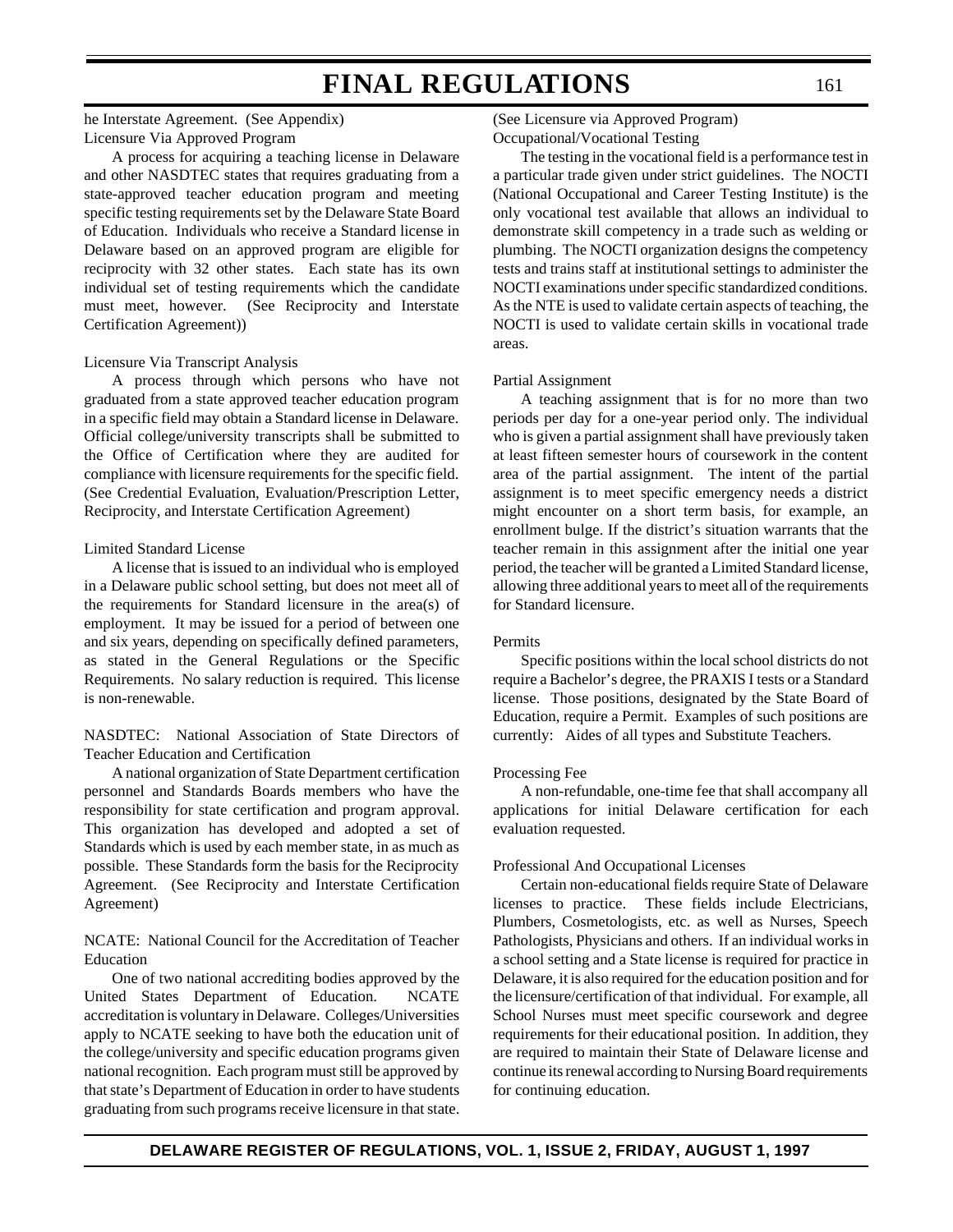### Professional Status Certificate

A certificate that is issued after an individual has met all requirements for Standard licensure in a specific area and has been employed in a Delaware public school in that same area for three consecutive years. It is issued for a five-year period. The renewal of this certificate is a function of continued employment in a public school for three years out of each five-year renewal period.

#### Provisional License

A substandard license which required a 10% reduction in salary. It has not been issued since  $7/1/91$  and is no longer a valid Delaware license.

#### Recency Requirement

A requirement for either 6 semester hours of appropriate coursework or appropriate full time employment within the five year period immediately preceding application or evaluation for licensure. Recency requirements are as indicated: (1) the applicant's Bachelor's degree shall be conferred within the most recent five-year period; or (2) the applicant shall have completed appropriate college-level coursework within the most recent five-year period; or (3) the applicant shall have been employed in a full time position, in the area of licensure request, for three years of the most recent five year period. (See Refresher Coursework)

## Reciprocity

A process whereby an individual with a license or certificate issued by one state can receive an equivalent license in another state without meeting additional coursework requirements. The process operates under a very specific set of previously agreed upon rules between the two states. Because "reciprocity" is a layman's term as well as a licensure term, there tend to be preconceived ideas as to its meaning. The term "reciprocity" as related to certification/ licensure is therefore surrounded by misconceptions. (See Appendix)

#### Refresher Coursework

Six semester hours of college-level coursework, taken either at the Bachelor's or Master's level from a regionally accredited institution, is required to meet the Recency Requirement for licensure. Coursework shall include one professional education elective and one elective in the specific content area of licensure. This coursework is required only if the applicant is unable to meet Delaware's Recency Requirement. (See Recency Requirement)

## Revocation Of License/Certificate/Permit

Revocation is the process of rescinding a Delaware license/certificate/permit for reasons of immorality, misconduct in office, incompetence, willful neglect of duty or disloyalty. Revocation may be considered at the request of a local school district or initiated by the Secretary of Education.

### Specialized Assignment License

An assignment that is deemed necessary by a local public school district but for which no specific requirements for licensure exist is termed a "Specialized Assignment". The license is issued on the basis of a job description for the position. A Standard License will be issued to an employed individual who meets all the qualifications of the job description, including passing PRAXIS I scores. A Limited Standard license will be issued if any requirements or qualifications are not met and can be attained. A Temporary License shall be issued when the person hired does not meet the job description for the position. Any certificate issued for a Specialized Assignment is valid only for the specific position for which it was issued. The certificate is not valid for use in another position, another district, or another state.

## Standard License

A license issued when an individual has met all requirements for a specific area of licensure, including the testing requirement. It is issued for an indefinite period of time period. This license can only be renewed when the individual is currently working in a public school setting or other setting for which it is required by the State of Delaware, such as the correctional system.

## Sub-Standard License

A non-renewable license issued for a specific and limited period of time, during which the specific requirements for a Standard license in that area shall be met. A salary reduction may or may not be required. Example: Temporary License.

#### Temporary License

A one-year non-renewable license issued to a district employee who meets neither the Standard or Limited Standard requirements for a specific Delaware license and who is hired after August 15th of that school year. A 10% salary reduction is required. This license is a one year, non-renewable license and can be issued only one time to the same individual in the same area of licensure. Unless the individual holds a Standard license in another area, they are not eligible for a salary

Exhibit B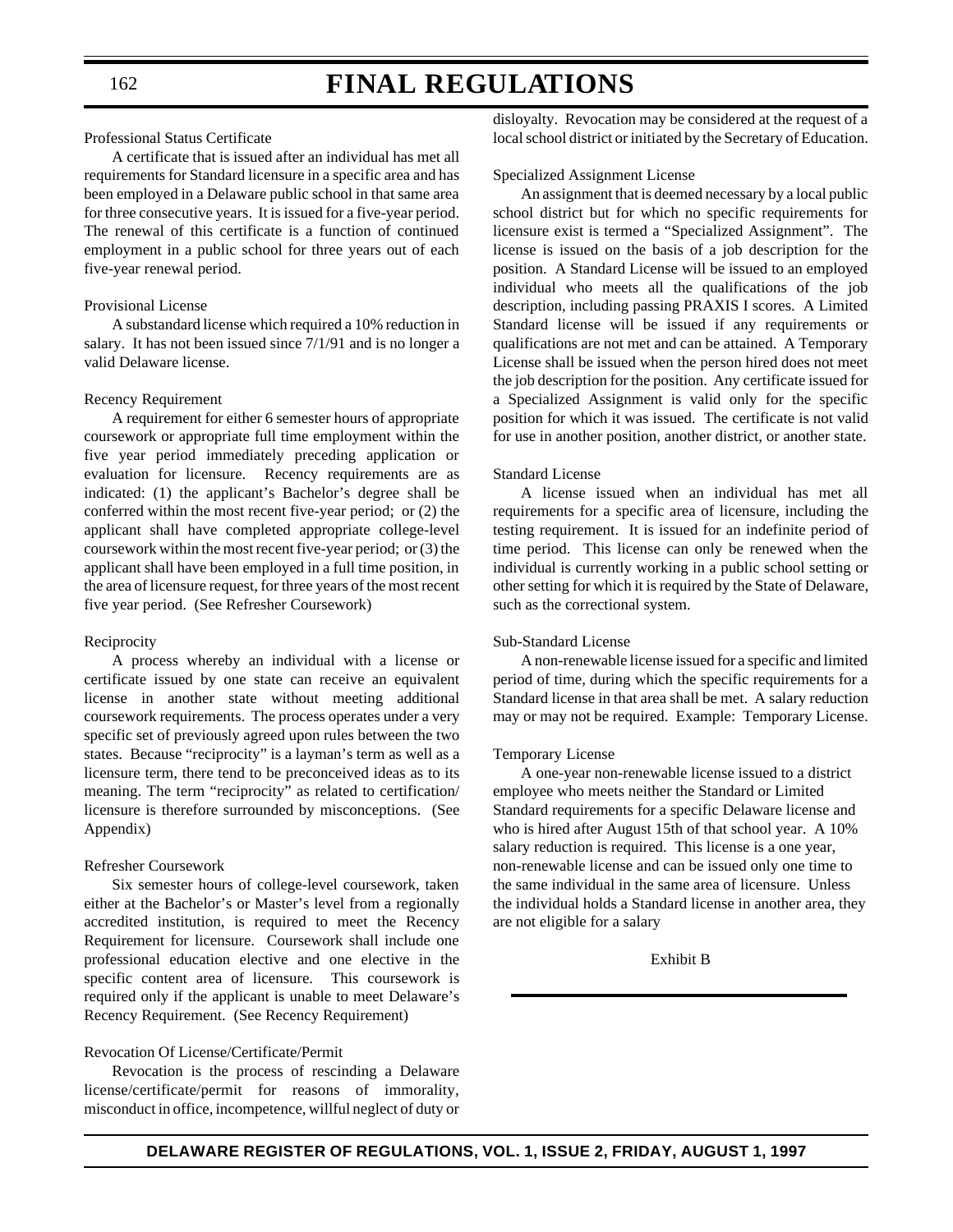# **PLEASE NOTE THAT THE FOLLOWING REGULATORY CHANGES WERE INITIATED PRIOR TO THE EFFECTIVE DATE OF THE CURRENT ADMINISTRATIVE PROCEDURES ACT THE FOLLOWING IS PRESENTED FOR INFORMATIONAL PURPOSES ONLY**

# [EDUCATIONAL IMPACT ANALYSIS PURSUANT](#page-4-0) TO 14 DEL. C., SECTION 122(d)

DEPARTMENT [OF EDUCATION](http://www.state.de.us/high-ed/intro.htm)

Manual for the Certification of Professional School Personnel

## A. TYPE OF REGULATORY ACTION REQUESTED Reauthorization of Existing Regulation

B. SYNOPSIS OF SUBJECT MATTER OF REGULATION

The Delaware Professional Standards Council (DPSC) appointed a sub-committee to review the General Regulations Section of the Manual for the Certification of Professional School Personnel in Spring of 1995. The committee worked for over a year with the intent that :

• all General Regulations (pages 1-47 of the Manual) be reviewed and policy recommendations be made to the DPSC; and that

• the Manual would be revised and reorganized into a more user friendly document.

The result of the General Regulations Review Committee's work is being presented to the State Board of Education for approval and reauthorization. In general, the Manual has been reorganized without changing policy or intent except as indicated below. The Manual has been reviewed by the Delaware Professional Standards Council and found to meet with its approval.

I. Listed below are the general categories in which changes have been made regarding policy:

A. Some of the Committee's policy recommendations have been sent to the Board for approval over the last year. Those recommendations were:

• change in reporting process for the State Superintendent's "power of exception";

National Teacher Certification policy and rewards.

B. Other policy recommendations that were not carried forth as yet:

• Development of policy related to the Americans with Disabilities Act – policy still under review and development;

• Revision of current policy on Revocation or Denial of licensure-subcommittee met and studied the issues at length. It was their recommendation that a Code of Conduct for the Profession is necessary in order to define policy further. Work will resume when Code of Conduct is forthcoming from the Delaware Professional Standards Council.

C. Policy change that will be presented at the June State Board meeting for adoption in July 1997:

• The addition of a Glossary of terms to the Manual.

II. In addition to policy changes, the Manual has been revised/reorganized in the following ways:

1. The front of the Manual is enhanced by the addition of:

An overview

• A set of "Frequently Asked Questions" to guide the reader;

• A more detailed "Table of Contents".

2. The various "Sections" of the General Regulations were re-organized in a manner that the committee felt was a more logical sequence;

Some Titles were changed to be better descriptors;

• Former "Sections" were made "Chapters";

The formatting of the document was made consistent throughout;

The formatting of the document was made consistent throughout;

The addition of a Glossary.

3. New documents were placed in the Appendix:

- Certification Flow Chart;
- Certification Types;
- Reciprocity Explanation;

PRAXIS I Description of current requirements and responsibilities of the applicant; and

• General information on the National Board Certification process.

Again, it is important to note that there are no changes in the policy or intent that have not been brought to the State Board as a separate item for its action. All other changes are "cosmetic" or organizational and add only to the general information provided to the user.

It is intended that, after advertisement and upon your approval in July, the Manual will be printed and distributed to various constituent groups during the late Summer 1997 (July-September).

### C. IMPACT CRITERIA

1. Will the regulation help improve student achievement as measured against state achievement standards? (If so,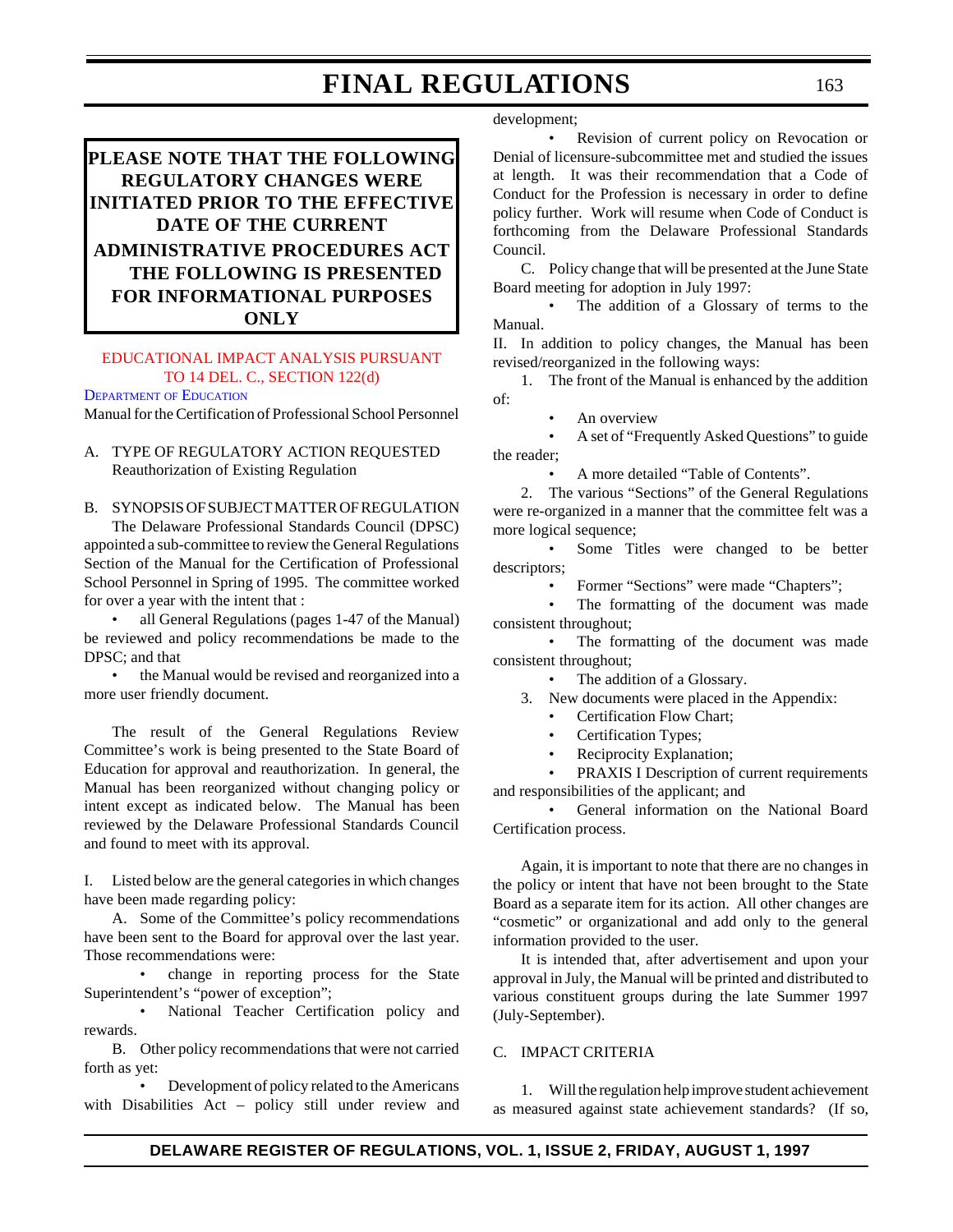how? If not, why?)

Chapter I - Authority for Delaware Licensure. This question is not applicable.

Chapter II - Licenses, Certificates and Permits

Research shows that better prepared educators have a greater impact on student achievement. Our licensure system requires adequate preparation for all educators and consequently should support student learning.

Chapter III - Delaware Testing Requirements for Initial Licensure

As with all the scores for licensure in the state of Delaware it is believed that a certain baseline of basic skills in reading, writing, and mathematics is required to adequately serve the Delaware student population.

Chapter IV - Application for Initial Licensure - This question is not applicable.

Chapter V - Renewal of Licenses/Certificates

Keeping current with changes in education is necessary for all educators. Having to renew certificates/ licenses or take refresher coursework enables those educators in the field to be familiar with any new techniques that can improve student learning.

Chapter VI - Licensure Agreements/Reciprocity - This question is not applicable.

Chapter VII - Revocation of Licenses/Certificates - This question is not applicable.

Chapter VIII - Denial of Licenses/Certificates - This question is not applicable.

Chapter IX - Professional Growth Programs - This question is not applicable.

Chapter X - National Board Certification

Delaware values excellent teaching believing a master teacher will effect student achievement. To encourage teachers to pursue National Board Certification, the legislature has supported teachers by sharing the cost of this expensive but valuable process.

Chapter XI - Alternative Routes to Certification Program for Secondary Teachers

Delaware believes that many people, other than those specifically trained at the undergraduate level, can prove to be fine educators and impact student learning. For that reason an alternative program to certify non-traditional candidates as secondary educators has been developed.

2. Will the regulation help ensure that all students receive an equitable education? (If so, how? If not, why?)

Chapter I - Authority for Delaware Licensure. This question is not applicable.

Chapter II - Licenses, Certificates and Permits

All educators are required to meet the same requirements to be employed in Delaware. All students are required to have certified teachers. To the degree that, certification is the same level, students are being treated equitably.

Chapter III - Delaware Testing Requirements for Initial Licensure

Since testing for initial licensure is required for all teachers and other professional staff, there should be a common impact on the minimal qualifications for teaching which should have an impact on an equitable education for students.

Chapter IV - Application for Initial Licensure - This question is not applicable.

Chapter V - Renewal of Licenses/Certificates

The maintenance of certification by all educators will effect all students equally.

Chapter VI - Licensure Agreements/Reciprocity - This question is not applicable.

Chapter VII - Revocation of Licenses/Certificates - This question is not applicable.

Chapter VIII - Denial of Licenses/Certificates - This question is not applicable.

Chapter IX - Professional Growth Programs - This question is not applicable.

Chapter X - National Board Certification

The fact that some teachers are certified at a higher level than others should benefit students. Since all teachers will not hold such a certification the impact will not effect all students evenly unless the nationally certified teachers are used to help all teachers.

Chapter XI - Alternative Routes to Certification Program for Secondary Teachers

The Alternative Route teacher program will meet the same standards as other teacher education programs. Consequently there should be no effect on students.

3. Will the regulation help to ensure that all students' health and safety are adequately protected? (If so, how? If not, why?)

Chapter I - Authority for Delaware Licensure. This question is not applicable.

Chapter II - Licenses, Certificates and Permits. This question is not applicable.

Chapter III - Delaware Testing Requirements for Initial Licensure. This question is not applicable.

Chapter IV - Application for Initial Licensure. This question is not applicable.

Chapter V - Renewal of Licenses/Certificates. This question is not applicable.

Chapter V - Renewal of Licenses/Certificates. This question is not applicable

Chapter VI - Licensure Agreements/Reciprocity - This question is not applicable.

Chapter VII - Revocation of Licenses/Certificates

This Chapter relates to revoking certificates to individuals who are not of moral character to associate with children. This process protects student safety.

Chapter VIII - Denial of Licenses/Certificates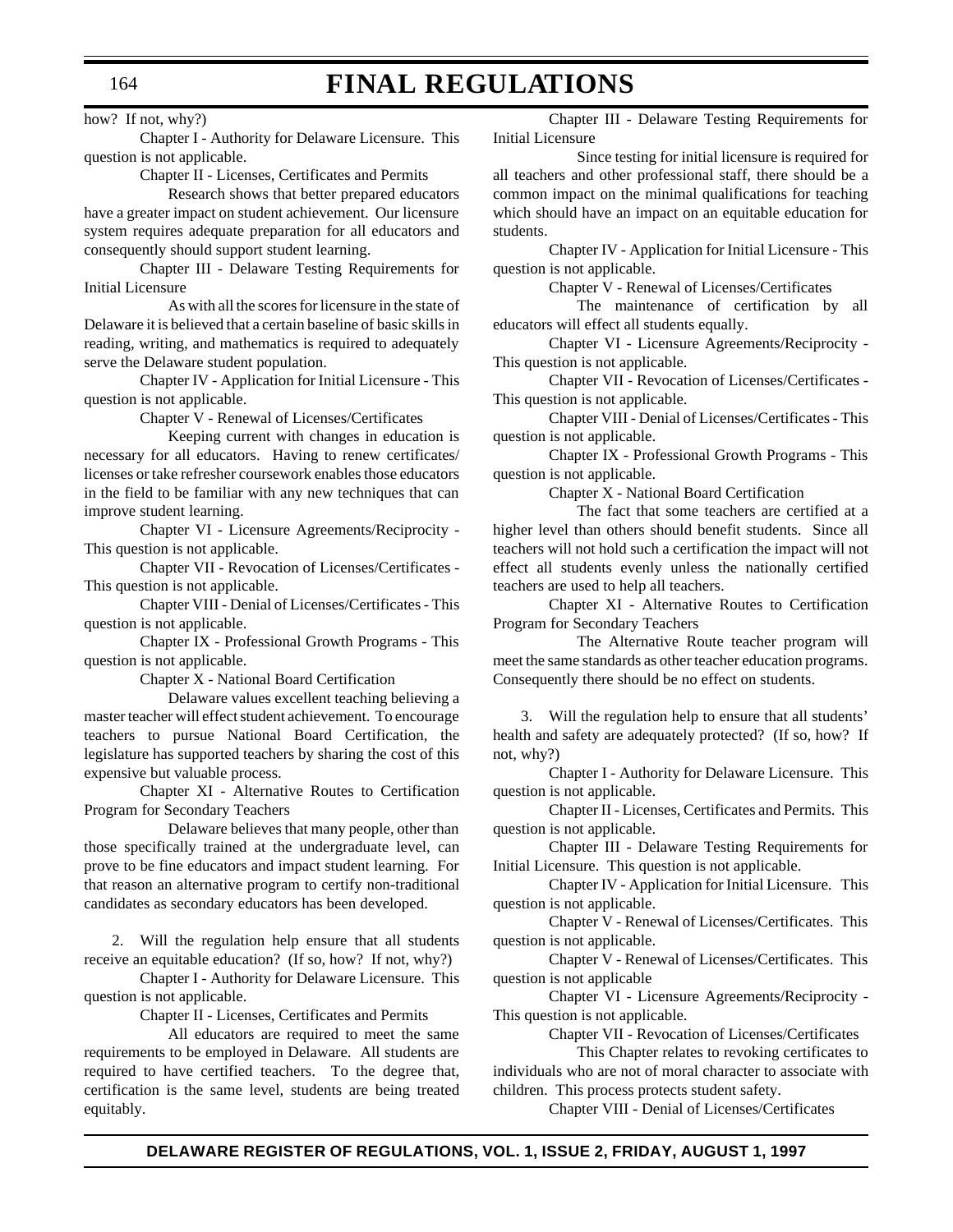This Chapter relates to denying certificates to individuals who are not of moral character to associate with children. This process protects student safety.

4. Will the regulation help to ensure that all students' legal rights are respected? (If so, how? If not, why?)

Chapters VII and VIII are the only chapters that can be interpreted to protect students' legal rights. There is a legal responsibility by the state to provide a safe environment for the public school students, keeping out those individuals of questionable moral character.

5. Will the regulation preserve the necessary authority and flexibility of decision makers at the local board and school level? (If so, how? If not, why?)

Since there are no changes in the policy being readopted in Chapters I through XI, there is no change in the flexibility for decision makers at the local level. In addition, local flexibility is not necessarily desirable if we are to protect and foster the rights of students as presented in 1 through 4 above.

6. Will the regulation place unnecessary reporting or administrative requirements or mandates upon decision makers at the local board and school levels? (If so, why?)

Chapters I through XI do not place any additional or unnecessary reporting or administrative requirement at the local level since there are no changes from the previous policy that has been in place for some time.

7. Will decision making authority and accountability for addressing the subject to be regulated be placed in the same entity? (If not, why?)

Yes, all accountability and decision making authority are placed appropriately and the same as in previous policy. These regulations have not been problematic from this perspective.

8. Will the regulation be consistent with and not an impediment to the implementation of other state educational policies, in particular to state educational policies addressing achievement in the core academic subjects of mathematics, science, language arts and social studies? (If inconsistent and/or an impediment to other policies, why?)

This policy is consistent with educational policies addressing achievement in the core academic subjects because it supports a level of certification for teachers that should be prerequisite to attaining the skills and knowledge to teach the core academic subjects and all other subjects.

9. Is there a less burdensome method for addressing the purpose of the regulation? (If so, why is it appropriate to adopt the regulation?)

At the current time, there is no less burdensome method for addressing these regulations. In the future, consideration

will be given to a redesign of the system of certification based on a more technological approach. That is not feasible at this time.

10. What is the cost to the state and local school boards of compliance with the regulation?

There is no new cost associated with compliance with these readopted regulations.

BEFORE THE STATE BOARD OF EDUCATION OF THE STATE OF DELAWARE REGULATORY IMPLEMENTING ORDER Readoption of General Regulations Section of the Manual for the Certification of Public School Personnel

## I. SUMMARY OF THE EVIDENCE AND INFORMATION SUBMITTED

During the period of time that the certification Manual was under review, 14 Del. Code, Section 122 (d) passed into law. All current regulations must be reviewed and acted upon by the State Board in order to remain in effect. The Regulations/policies set forth in this Manual have undergone a thorough and formal review process. Changes were made as appropriate and sent to the State Board for adoption. Because of this lengthy process, the Manual for the Certification of Professional School Personnel is also being presented to the State Board for readoption/reauthorization of the General Regulations Section. As determined by a review committee of educators, the current policies/regulations in the General Regulations Section of the Manual for the Certification of Professional School Personnel continue to be appropriate umbrella regulations for the certification of teachers, administrators, and specialists.

The Manual for the Certification of Professional School Personnel will be advertised as required and will include the Frontispiece, General Regulations, and Appendix for public review. It is however only the General Regulations section that is required to be readopted since all policy is contained therein, the other parts of the Manual remain explanatory.

Attached is Exhibit "A" which indicates the policy described above has been advertised for the appropriate amount of time. During the advertisement period, there were no comments received either supporting or questioning the reauthorization of the General Regulations policy.

#### II. FINDINGS OF FACT

The review process was intended to revise and reorganize the General Regulations, making them more understandable to lay readers. At the same time the Committee gave the regulations a thorough review for their continued appropriateness. The General Regulations contain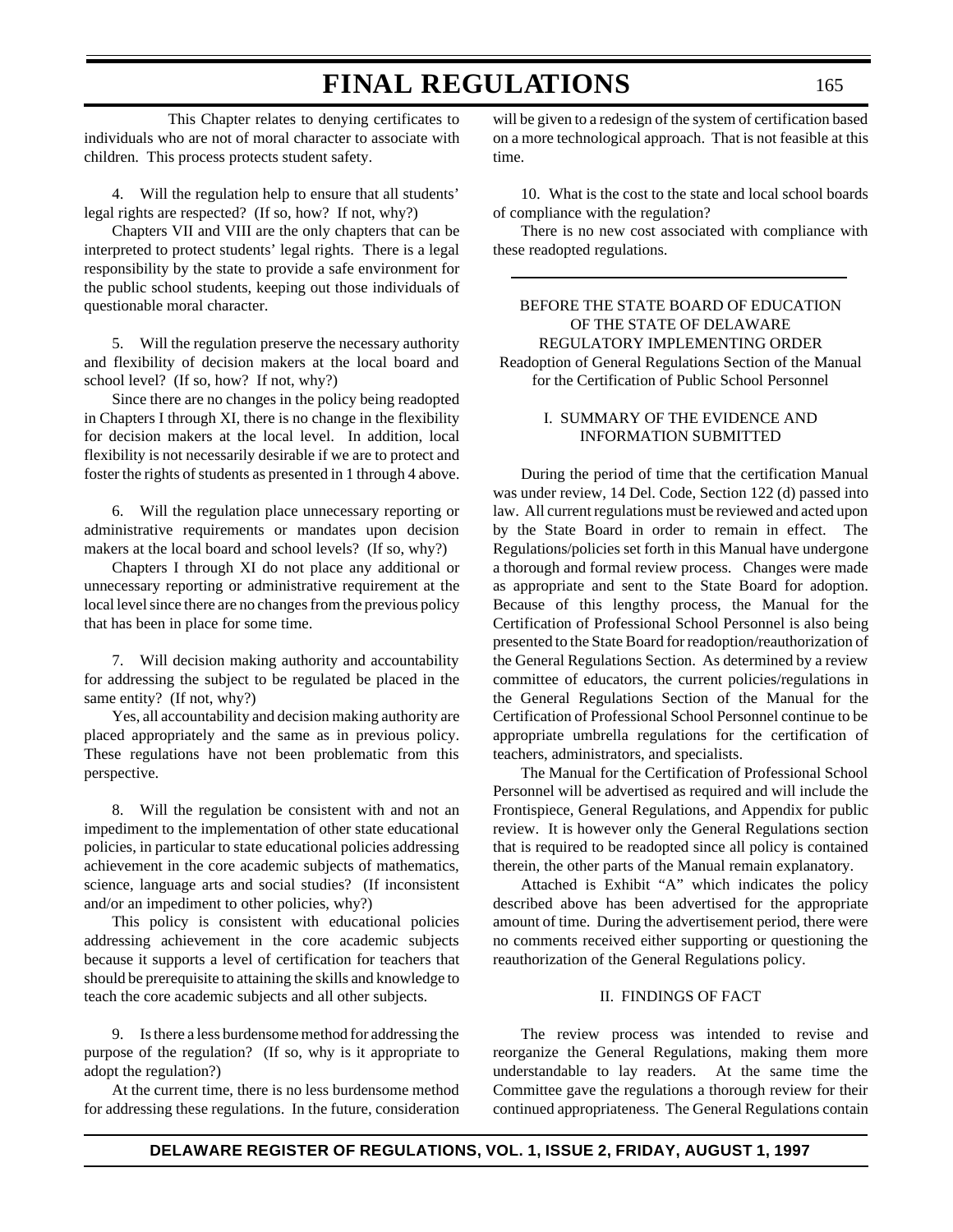#### 166

# **FINAL REGULATIONS**

no new policy. Policy changes recommended by the Review Committee have been submitted independently over time and either have been previously adopted by the State Board; or will be adopted in the future by the State Board.

It is necessary for the State Board to readopt/reauthorize the General Regulations section of the Manual for the Certification of Professional School Personnel, a policy manual, as per 14 Del. C. Sec. 122, (d).

#### III. DECISION TO REAUTHORIZE REGULATION(S)

For the foregoing reasons, the Board concludes that the proposed regulation(s) attached as Exhibit "B" (as sent out last month) are necessary to adopt. Pursuant to the provisions of 14 Del. C. Sec. 122 the regulation(s) hereby adopted shall be in effect for a period of five years from the effective date of this order as set forth in Section V. below.

#### IV. TEXT AND CITATION

The text of the regulation(s) adopted hereby shall be in the form attached hereto as Exhibit "B," (as sent out last month) and said regulations shall be cited in the Manual for the Certification of Professional School Personnel, General Regulations Section, Chapter I - XI, pages 1-44.

#### V. EFFECTIVE DATE OF ORDER

The actions hereinabove referred to were taken by the State Board of Education pursuant to 14 Del. C. Sec. 122 in open session at the said Board's regularly scheduled meeting on July 17, 1997. The effective date of this Order shall be thirty days from the date hereof.

IT IS SO ORDERED this 17th day of July. A.D. 1997.

#### STATE BOARD OF EDUCATION

Dr. James L. Spartz, President Jean W. Allen, Vice President Nancy A. Doorey John W. Jardine, Jr. Dr. Joseph A. Pika Dennis J. Savage Dr. Claibourne D. Smith Dr. Iris T. Metts, Secretary of Education

#### Table of Contents

|                                        | Page        |
|----------------------------------------|-------------|
| Overview                               | <b>V111</b> |
| <b>Most Frequently Asked Ouestions</b> |             |
| and Referred Sections                  | ix          |

| <b>General Rules and Regulations</b>          |   |
|-----------------------------------------------|---|
| Glossary                                      |   |
| Chapter I - Authority for Delaware Licensure  |   |
| A. State Board of Education                   |   |
| B. Provisions for Exceptions and Changes      | 6 |
| C. Effect of Changes in Rules and Regulations |   |
| adopted 7/1/93                                |   |
|                                               |   |

Chapter II - Licenses, Certificates and Permits

- A. Current Licenses, Certificates and Permits 9 B. Previous Licenses 14
- C. Teaching Assignment Out of Licensed Area 14
- D. Permits 15

Chapter III - Delaware Testing Requirements for Initial Licensure

| A. Initial Licensure                                            |  |
|-----------------------------------------------------------------|--|
| <b>B.</b> Certification Testing Data from Delaware Institutions |  |

of Higher Education with State Approved Teacher ducation Programs (Effective  $1/1/97$ ) 20

| Chapter IV - Application for Initial Licensure<br><b>Credentials for Application</b><br>А.<br>Other Considerations for Initial Licensure<br><b>B.</b><br>Denial of License<br>C.                                                                                                                                                         | 21<br>23<br>26 |
|------------------------------------------------------------------------------------------------------------------------------------------------------------------------------------------------------------------------------------------------------------------------------------------------------------------------------------------|----------------|
| Chapter V - Renewal of Licenses/Certificates<br>A. Employees of Delaware Public School Districts<br>other State Agencies Employing Educational Personnel                                                                                                                                                                                 | and<br>27      |
| In ividuals Who are not Employed in a Delaware<br>B.                                                                                                                                                                                                                                                                                     |                |
| Public School District or Other State Agency Requiring                                                                                                                                                                                                                                                                                   |                |
| CertifiedEducational Personnel                                                                                                                                                                                                                                                                                                           | 29             |
| C. Recency Requirement                                                                                                                                                                                                                                                                                                                   | 30             |
| Chapter VI - Licensure Agreements/Reciprocity<br>National Council for Accreditation of Teacher<br>$A_{\cdot}$<br><b>Education (NCATE)</b><br>National Association of State Directors of Teacher<br>B.<br>Education and Certification (NASDTEC) Certification<br>Reciprocity System<br>Interstate Certification Project (ICP)<br>C.<br>31 | 31<br>31       |
| Licensed Educational Personnel from other States<br>D.<br>(Except Local District Superintendent),                                                                                                                                                                                                                                        | 32             |
| Chapter VII - Revocation of Licenses/Certificates                                                                                                                                                                                                                                                                                        | 33             |
| Chapter VIII - Denial of Licenses/Certificates                                                                                                                                                                                                                                                                                           | 35             |
| <b>Chapter IX - Professional Growth Programs</b>                                                                                                                                                                                                                                                                                         |                |
| Rationale and Philosophy<br>А.                                                                                                                                                                                                                                                                                                           | 36             |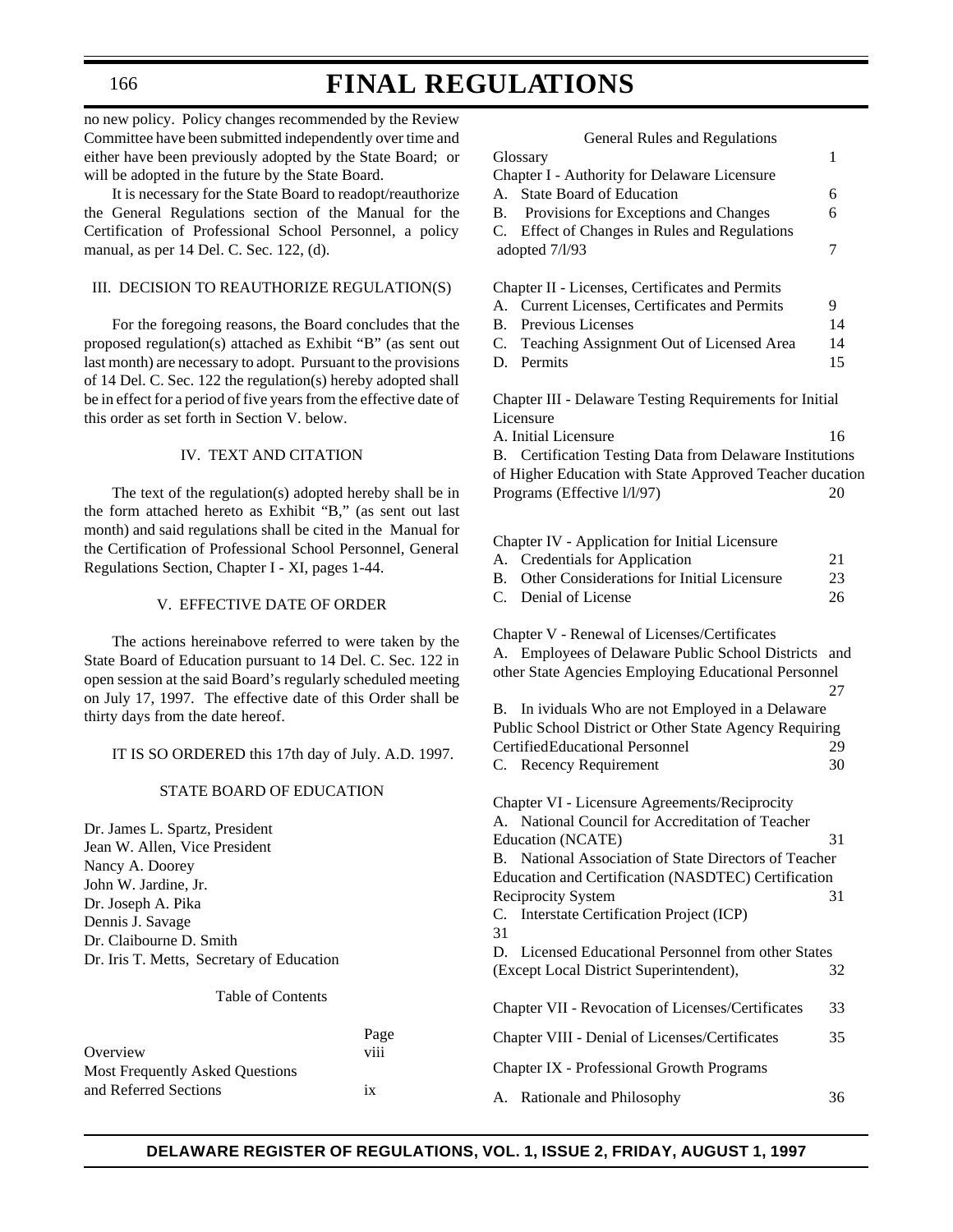| B. Rules and Regulations  | 36                                                   |
|---------------------------|------------------------------------------------------|
|                           | C. Definitions and Explanation of Terms Used in this |
| Program                   | 38                                                   |
| D. Application Procedures | 39                                                   |

| Chapter X - National Board Certification                 |    |
|----------------------------------------------------------|----|
| A. Certification/National Board of Professional Teaching |    |
| Standards                                                | 40 |
| <b>B.</b> Eligibility                                    | 40 |

| C. Application Procedures | 40 |
|---------------------------|----|
| D. Salary Adjustment      | 41 |

Chapter XI - Alternative Routes to Certification Program for Secondary Teachers

| A. Eligibility for Participation in Program        | 42  |
|----------------------------------------------------|-----|
| B. Participation in the Program                    | 43  |
| C. The Alternative Routes to Certification Process | -43 |
| D. Recommendation for Certification of Teacher     | 45  |
| E. Appeal Procedure                                | 45  |
| F. Program Evaluation                              | 46  |

# Specific Requirements

| Section I - Administrative                               | 1              |
|----------------------------------------------------------|----------------|
| Superintendent                                           | $\overline{c}$ |
| <b>Assistant Superintendent for Business</b>             | $\overline{4}$ |
| Assistant Superintendent for Curriculum                  | 6              |
| <b>Administrative Assistant</b>                          | 8              |
| Director                                                 | 9              |
| Director of Special Education                            | 12             |
| Supervisor                                               | 14             |
| Supervisor of Special Education                          | 16             |
| Supervisor/Reading Coordinator                           | 18             |
| Elementary Principal/Assistant Principal                 | 20             |
| Secondary Principal/Assistant Principal                  | 22             |
| Principal of a School for Children with Disabilities     | 24             |
| Principal/Assistant Principal/Administrator of Adult and |                |
| <b>Alternative Education</b>                             | 26             |
| Manager of School Bus Transportation                     | 28             |
| Supervisor of School Bus Transportation                  | 29             |
| <b>School Business Manager</b>                           | 31             |
| Manager of School Food Service Programs                  | 33             |
| Supervisor of School Food Service Programs               | 35             |
| Section 2 - Secondary                                    | 1              |
| <b>Adult Education</b>                                   | $\overline{c}$ |
| Agriculture                                              | $\overline{4}$ |
| <b>Business Education</b>                                | 6              |
| <b>Computer Science</b>                                  | 8              |
| Driver Education & Traffic Safety Education              | 10             |
| English                                                  | 12             |
| English to Speakers of Other Languages (ESOL)            | 14             |
| Endorsement - English to Speakers of Other Languages     |                |
| (ESOL)                                                   | 16             |

| Foreign Language - Comprehensive                         | 17 |
|----------------------------------------------------------|----|
| Foreign Language - Secondary                             | 19 |
| Foreign Language - Elementary                            | 21 |
| Home Economics                                           | 24 |
| Technology Education (Formerly Industrial Arts)          | 27 |
| Journalism                                               | 30 |
| <b>Marketing Education</b>                               | 32 |
| Mathematics                                              | 34 |
| Sciences                                                 | 36 |
| Secondary Teacher Bilingual                              | 40 |
| <b>Social Studies</b>                                    | 42 |
| Speech                                                   | 44 |
| Theatre                                                  | 46 |
| Trade and Industrial (T&I)                               | 48 |
| Trade & Industrial - Special Education Endorsement 51    |    |
|                                                          |    |
| Section 3 - Teacher/Specialists                          | 1  |
| Art - Comprehensive                                      | 2  |
| Art - Elementary                                         | 4  |
| Art - Secondary                                          | 6  |
| <b>Health Education</b>                                  | 8  |
| Librarian/Media Specialist                               | 10 |
| Music - Comprehensive                                    | 12 |
| Music - Elementary                                       | 13 |
| Music - Secondary                                        | 14 |
| Physical Education - Comprehensive                       | 15 |
| Physical Education - Elementary                          | 18 |
| Physical Education - Secondary                           | 21 |
|                                                          | 23 |
| Reading Specialist                                       |    |
| Section 4 - Early Childhood/Elementary                   | 1  |
| Early Care and Education (Ages 0 - K)                    | 2  |
| Primary (Grades K - 4)                                   | 5  |
| Middle Level (Grades 5 - 8)                              | 9  |
| Primary/Middle Level - Bilingual                         | 14 |
|                                                          |    |
| Section 5 - Special Education/Related Services           | 1  |
| Audiology                                                | 2  |
| Early Childhood - Special Education                      | 3  |
| <b>Exceptional Children Special Education/Elementary</b> | 6  |
| Exceptional Children Special Education/Secondary         | 9  |
| Exceptional Children - Gifted/Talented                   | 12 |
| Interpreter Tutor for the Hearing Impaired               | 15 |
| Resident Advisor (Houseparent)                           | 16 |
|                                                          | 18 |
| School Occupational Therapist                            |    |
| School Physical Therapist                                | 19 |
| School Psychologist                                      | 20 |
| Speech Language Pathologist                              | 23 |
| Teacher of Autistic/Severely Disabled Children           | 24 |
| Teacher of the Hearing Impaired                          | 27 |
|                                                          |    |
| Section 6 - Support Personnel                            | 1  |
| Administrative Support Personnel (Formerly Secretarial   |    |
| Personnel)                                               | 2  |

167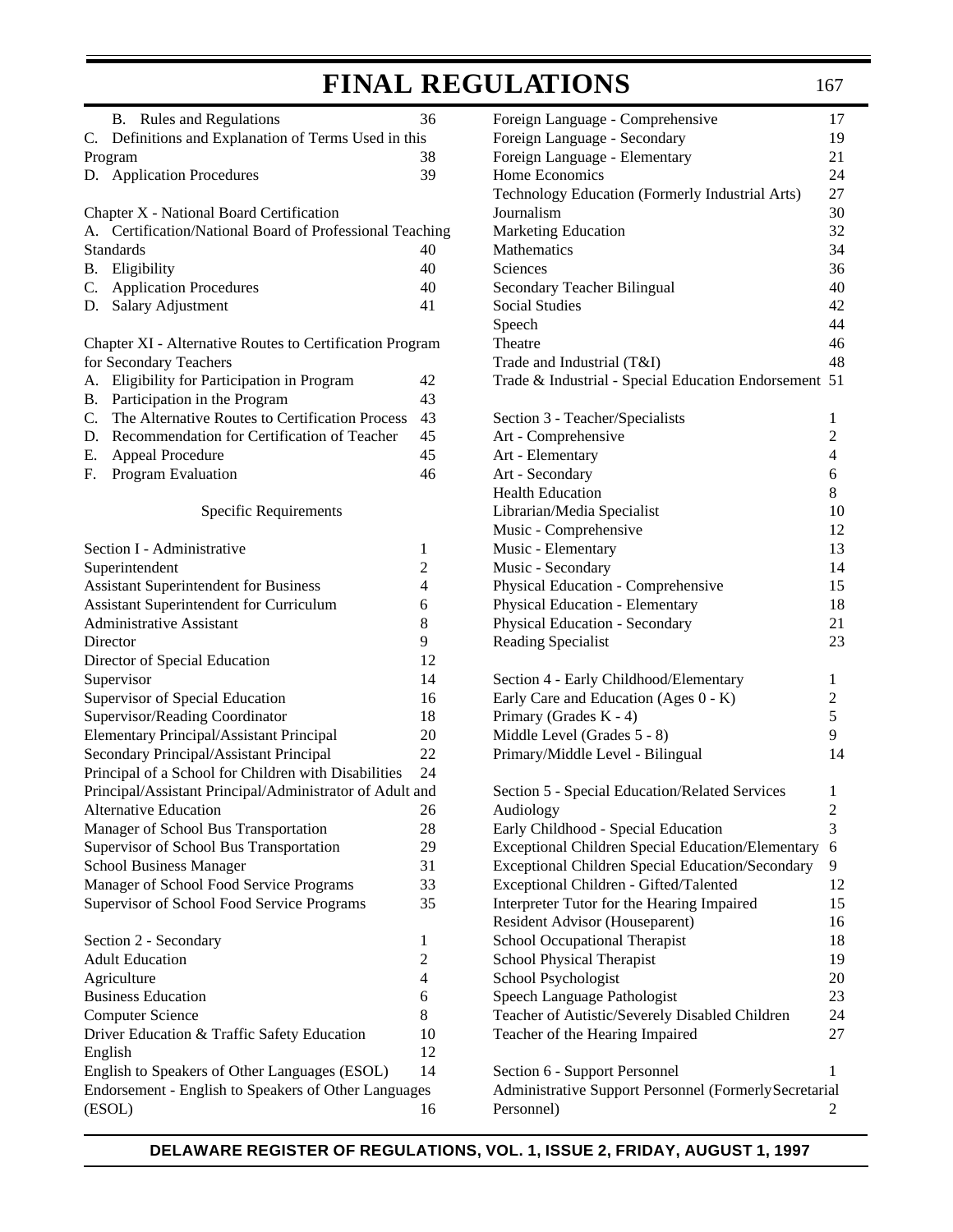Coordinator, Cooperative Occupational/Vocational and/or

| <b>Work-Study Programs</b>                                 | 4  |
|------------------------------------------------------------|----|
| Counselor - Career Guidance and Placement                  | 5  |
| Counselor - Elementary School                              | 7  |
| Counselor - Secondary School                               | 9  |
| Human Relations Specialist                                 | 11 |
| Intern                                                     | 13 |
| Paraprofessional                                           | 14 |
| <b>School Nurse</b>                                        | 16 |
| School-to-Work Transition Teacher                          | 18 |
| <b>School Social Work Services</b>                         | 20 |
| Licensed School Social Worker (LSW)                        | 22 |
| Master's Degree School Social Worker (MSW)                 | 23 |
| Bachelor's Degree School Social Worker (BSW)               | 24 |
| <b>School Social Worker</b>                                | 25 |
| Visiting Teacher                                           | 26 |
| Permits - School, Classroom Aides and Autistic Residential |    |
| Child Care Specialists                                     | 28 |
| Permits - Substitute Teachers                              | 29 |
|                                                            |    |

#### Appendix

| <b>Information Regarding National Board Certification</b> | 1  |
|-----------------------------------------------------------|----|
| Award Application for National Board Certification        | 3  |
| Licenses/Certificates Currently Issued                    | 5  |
| Certificates No Longer Issued                             | 6  |
| PRAXIS I Dates for 1996-97                                | 7  |
| <b>PRAXIS I Exemption Options</b>                         | 9  |
| Remediation Resources for PPST/PRAXIS I                   | 11 |
| Reciprocity of Licenses and/or Certificates               | 13 |
| Delaware Interstate Agreement Contract States             | 15 |
| Regulations for School Districts for Background Checks    |    |
|                                                           | 17 |
| Form A - Release for Criminal Background Check            |    |
| Information                                               | 23 |
| Form B - Notification of Determination of Suitability 25  |    |
| Form C - Inter-District Request to Forward Background     |    |
| Check                                                     | 27 |
| Form D - Release of Criminal Background Check             |    |
| Information                                               | 29 |
| Form E - Notification of Determination of Suitability 31  |    |
| Form F - Notification of Determination of Suitability 33  |    |
| Form G - Release for Criminal Background Check            |    |
| Information                                               | 35 |
| Foreign Credentials Evaluation Services                   | 37 |
| Form T - Request for Transcript                           | 39 |
| Form E - Verification of Teaching Experience              | 41 |
| Form E/NT - Verification of Non-Teaching Experience       |    |
|                                                           | 43 |
| Application for Professional Growth Program (Salary       |    |
| Increments)                                               | 45 |
| In Lieu of Student Teaching Approval Form                 | 49 |
| Internship                                                |    |
| Guidelines for Internship - School Psychologist           | 53 |
| School Counseling Internship Agreement                    | 55 |
|                                                           |    |

| <b>School Nurse</b>                                      |    |
|----------------------------------------------------------|----|
| Certificate of Agreement                                 | 57 |
| Maintenance Guidelines                                   | 58 |
| Maintenance Form                                         | 59 |
| Guide to the Implementation of Certification Policy      |    |
| Changes, Effective July 1, 1991                          | 61 |
| Implementation of Policy Changes Related to Elementary,  |    |
| Early Childhood and Middle Level (Effective 7/1/94)      |    |
|                                                          | 65 |
| Implementation of Policy Changes Related to Special      |    |
| <b>Education Effective 1994</b>                          | 69 |
| Course Descriptions for Teacher of Autistic License      | 71 |
| Contracts                                                |    |
| Professional Education Employee                          | 73 |
| School Administrator                                     | 75 |
| <b>Temporary Education Employee</b>                      | 77 |
| <b>District Transmittal Form</b>                         | 79 |
| Record of Leave/Termination of Service Form              | 81 |
| Form EV - Evaluation Request                             | 83 |
| School Employment Record                                 | 85 |
| Form R - Verification for License/Renewals               | 87 |
| Request for Duplicate Certificate(s)                     | 89 |
| Application for Certification Form CPC- 154-R92          | 91 |
| Progression of Licensure                                 | 93 |
| State of Delaware Office of Pensions Verification of In- |    |
| State Service Form (VS-1)                                | 95 |

#### DELAWARE

State Department of Education Certification of Professional Public School Personnel

### OVERVIEW OF THE CERTIFICATION MANUAL

This Manual has been edited, reorganized and amended by a subcommittee of the Professional Standards Council. The Council's charge specified the development of a user-friendly document that explicates current rules, regulations and practices relevant to teacher licensure and certification. The subcommittee met this charge by assuming that the document will be read by teachers, administrators, teacher educators, and prospective Delaware teachers -- both those considering entering a teacher education program and those who are teaching in other states and considering a move to Delaware. The Manual has been reorganized and several explanatory documents added. This document will be accessible via the Internet.

The Manual is organized as follows:

#### 168

# **DELAWARE REGISTER OF REGULATIONS, VOL. 1, ISSUE 2, FRIDAY, AUGUST 1, 1997**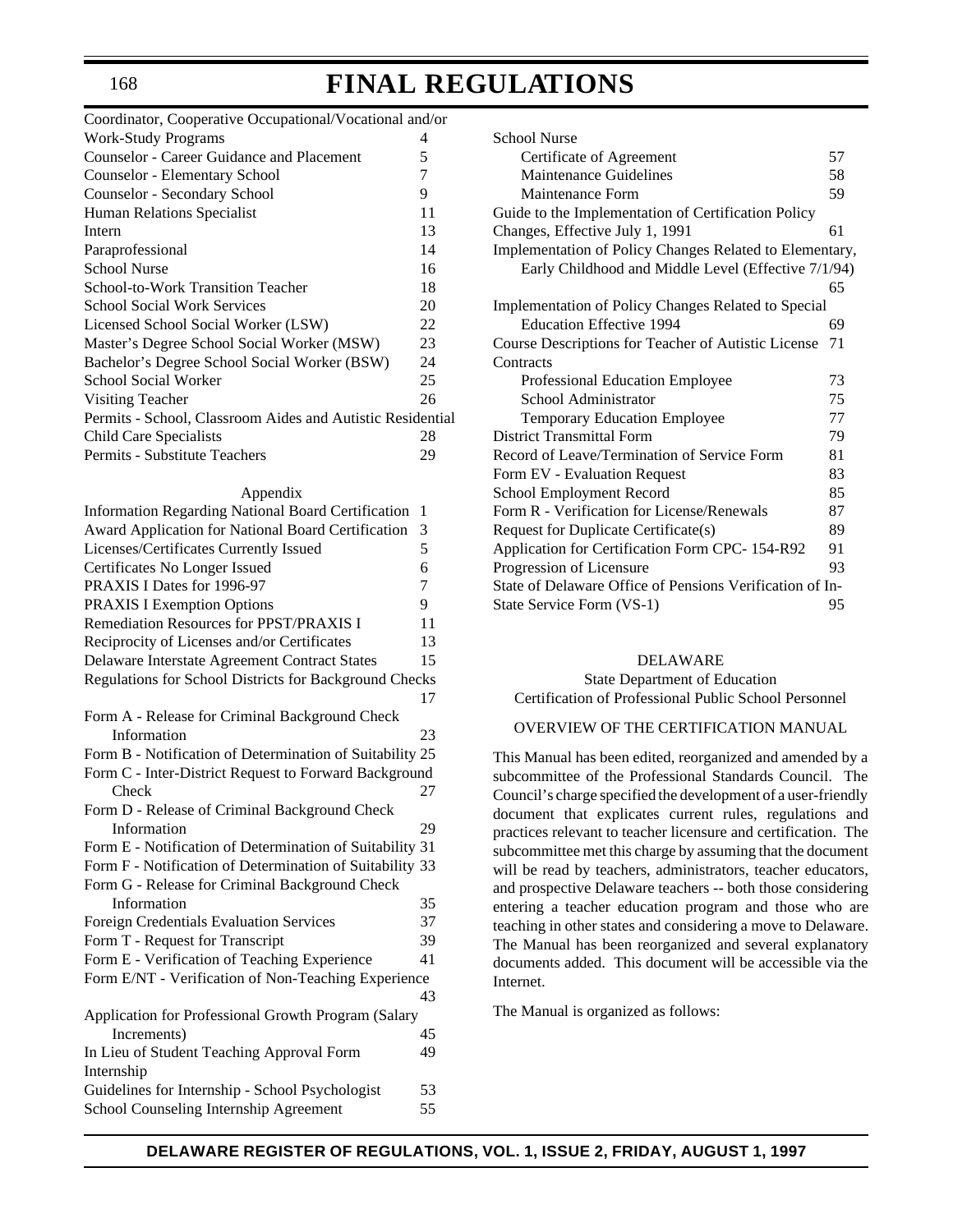The front of the Manual contains some questions that are frequently asked about the general topic of teacher licensure. In this section after each question, there is a reference to the appropriate section of the Manual where the reader can find information relevant to that topic.

The next section of the Manual comprises a glossary of terms frequently used in conversations and regulations concerning teacher licensure. The glossary is followed by the "General Regulations" for licensure. In this framework, regulations are considered "general" if they apply to whole groups of educator licenses, and the procedures governing such.

The third section is a compilation of the documents that convey the language of the current rules and regulations concerning teacher licensure called "Specific Requirements". These are considered "specific" since they pertain to smaller categories of educators in Delaware, such as mathematics teachers, principals, or school nurses, etc. Persons interested in the literal regulatory language pertaining to a particular topic may use the documents in this section as a source.

Following the "Specific Requirements" section of the Manual is an Appendix containing some important clarifying documents written to-be informative regarding the processes and procedures stemming from the various regulations. The Appendix also includes various forms that must be used to document information when applying for licensure to the Department of Education, either as an individual or through a public school district.

The field of education is undergoing rapid change. As a result, the rules and regulations that are applicable to licensure and certification procedures are themselves in a state of constant flux. Very shortly after this Manual has been has been published, almost certainly elements in it will become out of date, or superseded by new rules, regulations, or procedures. As is the case when dealing with any governmental body of rules and regulations, it is important to check and re-check that one's understandings are current and accurate.

# MOST FREQUENTLY ASKED QUESTIONS AND REFERRED SECTIONS

Most Frequently Asked Questions See Table of Contents

What teaching licenses are offered in Delaware? Current Licenses/

Certificates/Permits, Specific Regulations

Can someone hold more than one license in Delaware? Renewal of Licenses/

**Certificates** 

| In what other states are Delaware<br>licenses recognized?                                             | Reciprocity, Reciprocity<br>Chart, Appendix          |
|-------------------------------------------------------------------------------------------------------|------------------------------------------------------|
| What other states' licenses are<br>recognized in Delaware?                                            | Reciprocity, Reciprocity<br>Chart, Appendix          |
| How does someone apply for an<br>initial teaching license?                                            | Application for Initial<br>Licensure                 |
| How are teaching licenses<br>renewed?                                                                 | Renewal of Licenses,<br>Appendix                     |
| Under what conditions can<br>teaching licenses be revoked?                                            | <b>Revocation of Licenses</b>                        |
| How does someone appeal from<br>a decision concerning an<br>initial application or a revocation?      | Appeals Procedures,<br><b>Revocation of Licenses</b> |
| Can someone teach in Delaware<br>schools without a<br>teaching license?                               | Temporary Licenses and<br><b>Substitute Permits</b>  |
| Can someone enhance a teaching<br>license with additional<br>academic preparation and/or experiences? | Endorsements                                         |
| Is there an advantage in Delaware<br>to holding "National Certification"?National Board               | Certification                                        |
| Does Delaware give financial support<br>to National Board Candidates?                                 | NationalBoard<br>Certification                       |
| How is application made for<br>salary increment?                                                      | <b>Salary Increments</b>                             |
| How is appeal for salary increment<br>or degree made?                                                 | Appeals Procedures,<br><b>Salary Increments</b>      |
| What are the requirements for<br>other certification areas?                                           | <b>Specific Requirements</b>                         |
| What tests are required for certification in Delaware?<br>Testing, Appendix                           |                                                      |
| What testing exemption options                                                                        |                                                      |

are available in Delaware? Testing, Appendix

# **DELAWARE REGISTER OF REGULATIONS, VOL. 1, ISSUE 2, FRIDAY, AUGUST 1, 1997**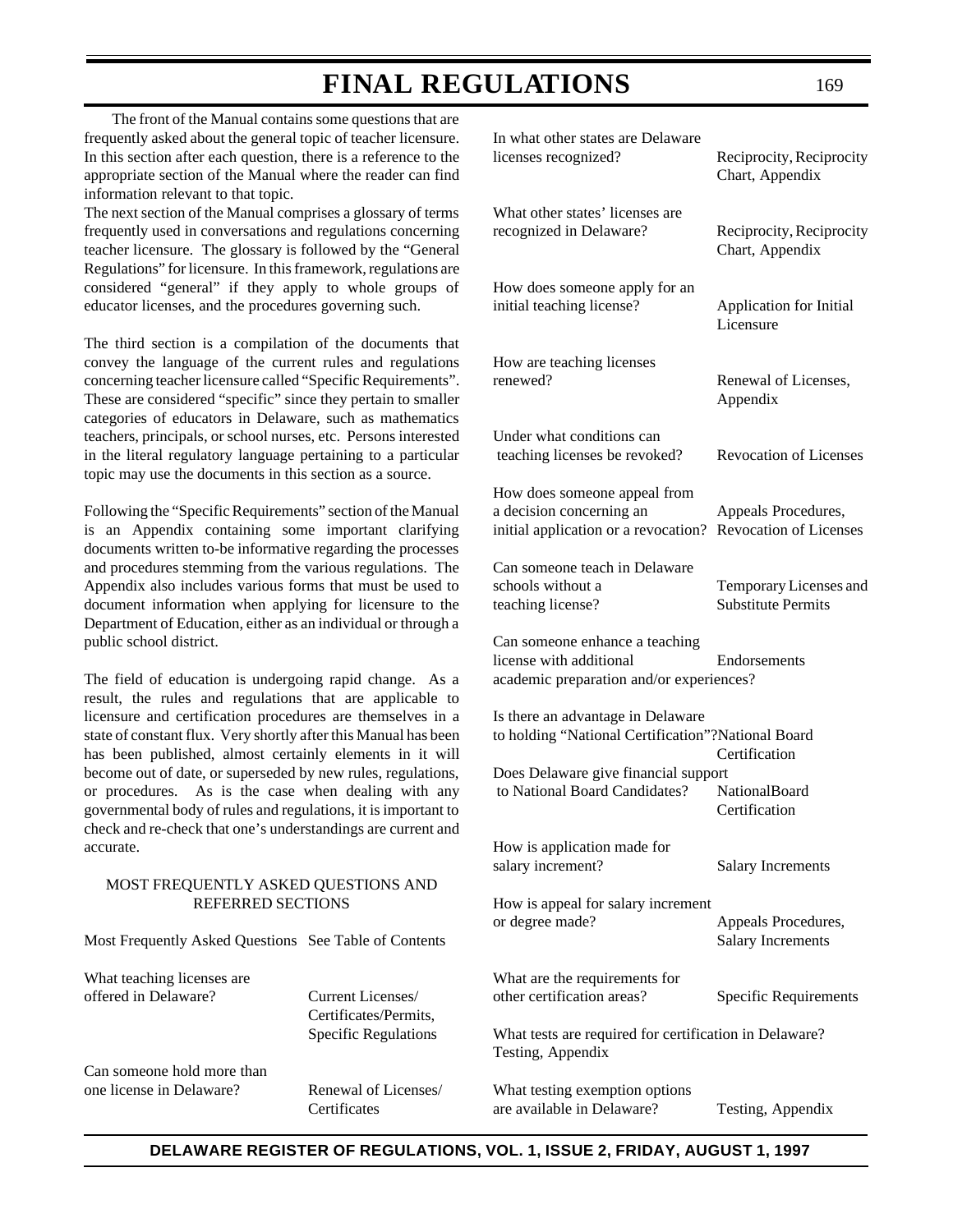Who needs a criminal background check? Background Regulations, Appendix

Who is eligible for participation in the Alternative Routes Program? Alternative Routes to Certification Program for Secondary Teachers

# **PLEASE NOTE THAT THE FOLLOWING REGULATORY CHANGES WERE INITIATED PRIOR TO THE EFFECTIVE DATE OF THE CURRENT ADMINISTRATIVE PROCEDURES ACT THE FOLLOWING IS PRESENTED FOR INFORMATIONAL PURPOSES ONLY**

## [EDUCATIONAL IMPACT ANALYSIS PURSUANT](#page-4-0) TO 14 DEL. C., SECTION 122(d)

DEPARTMENT [OF EDUCATION](http://www.state.de.us/high-ed/intro.htm)

A. TYPE OF REGULATORY ACTION REQUESTED New Regulation

B. SYNOPSIS OF SUBJECT MATTER OF REGULATION The Department of Education staff recommends that the State Board of Education approve a regulation dealing with satellite school agreements to comply with 14 Del.C.  $\alpha$ 2005. The regulation specifies reviews and approvals of the plans and specifications of proposed satellite facilities and directs the operator to confer with the State Risk Manager regarding liabilities and appropriate protection and coverage for same. The primary function of the regulation is to ensure that the physical facilities are sufficient to protect the health and safety of the students who are attending the school.

## C. IMPACT CRITERIA

1. Will the regulation help improve student achievement as measured against state achievement standards? (If so, how? If not, why?)

No. The regulation is not directed at achievement.

2. Will the regulation help ensure that all students receive an equitable education? (If so, how? If not, why?)

No. The regulation is not directed at educational equity.

3. Will the regulation help to ensure that all students' health and safety are adequately protected? (If so, how? If not, why?)

Yes. It is specifically intended to insure students' health and safety as it relates to the physical facilities.

4. Will the regulation help to ensure that all students' legal rights are respected? (If so, how? If not, why?)

No. It is not aimed at students' legal rights.

5. Will the regulation preserve the necessary authority and flexibility of decision makers at the local board and school level? (If so, how? If not, why?)

Yes. It merely ensures that the agreement provides for the health and safety of the students, the standards of which are the same as that of any school within the jurisdictional boundaries of a political entity.

6. Will the regulation place unnecessary reporting or administrative requirements or mandates upon decision makers at the local board and school levels? (If so, why?)

No. The regulation focuses attention on the need to meet the life safety code.

7. Will decision making authority and accountability for addressing the subject to be regulated be placed in the same entity? (If not, why?)

Yes. Authority and accountability remains at the local level.

8. Will the regulation be consistent with and not an impediment to the implementation of other state educational policies, in particular to state educational policies addressing achievement in the core academic subjects of mathematics, science, language arts and social studies? (If inconsistent and/or an impediment to other policies, why?)

Not applicable. It is a health and safety rule/ regulation.

9. Is there a less burdensome method for addressing the purpose of the regulation? (If so, why is it appropriate to adopt the regulation?)

No.

10. What is the cost to the state and local school boards of compliance with the regulation?

None.

Before the State Board of Education of the State of Delaware ORDER APPROVING CHANGES TO THE SCHOOL CONSTRUCTION MANUAL

> I. SUMMARY OF THE EVIDENCE AND INFORMATION SUBMITTED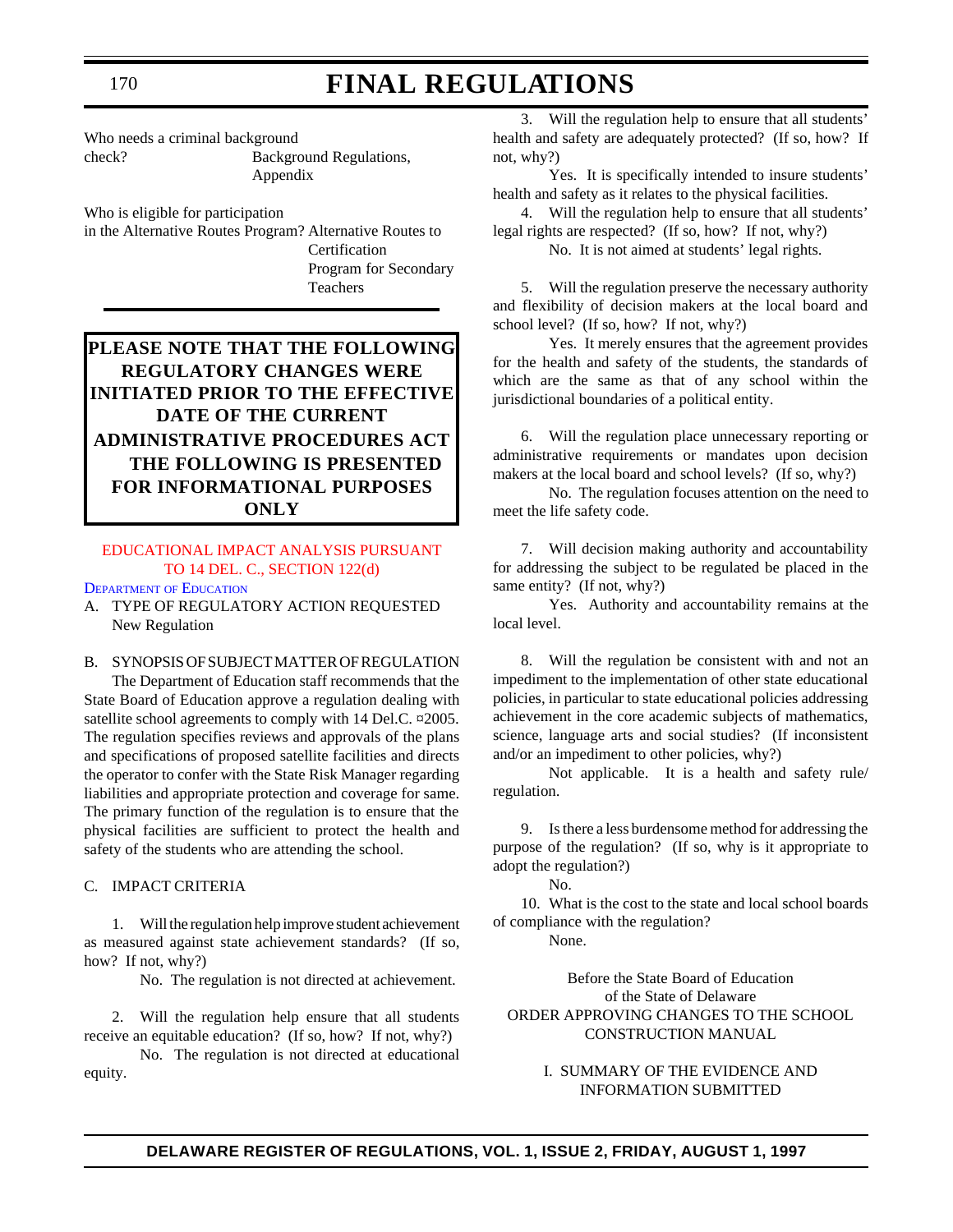The Department of Education staff recommends that the State Board of Education adopt a regulation dealing with satellite school agreements to comply with 14 Del.C. ¤2005. The regulation specifies reviews and approvals of the plans and specifications of proposed satellite facilities and directs the operator to confer with the State Risk Manager regarding liabilities and appropriate protection and coverage for same. The primary function of the regulation is to ensure that the physical facilities are sufficient to protect the health and safety of the students who are attending the school. Notice of the proposed regulation was published in the News Journal and Delaware State News on June 20, 1997 in the form attached hereto as Exhibit "A". The notice invited written comments and none were received.

#### II. SUMMARY OF FINDINGS AND FACT

The Board concurs with the evidence/information submitted and finds the regulation reasonable and appropriate to specify the reviews and approvals required for the proposed physical facilities and conferring with the State Risk Manager regarding liabilities and insurance.

#### III. DECISION TO ADOPT

For the foregoing reasons, the Board concludes that the proposed regulation is necessary to ensure that the health and safety of students are protected by the physical plant. Therefore, pursuant to 14 Del.C ¤¤122 and 2005, the regulation attached hereto as Exhibit "B" is hereby adopted. Pursuant to 14 Del.C ¤¤122(e), the regulation hereby adopted shall be in effect for a period of five years from the effective date of the order as set forth in Section V below.

#### IV. TEXT AND CITATION

The text of the regulation adopted hereby shall be in the form attached hereto as Exhibit "B" and said regulation shall be cited as School Construction Manual, 13.8 Rules and Regulations, Satellite School Agreements.

#### V. EFFECTIVE DATE OF ORDER

The actions referred to above were taken by the State Board of Education pursuant to 14 Delaware Code ¤¤122 and 2005 in open session at the said Board's regularly scheduled meeting on July 17, 1997. The effective date of this Order shall be thirty days from the date hereof.

IT IS SO ORDERED this 17th day of July, 1997.

#### STATE BOARD OF EDUCATION

Dr. James L. Spartz, President Jean W. Allen, Vice President

Nancy A. Doorey John W. Jardine, Jr. Dr. Joseph A. Pika Dennis J. Savage Dr. Claibourne D. Smith Dr. Iris T. Metts, Secretary of Education 13.0STANDARDS, POLICIES AND GUIDELINES OF THE STATE BOARD OF EDUCATION AND OTHER STATE AGENCIES

#### 13.1Lighting Standards

The general or ambient light levels in classrooms shall be 30 foot-candles if supplementary lighting is available for difficult visual tasks such as work at the art easel, sewing machine, drafting table, chalkboard or vocational equipment. If no supplementary lighting is available, the minimum ambient lighting level shall be 50 foot-candles.

#### 13.2Ventilation Standards

Outside air requirements for classrooms shall be in accordance with the current ASHRAE 90 standards but no less than 4 cubic feet per minute, per occupant.

13.3Renovation, Modernization and Additions Guidelines The same as in Section 3.10.

### 13.4Radiological Protection Policy

It is the policy of the State Board of Education (adopted March 21, 1968) to recommend that school districts continue to include radiological fall-out protection in new construction if such protection can be funded within the overall cost of the building as determined by the space and cost formula, or if the local district decides to fund the cost from local sources.

## 13.5Educational Technology

All school buildings being constructed or renovated under the Major Capital Improvement Program shall include, in the project, wiring for technology that meets the Delaware Center for Educational Technology standards appropriate to the building type (high school, administration, etc.) The cost of such wiring shall be borne by project funds. Revised 6/97

Exhibit B

# **DELAWARE REGISTER OF REGULATIONS, VOL. 1, ISSUE 2, FRIDAY, AUGUST 1, 1997**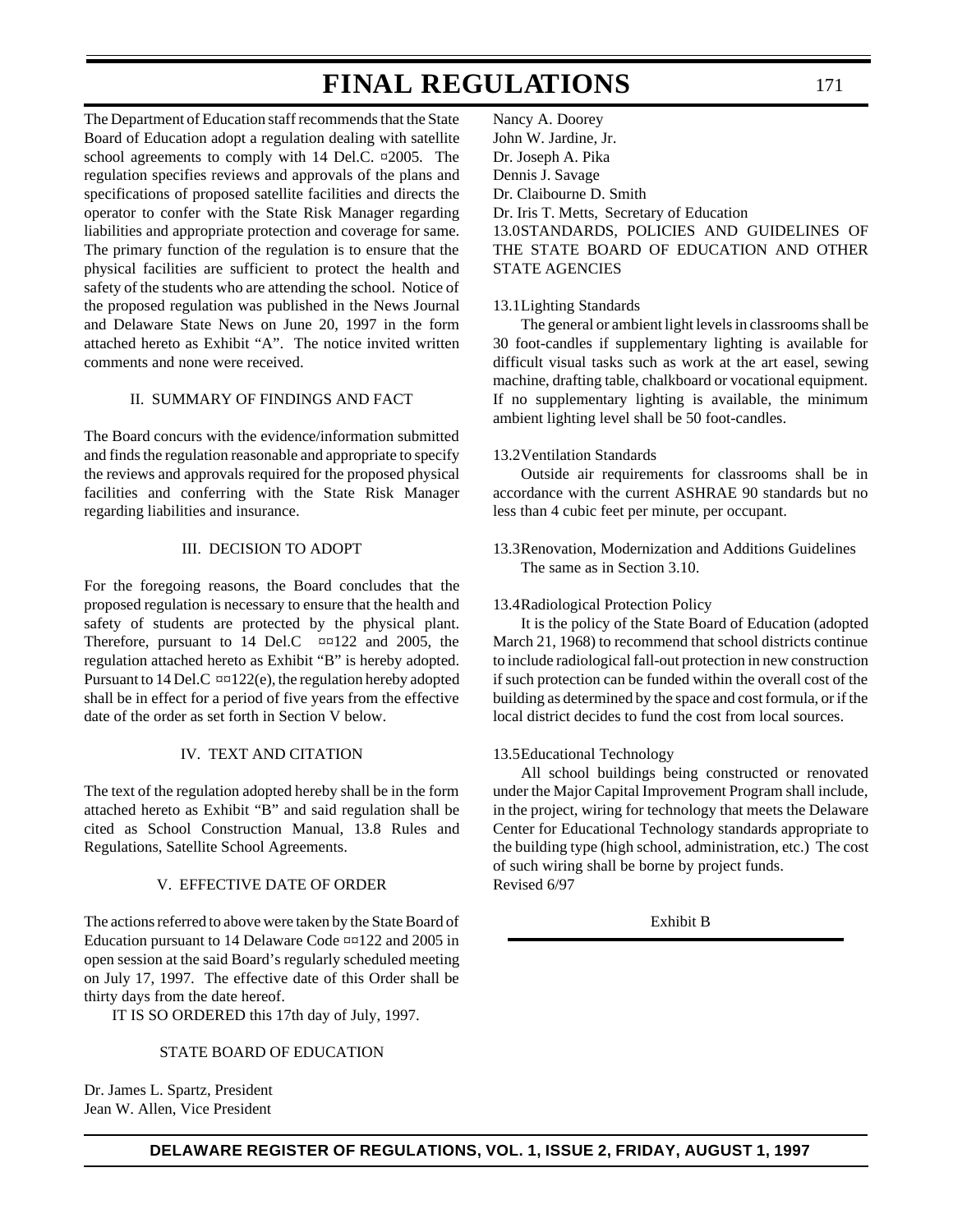# **PLEASE NOTE THAT THE FOLLOWING REGULATORY CHANGES WERE INITIATED PRIOR TO THE EFFECTIVE DATE OF THE CURRENT ADMINISTRATIVE PROCEDURES ACT THE FOLLOWING IS PRESENTED FOR INFORMATIONAL PURPOSES ONLY**

# [EDUCATIONAL IMPACT ANALYSIS PURSUANT](#page-4-0) TO 14 DEL. C. SECTION 122(d)

DEPARTMENT [OF EDUCATION](http://www.state.de.us/high-ed/intro.htm)

A. TYPE OF REGULATORY ACTION REQUESTED Amendment to Existing Regulation

B. SYNOPSIS OF SUBJECT MATTER OF THE REGULATION

An amendment is requested in order to bring the regulation, "Student Activities, Athletics and Organizations", Section K.1.a.b.c. and d., Page A-27, of the Handbook For K-12 Education, State Board approved August, 1984, in line with the newly adopted bylaws of the Delaware Secondary School Athletic Association. The amendment changes the number of courses that a student must be passing in order to participate in extra curricular activities and / or sports from four credits to five credits beginning with the 1998-1999 school year

#### C. IMPACT CRITERIA

1. Will the amendment help improve student achievement as measured against state achievement standards? (If so, how? If not, why?)

Yes, it should because it raises the number of credits that students must be passing in order to participate in student activities and/or sports.

2. Will the amendment help ensure that all students receive an equitable education? (If so, how? If not, why?)

Yes, it will help ensure that all students receive an equitable education since the amendment applies to all students.

3. Will the amendment help to ensure that all students' health and safety are adequately protected? (If so, how? If not, why?)

This amendment and the original regulation do not address health and safety issues.

4. Will the amendment help to ensure that all students' legal rights are respected? (If so, how? If not, why?)

Yes, in that the amendment effects all students in the same way.

5. Will the amendment preserve the necessary authority and flexibility of decision makers at the local board and school level? (If so, how? If not, why?)

Yes, the amendment does not change the necessary authority and flexibility of decision making of the original regulation.

6. Will the amendment place unnecessary reporting or administrative requirements or mandates upon decision makers at the local board and school levels? (If so, why?)

No, the amendment does not change the reporting or administrative requirements of the original regulation.

7. Will decision making authority and accountability for addressing the subject to be regulated be placed in the same entity? (If not, why?)

Yes, the decision making and accountability remain in the same entity.

8. Will the regulation be consistent with and not an impediment to the implementation of other state educational policies, in particular the state educational policies addressing achievement in the core academic subjects of mathematics, science, language arts and social studies? (If inconsistent and/or an impediment to other policies, why?)

Yes, because the amendment seeks to raise the standards for participation in athletics and other student activities.

9. Is there a less burdensome method for addressing the purpose of the amendment? (If so, why is it appropriate to adopt the regulation?)

No, the regulation must be amended to be in line with the amended DSSAA bylaws.

10. What is the cost to the state and local school boards of compliance with the amendment?

The amendment does not effect the cost of implementing the original regulation.

# BEFORE THE STATE BOARD OF EDUCATION OF THE STATE OF DELAWARE REGULATORY IMPLEMENTING ORDER

### I. SUMMARY OF THE EVIDENCE AND INFORMATION SUBMITTED

An amendment is requested in order to bring the regulation, "Student Activities, Athletics and Organizations" Section K.1.a.b.c. and d., Page A-27, of the Handbook for K-12 Education, State Board approved August, 1984, in line with the newly adopted bylaws of the Delaware Secondary School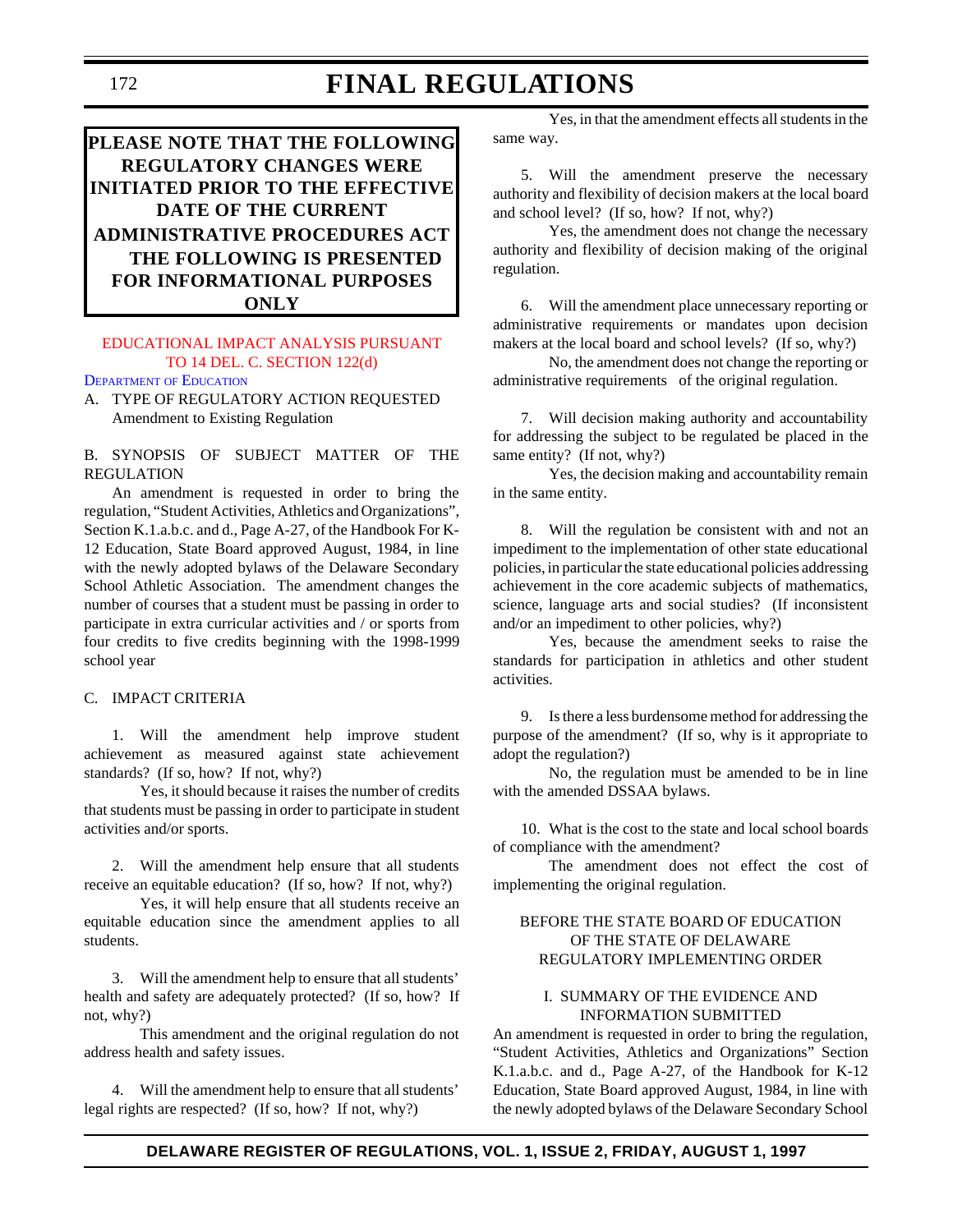Athletic Association. The amendment changes the number of courses that a student must be passing in order to participate in extra curricular activities and/or sports from four credits to five credits beginning with the 1998-1999 school year.

Notice of the proposed amendment was published in the News Journal and the Delaware State News on June 20, 1997, in the form hereto attached as Exhibit A. There were no comments received concerning the amendment.

### II. FINDINGS OF FACT

The State Board of Education finds that the amendment should be approved because the amended regulation now concurs with the amendments to the bylaws of the Delaware Secondary School Athletic Association which were approved by the State Board of Education at their May, 1997 meeting.

## III. DECISION TO AMEND THE REGULATION

For the foregoing reason it is necessary to amend the regulation. Pursuant to 14 Delaware Code, Section 122 the amended regulation attached hereto as Exhibit B is hereby adopted. Pursuant to the provisions of 14 Delaware Code, Section 122(e), the amended regulation hereby shall be in effect for a period of five years from the effective date of this order as set forth in Section V. below.

#### IV. TEXT AND CITATION

The text of the amended regulation hereby shall be in the form of the attached hereto as Exhibit B and said regulation shall be cited in the Handbook for K-12 Education, section K.1.a.b.c. and d., Pages A-27 and A-28.

## V. EFFECTIVE DATE OF ORDER

The actions herein above referred to were taken by the State Board of Education pursuant to 14 Delaware Code, Section 122, in open session at the said Board's regularly scheduled meeting on July 17, 1997. The effective date of this Order shall be thirty days from the date hereof.

IT IS SO ORDERED this da\_\_\_ day of\_\_\_\_\_\_\_\_\_, 1997.

#### STATE BOARD OF EDUCATION

Dr. James L. Spartz, President ean W. Allen, Vice President Nancy A. Doorey John W. Jardine, Jr. Dr. Joseph A. Pika Dennis J. Savage

Dr. Claibourne D. Smith Dr. Iris T. Metts, Secretary of Education

PROPOSED AMENDMENT TO SECTION IV.K.1.a.b.c. and d. OF HANDBOOK FOR K-12 EDUCATION FOR STUDENT ACTIVITIES, ATHLETICS AND ORGANIZATIONS

K. STUDENT ACTIVITIES, ATHLETICS AND ORGANIZATIONS

## 1. REGULATIONS FOR PARTICIPATION IN EXTRA-CURRICULAR ACTIVITIES

a. In order to be eligible for participation in noncredit granting extra-curricular activities, each participant must pursue a regular course or its equivalent as approved by the Department of Public Instruction, and must be passing at least four credits five credits beginning with the 1998-1999 school year. Two of these credits must be in the academic areas such as English, mathematics, science, or social studies.

b. Any twelfth grade student who wishes to participate in extra-curricular activities must be passing all courses necessary for graduation from high school.

c. A student whose work in any regular marking period does not meet the above standards shall be ineligible to participate in extra-curricular activities for the next marking period. In case of a conflict between the mark of a report period or regular final grade, the semester or final mark shall determine eligibility. When a student makes up a failure during the summer or earns the required credit or credits, the student shall become eligible.

d. Local school boards may establish requirements over and above these minimums prescribed for eligibility.

(State Board Approved August 1984)

Exhibit B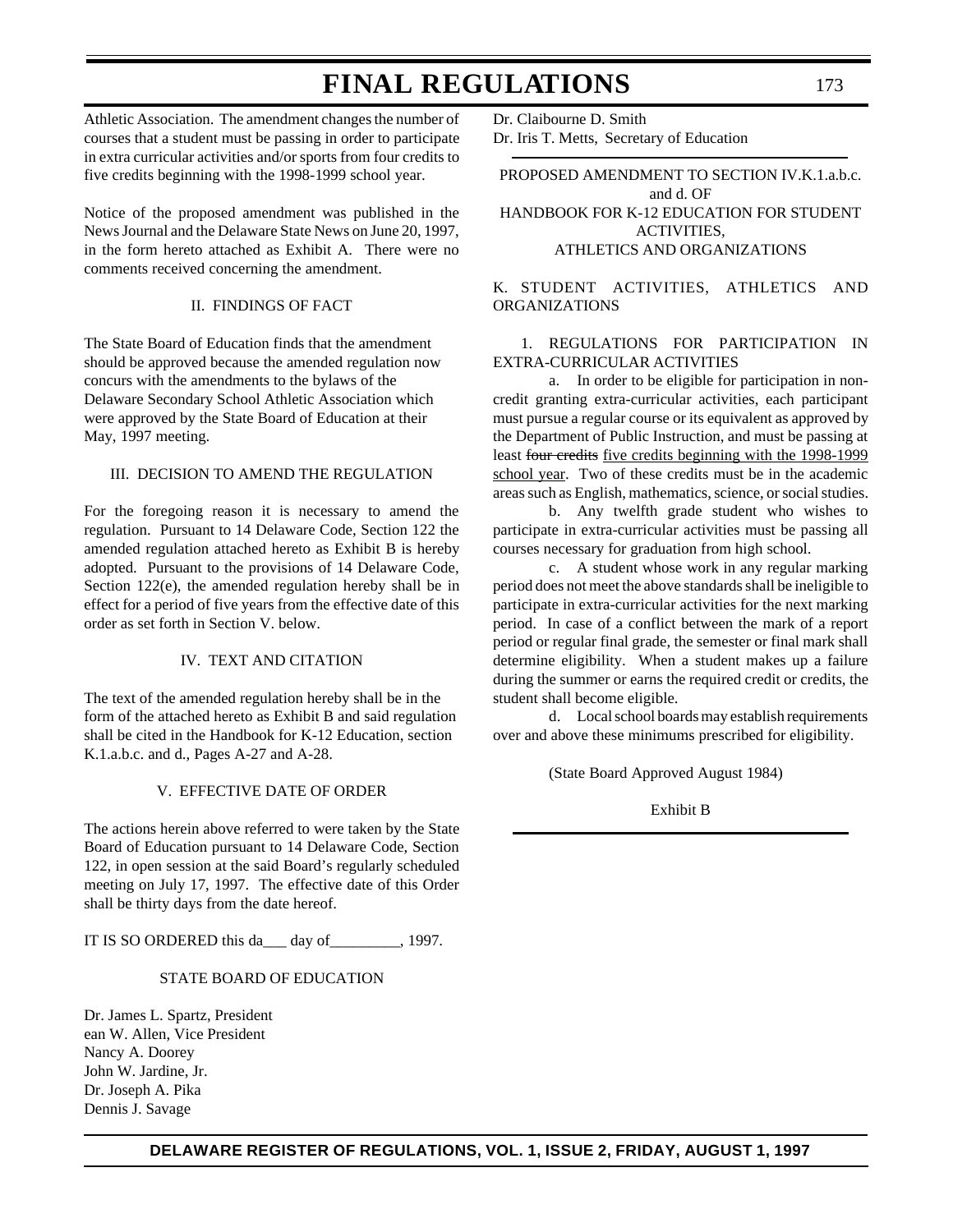# **DEPARTMENT OF HEALTH & [SOCIAL SERVICE, DIVISION OF](#page-4-0) PUBLIC HEALTH**

Statutory Authority: 16 **Del.C.** 122(1),(3)(d) & (j)

**PLEASE NOTE THAT THE FOLLOWING REGULATORY CHANGES WERE INITIATED PRIOR TO THE EFFECTIVE DATE OF THE CURRENT ADMINISTRATIVE PROCEDURES ACT THE FOLLOWING IS PRESENTED FOR INFORMATIONAL PURPOSES ONLY**

# [STATE OF DELAWARE REGULATIONS](http://www.state.de.us/govern/agencies/dhss/irm/dph/dphhome.htm) GOVERNING PUBLIC POOLS

DIVISION OF PUBLIC HEALTH

ADOPTED May 22, 1958, Amended May 26, 1960, June 21, 1962,

February 15, 1983, April 15, 1990, April 15, 1993 BY THE DELAWARE STATE BOARD OF HEALTH and Amended April 22, 1997 BY THE SECRETARY, DELAWARE OF HEALTH AND SOCIAL SERVICES UNDER AUTHORITY OF 16 Del. C. S122(1)and (3)(d) and  $(i)$ .

## TABLE OF CONTENTS

|        | Page                           |
|--------|--------------------------------|
|        | DEFINITIONS1<br>SECTION 26.1   |
| 26.101 |                                |
| 26.102 | Approved Pool Operator1        |
| 26.103 |                                |
| 26.104 |                                |
| 26.105 |                                |
| 26.106 |                                |
| 26.107 |                                |
| 26.108 |                                |
| 26.109 |                                |
| 26.110 | Diving Board Water Entry Area2 |
| 26.111 |                                |
| 26.112 |                                |
| 26.113 |                                |
| 26.114 |                                |
| 26.115 |                                |
| 26.116 |                                |
| 26.117 |                                |
| 26.118 |                                |
|        |                                |

| 26.119 |                                 |  |
|--------|---------------------------------|--|
| 26.120 |                                 |  |
| 26.121 |                                 |  |
| 26.122 |                                 |  |
| 26.123 |                                 |  |
| 26.124 |                                 |  |
| 26.125 |                                 |  |
| 26.126 |                                 |  |
| 26.127 |                                 |  |
| 26.128 | Secretary, Delaware Health and  |  |
|        |                                 |  |
| 26.129 |                                 |  |
| 26.130 |                                 |  |
| 26.131 |                                 |  |
| 26.132 |                                 |  |
| 26.133 |                                 |  |
| 26.134 |                                 |  |
| 26.135 | Swimming Pool Slide Water Entry |  |
|        |                                 |  |
| 26.136 |                                 |  |
| 26.137 |                                 |  |
| 26.138 |                                 |  |
| 26.139 |                                 |  |
| 26.140 |                                 |  |
|        |                                 |  |
|        |                                 |  |

# SECTION 26.2 GENERAL PROVISIONS........6 6.201 Scope and Purpose......................................6 26.202 Plans and Specifications.............................6 26.203 Site Inspection............................................9 26.204 Operating Permit........................................9 26.205 Pool Builder/Pool Service Company............................................9 26.206 Pool Operator............................................9 26.207 Right of Entry and Sanitary

Surveys...............................................9 26.208 Inactive Pools..........................................10 26.209 Standards.................................................10

Section 26.3 LOCATION, DESIGN AND

| 26.301 |                             |  |
|--------|-----------------------------|--|
| 26.302 |                             |  |
| 26.303 |                             |  |
| 26.304 | Hydrostatic Relief Valve11  |  |
| 26.305 |                             |  |
| 26.306 |                             |  |
| 26.307 | Shallow End Minimum/Maximum |  |
|        |                             |  |
| 26.308 |                             |  |
| 26.309 | Decks and Walkways13        |  |
| 26.310 | Electrical and Lighting     |  |
|        |                             |  |
| 26.311 |                             |  |
|        |                             |  |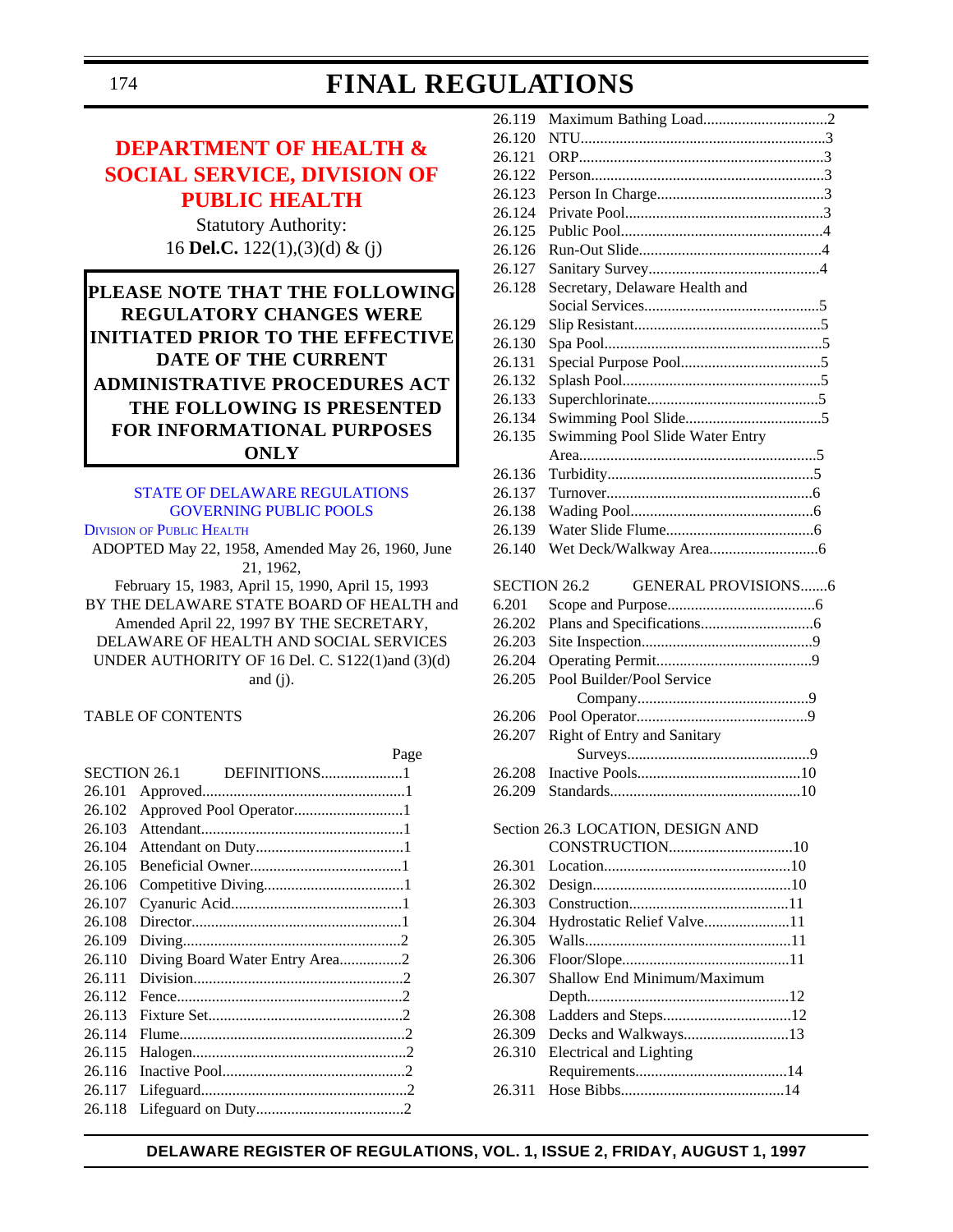26.312 Trees, Sand Areas

| 26.313 Sanitary/Bathhouse Facilities15    |  |
|-------------------------------------------|--|
|                                           |  |
| 26.315 Food and Beverage Facilities16     |  |
|                                           |  |
|                                           |  |
|                                           |  |
| 26.319 Swimming Pool Slides17             |  |
| 26.320 Diving Area/Diving Pool and Diving |  |
|                                           |  |
|                                           |  |

### SECTION 26.4 RECIRCULATION SYSTEM........17

| 26.401 | General Requirements17                       |
|--------|----------------------------------------------|
| 26.402 | Recirculation Pump20                         |
| 26.403 |                                              |
| 26.404 | Floor Outlets/Drains20                       |
| 26.405 | Perimeter Overflow Gutters and Surface       |
|        |                                              |
| 26.406 |                                              |
| 26.407 |                                              |
| 26.408 |                                              |
| 26.409 |                                              |
| 26.410 |                                              |
| 26.411 | <b>Equipment Access, Freezing Protection</b> |
|        | and Drainage23                               |
|        |                                              |

## SECTION 26.5 FILTRATION SYSTEM...............23

| 26.501 General Requirements23       |
|-------------------------------------|
|                                     |
|                                     |
| 26.504 Diatomaceous Earth Filters24 |
|                                     |

#### SECTION 26.6 POTABLE WATER SUPPLY, POOL

|        | WATER QUALITY/TESTING, CHEMICALS AND |  |
|--------|--------------------------------------|--|
|        |                                      |  |
|        |                                      |  |
|        |                                      |  |
|        |                                      |  |
| 26.604 | Bacteriological Quality25            |  |
| 26.605 | Chemical Quality25                   |  |
| 26.606 |                                      |  |
| 26.607 | Water Testing Equipment and Sampling |  |
|        |                                      |  |
| 26.608 | Pool Water Level and Recirculation   |  |
|        |                                      |  |
| 26.609 | Chemical Storage29                   |  |
| 26.610 | Wastewater Disposal29                |  |
| 26.611 |                                      |  |
|        |                                      |  |

SECTION 26.7 OPERATION, MAINTENANCE, GENERAL

| SANITATION, PERSONNEL SUPERVISION AND |                                        |  |
|---------------------------------------|----------------------------------------|--|
|                                       |                                        |  |
| 26.701                                | Operation and Maintenance29            |  |
| 26.702                                | General Sanitation and Sanitary        |  |
|                                       |                                        |  |
| 26.703                                |                                        |  |
| 26.704                                |                                        |  |
| 26.705                                | Employee/Bather Health31               |  |
| 26.706                                |                                        |  |
| 26.707                                |                                        |  |
| 26.708                                | Lifeguard Warning Sign32               |  |
| 26.709                                | Lifeguard Stand32                      |  |
| 26.710                                | Unsupervised Solo Bathing32            |  |
| 26.711                                | Maximum Bathing Load33                 |  |
| 26.712                                | Injury, Resuscitation or Death33       |  |
| 26.713                                |                                        |  |
| 26.714                                | Depth Markings33                       |  |
| 26.715                                |                                        |  |
| 26.716                                | Safety Equipment34                     |  |
| 26.717                                |                                        |  |
|                                       |                                        |  |
| 26.718                                | Shallow End Starting Blocks35          |  |
| 26.719                                | Wading Pool Supervision35              |  |
| 26.720                                | Spa Pool Attendant Alarm35             |  |
| 26.721                                | Spa Pool Warning Sign35                |  |
| 26.722                                | Spa Pool Timer Switch36                |  |
| 26.723                                | Spa Pool Temperature/High Temperature  |  |
|                                       | Prevention System36                    |  |
| 26.724                                |                                        |  |
| 26.725                                | Water Slide Flume-Head of the Flume    |  |
|                                       |                                        |  |
| 26.726                                | Water Slide Flume-Splash Pool          |  |
|                                       |                                        |  |
| 26.727                                |                                        |  |
| 26.728                                | Cartridge Filtration37                 |  |
|                                       |                                        |  |
| 26.801                                | General Requirements37                 |  |
| 26.802                                |                                        |  |
| 26.803                                |                                        |  |
| 26.804                                |                                        |  |
| 26.805                                | Recirculation System37                 |  |
| 26.806                                | Floor Outlets/Drains37                 |  |
| 26.807                                | Perimeter Overflow Gutters and Surface |  |
|                                       |                                        |  |
| 26.808                                |                                        |  |
| 26.809                                | Water Replacement38                    |  |
|                                       |                                        |  |
|                                       |                                        |  |
| 26.901                                | General Requirements38                 |  |
| 26.902                                |                                        |  |
| 26.903                                | Decks and Walkways38                   |  |
| 26.904                                |                                        |  |
| 26.905                                |                                        |  |
| 26.906                                | Recirculation System39                 |  |

# **DELAWARE REGISTER OF REGULATIONS, VOL. 1, ISSUE 2, FRIDAY, AUGUST 1, 1997**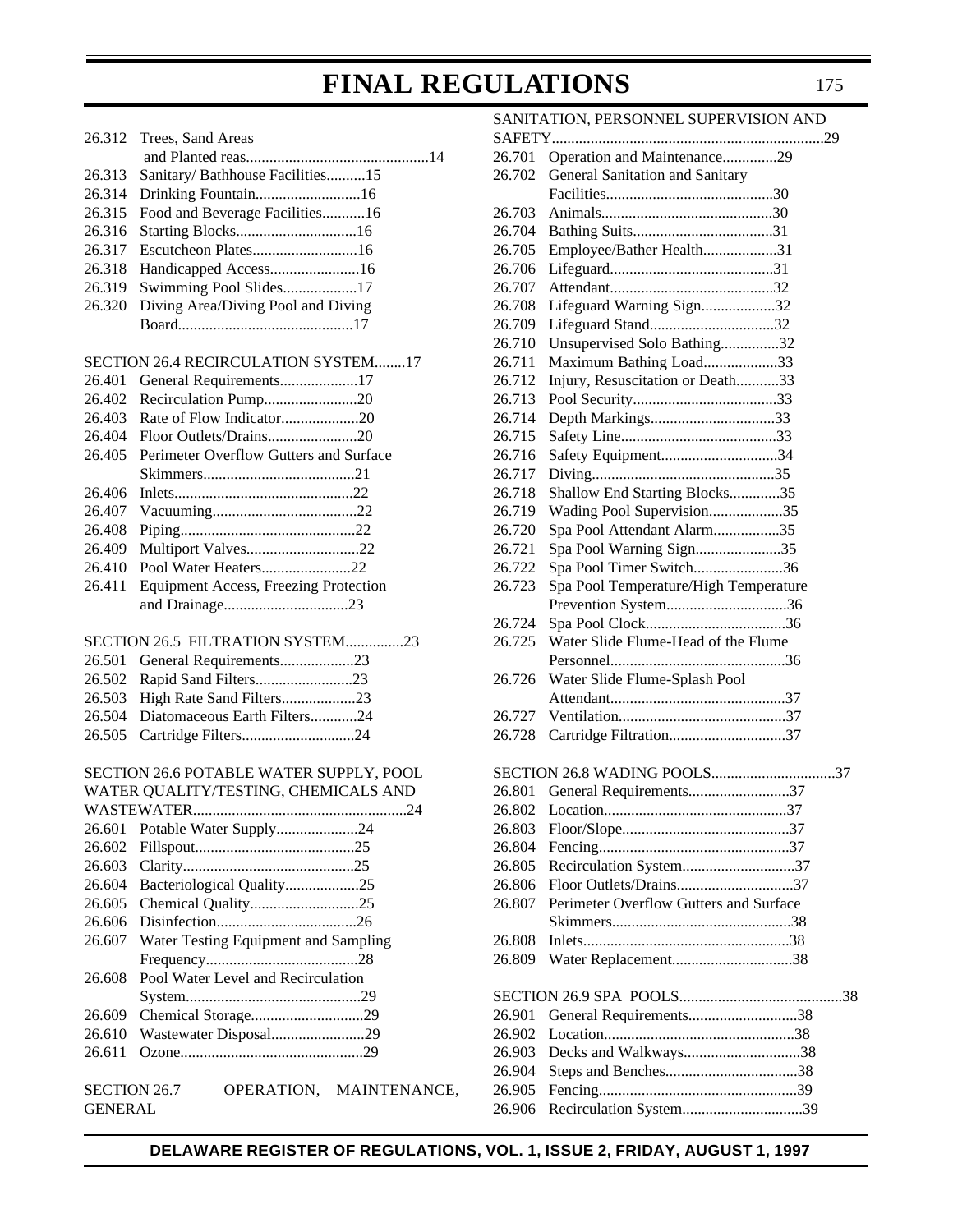| 26.907 |                                                |  |
|--------|------------------------------------------------|--|
| 26.908 | Perimeter Overflow Gutters and Surface         |  |
|        |                                                |  |
| 26.909 |                                                |  |
| 26.910 |                                                |  |
| 26.911 |                                                |  |
|        |                                                |  |
|        | Section 26.10 WATER SLIDE FLUMES39             |  |
|        |                                                |  |
|        | 26.1002 Splash Pool Design and Depth40         |  |
|        |                                                |  |
|        |                                                |  |
|        |                                                |  |
|        |                                                |  |
|        |                                                |  |
|        | 26.1007 Perimeter Overflow Gutters and Surface |  |
|        |                                                |  |
|        |                                                |  |
|        | SECTION 26.11 SPECIAL PURPOSE POOLS41          |  |
|        |                                                |  |
|        |                                                |  |
|        | SECTION 26.12 PROCEDURE FOR ADMINISTRATIVE     |  |
|        |                                                |  |
|        |                                                |  |
|        | 26.1201 Operating Without a Permit41           |  |
|        |                                                |  |
|        | 26.1203 Administrative Hearings for Serious    |  |
|        | Violations and Repeat Violations43             |  |
|        | 26.1204 Records of Administrative Hearings44   |  |
|        | 26.1205 Reapplication After Revocation44       |  |
|        |                                                |  |
|        | SECTION 26.13 ENFORCEMENT AND                  |  |
|        |                                                |  |
|        |                                                |  |
|        |                                                |  |
|        |                                                |  |
|        | SECTION 26.15 REPEAL, DATE OF EFFECT AND       |  |
|        |                                                |  |
|        |                                                |  |
|        |                                                |  |
|        |                                                |  |
|        | APPENDIX A LANGELIER INDEX/WATER BALANCE       |  |
|        | FORMULA METHOD46                               |  |
|        |                                                |  |
|        |                                                |  |
|        | APPENDIX B LANGELIER INDEX/WATER BALANCE       |  |
|        | NOMOGRAPH METHOD47                             |  |
|        |                                                |  |
|        | <b>STATE OF DELAWARE</b>                       |  |
|        | <b>REGULATIONS GOVERNING PUBLIC POOLS</b>      |  |
|        |                                                |  |

#### SECTION 26.1 DEFINITIONS

26.101 "Approved" means acceptable to the Division, unless stated otherwise, based on its determination as to conformance with appropriate standards and good public

health practices.

26.102 "Approved Pool Operator" means a person who is at least eighteen (18) years of age and has successfully completed pool a operator training course which is approved by the Division.

26.103 "Attendant" means a person who meets the training requirements of the Division specified in Section 26.707.

26.104 "Attendant on Duty" means an attendant who is on the premises and can be easily located and summoned to render assistance to someone in distress. If the attendant is not in direct view of the pool when it is open, he/she shall be located such that the poolside alarm required by Section 26.720 can be easily heard.

26.105 "Beneficial Owner" means an ownership interest in the entity owning the pool through direct ownership of the real property where the pool is located, direct ownership of stock in a stock corporation owning the real property where the stock represents an equity interest in the corporation, or direct ownership through being a member in a limited liability company (L.L.C.) or a partner in a partnership owning the real property upon which the pool is placed.

26.106 "Competitive Diving" means either the training of divers or an actual diving competition among trained divers, which is sanctioned by the Federation Internationale de Natation Amateur (FINA), the National Collegiate Athletic Association (NCAA), the National Federation of State High School Associations (NFSHSA) or United States Diving Inc. (USD). The institution which is sponsoring the diving training or diving competition shall be responsible for the hiring of a qualified person(s) who is competent and knowledgeable in the areas of diving mechanics and safety. This person(s) shall be present at every practice session and competition in order to ensure proper training, supervision and safety.

26.107 "Cyanuric Acid" means a chemical added to pool water intended to counteract degradation of the chlorine residual by ultraviolet light.

26.108 "Director" means the Director of the Division of Public Health or an authorized agent.

26.109 "Diving" means a head first entry into a body of water.

26.110 "Diving Board Water Entry Area" means a water surface area of three hundred twenty (320), three hundred sixty (360) or four hundred (400) square feet (see Section 26.320) immediately in front of a diving board.

# **DELAWARE REGISTER OF REGULATIONS, VOL. 1, ISSUE 2, FRIDAY, AUGUST 1, 1997**

### 176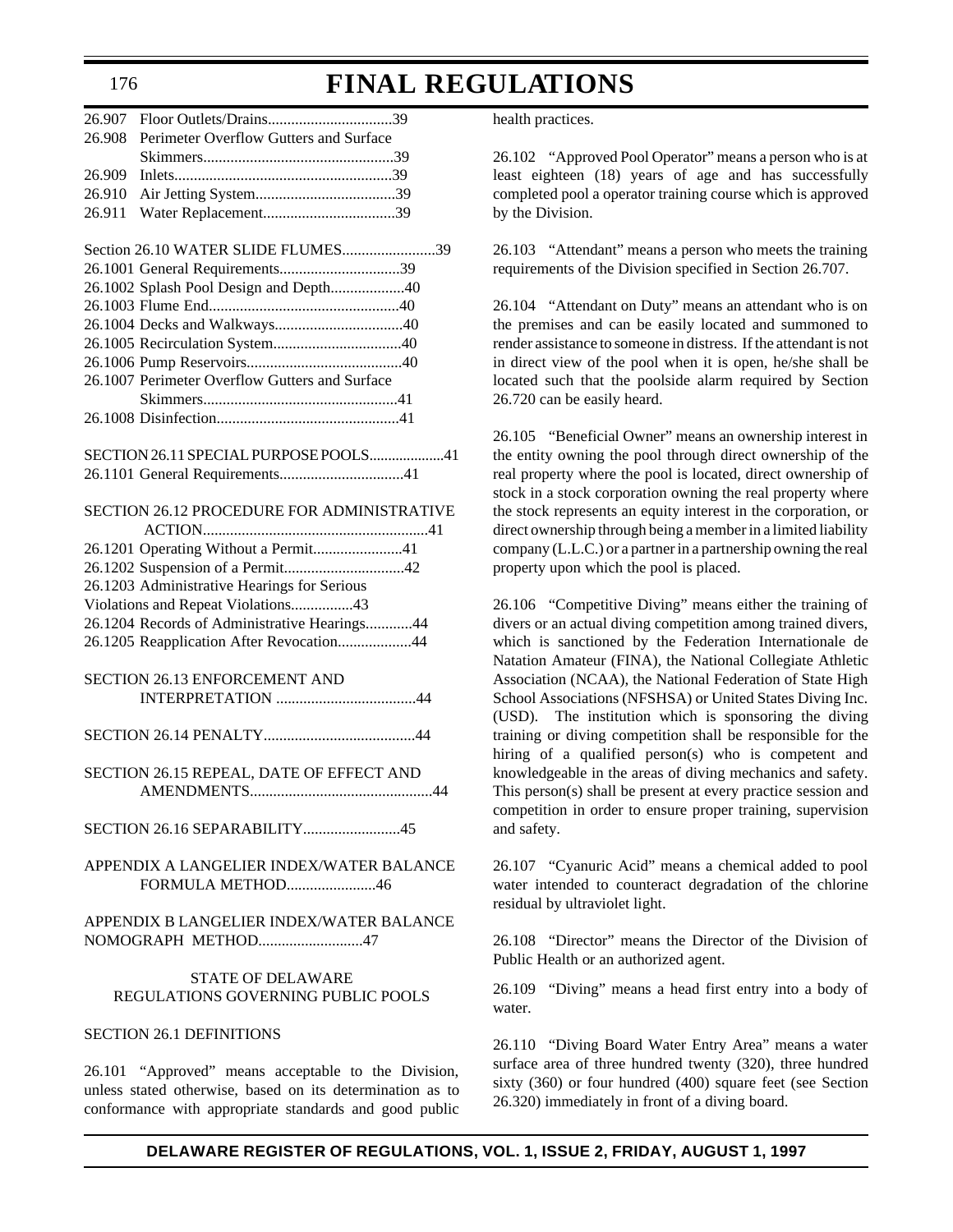26.111 "Division" means the Division of Public Health of the Department of Health and Social Services, or anyone authorized by the Division as its designated representative, in conformance with Title 29, Section 7904 (a), Delaware Code.

26.112 "Fence" means a continuous vertical barrier, either solid, or with openings, holes or gaps not exceeding four (4) inches in diameter or width, completely enclosing the pool area which will prevent the entry of small children and minimize the entry of unauthorized or unwary persons. Chain link may be used provided that the openings are not greater than 1 and 3/4 inches measured horizontally.

26.113 "Fixture Set" means one (1) lavatory, two (2) water closets\* and 1 shower for each sex. \*In the male facilities, up to fifty (50) percent may be substituted with urinals, and if more than one (1) fixture set is required based on water surface area, this is reduced to one (1) water closet (male and female) for the subsequent fixture sets.

26.114 "Flume" means an inclined channel receiving a constant supply of flowing water which is designed to provide a safe transit path for conveying sliders to the splash pool or run out slide of a water slide flume.

26.115 "Halogen" means one of the chemical elements chlorine, bromine, or iodine.

26.116 "Inactive Pool" means a pool which has been closed for twelve (12) or more continuous months.

26.117 "Lifeguard" means a person who meets the training requirements of the Division specified in Section 26.706.

26.118 "Lifeguard on Duty" means a lifeguard who is either at poolside or in the pool (special situations), visually guarding the life of the bathers. A lifeguard on duty shall not be assigned other duties that will distract his/her attention from proper observation of the bathers, or prevent the rendering of immediate assistance to someone in distress. All lifeguards on duty should be identified by emblems or distinguishing apparel.

26.119 "Maximum Bathing Load" means the maximum number of persons allowed in a pool at the same time.

26.120 "NTU" means Nephelometric Turbidity Unit which is a means of measuring the water turbidity.

26.121 "ORP" means oxidation reduction potential which is an electrical measurement in millivolts (mV) of the strength of the disinfectant (oxidizer). A higher ORP means a higher disinfecting potential. Pools should maintain a minimum ORP of 650 mV.

26.122 "Person" means any corporation, company, association, firm, partnership, society, joint stock company or individual.

26.123 "Person In Charge" means the/an owner of the pool. This individual shall represent the pool at any hearing scheduled pursuant to Section 26.12. Every pool shall, upon request, provide the Division with the name of the person(s) in charge and how they can be contacted. An operator, hired by the/an owner, cannot be the person in charge.

26.124 "Private Pool" means any indoor or outdoor artificial basin containing a body of water which is used for swimming, wading, diving, recreative bathing, or other aquatic purposes and is not open to the general public, or a limited section of the public, but is intended strictly for the use of the beneficial owner(s) and his/her/their family and/or their guests in either of the following situations:

a. Individual beneficial owner or

b. Multiple beneficial owners where all of the following can be demonstrated to the Division:

1.The pool is owned by a legal entity which is in turn owned by the beneficial owners.

2. Pool ownership is part of the ownership of real property by the beneficial owners.

3. The beneficial owners are able to assert ultimate dominion and control over access to and maintenance of the pool.

4. No pool memberships are available to nonbeneficial owners.

If it can be demonstrated that a pool meets all of the above criteria and if the owners want the pool to be approved as private, they shall contact the Division for the required procedure. Any multiple beneficial ownership pool that is approved private shall remain so until the owners notify the Division that the pool no longer meets all of the above criteria. These Regulations shall not apply to private pools. Multiple ownership private pools, however, should go through the plan review/approval process outlined in Section 26.202 so the pool will be in compliance with the design and construction requirements of these Regulations in the event that, at some future time, the pool no longer meets all of the criteria for remaining private.

26.125 "Public Pool" means any indoor or outdoor artificial basin constructed of concrete, metal, fiberglass or any other nontoxic, impervious, and structurally rigid approved materials, which contains a body of continuously recirculated and filtered water with automatic disinfection which is used for swimming, wading, diving, recreative bathing, or other aquatic purposes and is open to either the general public, or a limited section of the public, with or without a fee. These Regulations shall not apply to pools that are used by one (1) patron at a time and whose water is completely changed after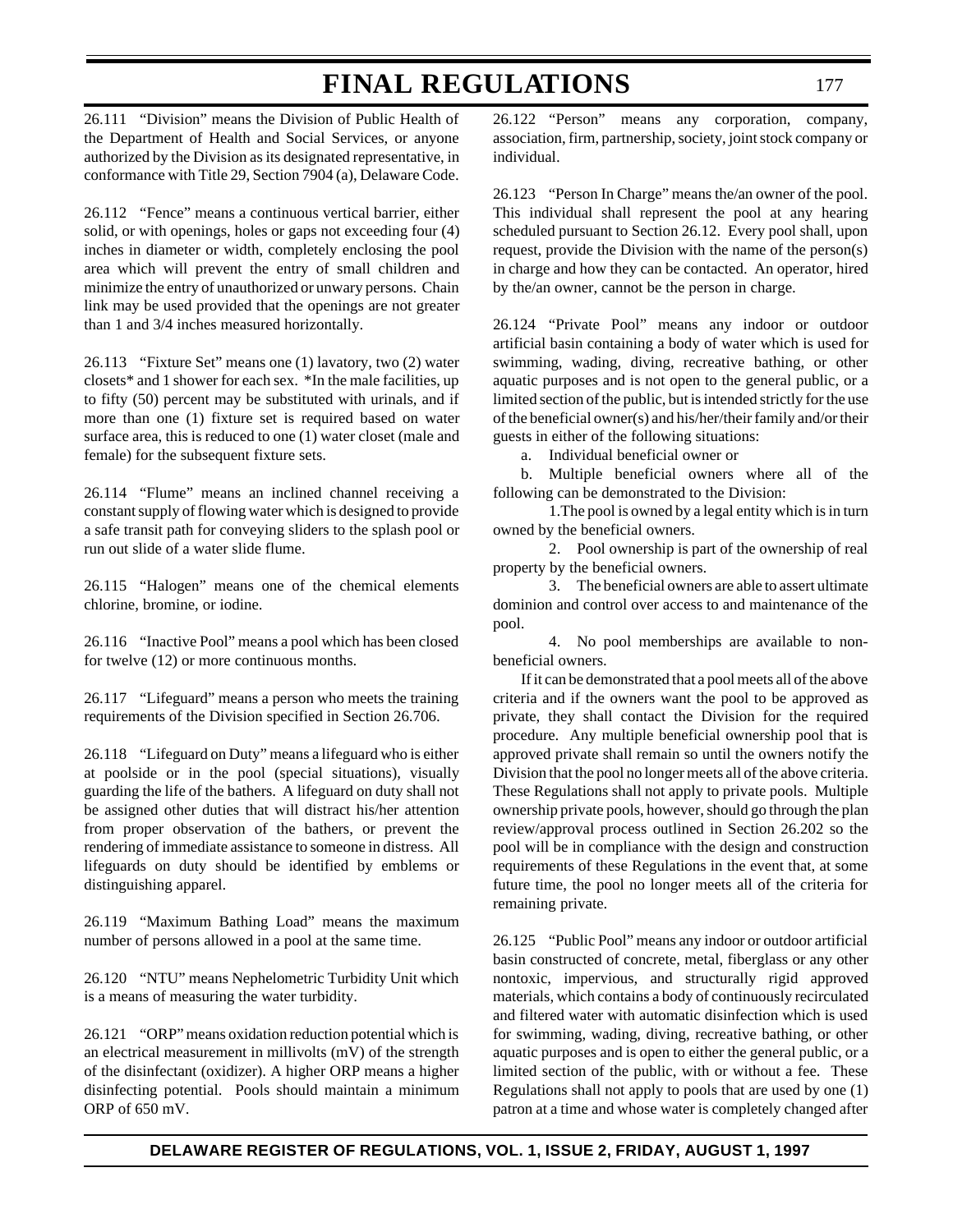# 178

# **FINAL REGULATIONS**

each patron. A public pool may hereafter be referred to as a pool, a swimming pool, a wading pool, a spa pool, a water slide, or a special purpose pool in these Regulations. Based on the design, size, usage, or other factors, public pools shall be categorized as follows:

"SwP" means a swimming pool which is open to either the general public, or a limited section of the general public based on residency, membership, or some other specific criteria.

"WP" means a wading pool which is open to either the general public, or a limited section of the general public based on residency, membership, or some other specific criteria.

"SpP" means a spa pool which is open to either the general public, or a limited section of the general public based on residency, membership, or some other specific criteria.

"WSF" means a water slide flume which is open to either the general public, or a limited section of the general public based on residency, membership, or some other specific criteria.

"SpPP" means a special purpose pool which is open to either the general

public, or a limited section of the general public based on residency, membership, or some other specific criteria.

26.126 "Run-Out Slide" means a flume where the bathers stop in the flume and then exit to the pool deck/walkway.

26.127 "Sanitary Survey" means a comprehensive on-site review of the facilities, operation and management of a pool for the purpose of determining whether a safe environment and bathing water of acceptable quality are being provided.

26.128 "Secretary, Delaware Health and Social Services" means the Administrator of the Department of Health and Social Services (DHSS) of the State of Delaware, who shall hereafter in this document be referred to as the Secretary, DHSS.

26.129 "Slip Resistant" means a textured surface that is neither conducive to slipping when wet nor abrasive to bare feet and has a minimum static coefficient of friction of 0.6 (measured by an approved method).

26.130 "Spa Pool" means a pool containing water greater than ninety five (95) degrees Fahrenheit (°F), which is not emptied after each use, which has a maximum depth of four (4) feet, a maximum water surface area of two-hundred fifty (250) square feet, a high velocity air and/or water jet system, and is large enough for the immersion of at least one (1) person.

26.131 "Special Purpose Pool" means a pool which is used for a specific supervised purpose, and which does not fall into any of the first four (4) categories listed in Section

26.125 (SwP, WP, SpP, or WSF).

26.132 "Splash Pool" means the body of water located at the end of a flume from which bathers exit to the deck.

26.133 "Superchlorinate" means the addition to the pool water of an amount of chlorine sufficient to produce a free chlorine residual which is at least ten (10) times the amount of the combined chlorine residual plus the required minimum free chlorine residual, in order to oxidize any ammonia or other nitrogenous materials which may be present in the pool water.

26.134 "Swimming Pool Slide" means a commercially manufactured water entry device consisting of an inclined plane (either straight or curved) with a raised edge which receives a constant supply of flowing water, is securely attached to the pool deck and is designed to provide a safe transit path for conveying sliders to a pool (water slide flumes are not included in this definition).

26.135 "Swimming Pool Slide Water Entry Area" means a water surface area of two hundred fifty-six (256) square feet (16' X 16') immediately in front of a swimming pool slide.

26.136 "Turbidity" means a measure of the clarity or cloudiness of water.

26.137 "Turnover" means the circulation, through the recirculation system, of a quantity of water equal to the pool volume.

26.138 "Wading Pool" means a pool for small children with a maximum wall height (distance from rim to bottom) of nine (9) inches at the pool edge and a maximum depth of eighteen (18) inches.

26.139 "Water Slide Flume" means a water entry device consisting of one or more flumes with run-out slides or a splash pool (swimming pool slides are not included in this definition).

26.140 "Wet Deck/Walkway Area" means any deck/ walkway area that may become wet from splash or from bather traffic, the pump/filter room floor and the floors of all sanitary and bathhouse facilities.

SECTION 26.2 GENERAL PROVISIONS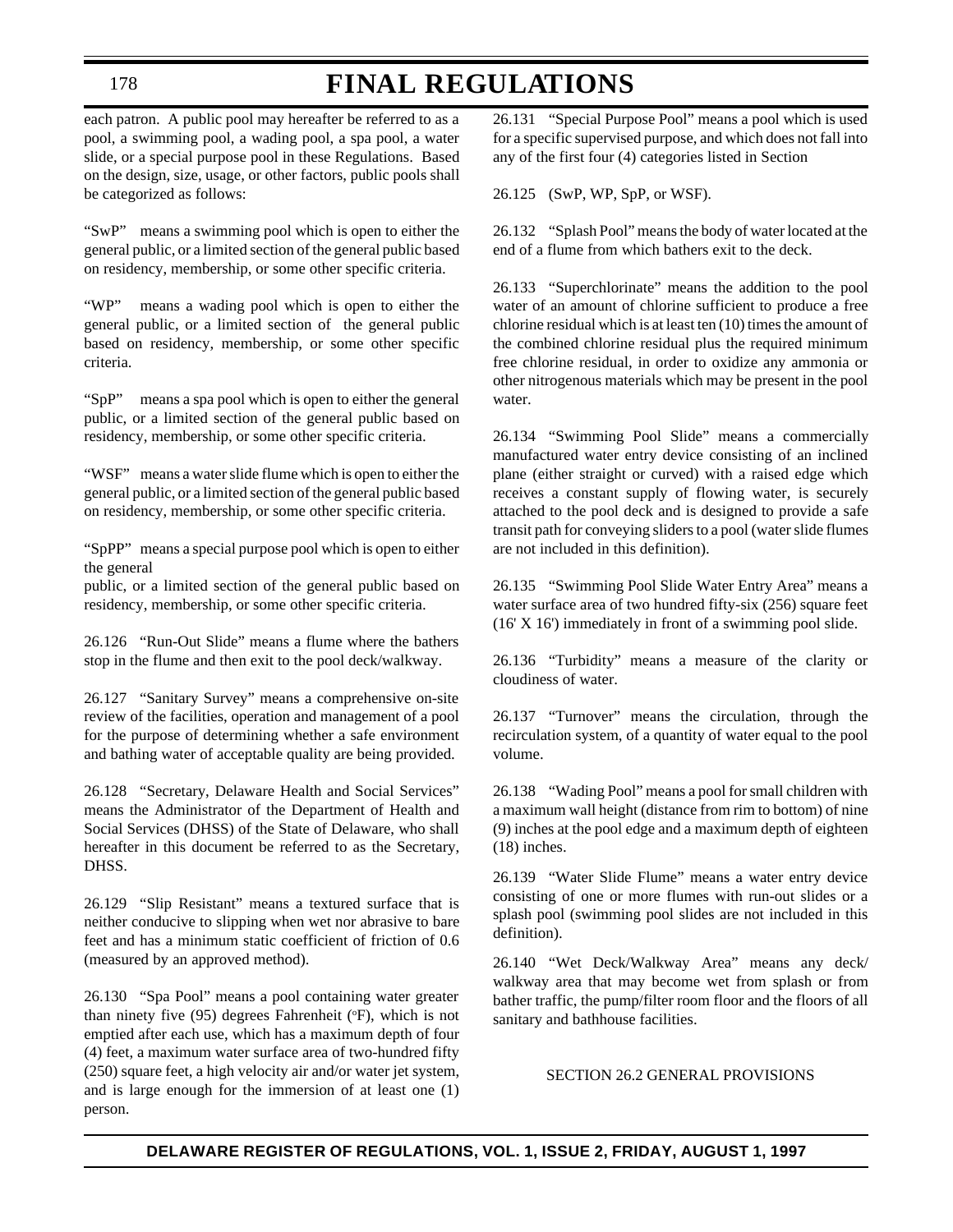26.201 Scope and Purpose - The provisions of these Regulations shall apply to all public pools in the State of Delaware. The purpose of these Regulations is to provide minimum standards for design, construction, maintenance and operation of public pools in the State of Delaware, and to assure a clean, healthful, and safe environment for all bathers using these pools. These Regulations in no way preclude a facility from establishing additional rules and operating procedures as long as they do not contradict those established herein.

26.202 Plans and Specifications - No person shall construct, install, alter or replace a pool, auxiliary pool structure, or pool equipment, and no person shall convert a private pool to a public pool until three (3) copies of plans and specifications have been submitted to the Division, and a Certificate of Approval has been issued. Whenever it is discovered that any of the above have occurred or are occurring without such approval, the Director shall order the owner, operator or contractor to immediately close the pool if it is open or stop the work or conversion, and to submit plans and specifications to the Division. Any part of the unapproved work or pool that is not in compliance with these Regulations shall be removed, replaced or reconstructed in order to achieve compliance. Plans and specifications shall be legible and on paper no larger than 30" X 42" and shall include, but are not limited to the following information:

a. The facility name and the name and telephone number of a contact person at or near the site.

b. The name, mailing address and telephone number of the owner.

 c. The name, mailing address and telephone number of the builder/contractor/engineer.

d. A map of the area (city, town, rural area, etc.) showing the project location and a scaled drawing of the site showing the pool location.

e. A scaled drawing showing an overhead view of the pool which includes the location of but is not limited to: all recirculation system fittings and piping, depth markings, steps/ladders, diving board, lifeguard stand, fillspout, safety line/bottom marking, lights (underwater and overhead), deck/ walkway, fence, pump/filter room\*, bathhouse facilities, food/beverage service facilities and any other pools (e.g. wading pool, spa pool). This drawing shall also specify the materials of construction for the pool and deck, and the color of the pool walls and floor. If wood is planned for the wet deck/walkway area the manufacturer of the wood shall be specified, and if the wood has been treated by the manufacturer or will be treated by the installer, any preservatives, coatings, paints, etc. shall be specified.

\*Either on this drawing or a separate sheet, a blown up scaled drawing of the pump/filter room showing all piping, equipment, fittings, and the flow pattern shall be provided.

f. A scaled drawing showing a profile view(s) of the pool, the pool depths and the relative elevation of the pump and filter. If a diving board is planned, an end view showing the required dimensions shall also be provided.

g. The following pool information: volume, water surface area, perimeter, filter type, filter surface area, design flow rate, recirculation pump capacity, total dynamic head (TDH) in feet [if not provided a minimum of sixty (60) TDH will be used], pool turnover time, and the size and type of all piping (i.e. ductile iron, copper, plastic).

h. Specifications for and drawings or pictures of all recirculation system components, including but not limited to: skimmers\* or gutters; drains; inlets; recirculation pump with pump curve; rate of flow indicator with manufacturer's installation instructions; the type, brand and surface area in square feet of the filter(s)\*; multiport valve\*; the type, brand and capacity of automatic disinfection equipment\*; heater (including proof of AGA or UL approval); portable vacuum equipment; and the chemical name of the disinfectant to be used. All specifications shall include the manufacturer's name and model #.

\*Specifications shall include proof of NSF International listing, or approved equivalent. In the remainder of these Regulations, wherever there is a referral to NSF, it means NSF International or approved equivalent.

i. The manufacturer and model # of any underwater lighting fixtures, the number of fixtures and the number of lamp lumens per fixture.

j. The source of potable water (i.e. their own on-site well or the name of the water supplier if the water comes from off-site), and the location and methods of disposal for sanitary waste, filter backwash water and pool water pumped to waste.

k. For new pools, the following signed statement from the owner in all three (3) sets of plans and specifications: "I hereby acknowledge that all items either listed or shown in these plans and specifications as not in contract (NIC), by others, or equivalent, are my responsibility. I also realize that this entire project must be completed in accordance with the approved plans and specifications, and all conditions listed in the Certificate of Approval, prior to the issuance of an operating permit by the Division." This statement with signature may appear directly on the plan drawings.

l. For changes to existing pools, the following signed statement from the owner in all three (3) sets of plans and specifications: "I hereby acknowledge that all items either listed or shown in these plans and specifications as not in contract (NIC), by others, or equivalent, are my responsibility. I also realize that this entire project must be completed in accordance with the approved plans and specifications, and all conditions listed in the Certificate of Approval, prior to this pool receiving permission from the Division to reopen." This statement with signature may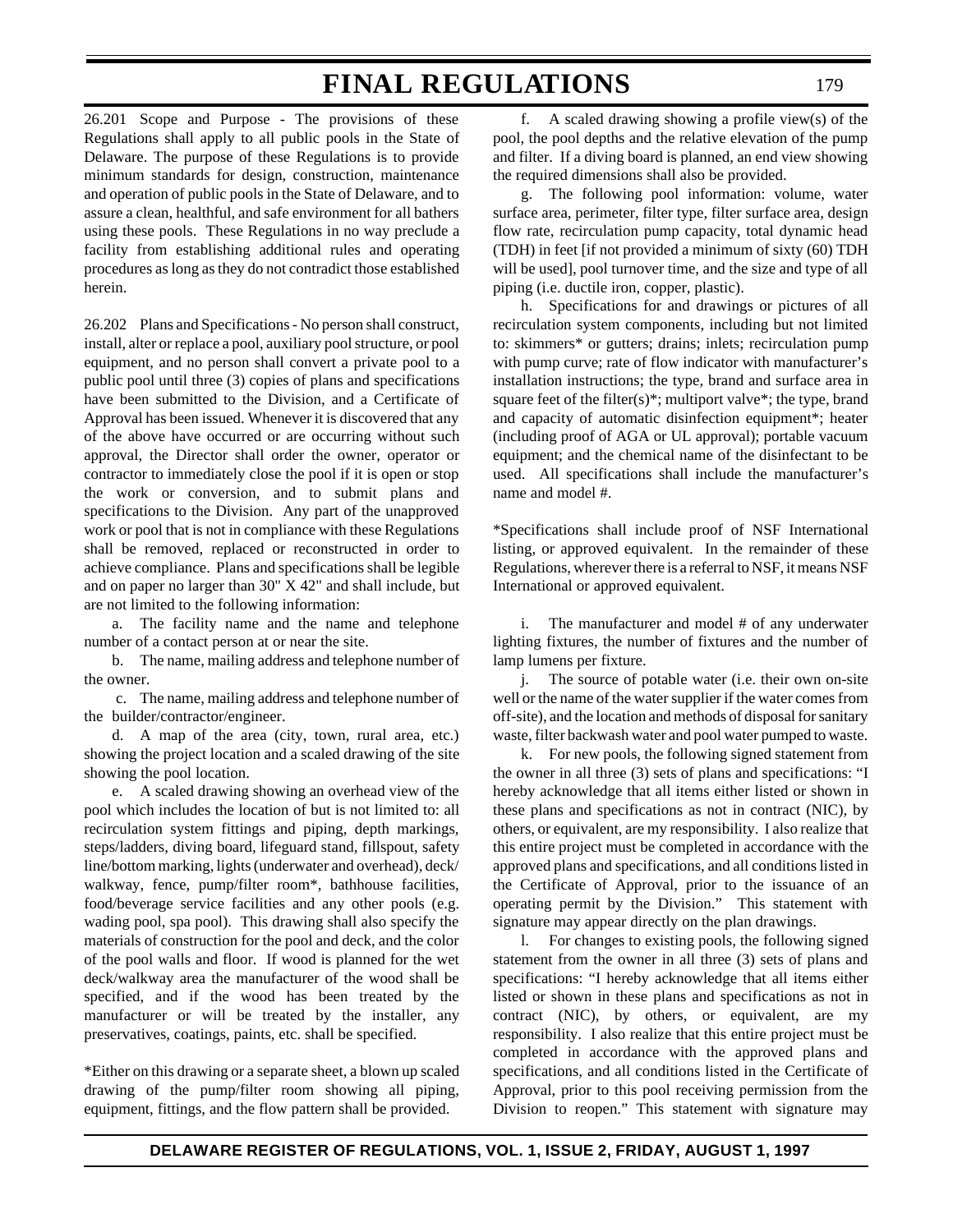appear directly on the plan drawings.

Upon receipt of plans and specifications, the Division shall determine if the project is approved or disapproved and notify the responsible person within thirty (30) days. If disapproved, the reasons shall be specified. If approved, a Certificate of Approval shall be issued which shall be valid for one (1) year. All construction shall be in accordance with the approved plans and specifications, and all conditions listed in the Certificate of Approval. Prior to opening, the owner or operator of a new pool shall contact the Division for a pre-opening inspection in order to receive an operating permit.

The Division may establish a fee for plan review/approval. Public notice and opportunity for a public hearing will be provided prior to the implementation of such a fee.

26.203 Site Inspection - Prior to the issuance of a Certificate of Approval for the construction of a new outdoor pool, a site inspection shall be made by a representative of the Division in order to confirm that the pool location meets the requirements of Section 26.301. After a specific site is approved, any change of location shall require another site inspection.

26.204 Operating Permit - No person shall operate a pool without a valid permit from the Division and operating permits shall expire annually. The operating permit is not transferable if either the pool name or ownership changes. For new pools, the operating permit application should be submitted at least thirty (30) days prior to the planned opening date. The operating permit shall be available for viewing by any patron or representative of the Division upon request and should be conspicuously posted. The Division may establish an annual fee for the operating permit. Public notice and opportunity for a public hearing will be provided prior to the implementation of such a fee.

26.205 Pool Builder/Pool Service Company - No person or company shall install, construct or sell a public pool that does not conform to these Regulations. All pools should be built/ serviced by a qualified person or company. The Division may establish certification and licensing requirements for pool builders/service companies along with a fee for such license. At such time, the Division shall require that all pools be built/ serviced by a certified and licensed person. Public notice and opportunity for a public hearing will be provided prior to the implementation of certification and licensing requirements and/or a license fee. This section is in no way meant to preclude the owner of a pool or the owner's employees from performing work on their own pool.

26.206 Pool Operator - The operation of every pool shall be monitored by an approved pool operator. This person may be part of the pool staff or from a private company and shall monitor the pool as often as necessary to maintain compliance with these Regulations.

26.207 Right of Entry and Sanitary Surveys - Representatives of the Division shall have the right of immediate entry any time a pool is open, and in special situations, at any reasonable time, in order to perform a sanitary survey to determine compliance with these Regulations. A sanitary survey shall be conducted at least once per year at every active pool. These surveys may include any room or area associated with the pool operation. In addition, the representatives shall be permitted to examine any pertinent records.

26.208 Inactive Pools - Any pool which closes for thirty (30) continuous days or more, should contact the Division for a sanitary survey prior to re-opening. Any pool which closes for twelve (12) or more continuous months shall: be classified as inactive; contact the Division for a sanitary survey prior to re-opening; and make whatever changes are deemed necessary to achieve compliance with the current Regulations. If the inactive pool does not have its own recirculation/filtration/disinfection system, this shall be provided prior to receiving approval to reopen. If there is no intention of reopening an inactive pool, it should be properly abandoned (filled with dirt to ground level).

26.209 Standards - The Division may allow for some deviation from these Regulations on a temporary trial basis, in order to allow the pool owner or operator to demonstrate that some alternate procedure or innovation in design, construction or operation should be approved. Such permission shall only be granted if the Division is convinced that the health, safety and well-being of the pool patrons will not be jeopardized. If the procedure or innovation in design, construction or operation is approved, the Regulations shall be amended accordingly, if necessary.

### SECTION 26.3 LOCATION, DESIGN AND **CONSTRUCTION**

26.301 Location - Pools shall not be located in areas which are subject to contamination from dust, soot, flyash, smoke, improper drainage, a high water table, or other undesirable substances. For outdoor pools, any overhead wiring not inside an electrical conduit shall not pass over any part of the deck or an area within twenty (20) feet of the nearest edge of the pool. If the edge of a pool, extended upward vertically, is located within fifteen (15) feet of a building, building roof or balcony, a protective barrier may be required (discretion of the Division) to prevent diving from the building, roof or balcony.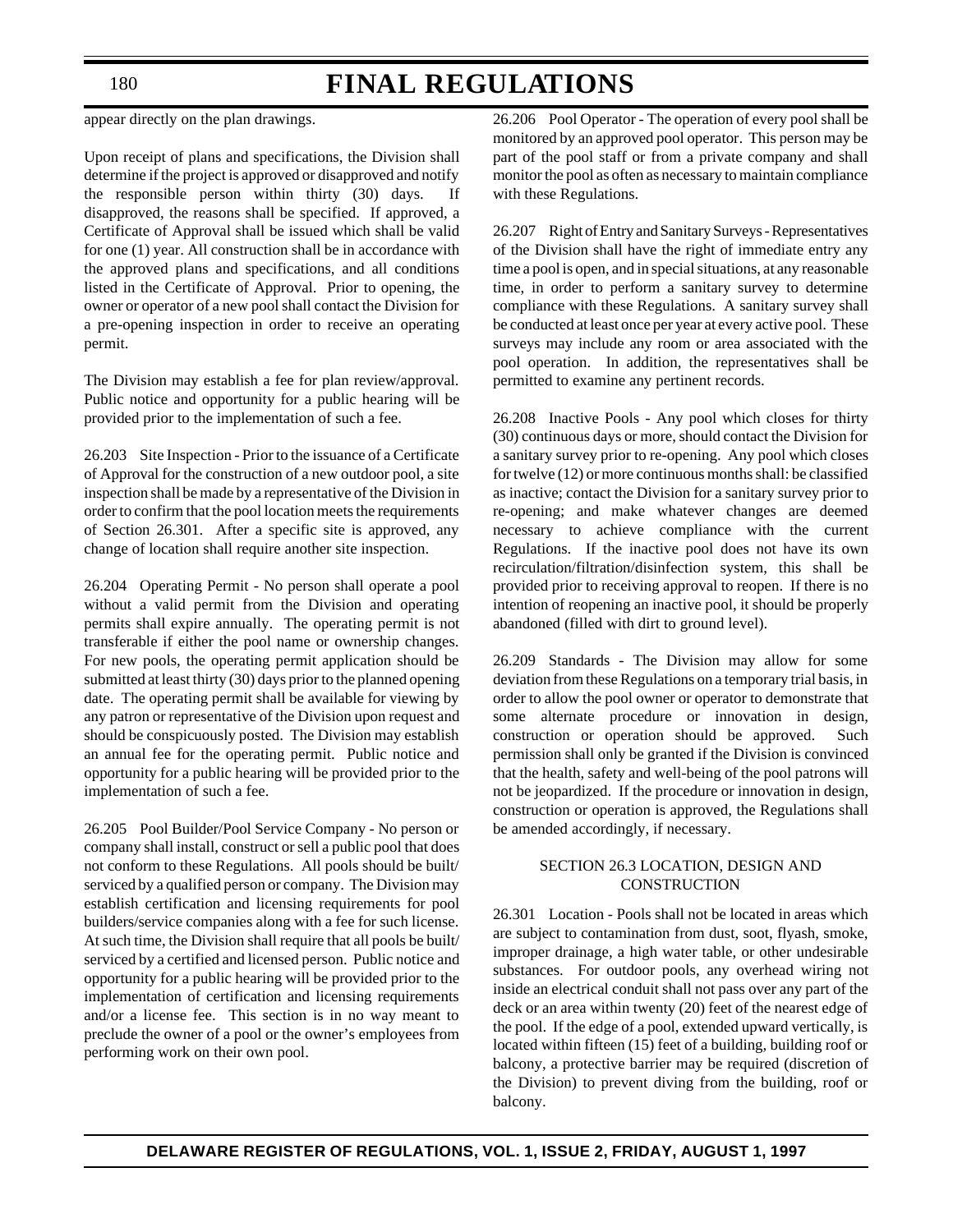26.302 Design - No limits are specified for the shape of pools, however, consideration shall be given to shape from the standpoint of safety and proper water circulation. Pools shall be designed such that: there is even and complete water circulation throughout; safe, sanitary conditions can be maintained at all times; all bathers can be effectively monitored; and all bather entry points to the pool deck are at the shallow end of the pool if any part of the pool is greater than five (5) feet deep. When the bather entrance gate cannot be located at the shallow end, an interior fence at least four (4) feet high shall be provided, which will create a corridor to the shallow end. There shall be no protrusions, extensions, means of entanglement, or other obstructions in the pool which can cause entrapment or injury. Underwater or overhead projections or obstructions except for handholds, steps, ladders, handicapped access facilities or recirculation system fittings shall be prohibited, unless such construction can be justified by engineering design. Underwater seat benches may be permitted in areas where the water depth is five (5) feet or less provided that: the maximum water depth over the seat bench is twenty-four (24) inches; the seat bench is completely recessed; the outer edge of the seat bench shall be outlined in contrasting color by a solid marking line at least one (1) inch wide; and the seat bench surface is slip resistant.

26.303 Construction - Pool walls and bottoms shall be constructed of concrete, fiberglass, metal or other nontoxic, impervious and structurally rigid materials approved by the Division, which will provide a watertight basin, smooth, easily cleanable surfaces and a finish without cracks. Sand, earth or wood construction shall be prohibited. The walls and bottom shall be white or light in color for the purpose of insuring contrast to identify objects. Corners formed by the intersections of walls or walls and floors shall be curved (radiused). Surfaces within the pool intended to provide footing for patrons shall be designed to be slip resistant. Offset or safety ledges shall be prohibited.

26.304 Hydrostatic Relief Valve - All below ground pools, with the exception of indoor crib bed pools, should have a hydrostatic relief valve, which will relieve ground water pressure and prevent the shell from being lifted upward.

26.305 Walls - All SwP and WSF splash pool walls shall be vertical for a minimum depth of two (2) feet six (6) inches in areas less than five (5) feet deep. Exceptions may be made for irregularly shaped pools (e.g. zero depth entry, T, L or Z shapes) in the recessed areas out of the main swimming area.

26.306 Floor/Slope - All pool floors shall be sloped toward the outlet/drain and all slopes shall be constant. The slope shall not exceed one  $(1)$  foot in twelve  $(12)$  feet  $(1:12')$  where the water depth is five (5) feet or less, shall not exceed one (1) foot in three  $(3)$  feet  $(1'.3')$  where the depth is greater than five

(5) feet. Any pool having a transition from the slope in the shallow end to the deep end shall do so through a slope break starting at a depth not less than three and one half (3 1/2) feet and not greater than five (5) feet. At least one (1) foot and not more than two (2) feet on the shallow side of the slope break directly under the safety line, the floor shall be marked with a line of contrasting color that is either: solid and at least two (2) inches wide or intermittent with sections that are at least four (4) inches by four (4) inches and not more than one (1) foot apart on centers.

26.307 Shallow End Minimum/Maximum Depth - With the exception of diving pools, all SwP pools shall have a minimum depth in the shallow area of three (3) feet and a maximum depth of four (4) feet. Exceptions may be made for irregularly shaped SwP pools (e.g. T, L or Z shapes) with recessed areas out of the main swimming area.

26.308 Ladders and Steps - With the exception of WP, SpP and WSF splash pools, all pools shall have at least two entry/ exit points (ladders or steps), one (1) for each end. Any pool with water deeper than five (5) feet shall have at least two (2) ladders in the deep end. In addition to the above, any pool with a perimeter greater than two hundred twenty-five (225) feet shall have one (1) additional ladder or set of steps for each additional seventy-five (75) feet of perimeter or fraction thereof.

Ladders shall be constructed of corrosion resistant materials and shall be securely anchored into the pool deck or built into the pool wall. All ladders shall have two (2) handrails and at least two (2) slip resistant treads which are at least one and one half (1 1/2) inches deep, with a uniform length of at least twelve (12) inches and a uniform spacing of at least seven (7) inches and not more than twelve (12) inches. The clearance between any ladder and the pool wall shall be at least three (3) inches and not more than six (6) inches. Recessed ladders (built into the wall) shall have two (2) handrails and shall have a tread at least five (5) inches in depth, at least twelve (12) inches in width and the uppermost tread shall be within twelve inches of the pool coping top edge or the deck surface. All treads shall slope toward the pool.

Where steps are provided, they shall either be recessed or located in a corner. All steps shall have a minimum tread length of twenty-four (24) inches, a tread depth of at least ten (10) inches and a uniform height of not more than twelve (12) inches, with the exception of either the top or bottom tread which may vary  $+$  two (2) inches. The top surface edge of each step shall be outlined in contrasting color by a line (painted, tile, etc.) at least one (1) inch wide. Each set of steps shall have at least one (1) handrail per seven (7) feet of tread length. If the steps are less than four (4) feet wide the handrail shall be located at the side and if the steps are four (4) feet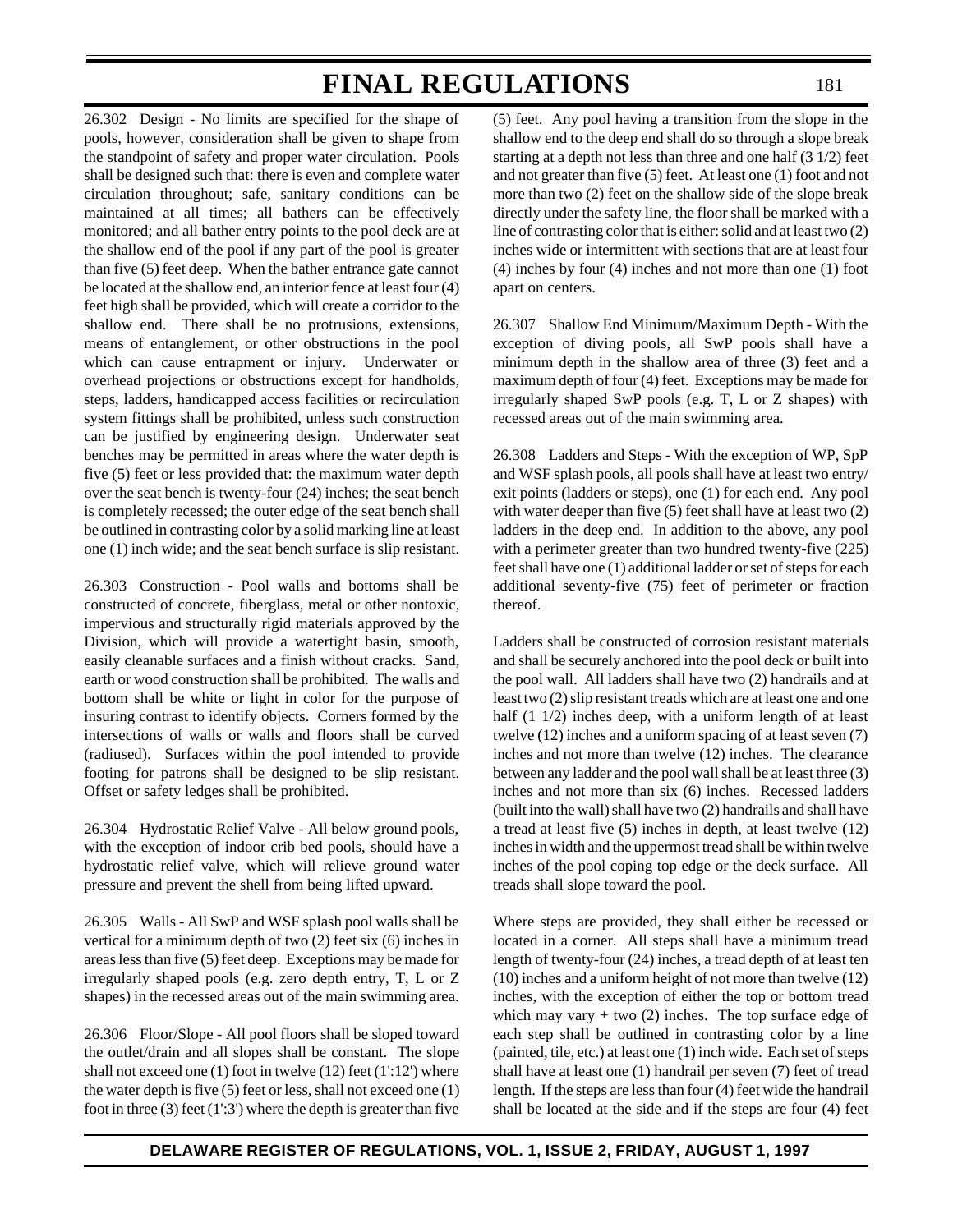wide or wider, the handrail shall be located in the center. The tread surface shall be slip resistant.

26.309 Decks and Walkways - Every pool shall have a continuous unobstructed deck at rim level around the entire perimeter. The deck shall be no less than four (4) feet wide at any point, measured from the pool edge. For outdoor pools, the area of the deck shall be at least equal to the area of the pool water surface, and for indoor pools, the area of the deck shall be at least equal to two thirds (2/3) of the pool water surface. A minimum width of four (4) feet shall be provided behind lifeguard stands and the ladders/steps of all diving boards. Walkways shall be provided from the deck to all pool sanitary and bathhouse facilities. In computing the minimum deck area for adjacent pools, no area of the deck shall be considered as serving both pools.

In order to prevent standing water, decks and walkways shall have a uniform slope of not less than one quarter (1/4) inch per foot and not more than one half  $(1/2)$  inch per foot, away from the pool and toward deck drains or areas where the water will have a free unobstructed flow to points of disposal. The edge of the pool deck at its junction with the pool wall shall be constructed of bullnose coping, or some other acceptable material, which will provide an adequate hand hold around the entire pool perimeter and which is not more than twelve (12) inches above the normal water level.

Wet deck/walkway areas shall be constructed of concrete or other approved material which has an impervious slip resistant surface, can be easily cleaned and is installed such that there are no hazards to patrons or their bare feet (e.g. tripping, abrasions, splinters, etc.). If expansion joints are provided, the joint shall be filled with a non-rigid material such as mastic which shall not protrude above the deck. Carpeting shall be prohibited in wet deck/walkway areas. Wood may be used in wet deck/walkway areas if all of the following conditions are met (the following conditions apply only to the wood that forms the wet deck/walkway surface and not to support structures below):

a. The wood shall not be treated with creosote, pentachlorophenol, inorganic arsenicals or any other substance which has been shown to have either an acute or a chronic health effect. Any substance that has been applied to the wood by the manufacturer and any substance that will be applied to the wood by the installer shall be approved prior to installation.

b. Spacing between boards not to exceed one quarter (1/4) inch shall be provided.

c. The area below the wooden deck or walkway shall properly drain to points of disposal.

d. All wood fasteners shall be corrosion resistant.

26.310 Electrical and Lighting Requirements - All electrical wiring and equipment associated with the pool shall be in compliance with all appropriate state and local codes and the current edition of the National Electric Code. For indoor pools and all bathhouse facilities, all overhead wiring which is not behind the wall or ceiling shall be inside an electrical conduit.

Artificial lighting shall be provided at all pools which do not have adequate natural lighting or which are to be used for evening/night swimming. The artificial lighting shall meet all of the following conditions:

a. Lighting shall be sufficient such that all areas of the pool, and either of the following are clearly visible without glare from the deck: the main drain(s) and all bottom markings; or a black disk six (6) inches in diameter superimposed upon a white field and placed on the bottom at the deepest point.

b. Outdoor pools shall provide at least thirty (30) footcandles and indoor pools shall provide at least fifty (50) footcandles of illumination at the water surface from natural and/or artificial lighting.

c. All overhead lights shall be covered with adequate shatter resistant shields and equipped with shatter resistant bulbs.

26.311 Hose Bibbs - A sufficient number of hose bibbs shall be provided and located such that all parts of the deck area, the pump/filter room and the bathhouse facilities are easily reachable with a fifty (50) foot hose, without the hose passing over or through the pool water. Hose bibbs shall be located at the edge of the deck such that they do not constitute a tripping hazard and shall be equipped with vacuum breakers or other approved backflow prevention devices.

26.312 Trees, Sand Areas and Planted Areas - Trees at the pool site prior to construction shall not be permitted inside the pool fence and should be removed if they will be within fifty (50) feet of the pool edge. Sand areas and other nongrass/ unsodded areas designed for bather access shall not be permitted inside the pool fence or room. Provisions shall be made so that bathers returning to the pool deck from these areas are routed past a foot rinse shower. Flower beds, shrubs and other similar planted areas may be permitted inside the pool fence or room if all of the following conditions are satisfied:

a. There shall be a separation distance of at least ten (10) feet between the edge of the pool and the edge of the planted area.

b. The planted area shall be designed such that regular maintenance can be easily accomplished.

c. All planted area drainage shall be conducted away from the pool in a manner that will not create muddy,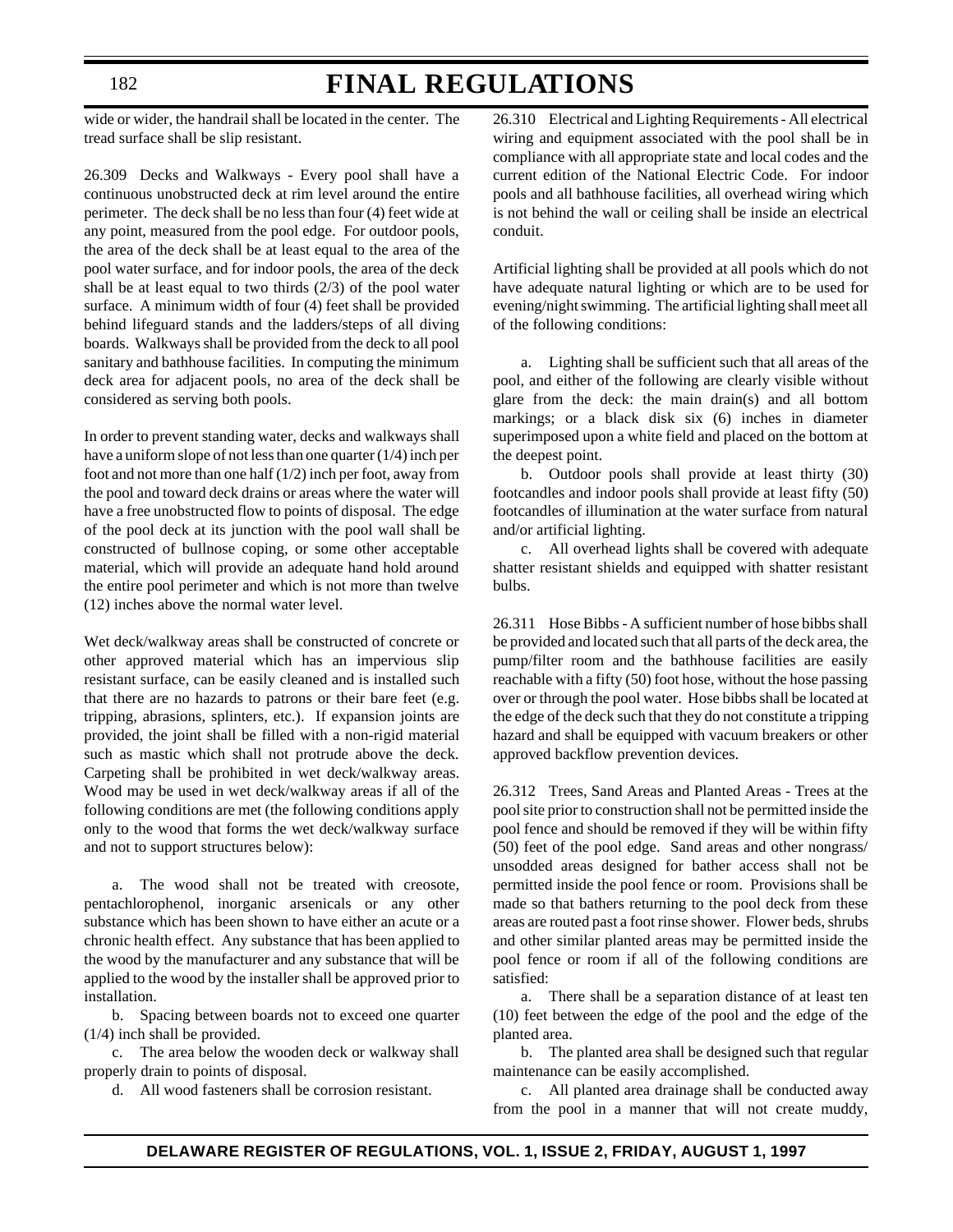hazardous, or objectionable conditions.

d. The planted area shall be designed to discourage patron entry.

26.313 Sanitary/Bathhouse Facilities - All pools shall have at least one (1) permanent water closet with lavatory for the lifeguard\attendant, which is accessible when the pool is open and is located contiguous to the pool deck or pool room. Furthermore, all pools, with the exception of those where all patrons' sanitary/bathhouse facilities are within one thousand (1000) feet, shall provide the following permanent sanitary/ bathhouse facilities located contiguous to the pool deck or pool room:

| Number of Fixture Sets | *Pool(s) Water Surface Area |
|------------------------|-----------------------------|
| for Each Sex           | (Square Feet)               |
|                        |                             |
| One $(1)$              | Up to $2000$                |
| Two $(2)$              | Over 2000 to 4000           |
| Three $(3)$            | Over 4000 to 6000           |
| Four $(4)$             | Over 6000 to 8000           |
|                        |                             |

 \*For pools greater than eight thousand (8000) square feet, one additional fixture set for each sex shall be provided for each additional four thousand (4000) square feet, or fraction thereof.

All sanitary and bathhouse facilities shall be indoors, enclosed to provide privacy, finished in light colors, well ventilated, in good working order and designed such that good sanitation can be maintained throughout at all times. Floors shall constructed of concrete or other approved material, shall have a smooth slip resistant finish and shall be sloped to floor drains or points of drainage. Floor and wall junctions shall be curved (radiused) for easy cleaning. Lighting shall provide at least thirty (30) foot candles of illumination at floor level. All lavatories and showers shall have hot and cold water and shall be equipped with tempering valves which provide water at a temperature not exceeding 120°F. All bathhouses shall have soap (liquid recommended), single service towels or hot air dryers, toilet tissue, and waste baskets. All plumbing shall be in compliance with the "State of Delaware Regulations Governing a Detailed Plumbing Code" and new installations shall be inspected and approved by the appropriate authority prior to use. Floors shall have a slip resistant finish, and carpeting and duckboard shall be prohibited. All bathhouse facilities shall be at the same elevation as the pool deck or at an elevation that is accessible with a ramp having a slope that shall not exceed one (1) inch per foot and should not exceed one (1) inch per twenty (20) inches. The pool operator should require all bathers to take a shower prior to entering the pool.

All outdoor pools, except those where bathers must go through the bathhouse in order to reach the deck, shall have

a foot rinse shower at each patron entry point. Any indoor pool with direct bather access to an outdoor sand beach or other unsodded area shall also have a foot rinse shower at the access point. The foot rinse shower shall be located such that bathers must walk past the deck discharge area. In order to prevent standing water, the deck discharge area shall slope toward a drain or an area where the water will have a free unobstructed flow to points of disposal. The foot rinse shower should: be a shower head; be approximately twelve (12) to twenty four (24) inches above the deck; have an automatic shut off valve when released; and point toward the deck at approximately a forty five (45) degree angle. Foot baths (standing water in which patrons rinse their feet) shall be prohibited.

26.314 Drinking Fountain - At least one (1) sanitary type (guarded angle jet) drinking fountain in good working order shall be provided. The fountain shall be easily accessible and located inside the pool fence or room at the shallow end. Common drinking cups shall be prohibited.

26.315 Food and Beverage Facilities - Food and beverage service facilities that are inside the pool fence or room shall not be located within twenty (20) feet of the pool edge. If licensing is required, all such facilities shall be licensed by the Division or the appropriate authority.

26.316 Starting Blocks - If starting blocks for competitive swimming events are installed, the water depth under the blocks shall be greater than five (5) feet.

26.317 Escutcheon Plates - All anchor bolts shall be covered by escutcheon plates.

26.318 Handicapped Access - Steps, ramps, handrails, lifts, or other appurtenances designed to accommodate handicapped individuals will be approved within the limits of sound engineering practice and nationally recognized standards. Lifts shall be mounted into the pool deck and shall have a minimum deck width of four (4) feet behind the lift mount.

26.319 Swimming Pool Slides - The installation of swimming pool slides shall be prohibited. All swimming pool slides that are in existence on the effective date of these Regulations (April 15, 1990) should be removed.

26.320 Diving Area/Diving Pool and Diving Board - The dimensions of the diving area/diving pool and the diving board shall be in accordance with the following:

Pools with diving boards higher than three (3) meters, and/or pools with diving platforms shall be constructed in accordance with the standards of the FINA, NCAA and USD and these devices shall be labeled "COMPETITIVE DIVING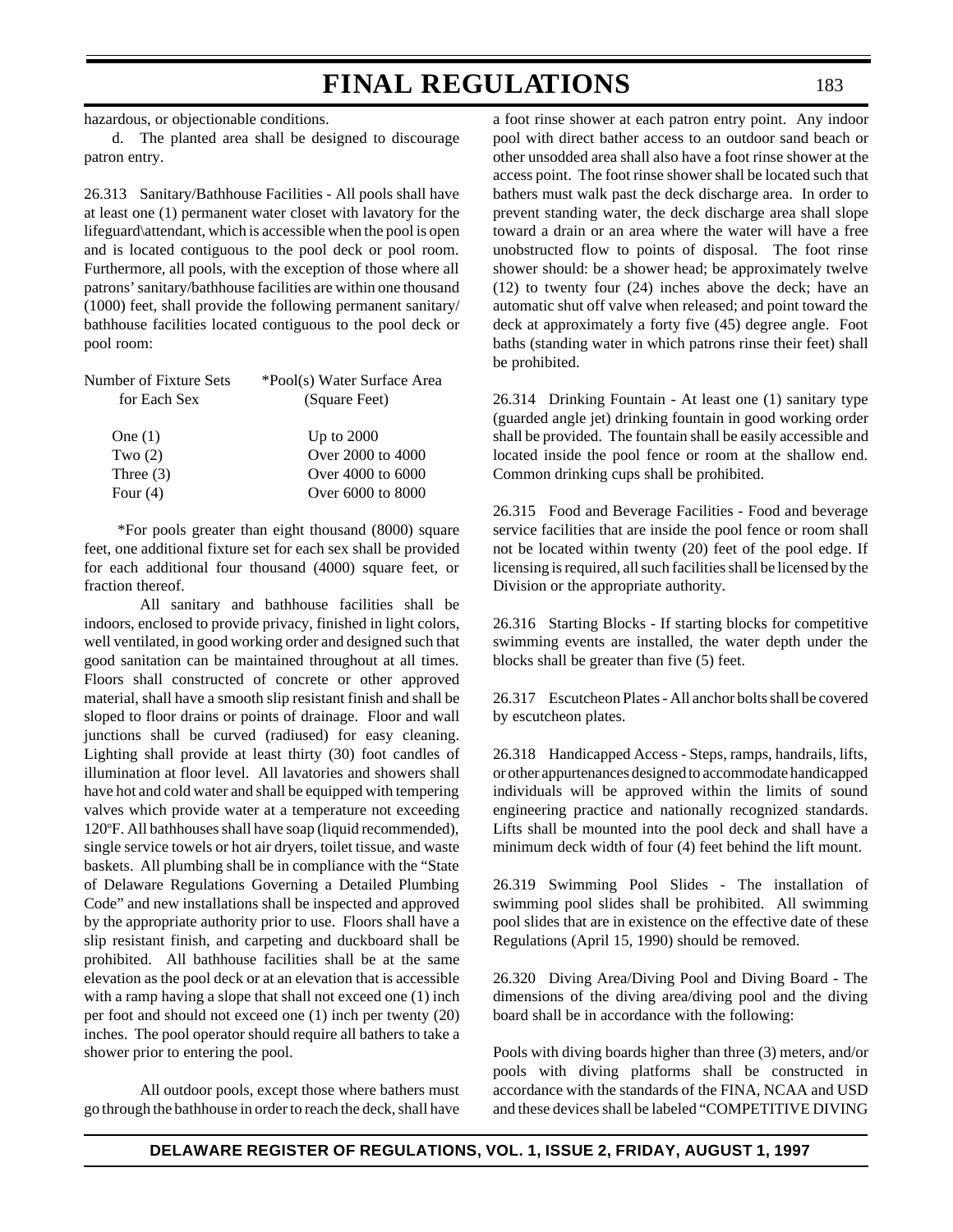#### 184

# **FINAL REGULATIONS**

# ONLY."

Diving boards shall have guardrails on both sides which are at least thirty (30) inches high and extend from the back end of the board to at least one (1) foot past the pool edge. Diving boards which are greater than one (1) meter high shall have handrails on both sides of the ladder/steps and the guardrails should be completely closed but in no case shall the spacing between them exceed twelve (12) inches.

All diving boards shall be level and shall have slip resistant surfaces. All supports, steps, and railings shall be made of material which is of sufficient strength to handle the anticipated load. Trampoline type diving facilities and rope drops shall be prohibited. With the exception of competitive diving, any adjustable fulcrum diving board shall have the fulcrum locked in the maximum forward position.

Any diving board in existence on the effective date of these Regulations (April 15, 1990) that cannot comply with the requirements of this Section by being shortened and/or lowered, should be removed. Also, in order for the replacement of any diving board stand, or the replacement of any diving board stand and diving board to be approved, the pool shall be in compliance with the requirements of this Section.

### SECTION 26.4 RECIRCULATION SYSTEM

26.401 General Requirements - Each pool shall have its own recirculation system. The recirculation system shall consist of, but is not limited to: a pump, a flow measuring device, a removable strainer with spare basket (not required on vacuum filters), a filter with at least one (1) pressure gauge, an automatic disinfectant feeder, piping, deep end floor outlet/ drains, a perimeter overflow gutter or surface skimmers, return inlets, valves and other necessary equipment. The recirculation system shall be designed to provide a minimum of four (4) turnovers of the pool volume per day [one (1) every six (6) hours] against the maximum head. In the pump/filter area, each suction and discharge line shall have a manual control valve capable of regulating flow or shutting off flow completely. If the required flow rate is provided collectively by multiple pumps, all of these pumps shall operate by a single control switch. The difference between the minimum required flow rate in gallons per minute (gpm) (based on the type of pool) and the maximum allowable flow rate in gpm (based on the type of filtration) shall be at least ten (10) gpm. Water velocities through piping should not exceed the following: three (3) feet per second in gravity pipe; five (5) feet per second in suction pipe and ten (10) feet per second in pressure pipe.

26.402 Recirculation Pump - All recirculation pumps shall

be of adequate capacity to provide the required turnover rate, a sufficient backwash rate and sufficient suction for any vacuum fittings. If the pump or any suction side piping is located above the pool water level, the pump shall be selfpriming. All recirculation pumps shall be equipped with the necessary piping, valves etc. such that pool water can be pumped directly to waste. This line shall terminate above any drain entry point by a distance of at least twice its diameter. For the purpose of confirming or determining the flow rate, all recirculation pumps shall be equipped with pressure gauges on both the suction and pressure side the pump and the pump curve should conspicuously posted nearby.

26.403 Rate of Flow Indicator - At least one (1) rate of flow indicator reading in gpm shall be installed after filtration on the pool return line. The indicator shall be easily accessible for viewing, in proper working condition when the pool is open, sized such that the design flow rate is in the mid range of the indicator, and capable of measuring at least fifty (50) per cent more than the design flow rate. The clearance upstream and downstream from the indicator shall comply with the manufacturer's specifications. In lieu of the above, a pre-set flow control valve with a direct mounted meter kit and conversion chart may be used.

26.404 Floor Outlets/Drains - All pools shall be provided with at least two (2) floor outlets/drains at the deepest point which: are connected to the recirculation system through the same line; are at least six (6) feet apart; are not more than fifteen (15) feet from the side wall; are equipped with a flow control valve(s) near the recirculation pump; have an antivortex cover or a twelve inch by twelve inch (12" x 12") grate or larger; and can completely drain the pool. The velocity of the water entering the outlet/drain should not exceed one and one half (1 1/2) feet per second. All drain outlet pipes shall be recessed within the fitting or in a pit and equipped with a cover which can only be removed with a Phillips screwdriver or a special tool. The width and length of slot openings in the cover shall not exceed one half (1/2) inch and one (1) inch respectively.

26.405 Perimeter Overflow Gutters and Surface Skimmers - All pools shall have either perimeter overflow gutters or surface skimmers (not recommended for pools with a water surface area greater than 2500 square feet) which: are capable of conducting one hundred (100) percent of the required flow rate; are connected to the recirculation system; have flow control valves near the recirculation pump; and effectively remove any floating material. If perimeter overflow gutters are used, they shall be continuous around the pool with a uniform level rim which is not more than twelve (12) inches below the deck and which will provide a suitable handhold. Gutters shall be designed so that the channel is easily accessible for cleaning and presents no entanglement hazard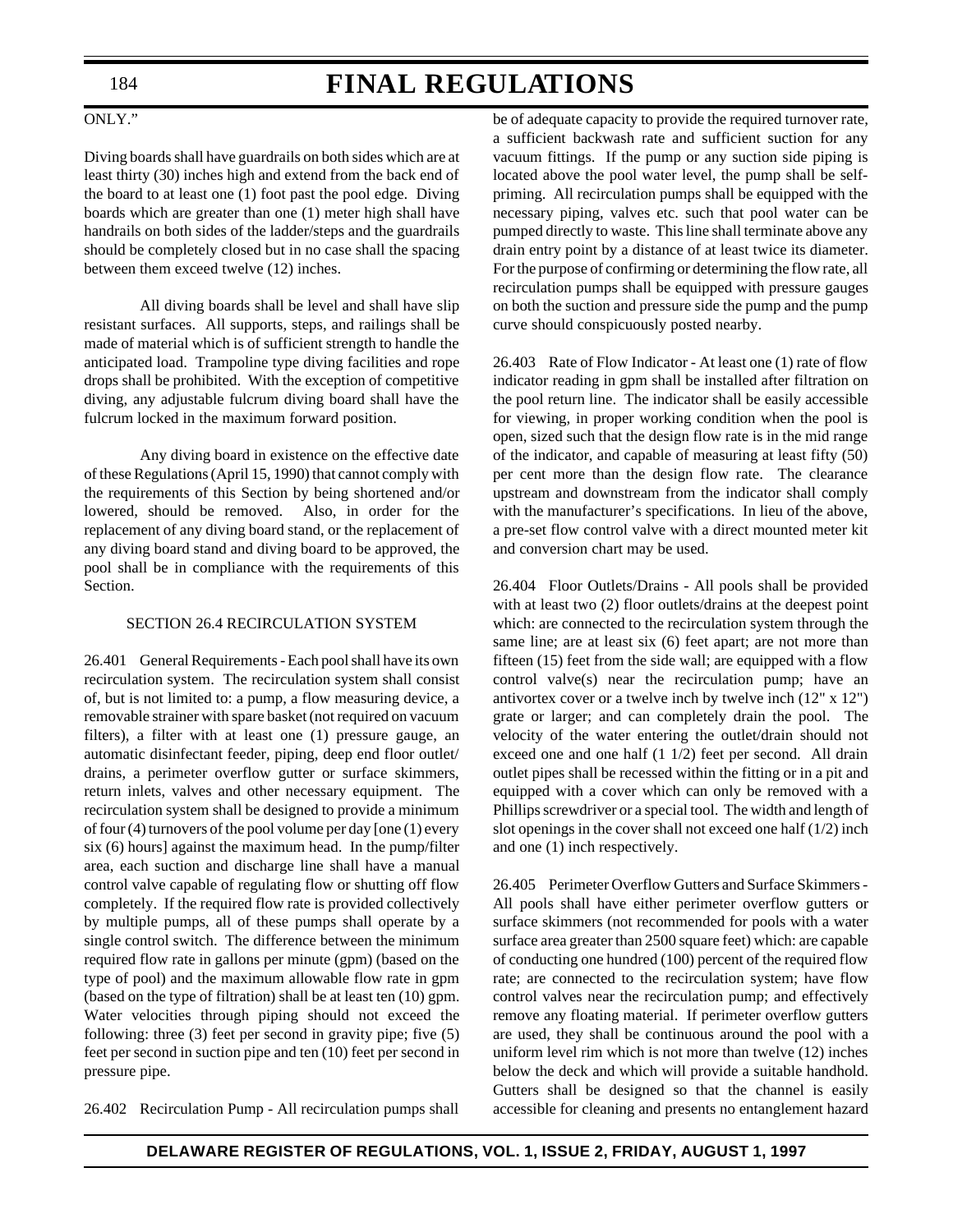to bathers. If the gutters are recessed, the access opening shall be at least four (4) inches. Gutter drains shall be provided at uniform intervals not to exceed fifteen (15) feet and the gutter shall slope sufficiently to these drains. The design shall ensure that the recirculation pump receive a continuous supply of water at all times either by adequate surge capacity within the gutters or a surge/balancing tank. Any perimeter overflow gutter with a submerged protruding edge, shall have a solid marking line of contrasting color which is at least one (1) inch wide on the top surface edge of the gutter. Under normal operating conditions the flow rate through the gutter should be one hundred (100) per cent of the design flow rate.

If surface skimmers are used, they shall be NSF listed and at least two (2) shall be provided. For pools that are greater than one thousand (1000) square feet of water surface, one (1) additional skimmer shall be provided for each additional (500) square feet of pool water surface or fraction thereof. Skimmers shall be optimally located around the pool perimeter and the recirculation system shall be designed such that the flow through each skimmer is at least twenty (20) gpm. All skimmers shall have individual flow controls devices, an equalizer line (except WP pools), an easily removable, cleanable basket or screen and a cover. Under normal operating conditions the total flow rate through the skimmers should be at least eighty (80) per cent of the design flow rate.

26.406 Inlets - With the exception of WP and SpP pools, all pools shall have at least four (4) inlets, either on the side walls or on the floor, which are connected to the recirculation system. Side wall inlets, with the exception of those built into a gutter, shall discharge at a depth of at least twelve (12) inches below the normal water level. The distance between side wall or bottom inlets, measured along the wall or floor surface, shall not exceed twenty (20) feet and the spacing between any floor inlet and the side wall, measured along the surface, shall not exceed ten (10) feet. When wall inlets are used, an inlet shall be provided within five (5) feet of each corner and one (1) in each recessed step area. The inlets, either by adjustability or by design, shall provide the necessary flow to maintain the required disinfectant residual and chemical quality evenly throughout the pool.

26.407 Vacuuming - All pools shall have the capability of vacuuming the bottom either through a skimmer, a separate vacuum fitting or a portable vacuum system. If a portable vacuum system must be used, it shall be stored on-site when the pool is open. Vacuuming through a portable vacuum system that is connected to the potable water supply shall be prohibited. In line and portable vacuum pumps must be equipped with a removable strainer with a spare basket.

26.408 Piping - Recirculation system piping shall be made

of non-toxic material and should be sized such that: head losses do not exceed one (1) foot per hundred (100) feet on suction lines and three (3) feet per hundred (100) feet on discharge lines; and flow velocities do not exceed three (3) feet per second in gravity, six (6) feet per second under suction, and ten (10) feet per second under pressure. All plastic piping shall be: labeled with the manufacturer's name and the NSF logo for potable water; listed in the current NSF "Listing of Plastic Materials, Pipe, Fittings, and Appurtenances for Potable Water and Wastewater, or approved equivalent;" and used/installed in accordance with the manufacturer's specifications.

26.409 Multiport Valves - All multiport valves shall be NSF listed.

26.410 Pool Water Heaters - All gas heaters shall be designcertified by the American Gas Association (AGA) and shall display a rating data plate and the AGA seal. All electric heaters shall be Underwriters Laboratories (UL) approved and shall display the UL seal. All heaters shall have sufficient piping and valves to permit isolation and removal of the heater from the system.

26.411 Equipment Access, Freezing Protection and Drainage - Easy access shall be provided to all parts of the recirculation system that must be inspected or serviced. All piping and equipment that is subject to freezing shall be provided with an adequate means of draining. At least thirty (30) foot candles of illumination shall be provided around all equipment. In order to prevent standing water, all equipment rooms shall be adequately graded toward floor drains or areas where the water will have a free unobstructed flow to points of disposal.

## SECTION 26.5 FILTRATION SYSTEM

26.501 General Requirements - Each pool shall have its own filtration system. All filters shall bear the manufacturer's name, the model #, the surface area and the filter shall be NSF listed. All filtration systems shall be sized such that the maximum allowable filtration rates are not exceeded and shall be operated such that the passage of unfiltered water will be prevented. The filter effluent water shall have a turbidity of one (1) NTU or less. All filters shall be capable of being totally drained through a manual valve or by disconnecting a union, and all filtration surfaces shall be accessible for inspection, maintenance or replacement. Filters that require backwashing shall have a pressure gauge(s) for determining the time to backwash, and a site glass for observing the backwash water clarity. The backwash discharge line shall terminate above the drain entry point by a distance of at least twice its diameter. All pressure filters shall be equipped with manual or automatic air release valves, or shall be self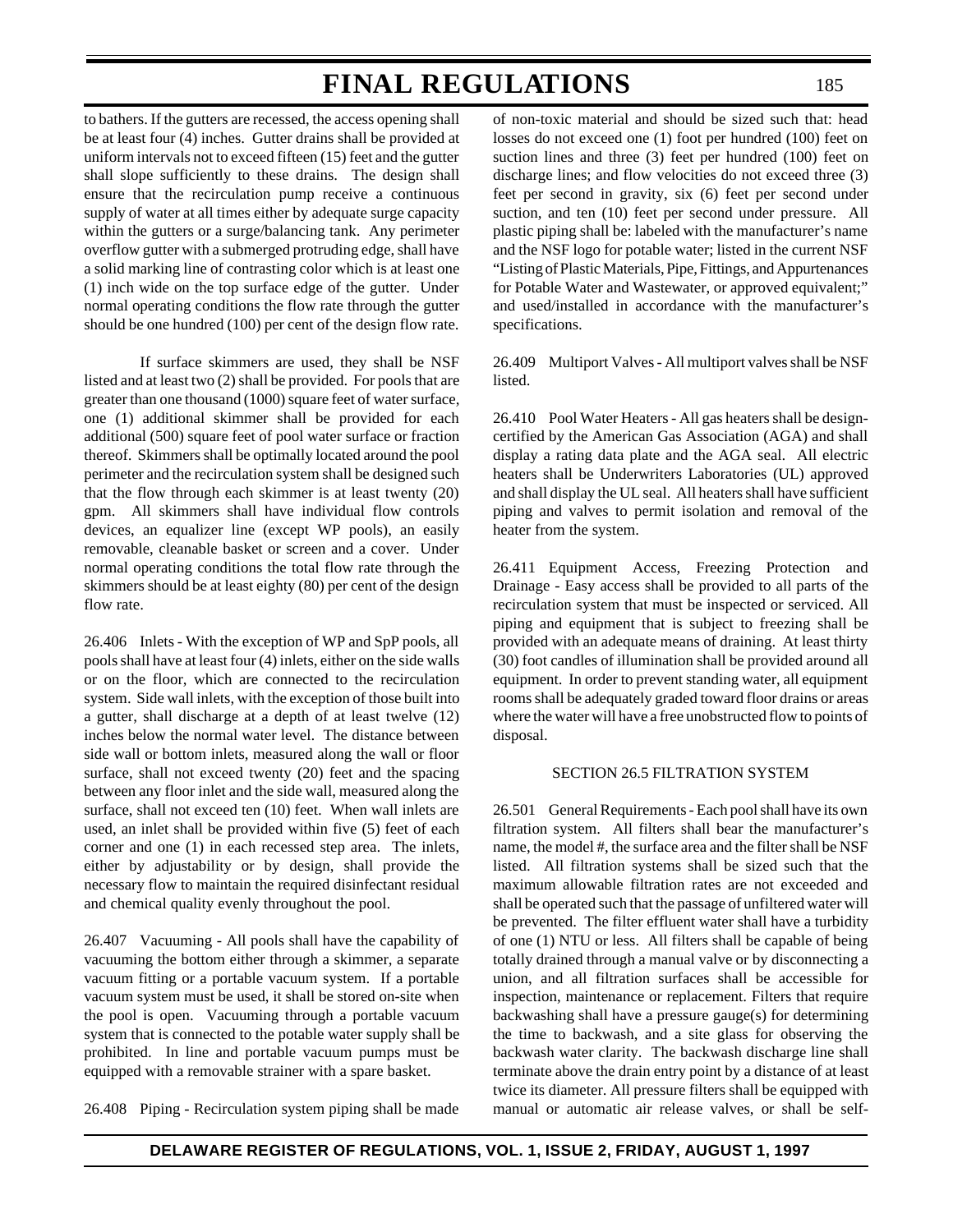186

# **FINAL REGULATIONS**

purging. If a manual air release valve is present, specific instructions explaining its use shall be provided and shall be conspicuously posted on or near the filter. In multiple filter installations filter piping shall be valved such that each filter can be isolated for repairs, while other filters remain in service.

26.502 Rapid Sand Filters - All media shall meet all of the specifications of the filter manufacturer. In multiple filter installations filter piping shall be valved such that each filter can be individually backwashed. The filtration rate for rapid sand filters shall not exceed three (3) gpm per square foot of filter area, or the NSF listed flow rate, whichever is less.

26.503 High Rate Sand Filters - All media shall meet all of the specifications of the filter manufacturer. The filtration rate for high rate sand filters shall not exceed twenty (20) gpm per square foot of filter area, or the NSF listed flow rate, whichever is less.

26.504 Diatomaceous Earth Filters - If diatomaceous earth filters are equipped with a pressure type separation tank, there shall be no manual valves on the effluent line, and the following statement or equivalent shall be conspicuously posted on the top of the separation tank and at the pump control switch "Do not start the pump without opening the manual air release on the separation tank and checking to make sure that the top of the separation tank is securely attached." Also, any manufacturer's instructions for the proper use of this separation tank shall displayed either on the top of the separation tank or on the wall nearby. The filtration rate for diatomaceous earth filters shall not exceed two (2) gpm per square foot of filter area, or the NSF listed flow rate, whichever is less. Diatomaceous earth filters that have an NSF listing for slurry feed shall not exceed a filtration rate of 2.5 gpm per square foot of filter area. All diatomaceous earth filters that are backwashed to waste should have a settling tank/chamber for capturing the earth.

26.505 Cartridge Filters - All pools with cartridge filtration systems shall have at least one (1) spare cartridge for each cartridge in use, which is clean and ready for installation, along with at least one (1) vat which is capable of submerging all of the cartridges from one filter vessel. Pools with modular media cartridge filtration shall have at least one (1) spare cartridge for each type of cartridge in use, which is clean and ready for installation. When cartridges become clogged to the extent that cleaning does not restore them, or they become damaged, they shall be discarded. The filtration rate for cartridge filters shall not exceed three hundred seventy-five one thousandths (.375) gpm per square foot of filter area, or the NSF design listed flow rate, whichever is less.

# SECTION 26.6 POTABLE WATER SUPPLY, POOL WATER QUALITY/TESTING, CHEMICALS AND WASTEWATER

26.601 Potable Water Supply - All pools shall have a water supply which: is approved by the Division; is in compliance with the requirements of the "State of Delaware Regulations Governing Public Drinking Water Systems;" and is of adequate capacity to meet peak demands while maintaining at least twenty five (25) pounds per square inch (psi) and not more than one hundred (100) psi at all points in the system. All drinking fountains shall be in good working order. Cross connections between the potable water supply and the pool water shall be prohibited. Hose bibbs shall be located such that they do not constitute a tripping hazard and shall be equipped with vacuum breakers or other backflow prevention devices approved by the Division.

26.602 Fillspout - All pools shall have a permanent fillspout which shall be air gapped at least two (2) pipe diameters above the pool rim, or the rim of any vessel or pipe that connects to the pool. In order to minimize the possibility of creating a tripping hazard, all fillspouts that are on the deck shall be located immediately next to one of the pool ladders, or another approved location. The portion of the water line passing through a concrete deck shall either be non-plastic piping or shall be inside a metal sleeve. All pools which are in existence on the effective date of these Regulations and do not have a permanent fillspout, or have a fillspout that is a potential tripping hazard, should take whatever steps are appropriate to install the fillspout or eliminate the potential tripping hazard. All fillspouts located on the pool deck should be braced.

26.603 Clarity - The water in all pools shall be sufficiently clear and the lighting shall be sufficient such that all areas of the pool, and either of the following are clearly visible from the deck: the main drain(s) and all bottom markings; or a black disk six (6) inches in diameter superimposed upon a white field and placed on the bottom at the deepest point. The turbidity of the pool water shall be five tenths (.5) NTU or less.

26.604 Bacteriological Quality - If samples are taken for the heterotrophic plate count test [standard plate count (SPC)], the result shall be less than  $\left\langle \right\rangle$  two hundred (200) colonies per milliliter. If samples are taken for the total coliform test, when the membrane filtration (MF) technique is used, the result shall be less than  $\left($   $\right)$  one  $\left($  1) colony per one hundred  $\left($  100) milliliters of sample, when the multiple tube fermentation or most probable number (MPN) method is used, none of the confirmed portions shall show the presence of the coliform group [result reported as less than  $\langle \langle \rangle$  2.2] and when the presence/absence test is used, the result shall be absent.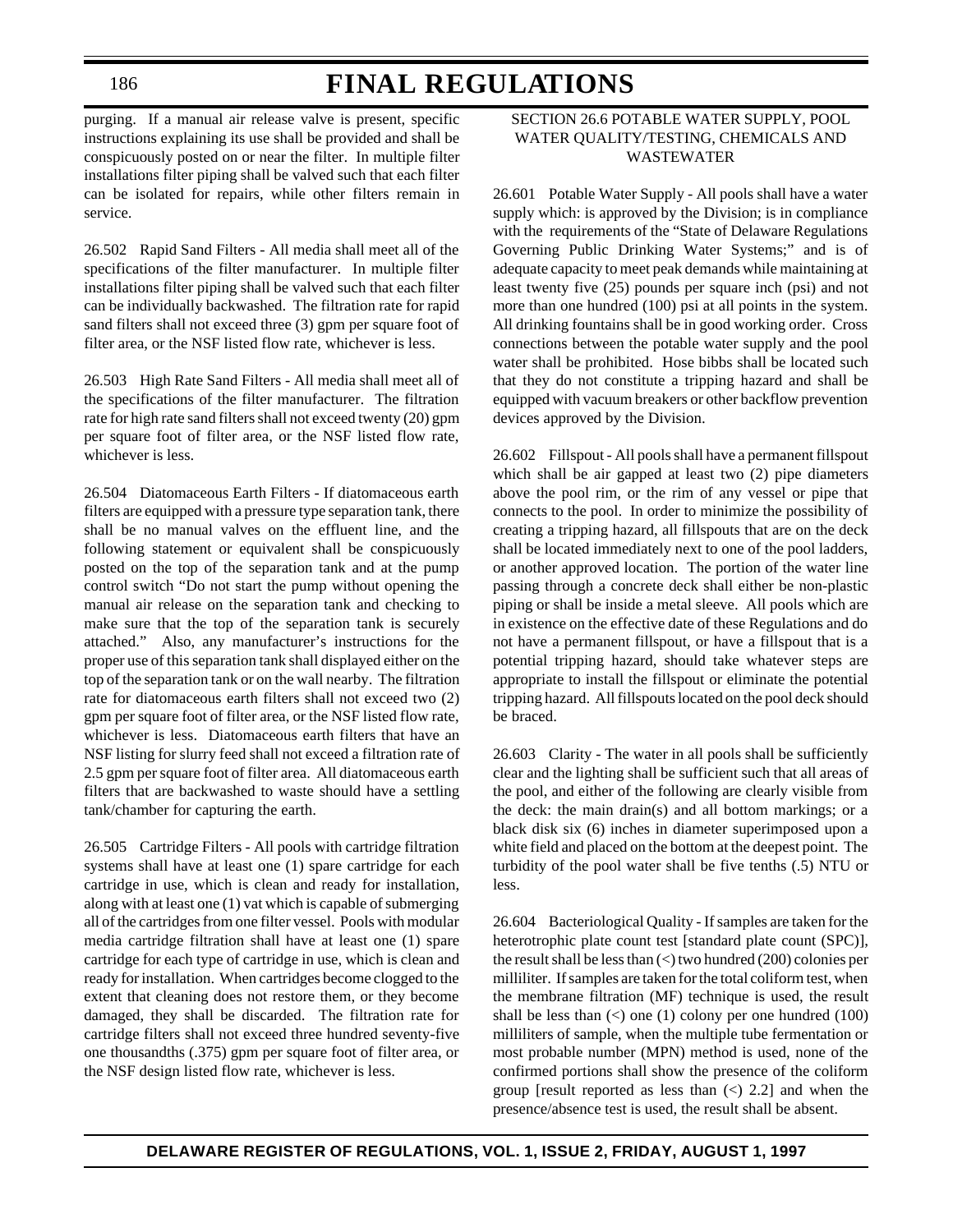Samples shall be taken by, or required by the Division whenever it is deemed necessary. For the purpose of determining compliance with this Section, samples may be considered only if they have been analyzed by the Division or by another approved laboratory.

26.605 Chemical Quality - The chemical quality of pool water shall not cause any irritation to the eyes or skin of bathers and shall be in compliance with the requirements of the "State of Delaware Regulations Governing Public Drinking Water Systems." The pH shall not be less than 7.2 or greater than 7.8. All pool water should be balanced (pH, calcium hardness, alkalinity, and temperature) and maintained in accordance with either Langelier Index/Water Balance method shown in Appendices A and B, or an approved equivalent, and the total dissolved solids (TDS) level should not exceed one thousand five hundred (1500) parts per million (ppm). Any chemical added directly or indirectly to a pool shall be approved by the Division, registered with the U. S. Environmental Protection Agency, used strictly in accordance with the manufacturer's directions and properly labeled in accordance with the Hazardous Chemical Information Act 16 Del. C. Chapter 24 (Right to Know). The Material Safety Data Sheet (MSDS) for each chemical should be kept at the pool.

All pools should have an automatic pH adjustment chemical feeder. Any pool using gas chlorine, and any pool with a documented history of pH level violations shall have an automatic pH adjustment chemical feeder that: is the NSF listed; is approved by the Division; has approved anti-siphon protection; and is wired such that it feeds only when the recirculation pump runs (shall be done on all pools which are in existence on the effective date of these Regulations when either the chemical feeder or recirculation pump are replaced). The manual addition of approved non-disinfectant chemicals shall be permitted only in special situations (e.g. trying to achieve water balance), which require that the pool be closed. After this manual addition has been completed, the pool shall remain closed for at least one (1) turnover and until such time as the chemical is thoroughly and evenly dispersed throughout the pool.

26.606 Disinfection - All pools shall be disinfected with an approved halogen that imparts an easily measured residual and is fed through an automatic feeder that: is NSF listed (with the exception of gas feeders); is approved by the Division; has approved anti-siphon protection; is capable of providing a dosage of at least ten (10) ppm for outdoor pools and a dosage of five (5) ppm for indoor pools (shall be done on an existing pool when the disinfectant feeder is replaced); and is wired such that it feeds only when the recirculation pump runs (shall be done on all pools which are in existence on the effective date of these Regulations when either the disinfectant feeder

or recirculation pump are replaced). A flow-through (erosion) feeder shall feed only the disinfectant(s) specified by the manufacturer. All feeders, with the exception of flowthrough feeders, shall add the disinfectant downstream from the filter and heater. All pool disinfectants shall be registered with the U.S. Environmental Protection Agency and approved by the Division. Manual addition of an approved halogen disinfectant shall be permitted only in special situations (e.g. superchlorination), which require that the pool be closed. After this manual addition has been completed, the pool shall remain closed: for at least one (1) turnover and until such time as the chemical is thoroughly and evenly dispersed throughout the pool; and the automatic feeder is operating properly if it was not at the time of the manual addition. Use of stabilized chlorine (cyanuric acid) in indoor pools shall be prohibited. In order for any non-halogen to be approved as a stand alone disinfectant, satisfactory performance shall be demonstrated during an NSF evaluation.

Pools using gaseous type chlorination shall comply with the following requirements:

a. All gas chlorine shall be fed by use of a vacuum injector system. Direct cylinder feed shall be prohibited.

b. All chlorine gas feed and storage shall be located at or above ground level in a separate room used for nothing else, and all openings from this room to any other rooms shall be sealed.

c. The chlorine room shall be provided with a light and a positive ventilation fan with a floor level discharge to the outdoors that provides one complete air change per minute and operates continuously while the pool is open.

d. The chlorine room shall have a shatter resistant inspection window and a door that opens outward to the building exterior.

e. Light and fan switches shall be located outside the chlorine room.

f. All chlorine cylinders shall be securely fastened or restrained against falling and all chlorine cylinders in use (connected to the feeder) shall be mounted on scales or equipped with an automatic switchover device. All cylinders should be stored in the chlorine room.

g. The chlorinator shall be vented outdoors above grade and the vent shall be screened.

h. If floor drains must be installed, they shall discharge outside of the building and shall not be connected to any other drains.

i. The chlorine room temperature shall be at least  $60^{\circ}F$ at all times and shall be protected against excessive heat.

j. A self contained breathing apparatus, and a bottle of ammonia for leak detection, shall be kept readily accessible at a location outside the chlorine room.

k. A gas chlorine warning sign shall be posted outside the room.

l. A new seal shall be installed each time a cylinder is changed.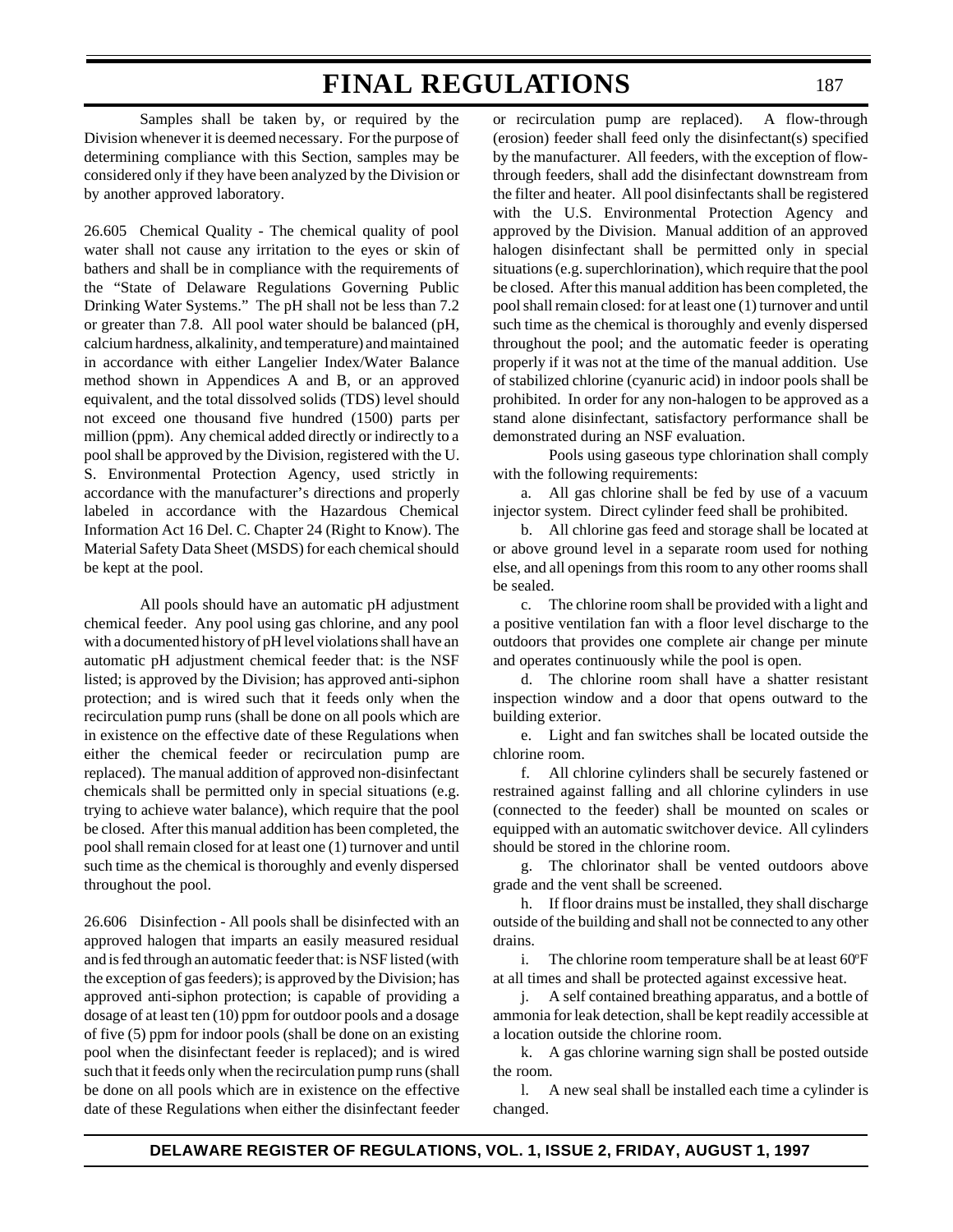188

# **FINAL REGULATIONS**

m. A chlorine leak detection device with audible and visual alarm should be provided.

All pools shall/should be disinfected in accordance with the following requirements/recommendations:

|                             | <b>RECOMMENDED</b> |                             |
|-----------------------------|--------------------|-----------------------------|
| Minimum RECOMMENDED Maximum |                    |                             |
| Level                       | Level              | Level                       |
|                             |                    |                             |
|                             |                    | 5.0 ppm                     |
| (Spa Pool) 1.0 ppm          | $2.0 - 5.0$ ppm    | $10.0$ ppm                  |
| Free Chlorine with          |                    |                             |
| Cyanuric Acid 1.5 ppm       | $1.5 - 3.0$ ppm    | $5.0$ ppm                   |
| Free Chlorine with          |                    |                             |
|                             |                    |                             |
| (Spa Pool) 2.0 ppm          | $2.0 - 5.0$ ppm    | 10.0 ppm                    |
| $10$ ppm                    | $2.0 - 4.0$ ppm    | $6.0$ ppm                   |
|                             |                    |                             |
| (Spa Pool) 2.0 ppm          | $3.0 - 6.0$ ppm    | $10.0$ ppm                  |
| Cyanuric Acid None          | $30-50$ ppm        | $*100$ ppm                  |
| Combined Chlorine<br>None   | $0.0$ ppm          | $0.2$ ppm                   |
| $*$ *650 mV                 | $*$ *700-750 mV    |                             |
|                             | $0.5$ ppm          | REOUIRED<br>$1.0 - 3.0$ ppm |

\*(required) \*\*(recommended

NOTE-Pools using bromine should use ozone as a supplementary disinfectant/oxidizer.

26.607 Water Testing Equipment and Sampling Frequency - All pools shall have approved testing equipment for pH, disinfectant residual, alkalinity, and calcium hardness. For disinfectant residual, the DPD (Diethyl-P-Phenylene Diamine) method, or any other method in the current edition of Standard Methods for the Examination of Water and Wastewater, shall be used. If the disinfectant is chlorine, the test kit shall be capable of measuring both free and total chlorine residual. For pH, the phenol red colorimetric method, or any other method in the current edition of Standard Methods for the Examination of Water and Wastewater, shall be used and the test kit shall have a range of at least 6.8-8.2. In addition to these parameters, pools that use a stabilized halogen shall have approved cyanuric acid testing equipment. All chemical test kit reagents shall be dated when received, and shall be replaced just prior to the start of each outdoor pool season, and at least yearly for indoor pools, with the exception of phenol red which shall be replaced at least every six (6) months.

pH and disinfectant residual shall be measured daily, prior to the pool opening, and as often as necessary while the pool is open (recommended every one (1) to two (2) hours) in order to ensure the proper levels. Alkalinity, calcium

hardness and cyanuric acid (if applicable) shall be measured after each addition of make up water and at least weekly. All sample results shall be recorded along with the date, time and sample location (area of the pool). Records of sample results shall be kept at the pool for at least one (1) year, shall be available for viewing by any representative of the Division during an inspection and shall be submitted to the Division upon request. If any other substance is added to the pool on a regular basis (e.g. copper/silver from a supplemental disinfection system), the Division may require testing to ensure that the concentrations do not exceed acceptable levels.

26.608 Pool Water Level and Recirculation System - When the pool open, the pool water level shall be maintained at an elevation suitable for continuous flow into the perimeter overflow gutter or surface skimmers. The recirculation system shall operate continuously (24 hours per day), with the exception of the automatic disinfectant feeder when the disinfectant level approaches or exceeds the upper recommended level. All pools shall have the capability of pumping water to waste either directly or via filter backwash. A dye test should be performed at least annually on every pool. The Division may require a dye test to ensure that the recirculation system is providing even and complete recirculation throughout the pool.

26.609 Chemical Storage - All chemicals, including test kits, shall be stored in accordance with the storage recommendations on the manufacturer's label and the MSDS, and they shall be stored in areas that are not easily accessible to bathers or other unauthorized personnel. All pools shall keep adequate quantities of chemicals on hand such that shortages are not experienced. "NO SMOKING" signs shall be conspicuously posted in all chemical storage areas.

26.610 Wastewater Disposal - Cross connections between the pool recirculation system and any wastewater system, including the filter backwash drain, shall be prohibited. The backwash discharge line shall terminate above the drain entry point by a distance of at least twice its diameter. All wastewater, including filter backwash water, should discharge into facilities that are in compliance with all appropriate state and local codes.

26.611 Ozone - All ozone systems should be NSF listed.

### SECTION 26.7 OPERATION, MAINTENANCE, GENERAL SANITATION, PERSONNEL, SUPERVISION AND SAFETY

26.701 Operation and Maintenance - All pools, their premises, and appurtenances, shall be operated and maintained at all times with regard to the safety of bathers and employees. All plumbing shall be properly installed and maintained. During an electrical storm, use of any pool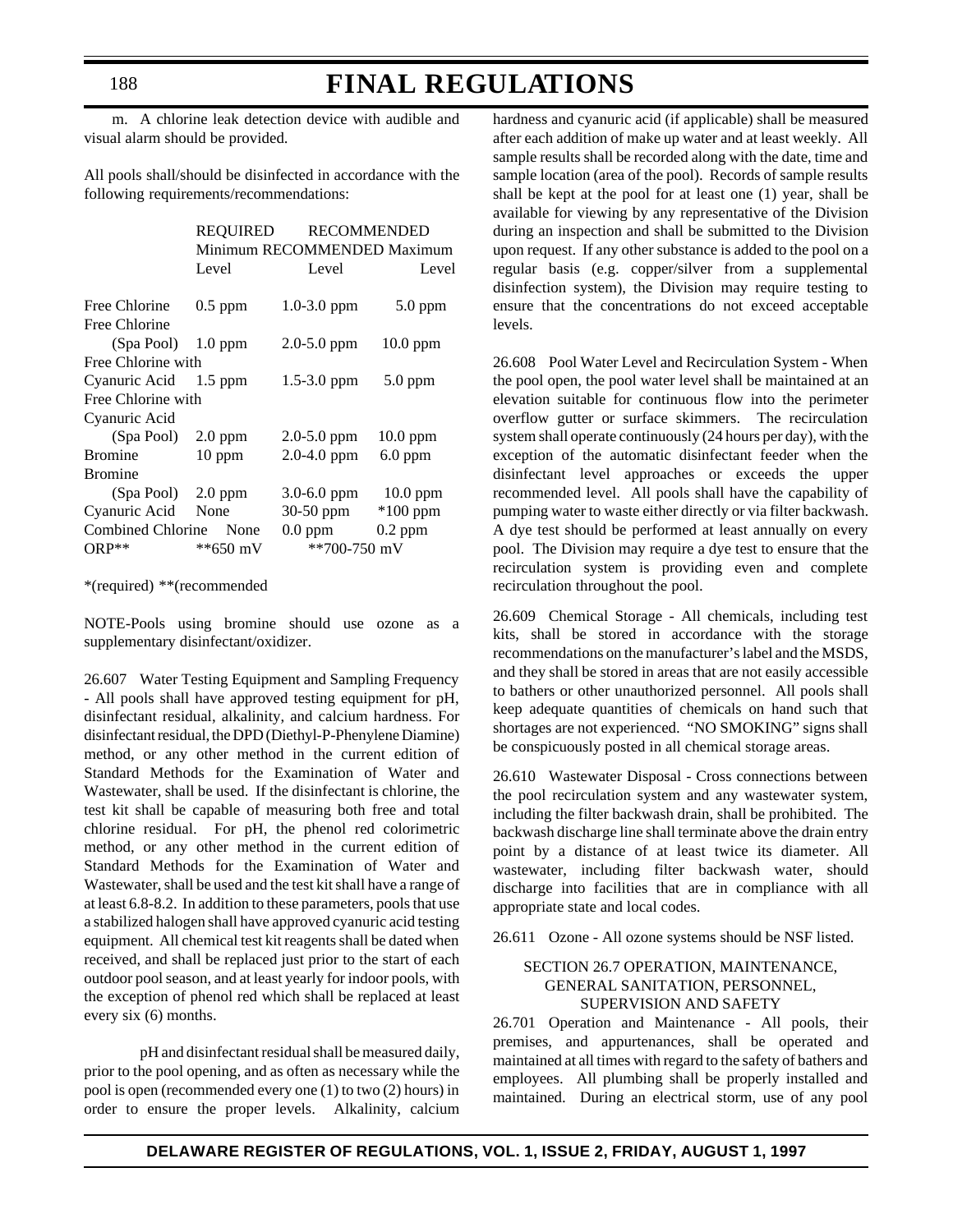(indoor or outdoor) shall be prohibited. Alcoholic beverages shall be prohibited in the pool and on the pool deck (area required by Section 26.309). Food and beverages shall be prohibited in the pool and within four (4) feet of the pool edge. Glass or other breakable containers, utensils, etc. shall be prohibited within the pool fence, pool room or bathhouse facilities. Pool walls and floors shall be refinished when safe sanitary conditions cannot be maintained. Any deck/ walkway areas that are hazardous to patrons or their bare feet (e.g. tripping, abrasions, splinters, etc.) or do not properly drain, shall be repaired or replaced such that the hazard or drainage problem is eliminated. Any electrical hazard shall be eliminated. All pools which have a slope break, shall install a line of contrasting color one (1) to two (2) feet on the shallow side of the break directly under the safety line that is either: solid and at least two (2) inches wide or intermittent with sections that are at least four (4) inches by four (4) inches and not more than one (1) foot apart on centers. All pools which have steps or benches, shall install a solid marking line of contrasting color which is at least one (1) inch wide on the top surface edge of each pool step or bench. All pools which have any type of overflow gutter or a safety ledge with a submerged protruding edge, shall install a solid marking line of contrasting color which is at least one (1) inch wide on the top surface edge of the gutter.

26.702 General Sanitation and Sanitary Facilities - All pools and related facilities shall be maintained in a clean sanitary condition. The pool floor, walls, deck, walkways and bathhouse facilities shall be cleaned and disinfected with an approved disinfectant as often as necessary in order to maintain an environment which is free of sediment, dirt, algae, grass/weeds and foreign objects. All garbage shall be stored in containers which are sufficient in number and properly covered so as not to attract vermin. Effective control measures shall be utilized to minimize or eliminate the presence of rodents, flies, roaches or other vermin. All pools shall have at least one (1) permanent or portable water closet for the lifeguard/attendant, which is accessible when the pool is open and is located such that the path of travel from the nearest pool entrance/exit does not exceed five hundred (500) feet. If a portable water closet is provided, it shall be properly vented, designed to exclude flies, equipped with a selfclosing door, provided with toilet tissue and maintained in a clean sanitary condition. This water closet should be located contiguous to the pool deck or pool room.

26.703 Animals - With the exception of guide animals for the handicapped, animals shall be prohibited within the pool fence, pool room or bathhouse facilities.

26.704 Bathing Suits - All bathers should wear bathing suits. A bathing suit should be a garment designed for that purpose which covers the buttocks (male and female) and

breasts (female). If anyone who is not toilet trained is going to use a pool, the operator should take whatever steps are necessary to ensure that fecal material does not enter the water (e.g. requiring the use of a swimsuit diaper). Should fecal material enter any pool, the pool shall be closed immediately and the operator shall follow Division procedures for reopening.

26.705 Employee/Bather Health - No person with evidence of a communicable or contagious disease shall be employed at a pool. No person with evidence of a communicable disease, cough, cold, open sore, bandaged wound shall be allowed to enter the pool water except where certified by a physician not to have a disease in the communicable stage. Any person suspected of being under the influence of alcohol or drugs shall be prohibited from entering the pool.

26.706 Lifeguard - Unless exempted by Title 16 Delaware Code, each pool that is greater than 250 square feet (water surface) or greater than four (4) feet deep (any portion) shall have a lifeguard on duty when the pool is open. It is recommended that there be a minimum of two (2) lifeguards on duty when the pool is open and further recommended that there be one (1) lifeguard per either: fifty (50) bathers; or two thousand (2000) square feet of pool water surface; or fractions thereof. If a lifeguard who is working alone must leave poolside, for whatever reason, he/she shall take whatever steps are necessary to ensure that no one remains in or enters the water is his/her absence. Copies of training/ certification documentation for all lifeguards currently employed by the pool's management shall be present at the pool when it is open and should be available for viewing by patrons. No person shall serve as a lifeguard unless he or she meets all of the following training requirements and can produce the appropriate documentation upon request of the Division:

a. Current certification in National YMCA Lifeguarding, or American Red Cross Basic Lifeguarding, Ellis & Associates National Pool & Waterpark Lifeguard Training, Aquatic Resource Service Associates Aquatic Rescue Training or approved equivalent.

b. Current certification in American Red Cross, American Heart Association, or National Safety Council (NSC) Cardiopulmonary Resuscitation (CPR), or approved equivalent, that includes training in: one (1) person adult CPR, child CPR and infant CPR.

c. Current certification in American Red Cross Standard First Aid, or approved equivalent, that includes training in: obstructed airway, artificial breathing, control of bleeding, and treatment for shock.

26.707 Attendant - If none of the pools at a facility require a lifeguard based on surface area or depth, each pool, with the exception of those exempted by Title 16 Delaware Code, shall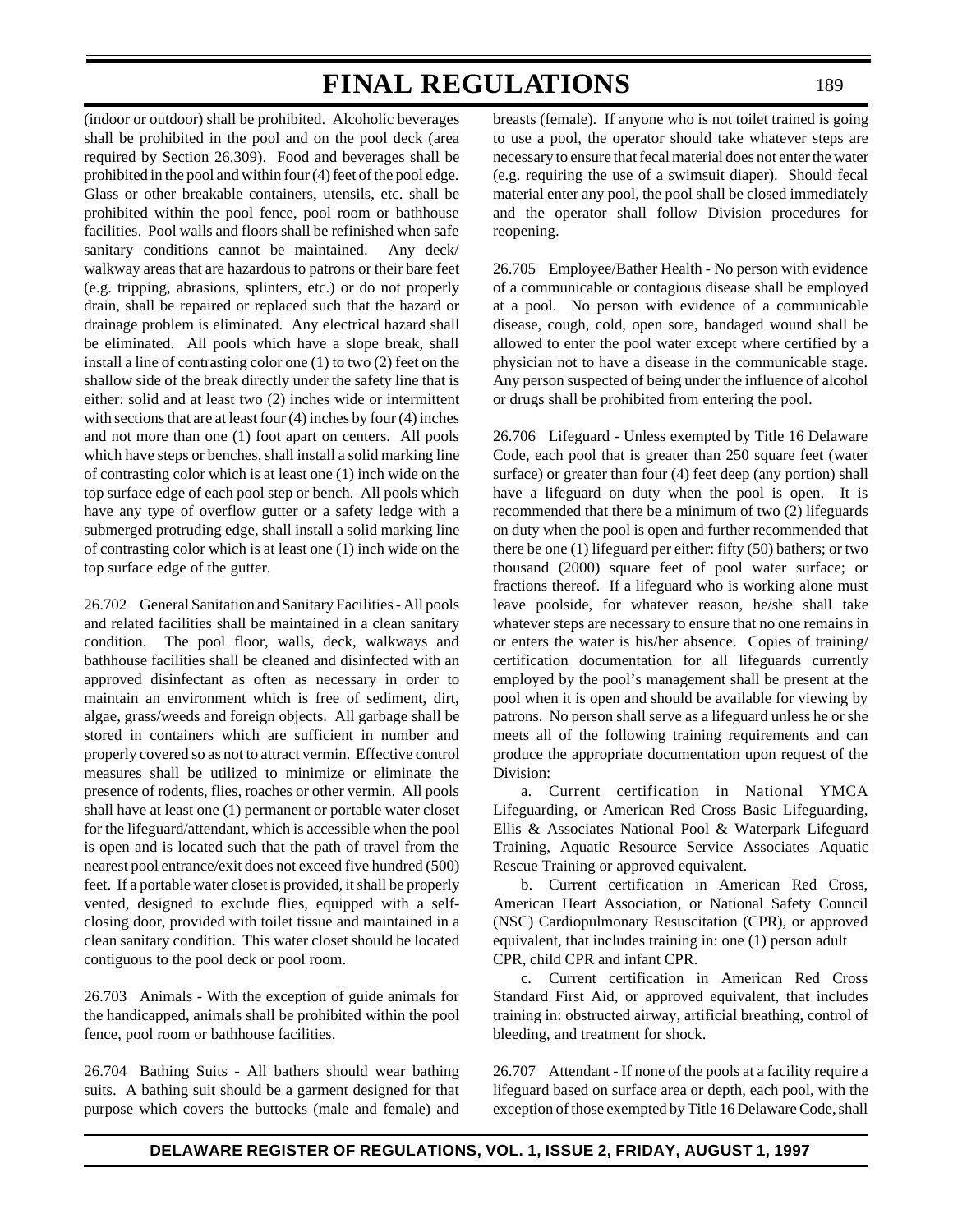have at least one (1) attendant with approved training on duty when the pool is open. If the attendant is not in direct view of the pool, he/she shall be located such that the poolside alarm required by Section 26.720 can be easily heard. Copies of training/certification documentation for all attendants currently employed by the pool's management shall be present at the pool when it is open and should be available for viewing by patrons. No person shall serve as an attendant unless he or she meets all of the following training requirements and can produce the appropriate documentation upon request of the Division:

a. Current certification in American Red Cross, American Heart Association or NSC Cardiopulmonary Resuscitation (CPR), or approved equivalent that includes training in: one person adult CPR, child CPR and infant CPR.

b. Current certification in American Red Cross Standard First Aid, or approved equivalent, that includes training in: obstructed airway, artificial breathing, control of bleeding, and treatment for shock.

26.708 Lifeguard Warning Sign - Any exempted pool that does not have a lifeguard or attendant on duty shall conspicuously post the following sign at the pool entrance(s) and at least one (1) other location inside the pool room/fence: "WARNING NO LIFEGUARD ON DUTY" in letters at least four (4) inches high along with "CHILDREN UNDER THE AGE OF SIXTEEN (16) SHOULD BE ACCOMPANIED BY A PARENT OR GUARDIAN" in letters at least one (1) inch high. (NOTE - A guardian is an adult who is responsible for the children and their behavior)

26.709 Lifeguard Stand - All pools with a water surface area greater than two thousand (2000) square feet shall have at least one (1) lifeguard stand and additional stands should be provided based on each additional two thousand (2000) square feet or fraction thereof. The lifeguard stand shall be at poolside, however, no part of the stand shall extend past the edge of the pool. The lifeguard stand seat should be four (4) to six (6) feet above the pool deck.

26.710 Unsupervised Solo Bathing - Unsupervised solo bathing shall be prohibited at all pools with the exception of those exempted by Title 16 Delaware Code.

26.711 Maximum Bathing Load - In SwP pools, the maximum bathing load shall be based on one (1) bather per twenty-five (25) square feet of pool water surface. If a diving board is present and in use, the three hundred twenty (320), three hundred sixty (360) or four hundred (400) square feet of diving board water entry area per device (Sections 26.110 and 26.320) shall not be included in computing the maximum bathing load. If a swimming pool slide is present and in use, the two hundred fifty-six (256) square feet of swimming pool slide water entry area (Section 26.137) shall not be included in computing the maximum bathing load.

26.712 Injury, Resuscitation or Death - The Division shall be notified within twenty-four (24) hours of any incident at a pool which: requires referral to a hospital, doctor or other facility for medical attention; requires resuscitation; or results in death. The notification shall be followed up by a written report within thirty (30) days which contains all pertinent details of the incident.

26.713 Pool Security - All entrances to indoor pools shall be equipped with locks and each entrance shall be locked when the pool is closed. All outdoor pools shall be enclosed by a fence which provides a barrier that is at least four (4) feet high everywhere [six (6) feet recommended], measured from ground level outside the fence. All pool fences shall be equipped with a locking gate which shall be locked when the pool is closed.

26.714 Depth Markings - With the exception of wading pools and spa pools, the water depth of all pools, in feet to the nearest one half (1/2) foot, shall be plainly marked at or above the water surface on the vertical pool wall, and on the coping or deck within eighteen (18) inches of the pool edge. For pools with open gutters, the depth marking required on the vertical pool wall may be located on the wall of the room for indoor pools, and on the fence for outdoor pools. These pairs of depth markings shall be located at the points of minimum depth, maximum depth, intermediate depths at no more than two (2) foot depth increments with one (1) foot increments recommended, breaks in slope and on each end of the pool. All depth markings shall be at least four (4) inches high, of a contrasting color and spaced no more than twenty-five (25) feet apart on the pool perimeter. Markings on the pool walls shall be positioned to be read from the water. Markings on the deck shall be positioned to be read while standing on the deck and facing the pool and shall be slip resistant.

26.715 Safety Line - Whenever non-swimmers are in the water, all pools that have a slope break shall have a safety line located at least one (1) foot and not more than two (2) feet on the shallow side of the slope break, directly above the line on the bottom. The safety line shall have clearly visible colored floats spaced not more than five (5) feet apart. The safety line shall be of sufficient size and strength to provide a handhold which will support any bather who is in need of help and the connections to the pool wall shall be recessed.

26.716 Safety Equipment - All pools shall have the following safety equipment which shall be easily accessible:

a. A telephone, within or immediately adjacent to the pool fence or room, with appropriate emergency numbers posted nearby. Pay telephones are acceptable if they do not require coins in an emergency. In lieu of a telephone, a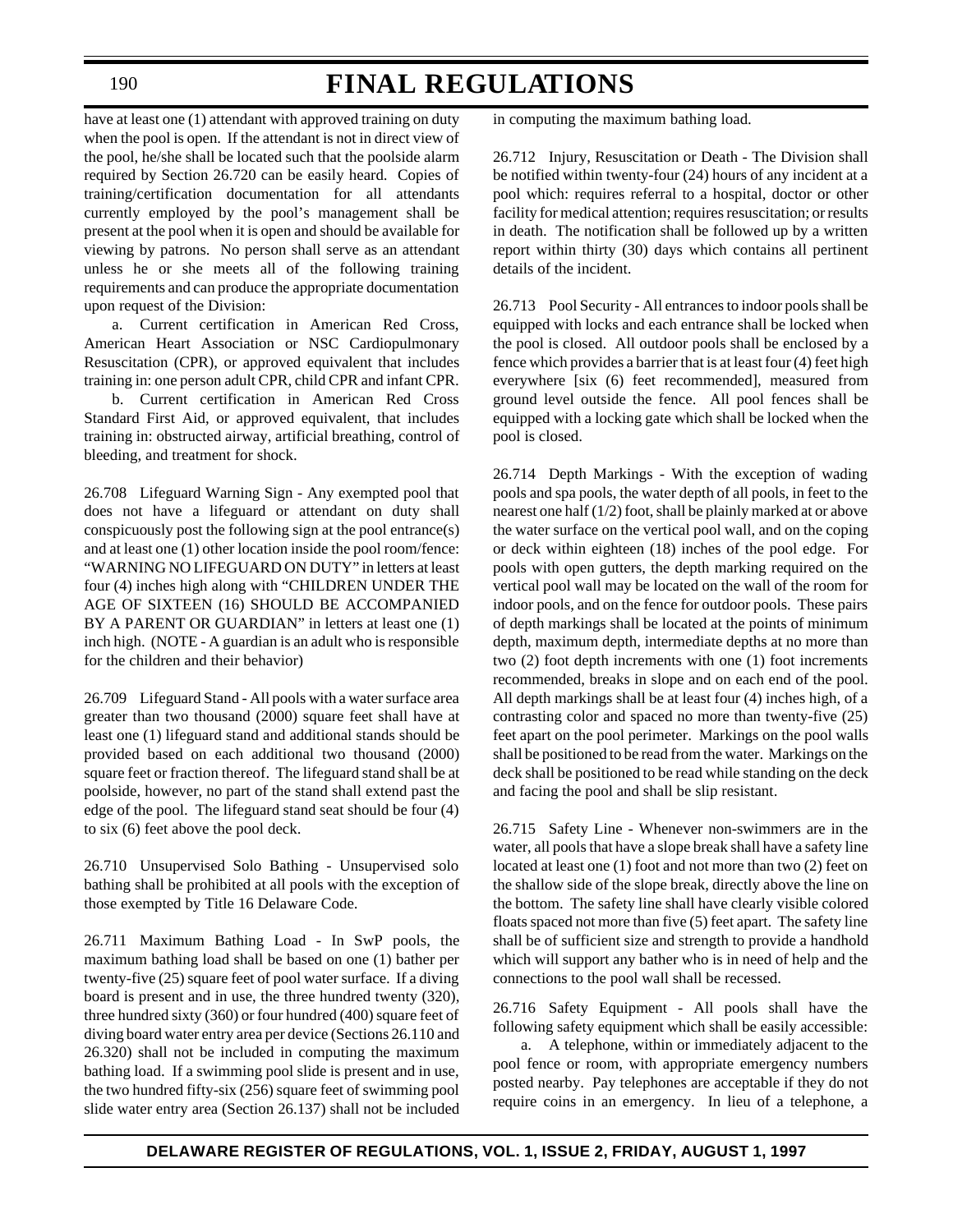manually activated emergency alarm system which alerts someone else to dial the telephone is acceptable. All of the above must be able to send and receive calls.

b. Two blankets.

c. A first aid kit with the current edition of the American Red Cross standard first aid book or equivalent. The kit should include at least the following: soap, ice packs, band-aids, compresses (2" X 2" & 4" X 4"), gauze roller bandages, two(2) triangle bandages, surgical gloves and a mouth to mouth mask.

d. One rigid backboard (long board) with at least three (3) attached ties/straps which is compatible for transport in the Delaware State Police MED-E-VAC helicopter, meets the design requirements of Emergency Medical Services, and is approved by the Division. Six (6) attached ties/straps are recommended. If a pool, because of size, will not accommodate a long board being placed under a bather, a reduced backboard (short board) with at least one (1) tie/strap may be substituted. Current specification requirements for backboards are available upon request from the Division (NOTE - This is not required for exempted pools that operate without a lifeguard).

In addition to the above, all SwP pools shall also be equipped with the following safety equipment which shall be and easily accessible:

e. One (1) or more lightweight poles at least twelve (12) and not more than fifteen (15) feet long, and equipped with a shepherd's hook.

f. One ring buoy at least eighteen (18) to twenty-four (24) inches in diameter attached to at least fifty (50) feet of rope.

g. At least one (1) rescue tube for each lifeguard on duty. (NOTE - This is not required for exempted pools that operate without a lifeguard.

26.717 Diving - With the exception of official competition or when there is qualified instruction, diving shall be prohibited into water that is five (5) feet deep or less. At SwP and WSF pools, all areas where the water is five (5) feet deep or less shall be clearly labeled "No Diving" on the coping (edge of the deck). For indoor pools, the "No Diving " markings may be approved on the walls of the room if it can be demonstrated that it is not feasible to provide them on the edge of the deck. The "No Diving" markings shall be: of a contrasting color; easily readable;, slip resistant and at least four (4) inches high consisting of the words "No Diving," the words "No Diving" in combination with the picture (international) sign (diver inside a red circle with a red line across), or other approved markings. The number of markings shall be at least equal to the number of depth markings within the "no diving area" and shall be spaced no more than twenty-five (25) feet apart on the perimeter of the "no diving" area.

26.718 Shallow End Starting Blocks - Shallow end starting blocks (water depth that is five (5) feet or less) shall be removed when there is no official competition, instruction or practice. Shallow end starting blocks that are not removable shall be labeled "starting blocks shall be used only during official competition or when there is qualified instruction."

26.719 Wading Pool Supervision - All children using a wading pool should be supervised by a responsible person who is at least sixteen (16) years of age.

26.720 Spa Pool Attendant Alarm - Any SpP pool, with the exception of those at exempted facilities, which is located such that it is not in direct view of the attendant shall have, in the immediate vicinity of the pool, a clearly labeled alarm device that can be activated when a bather is in trouble and is easily heard throughout the area or building. This alarm shall produce a distinctly different sound than that of the high temperature alarm.

26.721 Spa Pool Warning Sign - A clearly visible sign shall be mounted at the entrance of each SpP pool facility or adjacent to each SpP pool and shall include, but is not limited to, the following:

a All bathers should take a shower prior to entering.

b. Enter and exit slowly and cautiously.

c. Unsupervised solo bathing is prohibited.

d. Use by anyone under sixteen (16) years of age is prohibited unless there is documented written permission from their physician.

e. Elderly persons and anyone with heart disease, diabetes, high or low blood pressure, or anyone under a physician's care should not enter without consulting with their physician.

f. Pregnant women should not enter unless the temperature is less than 102°F.

g. Hot water immersion while under the influence of alcohol, anticoagulants, antihistamines, vasoconstrictors, vasodilators, stimulants, hypnotics, narcotics or tranquilizers may be hazardous to your health and is prohibited.

h. Observe a fifteen (15) minute time limit, then shower, cool down and return if you wish. Longer exposures to this water may result in nausea, dizziness or fainting.

i. Do not submerge to the bottom of the pool, hair may become entangled in bottom outlet. Long hair should be tied in a knot or a bun in order to keep it out of the water.

j. No body lotions or oils are permitted.

26.722 Spa Pool Timer Switch - All SpP pools shall have a clearly labeled reversible aeration/jetting system timer switch with a fifteen (15) minute time limit located in the pool area but such that it cannot be reset from within the pool.

26.723 Spa Pool Temperature/High Temperature Prevention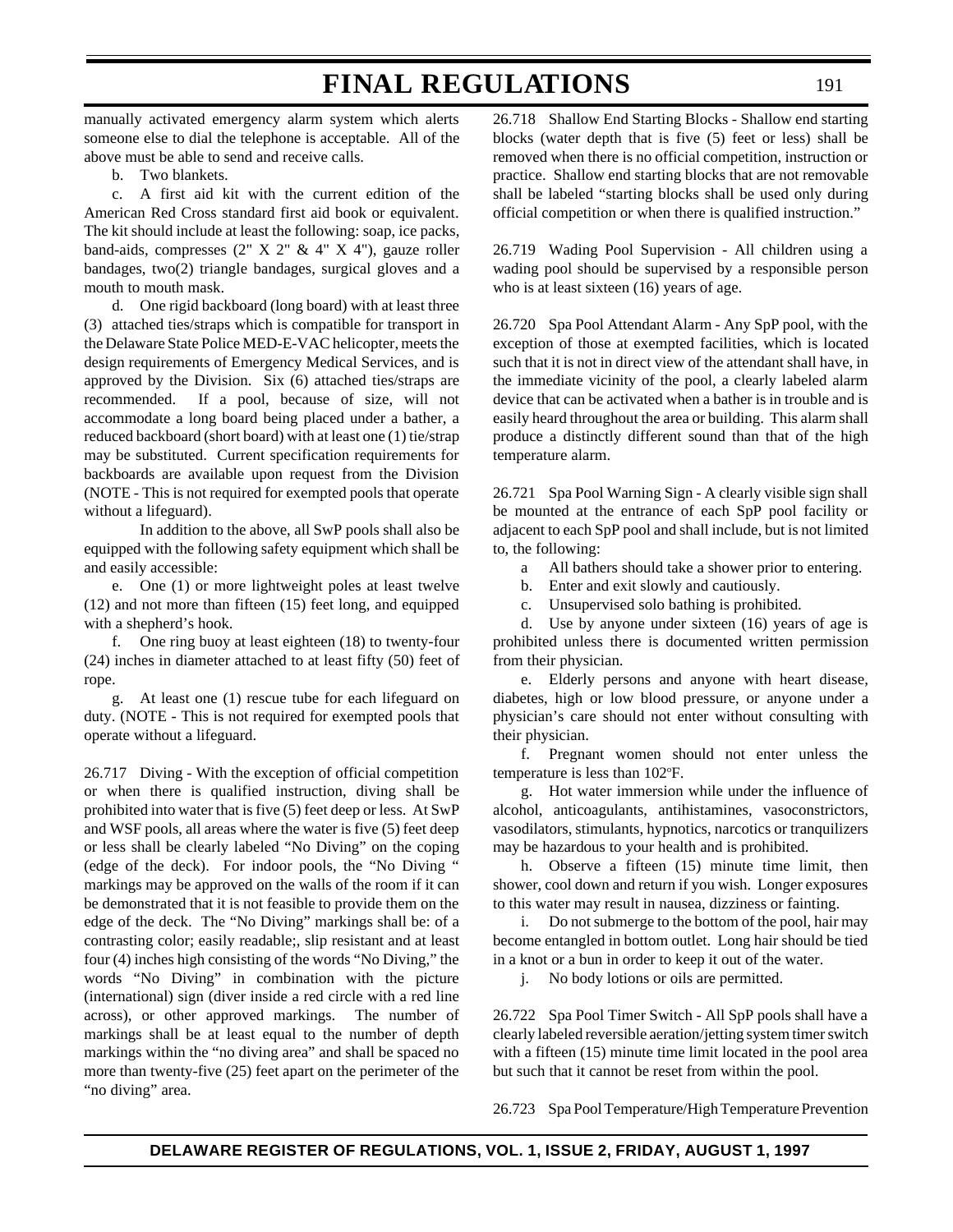System - The water temperature in SpP pools should not exceed 100°F and shall not exceed 104°F. All spa pools shall have a thermometer that is measuring the current water temperature and the temperature should be checked and recorded at least hourly when the pool is open. If the thermometer is in the pool, it shall be non-glass and tethered. All SpP pools shall be equipped with an approved system that will ensure that the water does not exceed 104°F (e.g a high temperature alarm, an automatic heater shut off device, etc.) The alarm shall produce a distinctly different sound than that of the attendant alarm. If there is a documented history of high temperature violations, the high temperature prevention system shall be replaced/upgraded. The Division may test the high temperature prevention system to ensure proper operation.

26.724 Spa Pool Clock - A clock which is easily readable from the SpP pool shall be provided.

26.725 Water Slide Flume-Head of the Flume Personnel - At least one person who meets the training requirements of Section 26.707a shall be stationed at the head of the flume to supervise and control the start of each slider, the spacing of sliders and the monitoring of the downward progress of each slider.

26.726 Water Slide Flume-Splash Pool Attendant - At least one attendant shall be stationed near the end of the flume/run out to supervise and control the sliders as they arrive. Additional attendants shall be required at the discretion of the Division.

26.727 Ventilation - All bathhouse rooms, equipment rooms, chemical storage rooms and indoor pool rooms shall be provided with adequate natural or mechanical ventilation such that satisfactory indoor air quality is maintained.

26.728 Cartridge Filtration - All pools with cartridge filtration systems shall have at least one (1) spare cartridge for each cartridge in use, which is clean and ready for installation, along with at least one (1) vat which is capable of submerging all of the cartridges from one filter vessel. Pools with modular media cartridge filtration shall have at least one (1) spare cartridge for each type of cartridge in use, which is clean and ready for installation. When cartridges become clogged to the extent that cleaning does not restore them, or they become damaged, they shall be discarded.

#### SECTION 26.8 WADING POOLS

26.801 General Requirements - Except as otherwise noted previously and in this Section, WP pools shall comply with all other requirements of these Regulations.

26.802 Location - WP pools which are installed in conjunction with a SwP pool shall be located adjacent to the shallowest area of the SwP pool and shall be at least ten (10) feet away. If any part of the SwP pool is greater than five (5) feet deep the WP pool shall be located at least twenty (20) feet away.

26.803 Floor/Slope - The slope of a WP pool floor shall not exceed six  $(6)$  inches in ten  $(10)$  feet  $(6''/10' )$  and the floor shall be slip resistant.

26.804 Fencing - All WP pools which are indoors or within the confines of another pool fence shall be surrounded by a fence which is at least three (3) feet high and is equipped with a gate.

26.805 Recirculation System - The WP pool recirculation system shall be capable of providing a minimum of twentyfour (24) turnovers of the pool volume per day [one (1) every hour] against the maximum head.

26.806 Floor Outlets/Drains - All WP pools shall be provided with at least one (1) of the following connected to the recirculation system and capable of draining the pool: two (2) antivortex floor outlets/drains as far apart as possible on the same line with a flow control valve; one (1) antivortex floor outlet/drain connected to the skimmer line with no individual flow control valves prior to the pump; or another approved fitting. The velocity of the water entering the outlet/ drain should never exceed one and one half (1 1/2) feet per second.

26.807 Perimeter Overflow Gutters and Surface Skimmers - All WP pools shall be equipped with either a perimeter overflow gutter or at least one skimmer which is connected to the recirculation system and effectively remove any floating material. For WP pools that are greater than five hundred (500) square feet of water surface, one (1) additional skimmer shall be provided for each additional (500) square feet of pool water surface or fraction thereof. Under normal operating conditions the total flow rate through the skimmers should be one hundred (100) per cent of the design flow rate.

26.808 Inlets - All WP pools shall have at least two (2) inlets and in WP pools where only one (1) skimmer is required, the inlets shall be located such that they direct water toward the skimmer.

26.809 Water Replacement - The entire WP pool water volume should be replaced on at least a weekly basis either by normal backwashing or by pumping directly to waste.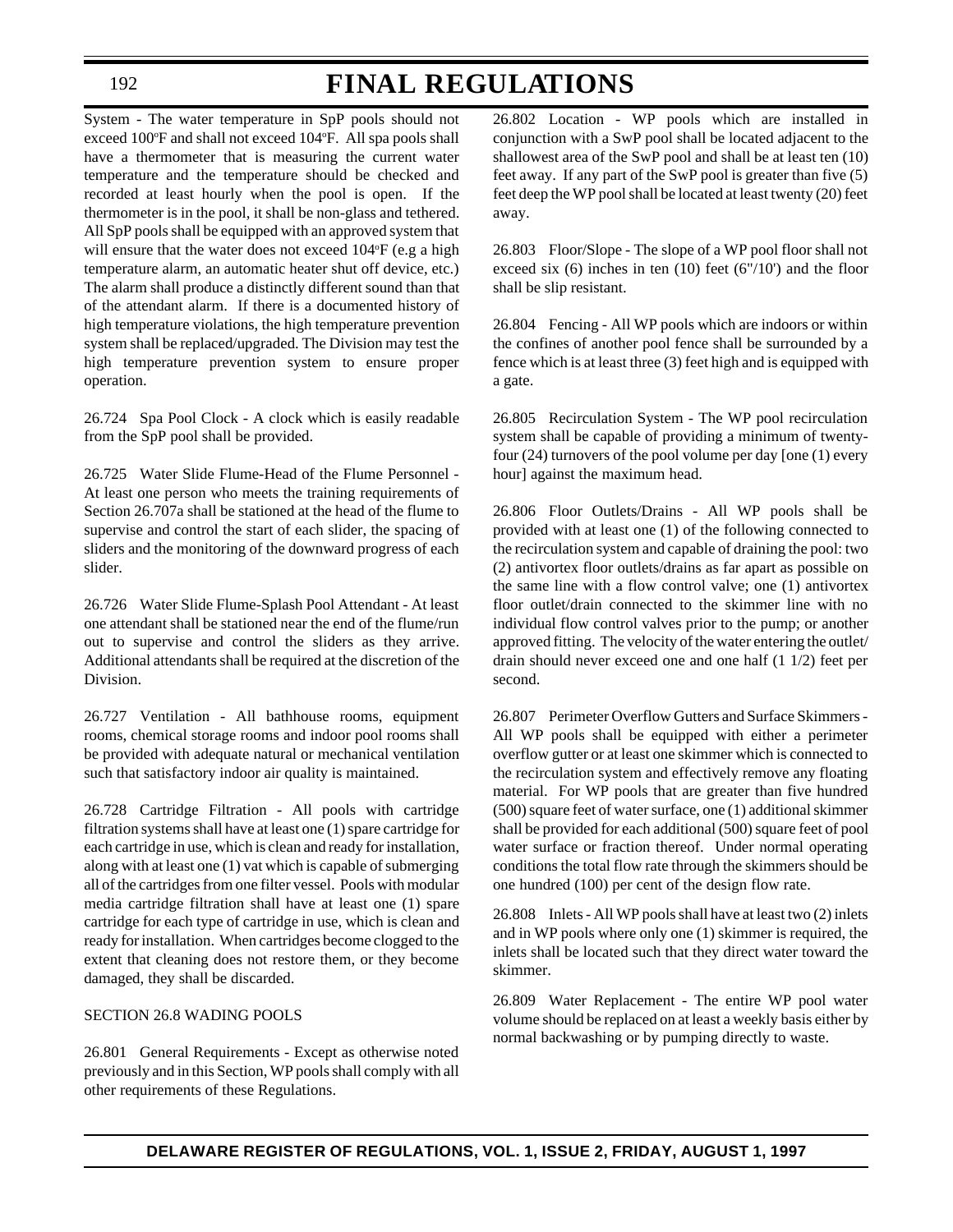26.901 General Requirements - Except as otherwise noted previously and in this Section, SpP pools shall comply with all other requirements of these Regulations.

26.902 Location - A SpP pool shall be at least eight (8) feet away from any other pool.

26.903 Decks and Walkways - A deck at least four (4) feet wide shall be provided around at least fifty (50) per cent of the perimeter of a SpP pool. If the SpP pool is free standing and not higher than thirty six (36) inches, the deck may be at floor level.

26.904 Steps and Benches - SpP pools which are greater than twenty-four (24) inches deep shall have at least one (1) step with at least one (1) handrail (two (2) are recommended) and all steps shall be located at a point where the deck is at least four (4) feet wide. The step tread shall be at least ten (10) inches deep and at least twelve (12) inches wide, and the step riser shall be at least seven (7) inches and not be more than twelve (12) inches high. When the bottom tread also serves as the bench, the height above the pool floor shall not exceed fourteen (14) inches. The first and last risers need not be uniform. Intermediate risers, however, shall be uniform in height. Benches that are installed in SpP pools shall be permanent and the depth of water over the bench shall not exceed twenty-four (24) inches. The top surface edge of all benches and steps shall be outlined in contrasting color by a marking line at least one (1) inch wide.

26.905 Fencing - SpP pools that are installed inside the confines of another pool fence are not required to be fenced.

26.906 Recirculation System - The SpP pool recirculation system shall be completely separate from the air/water jet system and shall be capable of providing a minimum of ninety-six (96) turnovers of the pool volume per day [one (1) every fifteen (15) minutes] against the maximum head.

26.907 Floor Outlets/Drains - All SpP pools shall be provided with at least one (1) of the following connected to the recirculation system and capable of draining the pool: two (2) floor outlets/drains as far apart as possible on the same line with a flow control valve; one (1) floor outlet/drain connected to the skimmer line with no individual flow control valves prior to the pump; or another approved fitting. The velocity of the water entering the outlet/drain should never exceed one and one half (1 1/2) feet per second.

26.908 Perimeter Overflow Gutters and Surface Skimmers - All SpP pools shall be equipped with either a perimeter overflow gutter or at least one skimmer which is connected to

the recirculation system and effectively removes any floating material. If the second option in 26.908 is chosen, any approved through the wall skimmer with a weir may be used.

26.909 Inlets - All SpP pools shall have at least two (2) inlets which are connected to the recirculation system and in SpP pools where only one (1) skimmer is required, the inlets shall be located such that they direct water toward the skimmer.

26.910 Air Jetting System - All air jetting (blower) systems shall have a raised loop or some other approved method to prevent water backup that could cause electrical shock hazards.

26.911 Water Replacement - The entire SpP pool water volume should be replaced on at least a weekly basis either by normal backwashing or by pumping directly to waste.

#### SECTION 26.10 WATER SLIDE FLUMES

26.1001 General Requirements - Except as otherwise noted previously and in this Section, WSFs shall comply with all other requirements of these Regulations.

26.1002 Splash Pool Design and Depth - In order to facilitate prompt, safe exiting by bathers, all splash pools shall have either a set of steps along the entire length of the exit side (side opposite the flume terminus), or a floor that slopes upward to meet the water surface. The steps or upward sloping floor shall have one (1) handrail per flume or one (1) handrail every seven (7) feet, whichever is greater. Ladders shall be prohibited. The depth of the splash pool at the flume end shall be at least three (3) feet and not more than four (4) feet, and this depth shall be maintained for at least twenty (20) feet in front of the flume end. The floor slope shall not exceed one (1) foot in seven (7) feet and all slopes shall be constant.

26.1003 Flume End - Flumes shall terminate either at a depth of at least six (6) inches below the splash pool operating water level, or not more than two (2) inches above the splash pool operating water level, provided the flume is level for at least the last ten (10) feet. The distance between the side of any flume end and the side of the splash pool shall be at least five (5) feet. The distance between the sides of adjacent flumes shall be at least six (6) feet and adjacent flumes utilizing the same splash pool shall be parallel at the ends.

26.1004 Decks and Walkways - A deck at least ten (10) feet in width shall be provided along the entire exit side of the splash pool. All walks and steps from the exit side to the top of the flume shall be: at least four (4) feet wide; constructed of concrete or other slip resistant material approved by the Division; smooth, easily cleanable and properly maintained; and separated from any flume by a physical barrier such that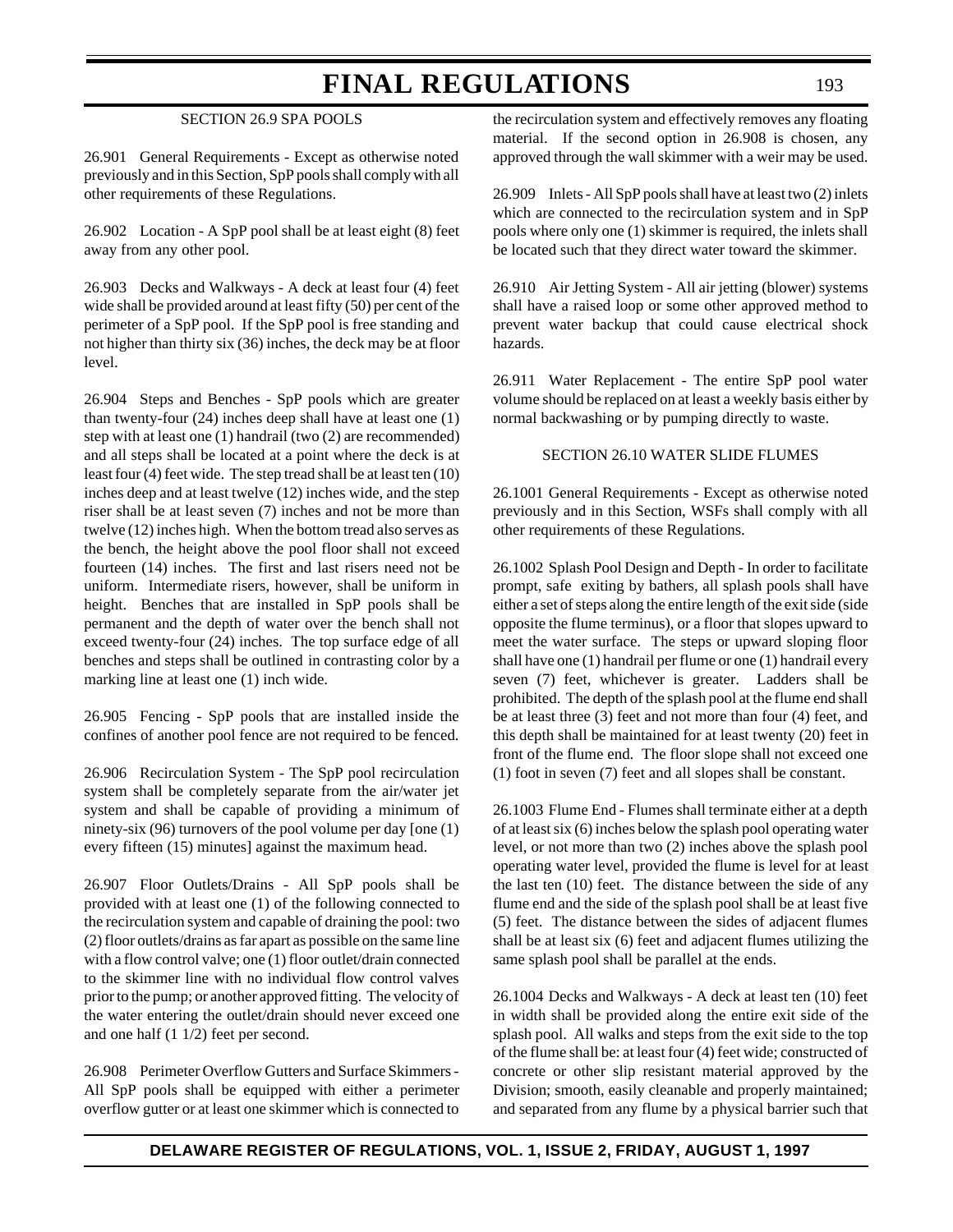people on the walks or steps cannot reach the flumes.

26.1005 Recirculation System - The WSF recirculation system shall be capable of providing a minimum of twentyfour (24) turnovers of the splash pool and pump reservoir volume per day [one (1) every hour] against the maximum head.

26.1006 Pump Reservoirs - Pump reservoirs shall be separate from the splash pool, shall be made of concrete or other impervious material with a smooth slip-resistant finish, and shall be connected to the splash pool by a weir. The minimum pump reservoir volume shall be equal to five (5) minutes of the combined flow rate in gpm of all water slide flume pumps. Pump reservoirs shall be accessible only to authorized individuals. Access decks shall be provided. The pump intake(s) shall be located in the pump reservoir and shall be designed to allow cleaning without danger of operator entrapment. The pump reservoir shall have a minimum of one (1) main drain with separate piping and valve to the filtration system. Pumps shall have check valves on all discharge lines.

26.1007 Perimeter Overflow Gutters and Surface Skimmers - All splash pools and pump reservoirs shall have either perimeter overflow gutters or surface skimmers which effectively remove any floating material and are connected to the recirculation system. Where perimeter overflow gutters are used, they are not required along the weirs or under the flume end. Where surface skimmers are used, one (1) shall be in the splash pool and one (1) shall be in the pump reservoir. Where an odd number of surface skimmers are required they shall be positioned appropriately based on the size of the splash pool and pump reservoir.

26.1008 Disinfection - WSF pools may be permitted to manually add a halogen disinfectant, in addition to the automatic feeder, if it can be done somewhere other than the flume or splash pool.

#### 26.11 SPECIAL PURPOSE POOLS

26.1101 General Requirements - Child care facility pools and other pools which do not fit into the categories SwP, WP, SpP, or WSF, of Section 26.125 because of the design, size, usage, or other factors, shall be classified as SpPP by the Division, provided that the design is within the limits of sound engineering practice. The Division shall require compliance with any Sections of these Regulations which are deemed necessary, to assure the health and safety of SpPP pool bathers.

#### SECTION 26.12 PROCEDURE FOR ADMINISTRATIVE ACTION

26.1201 Operating Without a Permit - If a pool is found operating without a valid permit as required by Section 26.204, the Director shall issue a written notice for immediate closure. This notice shall be delivered to either the lifeguard/ operator or the person in charge. The closure shall be effective upon delivery of the notice and a closure notice statement on the sanitary survey report constitutes a written notice. A sign stating that the pool is closed may be posted at the bather entry point(s) and this sign shall be removed only by, or with the consent of the Director. Within five (5) days of receipt of this closure notice, the person in charge may request a hearing before the Director. If a hearing is requested, it shall be scheduled within ten (10) days. At least five (5) days prior to the hearing, the person in charge shall be notified of the date, time and place. If plans and specifications for the pool have been previously approved by the Division, the pool may reopen when approval of the Director has been granted and a permit has been issued. If there is no record of a Certificate of Approval, plans and specifications shall be submitted in accordance with Section 26.202.

26.1202 Suspension of a Permit - If some condition exists at a pool which presents an imminent health hazard to the public, the Director may suspend the operating permit and issue a written notice for immediate closure, without a hearing, for a period not to exceed fifteen (15) days. This notice shall be delivered to either the lifeguard/operator or the person in charge. The suspension shall be effective upon delivery of the notice and a closure notice statement on the sanitary survey report constitutes a written notice. This written notice shall state the reason(s) for the suspension/ closure and the person in charge shall be requested to yield the permit to the Director. A sign stating that the pool is closed may be posted at the bather entry point(s) and this sign shall be removed only by, or with the consent of the Director. A suspension/closure notice shall be issued for any of the following conditions:\*

a. The clarity of the water is not in compliance with the provisions of Section 26.603.

b. The bacteriological quality of the swimming pool water is not in compliance with the provisions of Section 26.604.

c. The pH of the swimming pool water is less than 7.2 or greater than 7.8.

d. The automatic disinfection system is not functioning properly, or, there is no automatic disinfection system or disinfectant present.

e. The free chlorine residual is less than the level specified in Section 26.606.

f. The bromine residual is less than the level specified in Section 26.606.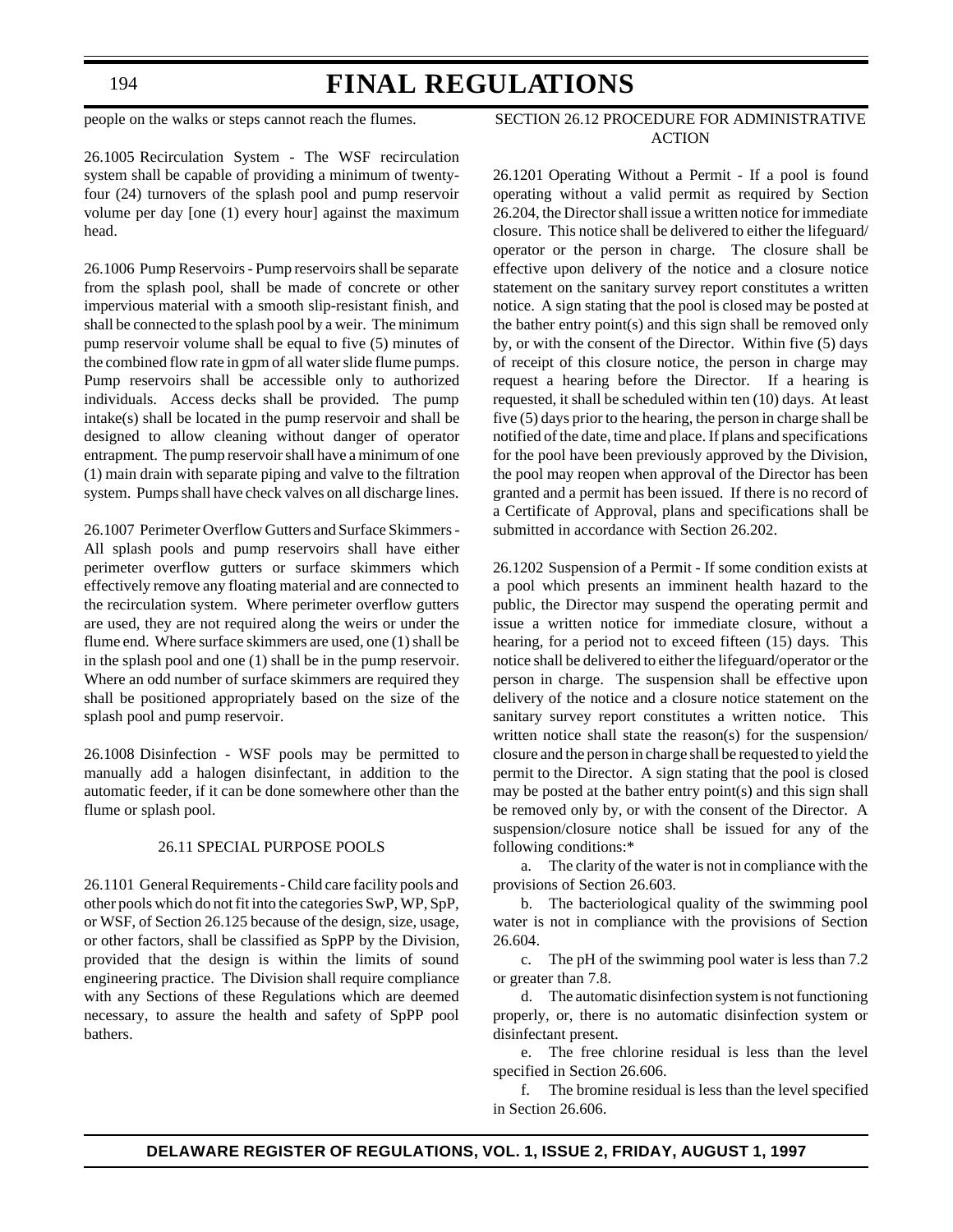g. The cyanuric acid level is greater than one hundred (100) ppm.

h. The recirculation pump is not operating or not present.

i. The filter is not operating or not present.

j. There is no qualified lifeguard or attendant on duty.

k. The water temperature exceeds 104°F in a spa pool.

l. There is a bare electrical wire or other obvious electrical hazard present.

m. The lighting is not in compliance with the provisions of Section 26.310 and because of this, the following are not clearly visible without glare from the deck: the main drain(s) and all bottom markings; or a black disk six (6) inches in diameter superimposed upon a white field and placed on the bottom at the deepest point.

n. The bottom drain cover/grate is missing, broken, or not properly secured.

o. An authorized representative of the Division is denied immediate access to the pool pursuant to Section 26.207.

p. Fecal material is discharged into the pool water.

q. There is any other condition, or combination of conditions which may endanger the health, safety, or welfare of the bathers.

\*If the person in charge, the pool operator or the lifeguard/ attendant determines that any of the above conditions exist, they shall immediately close the pool. The Division shall be notified of the closure and the pool shall remain closed until the condition is satisfactorily corrected.

Within five (5) days of receipt of a suspension notice, the person in charge may request a hearing before the Director for the purpose of demonstrating that the imminent public health hazard no longer exists. If a hearing is requested, it shall be scheduled within ten (10) days. At least five (5) days prior to the hearing, the person in charge shall be notified of the date, time and place. After the hearing, if the Director determines that the public health hazard no longer exists, the suspension shall be immediately lifted. If, however, the Director determines that the public health hazard still exists, the suspension shall continue, and the Director may recommend that the permit be revoked. The person in charge may appeal the decision of the Director to the Secretary, DHSS. However, any such appeal does not stay the decision. This appeal must be in writing and must be filed with the offices of the Secretary, DHSS in Dover, Delaware within ten (10) days of the Director's decision. The Secretary, DHSS shall hear this appeal at its earliest opportunity.

26.1203 Administrative Hearings for Serious Violations and Repeat Violations - If any condition listed in Section 26.1202 is not corrected within fifteen (15) days or if there are repeated violations of any provision of these Regulations, the Director shall schedule an administrative hearing within ten (10) days of such a determination. At least five (5) days prior to the hearing, the person in charge of the pool shall be notified of the date, time, place, and the specific reason(s) for the hearing. After this hearing the Director may establish a compliance schedule, suspend the permit for a period not to exceed ninety (90) days or may recommend revocation of the permit. Failure of the person in charge to be present for an administrative hearing shall result in automatic suspension of the permit and recommendation for revocation to the Secretary, DHSS. The person in charge may appeal the decision of the Director to the Secretary,DHSS. However, any such appeal does not stay the decision. This appeal must be in writing and must be filed with the offices of the Secretary, DHSS in Dover, Delaware within ten (10) days of the Director's decision. The Secretary,DHSS shall hear this appeal at its earliest opportunity.

26.1204 Records of Administrative Hearings - Records shall be made of all hearing proceedings and shall become documents of record. A written report of the hearing decision shall be furnished to the Secretary,DHSS, the Office of Health Systems Protection and the person in charge of the pool within ten (10) days following the hearing.

26.1205 Reapplication After Revocation - The person in charge of a pool may make written application for a new permit ninety (90) days after the revocation of a permit has become final.

#### SECTION 26.13 ENFORCEMENT AND INTERPRETATION

No provisions of Sections 26.3, 26.4, 26.5, 26.8, 26.9, 26.10 of these Regulations shall be applied retroactively, or interpreted to require reconstruction, alteration or replacement of a pool, or any part of a pool, which has been approved by the Division and which has been installed or is under construction. If, however, a pool or any part of a pool is reconstructed, altered or replaced, or if a private pool is converted to a public pool after the effective date of these Regulations, this conversion, reconstruction, alteration or replacement shall meet all of the provisions of these Regulations.

#### SECTION 26.14 PENALTY

Any person who neglects or fails to comply with these Regulations shall be subject to penalty as provided in 16 Del. Code S107.

SECTION 26.15 REPEAL, DATE OF EFFECT AND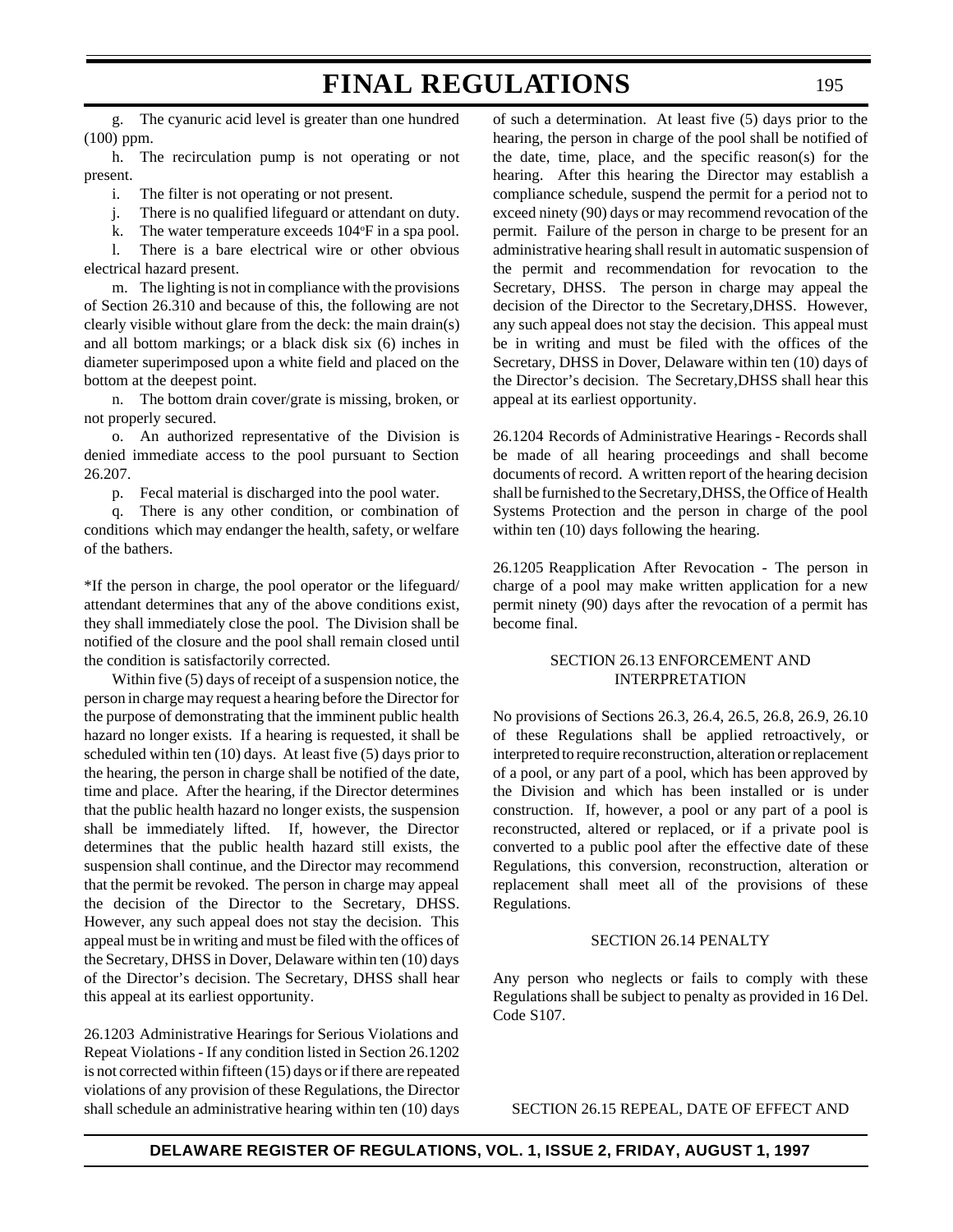#### AMENDMENTS

All Regulations or parts of Regulations in conflict with these Regulations are hereby repealed, and these Regulations shall be in full force and effect on the date of adoption by the Secretary,DHSS. The Secretary,DHSS may propose changes to the Regulations herein established and shall hold at least one public hearing on the proposed changes. At least thirty (30) days in advance of the public hearing, notice of proposed changes shall be published in at least two newspapers of general circulation in the State. Notice shall include a brief synopsis of the changes to be made, information on when and where the proposed changes may be reviewed by the public, the procedure for submitting comments, and the time, date and location of the public hearing. A hearing officer shall be appointed by the Secretary,DHSS, and a record shall be kept of the hearing.

#### SECTION 26.16 SEPARABILITY

If any provision of these Regulations should be declared invalid for any reason, the decision shall not effect the remaining provisions, which shall remain in full force and effect, and to this end, the provisions of these Regulations are hereby declared separable.

#### APPENDIX A

All chemicals in pool water affect the tendency of the water to be corrosive or to deposit a calcium carbonate scale. It is possible to control these two (2) conditions through the use of the Langelier Index (L.I.). The index was developed in 1936 by Professor W.F. Langelier at the University of California (Berkeley). It expresses the relationship between pH, alkalinity, calcium hardness and temperature. The resulting number (formula method - below) or position on the nomograph (nomograph method - Appendix B) indicates whether the pool water is chemically "balanced". In theory, pool water that is "balanced" will neither corrode nor deposit a scale.

#### LANGELIER INDEX/WATER BALANCE FORMULA **METHOD**

"Balanced" pool water has an L.I. between -0.3 and +0.3. An L.I. that is greater negatively than -0.3 indicates a corrosive water and an L.I. greater then +0.3 indicates a water that will deposit scale. After determining the pool water pH, alkalinity, calcium hardness and temperature, find the alkalinity factor(AF), calcium hardness factor(CHF) and temperature factor(TF) using the table below. Use the pH and these three (3) factors in the following equation:

 $L.I. = pH + AF + CHF + TF - 12.1$ 

#### FACTORS NECESSARY TO CALCULATE THE L.I.

| Calcium Hardness Factor | Temp. (F) Factor |     |
|-------------------------|------------------|-----|
| $5$ ppm $0.3$           | 32               | 0.1 |
| $25$ ppm $1.0$          | 37               | 0.1 |
| 50 ppm 1.3              | 46               | 0.2 |
| 75 ppm 1.5              | 53               | 0.3 |
| 100 ppm 1.6             | 60               | 0.4 |
| 150 ppm 1.8             | 66               | 0.5 |
| 200 ppm 1.9             | 76               | 0.6 |
| 300 ppm 2.1             | 84               | 0.7 |
| 400 ppm 2.2             | 94               | 0.8 |
| 800 ppm 2.5             | 104              | 0.9 |
|                         |                  |     |

Sample Problem

A pool water has the following characteristics: pH-7.4; alkalinity-50; calcium hardness-50 ppm; temperature-78 F. Using the tables above, the factors are 1.7 for alkalinity, 1.3 for calcium hardness; and 0.6 for temperature. Using the formula:

$$
L.I. = 7.4 + 1.7 + 1.3 + 0.6 - 12.1 = -1.1
$$

This pool water is not balanced and is corrosive. The pH is within the required range and almost ideal, however, the alkalinity and calcium hardness should be much higher (see Appendix B). Alkalinity can be raised by adding sodium bicarbonate (baking soda) and lowered by adding muriatic acid or sodium bisulfate (dry acid). Calcium hardness can be raised by adding calcium chloride but can only be lowered by replacing part or all of the pool water with lower calcium hardness water.

#### APPENDIX B

#### LANGELIER INDEX/WATER BALANCE NOMOGRAPH METHOD

Measure the pool water pH, alkalinity and calcium hardness. The pH must be 7.2 - 7.8. pH can be raised by adding sodium carbonate (soda ash) and can be lowered by adding carbon dioxide  $(CO_2)$ , muriatic acid or sodium bisulfate (dry acid). Using the 104 F pH scale for spa pools and the 76 F pH scale for other pools, use a straight edge to line up the pH and alkalinity readings. The point where this extended line intersects the calcium hardness line is the level of calcium hardness needed for the water to be balanced. Do the same for pH and calcium hardness to get the alkalinity level needed for balance. The alkalinity and calcium hardness levels needed should be within the recommended ranges. Alkalinity can be raised by adding sodium bicarbonate (baking soda) and lowered by adding muriatic acid or sodium bisulfate (dry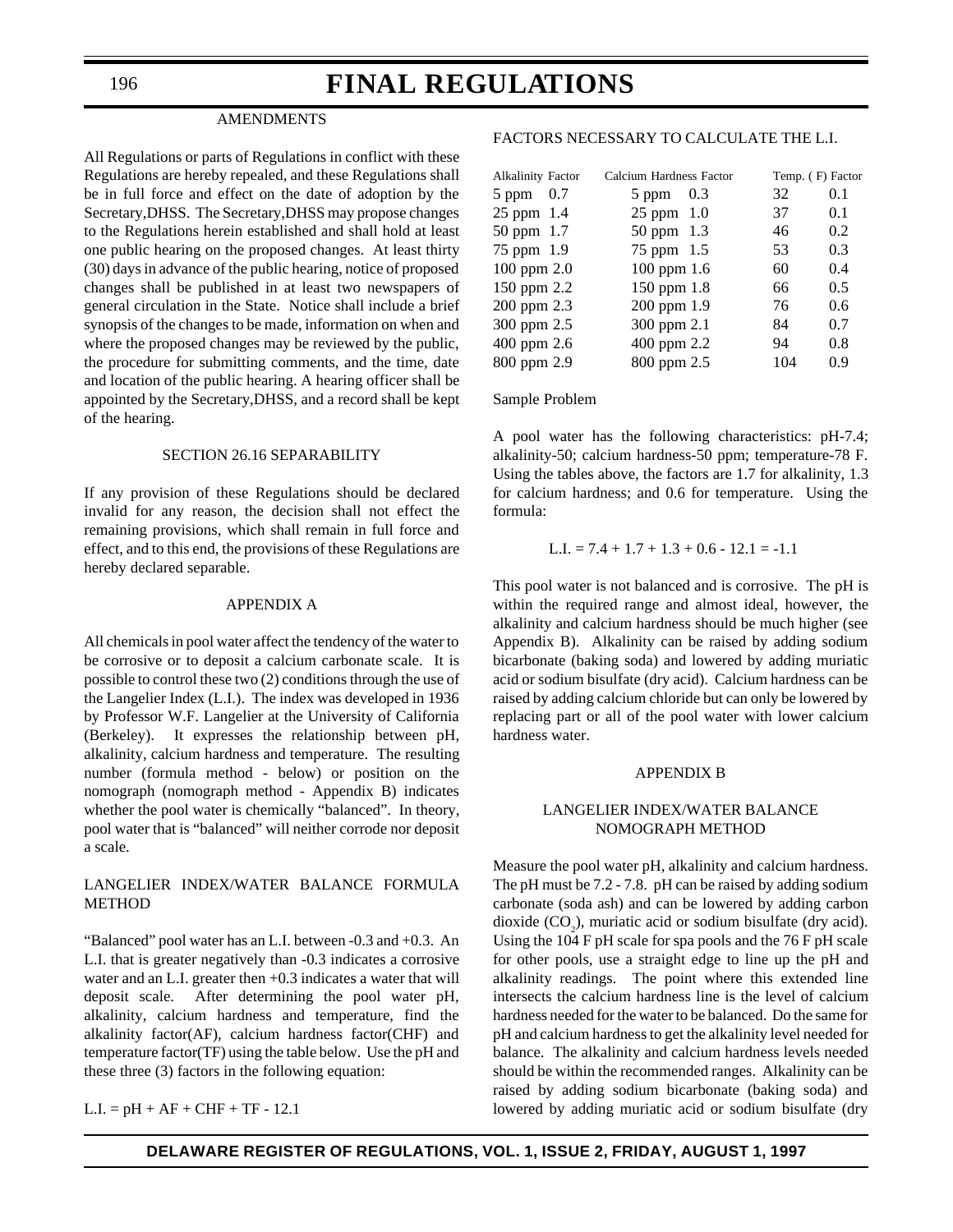acid). Calcium hardness can be raised by adding calcium chloride but can only be lowered by replacing part or all of the pool water with lower calcium hardness water.

### **STATE OF DELAWARE STATE FIRE PREVENTION COMMISSION [DELAWARE FIRE SERVICE](#page-4-0) CENTER**

Statutory Authority: Title 16, Section 6603 of the Delaware Code (16 **Del.C.** 6603)

**PLEASE NOTE THAT THE FOLLOWING REGULATORY CHANGES WERE INITIATED PRIOR TO THE EFFECTIVE DATE OF THE CURRENT ADMINISTRATIVE PROCEDURES ACT THE FOLLOWING IS PRESENTED FOR INFORMATIONAL PURPOSES ONLY**

Pursuant to the authority vested in the State Fire Prevention Commission, by the State of Delaware Code, Title 16, Chapter 66, Section 6603 - Promulgation of Regulations, the State Fire Prevention Commission shall have the power to promulgate, amend, and repeal regulations for the safeguarding of life and property from the hazards of fire and explosion. The Rules and Regulations adopted December 15, 1992, are hereby amended this date, August 20, 1996, as follows: Part I, Chapter 1, Sections 1-3.5.7, 1-7.6, 1-8; Part I, Chapter 4, Sections 4-1.3, 4-7; Part I, Annex A; Part I, Annex B; Part II, Chapter 4, Section 4-1.1; Part II, Chapter 6, Sections 6-1.3, 6-3.2, 6-5.1, 6-5.2, 6-5.4, 6-7; Part II, Chapter 7; Part III, Chapter 1, Section 1-4.9; Part V, Chapter 1, Section 1-2; Part V, Chapter 4, Section 4-1; Part VI, Chapter 1, Section 1-3; Part VI, Chapter 2, Sections 1-1, 1-2; Part VI, Chapter 3, Section 3-4; Part VI, Chapter 4, Section 4-4; Part VI, Chapter 5; Part VI, Chapter 6; Appendix D.

These rules and regulations shall not be construed as waiving nor abrogating any existing State nor County laws of a prohibitory nature, nor any similar municipal ordinance designed to eliminate, circumscribe, nor provide more

stringent safeguards to life and property. All incorporated cities are respectfully requested to pass city ordinances in accord with State regulations so that greater cooperation may be had in the enforcement of fire prevention.

The Regulation for NFPA 70, The National Electrical Code, shall take effect 30 days after the adoption of this order.

The rules and regulations, as amended, shall take effect at a date to be determined in conjunction with other regulations presently being discussed by the Commission.

Witness our Hands at Dover. Delaware, this l7th Day of September, 1996.

#### STATE FIRE PREVENTION COMMISSION

Gregory W. Haley, CFPS, Chairman Robert E. Palmer, Vice Chairman Carleton E. Carey, Sr., Commissioner William R. Carrow, Commissioner Francis J. Dougherty, Commissioner Daniel W. Magee, Commissioner I. Allen Metheny, Sr., Commissioner

#### BEFORE THE FIRE PREVENTION COMMISSION FOR THE STATE OF DELAWARE

#### ORDER

The State Fire Prevention Commission ("the Commission") held a properly noticed, public hearing on January 29, 1997 to receive comment on proposed additions, revisions, deletions, modifications and reservations to Commission Regulations. The attendance sheets and transcribed minutes of this hearing are attached to this Order as Exhibit "A" in lieu of a statement of the summary of the evidence. Similarly, those written comments received by The Commission and introduced into evidence at the hearing by the State Fire Marshal and other speakers are attached to this Order as Exhibit "B"

Based upon the evidence received, the Commission finds the following facts to be supported by the evidence.

1. There was no public comment received concerning proposed Regulations, Part 1, Chapter 1, Section 1-4, Part I, Chapter 3, Section 3-3.2, Part 1, Annex B, NFPA 101, Section 183.5.2, Part II, Chapter 4, Section 4-1.1., Part 11, Chapter 5, Section 5-3.1.3, Part II, Chapter 6, Section 6-3.3.4, Part V, Chapter 5, Section 5-4.4, Part IV, Chapter 5, Section 5-7.5, Part V, Chapter 5, Table 5-7, Part V, Chapter 5, Figures 1-8, Part VI, Chapter 3, Section 3-3.2 and Part VI, Chapter 4, Section 4-4.6.

2. The language in Part 1, Chapter 2, Definition of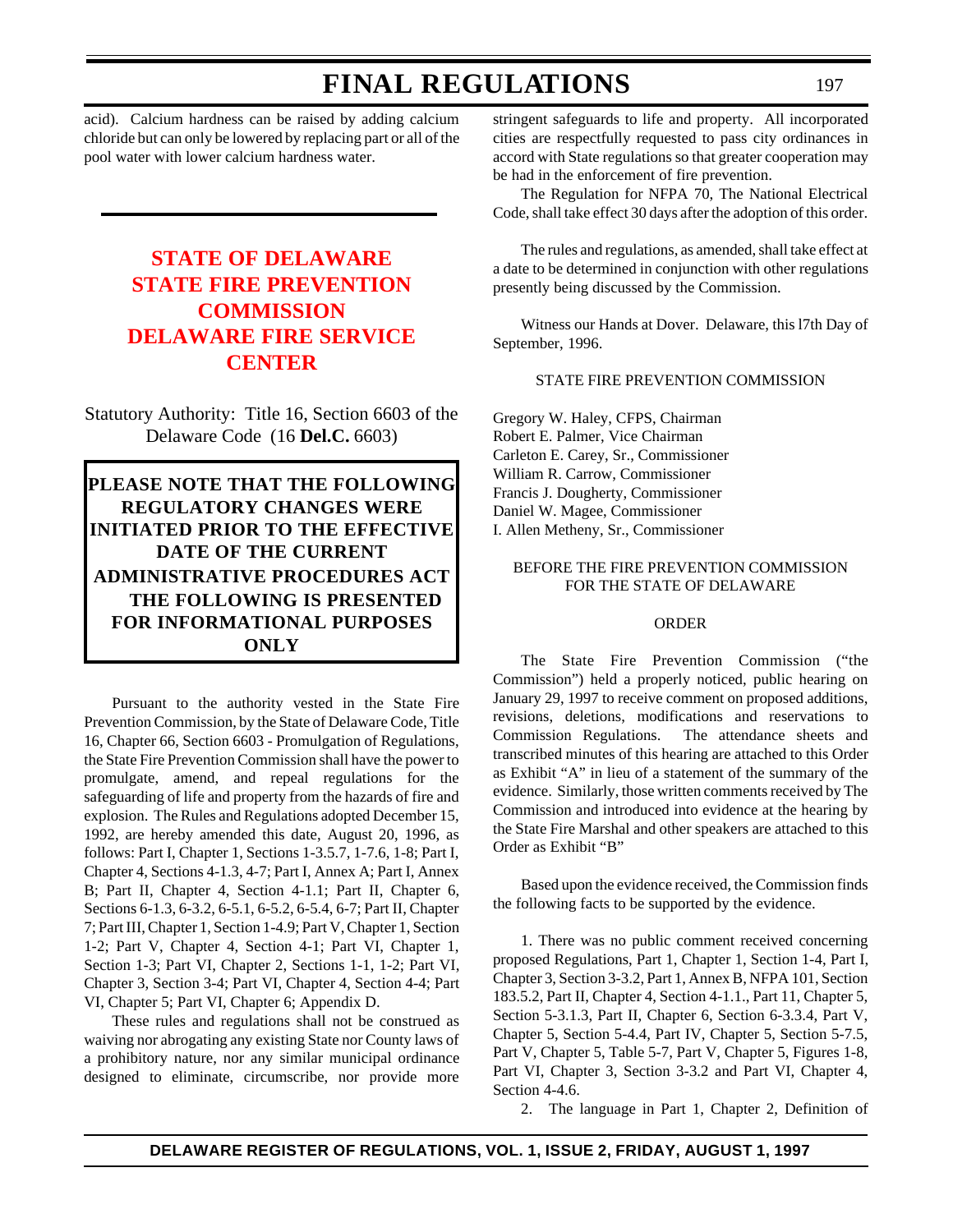Elevator referencing "Private Residence" should be clarified to say "a one and two family dwelling" in lieu of private.

3. The language in Part 1, Chapter 4, Sections 4-9.4, 4- 9.6 and 4-9.7 caused concern among a few speakers, because of the perceived implications.

4. The reference to classifications in Exception No. 2 to Part II, Chapter 1, Section 1-4.1 should be clarified to state "subclassification".

5. The Standards for Fire Flow For Fire Protection, Part II, Chapter 6, Section 6-3 are clarified by noting the applicability of NFPA 1231 for subdivisions.

6. Comments suggested that Part II, Chapter 3, Section 3 -4. 1, Color Coding Hydrants, should require marking of both the cap and the trunk.

7. The provision of Part V, chapter 1, Section I- 1 5 is clarified by deleting exceptions 3, 4 and 5 and noting that the definition of private residence is changed to be a one and two family dwelling.

8. The comments concerning Fire Lanes in Part V, Chapter 5 suggest changes that are within the discretion granted to the State Fire Marshal in this same Part.

9. The addition to Part I, Annex B, NFPA 58, 1995, Chapter 3, Section 3-10.4 - Fire Protection at Bulk Plants, is designated to protect the first responders to any incident. The industry personnel object to both regulation and the extent of regulation, but the Commission finds that the extent of the possible problem requires warning devices and fire suppression capability as recommended by the State Fire Marshal. The detection devices, both heat sensors and hydrocarbon vapor detectors allow an earlier warning.

Although the Commission notes that the cost of the required detection devices may be high, the existence of bulk plants indicates a high volume operation. Moreover, by providing both heat and vapor detection, the Commission finds that the maximum protection to personnel is available.

#### THE LAW

The State Fire Prevention Commission's rulemaking authority is provided by 19 Del. C. § 6603 that states:

"The State Fire Prevention Commission shall have the power to promulgate, amend and repeal regulations for the safeguarding of life and property from the hazards of fire and explosion. Such regulations, amendments or repealers shall be in accordance with standard safe practice as embodied in widely recognized standards of

good practice for fire prevention and fire protection and shall have the force and effect of law in the several counties, cities, and political subdivisions of the State."

#### DECISIONS

The Commission hereby adopts the Regulations as proposed with the alterations and clarifications noted in this Order and a copy of the Regulations as adopted is attached to this Order. The Commission relies upon its expertise in this area and the evidence presented in the testimony and documents submitted especially the submission by the State Fire Marshal and The Guidelines of the American Petroleum Institute, National LP-Gas Association and the National Propane Gas Association comments pertinent to the NFPA 58 issues.

It is so ordered this 18th day of March 1997.

Gregory W. Haley, CFPS, Chairman Robert E. Palmer, Vice Chairman Carleton E. Carey, Sr., Commissioner William R. Carrow, Commissioner Francis J. Dougherty, Commissioner Daniel W. Magee, Commissioner I. Allen Metheny, Sr., Commissioner

#### BEFORE THE FIRE PREVENTION COMMISSION FOR THE SATE OF DELAWARE

#### ORDER

The State Fire Prevention Commission ("The Commission") held a properly noticed public hearing on May 27, 1997 to receive comment on proposed additions, revisions, deletions, modifications and reservations to Commission Regulations. The attendance sheets and transcribed minutes of this hearing are attached to this Order as Exhibit "A" in lieu of a statement of the summary of the evidence. Similarly, those written comments received by The Commission are attached to this Order as Exhibit "B".

Based upon the evidence received, The Commission finds the following facts to be supported by the evidence:

1. The changes to Part I, Annex A are needed to include the latest versions of NFPA standards.

2. The changes to Part II, Annex B are needed to include the latest enactments to the Delaware Code.

3. The changes to Part III, Chapter 4 are not recommended and are not accepted by The Commission.

4. The new chapter, Part III, Chapter 8, provides

#### 198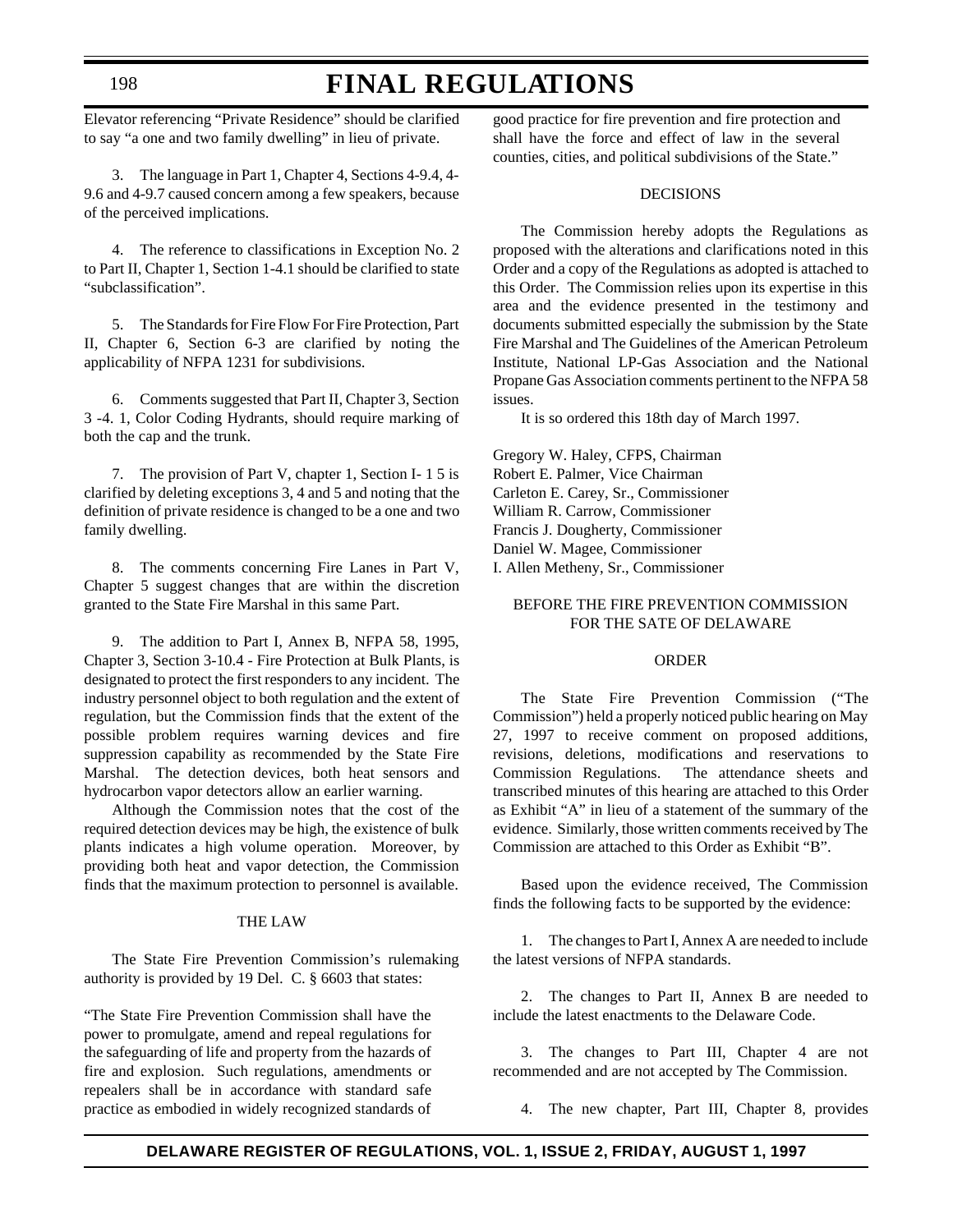needed regulation to insure that emergency and fire services have accurate identification and designation of protected properties from central and remote station services. The Commission finds that the existing regulations are not sufficient, and the proposed regulations will hold Commission licensees accountable for accurate designation of protected properties. The Commission finds that the reporting requirements of Chapter 8, Section 84.2 are burdensome and deletes this provision from the accepted regulations.

5. The changes to Appendix D are needed to include additional standards, recommendations, recommended practices, manuals, guides and model laws.

#### DECISION

The Commission hereby adopts the Regulations proposed with the exceptions noted in this Order and a copy of the Regulations as adopted is attached to this Order.

It is so ordered this 27th day of May, 1997.

Gregory W. Haley, CFPS, Chairman Robert E. Palmer, Vice Chairman Carleton E. Carey, Sr., Commissioner William R. Carrow, Commissioner Francis J. Dougherty, Commissioner Daniel W. Magee, Commissioner I. Allen Metheny, Sr., Commissioner

#### DELAWARE STATE FIRE PREVENTION REGULATIONS NOTE

This new document represents the compilation of several documents: 1993 State Fire Prevention Regulations;

1995 Addendum; 1996 Proposed Amendments; and 1997 Proposed Amendments.

All duly promulgated and adopted by the State Fire Prevention Commission.

#### 1997 DELAWARE STATE FIRE PREVENTION REGULATIONS

On March 18, 1997, the State Fire Prevention Commission signed an order, promulgating the newest revisions to the Delaware State Fire Prevention Regulations (SFPR).

The Office State Fire Marshal has compiled the 1993 SFPR, the 1995 Addendum Booklet, and the 1996/ 1997 Amendments into one singe document. The 1997 SFPR will come complete with Parts i through VIII, Appendixes, dividers, 3-ring binder, cover and spine inserts.

NAME: COMPANY:

ADDRESS:

PHONE:

NUMBER OF 1997 SFPR: @ \$25.00 each = \$

POSTAGE & HANDLING @ \$5.00 each = \$

TOTAL ENCLOSED:\$

Make checks payable to "STATE OF DELAWARE" and mail to:

> CODE COMMITTEE OFFICE OF STATE FIRE MARSHAL 1537 CHESTNUT GROVE ROAD DOVER, DE 19904

SPECIAL INTEREST: IN THE NEAR FUTURE, THE 1997 SFPR MAY BE AVAILABLE ON CD-ROM. PLEASE INDICATE ON YOUR ORDER IF YOU WOULD BE INTERESTED IN PURCHASING THE 1997 EDITION ON CD-ROM.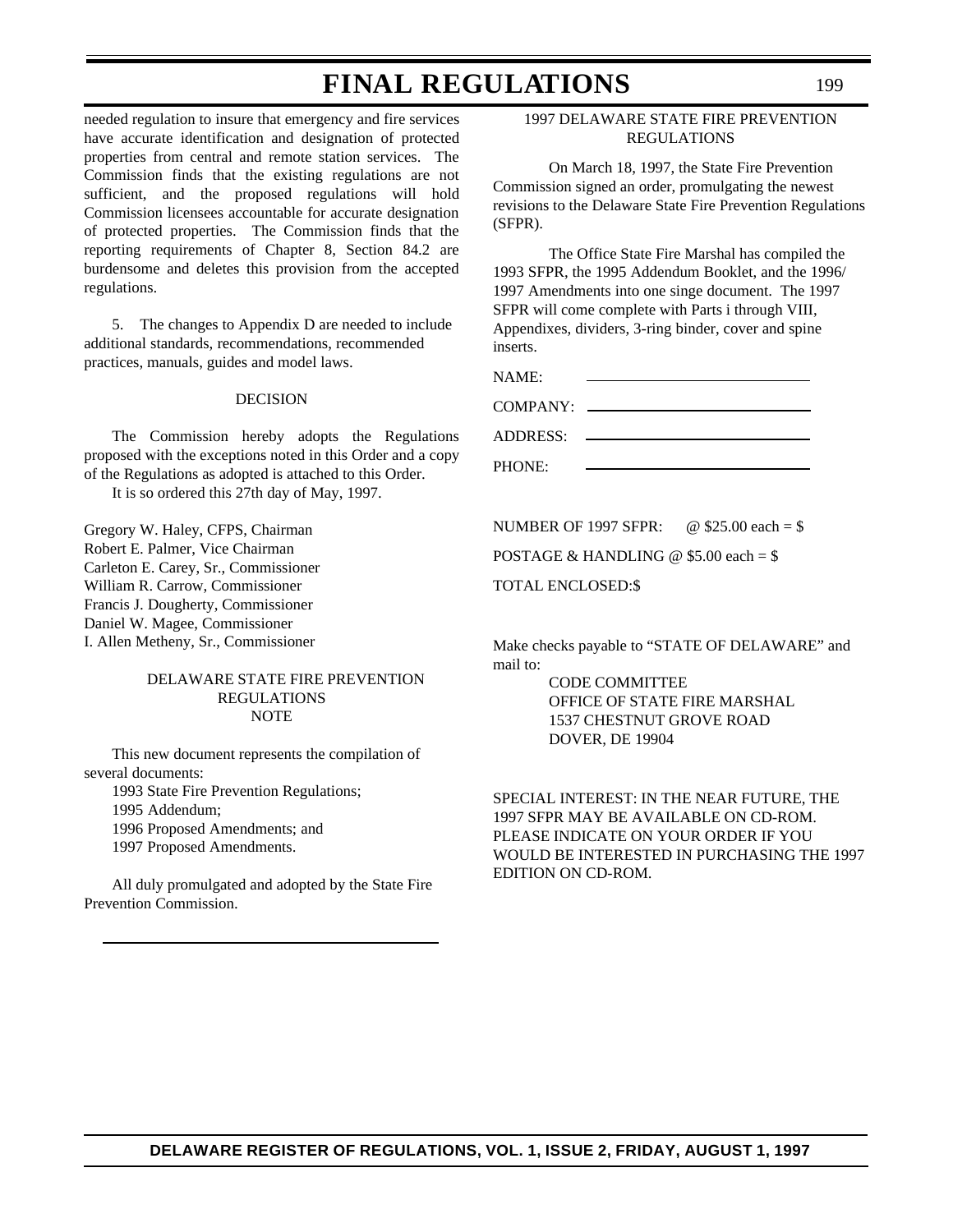# **[GOVERNOR'S APPOINTMENTS](#page-4-0)**

| <b>BOARD/COMMISSION</b><br><b>OFFICE</b>                                        | <b>APPOINTEE</b>                                                                                                                                                                | <b>TERM OF</b><br><b>OFFICE</b> |
|---------------------------------------------------------------------------------|---------------------------------------------------------------------------------------------------------------------------------------------------------------------------------|---------------------------------|
| <b>GOVERNOR'S OFFICE</b><br>Advisory Council / Tidal Fisheries                  | Timothy P. O'Conner                                                                                                                                                             |                                 |
| <b>Associate Judge of Superior Court</b>                                        | Richard S. Gebelein                                                                                                                                                             |                                 |
| <b>Atlantic States Marine Fisheries</b><br>Commission                           | Dr. Timothy E. Targett                                                                                                                                                          |                                 |
| <b>Board of Parole</b>                                                          | William C. Pfeifer                                                                                                                                                              |                                 |
| <b>Board of Pension Trustees</b>                                                | Keith Dorman                                                                                                                                                                    | 06/25/01                        |
| <b>Board of Trustees of Delaware State</b><br>University                        | Michelle D. Shepherd                                                                                                                                                            | 06/27/02                        |
| <b>Board of Trustees for Delaware</b><br><b>Technical and Community College</b> | Mary Dudek<br>Norman D. Griffiths<br>William L. Witham, Jr.                                                                                                                     |                                 |
| Board of Trustees of the University<br>of Delaware                              | The Honorable William T. Allen<br>R.R.M. Carpenter, III<br>The Honorable Richard S. Cordrey<br>Dennis E. Kilma<br>Katherine Lee<br>Joseph A. Miller<br>P. Coleman Townsend, Jr. |                                 |
| <b>Cash Management Policy Board</b>                                             | Margaret A. Iorii<br>Howard R. Layton<br>David F. Marvin                                                                                                                        | 06/25/00                        |
| Chancellor of the Court of Chancery                                             | William B. Chandler, III                                                                                                                                                        | 06/30/09                        |
| Chief Judge/Court Common Pleas                                                  | Alex J. Smalls                                                                                                                                                                  |                                 |
| <b>Commission on Adult Entertainment</b><br>Establishments                      | Ms. Joan Wachstein<br>Daniel E. Fleming, III, Esq.                                                                                                                              | 06/25/00<br>06/25/00            |

### **DELAWARE REGISTER OF REGULATIONS, VOL. 1, ISSUE 2, FRIDAY, AUGUST 1, 1997**

200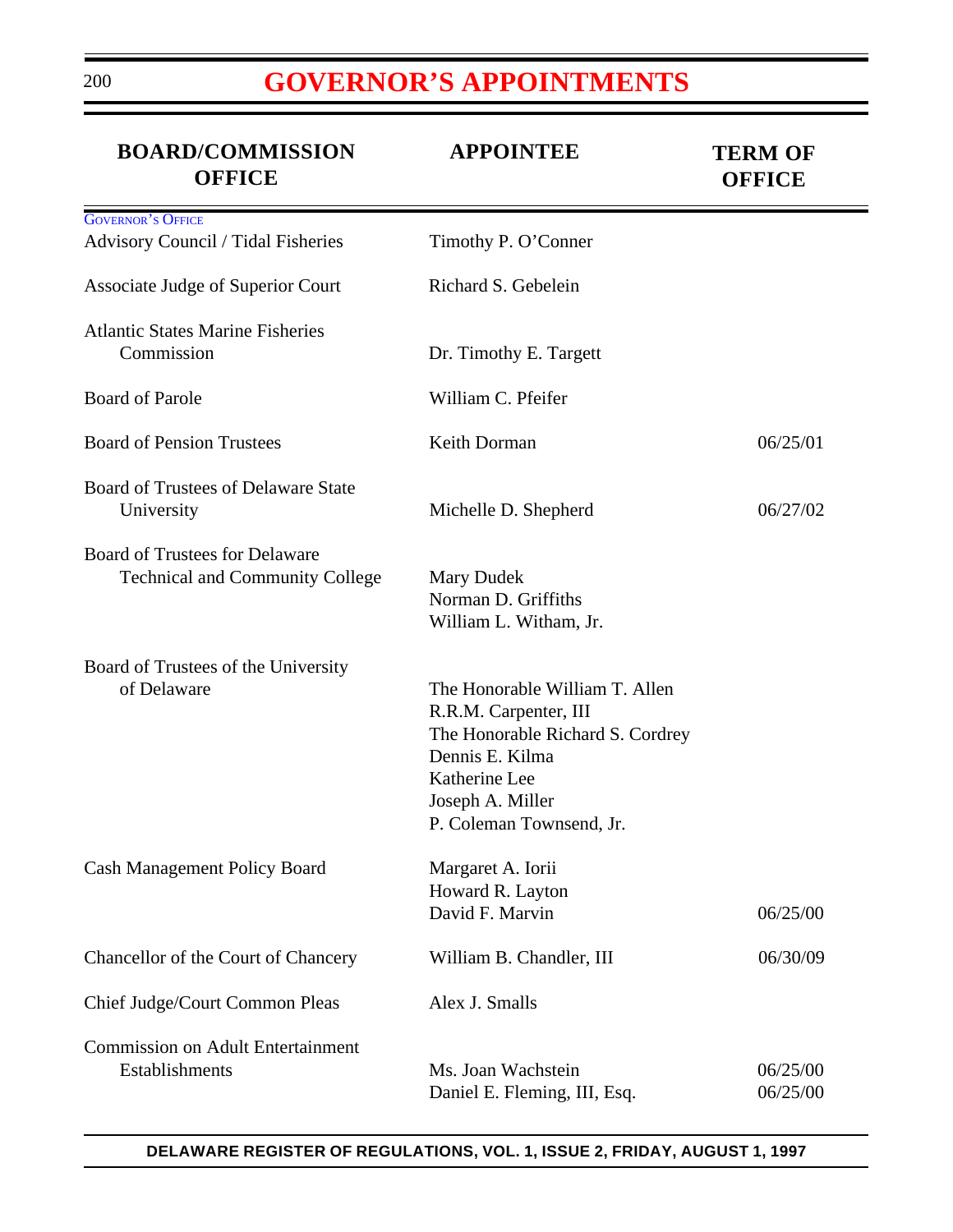# **GOVERNOR'S APPOINTMENTS**

| <b>BOARD/COMMISSION</b><br><b>OFFICE</b>                   | <b>APPOINTEE</b>                                                                                                      | <b>TERM OF</b><br><b>OFFICE</b>                                      |
|------------------------------------------------------------|-----------------------------------------------------------------------------------------------------------------------|----------------------------------------------------------------------|
| <b>Commission on Adult Entertainment</b><br>Establishments | Daniel E. Fleming, III, Esq.<br>H. Thomas McGuire                                                                     | 06/25/00                                                             |
| <b>Council on Forestry</b>                                 | Allen Jones                                                                                                           | 04/30/00                                                             |
| Delaware Advisory Council for<br><b>Natural Areas</b>      | Mr. Terrance L. Higgins                                                                                               | 06/25/01                                                             |
| Delaware Alcoholic Beverage<br><b>Control Commission</b>   | <b>Adam Balick</b><br>Beverly G. Bell                                                                                 |                                                                      |
| Delaware River and Bay Authority                           | Richard S. Cordrey<br><b>Richard Derrickson</b>                                                                       |                                                                      |
| Delaware Solid Waste Authority                             | William J. DiMondi<br>John P. Healy<br>J. Donald Isaacs<br>Ronald McCabe                                              |                                                                      |
| Delaware Thoroughbred Racing<br>Commission                 | W. Duncan Patterson, Jr.                                                                                              | 06/04/03                                                             |
| <b>Environmental Appeals Board</b>                         | Ms. Joan Hayes Donoho<br>Robert S. Ehrlich<br>Diana Jones<br>Charles E. Morris<br>Robert I .Samuel<br>Ray K. Woodward | 06/25/00<br>06/25/00<br>06/25/00<br>06/25/00<br>06/25/00<br>06/25/00 |
| <b>Equal Employment Review Board</b>                       | <b>James Hussey</b>                                                                                                   | Pleasure of<br>Governor                                              |
| <b>Family Court Commissioner</b>                           | Sonja Truitt Wilson, Esq.                                                                                             | 05/22/01                                                             |
| <b>Industrial Accident Board</b>                           | Jane E. Mitchell<br>James P. Robinson, III<br>R. Howard Seward                                                        |                                                                      |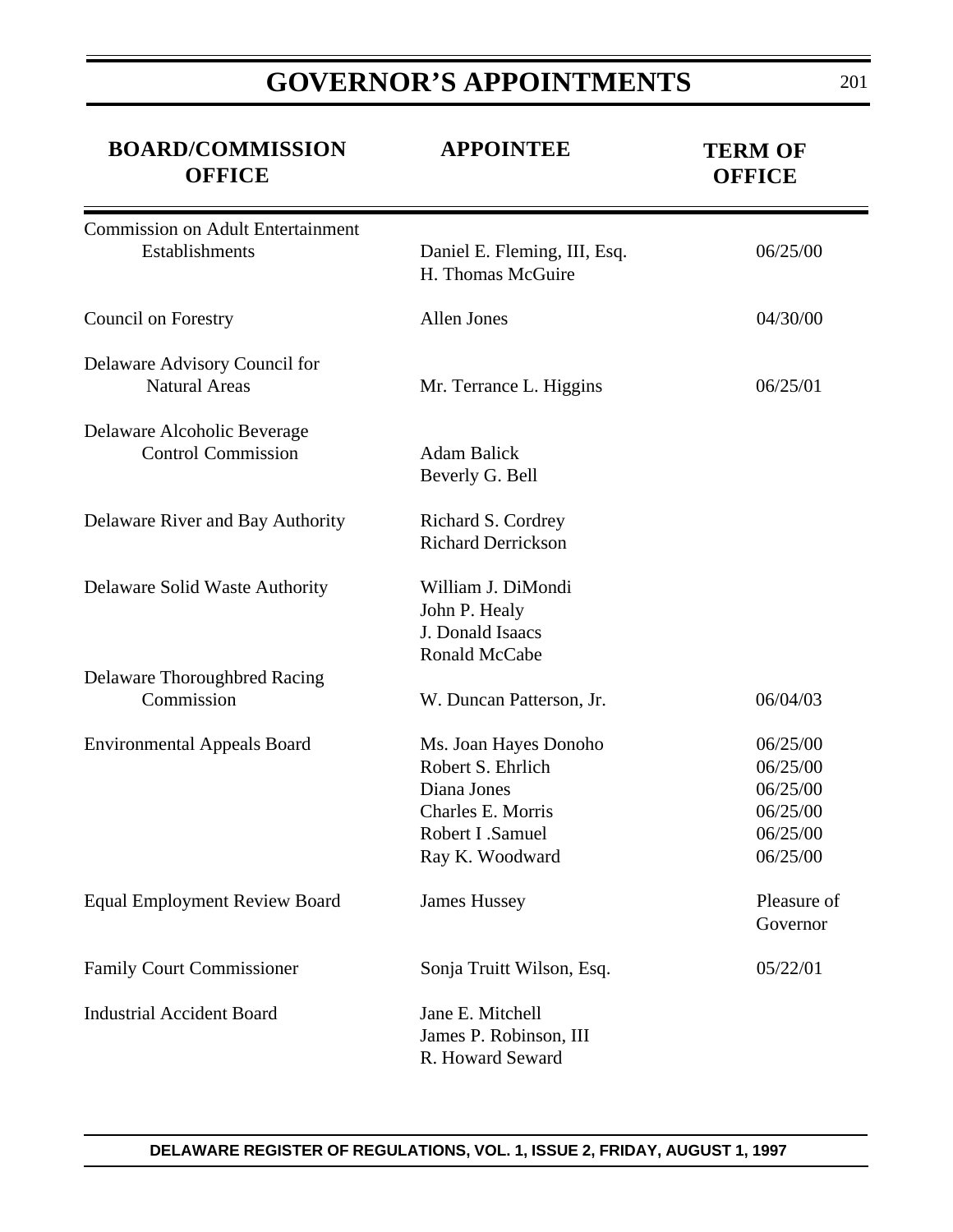# **GOVERNOR'S APPOINTMENTS**

| <b>BOARD/COMMISSION</b><br><b>OFFICE</b>      | <b>APPOINTEE</b>                                                                                                    | <b>TERM OF</b><br><b>OFFICE</b>  |
|-----------------------------------------------|---------------------------------------------------------------------------------------------------------------------|----------------------------------|
| Justice of the Peace for Kent County          | Agnes E. Pennella<br>Charles M. Stump                                                                               |                                  |
| Justice of the Peace for New Castle County    | Thomas P. Brown<br><b>Rosalind Toulson</b><br>Terry L. Smith                                                        | 07/03/01<br>07/03/01             |
| Justice of the Peace for Sussex County        | Sheila Gagen Blakely<br>Jana E. Mollohan<br>Howard W. Mulvaney, III<br>Abigayle E. Truitt<br><b>Edward G. Davis</b> | 07/03/03<br>07/14/01<br>07/03/03 |
| Merit Employee Relations Board                | John F. Schmutz                                                                                                     |                                  |
| New Castle County Board of Elections          | Helen M. Dudlek                                                                                                     |                                  |
| Parks and Recreation Council                  | Ronald A. Breeding                                                                                                  | 06/24/00                         |
| Public Defender of the State of Delaware      | Lawrence M. Sullivan, Esq.                                                                                          |                                  |
| <b>Public Service Commission</b>              | Donald J. Puglisi                                                                                                   |                                  |
| <b>State Board of Education</b>               | Joseph A. Pika<br>Dennis J. Savage                                                                                  |                                  |
| <b>Unemployment Insurance Appeals Board</b>   | Ms. Christine Capone<br>Richard L. Engle<br>Mr. Robert Samuel                                                       | 05/01/00                         |
| <b>Wastewater Facilities Advisory Council</b> | Lee J. Beetschen<br>M.C. Karia                                                                                      | 06/25/00                         |
|                                               | <b>Grace Pierce-Beck</b>                                                                                            | 06/25/00                         |

202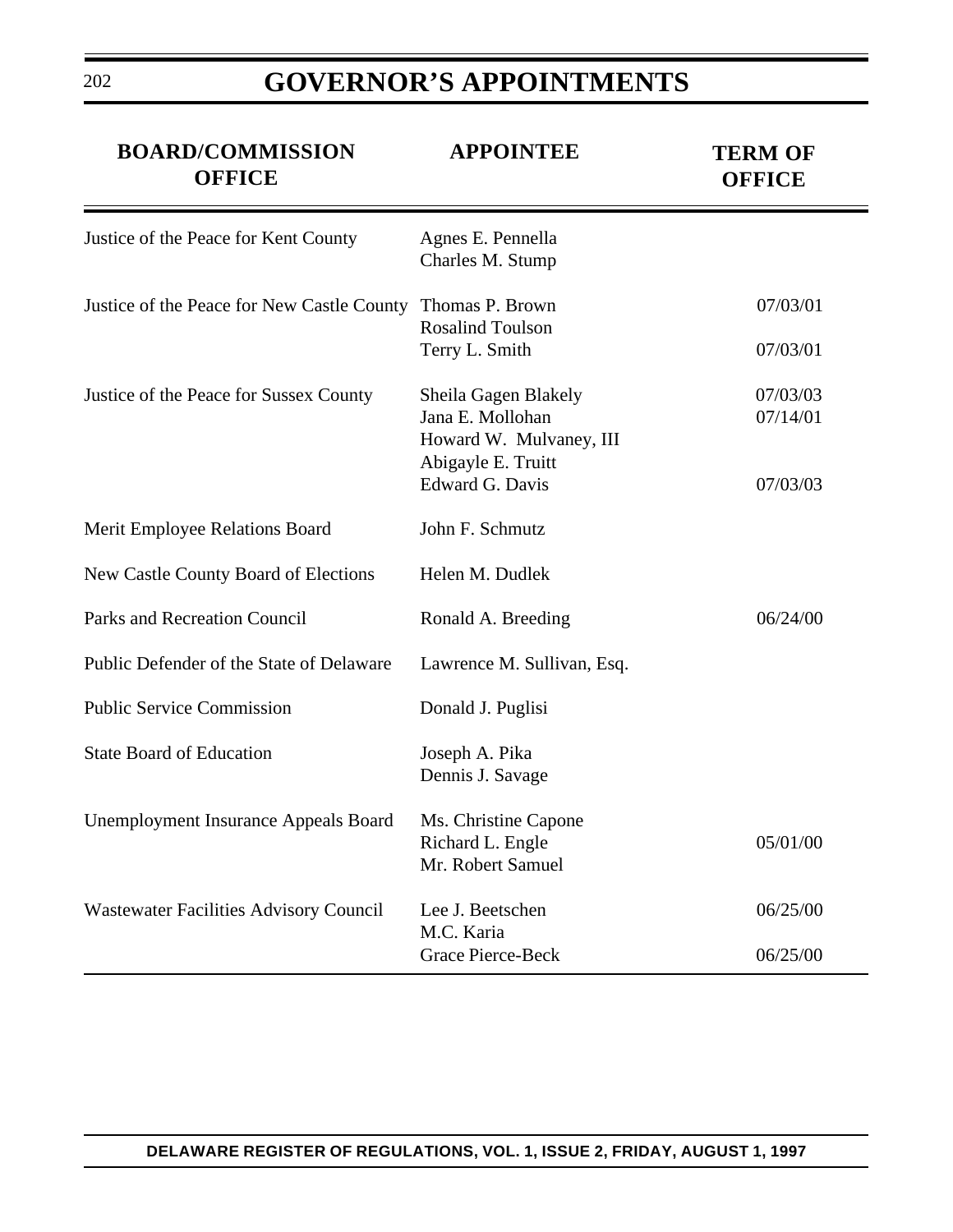### **CALENDAR OF EVENTS**

### **DELAWARE HARNESS RACING COMMISSION [PROPOSED RULE AMENDMENTS](#page-4-0)**

The proposed Rules will be considered by the Commission at its next regularly scheduled meeting on August 22, 1997 at 9:00 a.m. at the Department of Agriculture Office, 2320 S. DuPont Highway, Dover, DE. Copies of the proposed rule may be obtained from the Commission. Comments may be submitted in writing to the Commission Office on or before 4:00 p.m. on August 30, 1997 and/or in person at the hearing. The Commission Office is located at 2320 South DuPont Highway, Dover, DE 19901 and the phone number is (302)739-4811.

### **[DELAWARE THOROUGHBRED RACING](#page-4-0) COMMISSION PROPOSED RULE AMENDMENT**

The Commission proposed this amendment to Rule 15.10 pursuant to 3 Del.C. sections 10103 and 10128(m)(1), and 29 Del.C. section 10115. The proposed Rule 15.10 would allow for the taking of secondary or split samples from horses for testing. The proposed rule 15.10 would allow an owner or trainer to have a secondary sample tested for illegal substances after the primary sample has revealed a positive test. The primary samples are sent to the Commission's laboratory for testing for illegal substances. The proposed rule was promulgated in response to requests by horsemen to allow for an opportunity to challenge the validity of the primary test result. The proposed Rule will be considered by the Commission at its next regularly scheduled meeting on August 27, 1997 at 11:00 a.m. at Delaware Park, Stanton, DE. Copies of the proposed rule may be obtained from the Commission. Comments may be submitted in writing to the Commission Office on or before 4:00 p.m. on August 30, 1997 and/or in person at the hearing. The Commission Office is located at 2320 South DuPont Highway, Dover, DE 19901 and the phone number is (302)739-4811.

### DEPARTMENT OF [TRANSPORTATION](http://www.state.de.us/deldot/) **DELAWARE DEPARTMENT OF TRANSPORTATION PUBLIC HEARING [STATEWIDE ACCESS MANAGEMENT](#page-4-0) POLICY**

The Delaware Department of Transportation (DelDOT) is announcing the release of the Draft Statewide Access Management Policy for public review. The Draft Policy provides a combination of regulatory and administrative actions that will help determine how and where connections are made between land developments and the transportation system. The Draft Policy does not seek to limit access. Instead, it seeks to manage how appropriate access is provided to transportation infrastructure.

Beginning July 16, 1997 the Draft Policy will be available in libraries and municipal offices throughout the State. For a complete list of these locations or for a copy of the Draft Policy, please contact Mr. Joseph Cantalupo at (302) 739-2558.

Public hearings on the Draft Policy will be held to solicit comments from interested persons. Each of the hearings will utilize a workshop format where the public will have the opportunity to review display materials and ask questions of DelDOT staff. A court reporter will be available throughout each of the hearings to record formal comments. The hearings will be held at the following locations and on the following dates:

August 4, 1997 from 4 p.m. to 8 p.m. The Stanton Campus of DelTech in New Castle County Conference Rooms 114A-116 40 Stanton-Christiana Road Newark, DE 19713

August 5, 1997 form 4 p.m. to 8 p.m. The Terry Campus of DelTech in Kent County Conference Room 400B 1832 North DuPont Parkway Dover, DE 19901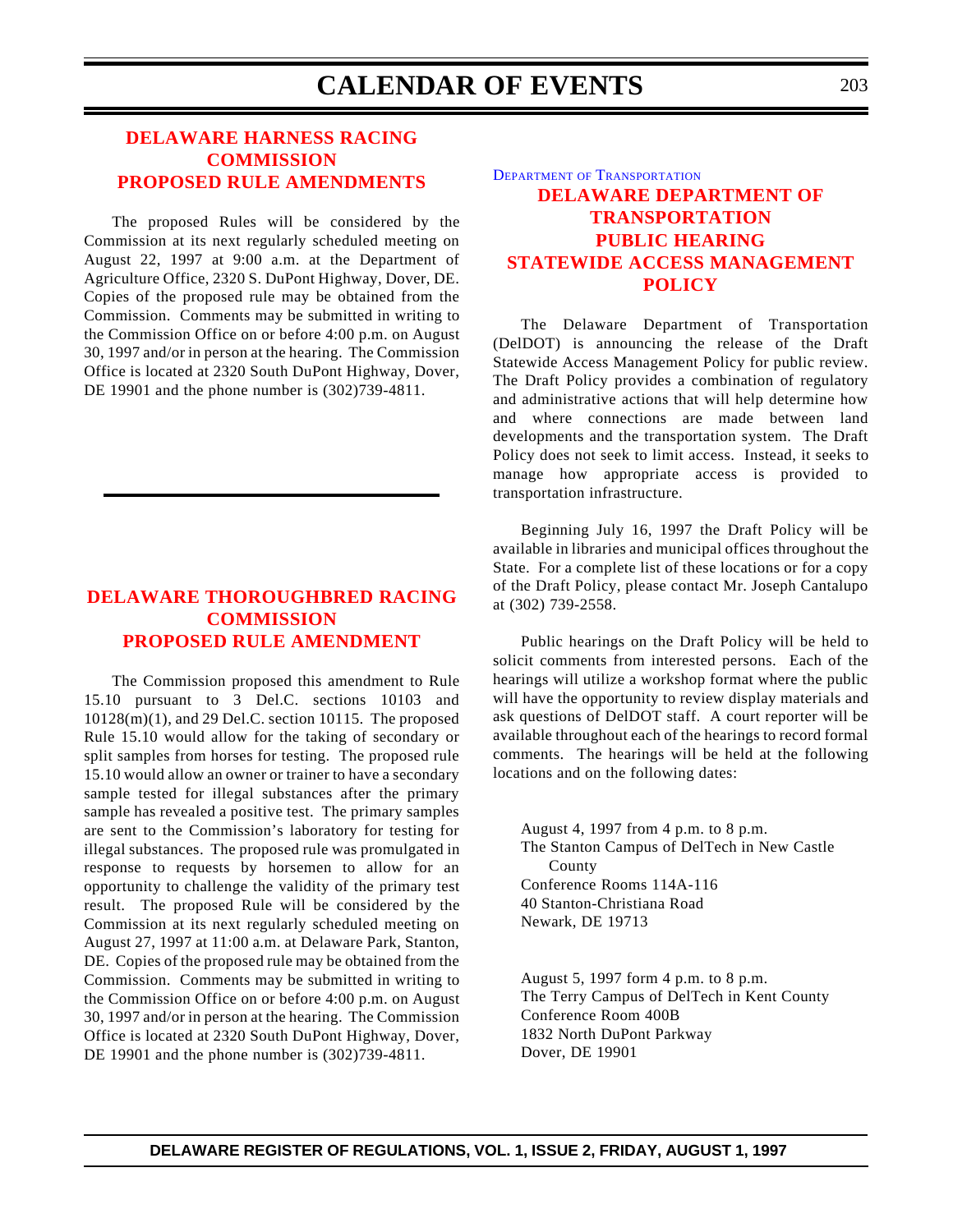## **CALENDAR OF EVENTS**

August 7, 1997 from 4 p.m. to 8 p.m. The Jack Owens Campus of DelTech in Sussex County Theatre Lobby Route 18 Georgetown, DE 19947

As mandated by Subsection 8409, Chapter 84, Title 29 of the Delaware Code, the meetings are designed to ensure that the public has ample opportunity to participate in the transportation planning process. If requested in advance, DelDOT will make available the services of an interpreter for the hearing impaired. If an interpreter is desired, please make request by telephone or mail to DelDOT.

Written comments on the Draft Policy will be accepted through August 18, 1997 and may be submitted, along with questions or other written material, by mail to the Office of External Affairs, DelDOT, P.O. Box 778, Dover, DE 19903 or by telephone at 1-800-652-5600.

### **[PROPOSED DELAWARE STATE](#page-4-0) TRAUMA REGULATIONS**

#### [DIVISION](http://www.state.de.us/govern/agencies/dhss/irm/dph/dphhome.htm) OF PUBLIC HEALTH

The comment period for the proposed Delaware State Trauma Regulations ends on August 26, 1997. All comments may be addressed to Mary Sue Jones, (302)739-6637, EMS Office, Blue Hen Corporate Center, Suite 4H, 655 S. Bay Road, Dover DE 19901.

The public hearing to discuss the proposed regulations will be held on August 26, 1997 in Room 309 of the Jesse Cooper Building, 417 Federal Street, Dover DE 19901.

### **[DELAWARE EXAMINING BOARD OF](#page-4-0) PHYSICAL THERAPY NOTICE OF PUBLIC HEARING**

The Delaware Examining Board of Physical Therapy proposes to revise its rules and regulations in accordance with 24 Del.C. section 2615. The proposed rules and regulations pertain to:

- (1) Section 8.3 deleting the first sentence.
- (2) Section 9 Continuing Education.
- (3) Section 12 Foreign Trained Applicant

A public hearing will be held on Tuesday, September 2, 1997 at 6:00 p.m. in the Cannon Building, Conference Room A, 861 Silver Lake Boulevard, Dover, Delaware.

Anyone desiring a copy of the proposed rules and regulations may obtain same from the Board's Administrative Assistant, Lena M. corder, Division of Professional Regulation, Cannon Building, Suite 203, P.O. Box 1401, Dover, Delaware 19903. Written comments should be submitted to the Board's administrative Assistant at the above address on or before September 2, 1997. Those individuals wishing to make oral comments at the public hearing are requested to notify the Board's Administrative Assistant at (302)739- 4522, extension 206.

### **[PUBLIC SERVICE COMMISSION](#page-4-0)**

| <b>PUBLIC SERVICE COMMISSION</b> |                |
|----------------------------------|----------------|
| IN THE MATTER OF A REPORT        |                |
| <b>BY THE PUBLIC SERVICE</b>     |                |
| <b>COMMISSION TO THE HOUSE</b>   |                |
| OF REPRESENTATIVES               | PSC DOCKET NO. |
| <b>CONCERNING POSSIBLE</b>       | 97-229         |
| <b>ALTERNATIVE APPROACHES</b>    |                |
| TO THE RESTRUCTURING OF          |                |
| THE ELECTRIC UTILITY             |                |
| <b>INDUSTRY WITHIN</b>           |                |
| DELAWARE (Opened July 15)        |                |

#### **NOTICE AND SOLICITATION OF COMMENTS CONCERNING RESTRUCTURING THE ELECTRIC UTILITY INDUSTRY IN DELAWARE**

In House Resolution No. 36, the House of Representatives of the General Assembly of the State of Delaware urged the Delaware Public Service Commission ("the Commission") to open a docket to explore issues surrounding the restructuring of the electric utility industry within Delaware and to provide to the House a Report containing possible alternative approaches for such restructuring. The PSC has opened this docket to provide a vehicle to produce such a Report under the procedures envisioned by the House Resolution.

By PSC Order No. 4554 (July 15, 1997), the Commission has determined to begin the process by having Commission Staff submit an initial draft Report on restructuring. Any interested party may then submit comments and offer alternative proposals for consideration by the Staff. The Commission Staff will also, upon further notice, conduct public hearings in each county to solicit additional comments on its draft Report. Notice of such hearings will be published in newspapers of general circulation and, if possible, in the Delaware Register of Regulations. The Staff may therafter